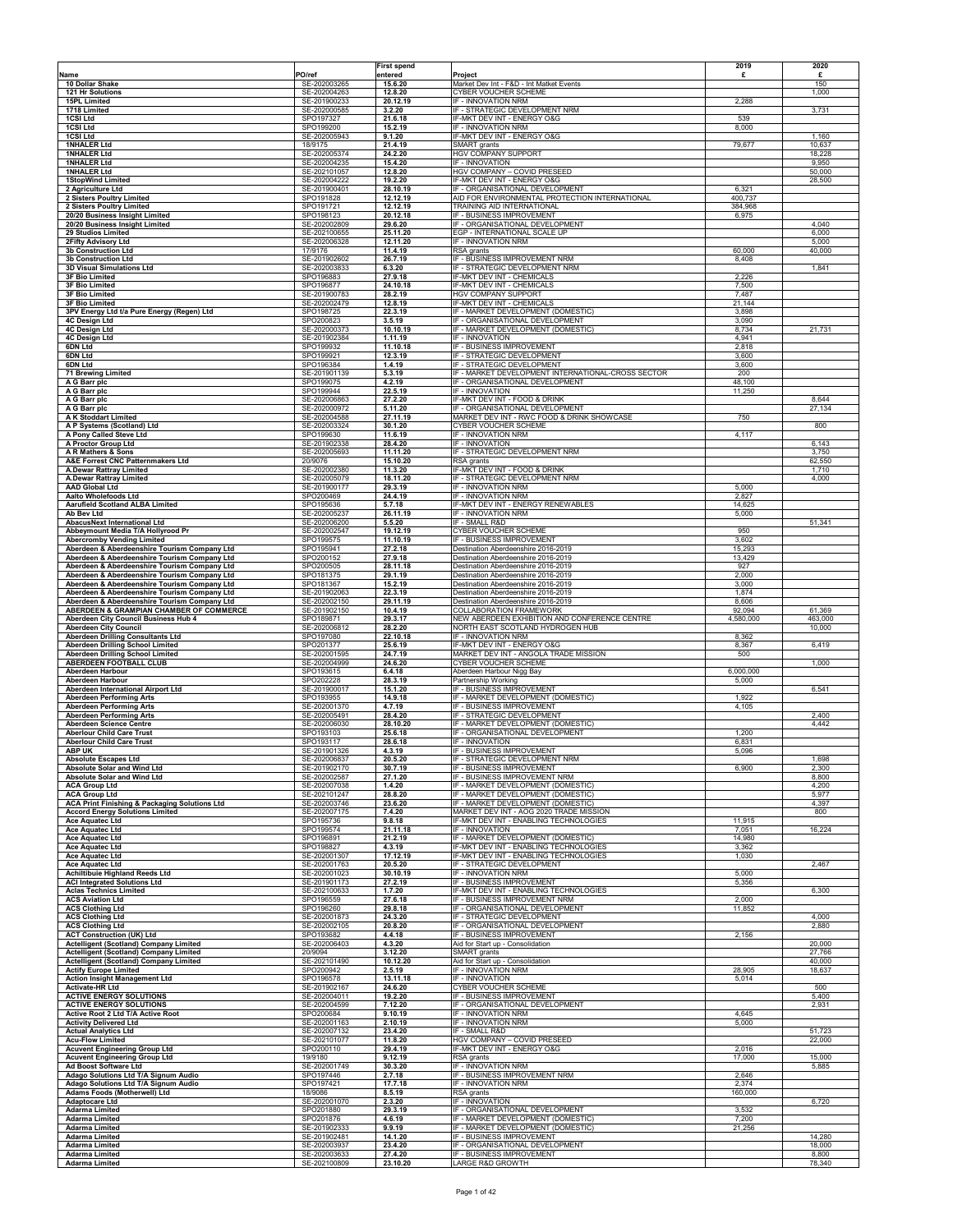|                                                                                                                            |                                        | <b>First spend</b>            |                                                                                             | 2019                     | 2020             |
|----------------------------------------------------------------------------------------------------------------------------|----------------------------------------|-------------------------------|---------------------------------------------------------------------------------------------|--------------------------|------------------|
| Name                                                                                                                       | PO/ref                                 | entered                       | Project                                                                                     | £                        | £                |
| <b>Add Latent Ltd</b><br><b>Add Latent Ltd</b>                                                                             | SE-201902706<br>SE-202000937           | 15.4.19<br>27.11.19           | IF - STRATEGIC DEVELOPMENT<br>IF-MKT DEV INT - ENERGY O&G                                   | 7,500<br>2,009           |                  |
| <b>Adeo Scotland Limited</b>                                                                                               | SE-202003690                           | 17.7.20                       | <b>CYBER VOUCHER SCHEME</b>                                                                 |                          | 1,000            |
| <b>Adept Energy Solutions Ltd</b><br><b>Adinmo Ltd</b>                                                                     | SPO197194<br>20/9019                   | 3.9.18<br>9.6.20              | <b>IF - BUSINESS IMPROVEMENT</b><br>SMART grants                                            | 3,899                    | 55,385           |
| <b>Administrate Ltd</b>                                                                                                    | SPO187921                              | 1.9.17                        | LARGE R&D GROWTH                                                                            | 241,437                  |                  |
| <b>Adopt An Aed</b><br><b>Adtondeo Ltd</b>                                                                                 | SE-202004469<br>SE-202006098           | 6.12.19<br>28.4.20            | IF - INNOVATION NRM<br>IF - INNOVATION NRM                                                  | 4,900                    | 5,000            |
| <b>Advanced Microwave Technologies Ltd</b>                                                                                 | SE-202004455                           | 13.12.19                      | IF - STRATEGIC DEVELOPMENT                                                                  | 2,029                    |                  |
| <b>Advanced Perimeter Systems Ltd</b>                                                                                      | SE-201901778                           | 10.10.19                      | IF - ORGANISATIONAL DEVELOPMENT NRM                                                         | 5,000                    |                  |
| <b>Advanced Sampling Process Instruments Ltd</b><br><b>Advisory Direct Limited</b>                                         | 18/9146<br>18/9060                     | 21.5.19<br>25.2.19            | SMART grants<br>SMART grants                                                                | 48,527<br>55,919         | 27,721<br>34,025 |
| <b>Advisory Direct Limited</b>                                                                                             | SE-202000492                           | 9.8.19                        | IF - INNOVATION NRM                                                                         | 5,000                    |                  |
| Ael (Aberdeen) Ltd<br>Ael (Aberdeen) Ltd                                                                                   | SE-201901315<br>SE-202001447           | 14.3.19<br>12.6.19            | IF-MKT DEV INT - ENERGY O&G<br>IF-MKT DEV INT - ENERGY O&G                                  | 3,094<br>7,500           |                  |
| Ael (Aberdeen) Ltd                                                                                                         | SE-202001189                           | 28.6.19                       | IF-MKT DEV INT - ENERGY O&G                                                                 | 7,481                    |                  |
| Ael (Aberdeen) Ltd<br>Ael (Aberdeen) Ltd                                                                                   | SPO195097                              | 2.7.19                        | F-MKT DEV INT - ENERGY O&G<br>IF-MKT DEV INT - ENERGY O&G                                   | 15,087                   |                  |
| Aeon Geoscience Systems Limited                                                                                            | SE-202002353<br>SE-201902654           | 25.7.19<br>28.5.19            | HGV COMPANY SUPPORT                                                                         | 6,657<br>4,830           |                  |
| Aeon Geoscience Systems Limited                                                                                            | SE-202005104                           | 3.2.20                        | HGV COMPANY SUPPORT                                                                         |                          | 8,400            |
| <b>Aeon Geoscience Systems Limited</b><br><b>Aerospace Tooling Ltd</b>                                                     | SE-202101078<br>SPO201682              | 12.8.20<br>20.3.19            | HGV COMPANY - COVID PRESEED<br>IF-MKT DEV INT - ENABLING TECHNOLOGIES                       | 1,605                    | 25,390           |
| <b>Aerospace Tooling Ltd</b>                                                                                               | SPO202017                              | 14.5.19                       | IF - BUSINESS IMPROVEMENT                                                                   | 2,720                    |                  |
| <b>Aerospace Tooling Ltd</b><br><b>Aerospace Tooling Ltd</b>                                                               | SE-202000346<br>SE-202005484           | 4.12.19<br>9.12.19            | IF - STRATEGIC DEVELOPMENT<br>IF - BUSINESS IMPROVEMENT                                     | 6,478<br>2,460           |                  |
| <b>Aerospace Tooling Ltd</b>                                                                                               | SE-202007018                           | 26.3.20                       | IF - STRATEGIC DEVELOPMENT                                                                  |                          | 18,209           |
| <b>Aerospace Tooling Ltd</b><br><b>Aerospace Tooling Ltd</b>                                                               | SE-202005805<br>SE-201900301           | 3.7.20<br>18.9.20             | IF - STRATEGIC DEVELOPMENT<br>IF - ORGANISATIONAL DEVELOPMENT                               |                          | 1,642<br>4,683   |
| <b>AFGO Ltd</b>                                                                                                            | SE-202000616                           | 26.6.19                       | IF - INNOVATION NRM                                                                         | 5,000                    |                  |
| <b>After Digital Limited</b>                                                                                               | SE-202001704                           | 27.8.19                       | IF-MKT DEV INT - ENABLING TECHNOLOGIES                                                      | 1,321                    |                  |
| <b>After Digital Limited</b><br><b>After Digital Limited</b>                                                               | SE-201901936<br>SE-202003884           | 7.10.19<br>18.12.19           | IF - INNOVATION NRM<br>IF - INNOVATION NRM                                                  | 5,000<br>16,477          | 41,256           |
| <b>After Digital Limited</b>                                                                                               | SE-202001836                           | 11.3.20                       | IF - INNOVATION NRM                                                                         |                          | 4,711            |
| <b>AG Brown Fabrications Limited</b><br><b>AGB Scotland Ltd</b>                                                            | 19/9201<br>SE-202000973                | 8.4.20<br>28.10.19            | <b>RSA</b> grants<br>CYBER VOUCHER SCHEME                                                   | 1,000                    | 70,000           |
| <b>AGB Scotland Ltd</b>                                                                                                    | SE-202006183                           | 5.6.20                        | IF - STRATEGIC DEVELOPMENT NRM                                                              |                          | 2,775            |
| <b>AGCAS</b>                                                                                                               | SE-202001014<br>SPO202095              | 3.6.19<br>11.7.19             | IF - BUSINESS IMPROVEMENT<br>IF - ORGANISATIONAL DEVELOPMENT                                | 11,692                   |                  |
| <b>Agenor Technology Ltd</b><br><b>Agenor Technology Ltd</b>                                                               | SE-202002795                           | 6.4.20                        | IF - ORGANISATIONAL DEVELOPMENT                                                             | 1,260                    | 3,780            |
| Aggreko UK Ltd                                                                                                             | SPO195720                              | 6.2.19                        | <b>LARGE R&amp;D GROWTH</b>                                                                 | 485,000                  | 792,000          |
| <b>AGM Group Limited</b><br><b>AGR Automation Limited</b>                                                                  | SE-202001277<br>18/9056                | 29.8.19<br>1.11.19            | CYBER VOUCHER SCHEME<br>RSA grants                                                          | 1,000<br>200,000         | 50,000           |
| <b>AGR Automation Ltd</b>                                                                                                  | SE-201900050                           | 15.2.19                       | IF - BUSINESS IMPROVEMENT                                                                   | 0                        |                  |
| <b>AGR Automation Ltd</b><br>Agri Ignite Ltd                                                                               | SE-201902365<br>SE-202004932           | 6.8.19<br>23.1.20             | IF - BUSINESS IMPROVEMENT<br>IF - INNOVATION NRM                                            | 11,330                   | 14,630<br>5,000  |
| <b>Agricarbon UK Limited</b>                                                                                               | 19/9252                                | 27.7.20                       | <b>SMART</b> grants                                                                         |                          | 32,899           |
| AH & Co Ltd<br>AH UK Animal Health PVT Ltd                                                                                 | SE-202004505<br>SE-202002994           | 25.2.20<br>16.12.20           | CYBER VOUCHER SCHEME<br>IF - ORGANISATIONAL DEVELOPMENT                                     |                          | 1,000<br>1,950   |
| Aidway Assist Ltd                                                                                                          | SE-202004273                           | 16.11.20                      | IF - INNOVATION NRM                                                                         |                          | 4,970            |
| Aid-Way Ltd                                                                                                                | SPO198892                              | 11.4.19                       | IF - INNOVATION NRM                                                                         | 4,690                    |                  |
| <b>Ailsa TH Limited</b><br>Aimers Coffee & Tea Ltd                                                                         | SE-201901625<br>18/9109                | 24.7.19<br>8.8.19             | CYBER VOUCHER SCHEME<br>RSA grants                                                          | 300<br>100,000           |                  |
| <b>Airth Castle Hotel Limited</b>                                                                                          | SE-202005391                           | 28.8.20                       | CYBER VOUCHER SCHEME                                                                        |                          | 1,000            |
| <b>Airth Castle Hotel Limited</b><br>Airts Consulting Ltd T/A Airts                                                        | SE-202102173<br>SPO201209              | 17.12.20<br>29.1.19           | HOTEL RECOVERY PROGRAMME - RESOURCE<br>IF-MKT DEV INT - ENABLING TECHNOLOGIES               | 1,020                    | 60,675           |
| Airts Consulting Ltd T/A Airts                                                                                             | SE-201900546                           | 10.10.19                      | IF - MARKET DEVELOPMENT NRM                                                                 | 9,948                    | 16,852           |
| Airts Consulting Ltd T/A Airts<br><b>AISUS Offshore Ltd</b>                                                                | SPO195767<br>SPO201437                 | 27.5.20<br>27.9.19            | IF - INNOVATION NRM<br>IF - SMALL R&D                                                       | 5,875                    | 7,080            |
| AISUS Offshore Ltd                                                                                                         | SE-202006246                           | 27.1.20                       | IF-MKT DEV INT - ENERGY O&G                                                                 |                          | 3,206            |
| AISUS Offshore Ltd                                                                                                         | SE-202007150                           | 30.3.20                       | MARKET DEV INT - AOG 2020 TRADE MISSION<br>IF - MARKET DEVELOPMENT (DOMESTIC)               |                          | 800              |
| AISUS Offshore Ltd<br>Aitken Dott Ltd                                                                                      | SE-202004558<br>SE-202006302           | 4.5.20<br>3.2.20              | IF - INNOVATION NRM                                                                         |                          | 3,300<br>7,000   |
| Ajenta Ltd                                                                                                                 | SE-201901493                           | 4.10.19                       | IF - MARKET DEVELOPMENT (DOMESTIC)                                                          | 4,265                    | 7,704            |
| Ajenta Ltd<br><b>AJL Marketing Ltd</b>                                                                                     | SE-201900960<br>SPO201448              | 10.10.19<br>18.2.20           | IF - STRATEGIC DEVELOPMENT NRM FINANCIAL READINESS<br>IF - INNOVATION NRM                   | 2,400                    | 3,949            |
| <b>Akari Solutions</b>                                                                                                     | SE-202002242                           | 20.2.20                       | IF - INNOVATION NRM                                                                         |                          | 5,000            |
| <b>Akari Solutions</b><br><b>Aker Solutions Limited</b>                                                                    | SE-202002776<br>SPO185942              | 6.4.20<br>24.7.17             | CYBER VOUCHER SCHEME<br><b>LARGE R&amp;D INTERNATIONAL</b>                                  | 40,000                   | 300<br>41,008    |
| <b>Alan White Design</b>                                                                                                   | SPO200714                              | 20.3.19                       | IF - BUSINESS IMPROVEMENT                                                                   | 1,500                    |                  |
| <b>Alan White Design</b><br><b>Alan White Design</b>                                                                       | SE-201901347<br>SPO201467              | 20.3.19<br>21.3.19            | IF-MARKET DEVELOPMENT INTERNATIONAL-ISW<br>IF - BUSINESS IMPROVEMENT                        | 416<br>2,500             |                  |
| <b>Alan White Design</b>                                                                                                   | SPO200924                              | 25.3.19                       | IF - BUSINESS IMPROVEMENT                                                                   | 6,000                    |                  |
| Alba Bioscience Limited (Quotient)                                                                                         | SPO199168<br>SE-201901817              | 17.6.19<br>14.10.20           | IF - ORGANISATIONAL DEVELOPMENT<br>IF - ORGANISATIONAL DEVELOPMENT                          | 8,220                    | 1,400            |
| Alba Bioscience Limited (Quotient)<br><b>Alba Diagnostics Limited</b>                                                      | SE-201902404                           | 15.10.19                      | IF - INNOVATION NRM                                                                         | 5,614                    |                  |
| Alba Facilities Services Ltd                                                                                               | SPO181735                              | 24.5.17                       | IF - ORGANISATIONAL DEVELOPMENT                                                             | 1,600                    |                  |
| Alba Facilities Services Ltd<br>Alba Facilities Services Ltd                                                               | SPO195949<br>SE-202005067              | 18.4.19<br>6.10.20            | IF - MARKET DEVELOPMENT (DOMESTIC)<br>IF - BUSINESS IMPROVEMENT                             | 960                      | 5,157            |
| Alba Gaskets Ltd                                                                                                           | SPO197053                              | 22.1.19                       | IF - STRATEGIC DEVELOPMENT NRM FINANCIAL READINESS                                          | 2,550                    |                  |
| Alba Gaskets Ltd<br>Alba Gaskets Ltd                                                                                       | SE-202000423<br>SPO199425              | 25.6.19<br>5.9.19             | IF - INNOVATION<br>IF-MKT DEV INT - ENERGY O&G                                              | 22,500<br>729            | 22,500           |
| Alba Orbital Limited                                                                                                       | 18/9178                                | 20.8.19                       | SMART grants                                                                                | 33,256                   | 66,512           |
| Alba Orbital Ltd<br>Alba Ultrasound Ltd                                                                                    | SE-202000607<br>SPO201844              | 25.2.20<br>28.5.20            | IF - STRATEGIC DEVELOPMENT NRM<br>IF - ORGANISATIONAL DEVELOPMENT                           |                          | 4,000<br>2,749   |
| <b>AlbaCo Limited</b>                                                                                                      | SPO202159                              | 14.5.19                       | IF - INNOVATION                                                                             | 62,584                   |                  |
| <b>AlbaCo Limited</b><br><b>Albagaia Limited</b>                                                                           | SE-202004389<br>SPO199283              | 25.3.20<br>25.4.19            | LARGE R&D GROWTH<br>IF - SMALL R&D                                                          | 37,370                   | 281,544          |
| Albagaia Limited                                                                                                           | SPO200314                              | 25.4.19                       | IF-MKT DEV INT - ENERGY RENEWABLES                                                          | 3,087                    |                  |
| Albagaia Limited<br>Albatern Ltd                                                                                           | SE-202000791<br>SPO201066              | 4.6.19<br>29.1.19             | IF - INNOVATION<br>MARKET DEV INT - RENEWABLE ENERGY                                        | 4,816<br>825             |                  |
| <b>Albatern Ltd</b>                                                                                                        | SE-202001289                           | 7.6.19                        | IF-MKT DEV INT - ENERGY RENEWABLES                                                          | 1,229                    |                  |
| Albert Bartlett & Sons (Airdrie) Limited<br>Albert Bartlett & Sons (Airdrie) Limited                                       | SPO195332<br>SE-202004490              | 31.1.19<br>1.11.19            | IF - BUSINESS IMPROVEMENT<br>IF - BUSINESS IMPROVEMENT                                      | 42,095<br>4,405          |                  |
| <b>Albion Automotive Ltd</b>                                                                                               | SPO198101                              | 4.4.19                        | IF - ORGANISATIONAL DEVELOPMENT                                                             | 87,441                   |                  |
| <b>Albion Environmental Ltd</b>                                                                                            | SPO186466                              | 20.3.17                       | IF - ORGANISATIONAL DEVELOPMENT                                                             | 1,398                    |                  |
| <b>Albion Environmental Ltd</b><br>Albion Environmental Ltd                                                                | SPO181574<br>SE-202001145              | 7.4.17<br>25.3.20             | IF - INNOVATION<br>IF - INNOVATION                                                          | 9,773                    | 2,400            |
| <b>Alcohol Recovery Scotland Ltd</b>                                                                                       | SE-202005038                           | 22.7.20                       | <b>CYBER VOUCHER SCHEME</b>                                                                 |                          | 940              |
| <b>Aldomak Ltd</b><br>Ale Water Valley Limited                                                                             | SE-202002125<br>SE-202006591           | 10.12.19<br>1.4.20            | MINI CAPEX SCHEME<br>SE RURAL - PLANNING TO SUCCEED TOURISM                                 | 21,170                   | 1,020            |
| <b>Alegrant Ltd</b>                                                                                                        | SE-202100124                           | 24.9.20                       | IF - STRATEGIC DEVELOPMENT NRM                                                              |                          | 2,100            |
| Aleron Subsea Ltd<br><b>Alexander Buchan</b>                                                                               | SPO199730<br>SE-202002929              | 20.12.18<br>28.2.20           | IF - STRATEGIC DEVELOPMENT<br>CYBER VOUCHER SCHEME                                          | 3,300                    | 1,000            |
| <b>Alexander Dennis Limited</b>                                                                                            | SPO177981                              | 14.7.16                       | LARGE R&D GROWTH                                                                            | 945,882                  |                  |
| ALEXANDER DENNIS LTD<br><b>ALEXANDER DENNIS LTD</b>                                                                        | SE-202001829<br>SE-202006201           | 16.12.19<br>6.2.20            | IF - SMALL R&D<br>IF - SMALL R&D                                                            | 49,562                   | 35,932<br>30,012 |
| <b>ALEXANDER DENNIS LTD</b>                                                                                                | SE-202005996                           | 20.4.20                       | LARGE R&D INTERNATIONAL                                                                     |                          | 7,000,000        |
| <b>ALEXANDER DENNIS LTD</b>                                                                                                | SE-202100559                           | 19.10.20                      | IF - INNOVATION                                                                             |                          | 72,700           |
| Alfacyte Ltd<br><b>Algacraft Ltd</b>                                                                                       | SE-202001359<br>SE-202101079           | 14.10.19<br>11.8.20           | IF - STRATEGIC DEVELOPMENT<br>HGV COMPANY - COVID PRESEED                                   | 5,760                    | 30,000           |
| Alistair Walker Whisky Company Ltd                                                                                         | SPO202092                              | 30.4.19                       | IF - BUSINESS IMPROVEMENT NRM                                                               | 3,360                    |                  |
| Alistair Walker Whisky Company Ltd<br>All About Patisserie Ltd T/A The Herbivore Kitchen                                   | SE-202006334<br>SPO198893              | 20.5.20<br>21.2.19            | IF - STRATEGIC DEVELOPMENT NRM<br>IF - INNOVATION NRM                                       | 4,970                    | 3,050            |
| All Day Designs Ltd                                                                                                        | SE-201901093                           | 7.5.19                        | IF - STRATEGIC DEVELOPMENT                                                                  | 1,103                    | 1,120            |
| All Day Designs Ltd<br>All Day Designs Ltd                                                                                 | SE-201900595                           | 3.6.19<br>8.6.20              | IF - INNOVATION<br>IF - INNOVATION NRM                                                      | 5,920                    | 1,198            |
| <b>Allards International Ltd</b>                                                                                           |                                        |                               |                                                                                             |                          |                  |
|                                                                                                                            | SE-202003740<br>SE-201902176           | 7.5.19                        | Market Dev Int - O&G China and India                                                        | 1,000                    |                  |
| Allards International Ltd                                                                                                  | SE-201901656                           | 20.5.19                       | IF-MKT DEV INT - ENERGY O&G                                                                 | 2,186                    |                  |
| <b>Allathan Associates</b><br>Allen Associates (HPE) Ltd                                                                   | SE-202002816<br>SPO201729              | 6.5.20<br>1.2.19              | CYBER VOUCHER SCHEME<br><b>CYBER VOUCHER SCHEME</b>                                         | 1,000                    | 1,000            |
| Allen Associates (HPE) Ltd                                                                                                 | SE-202001863                           | 28.5.20                       | IF - STRATEGIC DEVELOPMENT                                                                  |                          | 4,608            |
| Alliance Wine Co Ltd T/A Alliance Wine<br>Alliance Wine Co Ltd T/A Alliance Wine<br>Alliance Wine Co Ltd T/A Alliance Wine | SPO200067<br>SE-201901179<br>SPO197786 | 11.4.19<br>29.4.19<br>14.5.19 | IF - BUSINESS IMPROVEMENT<br>IF-MKT DEV INT - FOOD & DRINK<br>IF-MKT DEV INT - FOOD & DRINK | 13,500<br>4,000<br>2,815 |                  |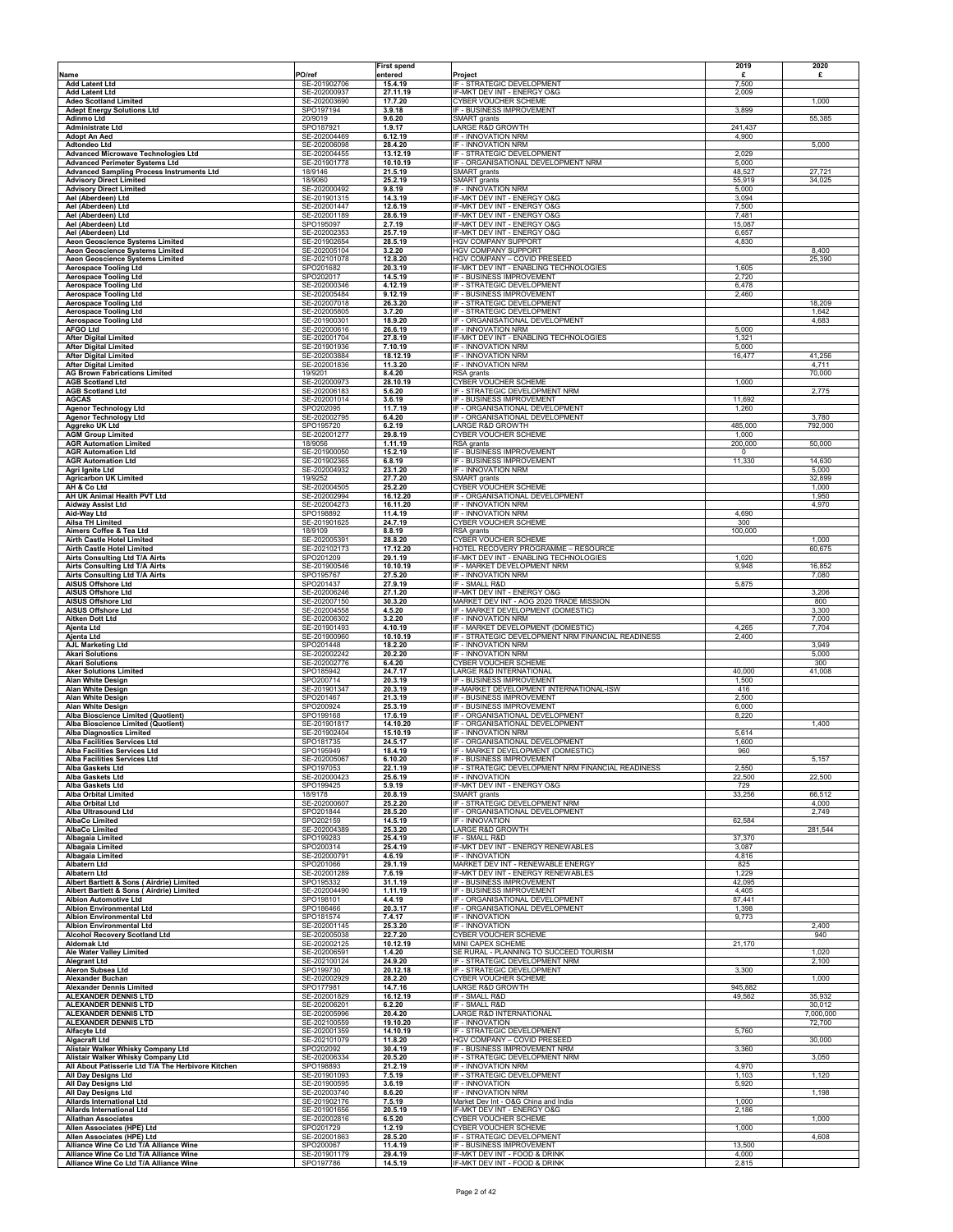|                                                                               |                              | <b>First spend</b>   |                                                                           | 2019             | 2020             |
|-------------------------------------------------------------------------------|------------------------------|----------------------|---------------------------------------------------------------------------|------------------|------------------|
| Name                                                                          | PO/ref                       | entered              | Project                                                                   | £                | £                |
| Alliance Wine Co Ltd T/A Alliance Wine                                        | SE-202006259                 | 27.1.20              | IF - BUSINESS IMPROVEMENT                                                 |                  | 4,500            |
| <b>Allied Vehicles</b>                                                        | SE-202000149                 | 1.5.19               | IF - MARKET DEVELOPMENT INTERNATIONAL-CROSS SECTOR                        | 5,100            |                  |
| <b>Allied Vehicles</b><br><b>Allied Vehicles</b>                              | SE-202000409<br>SE-202100833 | 19.6.19<br>16.10.20  | IF - BUSINESS IMPROVEMENT<br>LARGE R&D GROWTH                             | 36,528           | 70,000           |
| <b>Allied Vehicles</b>                                                        | SE-202006408                 | 15.12.20             | MINI CAPEX SCHEME                                                         |                  | 26,900           |
| <b>ALLO Energy Ltd</b>                                                        | SE-202002064                 | 13.12.19             | IF - INNOVATION NRM                                                       | 5,000            |                  |
| <b>ALLO Energy Ltd</b>                                                        | 20/9066                      | 14.12.20             | SMART grants                                                              |                  | 28,333           |
| <b>Allo Logistics Ltd</b>                                                     | SE-202003800<br>SE-202002777 | 12.3.20              | IF - INNOVATION NRM                                                       |                  | 5,000<br>700     |
| <b>Alltogether Care Services Ltd</b><br><b>ALM Safety Ltd</b>                 | SE-202000617                 | 17.2.20<br>7.5.19    | CYBER VOUCHER SCHEME<br>IF - INNOVATION NRM                               | 4,996            |                  |
| Almac Sciences (Scotland) Ltd                                                 | SPO169577                    | 8.1.16               | LARGE R&D INTERNATIONAL                                                   | 33,000           | 194,000          |
| <b>Almond Engineering Ltd</b>                                                 | SPO200590                    | 7.2.19               | IF - BUSINESS IMPROVEMENT                                                 | 5,950            |                  |
| <b>Almond Engineering Ltd</b>                                                 | SE-201900364                 | 13.1.20              | IF - ORGANISATIONAL DEVELOPMENT                                           |                  | 5,120            |
| <b>Almond Engineering Ltd</b><br><b>Almond Engineering Ltd</b>                | SE-202005726<br>SE-202001552 | 4.6.20<br>24.7.20    | MINI CAPEX SCHEME<br>IF - MARKET DEVELOPMENT (DOMESTIC)                   |                  | 15,937<br>3,517  |
| <b>Alpha Consult Ltd</b>                                                      | SE-202003673                 | 26.6.20              | IF - INNOVATION NRM                                                       |                  | 2,310            |
| <b>Altair Medical Ltd</b>                                                     | SE-201901160                 | 10.9.19              | IF - STRATEGIC DEVELOPMENT                                                | 3,150            |                  |
| <b>Altair Medical Ltd</b>                                                     | SE-202001401                 | 2.10.19              | HGV COMPANY SUPPORT                                                       | 4,337            |                  |
| <b>Altair Medical Ltd</b><br><b>Altair Medical Ltd</b>                        | SE-202101080<br>SE-202005062 | 12.8.20<br>22.9.20   | HGV COMPANY - COVID PRESEED<br><b>HGV COMPANY SUPPORT</b>                 |                  | 50,000<br>1,365  |
| Alter Technology TUV Nord UK Limited                                          | SPO200791                    | 23.7.19              | IF - SMALL R&D                                                            | 9,600            |                  |
| Alter Technology TUV Nord UK Limited                                          | SE-201900337                 | 20.2.20              | IF - SMALL R&D                                                            |                  | 81,679           |
| <b>Altitude Thinking Limited</b>                                              | SE-202005543                 | 23.12.19             | IF - MARKET DEVELOPMENT INTERNATIONAL-CROSS SECTOR                        | 111              |                  |
| <b>Always Be Content</b>                                                      | SE-201901638                 | 11.11.19             | CYBER VOUCHER SCHEME                                                      | 1,000            |                  |
| <b>Alyke Health Limited</b><br><b>AM Bid Services Ltd</b>                     | SE-202004926<br>SE-202000962 | 18.12.19<br>20.3.20  | IF - INNOVATION NRM<br><b>CYBER VOUCHER SCHEME</b>                        | 5,000            | 1,000            |
| Ambicare Health Ltd                                                           | SE-202003077                 | 19.6.20              | CYBER VOUCHER SCHEME                                                      |                  | 1,000            |
| Amer Sports UK Services Ltd                                                   | SPO201551                    | 28.5.19              | MINI CAPEX SCHEME                                                         | 35,045           |                  |
| <b>AMG Group Limited</b>                                                      | 17/9184                      | 15.3.18              | RSA grants                                                                | 50,000           |                  |
| <b>AMG Group Ltd</b><br><b>Amici Procurement Solutions Ltd</b>                | SE-202003938<br>SPO192259    | 8.6.20<br>16.1.18    | IF-MKT DEV INT - TEXTILES<br>IF - INNOVATION                              | 29,352           | 13,099           |
| <b>Ampcontrol UK Ltd</b>                                                      | SPO183361                    | 31.7.18              | IF - BUSINESS IMPROVEMENT                                                 | 8,156            |                  |
| <b>Ampcontrol UK Ltd</b>                                                      | SPO188168                    | 17.10.18             | IF - BUSINESS IMPROVEMENT                                                 | 12,500           |                  |
| Ampcontrol UK Ltd                                                             | SPO198330                    | 17.10.18             | IF - BUSINESS IMPROVEMENT                                                 | 9,000            |                  |
| <b>Ampcontrol UK Ltd</b>                                                      | SE-202000431<br>SPO195509    | 22.7.19<br>18.3.19   | IF-MKT DEV INT - ENABLING TECHNOLOGIES<br>IF - ORGANISATIONAL DEVELOPMENT | 6,717<br>7,127   |                  |
| AMRI (Glasgow) Ltd<br><b>AMS Group Holdings Limited</b>                       | SPO198224                    | 8.2.19               | IF-MKT DEV INT - ENERGY O&G                                               | 26,730           |                  |
| An Ordain Limited                                                             | SE-202003977                 | 29.7.20              | IF - STRATEGIC DEVELOPMENT NRM                                            |                  | 3,150            |
| An Ordain Limited                                                             | SE-202004705                 | 15.9.20              | IF - INNOVATION NRM                                                       |                  | 5,000            |
| Anacail Ltd - IN ADMINISTRATION                                               | SE-201902705                 | 16.4.19              | IF-MKT DEV INT - LIFE SCIENCES                                            | 4,714            |                  |
| Anchorpoint Group Ltd t/a Anchorpoint Interiors<br>Andersen Caledonia Limited | SE-201900917<br>18/9123      | 4.3.19<br>2.5.19     | IF - BUSINESS IMPROVEMENT NRM<br>RSA grants                               | 525<br>41,000    | 104,000          |
| Anderson Anderson & Brown LLP                                                 | SE-201901869                 | 18.3.19              | IF - STRATEGIC DEVELOPMENT NRM FINANCIAL READINESS                        | 6,000            |                  |
| Anderson Bell And Christie Ltd                                                | SE-202004375                 | 29.10.19             | IF - BUSINESS IMPROVEMENT                                                 | 7,050            |                  |
| Andrew Graham & Sons                                                          | SE-202003308                 | 11.11.19             | <b>CYBER VOUCHER SCHEME</b>                                               | 1,000            |                  |
| Andrew Kay & Company (Curling Stones) Ltd<br>Angels' Share Glass Ltd          | SPO201493                    | 18.10.19             | IF - SMALL R&D<br>IF - STRATEGIC DEVELOPMENT NRM                          | 11,900           | 1,690            |
| <b>Angus Dundee Distillers Plc</b>                                            | SE-202003624<br>SPO189174    | 6.5.20<br>29.5.18    | IF - MARKET DEVELOPMENT (DOMESTIC)                                        | 4,125            |                  |
| <b>Angus Dundee Distillers Plc</b>                                            | SPO200327                    | 9.4.19               | IF - BUSINESS IMPROVEMENT                                                 | 8,269            | 1,731            |
| <b>Angus Dundee Distillers Plc</b>                                            | SE-202001047                 | 9.10.19              | IF - MARKET DEVELOPMENT (DOMESTIC)                                        | 3,200            |                  |
| <b>Angus Dundee Distillers Plc</b><br><b>Angus Dundee Distillers Plc</b>      | SE-201902707<br>SE-201902707 | 23.10.19<br>23.10.19 | IF - MKT DEV INT - EDUCATION (TRADE)<br>IF-MKT DEV INT - FOOD & DRINK     | 1,897<br>127     |                  |
| <b>Angus Dundee Distillers Plc</b>                                            | SE-201902081                 | 8.11.19              | IF - MARKET DEVELOPMENT (DOMESTIC)                                        | 1,600            |                  |
| <b>Angus Dundee Distillers Plc</b>                                            | SE-202002045                 | 19.3.20              | IF - MARKET DEVELOPMENT (DOMESTIC)                                        |                  | 10,584           |
| <b>Angus Dundee Distillers Plc</b>                                            | SE-202000718                 | 20.4.20              | IF - BUSINESS IMPROVEMENT                                                 |                  | 5,923            |
| <b>Angus Dundee Distillers Plc</b><br><b>Angus Dundee Distillers Plc</b>      | SPO198088<br>SPO198060       | 17.6.20<br>16.10.20  | IF - MARKET DEVELOPMENT (DOMESTIC)<br>IF - MARKET DEVELOPMENT (DOMESTIC)  |                  | 20,900<br>18,400 |
| <b>Angus Dundee Distillers Plc</b>                                            | SE-202005588                 | 17.12.20             | IF-MKT DEV INT - FOOD & DRINK                                             |                  | 3,317            |
| Angus F. Gunn Limited                                                         | 17/9149                      | 15.2.19              | RSA grants                                                                | 21,583           |                  |
| <b>Angus Soft Fruits Ltd</b><br>ANGUSalive                                    | SPO201332<br>SE-201900338    | 5.9.19<br>14.6.19    | IF - BUSINESS IMPROVEMENT<br>IF - INNOVATION NRM                          | 8,308<br>5,000   |                  |
| Ankaa Ltd                                                                     | SE-202006021                 | 10.12.20             | IF - STRATEGIC DEVELOPMENT NRM FINANCIAL READINESS                        |                  | 2,700            |
| <b>ANM Group Ltd</b>                                                          | SPO194454                    | 21.1.19              | IF - BUSINESS IMPROVEMENT                                                 | 5,000            |                  |
| <b>ANM Group Ltd</b>                                                          | SPO195948                    | 22.1.19              | IF - ORGANISATIONAL DEVELOPMENT                                           | 3,300            |                  |
| <b>ANM Group Ltd</b><br><b>ANM Group Ltd</b>                                  | SPO198362<br>SE-202001647    | 14.3.19<br>11.3.20   | IF - STRATEGIC DEVELOPMENT<br>IF - STRATEGIC DEVELOPMENT                  | 3,240            | 2,833            |
| <b>ANM Group Ltd</b>                                                          | SE-202001652                 | 12.3.20              | IF - BUSINESS IMPROVEMENT                                                 |                  | 11,926           |
| <b>Antibody Analytics Limited</b>                                             | 17/9207                      | 18.6.18              | SMART grants                                                              | 78,500           |                  |
| <b>Antibody Analytics Limited</b><br><b>Antibody Analytics Limited</b>        | 17/9181                      | 13.7.18              | RSA grants                                                                | 75,000           | 110,000          |
| <b>Antibody Analytics Ltd</b>                                                 | 19/9123<br>SPO198469         | 18.3.20<br>3.9.18    | RSA grants<br>IF-MKT DEV INT - LIFE SCIENCES                              | 15,750           |                  |
| <b>Antibody Analytics Ltd</b>                                                 | SE-201901133                 | 25.2.19              | IF - SMALL R&D                                                            | 27,629           |                  |
| <b>Antibody Company Limited, The</b>                                          | SE-202004559                 | 9.4.20               | IF - BUSINESS IMPROVEMENT                                                 |                  | 7,200            |
| <b>Anytime Leisure Limited</b>                                                | SE-202000144                 | 16.12.19             | IF - MARKET DEVELOPMENT (DOMESTIC)                                        | 6,552            | 5,333            |
| <b>Anytime Leisure Limited</b><br><b>Anytime Leisure Limited</b>              | SE-202001635<br>SE-202006366 | 4.3.20<br>20.5.20    | IF - BUSINESS IMPROVEMENT<br>IF - STRATEGIC DEVELOPMENT                   |                  | 4,000            |
| <b>Anytime Leisure Limited</b>                                                | SE-202100672                 | 6.11.20              | EGP - INTERNATIONAL SCALE UP                                              |                  | 2,960            |
| <b>Aortech International Plc</b>                                              | SE-202003816                 | 25.3.20              | IF - BUSINESS IMPROVEMENT                                                 |                  | 9,000            |
| <b>Aortech International Plc</b>                                              | SE-202006682                 | 27.5.20              | IF - SMALL R&D<br>IF - BUSINESS IMPROVEMENT                               |                  | 25,966           |
| AP Jess Ltd<br><b>AP Jess Ltd</b>                                             | SPO200921<br>SE-201902353    | 12.11.19<br>6.1.20   | IF - BUSINESS IMPROVEMENT                                                 | 4,250<br>3,301   |                  |
| <b>AP Jess Ltd</b>                                                            | SE-202002865                 | 31.3.20              | <b>MINI CAPEX SCHEME</b>                                                  |                  | 38,712           |
| <b>Apex Hotels Ltd</b>                                                        | SPO194241                    | 30.5.18              | IF - ORGANISATIONAL DEVELOPMENT                                           | 10,000           |                  |
| <b>Apex Hotels Ltd</b>                                                        | SE-202003638                 | 11.10.19             | IF-MKT DEV INT - TOURISM                                                  | 5,315            |                  |
| <b>Apex Hotels Ltd</b><br><b>Apex Hotels Ltd</b>                              | SE-202003640<br>SE-202003641 | 6.3.20<br>7.4.20     | IF-MKT DEV INT - TOURISM<br>IF-MKT DEV INT - TOURISM                      |                  | 3,187<br>2,370   |
| <b>Apex Hotels Ltd</b>                                                        | SE-202001324                 | 16.12.20             | IF - ORGANISATIONAL DEVELOPMENT                                           |                  | 35,392           |
| <b>Apex Hotels Ltd</b>                                                        | SE-202102100                 | 17.12.20             | HOTEL RECOVERY PROGRAMME - RESOURCE                                       |                  | 33,700           |
| <b>Aphrodite X Venus Limited</b><br><b>API Software Limited</b>               | SE-201902141<br>15/9148      | 14.8.19<br>28.9.16   | IF - INNOVATION NRM<br>RSA grants                                         | 80,567<br>50,000 | 17,631           |
| Apollo Offshore Engineering Ltd                                               | SPO193180                    | 14.5.18              | IF - MARKET DEVELOPMENT (DOMESTIC)                                        | 6,149            |                  |
| Apollo Offshore Engineering Ltd                                               | SPO199040                    | 7.11.18              | IF - STRATEGIC DEVELOPMENT                                                | 13,500           |                  |
| Apollo Offshore Engineering Ltd                                               | SPO201468<br>SE-202004069    | 30.7.19              | IF - STRATEGIC DEVELOPMENT                                                | 6,750            |                  |
| Apollo Offshore Engineering Ltd<br><b>Appetite For Business Ltd</b>           | SE-202004543                 | 21.2.20<br>21.4.20   | IF - INNOVATION<br>IF - STRATEGIC DEVELOPMENT NRM                         |                  | 6,381<br>4,000   |
| <b>Appetite For Business Ltd</b>                                              | SE-202005387                 | 2.7.20               | <b>CYBER VOUCHER SCHEME</b>                                               |                  | 540              |
| <b>Apple Oils Ltd</b>                                                         | 17/9159                      | 10.4.18              | RSA grants                                                                | 50,000           |                  |
| <b>Apple Oils Ltd</b><br><b>APS Biocontrol Ltd</b>                            | SE-202005056<br>SPO191221    | 18.11.19<br>6.11.17  | IF - INNOVATION NRM<br><b>LARGE R&amp;D GROWTH</b>                        | 3,815<br>19,255  |                  |
| Aptus Systems Ltd T/A Spoonfed                                                | SE-202000339                 | 21.1.20              | IF - INNOVATION                                                           |                  | 5,000            |
| Aptus Systems Ltd T/A Spoonfed                                                | SE-202005033                 | 10.6.20              | IF-MKT DEV INT - FOOD & DRINK                                             |                  | 9,485            |
| <b>AQUALIFE SERVICES LTD</b>                                                  | 18/9176<br>SE-201902156      | 13.9.19              | SMART grants<br>IF - STRATEGIC DEVELOPMENT NRM                            | 59,225<br>7,920  | 31,593           |
| <b>Aquapac Limited</b><br><b>Aquapac Limited</b>                              | 18/9110                      | 4.11.19<br>17.1.20   | RSA grants                                                                |                  | 29,000           |
| Aquaponics Garden Limited, The                                                | SE-202101072                 | 11.8.20              | HGV COMPANY - COVID PRESEED                                               |                  | 50,000           |
| <b>Aquatera Ltd</b>                                                           | SE-201900702                 | 16.7.19              | CYBER VOUCHER SCHEME                                                      | 1,000            |                  |
| <b>Aquatera Ltd</b><br><b>Aquaterra Group Ltd</b>                             | SE-202001320<br>SE-202001394 | 29.11.19<br>1.10.19  | OCEANERA-NET COFUND - WEP+<br>IF - MARKET DEVELOPMENT (DOMESTIC)          | 21,000<br>16,656 | 51,600<br>12,222 |
| Aquaterra Group Ltd                                                           | SE-202001378                 | 16.12.19             | IF - MARKET DEVELOPMENT (DOMESTIC)                                        | 12,000           | 32,000           |
| <b>Aquatic Engineering &amp; Construction Ltd</b>                             | SPO201948                    | 26.2.19              | Market Dev Int - O&G Africa                                               | 500              |                  |
| <b>Araminta Campbell Ltd</b>                                                  | SPO197490                    | 4.4.19               | IF - BUSINESS IMPROVEMENT NRM                                             | 5,565            |                  |
| <b>Araminta Campbell Ltd</b>                                                  | SE-201900618                 | 16.8.19              | IF-MKT DEV INT - TEXTILES                                                 | 1,036            | 12,154           |
| Araminta Campbell Ltd<br>Arb Growth Limited                                   | SE-202003996<br>SE-202004139 | 24.3.20<br>22.11.19  | IF - BUSINESS IMPROVEMENT<br>CYBER VOUCHER SCHEME                         | 1,000            |                  |
| <b>Arbigland Farms And Estates</b>                                            | SE-202004065                 | 4.3.20               | IF - STRATEGIC DEVELOPMENT NRM                                            |                  | 3,700            |
| <b>Arbikie Distilling Limited</b>                                             | SPO201612                    | 28.1.19              | IF - MARKET DEVELOPMENT INTERNATIONAL-CROSS SECTOR                        | 200              |                  |
| <b>Arbikie Distilling Limited</b><br><b>Arbikie Distilling Limited</b>        | SPO195911<br>SPO199220       | 29.1.19<br>18.2.19   | IF-MKT DEV INT - FOOD & DRINK<br>IF-MKT DEV INT - FOOD & DRINK            | 3,960<br>6,150   |                  |
| <b>Arbikie Distilling Limited</b>                                             | SPO197475                    | 14.3.19              | MINI CAPEX SCHEME                                                         | 39,488           |                  |
| <b>Arbikie Distilling Limited</b>                                             | SE-201901708                 | 11.10.19             | IF - BUSINESS IMPROVEMENT                                                 | 3,060            |                  |
| <b>Arbikie Distilling Limited</b>                                             | SE-201900856                 | 5.5.20               | IF-MKT DEV INT - FOOD & DRINK                                             |                  | 1,000            |
| <b>Arbikie Distilling Limited</b><br><b>Arbnco Ltd</b>                        | SE-202003770<br>SPO199861    | 6.5.20<br>17.6.19    | IF-MKT DEV INT - FOOD & DRINK<br>IF - SMALL R&D                           | 8,296            | 15,360           |
| Archer Knight Market Intelligence Limited                                     | SE-202005874                 | 20.12.19             | IF-MKT DEV INT - ENERGY O&G                                               | 738              |                  |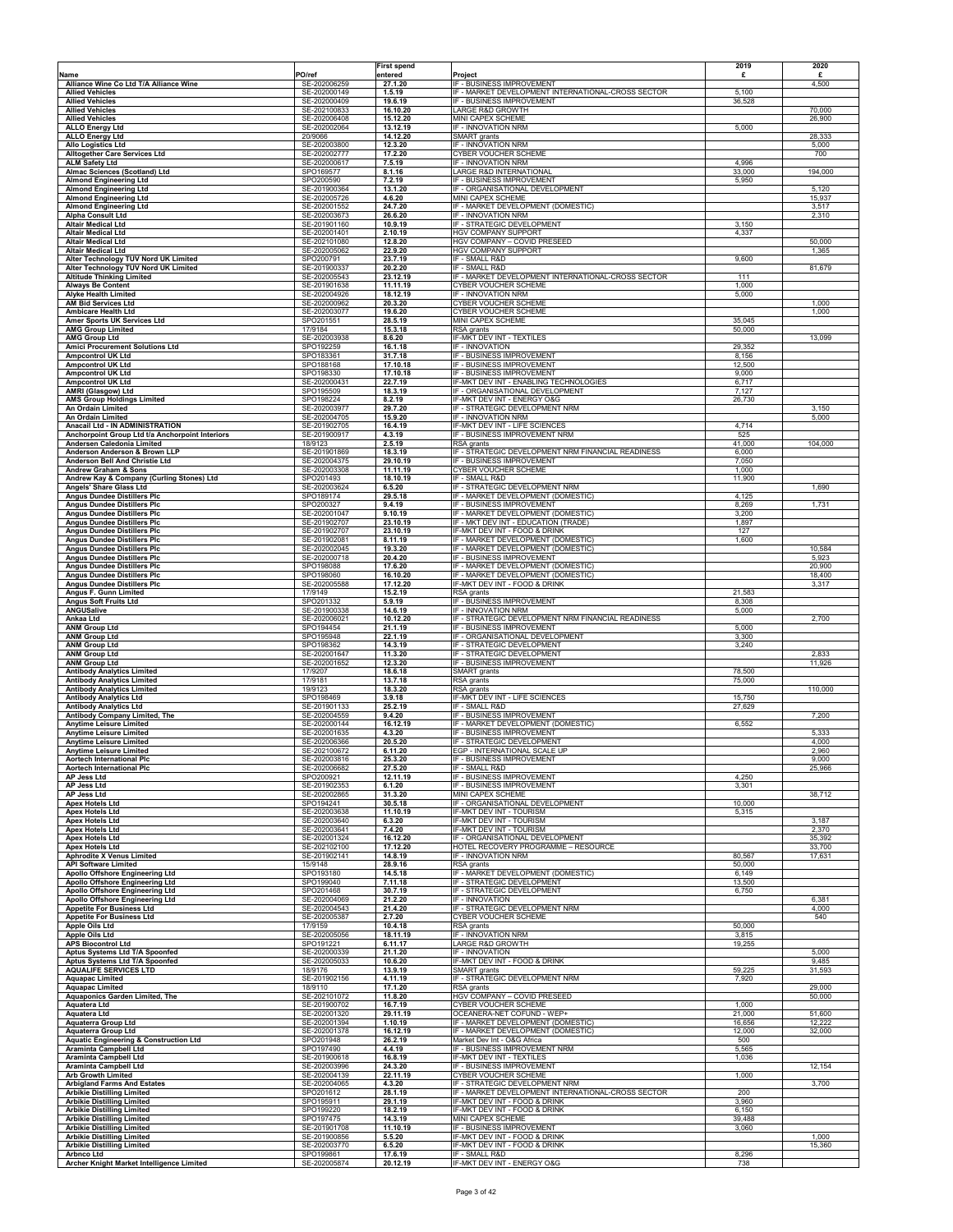|                                                                                      |                              | <b>First spend</b>   |                                                                                     | 2019                | 2020                |
|--------------------------------------------------------------------------------------|------------------------------|----------------------|-------------------------------------------------------------------------------------|---------------------|---------------------|
| Name                                                                                 | PO/ref                       | entered              | Project                                                                             | £                   | £                   |
| <b>Archilink Limited</b><br>Architectural Doors & Windows Ltd                        | SE-202004935<br>SE-202002087 | 10.4.20<br>30.1.20   | IF - INNOVATION NRM<br>CYBER VOUCHER SCHEME                                         |                     | 4,900<br>1,000      |
| arc-net Scotland Ltd                                                                 | SPO200925                    | 12.2.19              | IF - INNOVATION                                                                     | 11,765              |                     |
| arc-net Scotland Ltd                                                                 | SE-202001366                 | 12.9.19              | IF - SMALL R&D                                                                      | 60,182              | 26,268              |
| arc-net Scotland Ltd<br><b>Ardent Maritime UK Limited</b>                            | SE-202004955<br>SPO200792    | 18.12.19<br>10.6.19  | <b>HGV COMPANY SUPPORT</b><br>IF-MKT DEV INT - ENERGY O&G                           | 7,381<br>13,650     |                     |
| <b>Ardent Maritime UK Limited</b>                                                    | SE-202002814                 | 21.1.20              | IF-MKT DEV INT - ENERGY O&G                                                         |                     | 1,599               |
| Ardyne Technologies Ltd<br><b>Arfon Consulting Ltd</b>                               | SPO198106<br>SE-202002941    | 22.3.19<br>18.9.19   | IF - SMALL R&D<br>CYBER VOUCHER SCHEME                                              | 26,995<br>500       |                     |
| Argent Energy (UK) Ltd                                                               | SPO199616                    | 17.7.19              | IF - ORGANISATIONAL DEVELOPMENT                                                     | 7,950               |                     |
| <b>Arkane Technology Ltd</b>                                                         | 19/9019                      | 11.10.19             | SMART grants                                                                        | 33,333              | 33,707              |
| Armadilla Ltd.<br>Armadilla Ltd                                                      | 17/9270<br>SPO193445         | 23.5.18<br>24.8.18   | RSA grants<br>IF - INNOVATION                                                       | 110,000<br>2,420    |                     |
| Armadilla Ltd                                                                        | SE-202002622                 | 7.8.19               | IF - INNOVATION                                                                     | 4,344               | 4,456               |
| Armadilla Ltd                                                                        | SPO200629                    | 9.10.19              | IF - BUSINESS IMPROVEMENT                                                           | 4,500               | 1,500               |
| Armadilla Ltd<br>Armadilla Ltd                                                       | SE-202001030<br>SE-201901471 | 11.10.19             | IF - BUSINESS IMPROVEMENT<br>IF - INNOVATION                                        | 7,040               | 7,296               |
| Armadilla Ltd                                                                        | SE-202001832                 | 11.11.19<br>15.11.19 | IF-MKT DEV INT - TOURISM                                                            | 6,000<br>1,935      | 11,651              |
| Armadilla Ltd                                                                        | SPO200681                    | 25.2.20              | IF - MARKET DEVELOPMENT (DOMESTIC)                                                  |                     | 2,276               |
| <b>Armstrong Watson LLP</b><br><b>Arran Aromatics</b>                                | SE-202002439<br>SE-202100464 | 3.9.19<br>3.6.20     | IF - STRATEGIC DEVELOPMENT NRM FINANCIAL READINESS<br>IF - BUSINESS IMPROVEMENT     | 7,700               | 13,500              |
| <b>ARRAYJET LTD</b>                                                                  | SPO191541                    | 18.12.18             | IF - BUSINESS IMPROVEMENT                                                           | 1,200               |                     |
| <b>ARRAYJET LTD</b>                                                                  | SPO200073                    | 22.1.19              | IF - STRATEGIC DEVELOPMENT NRM FINANCIAL READINESS                                  | 9,000               |                     |
| <b>ARRAYJET LTD</b><br><b>Arrow Subsea Ltd</b>                                       | SE-201900611<br>SE-202004984 | 11.7.19<br>9.6.20    | IF - INNOVATION<br>IF - STRATEGIC DEVELOPMENT NRM                                   | 17,226              | 21,541<br>3,888     |
| Artemis Intelligent Power Ltd                                                        | SPO192988                    | 22.10.18             | IF - SMALL R&D                                                                      | 39,644              |                     |
| Arthur & Simon Ltd                                                                   | SE-202005239                 | 30.1.20              | <b>CYBER VOUCHER SCHEME</b>                                                         |                     | 1,000               |
| Arthur J. Gallagher<br>Articulate (Scotland) Ltd                                     | SPO196927<br>SE-202004272    | 2.4.19<br>9.1.20     | IF - ORGANISATIONAL DEVELOPMENT<br>IF - INNOVATION NRM                              | 6,435               | 3,220               |
| Artificial Lift Performance Ltd                                                      | SPO199563                    | 12.2.19              | IF - BUSINESS IMPROVEMENT                                                           | 33,010              | 4,440               |
| Artificial Lift Performance Ltd                                                      | SE-202002253                 | 6.2.20               | IF-MKT DEV INT - ENERGY O&G                                                         |                     | 31,695              |
| Artificial Lift Performance Ltd<br>Artificial Lift Performance Ltd                   | SE-202006202<br>SE-202101753 | 25.3.20<br>7.12.20   | IF - SMALL R&D<br>IF-MKT DEV INT - ENERGY O&G                                       |                     | 66,400<br>8,878     |
| Artisanal Spirits Company Ltd, The                                                   | SPO200962                    | 29.3.19              | IF - BUSINESS IMPROVEMENT                                                           | 10,110              |                     |
| Artisanal Spirits Company Ltd, The                                                   | SPO198799                    | 10.4.19              | IF - BUSINESS IMPROVEMENT                                                           | 2,550               |                     |
| Artisanal Spirits Company Ltd, The<br><b>ARU Limited</b>                             | SE-201902494<br>SE-202005768 | 18.12.19<br>24.7.20  | IF - MARKET DEVELOPMENT (DOMESTIC)<br>IF - STRATEGIC DEVELOPMENT NRM                | 26,800              | 4,000               |
| <b>Arvx Applications</b>                                                             | SE-202003706                 | 6.11.19              | IF - INNOVATION NRM                                                                 | 5,000               |                     |
| ARX Defence Ltd T/A ARX Maritime                                                     | SPO201995                    | 21.1.19              | UNLOCKING AMBITION                                                                  | 35,000              |                     |
| ARX Defence Ltd T/A ARX Maritime<br>ARX Defence Ltd T/A ARX Maritime                 | SE-202004245<br>SE-202005445 | 15.11.19<br>17.12.19 | UNLOCKING AMBITION - AMBASSADORS PILOT<br>UNLOCKING AMBITION - AMBASSADORS PILOT    | 25,000<br>2,470     |                     |
| ARX Defence Ltd T/A ARX Maritime                                                     | SE-202000485                 | 21.1.20              | IF - STRATEGIC DEVELOPMENT NRM FINANCIAL READINESS                                  |                     | 9,600               |
| AS D-Zine Ltd.                                                                       | SPO201192                    | 25.3.19              | IF - INNOVATION NRM                                                                 | 5,000               |                     |
| AS D-Zine Ltd.<br><b>Ascensos Limited</b>                                            | SE-201902564<br>16/9085      | 14.6.19<br>21.12.16  | IF - INNOVATION NRM<br>RSA grants                                                   | 14,206<br>60,000    | 5,793               |
| <b>Ascensos Ltd</b>                                                                  | SPO198988                    | 4.4.19               | IF - ORGANISATIONAL DEVELOPMENT                                                     | 3,150               |                     |
| <b>Ascensos Ltd</b>                                                                  | SE-202001992                 | 11.12.20             | IF - ORGANISATIONAL DEVELOPMENT                                                     |                     | 5,200               |
| ASET International Oil & Gas Training Academy<br><b>Ashurst LLP</b>                  | SPO202145<br>12/9269         | 26.2.19<br>15.4.14   | Market Dev Int - O&G Africa<br>RSA grants                                           | 500<br>525,000      |                     |
| Ask the Angel Ltd t/a The Property Angel                                             | SE-201901085                 | 17.7.19              | IF - INNOVATION NRM                                                                 | 4,900               |                     |
| <b>Aslamco Ltd</b><br><b>Aspen People Ltd</b>                                        | SE-202001052<br>SE-202003252 | 28.5.19<br>20.3.20   | IF - MARKET DEVELOPMENT INTERNATIONAL-CROSS SECTOR<br>CYBER VOUCHER SCHEME          | 200                 | 1,000               |
| Aspire Housing & Personal Development Services Ltd                                   | SPO196692                    | 19.9.19              | IF - INNOVATION NRM                                                                 | 11,280              |                     |
| Aster & Bay Ltd                                                                      | SE-202003799                 | 4.2.20               | IF - INNOVATION NRM                                                                 |                     | 4,944               |
| <b>Astrak Group Ltd</b><br>Asura Financial Technologies Limited                      | SE-202005285<br>16/9196      | 16.3.20<br>30.3.17   | IF - STRATEGIC DEVELOPMENT NRM<br>SMART grants                                      | 24,073              | 4,000               |
| Asura Financial Technologies Ltd                                                     | SE-202001039                 | 11.10.19             | IF - INNOVATION NRM                                                                 | 18,000              | 18,000              |
| Atholl Estates t/a Blair Castle Estate Ltd                                           | SE-202006141                 | 14.5.20              | <b>CYBER VOUCHER SCHEME</b>                                                         |                     | 1,000               |
| <b>Atlantis Resources (Scotland) Ltd</b><br><b>Atlantis Resources (Scotland) Ltd</b> | SPO199823<br>SE-202002789    | 27.8.19<br>11.3.20   | LARGE R&D INTERNATIONAL<br>IF - INNOVATION                                          | 188,637             | 134,707<br>40,755   |
| Atlas (Scotland) Limited                                                             | SPO197670                    | 25.9.18              | IF-MKT DEV INT - ENABLING TECHNOLOGIES                                              | 6,750               |                     |
| Atlas (Scotland) Limited                                                             | SPO193077                    | 5.3.19               | IF - INNOVATION                                                                     | 3,882               |                     |
| Atlas (Scotland) Limited<br>Atlas (Scotland) Limited                                 | SE-201902723<br>SE-201900495 | 13.1.20<br>5.2.20    | IF - STRATEGIC DEVELOPMENT<br>IF - INNOVATION                                       |                     | 3,835<br>10,117     |
| ATS Atlas Travel Solutions Scotland & Ireland Ltd                                    | SPO194896                    | 23.3.20              | IF-MKT DEV INT - TOURISM                                                            |                     | 15,395              |
| <b>Attacat Ltd</b><br><b>Atterley.com Retail Limited</b>                             | SE-202003224<br>SE-201901764 | 15.4.20<br>11.6.19   | CYBER VOUCHER SCHEME<br><b>HGV COMPANY SUPPORT</b>                                  | 25,900              | 950                 |
| <b>Atterley.com Retail Limited</b>                                                   | SE-202002083                 | 4.11.20              | IF - MARKET DEVELOPMENT (DOMESTIC)                                                  |                     | 40,780              |
| <b>Attis Fitness Limited</b>                                                         | SE-202004223                 | 30.4.20              | IF - INNOVATION NRM<br>IF - BUSINESS IMPROVEMENT NRM                                |                     | 42,946              |
| <b>Attollo Offshore Ltd</b><br><b>Attollo Offshore Ltd</b>                           | SPO196364<br>SE-202002604    | 28.4.20<br>29.6.20   | IF - STRATEGIC DEVELOPMENT NRM                                                      |                     | 4,094<br>4,000      |
| <b>Atypical Cosmetics Ltd</b>                                                        | SE-201902223                 | 22.11.19             | IF - INNOVATION NRM                                                                 | 4,879               |                     |
| <b>Augmentic Visualisations Ltd</b><br><b>Aulds Delicious Desserts Ltd</b>           | 16/9177                      | 24.5.18              | SMART grants<br>IF - BUSINESS IMPROVEMENT                                           | 43,288              |                     |
| <b>Aulds Holdings Limited</b>                                                        | SPO195123<br>SPO200802       | 18.6.18<br>17.10.19  | IF - BUSINESS IMPROVEMENT                                                           | 2,472<br>15,000     | 15,000              |
| <b>Aulds Holdings Limited</b>                                                        | SE-202004404                 | 11.11.20             | IF - ORGANISATIONAL DEVELOPMENT                                                     |                     | 2,505               |
| <b>Aurora Sustainability</b>                                                         | SPO201996                    | 21.1.19              | <b>UNLOCKING AMBITION</b>                                                           | 30,000              | 304                 |
| <b>Aurora Sustainability</b><br><b>Aurum Biosciences Limited</b>                     | SE-202006019<br>16/9212      | 24.2.20<br>29.6.17   | UNLOCKING AMBITION - AMBASSADORS PILOT<br>SMART grants                              | 18,678              |                     |
| <b>Aurum Biosciences Ltd</b>                                                         | SPO198852                    | 4.6.19               | IF-MKT DEV INT - LIFE SCIENCES                                                      | 1,740               |                     |
| Autodialer Handsfree Ltd<br><b>Autonomous IOT Ltd</b>                                | SE-202001158<br>SE-202101081 | 6.3.20<br>12.8.20    | IF - INNOVATION NRM<br>HGV COMPANY - COVID PRESEED                                  |                     | 5,000<br>35,000     |
| <b>Avanco Hear Ltd</b>                                                               | SE-202101082                 | 11.8.20              | HGV COMPANY - COVID PRESEED                                                         |                     | 50,000              |
| <b>Avant Group Ltd</b><br><b>AvantiCell Science Limited</b>                          | SE-201900978                 | 26.3.19              | IF - INNOVATION NRM<br>SMART grants                                                 | 4,900               |                     |
| <b>Avanticell Science Ltd</b>                                                        | 19/9015<br>SPO200082         | 9.7.19<br>19.11.19   | IF-MKT DEV INT - LIFE SCIENCES                                                      | 30,263<br>511       |                     |
| Aveni Ltd                                                                            | 19/9178                      | 25.4.20              | SMART grants                                                                        |                     | 81,525              |
| <b>Aviva Insurance Ltd</b><br><b>Avondale Pet Foods Limited</b>                      | SPO193622<br>19/9234         | 22.1.19<br>21.9.20   | TRAINING AID INTERNATIONAL<br>RSA grants                                            | 209,343             | 60,000              |
| <b>Avrium Ltd</b>                                                                    | SPO201558                    | 21.2.19              | <b>HGV COMPANY SUPPORT</b>                                                          | 6,745               |                     |
| <b>Avrium Ltd</b><br><b>Avtek (Scotland) Ltd</b>                                     | SE-202000893                 | 14.6.19              | HGV COMPANY SUPPORT                                                                 | 9,730               |                     |
| AW Creative Papers Group Ltd                                                         | 18/9013<br>SE-202005633      | 21.11.18<br>22.9.20  | RSA grants<br>IF - BUSINESS IMPROVEMENT                                             | 100,000             | 11,550              |
| <b>AXIOM NDT LTD</b>                                                                 | SPO196440                    | 21.1.19              | IF - ORGANISATIONAL DEVELOPMENT                                                     | 7,061               |                     |
| <b>AXIOM NDT LTD</b><br><b>Axiom Project Services Ltd</b>                            | SPO196930<br>SE-202005215    | 28.1.19<br>15.4.20   | IF - STRATEGIC DEVELOPMENT<br><b>CYBER VOUCHER SCHEME</b>                           | 15,167              | 486                 |
| Ay Dee Kay Limited                                                                   | SE-202005130                 | 20.4.20              | IF - SMALL R&D                                                                      |                     | 92,607              |
| Aye Love Real Food Ltd                                                               | SPO199828                    | 18.11.19             | IF - INNOVATION NRM                                                                 | 6,798               |                     |
| <b>Aye Pickled</b><br>Ayshire Chamber of Commerce and Industry                       | SE-202000914<br>SE-201902153 | 16.4.20<br>10.4.19   | IF - INNOVATION NRM<br><b>COLLABORATION FRAMEWORK</b>                               | 31,360              | 3,344<br>15,680     |
| Azimuth Oilfield Systems Ltd                                                         | SPO198950                    | 21.8.18              | IF-MKT DEV INT - ENERGY O&G                                                         | 5,958               |                     |
| Azimuth Oilfield Systems Ltd<br><b>Azoth AI Ltd</b>                                  | SPO199074<br>SPO201419       | 29.1.19<br>31.1.19   | IF-MKT DEV INT - ENERGY O&G<br>IF - ORGANISATIONAL DEVELOPMENT NRM                  | 2,081<br>5,000      |                     |
| <b>Azoth AI Ltd</b>                                                                  | SE-202006163                 | 9.3.20               | IF - SMALL R&D                                                                      |                     | 54,613              |
| Azurablu (Scotland) Ltd                                                              | SE-201901572                 | 12.2.20              | CYBER VOUCHER SCHEME                                                                |                     | 800                 |
| <b>B4Sport Ltd</b><br><b>Babcock Marine (Rosyth) Ltd</b>                             | SPO200926<br>SE-201902523    | 3.7.19<br>15.1.20    | IF - INNOVATION NRM<br>IF - INNOVATION                                              | 4,900               | 37,264              |
| <b>Babcock Marine (Rosyth) Ltd</b>                                                   | SE-202002405                 | 31.3.20              | <b>LARGE R&amp;D INTERNATIONAL</b>                                                  |                     | 90,579              |
| <b>Baby Multi Ltd</b>                                                                | SE-202006099                 | 16.7.20              | IF - INNOVATION NRM                                                                 |                     | 2,296               |
| <b>Bairds Windows Limited</b><br><b>Baker Hughes Energy Technology UK Limited</b>    | 17/9012<br>SPO198527         | 28.3.18<br>28.11.18  | RSA grants<br>LARGE R&D INTERNATIONAL                                               | 15,000<br>1,075,000 | 1,550,000           |
| <b>Ballintaggart Farm</b>                                                            | SE-202002930                 | 12.2.20              | CYBER VOUCHER SCHEME                                                                |                     | 1,000               |
| <b>Balmoral Comtec Ltd</b><br>Balmoral Hotel Edinburgh Ltd, The                      | SE-202005515                 | 12.12.19             | MARKET DEV INT - OFFSHORE WIND MISSION (USA)<br>HOTEL RECOVERY PROGRAMME - RESOURCE | 800                 |                     |
| <b>Balmore Group Scotland Ltd</b>                                                    | SE-202102068<br>SE-202004796 | 18.12.20<br>21.1.20  | CYBER VOUCHER SCHEME                                                                |                     | 121,375<br>1,000    |
| <b>Baltic Business Connections Ltd</b>                                               | SPO201449                    | 12.8.19              | IF - INNOVATION NRM                                                                 | 3,500               |                     |
| <b>Banchory Lodge Hotel</b><br><b>Barclays Execution Services Limited</b>            | SE-202102016<br>18/9042      | 22.12.20<br>23.3.20  | HOTEL RECOVERY PROGRAMME - CAPITAL<br>RSA grants                                    |                     | 28,449<br>1,450,000 |
| <b>Barclays Execution Services Limited</b>                                           | SE-202007105                 | 2.4.20               | DISADVANTAGED AID INTERNATIONAL                                                     |                     | 420,000             |
| <b>Bardyke Chemicals Ltd</b>                                                         | SPO202050                    | 24.7.20              | IF - BUSINESS IMPROVEMENT                                                           |                     | 10,400              |
| <b>Barony Universal Products Plc</b><br><b>Barony Universal Products Plc</b>         | SPO201290<br>SE-202001190    | 16.7.20<br>31.8.20   | MINI CAPEX SCHEME<br>MINI CAPEX SCHEME                                              |                     | 50,000<br>55,021    |
| <b>Barony Universal Products Plc</b>                                                 | SE-202001071                 | 8.9.20               | IF - ORGANISATIONAL DEVELOPMENT                                                     |                     | 10,476              |
| <b>BARR &amp; WRAY</b>                                                               | SE-202000686                 | 12.2.20              | <b>CYBER VOUCHER SCHEME</b>                                                         |                     | 1,000               |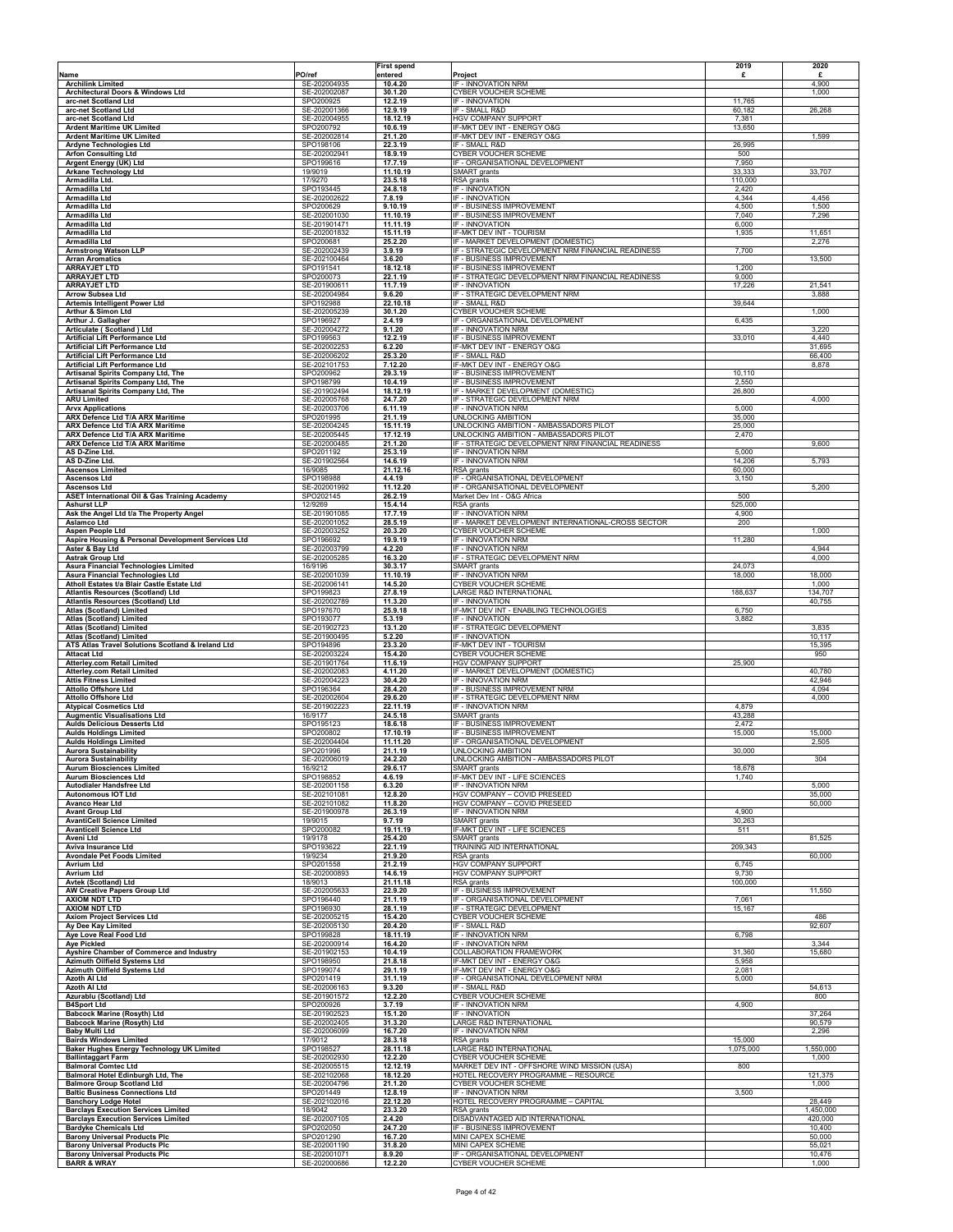|                                                                                    |                              | First spend         |                                                                                  | 2019            | 2020                |
|------------------------------------------------------------------------------------|------------------------------|---------------------|----------------------------------------------------------------------------------|-----------------|---------------------|
| Name                                                                               | PO/ref                       | entered             | Project<br>IF - BUSINESS IMPROVEMENT                                             | £               | £                   |
| <b>Barr Environmental Limited</b><br><b>Barr Environmental Limited</b>             | SPO196910<br>SE-201901585    | 22.4.19<br>19.8.19  | IF - BUSINESS IMPROVEMENT                                                        | 11,163<br>7,600 |                     |
| <b>Barr Printers Ltd</b>                                                           | SPO201730                    | 25.2.19             | <b>CYBER VOUCHER SCHEME</b>                                                      | 600             |                     |
| <b>Barrett Steel (Scotland) Limited</b><br><b>Barrie Knitwear Ltd</b>              | SE-201902379<br>SPO200432    | 18.12.19<br>10.5.19 | IF - BUSINESS IMPROVEMENT<br>IF - INNOVATION                                     | 6,706<br>5,193  | 7,050               |
| <b>Base Brand Management Ltd</b>                                                   | SE-202003371                 | 3.1.20              | IF - INNOVATION NRM                                                              | 9,270           | 14,089              |
| <b>BCF TECHNOLOGY LTD</b><br><b>B-DACS Ltd</b>                                     | SPO199765<br>SE-201900692    | 2.5.19<br>12.2.19   | IF - ORGANISATIONAL DEVELOPMENT<br>IF - ORGANISATIONAL DEVELOPMENT NRM           | 3,240<br>2,239  |                     |
| <b>BDD Pharma Ltd</b>                                                              | SPO201045                    | 8.3.19              | IF - BUSINESS IMPROVEMENT                                                        | 10,125          | 3,375               |
| <b>BDD Pharma Ltd</b>                                                              | SPO198045<br>SPO196392       | 1.5.19              | IF-MKT DEV INT - LIFE SCIENCES                                                   | 6,302           |                     |
| <b>Beal Group Limited, The</b><br><b>Beam Suntory UK Ltd</b>                       | SPO193425                    | 7.8.18<br>24.1.19   | IF - BUSINESS IMPROVEMENT<br>IF - BUSINESS IMPROVEMENT                           | 15,000<br>6,329 |                     |
| <b>Beam Suntory UK Ltd</b>                                                         | SPO196870                    | 16.12.19            | IF - ORGANISATIONAL DEVELOPMENT                                                  | 2,641           |                     |
| <b>Beam Suntory UK Ltd</b><br><b>Beast Gear Limited</b>                            | SE-202004037<br>SPO199927    | 21.5.20<br>12.6.19  | IF - BUSINESS IMPROVEMENT<br>IF - INNOVATION NRM                                 | 5,000           | 19,000              |
| <b>Beauty Kitchen UK Ltd</b>                                                       | SPO196213                    | 26.7.18             | IF - BUSINESS IMPROVEMENT                                                        | 9,630           |                     |
| <b>Beauty Kitchen UK Ltd</b><br><b>Beauty Kitchen UK Ltd</b>                       | SPO196109<br>SPO201427       | 16.4.19<br>11.9.19  | IF - ORGANISATIONAL DEVELOPMENT<br>IF - SMALL R&D                                | 3,150<br>18,510 |                     |
| <b>Beauty Kitchen UK Ltd</b>                                                       | SPO196023                    | 13.9.19             | IF - INNOVATION                                                                  | 1,958           |                     |
| <b>Beauty Kitchen UK Ltd</b>                                                       | SE-202003585                 | 3.4.20              | IF - MARKET DEVELOPMENT (DOMESTIC)<br>IF - STRATEGIC DEVELOPMENT                 |                 | 24,000<br>12,000    |
| <b>Beauty Kitchen UK Ltd</b><br><b>Bee Inspired Clothing Ltd</b>                   | SE-202003583<br>SE-202003550 | 3.4.20<br>4.2.20    | IF - MARKET DEVELOPMENT (DOMESTIC)                                               |                 | 31,740              |
| <b>Bee Inspired Clothing Ltd</b>                                                   | SE-202003932                 | 7.5.20              | IF - STRATEGIC DEVELOPMENT                                                       |                 | 10,000              |
| <b>Beeks Financial Cloud Limited</b><br><b>Behaviour Works Limited</b>             | SE-202005120<br>SE-202004138 | 8.6.20<br>19.3.20   | LARGE R&D GROWTH<br><b>CYBER VOUCHER SCHEME</b>                                  |                 | 540,536<br>400      |
| <b>Belcan Engineering Services UK Ltd</b>                                          | SPO196228                    | 3.3.20              | IF - BUSINESS IMPROVEMENT                                                        |                 | 33,988              |
| Belhaven Smokehouse Ltd<br>Belhaven Smokehouse Ltd                                 | SPO199825<br>SE-202006800    | 20.3.19<br>27.2.20  | IF - BUSINESS IMPROVEMENT<br>IF - MARKET DEVELOPMENT (DOMESTIC)                  | 1,264           | 1,630               |
| <b>Bella And Duke Ltd</b>                                                          | SPO199850                    | 22.1.19             | IF - BUSINESS IMPROVEMENT NRM                                                    | 3,660           |                     |
| <b>Bella And Duke Ltd</b>                                                          | SE-202001922                 | 15.11.19            | IF - BUSINESS IMPROVEMENT                                                        | 4,500           | 13,500              |
| <b>Bella And Duke Ltd</b><br><b>Bella And Duke Ltd</b>                             | SE-202005958<br>SE-202004233 | 16.9.20<br>23.9.20  | IF - STRATEGIC DEVELOPMENT<br>IF - STRATEGIC DEVELOPMENT NRM FINANCIAL READINESS |                 | 2,850<br>7,500      |
| <b>Bellfield Brewery Limited</b>                                                   | 17/9244                      | 31.7.18             | <b>RSA</b> grants                                                                | 18,000          | 45,000              |
| <b>Bellfield Brewery Ltd</b><br><b>Bellfield Brewery Ltd</b>                       | SPO198480<br>SPO196703       | 5.11.18<br>29.4.19  | IF-MKT DEV INT - FOOD & DRINK<br>IF-MKT DEV INT - FOOD & DRINK                   | 6,599<br>1,013  |                     |
| <b>Bellfield Brewery Ltd</b>                                                       | SE-201900315                 | 24.9.19             | IF - MARKET DEVELOPMENT (DOMESTIC)                                               | 6,000           | 3,921               |
| <b>Bellrock Technology Ltd</b><br><b>Bellrock Technology Ltd</b>                   | SPO197609<br>SPO202039       | 17.10.18<br>13.3.19 | IF - BUSINESS IMPROVEMENT<br>IF - MARKET DEVELOPMENT (DOMESTIC)                  | 19,497<br>1,080 | 8,028               |
| <b>Bellrock Technology Ltd</b>                                                     | SE-201902644                 | 5.9.19              | IF - MARKET DEVELOPMENT (DOMESTIC)                                               | 26,249          | 20,551              |
| <b>Bellrock Technology Ltd</b>                                                     | SE-202006203                 | 24.1.20             | IF - SMALL R&D                                                                   |                 | 73,332              |
| <b>Bellrock Technology Ltd</b><br><b>Bells Bridal Limited</b>                      | SE-202004164<br>SPO192985    | 20.5.20<br>7.11.17  | IF - STRATEGIC DEVELOPMENT<br>IF - INNOVATION NRM                                | 1,058           | 6,054               |
| <b>Bells Food Group Limited</b>                                                    | SPO197848                    | 15.5.19             | IF - MARKET DEVELOPMENT (DOMESTIC)                                               | 18,000          |                     |
| <b>Bells Food Group Limited</b><br><b>Bells Food Group Limited</b>                 | SPO198251<br>SE-202000557    | 6.6.19<br>7.4.20    | IF - MARKET DEVELOPMENT (DOMESTIC)<br>IF - MARKET DEVELOPMENT (DOMESTIC)         | 13,561          | 23,141              |
| <b>Bells Food Group Limited</b>                                                    | SE-202007124                 | 7.4.20              | IF - MARKET DEVELOPMENT (DOMESTIC)                                               |                 | 16,000              |
| <b>Bells Food Group Limited</b><br><b>Bells Food Group Limited</b>                 | SE-201901588<br>SE-202000497 | 9.4.20<br>7.5.20    | IF - MARKET DEVELOPMENT (DOMESTIC)<br>IF - MARKET DEVELOPMENT (DOMESTIC)         |                 | 14,400<br>12,680    |
| <b>Belltree Ltd</b>                                                                | SPO194544                    | 21.6.18             | IF-MKT DEV INT - ENERGY O&G                                                      | 2,144           |                     |
| <b>Belteq Ltd</b>                                                                  | SPO200946                    | 15.4.19             | IF - INNOVATION                                                                  | 98,779          |                     |
| Ben Scrimgeour Building Workshop Ltd<br>Ben Scrimgeour Building Workshop Ltd       | SE-202004266<br>SE-202005415 | 6.11.19<br>5.12.19  | SE RURAL - RURAL LEADERSHIP<br>SE RURAL - SMALL VALUE PROJECT                    | 811<br>59       |                     |
| <b>Beringar Limited</b>                                                            | SE-201901825                 | 17.10.19            | <b>HGV COMPANY SUPPORT</b>                                                       | 1,629           |                     |
| <b>Beringar Limited</b><br><b>Beringar Limited</b>                                 | SE-202001344<br>SE-202000123 | 4.11.19<br>11.11.19 | <b>HGV COMPANY SUPPORT</b><br><b>HGV COMPANY SUPPORT</b>                         | 730<br>3,850    | 3,150               |
| <b>Bertie Girl</b>                                                                 | SPO198840                    | 5.12.19             | IF - INNOVATION NRM                                                              | 5,000           |                     |
| <b>BERWICKSHIRE HOUSING ASSOCIATION</b><br><b>BERWICKSHIRE HOUSING ASSOCIATION</b> | SPO188758<br>SE-202002646    | 14.5.18<br>22.7.20  | IF - ORGANISATIONAL DEVELOPMENT<br>IF - BUSINESS IMPROVEMENT                     | 6,120           | 12,240<br>3,413     |
| BERWICKSHIRE HOUSING ASSOCIATION                                                   | SE-202002645                 | 24.7.20             | IF - BUSINESS IMPROVEMENT                                                        |                 | 6,291               |
| <b>Bespoke Fabrics Ltd</b>                                                         | SPO201997                    | 30.1.19             | UNLOCKING AMBITION                                                               | 20,000          |                     |
| <b>Bespoke Fabrics Ltd</b><br><b>Bespoke Retirements Limited</b>                   | SE-202006018<br>SE-202002378 | 6.3.20<br>7.1.20    | UNLOCKING AMBITION - AMBASSADORS PILOT<br>IF - INNOVATION NRM                    | 3,307           | 315                 |
| Best Western Plus Bruntsfield Hotel                                                | SE-202101977                 | 1.12.20             | HOTEL RECOVERY PROGRAMME - RESOURCE                                              |                 | 92,100              |
| <b>Bestpump Ltd</b><br><b>Bestpump Ltd</b>                                         | SPO189722<br>SE-202000337    | 6.6.17<br>21.8.19   | IF - MARKET DEVELOPMENT (DOMESTIC)<br>IF - BUSINESS IMPROVEMENT                  | 1,000<br>7,692  | 6,667               |
| <b>Beta Bugs Ltd</b>                                                               | SE-202005850                 | 15.1.20             | UNLOCKING AMBITION - AMBASSADORS PILOT                                           |                 | 24,933              |
| <b>Beta Bugs Ltd</b>                                                               | SE-202006213                 | 26.2.20             | UNLOCKING AMBITION - AMBASSADORS PILOT                                           |                 | 300                 |
| <b>Beta Bugs Ltd</b><br><b>Better Humans Ltd</b>                                   | SE-202101083<br>SPO195728    | 11.8.20<br>30.8.18  | HGV COMPANY - COVID PRESEED<br>IF - INNOVATION NRM                               | 7,054           | 36,850              |
| <b>Beyond Compare Ltd</b>                                                          | SPO201559                    | 31.1.19             | IF - ORGANISATIONAL DEVELOPMENT NRM                                              | 3,400           |                     |
| <b>Beyond Green Advisors Ltd</b><br><b>Beyond Green Advisors Ltd</b>               | SE-201902553<br>SE-202005576 | 19.9.19<br>20.10.20 | IF - ORGANISATIONAL DEVELOPMENT NRM<br>IF - BUSINESS IMPROVEMENT NRM             | 3,007           | 1,488               |
| <b>BGR Training Limited</b>                                                        | 18/9182                      | 19.7.19             | SMART grants                                                                     | 42,752          | 39,208              |
| <b>Bhagat Holdings Limited</b><br><b>Bickiepegs Healthcare Ltd</b>                 | SE-202002455<br>SPO200535    | 22.5.20<br>22.5.19  | IF - ORGANISATIONAL DEVELOPMENT<br>IF - MARKET DEVELOPMENT (DOMESTIC)            | 1,613           | 805<br>4,050        |
| <b>Bickiepegs Healthcare Ltd</b>                                                   | SPO201056                    | 26.9.19             | IF - INNOVATION                                                                  | 5,422           |                     |
| <b>Big Boss Dog Ltd</b>                                                            | SE-202001078                 | 7.1.20              | IF - INNOVATION NRM                                                              | 4,900           |                     |
| <b>Big Wide World Travel Ltd</b><br><b>Bike For Good Ltd</b>                       | SE-201902500<br>SE-202004383 | 31.5.19<br>24.6.20  | CYBER VOUCHER SCHEME<br>IF - ORGANISATIONAL DEVELOPMENT NRM                      | 690             | 2,500               |
| <b>Bioascent Discovery Ltd</b>                                                     | SPO194635                    | 8.6.18              | IF-MKT DEV INT - LIFE SCIENCES                                                   | 23,750          |                     |
| <b>Bioascent Discovery Ltd</b><br><b>Bioascent Discovery Ltd</b>                   | SPO198951<br>SPO196150       | 8.3.19<br>8.3.19    | IF - BUSINESS IMPROVEMENT<br>IF - STRATEGIC DEVELOPMENT                          | 5,730<br>30,000 |                     |
| <b>Bioascent Discovery Ltd</b>                                                     | SPO201552                    | 30.4.19             | IF-MKT DEV INT - LIFE SCIENCES                                                   | 2,476           |                     |
| <b>Bioascent Discovery Ltd</b><br><b>Bioascent Discovery Ltd</b>                   | SPO199115<br>SE-202002096    | 8.5.19<br>14.11.19  | IF-MKT DEV INT - LIFE SCIENCES<br>IF-MKT DEV INT - LIFE SCIENCES                 | 5,768<br>10,042 | (10, 042)           |
| <b>Bioascent Discovery Ltd</b>                                                     | SE-202002591                 | 12.2.20             | IF-MKT DEV INT - LIFE SCIENCES                                                   |                 | 500                 |
| <b>Bioascent Discovery Ltd</b><br><b>BioBest Laboratories Ltd</b>                  | SE-202100431<br>SPO194395    | 4.6.20<br>18.6.18   | IF-MKT DEV INT - LIFE SCIENCES<br>IF - INNOVATION                                | 6,886           | 27,942              |
| <b>BioBest Laboratories Ltd</b>                                                    | SPO199360                    | 3.12.19             | IF - INNOVATION                                                                  | 4,500           |                     |
| <b>Biocity Scotland Ltd</b>                                                        | SE-201901730<br>SPO193990    | 14.3.19             | MediCity Scotland: Medical Technologies Hub<br>LARGE R&D INTERNATIONAL           | 167,306         | 216,553             |
| <b>BioClavis Limited</b><br><b>Biodev Ltd</b>                                      | 18/9079                      | 25.5.18<br>19.2.19  | <b>SMART</b> grants                                                              | 47,170          | 2,899,360<br>19,525 |
| <b>Biodev Ltd</b>                                                                  | SE-202003653                 | 27.1.20             | IF - INNOVATION NRM                                                              |                 | 2,450               |
| <b>Biogelx Ltd</b><br><b>Biogelx Ltd</b>                                           | SPO195870<br>SPO197124       | 27.6.18<br>17.10.18 | IF - MARKET DEVELOPMENT (DOMESTIC)<br>IF-MKT DEV INT - LIFE SCIENCES             | 1,875<br>5,940  |                     |
| <b>Biogelx Ltd</b>                                                                 | SPO199073                    | 17.10.18            | IF-MKT DEV INT - LIFE SCIENCES                                                   |                 | 2,475               |
| <b>Biogelx Ltd</b><br><b>Biogelx Ltd</b>                                           | SPO199796<br>SPO197169       | 12.12.18<br>29.1.19 | IF - STRATEGIC DEVELOPMENT<br>IF-MKT DEV INT - LIFE SCIENCES                     | 1,350<br>2,237  |                     |
| <b>Biogelx Ltd</b>                                                                 | SE-201901479                 | 23.5.19             | IF - STRATEGIC DEVELOPMENT                                                       | 800             |                     |
| <b>Biogelx Ltd</b>                                                                 | SE-202000065<br>SE-202000448 | 18.6.19             | IF - INNOVATION<br>IF - INNOVATION                                               | 4,620           |                     |
| <b>Biogelx Ltd</b><br><b>Biogelx Ltd</b>                                           | SPO201040                    | 19.6.19<br>28.10.19 | IF - STRATEGIC DEVELOPMENT                                                       | 6,638<br>3,600  |                     |
| <b>Biogelx Ltd</b>                                                                 | SE-202002221                 | 27.2.20             | IF - STRATEGIC DEVELOPMENT                                                       |                 | 4,990               |
| <b>Biological Consulting Europe Ltd</b><br><b>BioMar Ltd</b>                       | SE-202004577<br>SE-201902231 | 7.1.20<br>20.5.20   | <b>CYBER VOUCHER SCHEME</b><br>IF - ORGANISATIONAL DEVELOPMENT                   | 995             | 6,600               |
| <b>Biomatrix Water Solutions Ltd</b>                                               | SE-201900419                 | 27.2.19             | <b>HYDRO NATION CLEAN GANGES</b>                                                 | 1,000           |                     |
| <b>Biosil Ltd</b><br><b>Biosil Ltd</b>                                             | SPO198698<br>SPO199396       | 28.1.19<br>19.7.19  | IF - BUSINESS IMPROVEMENT<br>IF - INNOVATION                                     | 6,050<br>11,237 |                     |
| <b>Biosus Energy Ltd</b>                                                           | SE-202003549                 | 16.3.20             | IF - BUSINESS IMPROVEMENT                                                        |                 | 2,215               |
| <b>BIP SOLUTIONS LTD</b>                                                           | SPO196719                    | 31.1.19             | IF - ORGANISATIONAL DEVELOPMENT                                                  | 3,929           |                     |
| <b>BIP SOLUTIONS LTD</b><br><b>BIP SOLUTIONS LTD</b>                               | SE-201902061<br>SPO200257    | 17.7.19<br>5.9.19   | IF - BUSINESS IMPROVEMENT<br>IF - INNOVATION                                     | 6,732<br>3,000  |                     |
| <b>BIP SOLUTIONS LTD</b>                                                           | SE-202002044                 | 21.11.19            | IF - BUSINESS IMPROVEMENT                                                        | 5,867           |                     |
| <b>BIP SOLUTIONS LTD</b><br>Bird.i Ltd                                             | SE-202002709<br>SE-201900521 | 29.1.20<br>26.3.19  | IF - MARKET DEVELOPMENT (DOMESTIC)<br>IF - STRATEGIC DEVELOPMENT                 | 8,400           | 14,667              |
| <b>Birken Tree LLP</b>                                                             | SPO198570                    | 11.2.19             | IF - INNOVATION NRM                                                              | 3,187           |                     |
| <b>Birken Tree LLP</b>                                                             | SE-201900946                 | 11.11.19            | IF - INNOVATION NRM                                                              | 1,231           |                     |
| <b>Biscuit Tin Planning Ltd</b><br><b>Biscuit Tin Planning Ltd</b>                 | SE-201900984<br>SE-202005452 | 11.4.19<br>4.2.20   | IF - INNOVATION NRM<br>IF - SMALL R&D                                            | 20,000          | 16,577              |
| <b>Bitwise Limited</b>                                                             | 15/9047                      | 11.5.16             | RSA grants                                                                       | 50,000          | 70,000              |
| <b>Black Watch Museum, The</b><br><b>Blackford Analysis</b>                        | SE-202003282<br>SPO197869    | 17.1.20<br>25.10.18 | Market Dev Int - F&D - Int Matket Events<br>IF-MKT DEV INT - LIFE SCIENCES       | 9,758           | 200                 |
| <b>Blackford Analysis</b>                                                          | SE-202002678                 | 25.2.20             | LARGE R&D GROWTH                                                                 |                 | 330,000             |
| <b>Blackford Analysis</b>                                                          | SE-202002971                 | 30.3.20             | IF-MKT DEV INT - LIFE SCIENCES                                                   |                 | 72,591              |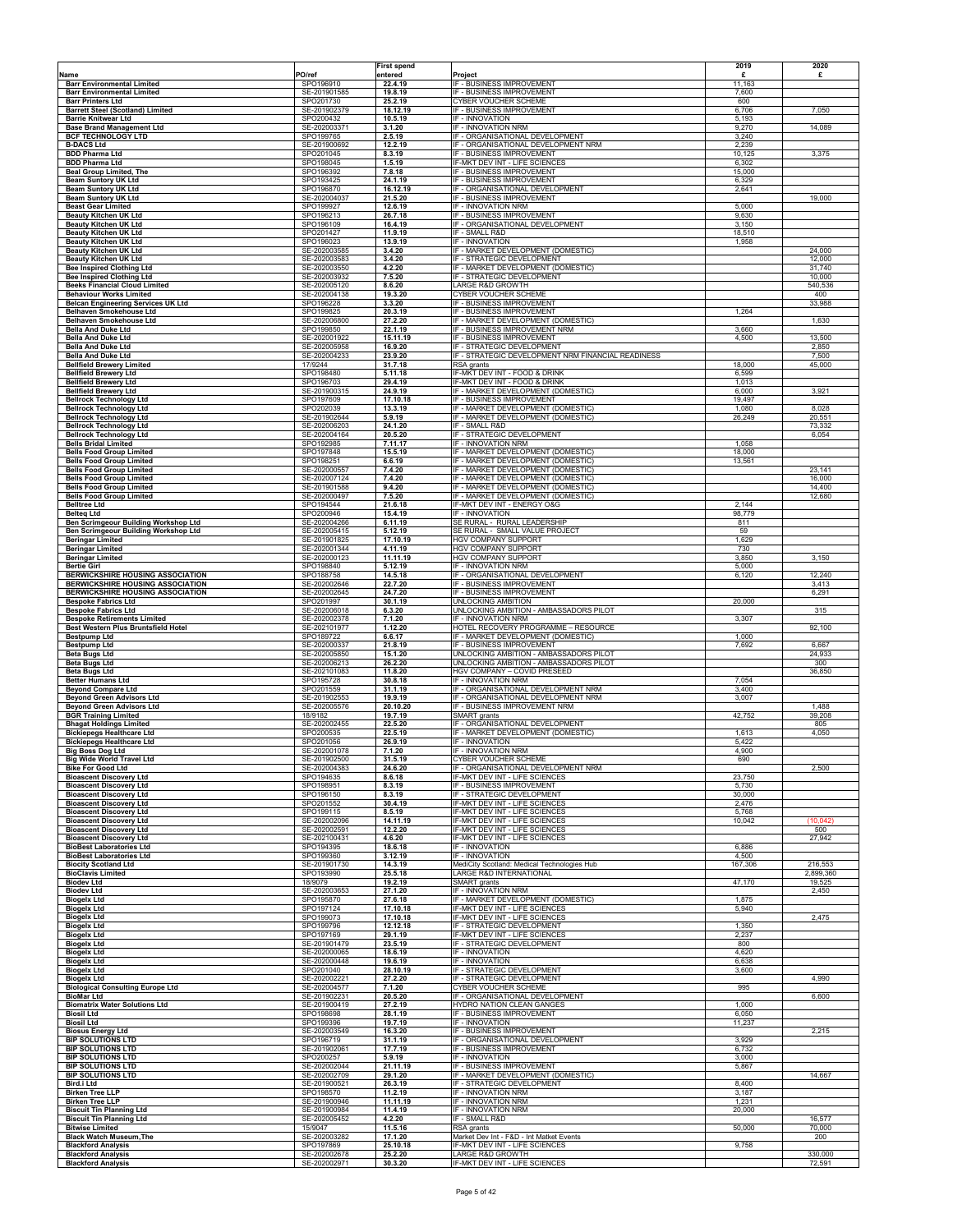|                                                                                                |                              | <b>First spend</b>   |                                                                              | 2019                  | 2020             |
|------------------------------------------------------------------------------------------------|------------------------------|----------------------|------------------------------------------------------------------------------|-----------------------|------------------|
| Name                                                                                           | PO/ref                       | entered              | Project                                                                      | £                     | £                |
| <b>Blair Ecosse Management Ltd</b>                                                             | SE-202006544<br>SPO201399    | 8.6.20               | IF - STRATEGIC DEVELOPMENT NRM<br>IF - STRATEGIC DEVELOPMENT                 | 4,500                 | 3,500            |
| <b>Blaze Manufacturing Solutions Ltd</b><br><b>Blaze Manufacturing Solutions Ltd</b>           | SE-202002084                 | 2.5.19<br>28.2.20    | <b>CYBER VOUCHER SCHEME</b>                                                  |                       | 990              |
| <b>Blazing Griffin Limited</b>                                                                 | SE-201901420                 | 14.8.19              | IF - STRATEGIC DEVELOPMENT                                                   | 9,872                 | 10,000           |
| <b>Blazing Griffin Limited</b>                                                                 | SPO201802                    | 16.8.19              | IF - STRATEGIC DEVELOPMENT                                                   | 12,000                | 400              |
| <b>Blazing Griffin Limited</b><br><b>Blazing Griffin Post Production Limited</b>               | SE-202004077<br>17/9018      | 26.10.20<br>20.12.17 | IF - ORGANISATIONAL DEVELOPMENT<br><b>RSA</b> grants                         | 35,000                | 800              |
| <b>Blazing Griffin Post Production Ltd</b>                                                     | SE-202002966                 | 22.8.19              | IF - MARKET DEVELOPMENT (DOMESTIC)                                           | 6,626                 | 8,574            |
| <b>Bleu Door Ltd</b>                                                                           | SE-201900842                 | 9.8.19               | IF - INNOVATION NRM                                                          | 5,000                 |                  |
| <b>Blockstar Developments Limited</b><br><b>Blockstar Developments Limited</b>                 | SPO200332<br>SPO201580       | 17.1.19<br>20.3.19   | IF - BUSINESS IMPROVEMENT<br>IF - MARKET DEVELOPMENT (DOMESTIC)              | 18,725<br>11,400      |                  |
| <b>Blockstar Developments Limited</b>                                                          | SE-201900382                 | 18.6.19              | IF - STRATEGIC DEVELOPMENT                                                   | 18,900                |                  |
| <b>Blockstar Developments Limited</b>                                                          | SE-202000975                 | 24.7.19              | IF - MARKET DEVELOPMENT (DOMESTIC)                                           | 7,000                 |                  |
| <b>Blockstar Developments Limited</b><br><b>Blockstar Developments Limited</b>                 | SE-202001171<br>SE-202001140 | 24.9.19<br>4.10.19   | IF - MARKET DEVELOPMENT (DOMESTIC)<br>IF - STRATEGIC DEVELOPMENT             | 32,760<br>3,584       |                  |
| <b>Blockstar Developments Limited</b>                                                          | SE-202004925                 | 5.5.20               | IF - MARKET DEVELOPMENT (DOMESTIC)                                           |                       | 4,200            |
| <b>Blockstar Developments Limited</b>                                                          | SE-202000861                 | 20.5.20              | IF - MARKET DEVELOPMENT (DOMESTIC)                                           |                       | 2,519            |
| <b>Blockstar Developments Limited</b><br><b>Blockstar Developments Limited</b>                 | SE-202004946<br>SE-202100991 | 20.5.20<br>29.7.20   | IF - MARKET DEVELOPMENT (DOMESTIC)<br>IF - MARKET DEVELOPMENT (DOMESTIC)     |                       | 10,752<br>7,350  |
| <b>BloonCo Limited T/A Bubabloon</b>                                                           | SPO190458                    | 28.6.17              | IF - INNOVATION NRM                                                          | 3,812                 |                  |
| BloonCo Limited T/A Bubabloon                                                                  | SPO201298                    | 29.5.19              | IF-MKT DEV INT - TEXTILES                                                    | 1,298                 |                  |
| <b>Blue Gentoo Ltd</b><br><b>Blue Shield IT Ltd</b>                                            | 19/9056<br>SE-202004795      | 21.9.20<br>4.11.20   | SMART grants<br>CYBER VOUCHER SCHEME                                         |                       | 29,170<br>1,000  |
| <b>Blueberry Hill Meals Limited</b>                                                            | SE-202002459                 | 12.12.19             | IF - ORGANISATIONAL DEVELOPMENT NRM                                          | 2,482                 |                  |
| <b>Bluebox Aviation Systems Limited</b>                                                        | SE-201901583                 | 6.3.19               | IF - BUSINESS IMPROVEMENT                                                    | 4,415                 |                  |
| <b>Bluebox Aviation Systems Limited</b>                                                        | SE-202001879<br>SPO197303    | 24.2.20<br>25.1.19   | IF-MKT DEV INT - ENABLING TECHNOLOGIES                                       | 4,370                 | 4,822            |
| <b>BLUESKY EXPERIENCES LTD</b><br><b>BLUESKY EXPERIENCES LTD</b>                               | SPO196326                    | 5.2.19               | IF - BUSINESS IMPROVEMENT<br>IF - ORGANISATIONAL DEVELOPMENT                 | 1,395                 |                  |
| <b>BLUESKY EXPERIENCES LTD</b>                                                                 | SPO196684                    | 7.2.19               | IF - BUSINESS IMPROVEMENT                                                    | 2,250                 |                  |
| <b>BLUESKY EXPERIENCES LTD</b>                                                                 | SPO196800                    | 29.7.19              | IF - BUSINESS IMPROVEMENT                                                    | 3,827                 |                  |
| <b>BLUESKY EXPERIENCES LTD</b><br><b>BLUESKY EXPERIENCES LTD</b>                               | SE-202000667<br>SE-202005430 | 6.8.19<br>16.3.20    | IF - BUSINESS IMPROVEMENT<br>IF - BUSINESS IMPROVEMENT                       | 2,030                 | 2,100            |
| <b>Blythswood Property Management Ltd</b>                                                      | SE-202003483                 | 6.4.20               | CYBER VOUCHER SCHEME                                                         |                       | 825              |
| <b>BMG Research Ltd</b>                                                                        | 18/9185                      | 24.9.20              | RSA grants                                                                   |                       | 50,000           |
| <b>Bodymap Apps</b><br><b>Bodymap Apps</b>                                                     | SPO201113<br>SE-201901635    | 31.1.19<br>18.9.19   | IF - BUSINESS IMPROVEMENT<br>IF - INNOVATION NRM                             | 1,979<br>920          |                  |
| <b>Boe Gin Ltd</b>                                                                             | SE-202006013                 | 18.12.20             | IF-MKT DEV INT - FOOD & DRINK                                                |                       | 7,000            |
| <b>Bolt Learning Ltd</b>                                                                       | SE-201900151                 | 7.2.19               | IF - STRATEGIC DEVELOPMENT<br>IF - STRATEGIC DEVELOPMENT                     | 6,000                 |                  |
| <b>Bolt Learning Ltd</b><br><b>Bon Accord Soft Drinks Ltd.</b>                                 | SE-202002711<br>SPO196852    | 7.8.19<br>12.3.19    | IF - INNOVATION NRM                                                          | 3,000<br>32,941       | 9,928            |
| Bon Accord Soft Drinks Ltd.                                                                    | SE-201902054                 | 28.4.20              | IF - BUSINESS IMPROVEMENT                                                    |                       | 4,545            |
| Bon Accord Soft Drinks Ltd.                                                                    | SE-202005928                 | 8.6.20               | IF - MARKET DEVELOPMENT (DOMESTIC)                                           |                       | 1,200            |
| Bon Accord Soft Drinks Ltd.<br><b>Bonar Yarns Limited</b>                                      | SE-202006570<br>SE-201901714 | 17.8.20<br>2.9.19    | IF - STRATEGIC DEVELOPMENT<br><b>LCITP - PROJECT MANAGEMENT</b>              | 4,422                 | 4,000            |
| <b>Bonar Yarns Limited</b>                                                                     | SE-202001226                 | 11.12.19             | MINI CAPEX SCHEME                                                            | 28,424                | 59,529           |
| <b>Bonar Yarns Limited</b>                                                                     | SE-201900292                 | 3.1.20               | IF-MKT DEV INT - TEXTILES                                                    | 6,074                 |                  |
| <b>Bonfire Ltd</b><br>Bongas Society Limited, The                                              | SPO198339<br>SPO197539       | 3.8.18<br>25.3.19    | IF - INNOVATION NRM<br>IF - INNOVATION NRM                                   | 6,394<br>47,200       |                  |
| <b>Bookdonors CIC Ltd</b>                                                                      | SPO200592                    | 22.11.18             | IF - STRATEGIC DEVELOPMENT                                                   | 7,360                 |                  |
| Booth Welsh Automation Ltd                                                                     | SPO192836                    | 3.9.18               | IF - BUSINESS IMPROVEMENT                                                    | 4,875                 |                  |
| <b>Booth Welsh Automation Ltd</b><br><b>Booth Welsh Automation Ltd</b>                         | SE-201900738<br>SE-201900746 | 6.3.19<br>20.3.19    | IF - BUSINESS IMPROVEMENT<br>IF - BUSINESS IMPROVEMENT                       | 5,850<br>9,999        |                  |
| <b>Booth Welsh Automation Ltd</b>                                                              | SPO196972                    | 21.10.19             | IF - BUSINESS IMPROVEMENT                                                    | 4,482                 |                  |
| <b>Booth Welsh Automation Ltd</b>                                                              | SPO197128                    | 21.10.19             | IF - ORGANISATIONAL DEVELOPMENT                                              | 8,750                 |                  |
| Booth Welsh Automation Ltd<br><b>Booth Welsh Automation Ltd</b>                                | SE-202003869<br>SPO201263    | 14.11.19<br>25.2.20  | IF - ORGANISATIONAL DEVELOPMENT<br>IF - INNOVATION                           | 3,599                 | 17,240           |
| <b>Booth Welsh Automation Ltd</b>                                                              | SPO200515                    | 12.3.20              | IF - BUSINESS IMPROVEMENT                                                    |                       | 7,500            |
| Booth Welsh Automation Ltd                                                                     | SE-202004019                 | 24.7.20              | IF - ORGANISATIONAL DEVELOPMENT                                              |                       | 10,103           |
| <b>Booth Welsh Automation Ltd</b><br><b>Border Ballistics Technologies Limited</b>             | SE-202005936<br>17/9250      | 26.8.20<br>23.10.18  | LARGE R&D INTERNATIONAL<br>RSA grants                                        | 7,858                 | 25,000           |
| <b>Border Biscuits Ltd</b>                                                                     | SPO195947                    | 26.6.18              | IF - BUSINESS IMPROVEMENT                                                    | 1,040                 |                  |
| <b>Border Biscuits Ltd</b>                                                                     | SPO193997                    | 26.6.18              | IF - ORGANISATIONAL DEVELOPMENT                                              | 6,435                 |                  |
| <b>Border Biscuits Ltd</b><br><b>Border Biscuits Ltd</b>                                       | SPO199219<br>SPO199103       | 29.11.18<br>19.12.18 | IF - STRATEGIC DEVELOPMENT<br>IF - BUSINESS IMPROVEMENT                      | 10,000<br>27,532      |                  |
| <b>Border Biscuits Ltd</b>                                                                     | SPO199860                    | 27.2.19              | IF - BUSINESS IMPROVEMENT                                                    | 2,979                 | 9,497            |
| <b>Border Biscuits Ltd</b>                                                                     | SPO200984                    | 9.4.19               | IF - MARKET DEVELOPMENT (DOMESTIC)                                           | 4,180                 |                  |
| <b>Border Biscuits Ltd</b>                                                                     | SPO201190<br>SPO200631       | 9.4.19               | IF - MARKET DEVELOPMENT (DOMESTIC)<br>IF - ORGANISATIONAL DEVELOPMENT        | 2,312                 |                  |
| <b>Border Biscuits Ltd</b><br><b>Border Biscuits Ltd</b>                                       | SPO199579                    | 9.4.19<br>8.5.19     | IF - MARKET DEVELOPMENT (DOMESTIC)                                           | 3,510<br>2,680        |                  |
| <b>Border Biscuits Ltd</b>                                                                     | SE-201901430                 | 1.10.19              | IF - ORGANISATIONAL DEVELOPMENT                                              | 3,920                 |                  |
| <b>Border Biscuits Ltd</b><br><b>Border Biscuits Ltd</b>                                       | SPO201357<br>SE-201901587    | 4.10.19<br>4.10.19   | IF - BUSINESS IMPROVEMENT<br>IF - STRATEGIC DEVELOPMENT                      | 4,400<br>$\mathbf{0}$ |                  |
| <b>Border Biscuits Ltd</b>                                                                     | SE-202003054                 | 9.10.19              | IF - STRATEGIC DEVELOPMENT                                                   | 6,667                 | 13,333           |
| <b>Border Biscuits Ltd</b>                                                                     | SE-202000195                 | 10.10.19             | IF - INNOVATION                                                              | 5,000                 |                  |
| <b>Border Biscuits Ltd</b><br><b>Border Biscuits Ltd</b>                                       | SE-202001033<br>SE-201901938 | 29.10.19<br>4.11.19  | IF - MARKET DEVELOPMENT (DOMESTIC)<br>IF - BUSINESS IMPROVEMENT              | 6,000<br>2,388        | 23,594<br>4,800  |
| <b>Border Biscuits Ltd</b>                                                                     | SE-202000774                 | 2.12.19              | IF - ORGANISATIONAL DEVELOPMENT                                              | 3,960                 |                  |
| <b>Border Biscuits Ltd</b>                                                                     | SE-201901408                 | 8.1.20               | <b>IF-MKT DEV INT - FOOD &amp; DRINK</b>                                     | 6,040                 |                  |
| <b>Border Biscuits Ltd</b><br><b>Border Biscuits Ltd</b>                                       | SE-202001008<br>SE-202005058 | 2.6.20<br>28.8.20    | IF - MARKET DEVELOPMENT (DOMESTIC)<br>IF - ORGANISATIONAL DEVELOPMENT        |                       | 12,554<br>8,828  |
| Border Crossing Media Holdings Ltd T/A Border Cros                                             | SE-202002948                 | 19.3.20              | CYBER VOUCHER SCHEME                                                         |                       | 500              |
| <b>Border Embroideries Limited</b>                                                             | SPO186860                    | 19.6.17              | IF - BUSINESS IMPROVEMENT                                                    | 15,077                |                  |
| <b>Border Embroideries Limited</b><br><b>Border Union Agricultural Society</b>                 | SE-202001826<br>SPO201098    | 9.10.19<br>27.3.19   | IF - BUSINESS IMPROVEMENT<br>SE RURAL - SMALL VALUE PROJECT                  | 19,969<br>913         |                  |
| <b>Borderlink Broadband Ltd</b>                                                                | SE-202002956                 | 25.3.20              | IF - BUSINESS IMPROVEMENT                                                    |                       | 15,889           |
| <b>Borderlink Broadband Ltd</b><br><b>Bounce Back Labs Ltd</b>                                 | SE-202002957<br>SPO201856    | 25.3.20              | IF - STRATEGIC DEVELOPMENT<br>IF - INNOVATION NRM                            |                       | 9,391            |
| <b>Boundary Technologies Ltd</b>                                                               | SE-202002670                 | 23.4.19<br>6.12.19   | IF - STRATEGIC DEVELOPMENT                                                   | 5,000<br>18,900       |                  |
| <b>Boundary Technologies Ltd</b>                                                               | SE-202001272                 | 17.12.19             | IF - BUSINESS IMPROVEMENT                                                    | 5,600                 |                  |
| <b>Boundary Technologies Ltd</b>                                                               | SE-202003491<br>SE-202005701 | 16.1.20<br>24.1.20   | IF - ORGANISATIONAL DEVELOPMENT<br>IF - SMALL R&D                            |                       | 12,600<br>59,299 |
| <b>Boundary Technologies Ltd</b><br><b>Boundary Technologies Ltd</b>                           | 18/9220                      | 20.2.20              | SMART grants                                                                 |                       | 72,155           |
| <b>Boxergy Ltd</b>                                                                             | SPO200741                    | 1.7.19               | IF - INNOVATION NRM                                                          | 4,568                 |                  |
| <b>Boxergy Ltd</b><br><b>Boyd Legal Limited</b>                                                | SE-202000521<br>SE-202001937 | 24.2.20<br>7.1.20    | IF - INNOVATION NRM<br>CYBER VOUCHER SCHEME                                  | 950                   | 17,952           |
| <b>Bplasticfree</b>                                                                            | SE-201901556                 | 3.2.20               | IF - INNOVATION NRM                                                          |                       | 4,228            |
| <b>BPO Collections Ltd</b>                                                                     | SE-201902711                 | 20.9.19              | IF - SMALL R&D                                                               | 5,000                 |                  |
| <b>BPO Collections Ltd</b><br><b>BPO Collections Ltd</b>                                       | SE-202004922<br>SE-202006257 | 7.4.20<br>20.5.20    | IF - SMALL R&D<br>IF - INNOVATION NRM                                        |                       | 44,866<br>16,277 |
| <b>Braided Communications Ltd</b>                                                              | SPO201394                    | 1.10.19              | IF - INNOVATION NRM                                                          | 4,375                 |                  |
| <b>Braided Communications Ltd</b>                                                              | SE-202002860                 | 4.11.19              | IF - STRATEGIC DEVELOPMENT NRM                                               | 4,000                 |                  |
| Brainn Wave Ltd t/a Brainnwave<br><b>Brass Neck Rum Ltd</b>                                    | SPO196546<br>SE-202004986    | 4.4.19<br>1.7.20     | IF - ORGANISATIONAL DEVELOPMENT<br>IF - INNOVATION NRM                       | 3,600                 | 5,000            |
| <b>Brew Toon Ltd</b>                                                                           | SPO200034                    | 2.3.20               | IF - ORGANISATIONAL DEVELOPMENT NRM                                          |                       | 4,528            |
| <b>BrewDog plc</b>                                                                             | 14/9202                      | 8.10.15              | RSA grants                                                                   | 250,000               |                  |
| <b>Brewgooder Limited</b><br><b>Brewgooder Limited</b>                                         | SPO192671<br>SPO200593       | 25.1.19<br>27.3.19   | IF - BUSINESS IMPROVEMENT<br>IF - BUSINESS IMPROVEMENT                       | 6,250<br>8,750        | 3,900            |
| <b>Brewgooder Limited</b>                                                                      | SPO201656                    | 8.4.19               | IF - MARKET DEVELOPMENT (DOMESTIC)                                           | 2,548                 |                  |
| <b>Brewgooder Limited</b>                                                                      | SE-201902281                 | 15.5.19              | IF - BUSINESS IMPROVEMENT                                                    | 4,800                 |                  |
| <b>Brewgooder Limited</b><br><b>Brewgooder Limited</b>                                         | SE-202003719<br>SE-201900686 | 30.9.19<br>21.2.20   | UNLOCKING AMBITION - AMBASSADORS PILOT<br>IF - MARKET DEVELOPMENT (DOMESTIC) | 25,000                | 3,778            |
| <b>Brewgooder Limited</b>                                                                      | SE-202002506                 | 21.2.20              | IF - STRATEGIC DEVELOPMENT                                                   |                       | 6,936            |
| <b>Brewgooder Limited</b>                                                                      | SE-202005731                 | 10.3.20              | IF - INNOVATION                                                              |                       | 25,462           |
| <b>Brewgooder Limited</b><br><b>Brewster Bros Limited</b>                                      | SE-202004005<br>SE-201902207 | 4.6.20<br>23.8.19    | IF - MARKET DEVELOPMENT (DOMESTIC)<br>IF - ORGANISATIONAL DEVELOPMENT NRM    | 4,900                 | 8,282            |
| <b>Bridge Johnson</b>                                                                          | SPO195145                    | 6.6.18               | IF - ORGANISATIONAL DEVELOPMENT                                              | 687                   |                  |
| <b>Bridon International Ltd</b>                                                                | SE-202001600                 | 28.10.19             | MARKET DEV INT - ANGOLA TRADE MISSION                                        | 500                   |                  |
| <b>Brightware Technology Services Limited</b><br><b>Brightwater Services Limited</b>           | SE-202001553<br>SPO199363    | 16.6.20<br>17.1.19   | CYBER VOUCHER SCHEME<br>IF - INNOVATION NRM                                  | 5,000                 | 800              |
| <b>Bril UK Limited</b>                                                                         | SE-201901804                 | 30.10.19             | IF - BUSINESS IMPROVEMENT NRM                                                | 1,780                 |                  |
| <b>Brilliant Skies Ltd</b>                                                                     | SE-202006092                 | 7.12.20              | IF - INNOVATION NRM                                                          |                       | 5,000            |
| <b>Brimmond Financial Management Limited</b><br>British Electrical & Manufacturing Co Ltd, The | SE-202006139<br>SPO191927    | 3.7.20<br>3.7.18     | <b>CYBER VOUCHER SCHEME</b><br>IF - BUSINESS IMPROVEMENT                     | 2,300                 | 899              |
| <b>Broadleys Veterinary Hospital</b>                                                           | SE-202004578                 | 8.5.20               | CYBER VOUCHER SCHEME                                                         |                       | 1,000            |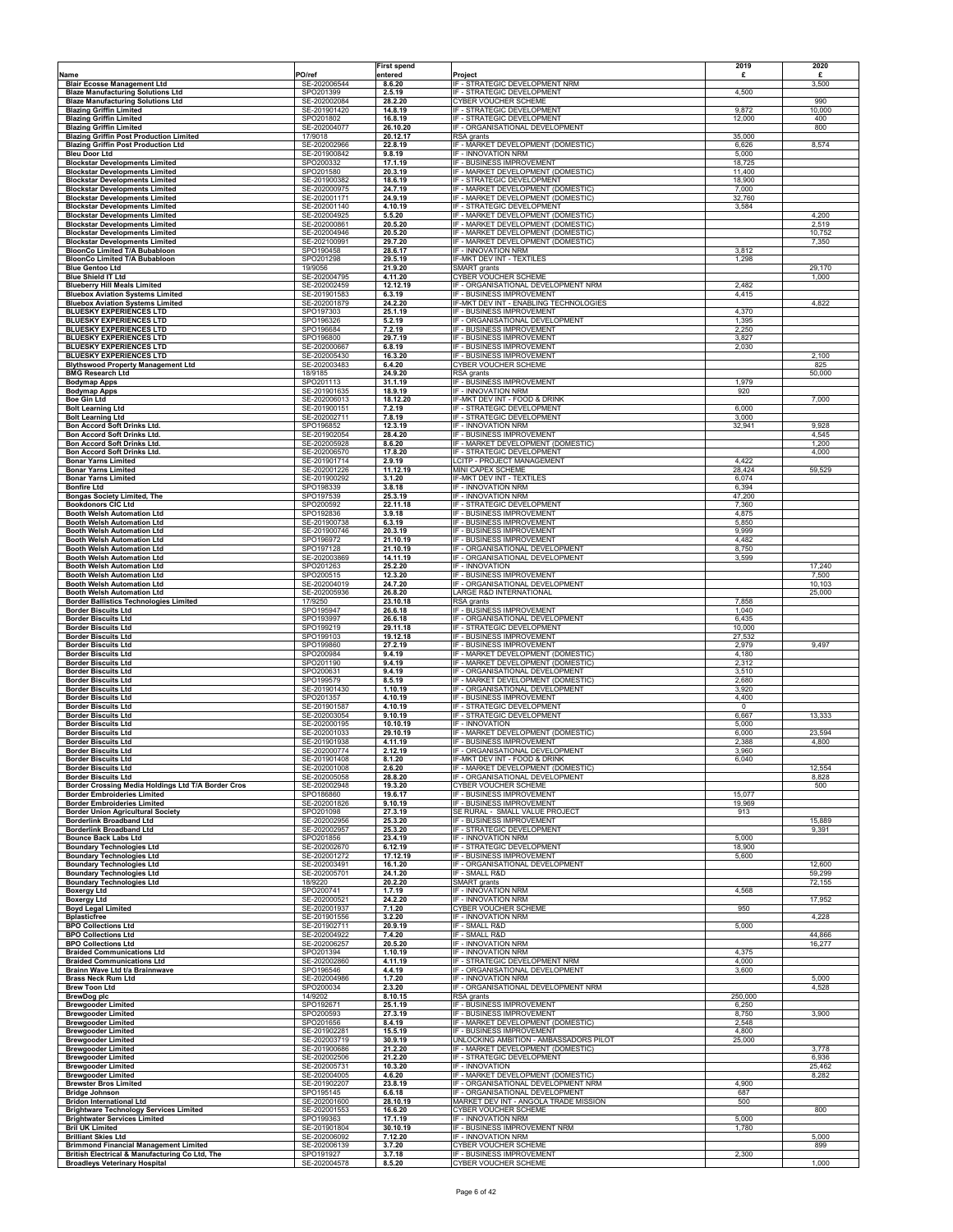|                                                                                           |                              | <b>First spend</b>  |                                                                                 | 2019             | 2020             |
|-------------------------------------------------------------------------------------------|------------------------------|---------------------|---------------------------------------------------------------------------------|------------------|------------------|
| Name                                                                                      | PO/ref                       | entered             | Project                                                                         | £                | £                |
| <b>Brodie Engineering Limited</b><br><b>Broker Insights Ltd</b>                           | SE-201902331<br>SPO196354    | 19.11.19<br>30.8.18 | IF - BUSINESS IMPROVEMENT<br>IF - BUSINESS IMPROVEMENT                          | 4,689<br>4,040   | 4,911            |
| <b>Broker Insights Ltd</b>                                                                | SPO197326                    | 28.9.18             | IF - MARKET DEVELOPMENT (DOMESTIC)                                              | 11,904           |                  |
| <b>Broker Insights Ltd</b><br><b>Broker Insights Ltd</b>                                  | SPO197326<br>SPO198284       | 28.9.18<br>21.12.18 | IF - ORGANISATIONAL DEVELOPMENT<br>IF - BUSINESS IMPROVEMENT                    | 2,884<br>3,500   |                  |
| <b>Broker Insights Ltd</b>                                                                | SE-201900110                 | 11.6.19             | IF - INNOVATION                                                                 | 23,490           | 34,223           |
| <b>Broker Insights Ltd</b>                                                                | SE-201901975                 | 26.8.19             | IF - BUSINESS IMPROVEMENT                                                       | 5,000            | 5,000            |
| <b>Broker Insights Ltd</b><br><b>Broker Insights Ltd</b>                                  | SE-202002194<br>SE-202002936 | 12.11.19<br>7.1.20  | IF - STRATEGIC DEVELOPMENT<br>IF-MKT DEV INT - ENABLING TECHNOLOGIES            | 4,000<br>2,050   | 14,000           |
| <b>Broker Insights Ltd</b>                                                                | SE-202003792                 | 8.7.20              | IF - STRATEGIC DEVELOPMENT                                                      |                  | 13,000           |
| <b>Broughton Ales Ltd</b>                                                                 | SE-201900154<br>SE-202003066 | 20.5.19<br>6.12.19  | MINI CAPEX SCHEME<br>IF-MKT DEV INT - FOOD & DRINK                              | 29,189<br>2,855  |                  |
| <b>Broughton Ales Ltd</b><br><b>Broughton Ales Ltd</b>                                    | SE-202101053                 | 5.8.20              | IF-MKT DEV INT - FOOD & DRINK                                                   |                  | 3,627            |
| <b>Broughton Ales Ltd</b>                                                                 | SE-202005163                 | 17.8.20             | IF - STRATEGIC DEVELOPMENT                                                      |                  | 3,800            |
| <b>Brownings the Bakers Limited</b><br><b>Brownings The Bakers Ltd</b>                    | 19/9061<br>SE-202001736      | 28.8.19<br>6.11.19  | RSA grants<br>IF - ORGANISATIONAL DEVELOPMENT                                   | 180,000<br>2,800 | 8,113            |
| <b>Broxburn Bottlers Limited</b>                                                          | SE-202001025                 | 20.5.20             | IF - ORGANISATIONAL DEVELOPMENT                                                 |                  | 3,590            |
| <b>Brs Technology Limited</b>                                                             | 19/9018<br>SE-202002376      | 11.6.19             | SMART grants<br>IF - INNOVATION NRM                                             | 43,770           | 23,972           |
| <b>Brs Technology Limited</b><br><b>BSB Structural Ltd</b>                                | SPO202232                    | 13.12.19<br>5.9.19  | IF - BUSINESS IMPROVEMENT                                                       | 1,540<br>8,873   | 1,540            |
| <b>BsI Communications Services</b>                                                        | SE-202006218                 | 16.11.20            | IF - INNOVATION NRM                                                             |                  | 1,250            |
| <b>Bsolve Limited</b><br><b>Bubble Flo Ltd</b>                                            | SE-202000397<br>SPO198047    | 4.10.19<br>18.1.19  | IF - STRATEGIC DEVELOPMENT<br>IF - INNOVATION NRM                               | 4,000<br>4,667   |                  |
| <b>BUBLBag Ltd</b>                                                                        | SPO198979                    | 15.4.19             | IF - INNOVATION NRM                                                             | 7,448            |                  |
| <b>BUBLBag Ltd</b>                                                                        | SE-202001538                 | 11.12.19            | IF - INNOVATION NRM                                                             | 4,637            |                  |
| <b>BUBLBag Ltd</b><br><b>Buchanan Distribution Ltd</b>                                    | SE-202004851<br>SE-202002954 | 13.2.20<br>26.2.20  | IF - STRATEGIC DEVELOPMENT NRM<br>IF - MARKET DEVELOPMENT (DOMESTIC)            |                  | 1,995<br>9,903   |
| <b>Buchanan Distribution Ltd</b>                                                          | SE-202002638                 | 2.3.20              | IF - STRATEGIC DEVELOPMENT                                                      |                  | 2,200            |
| <b>Buchanan Distribution Ltd</b><br><b>Buchanan Distribution Ltd</b>                      | SE-202002961<br>SE-202006956 | 18.3.20<br>14.7.20  | IF - BUSINESS IMPROVEMENT<br>IF - STRATEGIC DEVELOPMENT                         |                  | 8,201<br>4,000   |
| <b>Buchanan Distribution Ltd</b>                                                          | SE-202100681                 | 16.9.20             | EGP - INTERNATIONAL SCALE UP                                                    |                  | 6,080            |
| <b>Buchanan Orthotics Ltd</b>                                                             | SPO197696                    | 6.11.18             | IF - BUSINESS IMPROVEMENT                                                       | 9,804            |                  |
| Buffalo Farm Ltd, The<br><b>Bullfish Auctions Ltd</b>                                     | SE-202002700<br>SE-201901630 | 18.3.20<br>24.6.19  | IF - MARKET DEVELOPMENT (DOMESTIC)<br>HGV COMPANY SUPPORT                       | 13,020           | 5,762            |
| <b>Bullfish Auctions Ltd</b>                                                              | SE-202003897                 | 28.2.20             | IF - INNOVATION                                                                 |                  | 4,760            |
| <b>Bullfish Auctions Ltd</b><br><b>Bullfish Auctions Ltd</b>                              | SE-202005852<br>SE-202101084 | 12.6.20<br>11.8.20  | HGV COMPANY SUPPORT<br>HGV COMPANY - COVID PRESEED                              |                  | 4,200<br>47,000  |
| <b>Bundle Maternity Ltd</b>                                                               | SPO196113                    | 17.1.19             | IF - INNOVATION NRM                                                             | 4,994            |                  |
| <b>Burntisland Fabrications Limited</b>                                                   | SPO200875                    | 29.8.19             | TRAINING AID INTERNATIONAL                                                      | 230,500          | 59,500           |
| <b>Burntisland Fabrications Limited</b><br>Burton's Foods Limited T/A Burton's Biscuit Co | SE-201902722<br>SE-202003600 | 10.2.20<br>18.9.19  | IF - BUSINESS IMPROVEMENT<br>IF - ORGANISATIONAL DEVELOPMENT                    | 4,400            | 7,175            |
| <b>Bushwear Ltd</b>                                                                       | SE-201901344                 | 9.10.19             | IF - BUSINESS IMPROVEMENT                                                       | 21,052           | 8,215            |
| <b>BusinessPort Ltd</b>                                                                   | SE-201901045                 | 18.8.19             | IF - INNOVATION                                                                 | 32,064           | 20,053           |
| <b>BusinessPort Ltd</b><br><b>Butterwire Ltd</b>                                          | SE-202002799<br>SPO200989    | 6.12.19<br>15.2.19  | CYBER VOUCHER SCHEME<br><b>HGV COMPANY SUPPORT</b>                              | 800<br>22,500    |                  |
| <b>Butterwire Ltd</b>                                                                     | SE-201900898                 | 3.6.19              | <b>HGV COMPANY SUPPORT</b>                                                      | 22,260           |                  |
| <b>Butterwire Ltd</b><br><b>Buzzbase Limited</b>                                          | SE-202001551<br>SE-201902467 | 20.8.19<br>28.8.19  | HGV COMPANY SUPPORT<br>IF - INNOVATION NRM                                      | 11,550<br>6,950  | 8,533            |
| <b>Buzzworks Holdings Limited</b>                                                         | SPO193500                    | 16.5.18             | IF - ORGANISATIONAL DEVELOPMENT                                                 | 2,971            | 4,982            |
| <b>Buzzworks Holdings Limited</b>                                                         | SE-202003542                 | 14.4.20             | IF - BUSINESS IMPROVEMENT                                                       |                  | 8,985            |
| <b>Buzzworks Holdings Limited</b><br>By Storm Ltd                                         | SE-202004738<br>SPO196391    | 8.6.20<br>25.9.18   | IF - ORGANISATIONAL DEVELOPMENT<br>IF - BUSINESS IMPROVEMENT                    | 16,369           | 5,370            |
| By Storm Ltd                                                                              | SE-202003181                 | 15.7.20             | IF - MARKET DEVELOPMENT (DOMESTIC)                                              |                  | 4,431            |
| Byte Trading Ltd t/a Byte<br>C & G Systems Limited                                        | SE-202000942<br>SE-202006161 | 24.3.20<br>20.2.20  | IF - STRATEGIC DEVELOPMENT NRM<br>IF - SMALL R&D                                |                  | 3,998<br>87,860  |
| C A Models Ltd                                                                            | 19/9162                      | 24.3.20             | RSA grants                                                                      |                  | 82,000           |
| C Growth Ltd                                                                              | SPO197996                    | 18.2.19             | IF - INNOVATION NRM                                                             | 5,000            |                  |
| C Growth Ltd<br><b>C R Smith Manufacturing Limited</b>                                    | SE-202004721<br>14/9212      | 20.8.20<br>22.2.17  | IF-MKT DEV INT - ENERGY O&G<br>RSA grants                                       |                  | 13,500<br>70,000 |
| <b>C Smith Capital Limited</b>                                                            | SE-202002157                 | 24.3.20             | CYBER VOUCHER SCHEME                                                            |                  | 950              |
| <b>C.B Technology Ltd.</b>                                                                | 18/9075                      | 21.3.19             | RSA grants                                                                      | 45,000           | 45,000           |
| <b>C4B Solutions Ltd T/A Bizvento</b><br><b>CA Models Ltd</b>                             | SPO200927<br>SPO192213       | 5.2.19<br>14.5.18   | IF - INNOVATION NRM<br>IF - BUSINESS IMPROVEMENT                                | 5,000<br>2,282   |                  |
| <b>Cable Solutions (Worldwide) Ltd</b>                                                    | SPO201227                    | 5.11.19             | IF - MARKET DEVELOPMENT (DOMESTIC)                                              | 1,805            |                  |
| Cabot Norit (UK) Ltd<br><b>Cadherent Limited</b>                                          | SPO202065<br>SPO194510       | 21.10.19<br>28.6.18 | IF - BUSINESS IMPROVEMENT                                                       | 9,369<br>10,625  |                  |
| <b>Cadherent Limited</b>                                                                  | SE-202001957                 | 23.3.20             | IF - BUSINESS IMPROVEMENT<br>IF - STRATEGIC DEVELOPMENT                         |                  | 2,000            |
| <b>CalaChem Limited</b>                                                                   | 12/9025                      | 14.11.13            | RSA grants                                                                      | 225,000          |                  |
| <b>Calba Limited</b><br><b>Calcivis Limited</b>                                           | SE-201901574<br>18/9118      | 29.11.19<br>1.5.19  | CYBER VOUCHER SCHEME<br>SMART grants                                            | 600<br>115,567   | 160,975          |
| <b>Calcivis Ltd</b>                                                                       | SPO199578                    | 17.1.19             | IF - STRATEGIC DEVELOPMENT                                                      | 2,520            |                  |
| <b>Calcivis Ltd</b>                                                                       | SE-202000443                 | 7.10.19             | IF - MARKET DEVELOPMENT (DOMESTIC)<br>IF - STRATEGIC DEVELOPMENT                | 10,665           | 4,000            |
| <b>Calcivis Ltd</b><br>Caledonia Social Care Ltd                                          | SE-202004923<br>SE-202002358 | 22.6.20<br>27.5.20  | IF - ORGANISATIONAL DEVELOPMENT NRM                                             |                  | 4,000<br>5,000   |
| Caledonian Cheese Company Ltd, The                                                        | SPO201529                    | 17.7.19             | IF - BUSINESS IMPROVEMENT                                                       | 6,000            | 6,000            |
| Caledonian Plywood Ltd<br><b>Caletech International Ltd</b>                               | SPO200716<br>SE-202100126    | 8.1.20<br>2.9.20    | IF - BUSINESS IMPROVEMENT<br>IF - MARKET DEVELOPMENT INTERNATIONAL-CROSS SECTOR | 15,840           | 200              |
| <b>Calgary Communications Ltd</b>                                                         | SE-202006093                 | 29.9.20             | IF - INNOVATION NRM                                                             |                  | 5,000            |
| <b>Calman Technology Ltd</b>                                                              | SPO201219                    | 1.5.19              | IF - MARKET DEVELOPMENT (DOMESTIC)                                              | 2,153            |                  |
| <b>Calman Technology Ltd</b><br><b>Calnex Solutions Plc</b>                               | SE-202000182<br>SPO199933    | 2.5.19<br>13.11.18  | IF - BUSINESS IMPROVEMENT<br>IF - SMALL R&D                                     | 2,907<br>82,192  |                  |
| <b>Calnex Solutions Plc</b>                                                               | SE-202003943                 | 15.4.20             | IF - BUSINESS IMPROVEMENT                                                       |                  | 12,435           |
| <b>Calnex Solutions Plc</b><br><b>Calnex Solutions Plc</b>                                | SE-201900498<br>SE-202005997 | 8.6.20<br>11.11.20  | IF - INNOVATION<br>LARGE R&D GROWTH                                             |                  | 2,320<br>68,000  |
| <b>Calscience International Limited</b>                                                   | 16/9159                      | 20.2.17             | SMART grants                                                                    | 17,483           |                  |
| CAM Solutions Ltd t/a Coach Logic                                                         | SE-201900383                 | 22.4.19             | IF - MARKET DEVELOPMENT (DOMESTIC)                                              | 5,500            |                  |
| <b>CAM Solutions Ltd t/a Coach Logic</b><br><b>Cameron Intellectual Property Ltd</b>      | SE-202003195<br>SE-201902576 | 28.11.19<br>15.8.19 | IF-MKT DEV INT - ENABLING TECHNOLOGIES<br>IF - INNOVATION NRM                   | 1,298<br>5,000   |                  |
| <b>Cameron Intellectual Property Ltd</b>                                                  | SE-202000538                 | 21.2.20             | IF - STRATEGIC DEVELOPMENT NRM                                                  |                  | 3,532            |
| <b>Cameron Optometry Ltd</b><br><b>Cameron Presentations Ltd</b>                          | SE-202002554<br>SE-201901758 | 28.2.20<br>5.7.19   | CYBER VOUCHER SCHEME<br>IF - MARKET DEVELOPMENT (DOMESTIC)                      | 9,800            | 950<br>9,800     |
| <b>Campbell Construction Crieff Ltd</b>                                                   | SE-202003914                 | 7.1.20              | <b>CYBER VOUCHER SCHEME</b>                                                     | 1,000            |                  |
| <b>Campers Scotland Ltd</b>                                                               | SE-201900287                 | 11.3.19             | IF - ORGANISATIONAL DEVELOPMENT                                                 | 1,350            |                  |
| <b>Campers Scotland Ltd</b><br><b>Campers Scotland Ltd</b>                                | SE-201902259<br>SE-202004034 | 2.12.19<br>27.3.20  | IF - BUSINESS IMPROVEMENT<br>IF - BUSINESS IMPROVEMENT                          | 9,000            | 9,000<br>960     |
| <b>Campers Scotland Ltd</b>                                                               | SPO198853                    | 3.4.20              | IF - SMALL R&D                                                                  |                  | 14,873           |
| Campervan Brewery Ltd, The                                                                | SE-201900956<br>SE-202101013 | 10.10.19            | IF - BUSINESS IMPROVEMENT NRM<br>IF - BUSINESS IMPROVEMENT NRM                  | 4,081            | 3,067            |
| Campervan Brewery Ltd, The<br><b>CAMPION HOMES LTD</b>                                    | SPO191067                    | 4.8.20<br>31.1.18   | IF - BUSINESS IMPROVEMENT                                                       | 9,253            | 2,000            |
| <b>CAMPION HOMES LTD</b>                                                                  | SPO199072                    | 6.11.18             | IF - BUSINESS IMPROVEMENT                                                       | 2,360            |                  |
| <b>CAMPION HOMES LTD</b><br><b>CAMPION HOMES LTD</b>                                      | SPO200377<br>SPO199731       | 21.1.19<br>27.5.19  | IF - BUSINESS IMPROVEMENT<br>IF - ORGANISATIONAL DEVELOPMENT                    | 1,194<br>7,267   | 8,448            |
| <b>CAMPION HOMES LTD</b>                                                                  | SPO201822                    | 17.10.19            | IF - BUSINESS IMPROVEMENT                                                       | 55,023           | 3,682            |
| <b>CanalPath Creative Ltd</b>                                                             | SE-202004507                 | 3.12.19             | <b>CYBER VOUCHER SCHEME</b>                                                     | 1,000            |                  |
| <b>Candidate ID</b><br><b>Candidate ID</b>                                                | SPO198669<br>SPO199687       | 14.2.19<br>15.4.19  | <b>HGV COMPANY SUPPORT</b><br>IF - INNOVATION NRM                               | 1,500<br>83,135  |                  |
| <b>Candidate ID</b>                                                                       | SPO200820                    | 9.10.19             | HGV COMPANY SUPPORT                                                             | 2,250            |                  |
| <b>Candidate ID</b><br><b>Candle Shack Limited</b>                                        | SE-202004094<br>19/9102      | 16.12.19<br>6.2.20  | IF-MKT DEV INT - ENABLING TECHNOLOGIES<br>RSA grants                            | 2,400            | 100,000          |
| <b>Candle Shack Ltd</b>                                                                   | SE-201901486                 | 18.9.19             | IF - BUSINESS IMPROVEMENT                                                       | 3,600            | 10,800           |
| <b>Candle Shack Ltd</b>                                                                   | SE-202001746                 | 18.9.19             | IF - STRATEGIC DEVELOPMENT                                                      | 3,720            |                  |
| <b>Candle Shack Ltd</b><br><b>Candle Shack Ltd</b>                                        | SE-202003072<br>SE-202003749 | 25.2.20<br>20.5.20  | IF - BUSINESS IMPROVEMENT<br>IF - INNOVATION                                    |                  | 10,800<br>7,200  |
| Canny Way Ltd t/a Canny Mum                                                               | SPO199486                    | 4.4.19              | IF - INNOVATION NRM                                                             | 2,183            |                  |
| Canon Medical Research Europe Limited                                                     | SPO195260                    | 23.7.18             | LARGE R&D INTERNATIONAL                                                         | 637,341          | 644,986          |
| <b>Capall Dorcha Ltd</b><br>Capita plc                                                    | SE-202000964<br>14/9050      | 29.1.20<br>8.10.15  | IF - INNOVATION NRM<br>RSA grants                                               | 400,000          | 5,000            |
| <b>Capital Cards Limited</b>                                                              | SE-202000871                 | 17.9.19             | IF - ORGANISATIONAL DEVELOPMENT NRM                                             | 3,570            |                  |
| <b>Capital HPLC Ltd</b><br><b>Capvond Plastics Limited</b>                                | SE-202004806<br>18/9028      | 25.2.20<br>5.3.19   | CYBER VOUCHER SCHEME<br><b>SMART</b> grants                                     | 65,323           | 960<br>22,215    |
| <b>Carbogenics LTD</b>                                                                    | 18/9065                      | 27.3.19             | SMART grants                                                                    | 75,645           | 19,803           |
| <b>Carbon Financial Partners Limited</b>                                                  | SE-202006137                 | 21.8.20             | CYBER VOUCHER SCHEME                                                            |                  | 1,000            |
| <b>Carcinotech Ltd</b>                                                                    | SE-202101085                 | 11.8.20             | HGV COMPANY - COVID PRESEED                                                     |                  | 50,000           |
| <b>Carcinotech Ltd</b>                                                                    | 20/9064                      | 17.12.20            | <b>SMART</b> grants                                                             |                  | 28,333           |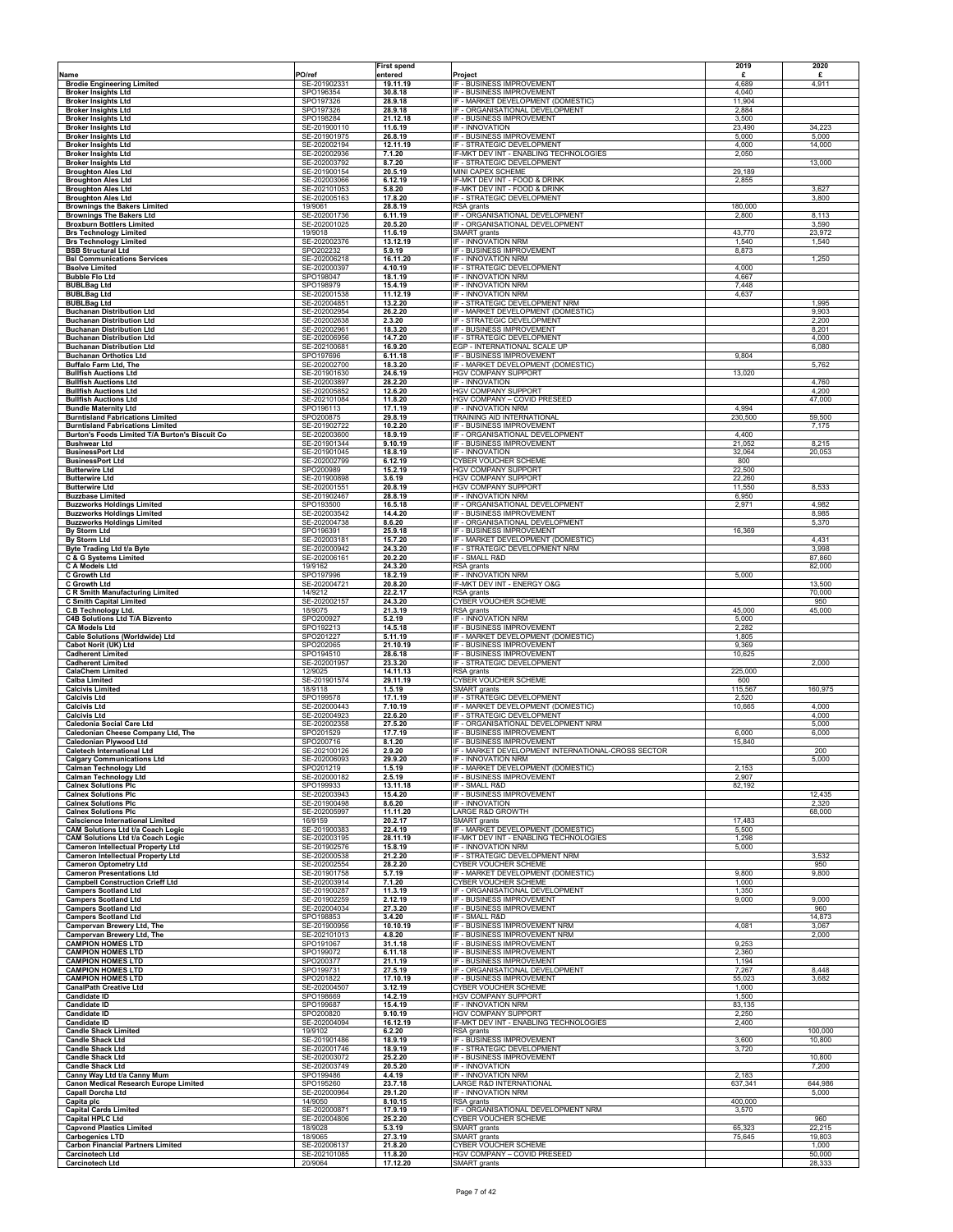|                                                                                          |                              | <b>First spend</b>   |                                                                                      | 2019             | 2020            |
|------------------------------------------------------------------------------------------|------------------------------|----------------------|--------------------------------------------------------------------------------------|------------------|-----------------|
| Name                                                                                     | PO/ref                       | entered              | Project                                                                              | £                | £               |
| <b>Cardross Estate</b><br><b>Care Glasgow Limited</b>                                    | SE-202005562<br>SE-202003915 | 8.6.20<br>2.4.20     | IF - STRATEGIC DEVELOPMENT NRM<br>CYBER VOUCHER SCHEME                               |                  | 4,000<br>660    |
| <b>Care Online Healthcare Limited</b>                                                    | SE-202001624                 | 28.8.19              | IF - INNOVATION NRM                                                                  | 5,000            |                 |
| <b>Care Sourcer Ltd</b><br><b>Careshare Limited</b>                                      | SPO194253<br>SPO201557       | 27.3.18<br>7.1.20    | <b>HGV COMPANY SUPPORT</b><br>IF - INNOVATION                                        | 2,593<br>5,000   |                 |
| <b>Carlton Die Castings Limited</b>                                                      | 17/9115                      | 26.3.18              | RSA grants                                                                           | 30,000           |                 |
| <b>CarMoney Limited</b><br><b>Carradales</b>                                             | 18/9113<br>SE-202003230      | 2.10.19<br>17.1.20   | RSA grants<br>Market Dev Int - F&D - Int Matket Events                               | 80,000           | 40,000<br>150   |
| <b>Carron Phoenix Ltd</b>                                                                | SPO188827                    | 25.4.19              | CARRON PHOENIX - DE MINIMIS                                                          | 135,000          |                 |
| <b>Carse Community Chiropractic</b><br><b>Carse Of Stirling Distillers</b>               | SE-202002946<br>SE-202000562 | 4.12.19<br>18.12.19  | CYBER VOUCHER SCHEME<br>IF - INNOVATION NRM                                          | 1,000<br>4,917   |                 |
| <b>Cascade Technologies Ltd</b>                                                          | SPO174192                    | 23.3.16              | CENSIS - PROJECT MIRAGE                                                              | 285,313          | 155,181         |
| <b>Caspian Psychology Limited</b><br><b>Casta Spes Technolgies Ltd</b>                   | SE-201900875<br>SE-202001256 | 19.8.19<br>4.10.19   | IF - INNOVATION NRM<br>IF - INNOVATION NRM                                           | 2,975<br>3,668   |                 |
| Casta Spes Technolgies Ltd                                                               | SE-202000717                 | 5.11.19              | IF - BUSINESS IMPROVEMENT NRM                                                        | 2,800            | 1,867           |
| <b>Casta Spes Technolgies Ltd</b><br><b>Casta Spes Technolgies Ltd</b>                   | SE-202002877<br>SE-202101105 | 16.12.19<br>11.8.20  | IF - BUSINESS IMPROVEMENT<br>HGV COMPANY - COVID PRESEED                             | 1,867            | 15,000          |
| <b>Castle Composites Ltd</b>                                                             | 20/9027                      | 20.8.20              | RSA grants                                                                           |                  | 30,000          |
| <b>Castle Hearing Limited</b>                                                            | SE-202006945                 | 8.7.20               | IF - STRATEGIC DEVELOPMENT NRM                                                       |                  | 4,000           |
| Castle MacLellan Foods Ltd<br>Castle MacLellan Foods Ltd                                 | SPO199150<br>SPO199150       | 11.12.18<br>11.12.18 | IF - INNOVATION<br>IF - SMALL R&D                                                    | 11,493<br>8,765  |                 |
| Castle MacLellan Foods Ltd                                                               | SE-202005836                 | 23.12.19             | IF - INNOVATION                                                                      | 10,944           |                 |
| Castle MacLellan Foods Ltd<br>Castle MacLellan Foods Ltd                                 | SE-202001255<br>SE-202006684 | 17.2.20<br>17.6.20   | MINI CAPEX SCHEME<br>IF - SMALL R&D                                                  |                  | 2,220<br>26,024 |
| Castle Precision Engineering (Glasgow) Ltd                                               | SPO198418                    | 24.8.18              | IF - BUSINESS IMPROVEMENT                                                            | 17,928           |                 |
| Castle Precision Engineering (Glasgow) Ltd<br>Castle Precision Engineering (Glasgow) Ltd | SE-201901818<br>SE-202004042 | 17.9.19<br>13.3.20   | IF - ORGANISATIONAL DEVELOPMENT<br>IF - MARKET DEVELOPMENT (DOMESTIC)                | 3,200            | 12,312          |
| Castle Precision Engineering (Glasgow) Ltd                                               | 19/9185                      | 30.10.20             | RSA grants                                                                           |                  | 240,000         |
| <b>Castlecroft Securities Ltd</b><br><b>Cateritaly Ltd</b>                               | SE-201900820<br>SE-202005889 | 19.3.19<br>20.5.20   | <b>CYBER VOUCHER SCHEME</b><br>IF - INNOVATION NRM                                   | 1,000            | 2,191           |
| <b>Cathkin Clean Scotland Limited</b>                                                    | SE-202100179                 | 27.11.20             | IF - STRATEGIC DEVELOPMENT NRM                                                       |                  | 1,997           |
| <b>Causeway Therapeutics Ltd</b><br><b>Causeway Therapeutics Ltd</b>                     | SPO196855<br>19/9203         | 14.2.19<br>27.8.20   | HGV COMPANY SUPPORT<br><b>SMART</b> grants                                           | 11,375           | 33,333          |
| <b>Cavens Country House Hotel</b>                                                        | SE-202003266                 | 23.1.20              | Market Dev Int - F&D - Int Matket Events                                             |                  | 150             |
| <b>Cavitas Energy Limited</b><br><b>Cavitas Energy Limited</b>                           | SPO200139<br>SE-202002410    | 9.11.18<br>12.9.19   | IF-MKT DEV INT - ENERGY O&G<br>IF-MKT DEV INT - ENERGY O&G                           | 1,263<br>3,906   | 647             |
| <b>Cavitas Energy Limited</b>                                                            | SE-202002122                 | 21.4.20              | IF - INNOVATION NRM                                                                  |                  | 3,850           |
| <b>CCG (SCOTLAND) LTD</b><br><b>CCL (North) Ltd</b>                                      | SE-202005328<br>SE-201900846 | 12.10.20<br>21.8.19  | IF - INNOVATION<br>CYBER VOUCHER SCHEME                                              | 995              | 3,378           |
| <b>CCL Components Limited</b>                                                            | SPO200983                    | 19.11.19             | IF - BUSINESS IMPROVEMENT                                                            | 13,500           |                 |
| <b>CCL Components Limited</b><br><b>CCL Global Enterprises Ltd</b>                       | SPO197219<br>SPO201523       | 19.11.19<br>7.6.19   | IF - MARKET DEVELOPMENT (DOMESTIC)<br>IF - SMALL R&D                                 | 3,958<br>95,979  | 2,250           |
| <b>CCL Global Enterprises Ltd</b>                                                        | SE-202005535                 | 23.3.20              | LARGE R&D GROWTH                                                                     |                  | 465,000         |
| <b>CCR3 Limited</b>                                                                      | SE-202000417                 | 11.6.19              | IF - INNOVATION                                                                      | 97,430           |                 |
| <b>CCR3 Limited</b><br><b>CCR3 Limited</b>                                               | SE-202003835<br>SE-202001728 | 8.11.19<br>7.5.20    | IF - SMALL R&D<br>IF-MKT DEV INT - ENABLING TECHNOLOGIES                             | 75,227           | 22,141<br>5,686 |
| <b>Ccrs Brokers Limited</b>                                                              | SE-202003916                 | 19.3.20              | CYBER VOUCHER SCHEME                                                                 |                  | 1,000           |
| <b>Cedeco Contractors Limited</b><br><b>Ceiba Renewables Limited</b>                     | SE-202000660<br>SE-202004740 | 27.5.19<br>24.2.20   | Market Dev Int - O&G China and India<br>IF - STRATEGIC DEVELOPMENT NRM               | 700              | 4,000           |
| <b>Ceimig Limited</b>                                                                    | SPO197146                    | 15.3.19              | IF-MKT DEV INT - CHEMICALS                                                           | 2,998            |                 |
| <b>Ceimig Limited</b><br>Celestia Technologies Group (UK) Ltd                            | SPO201269<br>SE-202005596    | 22.4.19<br>15.12.20  | IF - INNOVATION<br>LARGE R&D INTERNATIONAL                                           | 4,800            | 178,000         |
| <b>Cell ProTx Limited</b>                                                                | 17/9079                      | 11.7.17              | SMART grants                                                                         | 9,672            |                 |
| Cellexus International Ltd T/A Cellexus<br>Cellexus International Ltd T/A Cellexus       | SE-202001705<br>SPO199365    | 26.6.19<br>3.7.19    | IF - MARKET DEVELOPMENT INTERNATIONAL-CROSS SECTOR<br>IF-MKT DEV INT - LIFE SCIENCES | 200<br>3,054     |                 |
| Cellexus International Ltd T/A Cellexus                                                  | SPO201041                    | 7.10.19              | IF - INNOVATION NRM                                                                  | 10,620           |                 |
| <b>Cellexus International Ltd T/A Cellexus</b><br><b>Cellucomp Limited</b>               | SPO201020<br>17/9064         | 19.12.19<br>27.11.17 | IF - MARKET DEVELOPMENT NRM<br><b>SMART</b> grants                                   | 9,300<br>187,321 |                 |
| <b>CELLUCOMP LTD</b>                                                                     | 16/9158                      | 26.4.17              | SMART grants                                                                         | 15,249           |                 |
| <b>CELLUCOMP LTD</b><br><b>CELLUCOMP LTD</b>                                             | SE-201901075<br>SPO197803    | 16.8.19<br>28.8.19   | IF - BUSINESS IMPROVEMENT<br>IF-MKT DEV INT - CHEMICALS                              | 4,265<br>2,434   | 3,845           |
| <b>CELLUCOMP LTD</b>                                                                     | SE-202000157                 | 24.10.19             | IF - BUSINESS IMPROVEMENT                                                            | 10,600           | 4,100           |
| <b>Celtic Design Consultants Ltd</b><br><b>Celtic Renewables Ltd</b>                     | SE-201902255<br>SE-201900420 | 23.4.19<br>27.2.19   | Market Dev Int - O&G China and India<br>HYDRO NATION CLEAN GANGES                    | 0<br>1,000       |                 |
| Celtic Sea Spice Co Ltd t/a Mara Seaweed                                                 | SE-201901025                 | 1.3.19               | IF - INNOVATION                                                                      | 22,457           |                 |
| Celtic Sea Spice Co Ltd t/a Mara Seaweed<br><b>Censo Biotechnologies Ltd</b>             | SE-202006838<br>17/9052      | 22.6.20<br>9.1.18    | IF - STRATEGIC DEVELOPMENT<br><b>SMART</b> grants                                    | 33,581           | 4,000           |
| <b>Censo Biotechnologies</b>                                                             | SPO198660                    | 4.4.19               | IF - BUSINESS IMPROVEMENT NRM                                                        | 2,188            |                 |
| <b>CensorPic LTD</b><br><b>Central Demolition Ltd</b>                                    | 18/9208<br>SPO200560         | 26.9.19<br>17.4.19   | SMART grants<br>IF - SMALL R&D                                                       | 33,141<br>44,275 | 17,383          |
| <b>Central Group Holdings Limited</b>                                                    | 17/9245                      | 28.2.19              | RSA grants                                                                           | 150,000          |                 |
| <b>Central Traffic Management Ltd</b><br><b>Central Training Services Limited</b>        | SE-202005750<br>SE-202004270 | 19.3.20<br>12.12.19  | <b>CYBER VOUCHER SCHEME</b><br>CYBER VOUCHER SCHEME                                  | 800              | 1,000           |
| <b>Centre for Process Innovation</b>                                                     | SPO201988                    | 5.4.19               | MMIC: Medicines Manufacturing Innovation Centre                                      | 2,940,635        | 2,299,147       |
| <b>Centrestage Communities Ltd</b><br><b>Centrifuges Unlimited</b>                       | SE-202003520<br>SPO201911    | 17.2.20<br>26.2.19   | IF - STRATEGIC DEVELOPMENT<br>Market Dev Int - O&G Africa                            | 500              | 3,450           |
| <b>Centrifuges Unlimited</b>                                                             | SE-202003576                 | 28.10.19             | MARKET DEV INT - GHANA & NIGERIA TRADE MISSION                                       | 500              |                 |
| <b>Ceramco Limited</b><br><b>Cerberus Tech Ltd</b>                                       | 19/9014<br>SPO192421         | 17.3.20<br>2.2.18    | RSA grants<br>IF - INNOVATION NRM                                                    | 21,327           | 21,000          |
| <b>Ceres Holographics Ltd</b>                                                            | SPO183491                    | 20.6.17              | LARGE R&D GROWTH                                                                     | 35,946           | 56,841          |
| <b>Ceres Holographics Ltd</b><br><b>Cezanne HR Limited</b>                               | SPO193872<br>16/9184         | 26.4.18<br>29.6.17   | IF - STRATEGIC DEVELOPMENT<br>RSA grants                                             | 11,850<br>25,000 |                 |
| <b>CFN Solutions Ltd</b>                                                                 | SE-202006959                 | 12.6.20              | CYBER VOUCHER SCHEME                                                                 |                  | 1,000           |
| <b>CFUK Concepts Ltd</b><br><b>Chaisse Ltd</b>                                           | 18/9024<br>SE-202002897      | 26.11.18<br>23.9.19  | SMART grants<br>IF - INNOVATION NRM                                                  | 45,284<br>5,000  | 15,000          |
| <b>Changeway Group Limited</b>                                                           | SE-202006243                 | 20.5.20              | IF - STRATEGIC DEVELOPMENT NRM                                                       |                  | 4,000           |
| <b>Changeway Group Limited</b><br><b>Changeway Group Limited</b>                         | SE-202005475<br>SE-202101087 | 3.6.20<br>11.8.20    | IF - INNOVATION NRM<br>HGV COMPANY - COVID PRESEED                                   |                  | 6,839<br>38,790 |
| <b>Changingday Ltd</b>                                                                   | SPO201352                    | 6.3.19               | IF - INNOVATION NRM                                                                  | 12,711           | 2,030           |
| <b>CHAP Group (Aberdeen) Ltd</b><br><b>Chardon Leisure Limited</b>                       | SE-202000730<br>SE-202102038 | 15.8.19<br>8.12.20   | <b>CYBER VOUCHER SCHEME</b><br>HOTEL RECOVERY PROGRAMME - RESOURCE                   | 750              | 121,375         |
| <b>Charlotte James Furniture Ltd</b>                                                     | SPO192719                    | 28.11.17             | IF - BUSINESS IMPROVEMENT                                                            | 1,753            |                 |
| <b>Charlotte James Furniture Ltd</b><br><b>Charlotte James Furniture Ltd</b>             | SPO196551<br>SPO199807       | 28.9.18<br>18.3.19   | IF - BUSINESS IMPROVEMENT<br>IF - BUSINESS IMPROVEMENT                               | 5,766<br>22,000  |                 |
| <b>Charlotte James Furniture Ltd</b>                                                     | SE-202000801                 | 14.5.19              | IF - MARKET DEVELOPMENT (DOMESTIC)                                                   | 833              |                 |
| Chasqui-Team Ltd<br><b>Chatterbox Champions</b>                                          | SPO202019<br>SPO201076       | 21.11.19<br>11.6.19  | <b>CYBER VOUCHER SCHEME</b><br>IF - INNOVATION NRM                                   | 1,000<br>2,644   |                 |
| <b>Cheeky Chompers Ltd</b>                                                               | SE-201901901                 | 18.3.19              | IF - BUSINESS IMPROVEMENT                                                            | 644              |                 |
| <b>Cheeky Chompers Ltd</b><br><b>Cheeky Chompers Ltd</b>                                 | SE-202000576<br>SE-202000091 | 15.5.19<br>4.6.19    | IF - BUSINESS IMPROVEMENT<br>IF - INNOVATION                                         | 626<br>12,763    | 32,250          |
| <b>Cheeky Chompers Ltd</b>                                                               | SPO201161                    | 25.6.19              | IF - STRATEGIC DEVELOPMENT NRM FINANCIAL READINESS                                   | 6,750            |                 |
| <b>Cheeky Chompers Ltd</b><br><b>Cheeky Chompers Ltd</b>                                 | SE-202002059<br>SE-202002862 | 4.7.19<br>20.8.19    | IF - BUSINESS IMPROVEMENT<br>IF - BUSINESS IMPROVEMENT                               | 1,546<br>774     |                 |
| <b>Cheeky Chompers Ltd</b>                                                               | SE-202003986                 | 12.3.20              | IF - STRATEGIC DEVELOPMENT                                                           |                  | 4,000           |
| <b>Cheeky Chompers Ltd</b><br><b>Cheetah Advanced Technologies Ltd</b>                   | SE-202004252<br>SPO200574    | 23.4.20<br>29.11.18  | IF - BUSINESS IMPROVEMENT<br>IF - INNOVATION NRM                                     | 3,216            | 13,569          |
| <b>Chemco International Ltd</b>                                                          | SPO197822                    | 8.3.19               | IF - INNOVATION                                                                      | 4,767            |                 |
| <b>Chemco International Ltd</b><br><b>Chemco International Ltd</b>                       | SE-201901384<br>SPO198063    | 10.6.19<br>20.8.19   | IF - BUSINESS IMPROVEMENT<br>IF - MARKET DEVELOPMENT (DOMESTIC)                      | 9,600<br>4,860   | 3,200           |
| <b>ChemPro Digital Ltd</b>                                                               | SE-202003440                 | 8.11.19              | IF - INNOVATION NRM                                                                  | 3,500            |                 |
| <b>Chemring Energetics UK Limited</b><br><b>Cherrybank Dental Spa</b>                    | SE-202004743<br>SE-202000292 | 8.12.20<br>27.2.20   | IF - INNOVATION<br>CYBER VOUCHER SCHEME                                              |                  | 1,269<br>1,000  |
| <b>Cherwell Software Limited</b>                                                         | SPO202124                    | 15.7.19              | LARGE R&D INTERNATIONAL                                                              | 234,000          | 579,000         |
| <b>Chess Digital Limited</b><br><b>Chevron Aircraft Maintenance Limited</b>              | SPO200068<br>16/9084         | 1.11.19<br>27.10.17  | IF - INNOVATION<br>RSA grants                                                        | 9,331<br>244,000 | 244,000         |
| Chevron Aircraft Maintenance Ltd                                                         | SPO201441                    | 28.3.19              | IF - BUSINESS IMPROVEMENT                                                            | 3,069            |                 |
| <b>Child Friendly Culture Ltd</b><br><b>ChilliConnect Limited</b>                        | SE-202000054<br>17/9165      | 27.1.20<br>8.3.18    | IF - INNOVATION NRM<br>SMART grants                                                  | 31,594           | 4,923           |
| <b>Chivas Brothers Pernod Ricard Limited</b>                                             | SE-201902540                 | 15.4.19              | IF - BUSINESS IMPROVEMENT                                                            | 31,200           |                 |
| <b>Chivas Brothers Pernod Ricard Limited</b><br><b>Chocolate and Love Ltd</b>            | SPO195729<br>SPO193696       | 21.4.19<br>22.5.19   | IF - ORGANISATIONAL DEVELOPMENT<br>IF - INNOVATION                                   | 44,580<br>23,665 |                 |
| <b>Christie Griffith Corporate Ltd</b>                                                   | SE-202001512                 | 19.6.19              | SDI T&I INWARD DELIVERY - CONSULTANCY SUPPORT                                        | 2,700            |                 |
| <b>Chromacity Ltd</b><br><b>Chromacity Ltd</b>                                           | SPO201716<br>SPO201897       | 29.1.19<br>19.3.19   | HGV COMPANY SUPPORT<br>IF - MARKET DEVELOPMENT (DOMESTIC)                            | 7,722<br>5,498   |                 |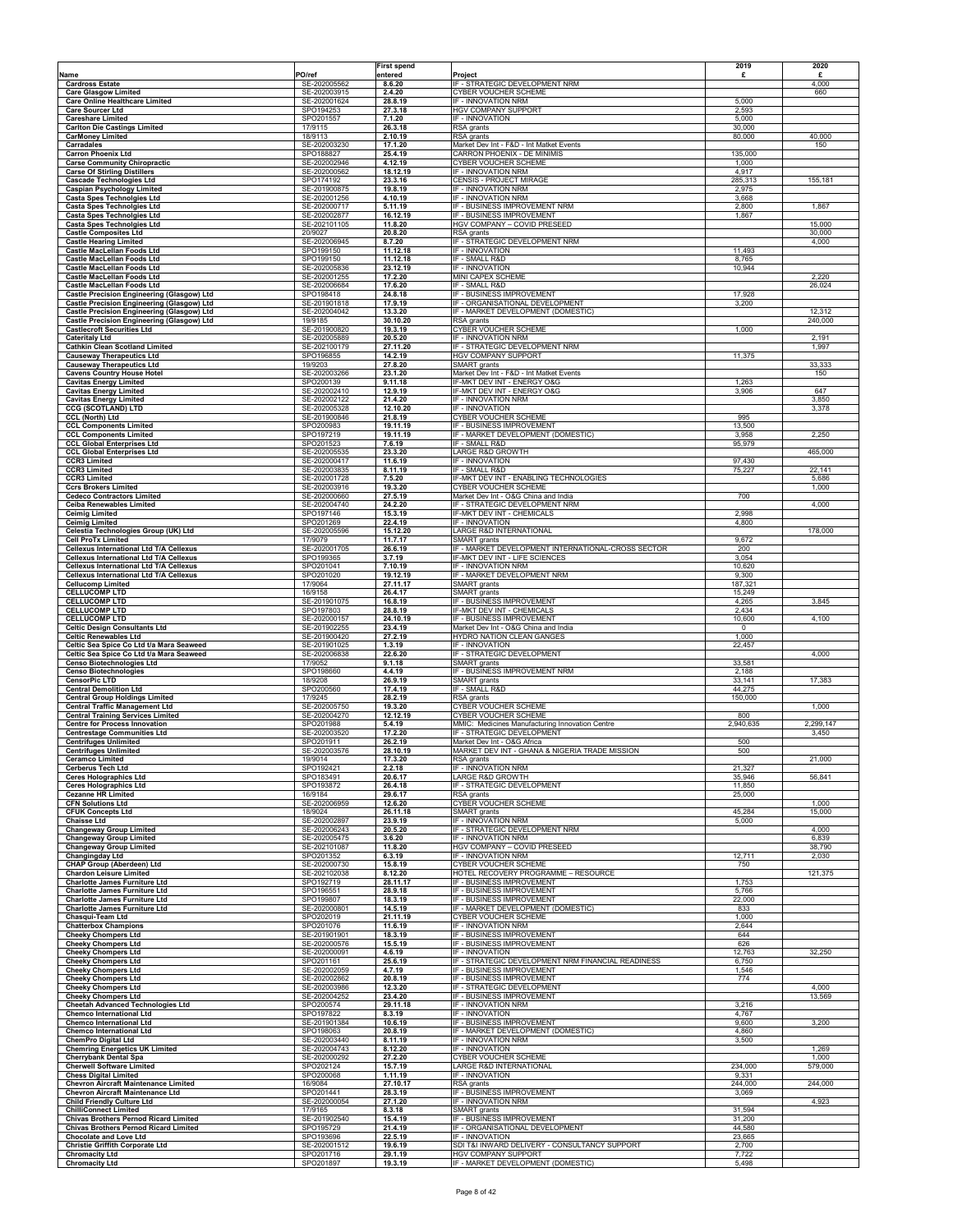|                                                                                              |                              | <b>First spend</b>  |                                                                                                 | 2019              | 2020             |
|----------------------------------------------------------------------------------------------|------------------------------|---------------------|-------------------------------------------------------------------------------------------------|-------------------|------------------|
| Name<br><b>Chromacity Ltd</b>                                                                | O/ref<br>SE-201902541        | entered<br>4.4.19   | Project<br>IF - INNOVATION                                                                      | £<br>2,298        | £                |
| <b>Chromacity Ltd</b>                                                                        | SPO201955                    | 15.4.19             | IF-MKT DEV INT - ENABLING TECHNOLOGIES                                                          | 3,360             |                  |
| <b>Chromacity Ltd</b><br><b>Chromacity Ltd</b>                                               | SE-202002882<br>SE-202002303 | 29.10.19<br>7.1.20  | IF - STRATEGIC DEVELOPMENT<br>IF-MKT DEV INT - ENABLING TECHNOLOGIES                            | 3,860<br>1,671    | 4,738            |
| <b>Chromacity Ltd</b>                                                                        | SPO201898                    | 23.1.20             | IF - MARKET DEVELOPMENT (DOMESTIC)                                                              |                   | 6,533            |
| <b>Chromacity Ltd</b><br>Cigna European Services (UK) Ltd                                    | SE-202007237<br>SE-202006731 | 2.4.20<br>17.2.20   | IF - SMALL R&D<br>IF - ORGANISATIONAL DEVELOPMENT                                               |                   | 4,920<br>13,688  |
| <b>CircleBox World Ltd</b>                                                                   | SE-202004988                 | 7.2.20              | IF - STRATEGIC DEVELOPMENT NRM<br>IF - INNOVATION NRM                                           |                   | 3,875            |
| <b>CircleBox World Ltd</b><br><b>Circosense Ltd</b>                                          | SE-202005495<br>17/9143      | 3.3.20<br>9.8.18    | SMART grants                                                                                    | 19,326            | 4,970            |
| <b>Cirkel Ltd</b>                                                                            | SPO202205                    | 23.12.19            | IF - INNOVATION NRM                                                                             | 4,535             |                  |
| <b>City Of Edinburgh Council</b><br><b>City Of Edinburgh Council</b>                         | SE-201901527<br>SE-201901525 | 15.4.19<br>24.4.19  | CAN DO INNOVATION CHALLENGE FUND - REVENUE<br>EDINBURGH TRAM HEALTH RISK DETECTION & MANAGEMENT | 30,000<br>140,000 |                  |
| <b>City Of Edinburgh Council</b><br><b>City Of Edinburgh Council</b>                         | SE-201902337<br>SE-202002174 | 4.6.19<br>18.9.19   | EBQ - JV DEVELOPMENT - FINANCIAL ADVISERS<br>Partnership Working                                | 27,151<br>5,000   | 5,000            |
| City Of Edinburgh Council                                                                    | SE-202006439                 | 22.4.20             | WEST EDINBURGH SPATIAL STRATEGY                                                                 |                   | 35,000           |
| City Partnership (UK) Limited, The<br><b>Clamarkal Limited</b>                               | SE-202005217<br>SE-202001389 | 30.1.20<br>20.4.20  | CYBER VOUCHER SCHEME<br>IF - INNOVATION NRM                                                     |                   | 995<br>3,889     |
| <b>Clan Alba Products Limited</b>                                                            | SE-202004127                 | 18.11.19            | IF - STRATEGIC DEVELOPMENT NRM                                                                  | 4,000             |                  |
| <b>CLAN Cancer Support</b><br><b>Clansman Dynamics</b>                                       | SE-20190225<br>SPO199824     | 4.4.19<br>11.3.19   | WIDER INNOVATION SERVICE SUPPORT<br>LARGE R&D GROWTH                                            | 10,000<br>356,000 | 213,000          |
| <b>Clansman Dynamics</b>                                                                     | SE-201900877                 | 10.10.19            | IF-MKT DEV INT - ENABLING TECHNOLOGIES                                                          | 32,342            |                  |
| <b>Claremont Centre Ltd</b><br><b>Claremont Centre Ltd</b>                                   | SPO200570<br>SE-202002559    | 5.8.19<br>23.4.20   | IF - INNOVATION<br>IF - INNOVATION                                                              | 4,998             | 43,459           |
| <b>Claremont Centre Ltd</b>                                                                  | SE-202005188                 | 18.8.20             | IF - STRATEGIC DEVELOPMENT                                                                      |                   | 4,000            |
| <b>Clarke Fire Protection Products Ltd</b><br>Class4Kids                                     | SE-202002076<br>SPO199760    | 3.12.19<br>4.2.19   | IF - BUSINESS IMPROVEMENT<br>IF - SMALL R&D                                                     | 9,540<br>73,712   | 8,190            |
| Class4Kids<br>Class4Kids                                                                     | SPO201233<br>SE-202004451    | 15.3.19<br>29.10.19 | IF-MKT DEV INT - ENABLING TECHNOLOGIES<br>IF-MKT DEV INT - ENABLING TECHNOLOGIES                | 7,108<br>1,402    |                  |
| Clas-SiC Wafer Fab Ltd                                                                       | SE-202000941                 | 26.9.19             | IF - STRATEGIC DEVELOPMENT NRM FINANCIAL READINESS                                              | 6,000             |                  |
| <b>Clean Digital Ltd</b><br><b>Clean Water Designs LTD</b>                                   | SPO201827<br>18/9216         | 26.6.19<br>21.4.19  | IF - ORGANISATIONAL DEVELOPMENT NRM<br>SMART grants                                             | 5,000<br>55,619   | 29,381           |
| Clean Water Wave C.I.C.                                                                      | SE-202004246                 | 28.10.19            | UNLOCKING AMBITION - AMBASSADORS PILOT                                                          | 25,000            |                  |
| Clean Water Wave C.I.C.<br>Clean Water Wave C.I.C.                                           | SE-202005538<br>SE-202003697 | 17.12.19<br>9.3.20  | UNLOCKING AMBITION - AMBASSADORS PILOT<br>IF - INNOVATION                                       | 2,370             | 4,771            |
| <b>Clear Surgical Ltd</b>                                                                    | SPO196974                    | 25.1.19             | IF - MARKET DEVELOPMENT (DOMESTIC)                                                              | 858               |                  |
| <b>Clear Surgical Ltd</b><br><b>Click Netherfield Ltd</b>                                    | SPO200513<br>SPO187710       | 5.4.19<br>23.1.19   | IF - MARKET DEVELOPMENT (DOMESTIC)<br>IF - BUSINESS IMPROVEMENT                                 | 15,000<br>8,031   | 15,000           |
| <b>Cliniwaste Health South Limited</b>                                                       | SE-202006155                 | 19.10.20            | IF - MARKET DEVELOPMENT NRM<br>IF - STRATEGIC DEVELOPMENT NRM FINANCIAL READINESS               |                   | 4,050            |
| <b>Cliniwaste Health South Limited</b><br>ClinSpec Diagnostics Limited t/a ClinSpec Dx       | SE-202006241<br>SE-202001368 | 28.10.20<br>5.8.19  | <b>HGV COMPANY SUPPORT</b>                                                                      | 6,720             | 3,000<br>5,040   |
| ClinSpec Diagnostics Limited t/a ClinSpec Dx<br>ClinSpec Diagnostics Limited t/a ClinSpec Dx | SE-202001518<br>SE-202002177 | 20.9.19<br>27.9.19  | IF - INNOVATION<br>IF - INNOVATION                                                              | 5,000<br>4,048    |                  |
| <b>Cloud Cover IT Services Limited</b>                                                       | 18/9193                      | 5.11.19             | RSA grants                                                                                      | 37,500            | 62,500           |
| <b>CloudCover IT Services Ltd</b><br><b>CloudCover IT Services Ltd</b>                       | SPO201554<br>SPO199479       | 19.3.19<br>29.5.19  | IF - INNOVATION NRM<br>IF - STRATEGIC DEVELOPMENT                                               | 53,500<br>3,140   |                  |
| <b>Cluistrom Limited</b>                                                                     | SPO200734                    | 27.5.19             | IF - INNOVATION                                                                                 | 3,360             |                  |
| <b>CLYDE BERGEMANN LTD</b><br><b>CLYDE BERGEMANN LTD</b>                                     | SPO193960<br>SPO190443       | 23.5.18<br>1.6.18   | IF - STRATEGIC DEVELOPMENT<br>IF - SMALL R&D                                                    | 875<br>11,342     |                  |
| <b>CLYDE BERGEMANN LTD</b>                                                                   | SPO194200                    | 8.8.18              | IF-MKT DEV INT - ENERGY O&G                                                                     | 19,891            |                  |
| <b>CLYDE BERGEMANN LTD</b><br><b>CLYDE BERGEMANN LTD</b>                                     | SE-201900845<br>SE-202003949 | 23.5.19<br>5.3.20   | IF - INNOVATION<br>IF-MKT DEV INT - ENERGY O&G                                                  | 8,579             | 3,915<br>4,053   |
| <b>Clyde Biosciences Ltd</b><br><b>Clyde Biosciences Ltd</b>                                 | SE-201901498<br>SPO195834    | 18.3.19<br>6.6.19   | IF-MKT DEV INT - LIFE SCIENCES<br>IF-MKT DEV INT - LIFE SCIENCES                                | 6,828<br>774      |                  |
| <b>Clyde Space Limited</b>                                                                   | 18/9057                      | 19.12.19            | SMART grants                                                                                    | 19,485            | 108,248          |
| Clyde Space Ltd<br>Clyde Space Ltd                                                           | SPO188609<br>SE-202100258    | 17.10.17<br>26.8.20 | <b>LARGE R&amp;D GROWTH</b><br><b>LARGE R&amp;D INTERNATIONAL</b>                               | 97,650            | 95,600<br>60,400 |
| <b>Clyde Training Solutions Ltd</b>                                                          | SPO184688                    | 30.3.17             | IF - ORGANISATIONAL DEVELOPMENT                                                                 | 5,078             |                  |
| <b>Clyde Training Solutions Ltd</b><br><b>Clydebank Engineering &amp; Fabrication Ltd</b>    | SE-202000064<br>18/9161      | 15.4.19<br>1.4.19   | IF - BUSINESS IMPROVEMENT<br>RSA grants                                                         | 2,565<br>50,000   | 44,900           |
| <b>CM DAT Ltd</b>                                                                            | SE-202005965                 | 2.4.20              | IF - INNOVATION NRM                                                                             |                   | 5,000            |
| <b>Cms Enviro Systems Ltd</b><br>Coast Beer Co Ltd                                           | SE-202001942<br>SE-201900823 | 23.10.20<br>7.5.19  | IF - MARKET DEVELOPMENT (DOMESTIC)<br>IF - INNOVATION                                           | 14,400            | 15,000           |
| <b>Cobra Simulation Limited</b>                                                              | SPO198927                    | 25.1.19             | IF - INNOVATION                                                                                 | 37,103            |                  |
| <b>Cobra Simulation Limited</b><br><b>Cobra Simulation Limited</b>                           | SPO200985<br>SE-202004080    | 27.2.19<br>16.1.20  | IF-MKT DEV INT - ENABLING TECHNOLOGIES<br>IF-MKT DEV INT - ENABLING TECHNOLOGIES                | 717               | 5,775            |
| <b>Cobra Simulation Limited</b><br><b>Cobra Simulation Limited</b>                           | SE-202006599                 | 20.3.20             | IF - MARKET DEVELOPMENT INTERNATIONAL-CROSS SECTOR<br>IF - MARKET DEVELOPMENT (DOMESTIC)        |                   | 200<br>1,155     |
| <b>Cobra Simulation Limited</b>                                                              | SE-202005443<br>SE-202006240 | 12.6.20<br>26.6.20  | IF-MKT DEV INT - ENABLING TECHNOLOGIES                                                          |                   | 594              |
| <b>Cobra Simulation Limited</b><br>Cobry                                                     | SE-202005035<br>SE-202001343 | 24.7.20<br>9.10.19  | IF - STRATEGIC DEVELOPMENT<br>IF - ORGANISATIONAL DEVELOPMENT NRM                               | 2,800             | 3,610            |
| <b>Cochran Ltd</b>                                                                           | SPO190148                    | 27.9.17             | IF - BUSINESS IMPROVEMENT                                                                       | 6,000             |                  |
| <b>Cochran Ltd</b><br><b>Coco Chocolatier Ltd</b>                                            | SE-202005762<br>SPO201999    | 2.9.20<br>22.1.19   | IF - STRATEGIC DEVELOPMENT<br><b>UNLOCKING AMBITION</b>                                         | 40,000            | 6,656            |
| <b>Coco Chocolatier Ltd</b>                                                                  | SE-202002774                 | 19.8.19             | UNLOCKING AMBITION - AMBASSADORS PILOT                                                          | 6,000             |                  |
| <b>Coco Chocolatier Ltd</b><br>Coco Chocolatier Ltd                                          | SE-201901170<br>SE-202006349 | 5.9.19<br>13.2.20   | IF - INNOVATION<br>UNLOCKING AMBITION - AMBASSADORS PILOT                                       | 7,700             | 7,623<br>25,000  |
| <b>Coco Chocolatier Ltd</b><br>Cocoa Black Ltd                                               | SE-202001141<br>SPO198579    | 27.4.20<br>20.9.18  | MINI CAPEX SCHEME<br>IF - BUSINESS IMPROVEMENT                                                  | 12,244            | 46,668<br>8,999  |
| Cocoa Black Ltd                                                                              | SPO200906                    | 4.7.19              | IF - BUSINESS IMPROVEMENT                                                                       | 13,742            |                  |
| Cocoa Black Ltd<br><b>Coda Octopus Products Ltd</b>                                          | SE-202000066<br>SPO193376    | 5.9.19<br>14.5.18   | IF - BUSINESS IMPROVEMENT<br>IF - BUSINESS IMPROVEMENT                                          | 5,009<br>1,883    | 7,845            |
| <b>Coda Octopus Products Ltd</b>                                                             | SPO195850                    | 27.6.18             | IF-MKT DEV INT - ENERGY O&G                                                                     | 2,250             |                  |
| <b>Coda Octopus Products Ltd</b><br><b>Coda Octopus Products Ltd</b>                         | SE-202005088<br>SPO200462    | 12.2.20<br>30.7.20  | IF - MARKET DEVELOPMENT (DOMESTIC)<br>LARGE R&D INTERNATIONAL                                   |                   | 4,281<br>40,000  |
| <b>Coda Octopus Products Ltd</b><br>CodeBase                                                 | SE-202004613<br>SE-202100813 | 29.9.20<br>11.8.20  | IF-MKT DEV INT - ENABLING TECHNOLOGIES<br><b>CODEBASE LTD</b>                                   |                   | 1,459<br>174,000 |
| <b>Codeplay Software Limited</b>                                                             | 18/9120                      | 25.6.19             | SMART grants                                                                                    | 79,597            | 47,328           |
| <b>Codex Integrity Ltd</b><br><b>Coffee Conscience Ltd</b>                                   | SE-202003777<br>SE-202002548 | 14.10.19<br>22.8.19 | MARKET DEV INT - GHANA & NIGERIA TRADE MISSION<br>CYBER VOUCHER SCHEME                          | 500<br>1,000      |                  |
| <b>Coffee Tepuy</b>                                                                          | SE-202002313                 | 27.5.20             | IF - INNOVATION NRM                                                                             |                   | 2,800            |
| <b>Cognihealth Ltd</b><br><b>Cognihealth Ltd</b>                                             | SE-202002854<br>SE-202005109 | 21.8.19<br>28.11.19 | UNLOCKING AMBITION - AMBASSADORS PILOT<br>UNLOCKING AMBITION - AMBASSADORS PILOT                | 6,000<br>25,000   |                  |
| <b>Cognitive Geology Limited</b><br><b>Cognitive Geology Limited</b>                         | SE-202000426<br>SE-202003812 | 4.10.19<br>9.10.19  | IF - MARKET DEVELOPMENT (DOMESTIC)<br>IF - BUSINESS IMPROVEMENT                                 | 2,000<br>9,600    |                  |
| <b>Cognito Smart Blends (Holdings) Ltd</b>                                                   | SE-202003256                 | 16.12.19            | IF - INNOVATION NRM                                                                             | 5,000             |                  |
| <b>Cohesion Medical Ltd</b><br><b>Cohesion Medical Ltd</b>                                   | SPO200824<br>SE-202006749    | 18.3.19<br>21.2.20  | IF-MKT DEV INT - ENABLING TECHNOLOGIES<br>MARKET DEV INT - UAE DIGITAL HEALTH MISSION           | 1,018             | 550              |
| <b>Cohesion Medical Ltd</b>                                                                  | 20/9054                      | 25.4.20             | SMART grants                                                                                    |                   | 99,997           |
| <b>Collagen Solutions Plc</b><br><b>Collective Architecture Limited</b>                      | SPO201637<br>SE-202000262    | 21.8.20<br>9.1.20   | LARGE R&D INTERNATIONAL<br>IF - ORGANISATIONAL DEVELOPMENT NRM                                  |                   | 255,611<br>5,000 |
| <b>Commscope Technologies UK</b><br><b>Commscope Technologies UK</b>                         | SPO190335<br>SPO190334       | 21.1.19<br>28.1.19  | MINI CAPEX SCHEME<br>IF - INNOVATION                                                            | 49,514<br>15,474  |                  |
| <b>Commsworld Ltd</b>                                                                        | SPO196545                    | 2.10.18             | IF - MARKET DEVELOPMENT (DOMESTIC)                                                              | 13,500            |                  |
| <b>Commsworld Ltd</b><br><b>Communications Business, The</b>                                 | SE-202000400<br>SE-202002154 | 12.12.19<br>24.9.19 | IF - SMALL R&D<br>CYBER VOUCHER SCHEME                                                          | 23,785<br>950     | 48,493           |
| <b>Communications Business, The</b>                                                          | SE-202004623                 | 1.11.19             | IF - INNOVATION                                                                                 | 4,934             |                  |
| <b>Community Club Initiatives Limited</b><br><b>Complete Storage &amp; Interiors Limited</b> | SE-202003922<br>SPO201051    | 24.4.20<br>27.3.19  | IF - INNOVATION NRM<br>IF-MKT DEV INT - ENABLING TECHNOLOGIES                                   | 4,000             | 5,000            |
| <b>Complete Storage &amp; Interiors Limited</b>                                              | SPO200201                    | 29.3.19             | IF - ORGANISATIONAL DEVELOPMENT                                                                 | 5,356             | 5,138            |
| <b>Compliancepath Ltd</b><br><b>Compound Semiconductor Tech Global Ltd</b>                   | 19/9172<br>17/9024           | 26.11.20<br>30.4.18 | RSA grants<br>RSA grants                                                                        | 190,000           | 50,000<br>50,000 |
| <b>Compugraphics International Ltd</b><br><b>Computer Application Services Ltd</b>           | SE-201902228<br>SE-202002847 | 15.4.19<br>17.12.19 | DE MINIMIS CAPITAL - CONSOLIDATED<br>IF-MKT DEV INT - ENABLING TECHNOLOGIES                     | 147,075<br>1,516  |                  |
| Computershare Technology Services (UK) Limited                                               | SPO190980                    | 5.9.19              | TRAINING AID INTERNATIONAL                                                                      | 200,000           |                  |
| Computershare Technology Services (UK) Limited<br><b>Conceirge Online Ltd</b>                | SPO190979<br>SE-201900288    | 20.12.19<br>8.3.19  | DISADVANTAGED AID INTERNATIONAL<br>IF - INNOVATION NRM                                          | 408,000<br>4,784  |                  |
| <b>CONCENTRIS LTD</b>                                                                        | SE-202004930                 | 5.12.19             | IF - INNOVATION NRM                                                                             | 5,000             |                  |
| Concept Systems Ltd t/a ION Concept Systems<br>Concept Systems Ltd t/a ION Concept Systems   | SPO194262<br>SE-202005339    | 4.9.18<br>28.8.20   | <b>LARGE R&amp;D INTERNATIONAL</b><br>LARGE R&D GROWTH                                          | 155,000           | 49,874<br>95,000 |
| <b>Connect2Marketing LIp</b><br><b>Connected Energy Technologies Ltd</b>                     | SE-202003802<br>18/9124      | 14.2.20<br>28.3.19  | IF - INNOVATION NRM<br>SMART grants                                                             | 49,414            | 5,000<br>15,509  |
| <b>Connected Energy Technologies Ltd</b>                                                     | SE-201900544                 | 15.5.19             | IF-MKT DEV INT - ENERGY RENEWABLES                                                              | 8,110             |                  |
| <b>Connected Energy Technologies Ltd</b>                                                     | SPO201022                    | 7.6.19              | IF - INNOVATION NRM                                                                             | 4,783             |                  |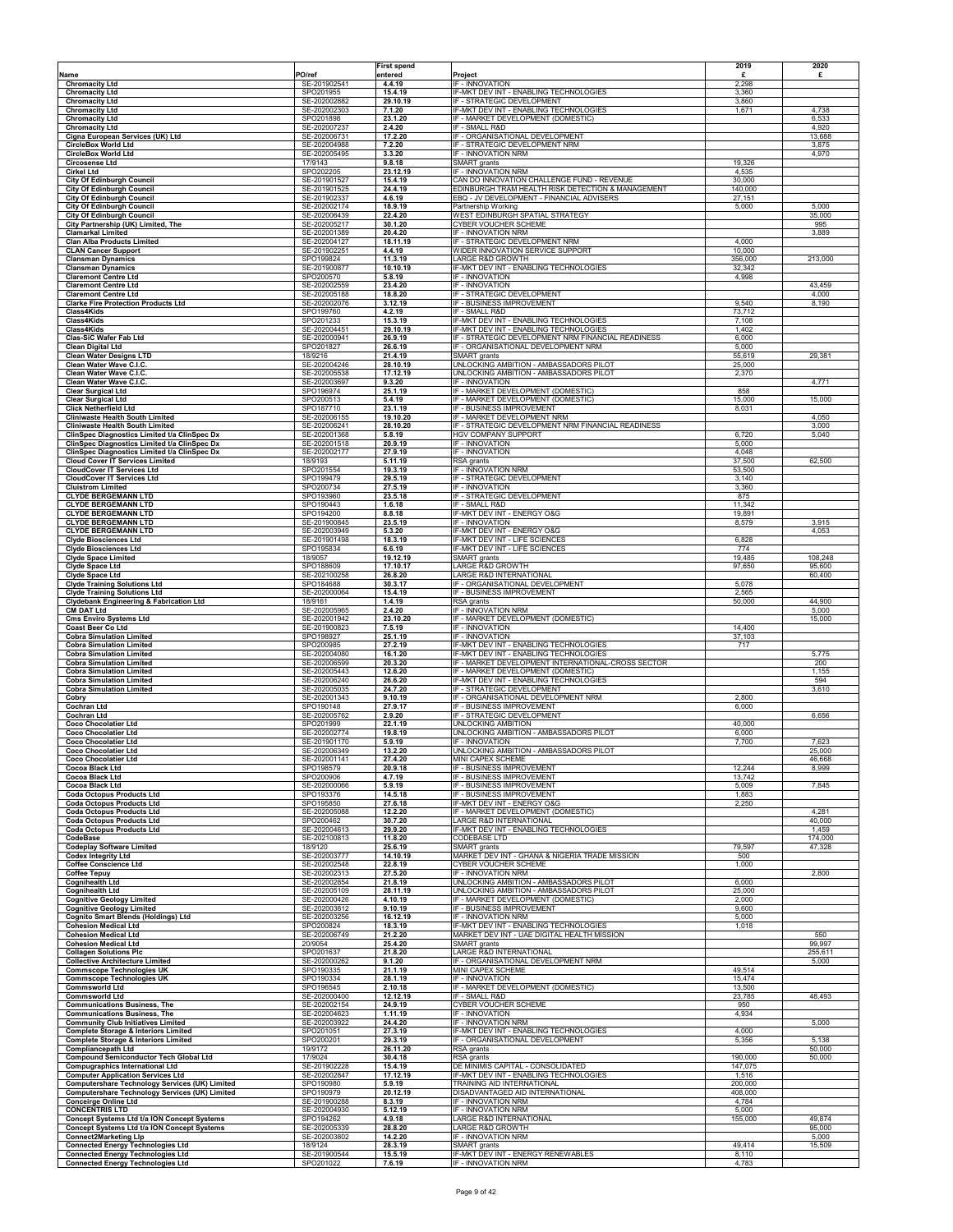|                                                                                          |                              | <b>First spend</b>   |                                                                                         | 2019              | 2020             |
|------------------------------------------------------------------------------------------|------------------------------|----------------------|-----------------------------------------------------------------------------------------|-------------------|------------------|
| Name<br><b>Connected Energy Technologies Ltd</b>                                         | PO/ref<br>SE-202000424       | entered<br>14.8.19   | Project<br>IF-MKT DEV INT - ENERGY RENEWABLES                                           | £<br>3,761        | £                |
| <b>Connected Energy Technologies Ltd</b>                                                 | SE-201902273                 | 4.10.19              | IF - INNOVATION NRM                                                                     | 2,552             |                  |
| <b>Consolidated Carriers Ltd</b><br><b>Construction Scotland Ltd</b>                     | SE-201900283<br>SPO192600    | 24.6.19<br>27.9.17   | IF - ORGANISATIONAL DEVELOPMENT<br>CONSTRUXCTION SCOTLAND - AN INDUSTRY LED APPROACH    | 25,420<br>77,393  | 22,853<br>52,239 |
| <b>Contagious UK Ltd</b>                                                                 | SPO199541                    | 27.2.19              | IF - INNOVATION NRM                                                                     | 5,444             |                  |
| <b>Contagious UK Ltd</b><br><b>Context Health Ltd</b>                                    | SE-201900974<br>SPO200079    | 26.3.19<br>15.2.19   | IF - MARKET DEVELOPMENT INTERNATIONAL-CROSS SECTOR<br>IF - INNOVATION NRM               | 200<br>18,251     |                  |
| <b>Contract Bottlers Glasgow Ltd</b>                                                     | SE-202000390                 | 24.5.19              | IF - STRATEGIC DEVELOPMENT NRM FINANCIAL READINESS                                      | 2,800             |                  |
| <b>Contract Bottlers Glasgow Ltd</b><br><b>Contract Solutions (Scotland) Limited</b>     | 19/9038<br>17/9187           | 9.7.19<br>14.9.18    | RSA grants<br>RSA grants                                                                | 100,000<br>22,500 | 60,000<br>22,500 |
| <b>Contract Solutions Grampian Limited</b>                                               | SPO202212                    | 11.4.19              | IF - ORGANISATIONAL DEVELOPMENT NRM                                                     | 600               |                  |
| <b>Control IT Solutions Limited</b><br><b>Control Valve Solutions Limited</b>            | SE-202001499<br>18/9096      | 18.9.19<br>29.1.19   | CYBER VOUCHER SCHEME<br>RSA grants                                                      | 1,000<br>190,000  |                  |
| <b>Control Valve Solutions Ltd</b>                                                       | SPO197697                    | 29.8.18              | IF - MARKET DEVELOPMENT (DOMESTIC)                                                      | 8,700             |                  |
| <b>Control Valve Solutions Ltd</b><br>Cookie's Dog Bakery Ltd                            | SE-202001110<br>SE-201902144 | 24.5.19<br>27.9.19   | IF - MARKET DEVELOPMENT (DOMESTIC)<br>IF - INNOVATION NRM                               | 848<br>3,651      |                  |
| <b>Coolicon Lighting Limited</b>                                                         | SE-202000849                 | 9.10.19              | IF - MARKET DEVELOPMENT (DOMESTIC)                                                      | 8,000             | 6,256            |
| <b>Coolicon Lighting Limited</b><br><b>Coolicon Lighting Limited</b>                     | SE-202002693<br>SE-202004112 | 24.2.20<br>17.6.20   | IF - INNOVATION NRM<br>IF - STRATEGIC DEVELOPMENT NRM                                   |                   | 4,691<br>3,056   |
| Coolside Ltd T/A TRTL<br>Coolside Ltd T/A TRTL                                           | SE-202001006<br>SE-202002766 | 24.3.20<br>25.3.20   | IF - INNOVATION<br>IF - INNOVATION                                                      |                   | 5,000<br>5,000   |
| Coolside Ltd T/A TRTL                                                                    | SE-202001857                 | 30.3.20              | IF - INNOVATION                                                                         |                   | 20,800           |
| Coolside Ltd T/A TRTL<br>Coolside Ltd T/A TRTL                                           | SE-202003962<br>SE-202006165 | 7.4.20<br>28.5.20    | IF - INNOVATION<br>IF - SMALL R&D                                                       |                   | 41,037<br>76,760 |
| <b>Copylab Limited</b>                                                                   | SE-202004237                 | 29.4.20              | IF-MKT DEV INT - ENABLING TECHNOLOGIES                                                  |                   | 13,080           |
| Core (Oil And Gas) Limited<br><b>Core Cut Limited</b>                                    | SE-201902414<br>SE-201902328 | 6.11.19<br>17.1.20   | IF - MARKET DEVELOPMENT NRM<br>IF - BUSINESS IMPROVEMENT                                | 6,660             | 9,866            |
| Core PD Ltd                                                                              | SE-201901095                 | 24.5.19              | IF - INNOVATION                                                                         | 17,585            | 78,802           |
| <b>CORE PRODUCTS LTD</b><br><b>Core Specialist Services Limited</b>                      | SE-202002142<br>SE-202006858 | 1.11.19<br>18.11.20  | CYBER VOUCHER SCHEME<br>CYBER VOUCHER SCHEME                                            | 1,000             | 899              |
| Corero Network Security (UK) Limited                                                     | 15/9120                      | 5.5.16               | SMART grants                                                                            | 90,000            |                  |
| <b>CORNERSTONE COMMUNITY CARE</b><br><b>CORNERSTONE COMMUNITY CARE</b>                   | SPO200685<br>SE-202001902    | 17.4.19<br>11.3.20   | IF - STRATEGIC DEVELOPMENT<br>IF - MARKET DEVELOPMENT (DOMESTIC)                        | 3,000             | 2,160            |
| <b>Coronet Services Limited</b>                                                          | SE-202007069                 | 21.12.20             | IF - STRATEGIC DEVELOPMENT NRM                                                          |                   | 2,130            |
| <b>Corporate Modelling Services Ltd</b><br><b>Corporate Modelling Services Ltd</b>       | SE-202002938<br>SE-202100453 | 9.1.20<br>3.12.20    | IF - INNOVATION<br>LARGE R&D GROWTH                                                     |                   | 4,200<br>30,987  |
| Cortex Worldwide (Holdings) Limited                                                      | SE-202001278                 | 2.3.20               | CYBER VOUCHER SCHEME                                                                    |                   | 995              |
| COSLA<br><b>Costley &amp; Costley Hoteliers Ltd</b>                                      | SE-202003419<br>SPO196238    | 4.10.19<br>31.10.18  | CAN DO ICF COSLA - ILLICIT TRADE CIVTECH PRE-COMM<br>IF - MARKET DEVELOPMENT (DOMESTIC) | 180,000<br>3,000  |                  |
| <b>Costley &amp; Costley Hoteliers Ltd</b>                                               | SPO198526<br>SPO200945       | 15.8.19<br>10.10.19  | IF - MARKET DEVELOPMENT (DOMESTIC)<br>IF - MARKET DEVELOPMENT (DOMESTIC)                | 1,605<br>4,977    |                  |
| <b>Costley &amp; Costley Hoteliers Ltd</b><br><b>Costley &amp; Costley Hoteliers Ltd</b> | SPO202098                    | 29.10.19             | IF - MARKET DEVELOPMENT (DOMESTIC)                                                      | 2,016             |                  |
| Costley & Costley Hoteliers Ltd<br>Coulson & Collins (Crieff) Llp                        | SE-202101967<br>SE-202005440 | 1.12.20<br>9.4.20    | HOTEL RECOVERY PROGRAMME - RESOURCE<br>IF - ORGANISATIONAL DEVELOPMENT NRM              |                   | 35,000<br>3,850  |
| <b>Countdown To Giving Ltd</b>                                                           | SE-202003517                 | 14.10.19             | IF - INNOVATION NRM                                                                     | 5,000             |                  |
| <b>County Property Searches Limited</b><br><b>COVANBURN CONTRACTS LTD</b>                | SE-201902164<br>SE-201902623 | 28.5.19<br>12.8.20   | CYBER VOUCHER SCHEME<br>IF - BUSINESS IMPROVEMENT                                       | 820               | 5,558            |
| <b>Cowie Engineering Limited</b>                                                         | SE-201901768                 | 15.7.19              | IF - BUSINESS IMPROVEMENT                                                               | 5,346             | 5,881            |
| <b>Cowie Engineering Limited</b><br><b>Cpa Engineered Solutions Ltd</b>                  | SE-202004421<br>SPO201968    | 11.11.19<br>16.10.20 | MINI CAPEX SCHEME<br>IF - INNOVATION                                                    | 35,665            | 12,660<br>8,433  |
| <b>CR Smith Manufacturing Ltd</b>                                                        | SPO196406                    | 27.9.18              | IF - BUSINESS IMPROVEMENT                                                               | 9,583             |                  |
| <b>Crabtree &amp; Crabtree Lettings Ltd</b><br><b>Crack Map Ltd</b>                      | SE-202003870<br>SE-202003752 | 7.5.20<br>29.1.20    | IF - BUSINESS IMPROVEMENT<br>IF - INNOVATION NRM                                        |                   | 8,600<br>4,564   |
| <b>Craft Design House Ltd</b>                                                            | SE-202000870<br>SE-202004549 | 24.5.19              | IF - INNOVATION<br>IF - STRATEGIC DEVELOPMENT NRM                                       | 4,213             |                  |
| <b>Craft Design House Ltd</b><br><b>Craft Prospect Ltd</b>                               | 18/9211                      | 28.11.19<br>21.4.19  | SMART grants                                                                            | 4,000<br>54,158   | 45,842           |
| <b>Craft Prospect Ltd</b><br><b>Craft Prospect Ltd</b>                                   | SE-201900386<br>SE-202002949 | 11.9.19<br>14.1.20   | IF - INNOVATION NRM<br>IF - INNOVATION NRM                                              | 5,000             | 9,000            |
| <b>Craft Prospect Ltd</b>                                                                | SE-202001948                 | 16.1.20              | IF - STRATEGIC DEVELOPMENT NRM                                                          |                   | 3,924            |
| <b>Crafty Maltsters</b><br>Crafty Scottish Distillers Ltd T/A Crafty Distille            | SPO197648<br>SE-201901918    | 2.4.19<br>24.1.20    | IF - INNOVATION NRM<br>IF - INNOVATION NRM                                              | 4,550             | 11,511           |
| Crafty Scottish Distillers Ltd T/A Crafty Distille                                       | SE-202006524                 | 24.11.20             | IF - SMALL R&D                                                                          |                   | 3,150            |
| <b>Craigies Farm Ltd</b><br><b>Craufurdland Limited</b>                                  | SPO198254<br>SPO183752       | 6.3.19<br>26.7.18    | IF - INNOVATION NRM<br>CRAUFURDLAND LTD PROPERTY SUPPORT PROJECT                        | 5,000<br>45,557   |                  |
| <b>Crawford Scientific</b>                                                               | SE-201900119                 | 10.6.19              | IF - BUSINESS IMPROVEMENT                                                               | 2,440             |                  |
| <b>Crawford Scientific</b><br><b>Crawford Scientific</b>                                 | SE-201901067<br>SE-202100177 | 10.9.19<br>14.7.20   | IF - BUSINESS IMPROVEMENT NRM<br>IF - BUSINESS IMPROVEMENT                              | 18,400            | 36,800           |
| <b>Crawick Multiverse Trust Ltd, The</b>                                                 | SE-202004243                 | 17.2.20              | SE RURAL - SMALL VALUE PROJECT                                                          |                   | 5,000            |
| <b>Cream Floats Ltd</b><br><b>Create Future Studios Ltd</b>                              | 18/9159<br>SE-202002279      | 1.3.19<br>18.2.20    | SMART grants<br><b>CYBER VOUCHER SCHEME</b>                                             | 69,348            | 24,650<br>950    |
| Created By Campfire t/a Campfire                                                         | SPO198023                    | 23.5.19              | IF - ORGANISATIONAL DEVELOPMENT NRM<br>CYBER VOUCHER SCHEME                             | 4,777<br>950      |                  |
| <b>Creative Graffix</b><br><b>Creative Scotland</b>                                      | SE-202000077<br>SPO186368    | 20.6.19<br>14.6.17   | SHARED RESOURCE FACILITY FOR SCREEN BUSINESSES                                          | 125,000           |                  |
| Creativenergie<br>Creid 7 Ltd                                                            | SE-202001985<br>18/9165      | 28.4.20<br>31.7.19   | IF - INNOVATION NRM<br>SMART grants                                                     | 37,088            | 5,000<br>61,060  |
| <b>CRF Consultants Limited</b>                                                           | SE-202001908                 | 15.8.19              | SDI T&I SCIENCE, ENERGY & TECH TRADE RUNNING COSTS                                      | 792               |                  |
| <b>CRGP Ltd</b><br>Crichton Trust, The                                                   | SE-202001405<br>SPO194758    | 15.4.20<br>22.3.18   | CYBER VOUCHER SCHEME<br>SE RURAL - LEADER NEW RURAL CARE MODEL                          | 4,500             | 1,000<br>5,500   |
| <b>Cringletie House Hotel Ltd</b>                                                        | SPO201791                    | 8.3.19               | IF - INNOVATION NRM                                                                     | 3,815             |                  |
| <b>Crondall Energy</b><br>Crossing35 Ltd                                                 | SPO197649<br>SPO198428       | 14.6.18<br>7.8.18    | IF - BUSINESS IMPROVEMENT<br>IF - SMALL R&D                                             | 3,563<br>17,986   |                  |
| <b>Crover Ltd</b>                                                                        | SE-202000846                 | 19.9.19              | IF - INNOVATION NRM                                                                     | 2,179             | 2,807            |
| <b>Crover Ltd</b><br><b>Crover Ltd</b>                                                   | 19/9177<br>SE-202101088      | 13.2.20<br>11.8.20   | SMART grants<br>HGV COMPANY - COVID PRESEED                                             |                   | 84,076<br>28,755 |
| <b>CrownCouture Ltd</b><br>Ctrip Air Ticketing (UK) Limited                              | SPO200354<br>SPO194092       | 9.10.19<br>10.6.19   | IF - INNOVATION NRM<br>TRAINING AID INTERNATIONAL                                       | 5,000<br>69,000   | 212,000          |
| CU Soar Ltd t/a soar                                                                     | SE-201900499                 | 17.7.19              | IF - MARKET DEVELOPMENT (DOMESTIC)                                                      | 5,400             |                  |
| CU Soar Ltd t/a soar<br><b>CuanTec Limited</b>                                           | SE-201900669<br>18/9099      | 22.7.19<br>27.11.18  | LARGE R&D GROWTH<br>SMART grants                                                        | 145,000<br>64,211 | 165,000          |
| Culture & Sport Glasgow T/A Glasgow Life                                                 | SE-202001648                 | 11.7.19              | DESTINATION GLASGOW 2015-2020                                                           | 10,000            |                  |
| <b>Culzean Textile Solutions Ltd.</b><br><b>Cumrue Farming Partnership</b>               | 18/9122<br>SE-202003394      | 9.4.19<br>24.2.20    | RSA grants<br>IF - STRATEGIC DEVELOPMENT NRM                                            | 130,000           | 55,000<br>4,000  |
| <b>Cunning Blade</b>                                                                     | SE-201901523                 | 24.5.19              | HGV COMPANY SUPPORT                                                                     | 8,750             |                  |
| <b>Curious Chip Limited</b><br><b>Current Health Limited</b>                             | SE-202003090<br>SPO198755    | 28.10.19<br>22.10.18 | IF - SMALL R&D<br>IF - STRATEGIC DEVELOPMENT                                            | 6,757<br>23,853   |                  |
| <b>Current Health Limited</b>                                                            | SPO199637<br>SPO199581       | 7.12.18              | IF-MKT DEV INT - LIFE SCIENCES                                                          | 11,030            |                  |
| <b>Current Health Limited</b><br><b>Current Health Limited</b>                           | SPO200254                    | 7.3.19<br>17.4.19    | IF-MKT DEV INT - LIFE SCIENCES<br>LARGE R&D GROWTH                                      | 33,002<br>410,000 | 275,000          |
| <b>Current Health Limited</b><br><b>Currie European Transport Ltd</b>                    | SE-202000312<br>SE-201901353 | 16.8.19<br>9.9.19    | IF-MKT DEV INT - LIFE SCIENCES<br>IF - BUSINESS IMPROVEMENT                             | 3,061<br>11,012   | 6,826<br>6,000   |
| Curtainwise (Scotland) Ltd                                                               | SE-201902386                 | 5.3.20               | IF - BUSINESS IMPROVEMENT                                                               |                   | 6,045            |
| <b>Customer Experience People Limited</b><br><b>Customer Experience People Limited</b>   | 17/9142<br>18/9144           | 28.3.18<br>22.10.20  | RSA grants<br>RSA grants                                                                | 112,000           | 100,000          |
| <b>Customized Choppers LLP</b>                                                           | SE-202003883                 | 4.2.20               | IF - STRATEGIC DEVELOPMENT NRM                                                          |                   | 4,000            |
| <b>Customworks Limited</b><br><b>Cutitronics Ltd</b>                                     | SE-201901570<br>SE-201900608 | 23.4.19<br>15.4.20   | CYBER VOUCHER SCHEME<br>IF - ORGANISATIONAL DEVELOPMENT                                 | 1,000             | 7,200            |
| <b>CVD Fire Protection Limited</b>                                                       | SPO199217                    | 25.1.19              | IF - BUSINESS IMPROVEMENT                                                               | 16,500            |                  |
| <b>CVD Fire Protection Limited</b><br><b>Cyan Forensics Ltd</b>                          | SE-202001115<br>SPO194321    | 4.12.19<br>8.5.18    | IF - BUSINESS IMPROVEMENT<br>IF - SMALL R&D                                             | 6,500<br>28,759   | 3,900            |
| <b>Cyan Forensics Ltd</b>                                                                | SPO196885                    | 18.10.18             | HGV COMPANY SUPPORT                                                                     | 11,484            |                  |
| <b>Cyan Forensics Ltd</b><br><b>Cyan Forensics Ltd</b>                                   | SPO201915<br>SPO200955       | 6.3.19<br>9.5.19     | IF - BUSINESS IMPROVEMENT<br>IF - INNOVATION                                            | 19,350<br>4,370   |                  |
| <b>Cyan Forensics Ltd</b>                                                                | SE-202003144                 | 20.5.20              | IF - MARKET DEVELOPMENT (DOMESTIC)                                                      |                   | 1,800            |
| <b>Cyberhawk Innovations</b><br><b>Cyberhawk Innovations</b>                             | SPO200594<br>SPO198965       | 5.12.18<br>25.3.19   | IF-MKT DEV INT - ENERGY O&G<br>IF - SMALL R&D                                           | 12,221<br>4,403   |                  |
| <b>Cyberhawk Innovations</b>                                                             | SPO197278<br>SPO197740       | 4.4.19               | IF - BUSINESS IMPROVEMENT                                                               | 12,500<br>6,000   |                  |
| <b>Cyberhawk Innovations</b><br><b>Cyberhawk Innovations</b>                             | SPO201181                    | 17.4.19<br>25.6.19   | IF - BUSINESS IMPROVEMENT<br>IF - MARKET DEVELOPMENT (DOMESTIC)                         | 2,700             |                  |
| <b>Cyberhawk Innovations</b><br><b>Cyberhawk Innovations</b>                             | SPO198778<br>SE-202100689    | 9.10.19<br>18.12.20  | IF - ORGANISATIONAL DEVELOPMENT<br>EGP - INTERNATIONAL SCALE UP                         | 3,000             | 9,000            |
| <b>Cyborn Limited</b>                                                                    | SE-202002920                 | 10.1.20              | IF - INNOVATION NRM                                                                     |                   | 37,937           |
| <b>Cyborn Limited</b><br><b>Cycloticity Limited</b>                                      | SE-201902154<br>18/9031      | 27.1.20<br>15.8.19   | IF - INNOVATION NRM<br>RSA grants                                                       | 22,500            | 6,002            |
| <b>Cyclotricity Limited</b>                                                              | SE-201902131                 | 29.3.19              | IF - INNOVATION                                                                         | 5,514             |                  |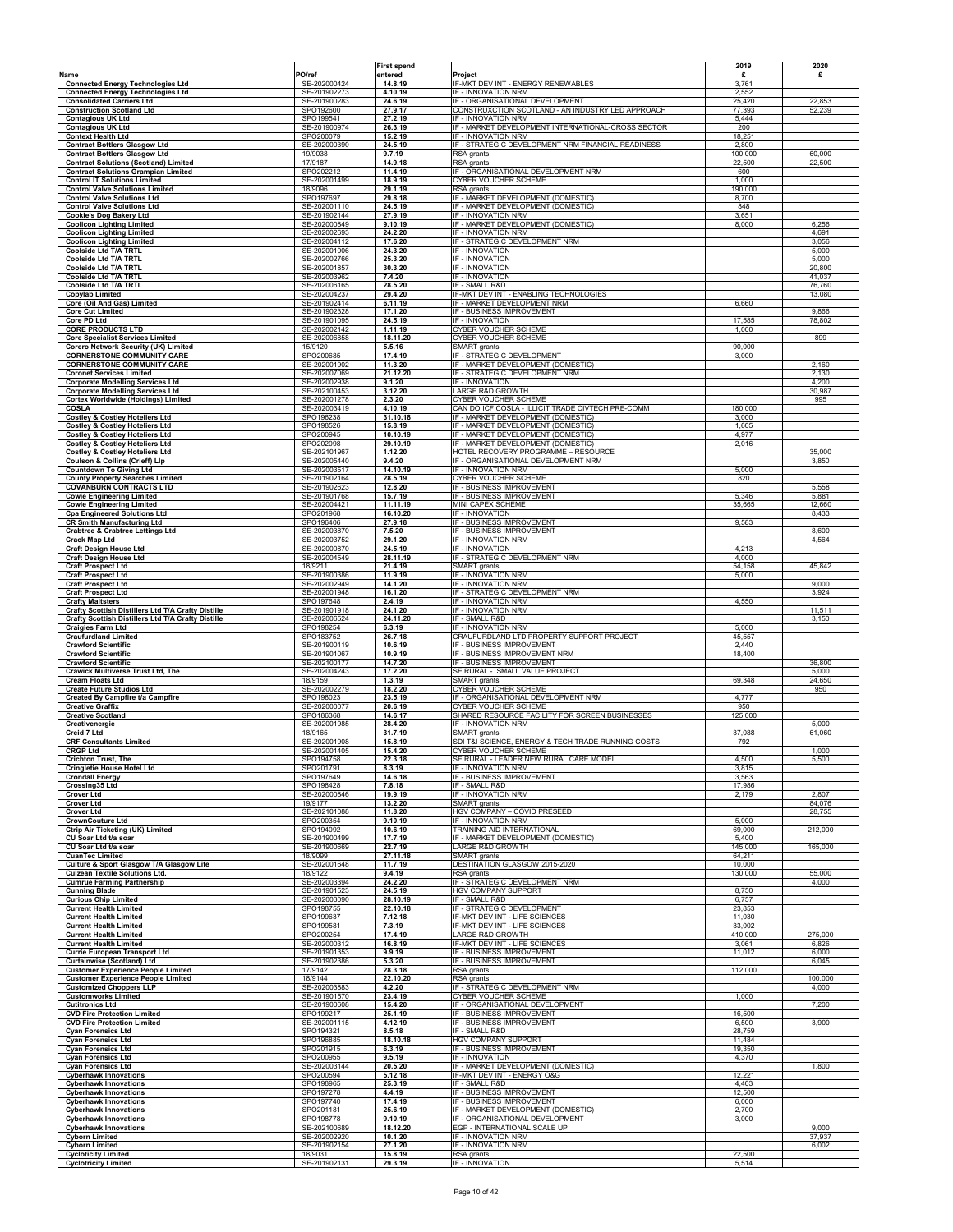|                                                                                                 |                              | <b>First spend</b>   |                                                                                 | 2019              | 2020             |
|-------------------------------------------------------------------------------------------------|------------------------------|----------------------|---------------------------------------------------------------------------------|-------------------|------------------|
| Name                                                                                            | PO/ref                       | entered              | Project                                                                         | £                 | £                |
| <b>Cyclotricity Limited</b><br><b>Cygnet Potato Breeders Ltd.</b>                               | SE-202004880<br>SE-202004450 | 20.5.20<br>4.2.20    | IF - INNOVATION<br>IF - STRATEGIC DEVELOPMENT NRM                               |                   | 3,367<br>1,298   |
| <b>Cynopsis Solutions</b>                                                                       | SE-201901137                 | 1.4.19               | SDI T&I INWARD VISITS - CROSS SECTOR                                            | 2,346             |                  |
| <b>Cypex Ltd</b>                                                                                | SPO199736                    | 10.10.18             | IF - MARKET DEVELOPMENT (DOMESTIC)                                              | 1,595             |                  |
| <b>Cytochroma Limited</b>                                                                       | 19/9129                      | 8.4.20               | SMART grants                                                                    |                   | 54,311           |
| Cytochroma Limited<br><b>Cytomos Limited</b>                                                    | SE-202101059<br>SE-202001546 | 11.8.20<br>27.8.19   | HGV COMPANY - COVID PRESEED<br>IF-MKT DEV INT - LIFE SCIENCES                   | 1,268             | 35,000           |
| <b>Cytomos Limited</b>                                                                          | SE-202006166                 | 26.2.20              | IF - SMALL R&D                                                                  |                   | 50,400           |
| <b>Cytosystems Ltd</b>                                                                          | SPO198476                    | 28.8.18              | IF - STRATEGIC DEVELOPMENT                                                      | 13,000            |                  |
| <b>Cytosystems Ltd</b><br><b>Cytosystems Ltd</b>                                                | SPO201052<br>SPO201913       | 29.3.19<br>30.3.20   | IF - STRATEGIC DEVELOPMENT<br>IF - INNOVATION                                   | 5,400             | 2,325            |
| <b>Cytosystems Ltd</b>                                                                          | SE-202005090                 | 18.11.20             | CYBER VOUCHER SCHEME                                                            |                   | 800              |
| D Burns & Son Ltd                                                                               | SPO200417                    | 30.5.19              | IF - INNOVATION NRM                                                             | 3,220             |                  |
| D J Alexander Edinburgh Limited<br>D J Alexander Edinburgh Limited                              | SE-202003730<br>SE-202003755 | 1.6.20<br>1.6.20     | IF - BUSINESS IMPROVEMENT<br>IF - INNOVATION                                    |                   | 2,400<br>3,576   |
| D Mclaughlin And Sons Ltd                                                                       | SE-202000552                 | 21.8.19              | CYBER VOUCHER SCHEME                                                            | 600               |                  |
| D P & L Travel Ltd                                                                              | SE-202001267                 | 25.6.19              | IF - INNOVATION NRM                                                             | 2,733             |                  |
| <b>D Poots Associates Limited</b><br><b>D SIGNS</b>                                             | SPO200735<br>SE-202003959    | 4.2.19<br>6.5.20     | IF - INNOVATION NRM<br>CYBER VOUCHER SCHEME                                     | 5,000             | 700              |
| D. McGhee & Sons Limited                                                                        | 15/9100                      | 3.2.17               | RSA grants                                                                      | 100,000           |                  |
| D3 Audio & Visual Limited<br>Daffy's Gin Limited                                                | SE-201901846<br>SE-202007089 | 11.11.19<br>17.12.20 | <b>CYBER VOUCHER SCHEME</b><br>IF - STRATEGIC DEVELOPMENT NRM                   | 855               | 4,000            |
| <b>Danscot Ltd</b>                                                                              | SE-202002361                 | 27.9.19              | CYBER VOUCHER SCHEME                                                            | 1,000             |                  |
| Darcey Quigley & Co Ltd                                                                         | SE-202006142                 | 22.7.20              | <b>CYBER VOUCHER SCHEME</b>                                                     |                   | 1,000            |
| Dark Matter Distillers Ltd                                                                      | SE-202000383<br>SPO201899    | 22.10.19<br>27.9.19  | IF - MARKET DEVELOPMENT (DOMESTIC)<br>IF - INNOVATION NRM                       | 14,098<br>4,900   | 21,256           |
| Dark Sky Spirits Ltd<br><b>Dash Components</b>                                                  | SE-202000875                 | 16.12.19             | IF - STRATEGIC DEVELOPMENT NRM                                                  | 5,482             |                  |
| Data Gumbo Corp                                                                                 | SE-201901520                 | 11.3.19              | SDI T&I INWARD VISITS - CROSS SECTOR                                            | 776               |                  |
| Data Lab, The<br><b>Dataworks Ltd</b>                                                           | SE-202004621<br>SE-202005532 | 18.2.20<br>17.1.20   | SDI T&I LEAD GEN - EVENTS & CONFERENCES<br>IF - INNOVATION NRM                  |                   | 5,000<br>5,000   |
| David Hume Institute C/o In Conference Ltd                                                      | SE-202006145                 | 20.5.20              | CYBER VOUCHER SCHEME                                                            |                   | 0                |
| David Reekie & Sons Limited                                                                     | SPO200066                    | 19.2.19              | IF - MARKET DEVELOPMENT (DOMESTIC)                                              | 7,950             |                  |
| David Reekie & Sons Limited<br>David Reekie & Sons Limited                                      | SPO201358<br>SE-202006410    | 4.4.19<br>13.2.20    | IF - BUSINESS IMPROVEMENT<br>IF - MARKET DEVELOPMENT (DOMESTIC)                 | 3,075             | 8,988<br>6,727   |
| <b>David Sumsion</b>                                                                            | SE-202005346                 | 2.7.20               | IF - STRATEGIC DEVELOPMENT NRM                                                  |                   | 4,000            |
| <b>David Urquhart Travel</b>                                                                    | SPO198709                    | 9.11.18              | IF-MKT DEV INT - TOURISM                                                        | 17,679            |                  |
| <b>David Urquhart Travel</b><br><b>David Urquhart Travel</b>                                    | SE-201902289<br>SE-202003415 | 2.4.19<br>4.2.20     | IF - INNOVATION NRM<br>Market Dev Int - F&D - Int Matket Events                 | 4,590             | 500              |
| Daw Signs Limited                                                                               | 18/9098                      | 13.1.20              | RSA grants                                                                      |                   | 250,000          |
| <b>DAWNFRESH SEAFOODS LIMITED</b>                                                               | SPO200375<br>SE-201900596    | 30.4.19<br>5.7.19    | IF - SMALL R&D<br>IF - ORGANISATIONAL DEVELOPMENT                               | 71,421<br>22,060  |                  |
| <b>DAWNFRESH SEAFOODS LIMITED</b><br><b>DAWNFRESH SEAFOODS LIMITED</b>                          | SE-202002120                 | 10.7.19              | IF - SMALL R&D                                                                  | 2,712             |                  |
| <b>DAWNFRESH SEAFOODS LIMITED</b>                                                               | SE-202005696                 | 13.12.19             | IF - ORGANISATIONAL DEVELOPMENT                                                 | 20,922            |                  |
| DB Group (Europe) Ltd<br><b>DDK Positioning Limited</b>                                         | 17/9202<br>SPO199006         | 15.7.19<br>7.9.18    | RSA grants<br>IF - INNOVATION NRM                                               | 100,000<br>11,272 | 21,562           |
| <b>DDK Positioning Limited</b>                                                                  | SE-202002625                 | 16.12.19             | <b>HGV COMPANY SUPPORT</b>                                                      | 11,375            | 11,375           |
| <b>DDK Positioning Limited</b>                                                                  | SE-202005775<br>SE-202005717 | 21.2.20              | HGV COMPANY SUPPORT                                                             |                   | 5,880            |
| <b>DDK Positioning Limited</b><br><b>DDK Positioning Limited</b>                                | SE-202003319                 | 18.8.20<br>23.9.20   | HGV COMPANY SUPPORT<br>IF-MKT DEV INT - ENABLING TECHNOLOGIES                   |                   | 22,385<br>3,056  |
| <b>DEANS OF HUNTLY</b>                                                                          | SPO201270                    | 31.5.19              | IF - MARKET DEVELOPMENT (DOMESTIC)                                              | 10,000            |                  |
| Deblur Ltd<br>Decal Company Ltd, The T/A Eurostick                                              | SE-202005977<br>SPO200998    | 6.4.20<br>29.1.19    | CYBER VOUCHER SCHEME<br>IF-MKT DEV INT - TEXTILES                               | 1,622             | 1,000            |
| Decal Company Ltd, The T/A Eurostick                                                            | SE-201900262                 | 7.5.19               | IF-MKT DEV INT - TEXTILES                                                       | 13,763            | 4,700            |
| Decal Company Ltd, The T/A Eurostick                                                            | SE-202002872                 | 9.3.20               | IF - BUSINESS IMPROVEMENT<br>SDI T&I SCIENCE, ENERGY & TECH TRADE RUNNING COSTS |                   | 1,477            |
| <b>Decide Wisely Limited</b><br><b>Deeside Marine Ltd</b>                                       | SE-202001905<br>SE-201902377 | 12.7.19<br>16.7.19   | IF-MKT DEV INT - FOOD & DRINK                                                   | 858<br>777        |                  |
| Deeside Water Company Ltd, The                                                                  | SPO199167                    | 25.6.19              | IF - INNOVATION                                                                 | 2,287             |                  |
| Deeside Water Company Ltd, The<br>Deeside Water Company Ltd, The                                | SE-202001187<br>SE-202002165 | 8.4.20<br>8.4.20     | IF - INNOVATION<br>IF - INNOVATION                                              |                   | 4,049<br>11,399  |
| <b>Defacto Corporate</b>                                                                        | SE-201902116                 | 19.6.19              | IF - MARKET DEVELOPMENT NRM                                                     | 3,955             |                  |
|                                                                                                 |                              |                      |                                                                                 |                   |                  |
| Defacto Corporate                                                                               | SE-202000211                 | 24.6.19              | IF - STRATEGIC DEVELOPMENT NRM                                                  | 1,600             |                  |
| Dekko Comics Ltd                                                                                | SE-201901932                 | 10.5.19              | IF - INNOVATION NRM                                                             | 2,914             |                  |
| Deli In The Square Ltd<br><b>Delta DNA Limited</b>                                              | SE-202001021<br>13/9204      | 15.4.20<br>5.6.15    | IF - INNOVATION NRM<br>RSA grants                                               | 60,000            | 2,915            |
| Delta Energy and Environment Ltd                                                                | SE-202003073                 | 25.8.20              | <b>CYBER VOUCHER SCHEME</b>                                                     |                   | 995              |
| deltaDNA Limited<br>deltaDNA Limited                                                            | SPO194653<br>SPO200682       | 9.7.18<br>12.2.19    | IF - ORGANISATIONAL DEVELOPMENT<br>IF - BUSINESS IMPROVEMENT                    | 2,338<br>33,634   | 9,984            |
| deltaDNA Limited                                                                                | SPO202148                    | 3.7.19               | IF-MKT DEV INT - ENABLING TECHNOLOGIES                                          | 17,941            | 5,696            |
| Deltatek Oil Tools Ltd T/A Deltatek Global<br>Deltatek Oil Tools Ltd T/A Deltatek Global        | SPO193588<br>SPO197788       | 22.11.17<br>27.6.18  | HGV COMPANY SUPPORT<br><b>HGV COMPANY SUPPORT</b>                               | 2,153<br>1,000    |                  |
| Deltatek Oil Tools Ltd T/A Deltatek Global                                                      | SPO199338                    | 7.3.19               | HGV COMPANY SUPPORT                                                             | 25,999            |                  |
| Deltatek Oil Tools Ltd T/A Deltatek Global                                                      | SE-202003392                 | 3.2.20               | IF-MKT DEV INT - ENERGY O&G                                                     |                   | 48,312           |
| Deltatek Oil Tools Ltd T/A Deltatek Global<br>Deltatek Oil Tools Ltd T/A Deltatek Global        | SE-202004502<br>SE-202100690 | 8.6.20<br>18.8.20    | IF - STRATEGIC DEVELOPMENT NRM<br>EGP - INTERNATIONAL SCALE UP                  |                   | 1,564<br>7,488   |
| Desana Network Ltd                                                                              | SE-202004128                 | 4.3.20               | IF - BUSINESS IMPROVEMENT                                                       |                   | 4,644            |
| Desana Network Ltd<br>Design Dundee Ltd T/A V&A Dundee                                          | SE-202003642<br>SPO175274    | 4.3.20<br>19.5.16    | IF - MARKET DEVELOPMENT NRM<br>V&A DLBI PROGRAMME MANAGER POST                  | 21,882            | 5,815            |
| Design Dundee Ltd T/A V&A Dundee                                                                | SPO185809                    | 31.5.17              | IF - BUSINESS IMPROVEMENT                                                       | 1,195             |                  |
| Design Dundee Ltd T/A V&A Dundee                                                                | SE-201902699                 | 9.5.19               | IF - BUSINESS IMPROVEMENT                                                       | 1,540             |                  |
| Design Dundee Ltd T/A V&A Dundee<br>Design Dundee Ltd T/A V&A Dundee                            | SE-202000829<br>SPO199340    | 15.5.19<br>30.5.19   | IF - BUSINESS IMPROVEMENT<br>IF - STRATEGIC DEVELOPMENT                         | 23,976<br>4,361   |                  |
| Design Dundee Ltd T/A V&A Dundee                                                                | SE-202006276                 | 21.4.20              | V&A DUNDEE / DDL: OPTIONS APPRAISAL FINANCIAL DUE                               |                   | 33,758           |
| Design Dundee Ltd T/A V&A Dundee<br><b>Design Exhibition Scotland</b>                           | SE-202007264<br>SE-202006112 | 4.6.20<br>25.11.20   | V&A DUNDEE / DDL: OPTIONS APPRAISAL FINANCIAL DUE<br>IF - INNOVATION NRM        |                   | 100,000<br>4,277 |
| <b>Design LED Products Limited</b>                                                              | 19/9036                      | 9.7.19               | SMART grants                                                                    | 33,317            | 66,633           |
| <b>DESIGN LED PRODUCTS LTD</b><br><b>DESIGN LED PRODUCTS LTD</b>                                | SPO196865<br>SE-202000892    | 23.5.18<br>4.10.19   | IF - STRATEGIC DEVELOPMENT<br>IF - BUSINESS IMPROVEMENT                         | 3,750<br>1,907    | 6,600            |
| <b>DESIGN LED PRODUCTS LTD</b>                                                                  | SE-202000487                 | 10.10.19             | IF - BUSINESS IMPROVEMENT                                                       | 2,624             | 9,000            |
| DESIGN LED PRODUCTS LTD                                                                         | SE-202005838                 | 27.5.20              | IF-MKT DEV INT - ENABLING TECHNOLOGIES                                          |                   | 1,669            |
| <b>DESIGN LED PRODUCTS LTD</b><br><b>Designed Forlife Ltd</b>                                   | SE-202006304<br>SE-201902598 | 30.7.20<br>10.7.19   | IF-MKT DEV INT - ENABLING TECHNOLOGIES<br>IF - INNOVATION NRM                   | 4,430             | 2,787            |
| <b>Designed Forlife Ltd</b>                                                                     | SE-202006268                 | 1.7.20               | IF - STRATEGIC DEVELOPMENT NRM                                                  |                   | 3,036            |
| Designer Lashes UK<br>Destini Marine Safety Solutions Ltd                                       | SE-201902339<br>SE-201901383 | 7.5.19<br>5.3.19     | IF - INNOVATION NRM<br>IF - MARKET DEVELOPMENT (DOMESTIC)                       | 5,000<br>11,117   |                  |
| <b>Developing IT</b>                                                                            | SE-201900249                 | 25.1.19              | IF - SMALL R&D                                                                  | 71,926            |                  |
| <b>Developing IT</b>                                                                            | SE-201900879<br>SE-202005877 | 5.12.19<br>24.6.20   | IF - INNOVATION<br>IF - STRATEGIC DEVELOPMENT NRM FINANCIAL READINESS           | 42,882            | 12,358<br>2,700  |
| Developing IT<br><b>DEVRO (SCOTLAND) LIMITED</b>                                                | SPO194093                    | 12.10.18             | AID FOR ENVIRONMENTAL PROTECTION GROWTH                                         |                   | 172,500          |
| <b>Devro PLC</b>                                                                                | SPO180273                    | 12.9.16              | IF - ORGANISATIONAL DEVELOPMENT                                                 | 12,140            |                  |
| <b>DI Agency Ltd</b><br><b>Dialexy Ltd</b>                                                      | SPO199231<br>SE-202004099    | 4.3.19<br>16.3.20    | IF - MARKET DEVELOPMENT NRM<br>IF - INNOVATION NRM                              | 9,450             | 15,987           |
| Dialog Semiconductor (UK) Ltd                                                                   | SPO160020                    | 31.10.14             | <b>LARGE R&amp;D INTERNATIONAL</b>                                              | 129,952           |                  |
| <b>Diamond Power Speciality Ltd</b><br><b>Dieselec Thistle Generators Ltd</b>                   | SPO196613<br>SPO199385       | 10.4.19<br>9.4.19    | IF - BUSINESS IMPROVEMENT<br>IF - BUSINESS IMPROVEMENT                          | 16,200<br>13,500  |                  |
| <b>Dieselec Thistle Generators Ltd</b>                                                          | SE-202001395                 | 12.11.19             | IF - MARKET DEVELOPMENT (DOMESTIC)                                              | 3,840             |                  |
| <b>Dieselec Thistle Generators Ltd</b><br><b>Dieselec Thistle Generators Ltd</b>                | SE-201901940<br>SE-202006167 | 18.11.19<br>20.5.20  | IF - BUSINESS IMPROVEMENT<br>IF - SMALL R&D                                     | 4,000             | 4,000<br>40,623  |
| <b>Diet Chef Limited</b>                                                                        | SPO200839                    | 1.2.19               | IF - STRATEGIC DEVELOPMENT                                                      | 7,425             |                  |
| <b>Diet Chef Limited</b>                                                                        | SPO197591                    | 5.8.19               | IF - BUSINESS IMPROVEMENT                                                       | 6,000             |                  |
| <b>Diet Chef Limited</b><br><b>DIG Foods Ltd</b>                                                | SE-202003460<br>SPO199946    | 27.1.20<br>20.3.19   | IF - STRATEGIC DEVELOPMENT<br>IF - INNOVATION NRM                               | 2,970             | 3,450            |
| Digirati Limited                                                                                | SPO198133                    | 6.3.19               | IF-MKT DEV INT - ENABLING TECHNOLOGIES                                          | 984               |                  |
| <b>Digital Content Analysis Technology Limited</b><br><b>Digital Technologies Group Limited</b> | SPO198096<br>SE-202001778    | 4.2.19<br>14.11.19   | IF - INNOVATION<br>HGV COMPANY SUPPORT                                          | 72,408<br>7,560   | 15,214           |
| <b>Digital Technologies Group Limited</b>                                                       | SE-202006678                 | 11.6.20              | IF - SMALL R&D                                                                  |                   | 23,704           |
| <b>Digitonic Ltd</b>                                                                            | SE-202002415                 | 20.5.20              | IF-MKT DEV INT - ENABLING TECHNOLOGIES                                          |                   | 13,282           |
| <b>Dijify Limited</b><br><b>Dimensional Imaging Ltd</b>                                         | SE-202005927<br>SPO195925    | 15.4.20<br>25.4.18   | IF - STRATEGIC DEVELOPMENT NRM<br>IF - INNOVATION                               | 40,524            | 2,700            |
| <b>Dimensional Imaging Ltd</b>                                                                  | SE-201901048                 | 15.4.19              | IF - INNOVATION                                                                 | 3,038             |                  |
| <b>Dimensional Imaging Ltd</b><br><b>Dimensional Imaging Ltd</b>                                | SPO199846<br>SE-202004711    | 27.9.19<br>17.3.20   | IF - ORGANISATIONAL DEVELOPMENT<br>IF-MKT DEV INT - ENABLING TECHNOLOGIES       | 3,060             | 6,721            |
| <b>Dimensions (Scotland) Ltd</b><br><b>Dimensions (Scotland) Ltd</b>                            | SPO196993<br>SE-201901103    | 19.2.19<br>28.2.19   | IF - BUSINESS IMPROVEMENT<br>IF - MARKET DEVELOPMENT INTERNATIONAL-CROSS SECTOR | 4,860<br>200      |                  |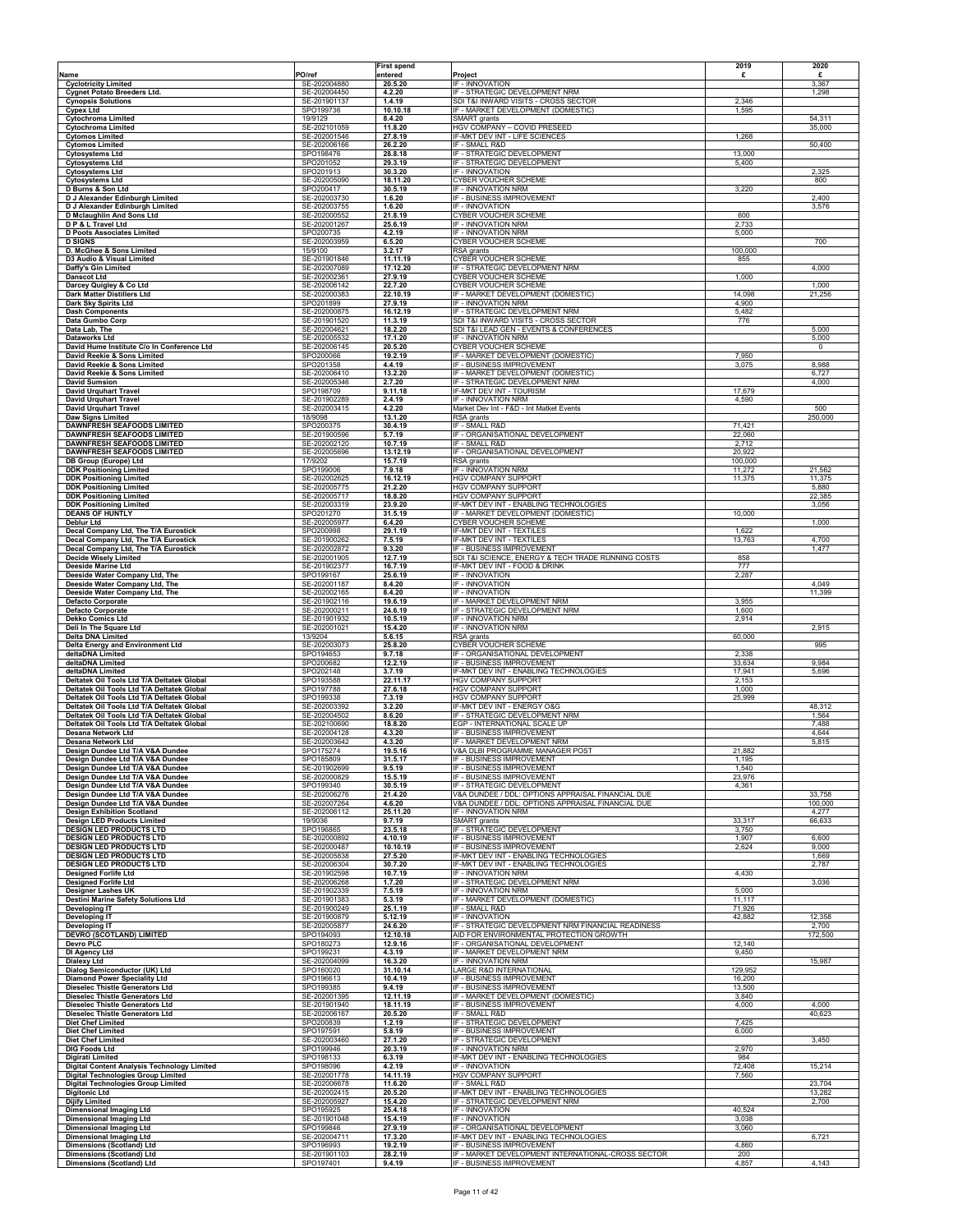|                                                                                              |                              | <b>First spend</b>   |                                                                                   | 2019               | 2020              |
|----------------------------------------------------------------------------------------------|------------------------------|----------------------|-----------------------------------------------------------------------------------|--------------------|-------------------|
| Name<br>Dimensions (Scotland) Ltd                                                            | PO/ref<br>SPO199929          | entered<br>5.2.20    | Project<br>IF-MKT DEV INT - ENABLING TECHNOLOGIES                                 | £                  | £<br>298          |
| Dimensions (Scotland) Ltd                                                                    | 19/9157                      | 15.5.20              | RSA grants                                                                        |                    | 13,583            |
| Dimensions (Scotland) Ltd<br>Dimensions (Scotland) Ltd                                       | SE-201901372<br>SE-202002722 | 8.6.20<br>2.7.20     | IF - BUSINESS IMPROVEMENT<br>IF - BUSINESS IMPROVEMENT                            |                    | 8,886<br>5,333    |
| <b>Diodes Semiconductors GB Limited</b>                                                      | SE-202003595                 | 6.4.20               | <b>LARGE R&amp;D INTERNATIONAL</b>                                                |                    | 1,250,000         |
| <b>Diodes Semiconductors GB Limited</b><br><b>Diol Group Ltd</b>                             | SE-202003674<br>SE-202100215 | 6.8.20<br>5.5.20     | TRAINING AID INTERNATIONAL<br>IF - STRATEGIC DEVELOPMENT NRM                      |                    | 190,000<br>4,000  |
| <b>Direct Engineering Scotland Ltd</b><br>Direct Office Supply Company Ltd, The              | SE-201902545<br>SE-202005712 | 17.4.19<br>22.12.20  | IF - BUSINESS IMPROVEMENT<br>IF - STRATEGIC DEVELOPMENT NRM                       | 10,417             | 4,000             |
| <b>Direct Soccer Limited</b>                                                                 | 19/9163                      | 24.9.20              | RSA grants                                                                        |                    | 160,000           |
| <b>Direct Soccer Ltd</b><br><b>Discount Pet Foods Limited</b>                                | SE-201901210<br>19/9039      | 3.7.19<br>19.12.19   | IF - STRATEGIC DEVELOPMENT<br>RSA grants                                          | 3,900<br>29,900    | 29,900            |
| <b>Discovery Flexibles Ltd</b>                                                               | SE-201901636                 | 30.5.19              | IF - STRATEGIC DEVELOPMENT                                                        | 7,600              |                   |
| <b>Distell International Ltd</b><br><b>Distillutions Ltd</b>                                 | SE-201902211<br>SE-202004052 | 22.3.19<br>18.11.19  | IF - BUSINESS IMPROVEMENT<br>IF - STRATEGIC DEVELOPMENT NRM                       | 1,688<br>2,600     |                   |
| <b>Divisor Ltd</b>                                                                           | SE-202005112                 | 30.4.20              | IF - INNOVATION NRM                                                               |                    | 5,000             |
| <b>DIY Executor Ltd</b><br><b>DMD (2000) Ltd</b>                                             | SPO202208<br>SPO198590       | 3.4.20<br>1.4.19     | IF - INNOVATION NRM<br>IF - ORGANISATIONAL DEVELOPMENT NRM                        | 4,066              | 5,000             |
| <b>DMG Biophotonics Ltd</b>                                                                  | 20/9091                      | 3.12.20              | SMART grants                                                                      |                    | 28,333            |
| <b>Dna Drilling Solutions Limited</b><br>Dockyard Social C.I.C.                              | SE-202005247<br>SE-202000349 | 8.6.20<br>25.9.19    | IF - INNOVATION NRM<br>IF - INNOVATION NRM                                        | 5,000              | 4,900             |
| <b>Doctor Flint Ltd</b>                                                                      | SE-202003027                 | 20.9.19              | IF - INNOVATION NRM                                                               | 2,800              |                   |
| <b>Doctor Flint Ltd</b><br><b>DON &amp; LOW LTD</b>                                          | SE-202100182<br>SPO201977    | 12.6.20<br>20.3.20   | <b>IF - STRATEGIC DEVELOPMENT NRM</b><br>IF-MKT DEV INT - TEXTILES                |                    | 3,988<br>2,249    |
| <b>DON &amp; LOW LTD</b>                                                                     | SPO201979                    | 24.3.20              | IF-MKT DEV INT - TEXTILES                                                         |                    | 2,321             |
| <b>DON &amp; LOW LTD</b><br><b>Donald Russell Ltd</b>                                        | SPO201978<br>SPO198522       | 9.4.20<br>22.1.19    | IF-MKT DEV INT - TEXTILES<br>IF - STRATEGIC DEVELOPMENT                           | 7,026              | 4,031             |
| <b>Donald Russell Ltd</b>                                                                    | SE-201900433                 | 14.8.19              | IF - STRATEGIC DEVELOPMENT                                                        | 9,856<br>199,713   |                   |
| Doosan Babcock Ltd<br><b>Dougal Philip Ltd</b>                                               | SPO178126<br>SPO196708       | 24.2.17<br>1.8.19    | Stimulating A Step Change In Demand For Innovation<br>IF - INNOVATION NRM         | 8,685              |                   |
| Douglas Laing & Co Ltd<br>Douglas Laing & Co Ltd                                             | SPO176744<br>SE-201901181    | 28.11.16<br>28.2.19  | IF - BUSINESS IMPROVEMENT<br>IF - MARKET DEVELOPMENT (DOMESTIC)                   | 2,798<br>19,555    |                   |
| Douglas Laing & Co Ltd                                                                       | SE-202000415                 | 10.10.19             | IF - BUSINESS IMPROVEMENT                                                         | 4,032              | 12,997            |
| Douglas Laing & Co Ltd<br>Douglas Laing & Co Ltd                                             | SE-201901959<br>SE-202000992 | 30.10.19<br>29.1.20  | IF - BUSINESS IMPROVEMENT<br>IF - MARKET DEVELOPMENT (DOMESTIC)                   | 9,878              | 4,028<br>20,139   |
| Douglas Laing & Co Ltd                                                                       | SE-201901623                 | 17.2.20              | IF - BUSINESS IMPROVEMENT                                                         |                    | 9,965             |
| Douglas Laing & Co Ltd<br>Douglas Laing & Co Ltd                                             | SE-202000526<br>SE-202005790 | 17.2.20<br>8.7.20    | IF-MKT DEV INT - FOOD & DRINK<br>IF - MARKET DEVELOPMENT (DOMESTIC)               |                    | 16,378<br>8,538   |
| Douglas Laing & Co Ltd                                                                       | SE-202100894                 | 13.7.20              | IF - BUSINESS IMPROVEMENT                                                         |                    | 9,874             |
| Douglas Laing & Co Ltd<br>Dourie Farming Company Ltd, The                                    | SE-202001275<br>SE-202004264 | 31.7.20<br>19.12.19  | IF - INNOVATION<br>SE RURAL - RURAL LEADERSHIP                                    | 888                | 30,247            |
| Dourie Farming Company Ltd, The                                                              | SE-202003551                 | 1.7.20               | IF - STRATEGIC DEVELOPMENT NRM                                                    |                    | 4,000             |
| Dover Fueling Solutions UK Limited<br>Dover Fueling Solutions UK Limited                     | SPO181594<br>SPO192908       | 23.1.17<br>29.1.18   | LARGE R&D INTERNATIONAL<br>TRAINING AID INTERNATIONAL                             | 175,277<br>670,524 |                   |
| Dover Fueling Solutions UK Limited                                                           | SPO192740<br>SPO198309       | 18.12.18             | <b>LARGE R&amp;D INTERNATIONAL</b>                                                |                    | 990,581           |
| Dovetail Enterprises (1993) Limited<br>Dovetail Enterprises (1993) Limited                   | SE-202001644                 | 7.3.19<br>20.6.19    | IF - BUSINESS IMPROVEMENT NRM<br>IF - STRATEGIC DEVELOPMENT                       | 6,500<br>75,000    |                   |
| Dovetail Enterprises (1993) Limited                                                          | SE-202005989<br>SE-202006590 | 2.3.20               | IF - STRATEGIC DEVELOPMENT NRM FINANCIAL READINESS<br>IF - BUSINESS IMPROVEMENT   |                    | 3,000<br>22,000   |
| Dovetail Enterprises (1993) Limited<br>Dr Jillian Ney Ltd                                    | SPO201267                    | 26.3.20<br>31.7.19   | IF - INNOVATION NRM                                                               | 5,161              | 7,019             |
| Draco Distribution Ltd T/A Killstar<br>Draco Distribution Ltd T/A Killstar                   | SPO196748<br>SE-202003903    | 29.6.18<br>30.4.20   | IF - BUSINESS IMPROVEMENT<br>IF - BUSINESS IMPROVEMENT                            | 15,038             | 5,169             |
| Dragonflai Ltd                                                                               | SE-202000221                 | 19.11.19             | IF - INNOVATION                                                                   | 3,353              |                   |
| <b>Dream Drivers Ltd</b><br><b>Dribble Ltd</b>                                               | SE-202002068<br>SPO198048    | 27.9.19<br>9.8.18    | IF - INNOVATION NRM<br>IF - INNOVATION NRM                                        | 5,000<br>6,281     | 3,150             |
| <b>Drillmar Resources Limited</b>                                                            | SPO202105                    | 19.3.19              | CYBER VOUCHER SCHEME                                                              | 998                |                   |
| Drillsafe Fluids Management Llc<br>Drink Tech Ltd T/A Drinkly                                | SE-201900421<br>SPO202000    | 14.6.19<br>8.3.19    | SDI T&I INWARD VISITS - CROSS SECTOR<br>UNLOCKING AMBITION                        | 3,000<br>20,000    |                   |
| Drink Tech Ltd T/A Drinkly                                                                   | SE-201902203                 | 28.3.19              | UNLOCKING AMBITION                                                                | 6,080              |                   |
| Drink Tech Ltd T/A Drinkly<br>Drink Tech Ltd T/A Drinkly                                     | SPO199058<br>SE-201900367    | 4.4.19<br>13.5.19    | IF - STRATEGIC DEVELOPMENT NRM FINANCIAL READINESS<br>IF - BUSINESS IMPROVEMENT   | 2,180<br>19,917    | 5,443             |
| Drink Tech Ltd T/A Drinkly                                                                   | SPO201720                    | 27.6.19              | IF - BUSINESS IMPROVEMENT                                                         | 1,400              | 4,402             |
| Drink Tech Ltd T/A Drinkly<br>Drink Tech Ltd T/A Drinkly                                     | SE-201901924<br>SE-202002778 | 5.8.19<br>19.8.19    | IF - MARKET DEVELOPMENT (DOMESTIC)<br>UNLOCKING AMBITION - AMBASSADORS PILOT      | 2,154<br>6,000     |                   |
| Drink Tech Ltd T/A Drinkly                                                                   | SE-202004829                 | 18.11.19             | UNLOCKING AMBITION - AMBASSADORS PILOT                                            | 24,661             |                   |
| Drink Tech Ltd T/A Drinkly<br><b>Droman Crime Solutions Ltd</b>                              | SE-202003382<br>SPO197337    | 28.1.20<br>30.7.18   | IF - MARKET DEVELOPMENT (DOMESTIC)<br>IF - INNOVATION NRM                         | 9,156              | 6,848             |
| <b>Droman Crime Solutions Ltd</b><br>Drown Ltd                                               | SPO202020<br>SE-202000255    | 28.10.19<br>10.10.19 | CYBER VOUCHER SCHEME<br>IF - INNOVATION NRM                                       | 1,000<br>5,000     |                   |
| <b>Drum Capital Projects Limited</b>                                                         | SE-202006903                 | 16.3.20              | PACIFIC QUAY SITE 1 - INFRASTRUCTURE & DEV SPPT                                   |                    | 45,000            |
| <b>Drummond Finance</b><br><b>DSA Practice Limited</b>                                       | SE-202002555<br>SE-201901399 | 21.2.20<br>21.8.19   | CYBER VOUCHER SCHEME<br>IF - INNOVATION                                           | 75,068             | 740               |
| <b>DSM Nutritional Products (UK) Limited</b>                                                 | SPO192361                    | 20.4.18              | AID FOR ENVIRONMENTAL PROTECTION INTERNATIONAL                                    | 200,000            | 508,000           |
| <b>DSM Nutritional Products (UK) Limited</b><br><b>DSM Nutritional Products (UK) Limited</b> | SPO191604<br>SPO195285       | 11.5.18<br>21.3.19   | IF - ORGANISATIONAL DEVELOPMENT<br>AID FOR ENVIRONMENTAL PROTECTION INTERNATIONAL | 2,086<br>450,000   | 31,210<br>200,000 |
| <b>DSM Nutritional Products (UK) Limited</b>                                                 | SE-201901258                 | 8.4.19               | IF - SMALL R&D<br>IF - BUSINESS IMPROVEMENT                                       | 37,500             |                   |
| <b>DSM Nutritional Products (UK) Limited</b><br><b>DSM Nutritional Products (UK) Limited</b> | SPO199424<br>SE-202002831    | 15.4.19<br>10.6.20   | IF - BUSINESS IMPROVEMENT                                                         | 15,600             | 10,800            |
| <b>DTAS Trading Limited</b><br><b>Dualchas Labs Limited</b>                                  | SE-202001713<br>SE-202003396 | 1.7.19<br>4.11.19    | THE SOCIAL ECONOMY - DEVELOPMENT AND SUPPORT<br>IF - STRATEGIC DEVELOPMENT NRM    | 1,254<br>2,471     |                   |
| <b>Dualchas Labs Limited</b>                                                                 | SE-202002885                 | 1.6.20               | IF - INNOVATION NRM                                                               |                    | 5,000             |
| Duck Bay Hotel & Restaurant<br><b>Dukosi Limited</b>                                         | SE-202101978<br>18/9190      | 15.12.20<br>28.7.20  | HOTEL RECOVERY PROGRAMME - RESOURCE<br>RSA grants                                 |                    | 116,500<br>80,000 |
| <b>Dukosi Ltd</b>                                                                            | SPO199971                    | 7.2.19               | IF - MARKET DEVELOPMENT (DOMESTIC)                                                | 45,000             |                   |
| Dukosi Ltd<br>Dukosi Ltd                                                                     | SPO200948<br>SPO201608       | 25.2.19<br>17.4.19   | IF - MARKET DEVELOPMENT (DOMESTIC)<br>IF-MKT DEV INT - ENABLING TECHNOLOGIES      | 23,520<br>9,754    |                   |
| Dukosi Ltd                                                                                   | SE-201900230                 | 9.5.19               | IF - BUSINESS IMPROVEMENT                                                         | 15,960             |                   |
| Dunbia (UK) T/A Highlands Meats<br>Duncan Taylor Scotch Whisky Limited                       | SPO188912<br>SPO193429       | 15.8.19<br>20.4.18   | AID FOR ENVIRONMENTAL PROTECTION INTERNATIONAL<br>IF - BUSINESS IMPROVEMENT       | 135,000<br>8,163   |                   |
| Duncan Taylor Scotch Whisky Limited                                                          | SE-201901501                 | 27.6.19              | IF-MKT DEV INT - FOOD & DRINK                                                     | 2,242              |                   |
| Duncan Taylor Scotch Whisky Limited<br><b>Duncans Of Deeside</b>                             | SE-202002110<br>SPO195764    | 28.2.20<br>12.2.19   | IF-MKT DEV INT - FOOD & DRINK<br>IF-MKT DEV INT - FOOD & DRINK                    | 388                | 2,817             |
| Dundee & Angus Chamber Of Commerce<br><b>Dundee City Council</b>                             | SE-201902621<br>SPO172387    | 6.5.19<br>3.2.16     | <b>COLLABORATION FRAMEWORK</b><br>V&A AT DUNDEE                                   | 40,425<br>114,698  | 26,950            |
| <b>Dundee City Council</b>                                                                   | SPO200725                    | 14.3.19              | Partnership Working                                                               | 7,500              |                   |
| <b>DUNDEE INDUSTRIAL HERITAGE LTD</b><br>Dundee Museum of Transport Trust                    | SE-201900566<br>SPO199489    | 14.3.19<br>16.1.20   | F&DTT FORESIGHTS AND INSIGHTS BUDGET<br>IF - INNOVATION NRM                       | 3,800              | 5,000             |
| <b>Dundee Science Centre</b>                                                                 | SE-202005752                 | 5.6.20               | <b>CYBER VOUCHER SCHEME</b>                                                       |                    | 750               |
| <b>Dunedin Advisory Limited</b><br><b>Dunfermline Brewery Ltd</b>                            | SE-202006214<br>SE-202001034 | 27.5.20<br>20.8.19   | IF - INNOVATION NRM<br>IF - INNOVATION NRM                                        | 5,000              | 5,850             |
| <b>Dunnet Bay Distillers Ltd</b>                                                             | SE-202006345                 | 24.1.20              | MARKET DEV INT - ASIA FOOD SERVICE ROADSHOW                                       |                    | 750               |
| Dunnetts Transport, Cfd A Firm<br>Dunns Food & Drinks Ltd                                    | SE-202004790<br>SE-202005390 | 18.11.20<br>21.1.20  | CYBER VOUCHER SCHEME<br>IF - BUSINESS IMPROVEMENT                                 |                    | 800<br>1,890      |
| DUPONT TEIJIN FILM UK LTD<br><b>Duradiamond Software</b>                                     | SPO194868<br>SPO199901       | 25.1.19<br>1.11.18   | LARGE R&D INTERNATIONAL<br>IF - INNOVATION NRM                                    | 865,000            |                   |
| <b>Duradiamond Software</b>                                                                  | SE-202003588                 | 17.12.19             | IF-MKT DEV INT - ENABLING TECHNOLOGIES                                            | 4,395<br>1,154     |                   |
| <b>Duradiamond Software</b><br><b>DUSTACCO ENGINEERING LTD</b>                               | SE-202004416<br>SPO190279    | 21.4.20<br>5.7.17    | IF - INNOVATION NRM<br>IF - ORGANISATIONAL DEVELOPMENT                            | 5,543              | 16,869            |
| <b>Dyco It Solutions Limited</b>                                                             | SE-202002560                 | 2.10.19              | CYBER VOUCHER SCHEME                                                              | 300                |                   |
| <b>Dysis Medical Limited</b><br>E & O Laboratories Limited                                   | SPO200678<br>14/9216         | 29.3.19<br>27.9.17   | IF - INNOVATION<br>RSA grants                                                     | 13,900<br>85,000   | 5,608             |
| E & R Moffat Ltd                                                                             | SPO200663                    | 1.7.19               | IF - SMALL R&D                                                                    | 32,480             | 20,773            |
| <b>E Contact Services Ltd</b><br>E Fundamentals (International) Limited                      | SE-202004113<br>SPO197148    | 9.4.20<br>11.7.18    | IF-MKT DEV INT - ENABLING TECHNOLOGIES<br>Aid for Start up - Consolidation        | 100,000            | 2,300             |
| E Fundamentals (International) Limited                                                       | SE-202003240                 | 19.3.20              | IF-MKT DEV INT - ENABLING TECHNOLOGIES                                            |                    | 11,022            |
| <b>E&amp;O LABORATORIES LTD</b><br><b>Earthbound Games Ltd</b>                               | SE-201902423<br>SPO198679    | 21.10.19<br>22.1.19  | IF-MKT DEV INT - LIFE SCIENCES<br>IF - MARKET DEVELOPMENT (DOMESTIC)              | 3,176<br>2,655     | 5,078             |
| <b>Earthbound Games Ltd</b><br>East Africa Sisal Company Ltd, The                            | SPO199386                    | 25.2.19              | IF - MARKET DEVELOPMENT (DOMESTIC)                                                | 3,900              |                   |
| East Coast Eco Systems Limited                                                               | SPO197605<br>SE-202004483    | 4.2.19<br>20.2.20    | IF - INNOVATION NRM<br>IF - STRATEGIC DEVELOPMENT NRM                             | 4,180              | 3,587             |
| East Coast Oil & Gas Engineering Ltd T/A EC-OG<br>East Coast Oil & Gas Engineering Ltd       | SE-202002990<br>SPO191722    | 17.12.20<br>21.6.17  | IF - MARKET DEVELOPMENT (DOMESTIC)<br>LARGE R&D GROWTH                            | 46,883             | 7,828             |
| East Coast Oil & Gas Engineering Ltd                                                         | SPO197404                    | 4.12.18              | IF-MKT DEV INT - ENERGY O&G                                                       | 3,629              |                   |
| East Coast Oil & Gas Engineering Ltd                                                         | SPO200553                    | 16.4.19              | LARGE R&D GROWTH                                                                  | 470,000            | 355,000           |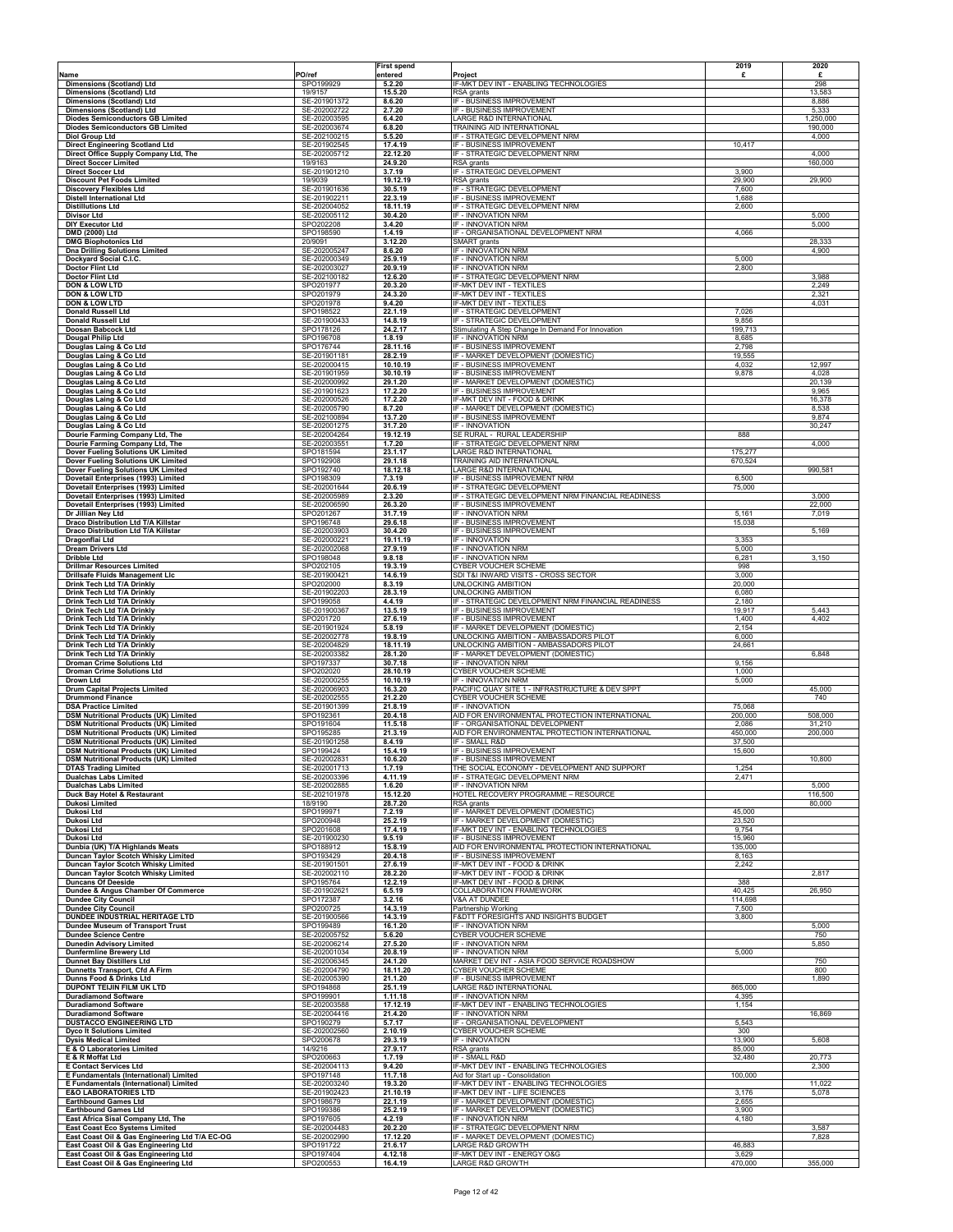|                                                                                        |                              | <b>First spend</b>   |                                                                                                         | 2019             | 2020             |
|----------------------------------------------------------------------------------------|------------------------------|----------------------|---------------------------------------------------------------------------------------------------------|------------------|------------------|
| Name<br>East Coast Oil & Gas Engineering Ltd                                           | PO/ref<br>SPO196264          | entered<br>10.6.19   | Project<br>IF - STRATEGIC DEVELOPMENT                                                                   | £<br>5,373       | £                |
| East Coast Oil & Gas Engineering Ltd                                                   | SPO199080                    | 24.6.19              | IF - STRATEGIC DEVELOPMENT                                                                              | 3,510            |                  |
| East Coast Viners Grain (Drumlithie) Ltd<br>East Lothian Flower Farm                   | SE-201901575<br>SE-202006713 | 14.11.19<br>31.3.20  | <b>CYBER VOUCHER SCHEME</b><br>SE RURAL: PLANNING TO SUCCEED - SCOTTISH FLOWERS C                       | 750              | 7,474            |
| East Neuk Organic Brewing & Distilling Ltd                                             | 18/9009                      | 29.1.19              | RSA grants                                                                                              | 10,000           |                  |
| <b>Easter Forret and Kilmany Farm</b><br><b>Eastern Photocolour Limited</b>            | SE-202002918<br>SE-202005761 | 8.4.20<br>2.3.20     | IF - STRATEGIC DEVELOPMENT NRM<br>IF - STRATEGIC DEVELOPMENT NRM                                        |                  | 3,000<br>3,600   |
| <b>EBar Initiatives</b>                                                                | SE-202000767<br>SE-202006136 | 10.5.19              | IF - INNOVATION NRM                                                                                     | 7,895            |                  |
| <b>E-Business Promotion Ltd</b><br>eCerto Energy Limited                               | SE-202004267                 | 6.5.20<br>28.4.20    | CYBER VOUCHER SCHEME<br>CYBER VOUCHER SCHEME                                                            |                  | 950<br>1,000     |
| eCerto Energy Limited                                                                  | SE-202101061<br>SPO201160    | 11.8.20<br>9.12.19   | HGV COMPANY - COVID PRESEED<br>IF - BUSINESS IMPROVEMENT                                                | 4,785            | 50,000           |
| <b>ECG Facilities Services Limited</b><br><b>ECG Facilities Services Limited</b>       | SE-202003798                 | 13.2.20              | IF - BUSINESS IMPROVEMENT                                                                               |                  | 2,326            |
| <b>Echo3 Education Ltd</b><br>Ecoanolytes                                              | SPO200356<br>SE-202006172    | 18.1.19<br>14.5.20   | IF - INNOVATION NRM<br>IF - STRATEGIC DEVELOPMENT NRM                                                   | 2,568            | 2,500            |
| <b>ECOM SCOTLAND LIMITED</b>                                                           | SE-202000671                 | 2.10.19              | IF - INNOVATION                                                                                         | 14,576           | 23,873           |
| <b>ECOM SCOTLAND LIMITED</b><br><b>Ecometrica Limited</b>                              | SE-202005379<br>SE-202000943 | 20.5.20<br>12.11.19  | IF - MARKET DEVELOPMENT (DOMESTIC)<br>IF - INNOVATION                                                   | 4,383            | 8,462<br>272     |
| <b>Econform Ltd</b>                                                                    | SE-202004998                 | 21.2.20              | IF - INNOVATION NRM<br>IF - INNOVATION NRM                                                              |                  | 4,830            |
| <b>E-coo Utilisation Ltd</b><br><b>Eco-Process Solutions Limited</b>                   | SE-202004683<br>19/9088      | 21.9.20<br>7.11.19   | RSA grants                                                                                              | 462,160          | 4,970            |
| <b>Ecosse IP Limited</b><br><b>Ecosse IP Limited</b>                                   | SPO202220<br>SE-201900626    | 25.4.19<br>8.5.19    | IF - STRATEGIC DEVELOPMENT<br>IF - STRATEGIC DEVELOPMENT                                                | 12,000<br>9,060  |                  |
| <b>Ecosse IP Limited</b>                                                               | SE-202006284                 | 18.11.20             | LARGE R&D GROWTH                                                                                        |                  | 25,000           |
| <b>Ecosteel Ltd</b><br><b>Ecosteel Ltd</b>                                             | SPO186065<br>SPO189664       | 5.4.17<br>3.8.17     | IF - MARKET DEVELOPMENT (DOMESTIC)<br>IF - ORGANISATIONAL DEVELOPMENT                                   | 2,800<br>2,665   |                  |
| <b>Ecosteel Ltd</b>                                                                    | SE-201900231                 | 2.5.19               | IF - BUSINESS IMPROVEMENT                                                                               | 6,472            | 2,200            |
| <b>Eden Legal Ltd</b><br><b>EdgeVenture Ltd</b>                                        | SE-202000953<br>SE-202002369 | 16.7.19<br>3.12.19   | CYBER VOUCHER SCHEME<br>IF - INNOVATION NRM                                                             | 760<br>5,700     | 3,800            |
| <b>Edinburgh Beer Factory Ltd</b>                                                      | SPO195659                    | 21.1.19              | IF-MKT DEV INT - FOOD & DRINK                                                                           | 2,507            |                  |
| <b>Edinburgh Beer Factory Ltd</b><br><b>Edinburgh Beer Factory Ltd</b>                 | SPO200717<br>SE-202002510    | 12.3.19<br>18.12.19  | IF - SMALL R&D<br>IF - INNOVATION                                                                       | 30,715<br>15,226 | 6,692            |
| <b>Edinburgh Beer Factory Ltd</b><br><b>Edinburgh Beer Factory Ltd</b>                 | SE-202005715<br>SE-202004597 | 18.12.19<br>17.2.20  | IF - STRATEGIC DEVELOPMENT<br>MARKET DEV INT - RWC FOOD & DRINK SHOWCASE                                | 9,600            | 9,425<br>750     |
| <b>Edinburgh Bicycle Co-Operative</b>                                                  | SPO196160                    | 17.8.18              | IF - BUSINESS IMPROVEMENT                                                                               | 39,573           |                  |
| <b>Edinburgh Bicycle Co-Operative</b><br><b>Edinburgh Chamber of Commerce</b>          | SE-201902119<br>SE-201902155 | 5.11.19<br>13.5.19   | IF - BUSINESS IMPROVEMENT<br><b>COLLABORATION FRAMEWORK</b>                                             | 34,407<br>42,842 | 42,108<br>28,561 |
| Edinburgh George Street Hotel Opco Ltd                                                 | SE-202003457                 | 17.3.20              | Market Dev Int - F&D - Int Matket Events                                                                |                  | 500              |
| <b>Edinburgh Innovations Ltd</b><br><b>Edinburgh Innovations Ltd</b>                   | SPO197598<br>SE-202005897    | 29.6.18<br>22.1.20   | PS776 (USE PS776B) FINTECH SCOTLAND IMPLEMENTATION<br>HGSP AWARDS - RETINAL IMAGE SCREENING FOR DISEASE | 142,850          | 7,000            |
| <b>Edinburgh Innovations Ltd</b>                                                       | SE-202101030                 | 16.9.20<br>19.10.20  | FINTECH SCOTLAND PHASE 2 INVESTMENT<br>HGSP AWARDS - RETINAL IMAGE SCREENING                            |                  | 60,000<br>11,500 |
| <b>Edinburgh Innovations Ltd</b><br><b>Edinburgh Innovations Ltd</b>                   | SE-202101586<br>SE-202101547 | 17.12.20             | HGSP - COVID RESPONSE - PROTHEAX                                                                        |                  | 5,000            |
| <b>Edinburgh Napier University Ventures Ltd</b><br><b>Edinburgh Napier University</b>  | SPO200892<br>SPO182458       | 15.3.19<br>21.12.16  | TOURISM INDUSTRY LEADERSHIP PROGRAMME<br>Construction capability building for BIM                       | 17,241<br>39,631 | 15,222           |
| <b>Edinburgh Napier University</b>                                                     | SPO186500                    | 19.1.17              | CSIC ADVANCED CONSTRUCTION FACILITY                                                                     | 8,032            | 18,087           |
| <b>Edinburgh Napier University</b><br><b>Edinburgh Napier University</b>               | SE-201901988<br>SE-201901482 | 1.4.19<br>23.5.19    | CONSTRUCTION:OPPORTUNITY IDENTIFICATION & DVPT<br>DIGITAL TOURISM SCOTLAND PROGRAMME                    | 18,584<br>7,568  |                  |
| <b>Edinburgh Napier University</b>                                                     | SPO202054                    | 19.11.19             | <b>CSIC PHASE</b>                                                                                       | 85,253           | 420,409          |
| <b>Edinburgh Napier University</b><br><b>Edinburgh Napier University</b>               | SE-202005024<br>SE-202006586 | 21.2.20<br>12.3.20   | CONSTRUCTION:OPPORTUNITY IDENTIFICATION & DVPT<br>CONSTRUCTION:OPPORTUNITY IDENTIFICATION & DVPT        |                  | 7,500<br>2,000   |
| <b>Edinburgh Napier University</b><br><b>Edinburgh Napier University</b>               | SE-202002981<br>SE-202005020 | 4.5.20<br>21.5.20    | TOURISM INDUSTRY LEADERSHIP PROGRAMME<br>CONSTRUCTION:OPPORTUNITY IDENTIFICATION & DVPT                 |                  | 40,080<br>290    |
| <b>Edinburgh Napier University</b>                                                     | SE-202100027                 | 30.9.20              | AMCF - CHALLENGE FUND CALLS                                                                             |                  | 5,104            |
| <b>Edinburgh Napier University</b><br>Edinburgh Room Rentals Ltd t/a City Room Rentals | SE-202101331<br>SPO196002    | 17.12.20<br>27.2.19  | HGSP - COVID RESPONSE - MERCEL<br>IF - BUSINESS IMPROVEMENT NRM                                         | 4,270            | 7,500            |
| Edinburgh Room Rentals Ltd t/a City Room Rentals                                       | SPO196003                    | 28.2.19              | IF - BUSINESS IMPROVEMENT NRM                                                                           | 4,244            |                  |
| Edinburgh Teahouses (Wholesale) Ltd<br><b>Edinburgh Tourism Action Group</b>           | SPO200090<br>SPO193265       | 19.2.19<br>27.9.17   | IF - BUSINESS IMPROVEMENT NRM<br><b>DESTINATION EDINBURGH 2020</b>                                      | 9,000<br>2,000   |                  |
| <b>Edinburgh Tourism Action Group</b>                                                  | SPO195122                    | 26.3.18              | DESTINATION EDINBURGH 2020                                                                              |                  | 1,240<br>7,526   |
| <b>Edinburgh Tourism Action Group</b><br><b>Edinburgh Tourism Action Group</b>         | SPO195503<br>SPO190437       | 31.5.18<br>2.7.18    | DESTINATION EDINBURGH 2020<br>DESTINATION EDINBURGH 2020                                                | 6,000<br>9,500   | 3,000            |
| <b>Edinburgh Tourism Action Group</b><br><b>Edinburgh Tourism Action Group</b>         | SPO196656<br>SPO195504       | 20.12.18<br>8.2.19   | <b>DESTINATION EDINBURGH 2020</b><br><b>DESTINATION EDINBURGH 2020</b>                                  | 6,250<br>9,999   | 10,000           |
| <b>Edinburgh Tourism Action Group</b>                                                  | SE-201901171                 | 28.2.19              | <b>DESTINATION EDINBURGH 2020</b>                                                                       | 2,000            |                  |
| <b>Edinburgh Tourism Action Group</b><br><b>Edinburgh Tourism Action Group</b>         | SE-201901282<br>SE-201901279 | 26.3.19<br>31.5.19   | <b>DESTINATION EDINBURGH 2020</b><br><b>DESTINATION EDINBURGH 2020</b>                                  | 28,497<br>3,000  | 5,503<br>1,000   |
| <b>Edinburgh Tourism Action Group</b>                                                  | SE-201901288                 | 31.5.19              | <b>DESTINATION EDINBURGH 2020</b>                                                                       | 36,900           | 12,300           |
| <b>Edinburgh Tourism Action Group</b><br><b>Edinburgh Tourism Action Group</b>         | SE-201901222<br>SE-201901231 | 19.6.19<br>27.9.19   | DESTINATION EDINBURGH 2020<br><b>DESTINATION EDINBURGH 2020</b>                                         | 4,950<br>1,500   | 1,500            |
| <b>Edinburgh Tourism Action Group</b>                                                  | SE-202003154                 | 27.9.19              | <b>DESTINATION EDINBURGH 2020</b><br><b>DESTINATION EDINBURGH 2020</b>                                  | 5,000            | 10,000           |
| <b>Edinburgh Tourism Action Group</b><br><b>Edinburgh Tourism Action Group</b>         | SE-201901217<br>SE-201901237 | 25.10.19<br>31.10.19 | <b>DESTINATION EDINBURGH 2020</b>                                                                       | 10,000<br>15,000 | 15,000           |
| <b>Edinburgh Tourism Action Group</b><br><b>Edinburgh Tourism Action Group</b>         | SE-201901219<br>SE-201901286 | 19.11.19<br>14.2.20  | <b>DESTINATION EDINBURGH 2020</b><br><b>DESTINATION EDINBURGH 2020</b>                                  | 4,000            | 20,000           |
| <b>Edinburgh Tourism Action Group</b>                                                  | SE-201901278                 | 11.3.20              | <b>DESTINATION EDINBURGH 2020</b>                                                                       |                  | 5,000            |
| <b>Edinburgh Tourism Action Group</b><br><b>Edinburgh Tourism Action Group</b>         | SE-202004448<br>SE-201901289 | 30.3.20<br>31.3.20   | <b>DESTINATION EDINBURGH 2020</b><br>DESTINATION EDINBURGH 2020                                         |                  | 10,000<br>50,000 |
| <b>Edinburgh Tourism Action Group</b>                                                  | SE-202007126                 | 1.5.20               | <b>DESTINATION EDINBURGH 2020</b>                                                                       |                  | 53,498           |
| <b>Edinburgh Tourism Action Group</b><br><b>Edinburgh Tourism Action Group</b>         | SE-201901238<br>SE-202101474 | 28.9.20<br>21.10.20  | <b>DESTINATION EDINBURGH 2020</b><br><b>DESTINATION EDINBURGH 2020</b>                                  |                  | 5,000<br>10,800  |
| Edinburgh Whisky Academy Ltd, The<br>Edinburgh Whisky Academy Ltd, The                 | SPO200465<br>SPO201797       | 10.5.19<br>2.10.19   | IF - BUSINESS IMPROVEMENT NRM<br>IF - INNOVATION NRM                                                    | 8,571<br>1,875   |                  |
| <b>Edrington Distillers Limited</b>                                                    | SE-202005619                 | 30.7.20              | IF - ORGANISATIONAL DEVELOPMENT                                                                         |                  | 11,353           |
| <b>Edward Shaw Property Limited</b><br><b>Edwards Engineering (Perth) Ltd</b>          | SE-202004660<br>SPO188770    | 13.2.20<br>18.4.18   | CYBER VOUCHER SCHEME<br>IF - BUSINESS IMPROVEMENT                                                       | 3,225            | 400              |
| <b>Edwards Engineering (Perth) Ltd</b>                                                 | SE-201902458                 | 26.7.19              | IF - BUSINESS IMPROVEMENT                                                                               | 4,345            |                  |
| <b>Edwards Engineering (Perth) Ltd</b><br><b>Edwards Engineering (Perth) Ltd</b>       | SE-202001773<br>SE-202003721 | 7.10.19<br>13.2.20   | IF - BUSINESS IMPROVEMENT<br>IF - BUSINESS IMPROVEMENT                                                  | 3,168            | 1,040            |
| EedenBull UK Ltd<br><b>Effective Visual Marketing Limited</b>                          | 19/9132<br>17/9092           | 28.5.20<br>28.9.17   | RSA grants<br>RSA grants                                                                                | 30,000           | 100,000          |
| Effective Visual Marketing Ltd T/A EVM                                                 | SPO196187                    | 1.6.18               | IF - MARKET DEVELOPMENT (DOMESTIC)                                                                      | 4,490            |                  |
| <b>Effini Limited</b><br><b>EG Murray Insurance Services</b>                           | SPO198838<br>SE-202006215    | 16.5.19<br>20.4.20   | IF - INNOVATION NRM<br>CYBER VOUCHER SCHEME                                                             | 5,000            | 750              |
| EGGER (UK) Limited<br><b>Eggtooth Family Limited</b>                                   | SE-202000995<br>19/9189      | 17.6.20<br>15.7.20   | IF - BUSINESS IMPROVEMENT                                                                               |                  | 4,816            |
| Eidyn Care Ltd                                                                         | SE-202004489                 | 27.2.20              | SMART grants<br>IF - STRATEGIC DEVELOPMENT NRM                                                          |                  | 40,288<br>4,000  |
| <b>Eildon Housing Association Ltd</b><br><b>Eildon Housing Association Ltd</b>         | SPO200661<br>SE-201901418    | 14.2.19<br>21.10.19  | IF - BUSINESS IMPROVEMENT<br>IF - BUSINESS IMPROVEMENT                                                  | 11,115<br>8,382  | 10,018           |
| <b>Eildon Housing Association Ltd</b>                                                  | SE-202006158                 | 29.1.20              | IF - BUSINESS IMPROVEMENT                                                                               |                  | 585              |
| Elasmogen<br><b>Elcom Systems Limited</b>                                              | SPO201918<br>19/9090         | 9.5.19<br>29.5.20    | IF - STRATEGIC DEVELOPMENT NRM FINANCIAL READINESS<br>RSA grants                                        | 840              | 175,000          |
| <b>Electra Learning</b><br>Electric Heating Co Ltd, The                                | SE-202002328<br>SPO199573    | 22.11.19<br>18.1.19  | <b>CYBER VOUCHER SCHEME</b><br>IF - MARKET DEVELOPMENT (DOMESTIC)                                       | 800<br>9,000     |                  |
| <b>Electric Heating Co Ltd, The</b>                                                    | SE-202003524                 | 4.2.20               | IF - MARKET DEVELOPMENT (DOMESTIC)                                                                      |                  | 22,000           |
| <b>Elimpus Limited</b><br><b>Elimpus Ltd</b>                                           | 19/9248<br>SPO198122         | 26.2.20<br>26.9.18   | SMART grants<br>IF - BUSINESS IMPROVEMENT                                                               | 2,875            | 64,097           |
| <b>Elite Bedding Company Limited</b>                                                   | 17/9227                      | 31.7.18              | RSA grants                                                                                              | 50,000           |                  |
| Elite Control Systems Ltd<br><b>ELJ Drinks Ltd</b>                                     | SE-202100237<br>SPO200607    | 18.11.20<br>17.10.19 | IF - STRATEGIC DEVELOPMENT NRM<br>IF - INNOVATION NRM                                                   | 4,504            | 4,000            |
| Elli (Assisted Living Technology) Limited                                              | SPO198710                    | 17.10.18             | IF - INNOVATION NRM<br>IF - STRATEGIC DEVELOPMENT NRM FINANCIAL READINESS                               | 16,820           |                  |
| Elli (Assisted Living Technology) Limited<br>Ellis IP                                  | SPO199542<br>SE-202000364    | 7.10.19<br>12.11.19  | IF - STRATEGIC DEVELOPMENT NRM                                                                          | 3,400<br>4,000   |                  |
| <b>Ellis Mack Limited</b><br><b>Embark Corporate Services Limited</b>                  | SE-202005250<br>SE-202007101 | 9.9.20<br>27.3.20    | CYBER VOUCHER SCHEME<br><b>EMBARK</b>                                                                   |                  | 950<br>169,990   |
| <b>Ember Technology Ltd</b>                                                            | 18/9100                      | 3.12.18              | <b>SMART</b> grants                                                                                     | 44,683           | 14,575           |
| <b>Emblation Ltd</b><br><b>Emblation Ltd</b>                                           | SE-202000246<br>SE-202000244 | 12.12.19<br>29.4.20  | IF - MARKET DEVELOPMENT (DOMESTIC)<br>IF - INNOVATION                                                   | 3,000            | 10,432<br>5,064  |
| <b>Emblation Ltd</b>                                                                   | SE-202003955                 | 5.5.20               | IF - BUSINESS IMPROVEMENT                                                                               |                  | 7,936            |
| <b>Emerald Works Ltd</b><br><b>Emergeadapt Ltd</b>                                     | SE-202100157<br>SE-202001723 | 22.4.20<br>16.9.19   | IF - SMALL R&D<br>CYBER VOUCHER SCHEME                                                                  | 1,000            | 10,109           |
| <b>Emergeadapt Ltd</b><br><b>Emergency One (UK) Limited</b>                            | SE-202002543<br>SPO200413    | 20.11.19<br>7.1.20   | IF - ORGANISATIONAL DEVELOPMENT NRM<br>IF-MKT DEV INT - ENABLING TECHNOLOGIES                           | 4,200<br>15,000  |                  |
| <b>Emergency One (UK) Limited</b>                                                      | SE-201900366                 | 20.2.20              | IF - SMALL R&D                                                                                          |                  | 98,059           |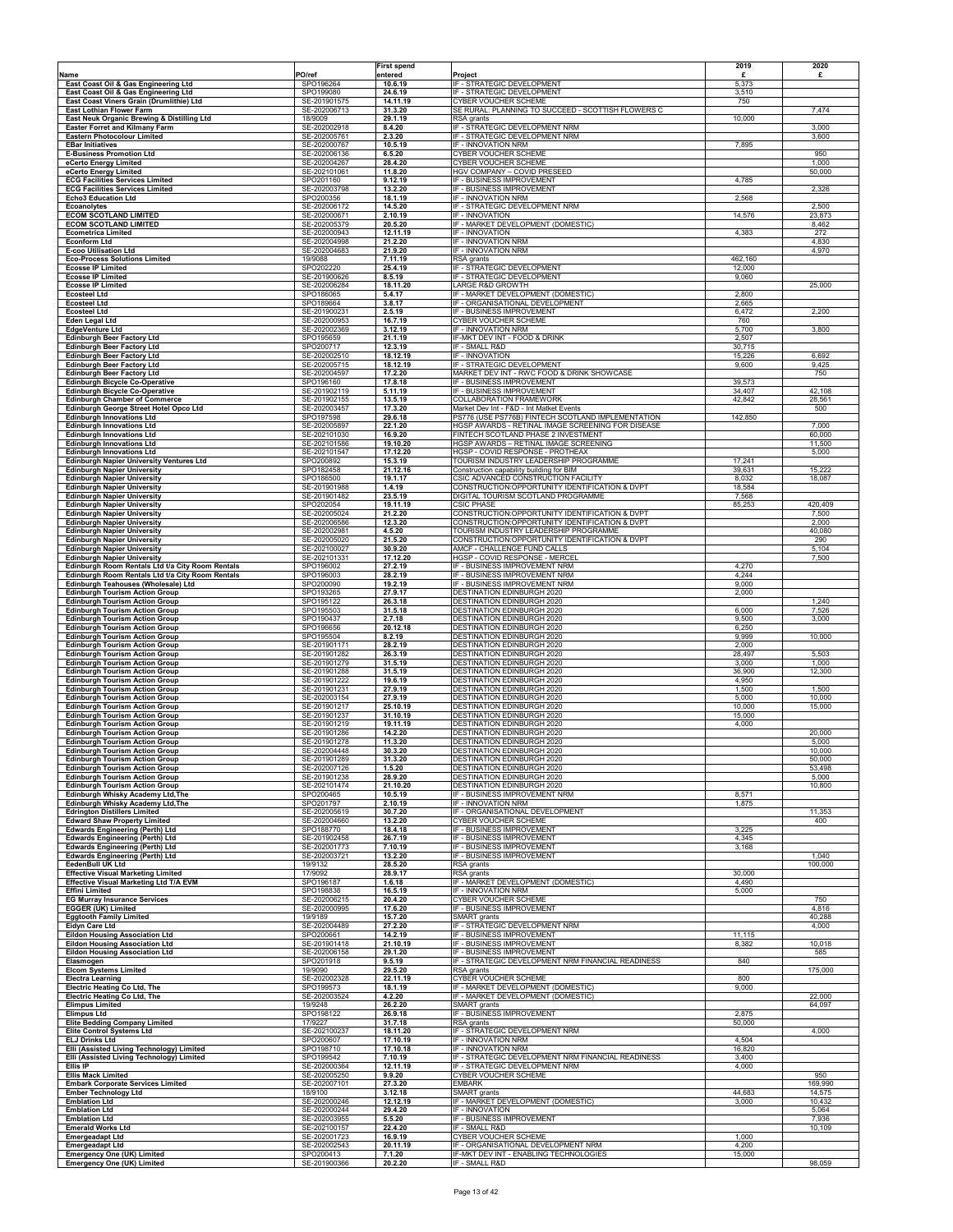|                                                                                   |                              | <b>First spend</b>  |                                                                                  | 2019             | 2020             |
|-----------------------------------------------------------------------------------|------------------------------|---------------------|----------------------------------------------------------------------------------|------------------|------------------|
| Name                                                                              | PO/ref                       | entered             | Project                                                                          | £                | £                |
| <b>Emergency One (UK) Limited</b><br><b>Emergency One (UK) Limited</b>            | 19/9229<br>SE-202003485      | 10.3.20<br>8.6.20   | SMART grants<br>IF - INNOVATION                                                  |                  | 62,500<br>12,595 |
| <b>Emosense Ltd</b>                                                               | SPO199688                    | 17.9.18             | IF - BUSINESS IMPROVEMENT NRM                                                    | 4,188            |                  |
| <b>Emosense Ltd</b><br><b>Emtec Group Management Ltd</b>                          | SE-201901063<br>SPO195875    | 15.4.19<br>14.6.18  | IF - BUSINESS IMPROVEMENT NRM<br>IF - BUSINESS IMPROVEMENT                       | 16,020<br>5,250  |                  |
| <b>Emtec Group Management Ltd</b>                                                 | SE-201902125                 | 27.3.19             | IF - STRATEGIC DEVELOPMENT COMPANIES OF SCALE                                    | 6,813            |                  |
| <b>Emtec Group Management Ltd</b><br><b>Encompass Corporation UK Limited</b>      | SE-202001051<br>SPO174074    | 11.7.19<br>8.11.16  | IF - BUSINESS IMPROVEMENT<br>IF - ORGANISATIONAL DEVELOPMENT                     | 7,500<br>11,348  |                  |
| <b>Encompass Corporation UK Limited</b>                                           | SPO188977                    | 8.6.17              | LARGE R&D INTERNATIONAL                                                          | 388,444          | 115,856          |
| <b>Encompass Corporation UK Limited</b><br><b>Encompass ICOE Ltd</b>              | SE-202002676<br>SPO195855    | 22.6.20<br>30.8.18  | LARGE R&D INTERNATIONAL<br>IF - INNOVATION NRM                                   | 28,221           | 309,419<br>206   |
| <b>Endura Ltd</b>                                                                 | SPO197763                    | 22.8.19             | IF-MKT DEV INT - ENABLING TECHNOLOGIES                                           | 6,000            |                  |
| <b>Endura Ltd</b><br><b>Enduro Sports Organisation</b>                            | SPO197764<br>SPO201081       | 22.8.19<br>24.6.19  | IF-MKT DEV INT - ENABLING TECHNOLOGIES<br>IF - INNOVATION NRM                    | 6,000<br>5,000   |                  |
| Energective                                                                       | SPO200746                    | 13.5.19             | SDI T&I INWARD VISITS - CROSS SECTOR                                             | 3,000            |                  |
| Energised Environments Ltd T/A ITP Energised<br><b>Energy Diagnostics Ltd</b>     | SE-202006301<br>SE-202100128 | 16.3.20<br>29.5.20  | MARKET DEV INT - WINDEUROPE COPENHAGEN<br>IF - STRATEGIC DEVELOPMENT NRM         |                  | 800<br>3,780     |
| <b>ENERGY INDUSTRIES COUNCIL</b>                                                  | SE-202000799                 | 27.5.19             | MARKET DEV INT - RENEWABLE ENERGY                                                | 13,200           |                  |
| <b>ENERGY INDUSTRIES COUNCIL</b><br><b>ENERGY INDUSTRIES COUNCIL</b>              | SE-202002347<br>SE-202100395 | 17.1.20<br>1.6.20   | MARKET DEV INT - OTC O&G AMERICAS<br>MARKET DEV INT - OTC O&G AMERICAS           |                  | 7,872<br>201,579 |
| <b>Energy Services International Ltd</b>                                          | SE-202002600                 | 24.1.20             | IF - MARKET DEVELOPMENT (DOMESTIC)                                               |                  | 9,453            |
| <b>EnergySys Ltd</b>                                                              | SE-201901298<br>SE-202004622 | 8.3.19<br>4.11.19   | IF - ORGANISATIONAL DEVELOPMENT<br>IF - BUSINESS IMPROVEMENT                     | 6,350<br>6,120   |                  |
| <b>EnergySys Ltd</b><br><b>EnergySys Ltd</b>                                      | SE-202005733                 | 19.3.20             | IF-MKT DEV INT - ENERGY O&G                                                      |                  | 39,930           |
| <b>Enerpro Group Ltd</b><br><b>EnerQuip Ltd</b>                                   | SE-202003894<br>SPO198675    | 2.12.20<br>5.4.19   | IF-MKT DEV INT - ENERGY O&G<br>IF-MKT DEV INT - ENERGY O&G                       | 18,000           | 5,200            |
| <b>Engineering Tools And Consumables Ltd</b>                                      | SPO185799                    | 29.5.18             | IF - MARKET DEVELOPMENT (DOMESTIC)                                               | 2,400            |                  |
| <b>Engineering Tools And Consumables Ltd</b>                                      | SE-202002718                 | 26.11.20            | IF - BUSINESS IMPROVEMENT                                                        |                  | 3,839            |
| Enmovi Ltd<br><b>Enocell Limited</b>                                              | SE-202006105<br>SPO184442    | 10.12.20<br>24.3.17 | <b>LARGE R&amp;D INTERNATIONAL</b><br>IF - SMALL R&D                             | 4,922            | 70,000           |
| <b>Enocell Limited</b>                                                            | 18/9097<br>SPO201503         | 9.7.19              | RSA grants<br>IF - BUSINESS IMPROVEMENT                                          | 18,000           | 32,000           |
| <b>Enocell Limited</b><br><b>Enovate Systems Limited</b>                          | SPO200436                    | 10.9.19<br>9.7.19   | IF - INNOVATION                                                                  | 4,800<br>13,077  |                  |
| <b>Enpro Subsea Limited</b>                                                       | SPO186996                    | 21.7.17             | <b>LARGE R&amp;D GROWTH</b>                                                      | 675,197          |                  |
| <b>Enpro Subsea Limited</b><br><b>Enpro Subsea Limited</b>                        | SPO196338<br>SPO196337       | 15.8.19<br>14.10.19 | IF - MARKET DEVELOPMENT (DOMESTIC)<br>IF-MKT DEV INT - ENERGY O&G                | 15,837<br>18,317 |                  |
| <b>Enren Technologies Ltd</b>                                                     | 17/9010                      | 18.6.19             | SMART grants                                                                     | 26,039           |                  |
| <b>EnteroBiotix Limited</b><br><b>EnteroBiotix Limited</b>                        | 16/9247<br>SPO201180         | 5.6.17<br>28.1.19   | SMART grants<br>HGV COMPANY SUPPORT                                              | 14,770<br>22,500 |                  |
| <b>EnteroBiotix Limited</b>                                                       | SPO198757                    | 21.2.19             | IF - INNOVATION NRM                                                              | 12,188           |                  |
| <b>Enterprise Foods Ltd</b><br><b>Enterprise Foods Ltd</b>                        | SPO196464<br>SPO193409       | 29.5.18<br>6.6.18   | IF - BUSINESS IMPROVEMENT<br>IF - BUSINESS IMPROVEMENT                           | 9,428<br>3,333   |                  |
| <b>Enterprise Foods Ltd</b>                                                       | SPO193999                    | 4.10.18             | IF - BUSINESS IMPROVEMENT                                                        | 9,400            |                  |
| <b>Enterprise Foods Ltd</b><br><b>Entier Limited</b>                              | SPO198394<br>SE-201900480    | 20.2.19<br>2.5.19   | IF - BUSINESS IMPROVEMENT<br>IF - ORGANISATIONAL DEVELOPMENT                     | 10,500<br>2,115  |                  |
| Entrepreneurial Scotland Foundation , The                                         | SE-202006789                 | 28.2.20             | UNLOCKING AMBITION - AMBASSADORS PILOT                                           |                  | 8,450            |
| <b>Envirocentre Ltd</b><br><b>Envirocentre Ltd</b>                                | SPO196077<br>SPO201845       | 22.1.19<br>6.5.19   | IF - BUSINESS IMPROVEMENT<br>IF - BUSINESS IMPROVEMENT                           | 3,756<br>6,000   | 1,969            |
| <b>Envirocentre Ltd</b>                                                           | SE-202003087                 | 3.2.20              | <b>F - BUSINESS IMPROVEMENT</b>                                                  |                  | 4,318            |
| Enviroclean<br><b>Envisage Dentistry Kildrum</b>                                  | SE-201901980<br>SE-201900677 | 18.3.19<br>28.5.20  | IF - MARKET DEVELOPMENT (DOMESTIC)<br>CYBER VOUCHER SCHEME                       | 1,587            | 1,000            |
| <b>Envisage Dentistry Kilmacolm</b>                                               | SE-201900681                 | 28.5.20             | CYBER VOUCHER SCHEME                                                             |                  | 1,000            |
| <b>Envisage Dentistry Possil</b><br><b>Epipole Ltd</b>                            | SE-201900684<br>17/9125      | 28.5.20<br>6.2.19   | CYBER VOUCHER SCHEME<br>SMART grants                                             | 73,934           | 1,000            |
| <b>Epipole Ltd</b>                                                                | SE-201900216                 | 26.2.19             | IF - BUSINESS IMPROVEMENT                                                        | 8,000            | 16,000           |
| <b>Epipole Ltd</b><br><b>Epipole Ltd</b>                                          | SE-201900289<br>SE-201900120 | 15.10.19<br>24.3.20 | IF - BUSINESS IMPROVEMENT<br>IF-MKT DEV INT - LIFE SCIENCES                      | 2,400            | 849              |
| <b>EQ Chartered Accountants</b>                                                   | SE-202002824                 | 26.2.20<br>17.2.20  | CYBER VOUCHER SCHEME                                                             |                  | 995              |
| <b>Equal Adventure Developments Limited</b><br>Eribe Knitwear Ltd                 | SE-202002901<br>SPO199572    | 15.11.18            | IF - STRATEGIC DEVELOPMENT NRM<br>IF - BUSINESS IMPROVEMENT                      | 9,000            | 4,000            |
| <b>Eribe Knitwear Ltd</b>                                                         | SPO201522                    | 24.4.19             | IF-MKT DEV INT - TEXTILES<br>IF - BUSINESS IMPROVEMENT                           | 11,756           | 2,483<br>5,527   |
| <b>Eribe Knitwear Ltd</b><br>Eribe Knitwear Ltd                                   | SE-202000094<br>18/9184      | 26.8.19<br>9.4.20   | RSA grants                                                                       | 6,442            | 50,000           |
| Eribe Knitwear Ltd                                                                | SE-202005195<br>SE-202001024 | 17.8.20             | IF - STRATEGIC DEVELOPMENT<br>IF - MARKET DEVELOPMENT INTERNATIONAL-CROSS SECTOR | 200              | 3,803            |
| <b>Esker Spirits Ltd</b><br>eSports Ustar Ltd                                     | SE-201902563                 | 28.5.19<br>20.5.19  | IF - BUSINESS IMPROVEMENT NRM                                                    | 30,608           | 2,872            |
| <b>Estendio Ltd</b><br><b>Estendio Ltd</b>                                        | SE-202005591<br>SE-202006169 | 25.3.20<br>23.4.20  | IF-MKT DEV INT - ENABLING TECHNOLOGIES<br>IF - SMALL R&D                         |                  | 2,882<br>30,960  |
| <b>Eta Delta Limited</b>                                                          | SE-202004143                 | 31.7.20             | <b>CYBER VOUCHER SCHEME</b>                                                      |                  | 1,000            |
| <b>Eteaket Limited</b><br><b>Etek Europe Limited</b>                              | SE-202005957<br>SPO197588    | 14.7.20<br>4.6.19   | IF - STRATEGIC DEVELOPMENT<br>IF-MKT DEV INT - ENABLING TECHNOLOGIES             | 3,857            | 3,900            |
| <b>Etek Europe Limited</b>                                                        | SE-202001043                 | 22.10.19            | IF-MKT DEV INT - ENABLING TECHNOLOGIES                                           | 7,920            | 13,130           |
| <b>Etive Technologies Limited</b><br>Eureka Solutions (Scotland) Limited          | SE-202006121<br>SPO200558    | 24.4.20<br>15.3.19  | IF - INNOVATION NRM<br>IF - BUSINESS IMPROVEMENT                                 | 3,600            | 2,100<br>10,800  |
| Eureka Solutions (Scotland) Limited                                               | SPO200240                    | 15.4.19             | IF - ORGANISATIONAL DEVELOPMENT                                                  | 8,325            | 11,475           |
| <b>EUROPEAN FOREST MACHINERY LTD</b><br><b>EUROPEAN FOREST MACHINERY LTD</b>      | SE-201901518<br>SPO201339    | 7.3.19<br>2.5.19    | IF - INNOVATION<br>IF - SMALL R&D                                                | 3.640<br>47,561  | 50,383           |
| EUROPEAN FOREST MACHINERY LTD                                                     | SPO201340                    | 3.3.20              | IF - INNOVATION                                                                  |                  | 2,100            |
| European Marine Energy Centre Ltd, The<br>European Marine Energy Centre Ltd, The  | SPO176489<br>SPO201595       | 22.6.16<br>14.2.19  | OCEAN ENERGY ERA-NET JOINT CALLS<br>MARKET DEV INT - RENEWABLE ENERGY            | 12,527<br>825    |                  |
| European Marine Energy Centre Ltd, The                                            | SE-202002193                 | 24.2.20             | OCEANERA-NET COFUND - RESOURCECODE                                               |                  | 40,810           |
| <b>Euroscot Engineering Ltd</b><br><b>Euroscot Engineering Ltd</b>                | SPO199589<br>SE-202001005    | 25.2.19<br>16.8.19  | IF - STRATEGIC DEVELOPMENT NRM FINANCIAL READINESS<br>MINI CAPEX SCHEME          | 1,498<br>50,000  |                  |
| <b>Euroscot Engineering Ltd</b>                                                   | SE-202003907                 | 16.1.20             | IF - STRATEGIC DEVELOPMENT                                                       |                  | 3,950            |
| <b>Euthenia Products Ltd</b><br>EV3 Ltd                                           | 19/9169<br>SE-202000604      | 24.12.20<br>27.5.19 | RSA grants<br>IF - INNOVATION NRM                                                | 3,150            | 250,000          |
| Evadne Immersive Ltd t/a Level Up                                                 | SPO201199                    | 26.6.19             | IF - INNOVATION NRM<br>IF - INNOVATION NRM                                       | 4,900            | 4,900            |
| <b>Event Ace Limited</b><br><b>Eventureworks Limited</b>                          | SE-202005735<br>19/9026      | 12.2.20<br>17.12.19 | RSA grants                                                                       | 22,500           | 7,000            |
| <b>Everytone Limited</b><br>Evolve Group (Scotland) Ltd, The                      | 17/9055<br>SE-201901577      | 30.8.17<br>18.2.20  | <b>SMART</b> grants<br>CYBER VOUCHER SCHEME                                      | 25,936           | 300              |
| <b>E-Voyages Group</b>                                                            | SPO201264                    | 9.7.19              | IF-MKT DEV INT - TOURISM                                                         | 6,805            |                  |
| <b>E-Voyages Group</b><br><b>ExecSpace Limited</b>                                | SE-202005687<br>SE-201901579 | 24.6.20<br>19.6.19  | IF-MKT DEV INT - TOURISM<br>CYBER VOUCHER SCHEME                                 | 1,000            | 3,800            |
| <b>ExecSpace Limited</b>                                                          | SE-202002800                 | 21.8.19             | IF - INNOVATION NRM                                                              | 4,550            |                  |
| <b>Executive Benefit Services (UK) Ltd</b><br><b>EXECUTIVE GOLF &amp; LEISURE</b> | SE-201901584<br>SE-202006014 | 28.5.19<br>25.2.20  | CYBER VOUCHER SCHEME<br>IF - STRATEGIC DEVELOPMENT                               | 1,000            | 4,000            |
| <b>EXECUTIVE GOLF &amp; LEISURE</b>                                               | SE-202101842                 | 19.11.20            | EGP - INTERNATIONAL SCALE UP                                                     |                  | 4,500            |
| <b>Exhale Technologies Ltd</b><br><b>Exizent Limited</b>                          | SE-202101892<br>SE-202004526 | 25.11.20<br>2.4.20  | IF - INNOVATION NRM<br>IF - INNOVATION NRM                                       |                  | 6,604<br>5,000   |
| <b>Exizent Limited</b>                                                            | SE-202100082                 | 11.6.20             | IF - SMALL R&D                                                                   |                  | 34,024           |
| <b>Exmel Solutions Ltd</b><br><b>Exmos Limited</b>                                | SPO199071<br>SPO200213       | 20.5.19<br>6.11.19  | IF - BUSINESS IMPROVEMENT<br>IF - INNOVATION NRM                                 | 4,410<br>6,568   | 5,553            |
| <b>Exmos Limited</b>                                                              | SE-202002362                 | 8.1.20              | IF - INNOVATION NRM                                                              | 7,620            |                  |
| <b>Experience Glasgow Limited</b><br><b>Experience Glasgow Limited</b>            | SE-202001558<br>SE-202002000 | 17.6.19<br>17.7.19  | DESTINATION GLASGOW 2015-2020<br>DESTINATION GLASGOW 2015-2020                   | 50,000<br>20,000 |                  |
| <b>Experience Glasgow Limited</b>                                                 | SE-202002218                 | 17.7.19             | DESTINATION GLASGOW 2015-2020                                                    | 20,000           |                  |
| <b>Experience Glasgow Limited</b><br><b>Experience Glasgow Limited</b>            | SE-202006441<br>SE-202005521 | 4.2.20<br>30.3.20   | DESTINATION GLASGOW 2015-2020<br>DESTINATION GLASGOW 2015-2020                   |                  | 3,000<br>1,500   |
| <b>Experience Glasgow Limited</b>                                                 | SE-202100518                 | 8.6.20              | DESTINATION GLASGOW 2015-2020                                                    |                  | 20,000           |
| <b>Experience Glasgow Limited</b><br><b>Experience Glasgow Limited</b>            | SE-202100615<br>SE-202102112 | 11.6.20<br>17.12.20 | DESTINATION GLASGOW 2015-2020<br>DESTINATION GLASGOW 2015-2020                   |                  | 50,000<br>20,000 |
| <b>Experiential Play Ltd</b>                                                      | SPO201082                    | 24.6.19             | IF - INNOVATION NRM                                                              | 5,000            |                  |
| <b>Exscientia Limited</b><br><b>Eyecademy Ltd</b>                                 | SE-202000553<br>SPO200742    | 4.6.20<br>30.4.19   | CYBER VOUCHER SCHEME<br>IF - INNOVATION NRM                                      | 5,000            | 1,000            |
| <b>Eyemouth Freezers Ltd</b>                                                      | SPO200978                    | 14.2.19             | IF - BUSINESS IMPROVEMENT                                                        | 2,083            |                  |
| <b>Eyemouth Freezers Ltd</b><br><b>Eyemouth Freezers Ltd</b>                      | SE-201900403<br>SE-201902483 | 18.3.19<br>5.9.19   | BPS M1 EYEMOUTH FREEZERS<br>IF - BUSINESS IMPROVEMENT                            | 6,756<br>17,361  | 7,791            |
| <b>Eztek Ltd</b>                                                                  | SPO196510                    | 18.6.19             | IF-MKT DEV INT - ENERGY O&G                                                      | 8,367            |                  |
| Factory 73<br>Factory Skatepark, The                                              | SE-202004782<br>SPO197022    | 18.2.20<br>31.8.18  | CYBER VOUCHER SCHEME<br>IF - MARKET DEVELOPMENT (DOMESTIC)                       | 4,230            | 900              |
| Factory Skatepark, The                                                            | SPO201993                    | 12.6.19             | IF - STRATEGIC DEVELOPMENT                                                       | 2,704            |                  |
| <b>Fairway Rock Asset Management Ltd</b><br>Fairway Rock Asset Management Ltd     | 17/9249<br>SE-201902728      | 13.11.18<br>26.9.19 | SMART grants<br>IF - BUSINESS IMPROVEMENT NRM                                    | 79,775<br>2,000  |                  |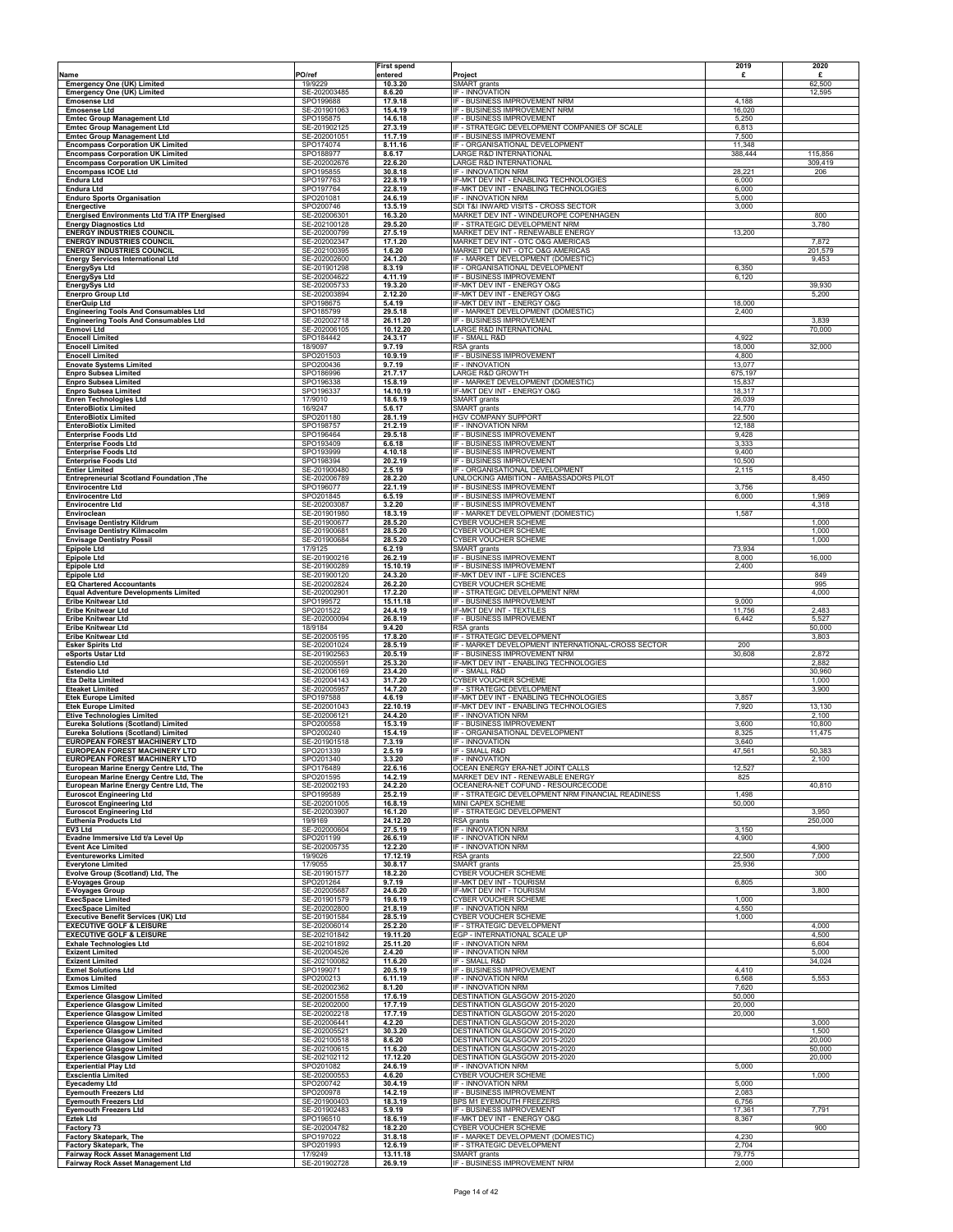|                                                                              |                              | <b>First spend</b>   |                                                                                 | 2019             | 2020             |
|------------------------------------------------------------------------------|------------------------------|----------------------|---------------------------------------------------------------------------------|------------------|------------------|
| Name<br>Fairway Rock Asset Management Ltd                                    | PO/ref<br>SE-202005729       | entered<br>23.12.19  | Project<br>IF - BUSINESS IMPROVEMENT NRM                                        | £<br>2,000       | £<br>4,000       |
| <b>Fairwayrock Components Limited</b>                                        | SE-202004700                 | 11.2.20              | IF - INNOVATION NRM                                                             |                  | 4,200            |
| <b>Fairwayrock Components Limited</b><br>Fairways (Recruitment) Scotland Ltd | SE-202005845<br>SPO201881    | 2.4.20<br>9.10.19    | IF - STRATEGIC DEVELOPMENT NRM<br>IF - INNOVATION NRM                           | 4,200            | 4,000            |
| Fairways (Recruitment) Scotland Ltd                                          | SE-202002781                 | 6.11.19              | CYBER VOUCHER SCHEME                                                            | 1.000            |                  |
| <b>Falcon Foodservice Equipment</b><br><b>Falcon Foodservice Equipment</b>   | SE-201901939<br>SE-202001858 | 16.7.19<br>11.11.19  | IF - MARKET DEVELOPMENT (DOMESTIC)<br>IF - SMALL R&D                            | 8,730<br>42,704  | 3,802<br>43,868  |
| Falkirk Whisky Distillery Co. Ltd                                            | SE-201901612                 | 13.8.19              | IF - BUSINESS IMPROVEMENT                                                       | 17,760           | 11,445           |
| Falkirk Whisky Distillery Co. Ltd<br>Fannan & Scott Limited                  | SE-202003987<br>SE-202006854 | 27.3.20<br>23.6.20   | IF - BUSINESS IMPROVEMENT<br>CYBER VOUCHER SCHEME                               |                  | 24,840<br>1,000  |
| Far From The Tree Productions Ltd                                            | SE-202003315                 | 24.10.19             | IF - STRATEGIC DEVELOPMENT NRM                                                  | 4,000            |                  |
| <b>Farm Business Services</b><br>Farmers Son, The                            | SE-202000550<br>SE-201902292 | 18.7.19<br>15.8.19   | IF - INNOVATION NRM<br>IF - INNOVATION NRM                                      | 4,795<br>3,990   |                  |
| Farm-Hand Ltd                                                                | SPO202218                    | 7.8.19               | IF - INNOVATION NRM                                                             | 3,150            |                  |
| Farm-Hand Ltd                                                                | 19/9221<br>SE-202002731      | 9.4.20<br>28.1.20    | SMART grants<br>F-MKT DEV INT - ENABLING TECHNOLOGIES                           |                  | 58,674<br>18,371 |
| <b>FAST Technology Solutions Ltd</b><br><b>FAST Technology Solutions Ltd</b> | SE-202101266                 | 2.11.20              | IF-MKT DEV INT - ENABLING TECHNOLOGIES                                          |                  | 6,000            |
| <b>Fathom Systems Ltd</b>                                                    | SE-201900896                 | 15.2.19              | IF-MKT DEV INT - ENERGY O&G                                                     | 2,292            |                  |
| <b>Fathom Systems Ltd</b><br><b>Faxco Maintenance Limited</b>                | SE-202004734<br>SE-202001508 | 7.11.19<br>19.12.19  | IF - STRATEGIC DEVELOPMENT<br><b>CYBER VOUCHER SCHEME</b>                       | 6,646<br>1,000   |                  |
| FCH Construction Services Ltd                                                | SE-202000556                 | 14.11.19             | <b>CYBER VOUCHER SCHEME</b>                                                     | 885              |                  |
| <b>Fearnley Procter UK Ltd</b><br>Fearnley Procter UK Ltd                    | SPO199169<br>SE-202000470    | 22.10.18<br>29.4.19  | IF-MKT DEV INT - ENERGY O&G<br>IF-MKT DEV INT - ENERGY O&G                      | 5,000<br>3,384   |                  |
| <b>Fearnley Procter UK Ltd</b>                                               | SE-201901624                 | 27.5.19              | Market Dev Int - O&G China and India                                            | 1,000            |                  |
| <b>Fearnley Procter UK Ltd</b><br>Feather Company Ltd, The                   | SE-202005986<br>SE-202001020 | 14.1.20<br>11.11.19  | IF-MKT DEV INT - ENERGY O&G<br>IF - INNOVATION NRM                              | 5,000            | 10,000           |
| <b>Feel Great Now Ltd</b>                                                    | SE-202006128                 | 4.11.20              | IF - INNOVATION NRM                                                             |                  | 5,000            |
| <b>Fellow Creatures Ltd</b><br><b>Ferguson Marine Engineering Ltd</b>        | SPO200736<br>SPO196925       | 11.3.19<br>10.9.18   | IF - INNOVATION NRM<br>IF - BUSINESS IMPROVEMENT                                | 5,000<br>7,820   |                  |
| <b>Ferring Controlled Therapeutics Limited</b>                               | SPO188748                    | 28.6.17              | IF - INNOVATION                                                                 | 3,500            |                  |
| <b>Festivals Edinburgh Ltd</b><br>Ffdr Ltd                                   | SPO200893<br>SE-202001160    | 26.4.19<br>8.10.19   | <b>DESTINATION EDINBURGH 2020</b><br>CYBER VOUCHER SCHEME                       | 50,000<br>820    |                  |
| Fibre 1 Ltd                                                                  | SPO200878                    | 5.2.19               | IF - MARKET DEVELOPMENT (DOMESTIC)                                              | 9,360            |                  |
| <b>FidraSoft Limited</b><br><b>Fierce Beer</b>                               | SE-202101063<br>SE-201901439 | 11.8.20<br>19.6.19   | HGV COMPANY - COVID PRESEED<br>IF - MARKET DEVELOPMENT (DOMESTIC)               | 6,401            | 35,000<br>6,186  |
| <b>Fierce Beer</b>                                                           | SE-202003339                 | 11.3.20              | IF-MKT DEV INT - FOOD & DRINK                                                   |                  | 1,107            |
| Fife Chamber of Commerce and Enterprise Ltd<br><b>Fife Council</b>           | SE-201902406<br>SPO191445    | 10.4.19<br>28.7.17   | COLLABORATION FRAMEWORK<br>TOURISM DESTINATIONS - COMPETITIVE FUND              | 24,861<br>33,112 | 16,574<br>4,640  |
| <b>Fife Council</b>                                                          | SE-201901950                 | 29.10.19             | Partnership Working                                                             | 10,000           |                  |
| Fife Cultural Trust t/a ON FIFE<br><b>Fife Fabrications Limited</b>          | SPO200395<br>18/9129         | 25.10.18<br>26.11.18 | TOURISM DESTINATIONS - COMPETITIVE FUND<br>RSA grants                           | 77,713<br>50,000 | 88,682           |
| <b>Fife Fabrications Limited</b>                                             | SE-201901068                 | 18.2.19              | IF - MARKET DEVELOPMENT (DOMESTIC)                                              | 3,991            |                  |
| <b>Figment Coffee Company Ltd</b>                                            | SPO197466<br>SPO200369       | 31.1.19              | IF - INNOVATION NRM<br>IF - INNOVATION NRM                                      | 5,000<br>5,000   |                  |
| <b>Filament PD Ltd</b><br>Film-Ocean Ltd                                     | SE-202005092                 | 18.4.19<br>5.5.20    | CYBER VOUCHER SCHEME                                                            |                  | 800              |
| Find A Player Ltd<br><b>Finegand Estate Limited</b>                          | SE-202004916<br>SE-202004573 | 24.1.20<br>23.6.20   | IF - INNOVATION NRM<br>IF - STRATEGIC DEVELOPMENT NRM                           |                  | 5,000<br>4,000   |
| <b>Finetune Conversions Ltd</b>                                              | SE-202005013                 | 7.12.20              | IF - INNOVATION NRM                                                             |                  | 4,851            |
| <b>Finnieston Ltd</b><br><b>Finnieston Ltd</b>                               | SPO197229<br>SE-202002509    | 13.9.18<br>21.2.20   | IF - MARKET DEVELOPMENT NRM<br>IF - BUSINESS IMPROVEMENT NRM                    | 2,787            | 4,033            |
| <b>Fios Genomics Ltd</b>                                                     | SPO198336                    | 23.10.18             | IF - BUSINESS IMPROVEMENT                                                       | 4,499            |                  |
| <b>Fios Genomics Ltd</b><br><b>Firecrest Films Ltd</b>                       | SPO199216<br>SE-201901775    | 31.10.18<br>19.7.19  | IF-MKT DEV INT - LIFE SCIENCES<br>IF - MARKET DEVELOPMENT (DOMESTIC)            | 9,330<br>15,000  | 15,000           |
| <b>Firefly Hybrid Power Ltd</b>                                              | SPO198615                    | 9.10.19              | IF - INNOVATION                                                                 | 96,078           |                  |
| Firefly Hybrid Power Ltd<br><b>Firemac Limited</b>                           | SPO199458<br>SPO200610       | 20.11.19<br>24.1.19  | IF - INNOVATION<br>IF - BUSINESS IMPROVEMENT                                    | 6,600<br>5,100   |                  |
| Firm of James Telfer, The                                                    | SE-202000965                 | 18.12.19             | IF - INNOVATION NRM                                                             | 2,675            |                  |
| Firm Of Thomas Neilson, The<br><b>FIRST MILK LTD</b>                         | SE-202005115<br>SPO200779    | 11.2.20<br>19.3.19   | IF - INNOVATION NRM<br>IF - BUSINESS IMPROVEMENT                                | 63,692           | 2,800<br>10,300  |
| <b>FIRST MILK LTD</b>                                                        | SE-201902049                 | 12.3.20              | IF - ORGANISATIONAL DEVELOPMENT                                                 |                  | 17,840           |
| <b>First Opinion Ltd</b>                                                     | 18/9095                      | 18.10.18             | RSA grants                                                                      | 400,000          |                  |
|                                                                              |                              |                      |                                                                                 |                  |                  |
| <b>First2Train Ltd</b><br><b>Firth Ring Ltd</b>                              | SE-202003528<br>SPO192742    | 21.10.19<br>3.4.18   | IF - INNOVATION NRM<br>IF-MKT DEV INT - ENERGY O&G                              | 4,900<br>4,365   |                  |
| <b>Firth Ring Ltd</b>                                                        | SPO193309                    | 3.8.18               | IF-MKT DEV INT - ENERGY O&G                                                     | 939              |                  |
| <b>Firth Ring Ltd</b><br><b>Firth Ring Ltd</b>                               | SE-202001785<br>SE-202005525 | 9.12.19<br>27.4.20   | IF-MKT DEV INT - ENERGY O&G<br>IF - INNOVATION                                  | 5,256            | 15,358<br>900    |
| <b>Firthport Ltd</b>                                                         | SE-202002594<br>SPO192059    | 7.10.19<br>13.11.17  | IF - STRATEGIC DEVELOPMENT NRM FINANCIAL READINESS<br>IF - SMALL R&D            | 5,000<br>24.180  |                  |
| <b>Fixed Phage Limited</b><br><b>Fixed Phage Limited</b>                     | SE-202005082                 | 12.6.20              | IF - STRATEGIC DEVELOPMENT                                                      |                  | 7,200            |
| <b>Fixed Phage Limited</b><br><b>Fixed Phage Limited</b>                     | SE-202003231<br>SE-202005083 | 17.6.20<br>27.8.20   | IF-MKT DEV INT - LIFE SCIENCES<br>IF - MARKET DEVELOPMENT (DOMESTIC)            |                  | 914<br>3,450     |
| <b>Fixed Phage Limited</b>                                                   | SE-202101537                 | 9.10.20              | IF-MARKET DEVELOPMENT INTERNATIONAL-NON-SECTOR                                  |                  | 120              |
| <b>Fixed Phage Limited</b><br><b>Flavourly Ltd</b>                           | SE-202005368<br>SPO199311    | 19.10.20<br>26.3.19  | IF-MKT DEV INT - LIFE SCIENCES<br>IF - BUSINESS IMPROVEMENT                     | 1,783            | 7,385            |
| <b>Flavourly Ltd</b>                                                         | SE-202001706                 | 11.3.20              | IF - MARKET DEVELOPMENT (DOMESTIC)                                              |                  | 9,600            |
| Flavours of Italy Ltd T/A Flavours Holidays<br><b>FLB Group Limited</b>      | SPO201846<br>SPO201089       | 16.4.19<br>25.4.19   | IF - ORGANISATIONAL DEVELOPMENT NRM<br>IF - ORGANISATIONAL DEVELOPMENT          | 4,935<br>9,065   |                  |
| Fleeson & Robb                                                               | SE-202002857                 | 10.6.20              | IF - INNOVATION NRM                                                             |                  | 4,200            |
| <b>Fletcher Jones Ltd</b><br>Flex Marine Power Ltd                           | SE-202006151<br>SPO195819    | 26.2.20<br>5.9.18    | CYBER VOUCHER SCHEME<br>IF - INNOVATION NRM                                     | 53,857           | 1,000<br>24,524  |
| <b>Flex Marine Power Ltd</b>                                                 | SE-202003899                 | 13.8.20              | IF - INNOVATION NRM                                                             |                  | 8,617            |
| <b>Flex Marine Power Ltd</b><br><b>Flexi Business Support</b>                | SE-202101847<br>SE-202005037 | 23.11.20<br>8.1.20   | IF - INNOVATION NRM<br>CYBER VOUCHER SCHEME                                     | 800              | 1,718            |
| <b>Flexible Technology Limited</b>                                           | SE-202002365                 | 27.2.20              | IF - STRATEGIC DEVELOPMENT NRM                                                  |                  | 426              |
| Flexlife<br>Flexlife                                                         | SE-201902646<br>SE-202006204 | 5.4.19<br>13.2.20    | IF-MKT DEV INT - ENERGY O&G<br>IF - SMALL R&D                                   | 426              | 6,146            |
| fleXLR8 Biomechanics Limited                                                 | SPO196805<br>SPO198970       | 25.1.19              | IF - INNOVATION NRM                                                             | 5,000            |                  |
| <b>FlexMedical Solutions Ltd</b><br><b>FlexMedical Solutions Ltd</b>         | SE-201900502                 | 17.12.18<br>24.9.19  | IF - BUSINESS IMPROVEMENT<br>IF - MARKET DEVELOPMENT (DOMESTIC)                 | 4,209<br>1,500   |                  |
| <b>FlexMedical Solutions Ltd</b><br><b>FlexMedical Solutions Ltd</b>         | SE-201902607<br>SE-202004014 | 14.2.20<br>20.5.20   | IF-MKT DEV INT - LIFE SCIENCES<br>IF - INNOVATION                               |                  | 2,242<br>13,779  |
| <b>Flintstone Technology Ltd</b>                                             | SE-202004572                 | 20.5.20              | IF - INNOVATION NRM                                                             |                  | 3,150            |
| <b>Flipware Tech Ltd</b><br>Float Yard Ltd, The                              | SE-201902143<br>SPO185830    | 22.11.19<br>29.3.17  | IF - INNOVATION NRM<br>IF - BUSINESS IMPROVEMENT                                | 4,901<br>1,467   |                  |
| Float Yard Ltd, The                                                          | SPO195374                    | 16.8.18              | IF - ORGANISATIONAL DEVELOPMENT                                                 | 15,167           |                  |
| Float Yard Ltd, The<br>Float Yard Ltd, The                                   | SPO198854<br>SE-201902421    | 21.1.19<br>29.5.19   | IF-MKT DEV INT - ENABLING TECHNOLOGIES<br>IF - MARKET DEVELOPMENT (DOMESTIC)    | 3,214<br>14,984  | 6,558            |
| Float Yard Ltd, The                                                          | SE-202006266                 | 27.1.20              | IF-MKT DEV INT - ENABLING TECHNOLOGIES                                          |                  | 3,883            |
| Float Yard Ltd, The<br>Float Yard Ltd, The                                   | SE-202005843<br>SE-202003724 | 9.4.20<br>22.4.20    | F-MKT DEV INT - ENABLING TECHNOLOGIES<br>IF-MKT DEV INT - ENABLING TECHNOLOGIES |                  | 2,594<br>17,832  |
| Float Yard Ltd, The                                                          | SE-202001172                 | 29.7.20              | CYBER VOUCHER SCHEME                                                            |                  | 995              |
| <b>Floors Farming</b><br><b>Flowline Specialists Ltd</b>                     | SE-202101431<br>SE-202005516 | 18.9.20<br>6.1.20    | IF - STRATEGIC DEVELOPMENT NRM<br>MARKET DEV INT - OFFSHORE WIND MISSION (USA)  | 800              | 4,000            |
| <b>Fodilicious Limited</b>                                                   | SE-202006780                 | 21.2.20              | IF - INNOVATION NRM                                                             |                  | 14,492           |
| <b>Fonab Castle Hotel Limited</b><br>Food For Good Scotland CIC              | SE-202006193<br>SE-201900428 | 27.1.20<br>20.2.19   | Market Dev Int - F&D - Int Matket Events<br>IF - INNOVATION NRM                 | 5,000            | 200              |
| <b>Foodmek Ltd</b>                                                           | SPO197751                    | 29.8.18              | IF - BUSINESS IMPROVEMENT                                                       | 6,762            |                  |
| <b>Foodmek Ltd</b><br><b>Foodmek Ltd</b>                                     | SPO199614<br>SPO196466       | 28.5.19<br>23.7.19   | IF - INNOVATION<br>IF - INNOVATION                                              | 5,880<br>10,994  |                  |
| <b>Foodmek Ltd</b>                                                           | SE-202005118                 | 20.11.19             | IF - MARKET DEVELOPMENT (DOMESTIC)                                              | 3,800            | 7,600            |
| <b>Foodmek Ltd</b><br><b>Football Aid Training Ltd</b>                       | SE-202002675<br>SPO201053    | 8.1.20<br>20.3.19    | IF - BUSINESS IMPROVEMENT<br>IF - INNOVATION NRM                                | 5,000            | 16,203           |
| <b>For Spills Limited</b>                                                    | SPO193948                    | 29.9.17              | IF - INNOVATION                                                                 | 15,875           |                  |
| <b>For Spills Limited</b><br><b>For Spills Limited</b>                       | SPO200679<br>SPO200768       | 29.3.19<br>24.5.19   | IF - INNOVATION<br>IF - INNOVATION                                              | 41,687<br>13,168 | 15,038<br>1,732  |
| <b>For Spills Limited</b>                                                    | SE-202006361                 | 28.1.20              | IF - INNOVATION                                                                 |                  | 4,594            |
| <b>For Spills Limited</b><br>Forbes Lawson Wealth Management Ltd             | SE-202100004<br>SE-202001063 | 30.4.20<br>1.5.20    | IF - INNOVATION<br>CYBER VOUCHER SCHEME                                         |                  | 8,780<br>805     |
| <b>Fore Digital Limited</b>                                                  | 18/9181                      | 16.3.19              | RSA grants                                                                      | 150,000          |                  |
| Fore Play Crazy Golf<br>Fore Play Crazy Golf                                 | SE-202004959<br>SE-202006662 | 19.12.19<br>19.2.20  | IF - INNOVATION NRM<br>IF - MARKET DEVELOPMENT INTERNATIONAL-CROSS SECTOR       | 4,900            | 200              |
| <b>Foremost Products Ltd</b><br><b>Forestry and Land Scotland</b>            | SPO202106<br>SE-202004707    | 13.5.19<br>21.2.20   | CYBER VOUCHER SCHEME<br>CAN DO ICF - FLS - TREE SEED CHALLENGE                  | 825              | 120,000          |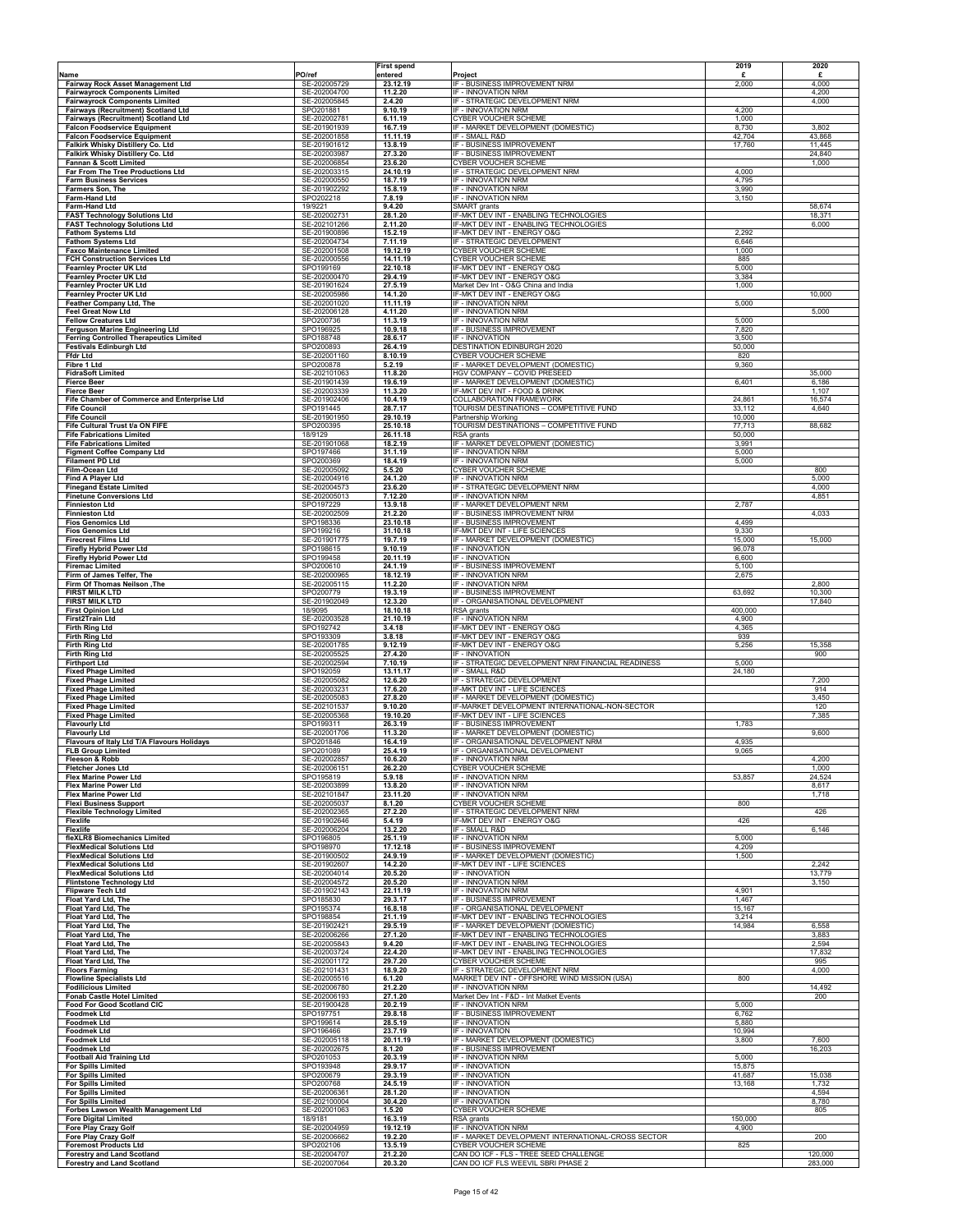|                                                                                                          |                                           | <b>First spend</b>           |                                                                                                                                           | 2019                | 2020             |
|----------------------------------------------------------------------------------------------------------|-------------------------------------------|------------------------------|-------------------------------------------------------------------------------------------------------------------------------------------|---------------------|------------------|
| Name<br><b>Forestry Commission</b>                                                                       | PO/ref<br>SE-201901779                    | entered<br>27.3.19           | Project<br>FORESTRY SBRI PHASE 1: PINE WEEVIL                                                                                             | £<br>150,000        | £                |
| <b>Forster Roofing Services Ltd</b>                                                                      | SPO200251                                 | 5.2.19                       | IF - INNOVATION                                                                                                                           | 6,480               | 120              |
| <b>Forth Communication Ltd</b><br><b>Forth Communication Ltd</b>                                         | SE-202002726<br>SE-201901955              | 8.1.20<br>20.5.20            | IF - INNOVATION<br>IF - ORGANISATIONAL DEVELOPMENT                                                                                        | 3,360               | 2,880            |
| <b>Forth Communication Ltd</b>                                                                           | SE-202100454                              | 21.12.20                     | LARGE R&D GROWTH                                                                                                                          |                     | 64,210           |
| <b>FORTH PORTS LIMITED</b><br><b>FORTH PORTS LIMITED</b>                                                 | SPO176847<br>SPO195662                    | 4.8.16<br>31.10.18           | IF - ORGANISATIONAL DEVELOPMENT<br>IF - ORGANISATIONAL DEVELOPMENT                                                                        | 14,474<br>3,555     | 4,934            |
| <b>FORTH PORTS LIMITED</b>                                                                               | SE-202003080                              | 1.10.19                      | EPF INFRASTRUCTURE GROUP                                                                                                                  | 12,000              |                  |
| Four Seasons Campers Ltd<br><b>Fourstones Paper Mill Co Limited</b>                                      | SE-202006322<br>18/9155                   | 28.10.20<br>22.12.20         | IF - INNOVATION NRM<br>RSA grants                                                                                                         |                     | 5,000<br>300,000 |
| <b>FQM Ltd</b>                                                                                           | SPO195456                                 | 18.6.18                      | IF - BUSINESS IMPROVEMENT NRM                                                                                                             | 775                 |                  |
| <b>FQM Ltd</b><br><b>Fraserburgh Harbour Commissioners</b>                                               | SE-201901106<br>SPO199848                 | 4.3.19<br>4.6.19             | IF - BUSINESS IMPROVEMENT<br>IF - STRATEGIC DEVELOPMENT                                                                                   | 2,325<br>19,882     |                  |
| <b>Fraserburgh Harbour Commissioners</b>                                                                 | SPO196487<br>SPO195035                    | 9.10.19<br>22.1.18           | IF - STRATEGIC DEVELOPMENT                                                                                                                | 23,092<br>1,384,938 | 1,462,563        |
| Fraunhofer UK Research Ltd<br>Fraunhofer UK Research Ltd                                                 | SPO195023                                 | 22.1.18                      | FRAUNHOFER PHASE 2 - REVENUE<br>FRAUNHOFER PHASE 2                                                                                        | 152,563             | 91,625           |
| <b>Freakworks Limited</b><br><b>Freakworks Limited</b>                                                   | SPO196355<br>SE-202004767                 | 13.9.18<br>23.6.20           | IF - INNOVATION<br>IF-MKT DEV INT - ENABLING TECHNOLOGIES                                                                                 | 18,342              | 200              |
| Freecom UK Limited T/A Freemove                                                                          | SPO201789                                 | 30.4.19                      | IF - INNOVATION NRM                                                                                                                       | 5,000               |                  |
| Freedom Scripted Entertainment Ltd<br><b>FreeFlow Technologies Ltd</b>                                   | SE-202001026<br>SPO186830                 | 10.9.19<br>22.2.17           | IF - MARKET DEVELOPMENT INTERNATIONAL-CROSS SECTOR<br>IF - INNOVATION                                                                     | 200<br>8,134        |                  |
| <b>FreeFlow Technologies Ltd</b>                                                                         | SPO199310                                 | 11.6.19                      | IF - INNOVATION                                                                                                                           | 74,646              |                  |
| Freeze Pro Shop Ltd<br>Freeze Pro Shop Ltd                                                               | SPO196353<br>SE-201900208                 | 20.12.18<br>4.6.19           | IF - BUSINESS IMPROVEMENT<br>IF - BUSINESS IMPROVEMENT                                                                                    | 6,125<br>34,692     |                  |
| Freeze Pro Shop Ltd                                                                                      | SE-202006447                              | 10.2.20                      | IF - BUSINESS IMPROVEMENT                                                                                                                 |                     | 4,400            |
| French Duncan (Financial Controller) Ltd<br><b>Fresh Car Valeting</b>                                    | 17/9236<br>SE-202003555                   | 29.3.19<br>27.2.20           | RSA grants<br>IF - BUSINESS IMPROVEMENT                                                                                                   | 160,000             | 5,359            |
| <b>Friends of Wilson</b>                                                                                 | SE-201902383                              | 19.12.19                     | IF - INNOVATION NRM                                                                                                                       | 5,000               |                  |
| <b>Friends of Wilson</b><br>Frisco Project Management Consultancy Services Ltd                           | SE-202003606<br>SE-202101607              | 27.1.20<br>30.10.20          | IF - STRATEGIC DEVELOPMENT NRM<br>MICHELIN ACCELERATOR                                                                                    |                     | 4,000<br>3,150   |
| <b>Frog Systems Limited</b><br>Front Page 2012 Limited                                                   | SE-202001674<br>SE-202001654              | 29.11.19<br>15.11.19         | CYBER VOUCHER SCHEME<br>CYBER VOUCHER SCHEME                                                                                              | 1,000<br>600        |                  |
| Frontline Safety (UK) Limited                                                                            | 16/9028                                   | 3.11.16                      | SMART grants                                                                                                                              | 15,000              |                  |
| Frontline Safety (UK) Ltd<br>Frontline Safety (UK) Ltd                                                   | SE-201901040<br>SPO201253                 | 4.3.19<br>15.5.19            | IF - BUSINESS IMPROVEMENT<br>IF - ORGANISATIONAL DEVELOPMENT                                                                              | 5,000<br>840        |                  |
| Frontline Safety (UK) Ltd                                                                                | SE-202100888                              | 14.7.20                      | IF - MARKET DEVELOPMENT (DOMESTIC)                                                                                                        |                     | 18,000           |
| Frontline Safety (UK) Ltd<br>FTV Proclad International Limited                                           | SE-202002422<br>13/9044                   | 15.12.20<br>28.3.14          | IF - BUSINESS IMPROVEMENT<br>RSA grants                                                                                                   | 130,000             | 8,160            |
| <b>Fuellink Systems Ltd</b>                                                                              | SE-202003058                              | 3.2.20                       | IF - MARKET DEVELOPMENT (DOMESTIC)                                                                                                        |                     | 1,950            |
| <b>Fueltone Limited</b><br><b>FUJIFILM Imaging Colorants Ltd</b>                                         | SE-202001459<br>SPO199937                 | 3.2.20<br>22.3.19            | IF - MARKET DEVELOPMENT (DOMESTIC)<br><b>ARGE R&amp;D INTERNATIONAL</b>                                                                   | 410,000             | 7,795<br>540,000 |
| <b>Fullproxy Limited</b>                                                                                 | SE-202000808                              | 22.11.19                     | CYBER VOUCHER SCHEME                                                                                                                      | 1,000               |                  |
| Fureai Ltd<br><b>FutureX Innovation Ltd</b>                                                              | SE-202101066<br>SPO196051                 | 25.11.20<br>14.3.18          | HGV COMPANY - COVID PRESEED<br>IMPACTFUL ENTREPRENEURSHIP                                                                                 | 3,018               | 18,500           |
| FWA (Scotland) Ltd                                                                                       | SE-201900700<br>SE-202005662              | 11.10.19                     | <b>CYBER VOUCHER SCHEME</b><br>IF - MARKET DEVELOPMENT INTERNATIONAL-CROSS SECTOR                                                         | 450                 | 200              |
| <b>Fyne Ales Limited</b><br><b>Fyne Audio Ltd</b>                                                        | SPO201428                                 | 7.2.20<br>15.4.19            | IF - BUSINESS IMPROVEMENT                                                                                                                 | 9,452               | 4,948            |
| Fyne Audio Ltd<br><b>G M Instruments Ltd</b>                                                             | SE-201900787<br>SPO194134                 | 26.8.19<br>21.6.18           | IF-MKT DEV INT - ENABLING TECHNOLOGIES<br>IF-MKT DEV INT - LIFE SCIENCES                                                                  | 2,363<br>2,267      |                  |
| <b>G M Instruments Ltd</b>                                                                               | SE-201901261                              | 10.4.19                      | IF - INNOVATION                                                                                                                           | 9,933               |                  |
| G S Brown (Precision Engineers) Ltd<br>G1 Group                                                          | SPO201680<br>SE-202003431                 | 22.5.19<br>17.2.20           | IF - INNOVATION NRM<br>Market Dev Int - F&D - Int Matket Events                                                                           | 5,700               | 500              |
| <b>GA R&amp;D Ltd</b>                                                                                    | SE-20200285                               | 3.2.20                       | IF - SMALL R&D                                                                                                                            |                     | 22,386           |
| <b>Galloway Activity Centre Limited</b><br><b>Games Without Frontiers</b>                                | SE-202001130<br>SE-202004051              | 26.9.19<br>29.4.20           | IF - MARKET DEVELOPMENT (DOMESTIC)<br>IF - MARKET DEVELOPMENT NRM                                                                         | 1,850               | 3,700<br>7,040   |
| <b>GAP Group Ltd</b>                                                                                     | SPO185224                                 | 28.3.17                      | IF - ORGANISATIONAL DEVELOPMENT                                                                                                           | 18,023              |                  |
| <b>GAP Group Ltd</b><br><b>Garfield Hotel Limited</b>                                                    | SPO201634<br>SE-202101962                 | 14.11.19<br>4.12.20          | IF - BUSINESS IMPROVEMENT<br>HOTEL RECOVERY PROGRAMME - RESOURCE                                                                          | 31,550              | 65,900           |
| <b>Gas Care Domestic Limited</b>                                                                         | SE-202002546                              | 19.3.20                      | CYBER VOUCHER SCHEME                                                                                                                      |                     | 995              |
| <b>GAS SENSING SOLUTIONS LTD</b><br><b>GAS SENSING SOLUTIONS LTD</b>                                     | SPO194667<br>SE-202002160                 | 12.12.18<br>29.6.20          | IF - ORGANISATIONAL DEVELOPMENT<br>IF - BUSINESS IMPROVEMENT                                                                              | 2,475               | 8,400            |
| Gates (U.K.) Ltd                                                                                         | SPO195512                                 | 16.4.19                      | IF - ORGANISATIONAL DEVELOPMENT                                                                                                           | 3,825               |                  |
|                                                                                                          |                                           |                              |                                                                                                                                           |                     |                  |
| Gates (U.K.) Ltd<br>Gavia Environmental Ltd                                                              | SE-202001717<br>SE-202001060              | 18.11.20<br>21.1.20          | IF - ORGANISATIONAL DEVELOPMENT<br>CYBER VOUCHER SCHEME                                                                                   |                     | 5,298<br>1,000   |
| Gawzee Ltd                                                                                               | SE-202003235                              | 22.5.20                      | IF - INNOVATION NRM                                                                                                                       |                     | 4,900            |
| <b>GDR Food Technology Limited</b><br>Ge Caledonian                                                      | 18/9044<br>SPO201484                      | 8.4.19<br>18.12.19           | RSA grants<br>IF - ORGANISATIONAL DEVELOPMENT                                                                                             | 350,000<br>63,268   | 19,349           |
| <b>Gearedapp Ltd</b>                                                                                     | SE-202002350                              | 11.9.19                      | IF - ORGANISATIONAL DEVELOPMENT NRM                                                                                                       | 5,000               |                  |
| <b>Gearedapp Ltd</b><br><b>Gecko Labs Limited</b>                                                        | SE-202005426<br>SPO199514                 | 30.3.20<br>13.2.19           | IF - STRATEGIC DEVELOPMENT NRM<br>IF - STRATEGIC DEVELOPMENT                                                                              | 28,800              | 3,900            |
| <b>Gecko Labs Limited</b>                                                                                | SPO201792                                 | 16.4.19                      | IF - MARKET DEVELOPMENT (DOMESTIC)                                                                                                        | 14,400              |                  |
| <b>Gecko Labs Limited</b><br><b>Genanalytics Limited</b>                                                 | SE-201901816<br>SE-202001626              | 6.9.19<br>15.10.19           | IF - STRATEGIC DEVELOPMENT<br>IF - INNOVATION NRM                                                                                         | 9,900<br>4,900      | 7,079            |
| <b>Genesis OHS Ltd</b>                                                                                   | SE-202000217                              | 10.9.19                      | IF - INNOVATION NRM                                                                                                                       | 2,483               | 2,400            |
| <b>Genista Energy Limited</b><br><b>Genius Foods Ltd</b>                                                 | SE-202101605<br>SPO183129                 | 27.11.20<br>10.10.17         | MICHELIN ACCELERATOR<br>LARGE R&D GROWTH                                                                                                  | 260,213             | 750<br>306,768   |
| <b>Geoffrey Bruce Limited</b><br><b>Get Market Fit Ltd</b>                                               | SE-201900194<br>SE-201901197              | 27.6.19<br>9.4.19            | IF - INNOVATION<br>IF - INNOVATION NRM                                                                                                    | 4,911<br>5,000      |                  |
| Get Set Yeti Ltd                                                                                         | SE-202002384                              | 7.7.20                       | IF - INNOVATION NRM                                                                                                                       |                     | 4,584            |
| <b>GETFED Limited</b><br><b>GETFED Limited</b>                                                           | SPO199210<br>SPO201273                    | 2.4.19<br>23.8.19            | HGV COMPANY SUPPORT<br><b>HGV COMPANY SUPPORT</b>                                                                                         | 5,600<br>3,712      |                  |
| <b>GETFED Limited</b>                                                                                    | SE-202003383                              | 10.3.20                      | <b>HGV COMPANY SUPPORT</b>                                                                                                                |                     | 3,150            |
| GH Event Catering Limited T/A Hickory<br><b>GHI Contracts Ltd</b>                                        | SE-202000687<br>SPO197056                 | 25.2.20<br>28.1.19           | <b>CYBER VOUCHER SCHEME</b><br>IF - BUSINESS IMPROVEMENT                                                                                  | 4,800               | 500              |
| Giacopazzi's Wholesale Icecream Ltd<br><b>GIFGIF Ltd</b>                                                 | 18/9025<br>SPO196432                      | 4.12.19<br>21.1.19           | RSA grants<br>IF - INNOVATION                                                                                                             | 32,000              |                  |
| <b>Gift Voucher Solutions Ltd</b>                                                                        | SPO201814                                 | 28.1.19                      | IF - INNOVATION NRM                                                                                                                       | 5,000<br>5,000      |                  |
| Giftlt Limited T/A Giftlt                                                                                | SPO194967<br>SPO200433                    | 21.2.19<br>13.5.19           | IF - INNOVATION NRM<br>IF - BUSINESS IMPROVEMENT                                                                                          | 5,000<br>9,720      |                  |
| Giglets Ltd T/A Giglets Education<br>Giglets Ltd T/A Giglets Education                                   | SE-202001877                              | 5.11.19                      | IF - STRATEGIC DEVELOPMENT                                                                                                                | 4,700               | 700              |
| Giglets Ltd T/A Giglets Education<br>Giglets Ltd T/A Giglets Education                                   | SE-202004050<br>SE-202005767              | 20.11.19<br>23.3.20          | IF - INNOVATION<br>IF - STRATEGIC DEVELOPMENT NRM                                                                                         | 5,000               | 4,000            |
| <b>Giglets Ltd T/A Giglets Education</b>                                                                 | SE-202003623                              | 9.4.20                       | IF - INNOVATION                                                                                                                           |                     | 2,120            |
| <b>Gill Financial Services Ltd</b><br><b>Gillies And Mackay Ltd</b>                                      | SE-202005585<br>SE-202006539              | 24.6.20<br>19.3.20           | IF - INNOVATION NRM<br>IF - STRATEGIC DEVELOPMENT NRM                                                                                     |                     | 5,207<br>2,400   |
| <b>Gizzi Cash and Carry</b>                                                                              | 19/9194                                   | 21.5.20                      | RSA grants                                                                                                                                |                     | 38,000           |
| <b>GK-UN Limited</b><br><b>GK-UN Limited</b>                                                             | SPO202001<br>SE-202000208                 | 30.1.19<br>15.4.20           | <b>UNLOCKING AMBITION</b><br>IF - INNOVATION                                                                                              | 35,000              | 5,000            |
| <b>Glacier Energy Services Holdings Ltd</b><br><b>Glacier Energy Services Holdings Ltd</b>               | SE-202001934<br>SE-202001939              | 1.7.19<br>13.8.19            | IF-MKT DEV INT - ENERGY O&G<br>IF - MARKET DEVELOPMENT (DOMESTIC)                                                                         | 2,822<br>8,815      |                  |
| <b>Glacier Energy Services Holdings Ltd</b>                                                              | SE-202001028                              | 14.10.19                     | IF - MARKET DEVELOPMENT (DOMESTIC)                                                                                                        | 9,504               |                  |
| <b>Glacier Energy Services Holdings Ltd</b><br><b>Glacier Energy Services Holdings Ltd</b>               | SE-201902268<br>SE-202001001              | 24.1.20<br>20.4.20           | IF-MKT DEV INT - ENERGY O&G<br>IF-MKT DEV INT - ENERGY O&G                                                                                |                     | 2,272<br>22,888  |
| <b>Glacier Energy Services Holdings Ltd</b>                                                              | SE-202003312                              | 2.6.20                       | IF - INNOVATION                                                                                                                           |                     | 17,306           |
| <b>Glacier Energy Services Holdings Ltd</b><br><b>Glacier Energy Services Holdings Ltd</b>               | SE-202100653<br>SE-202100654              | 17.6.20<br>17.6.20           | IF - MARKET DEVELOPMENT (DOMESTIC)<br>IF-MKT DEV INT - ENERGY O&G                                                                         |                     | 4,800<br>614     |
| <b>Glacier Energy Services Holdings Ltd</b>                                                              | SE-202001492                              | 30.6.20                      | IF-MKT DEV INT - ENERGY O&G                                                                                                               |                     | 7,396            |
| <b>Glacier Energy Services Holdings Ltd</b><br><b>Glacier Energy Services Holdings Ltd</b>               | SE-202004801<br>SE-202006365              | 28.8.20<br>6.10.20           | IF - BUSINESS IMPROVEMENT<br>IF - SMALL R&D                                                                                               |                     | 4,744<br>13,585  |
| <b>Glacier Energy Services Ltd</b>                                                                       | SE-201901713                              | 19.3.19                      | IF - MARKET DEVELOPMENT (DOMESTIC)                                                                                                        | 4,887               |                  |
| <b>Glacier Energy Services Ltd</b><br>Glana Ltd                                                          | SPO199215<br>SPO200571                    | 8.4.19<br>25.1.19            | IF-MKT DEV INT - ENERGY O&G<br>IF - INNOVATION NRM                                                                                        | 904<br>5,000        |                  |
| Glana Ltd                                                                                                | SE-201900798                              | 14.2.19                      | IF - INNOVATION NRM                                                                                                                       | 2,275               |                  |
| <b>Glasglow Girls Club Ltd</b><br><b>Glasgow Beer Works Limited</b>                                      | SE-202003065<br>SE-202003337              | 7.7.20<br>5.12.19            | IF - INNOVATION NRM<br>IF - STRATEGIC DEVELOPMENT NRM                                                                                     | 3,358               | 5,000            |
| <b>Glasgow Beer Works Limited</b>                                                                        | SE-202002856                              | 31.8.20                      | IF - INNOVATION NRM                                                                                                                       | 98,400              | 5,000            |
| <b>GLASGOW CHAMBER OF COMMERCE</b><br><b>GLASGOW CHAMBER OF COMMERCE</b>                                 | SE-201902157<br>SE-201900280              | 28.3.19<br>4.4.19            | COLLABORATION FRAMEWORK<br>COLLABORATIVE BUSINESS SUPPORT MECHANISMS USING FT                                                             | 30,000              | 65,600<br>30,000 |
| <b>Glasgow City Council</b><br><b>Glasgow City Council</b>                                               | SPO180004<br>SPO179070                    | 6.2.19<br>1.3.19             | Stimulating A Step Change In Demand For Innovation<br>Stimulating A Step Change In Demand For Innovation                                  | 60,000<br>33,775    |                  |
| <b>Glasgow City Council</b>                                                                              | SE-201902555                              | 9.4.19                       | TECHNOLOGY, ENGINEERING & CI STRATEGY DEV 2016-19                                                                                         | 25,000              |                  |
| <b>Glasgow City Council</b><br><b>Glasgow Clyde College</b><br><b>Glasgow Distillery Company Limited</b> | SE-202007110<br>SE-201900976<br>SPO182706 | 20.3.20<br>28.2.19<br>3.5.18 | CAN DO ICF - GCC - TECHNOLOGY ENABLED GLASGOW<br>IF - MARKET DEVELOPMENT INTERNATIONAL-CROSS SECTOR<br>IF - MARKET DEVELOPMENT (DOMESTIC) | 200<br>40,671       | 249,000          |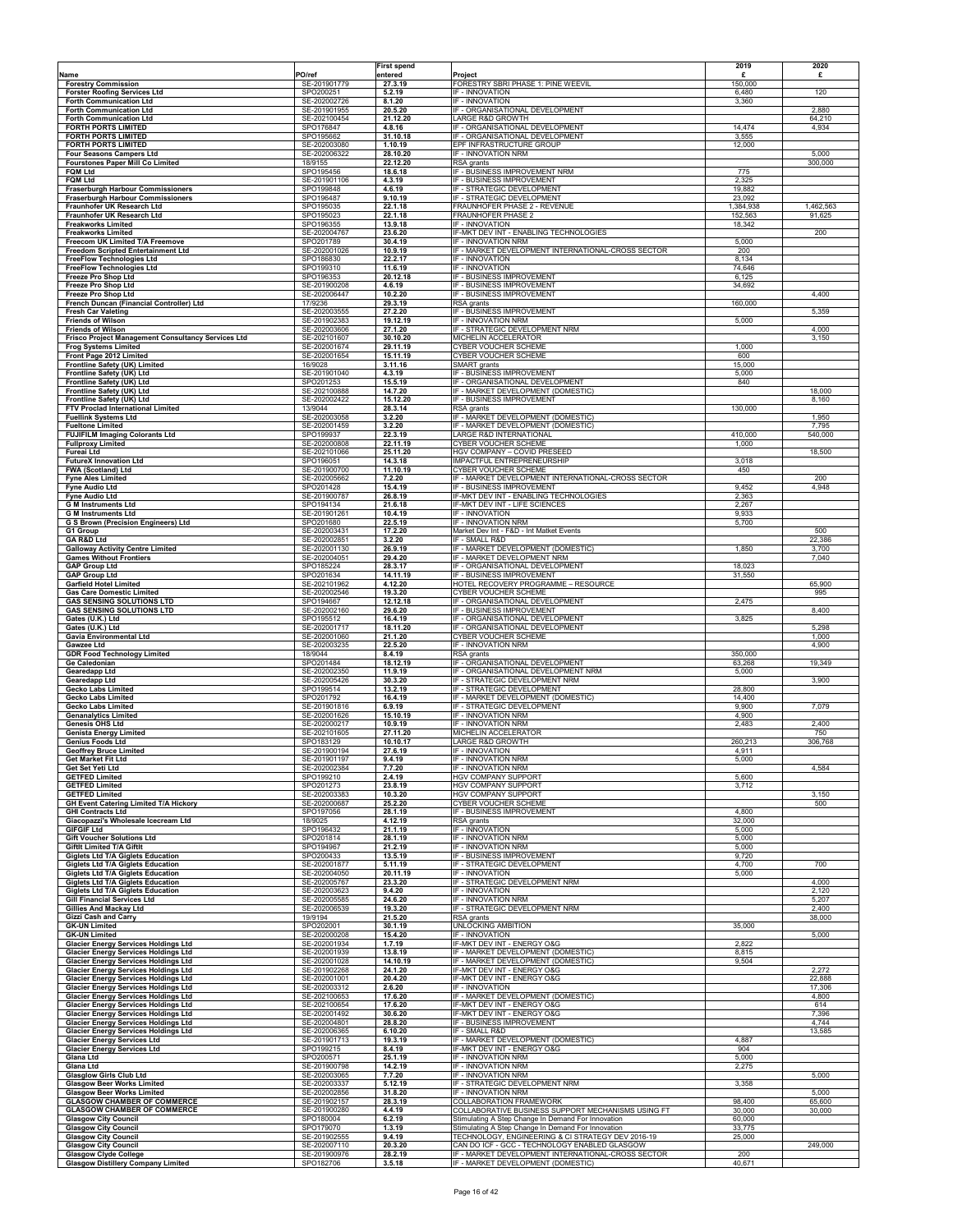|                                                                                              |                              | <b>First spend</b>   |                                                                                              | 2019             | 2020               |
|----------------------------------------------------------------------------------------------|------------------------------|----------------------|----------------------------------------------------------------------------------------------|------------------|--------------------|
| Name                                                                                         | PO/ref                       | entered              | Project                                                                                      | £                | £                  |
| <b>Glasgow Distillery Company Limited</b><br><b>Glasgow Distillery Company Limited</b>       | SPO198614<br>SPO197851       | 23.8.18<br>12.6.19   | MINI CAPEX SCHEME<br>IF - STRATEGIC DEVELOPMENT                                              | 47,446<br>3,150  |                    |
| <b>Glasgow Distillery Company Limited</b>                                                    | SE-202004595                 | 11.11.19             | MARKET DEV INT - RWC FOOD & DRINK SHOWCASE                                                   | 750              |                    |
| <b>Glasgow Distillery Company Limited</b><br><b>Glasgow Distillery Company Limited</b>       | SE-202003630<br>SE-202101540 | 4.3.20<br>23.10.20   | IF-MKT DEV INT - FOOD & DRINK<br>IF - MARKET DEVELOPMENT INTERNATIONAL-CROSS SECTOR          |                  | 2,599<br>338       |
| <b>Glasgow Neuro Ltd</b>                                                                     | SPO200850                    | 5.3.19               | IF - INNOVATION NRM                                                                          | 3,108            |                    |
| <b>Glasgow Science Centre Ltd</b><br><b>Glasgow Science Centre Ltd</b>                       | SE-201900169<br>SE-202006879 | 17.12.19<br>23.3.20  | <b>GLASGOW SCIENCE CENTRE IDEA59</b><br>GLASGOW SCIENCE CENTRE COP26 FUNDS                   | 50,000           | 100,000<br>550,000 |
| <b>Glasgow Waterloo Limited</b>                                                              | SE-202102057                 | 8.12.20              | HOTEL RECOVERY PROGRAMME - RESOURCE                                                          |                  | 97,100             |
| <b>Glen Clova Hotel</b>                                                                      | SE-202003267                 | 20.1.20              | Market Dev Int - F&D - Int Matket Events                                                     |                  | 150                |
| <b>Glen Travel Limited</b><br>GlenAllachie Distillers Co Ltd, The                            | SPO201457<br>SE-201900840    | 20.1.20<br>15.2.19   | IF - BUSINESS IMPROVEMENT<br>IF-MKT DEV INT - FOOD & DRINK                                   | 1,379            | 18,544             |
| GlenAllachie Distillers Co Ltd, The                                                          | SPO198083                    | 5.8.19               | IF - BUSINESS IMPROVEMENT                                                                    | 5,700            |                    |
| <b>Glenalmond Group Limited</b><br><b>Glenalmond Group Limited</b>                           | SE-202002590<br>SE-202005583 | 9.12.19<br>15.7.20   | IF - BUSINESS IMPROVEMENT<br>IF - ORGANISATIONAL DEVELOPMENT                                 | 6,300            | 18,450<br>3,930    |
| <b>Glenammer Engineering Limited</b>                                                         | 17/9243                      | 27.11.18             | RSA grants                                                                                   | 50,000           |                    |
| Glencairn Crystal Studio Ltd                                                                 | SPO195464<br>SPO201359       | 31.1.19<br>8.2.19    | <b>IF - BUSINESS IMPROVEMENT</b>                                                             | 3,184            |                    |
| Glencairn Crystal Studio Ltd<br><b>Glencairn Crystal Studio Ltd</b>                          | SPO199816                    | 17.7.19              | IF-MKT DEV INT - FOOD & DRINK<br>IF - STRATEGIC DEVELOPMENT                                  | 2,214<br>8,625   |                    |
| Glencairn Crystal Studio Ltd                                                                 | SE-201900457                 | 9.1.20               | IF - ORGANISATIONAL DEVELOPMENT                                                              |                  | 7,200              |
| Glencairn Crystal Studio Ltd<br><b>Glencairn Crystal Studio Ltd</b>                          | SE-201900529<br>SE-202006688 | 27.1.20<br>20.4.20   | IF - STRATEGIC DEVELOPMENT<br>IF - SMALL R&D                                                 |                  | 20,632<br>6,071    |
| Glencairn Crystal Studio Ltd                                                                 | SE-202002666                 | 23.4.20              | MINI CAPEX SCHEME                                                                            |                  | 14,554             |
| Glencraft (Aberdeen) Limited<br><b>Glenhead Engineering Limited</b>                          | SPO202135<br>SE-202002357    | 11.3.19<br>18.12.19  | IF - BUSINESS IMPROVEMENT<br>MINI CAPEX SCHEME                                               | 13,512<br>50,000 |                    |
| <b>Glenhead Engineering Limited</b>                                                          | SE-202003123                 | 3.1.20               | IF - ORGANISATIONAL DEVELOPMENT                                                              | 2,000            |                    |
| <b>Glenhead Engineering Limited</b><br><b>GLENRATH FARMS LTD</b>                             | SE-202003007                 | 25.8.20              | IF - STRATEGIC DEVELOPMENT                                                                   |                  | 1,400              |
| <b>Glenrothes Paper Limited</b>                                                              | SPO199571<br>SE-202003262    | 9.4.19<br>30.1.20    | IF - BUSINESS IMPROVEMENT<br>IF - STRATEGIC DEVELOPMENT NRM                                  | 10,781           | 3,990              |
| <b>Glenshee Ltd</b>                                                                          | SPO199477                    | 27.9.18              | SE RURAL - SMALL VALUE PROJECT                                                               | 2,649            |                    |
| <b>Glenshee Ltd</b><br><b>Glenshee Ltd</b>                                                   | SPO199332<br>SPO202029       | 20.3.19<br>18.4.19   | IF - MARKET DEVELOPMENT (DOMESTIC)<br>GLENSHEE SKI CENTRE ENHANCING SKI LIFT INFRASTRUCT     | 4,200<br>15,480  | 6,150              |
| <b>Glenshee Ltd</b>                                                                          | SE-202003789                 | 20.11.19             | SE RURAL: GLENSHEE SNOWMAKING INVESTMENT                                                     | 75,000           | 113,000            |
| <b>Glentress Hotel Ltd</b>                                                                   | SE-201902560                 | 24.6.19              | IF - INNOVATION NRM<br>IF - INNOVATION NRM                                                   | 5,000            |                    |
| Glenview Media Ltd T/A Airo Luggage<br><b>Global Crops Ltd</b>                               | SPO200608<br>16/9213         | 21.1.19<br>29.1.19   | SMART grants                                                                                 | 5,000<br>96,024  |                    |
| <b>GLOBAL PIPE COMPONENTS</b>                                                                | SPO200060                    | 26.2.19              | Market Dev Int - O&G Africa                                                                  | 500              |                    |
| Global Surface Intelligence Ltd<br>Global Surface Intelligence Ltd                           | SPO201617<br>SE-201901508    | 6.6.19<br>10.10.19   | IF-MKT DEV INT - ENABLING TECHNOLOGIES<br>IF - STRATEGIC DEVELOPMENT NRM FINANCIAL READINESS | 3,600<br>2,432   |                    |
| Global Surface Intelligence Ltd                                                              | SE-202002300                 | 3.12.19              | IF - INNOVATION                                                                              | 6,625            | 5,484              |
| Global Surface Intelligence Ltd<br><b>Global Trails Limited</b>                              | SE-202100490<br>SE-201900725 | 29.5.20<br>25.4.19   | IF - INNOVATION<br>IF-MKT DEV INT - ENABLING TECHNOLOGIES                                    | 1,366            | 17,584             |
| <b>Global Trails Limited</b>                                                                 | SE-202000456                 | 26.4.19              | IF - INNOVATION                                                                              | 35,140           |                    |
| Global Voices Ltd.                                                                           | 18/9078                      | 29.1.19              | RSA grants<br>IF - ORGANISATIONAL DEVELOPMENT                                                | 190,000          | 2,700              |
| <b>Global Voices</b><br><b>Global Voices</b>                                                 | SE-202004394<br>SE-202003676 | 17.1.20<br>28.1.20   | IF - INNOVATION                                                                              |                  | 82,810             |
| <b>Global Voices</b>                                                                         | SE-202006295                 | 17.6.20              | IF - STRATEGIC DEVELOPMENT                                                                   |                  | 4,000              |
| <b>Globus (Shetland) Limited</b><br><b>Glykogen Limited</b>                                  | SE-201902205<br>16/9245      | 18.2.20<br>11.5.18   | IF-MKT DEV INT - TEXTILES<br>SMART grants                                                    | 33,437           | 39,853<br>15,000   |
| <b>Glykogen Limited</b>                                                                      | SE-201900887                 | 25.6.19              | IF - BUSINESS IMPROVEMENT                                                                    | 4,962            | 5,038              |
| <b>GLYNHILL HOTEL, THE</b><br><b>GM Flow Measurement Services Ltd</b>                        | SE-202101982<br>17/9157      | 30.11.20<br>17.10.18 | HOTEL RECOVERY PROGRAMME - RESOURCE<br>SMART grants                                          | 28,094           | 37,071<br>48,091   |
| <b>GM Flow Measurement Services Ltd</b>                                                      | SPO201047                    | 18.2.19              | <b>HGV COMPANY SUPPORT</b>                                                                   | 12,135           |                    |
| <b>GM Instruments Limited</b><br><b>Go Roadie Limited</b>                                    | 18/9134<br>SE-202002913      | 8.10.19<br>20.2.20   | RSA grants<br>IF - INNOVATION NRM                                                            | 18,353           | 4,999              |
| go-centric Limited                                                                           | SPO201382                    | 22.8.19              | IF - STRATEGIC DEVELOPMENT                                                                   | 4,000            |                    |
| go-centric Limited<br><b>GoChill Ltd</b>                                                     | SE-202000156<br>SE-202000610 | 28.5.20<br>3.7.19    | IF - STRATEGIC DEVELOPMENT NRM FINANCIAL READINESS<br>IF - INNOVATION NRM                    | 5,000            | 1,600              |
| Gold Hart (Scotland) Ltd                                                                     | SPO201883                    | 22.3.19              | IF - INNOVATION NRM                                                                          | 4,606            |                    |
| Golden Casket (Greenock) Limited                                                             | SE-202000670                 | 14.11.19             | IF - MARKET DEVELOPMENT (DOMESTIC)                                                           | 15,974           |                    |
| Golden Charter Ltd<br><b>Goldfinch Whisky Merchants Ltd</b>                                  | SPO201807<br>SE-202000922    | 9.1.20<br>13.12.19   | IF - BUSINESS IMPROVEMENT<br>IF - INNOVATION NRM                                             | 5,000            | 77,695             |
| <b>Golf Travellers Agency Limited</b>                                                        | SPO198964                    | 1.4.19               | IF - MARKET DEVELOPMENT (DOMESTIC)                                                           | 7,421            | 2,796              |
| golfclubs4cash LTD<br><b>Golphin Ltd</b>                                                     | 19/9190<br>SE-202000247      | 25.6.20<br>26.4.19   | RSA grants<br>IF - MARKET DEVELOPMENT (DOMESTIC)                                             | 10,065           | 25,000             |
| Gom GG Ltd t/a GOMP                                                                          | SE-201900647                 | 14.10.19             | IF - INNOVATION NRM                                                                          | 5,000            |                    |
| Good Call Mobile CIC                                                                         | SE-202003447                 | 18.11.19             | IF - MARKET DEVELOPMENT (DOMESTIC)<br>IF - INNOVATION NRM                                    | 3,000            |                    |
| Good Call Mobile CIC<br>Good Full Stop Ltd T/A Good                                          | SE-202001740<br>SE-202002263 | 6.2.20<br>26.2.20    | IF - ORGANISATIONAL DEVELOPMENT                                                              |                  | 3,500<br>5,120     |
| Good Loop Ltd                                                                                | SPO201341                    | 7.3.19               | IF - MARKET DEVELOPMENT (DOMESTIC)<br>IF - MARKET DEVELOPMENT (DOMESTIC                      | 35,000           |                    |
| Good Loop Ltd<br><b>Good Loop Ltd</b>                                                        | SE-202002089<br>SE-202002103 | 15.11.19<br>3.12.19  | IF - INNOVATION                                                                              | 3,944<br>8,821   | 5,574<br>53,038    |
| Good Loop Ltd                                                                                | SE-201901528                 | 15.1.20              | IF-MKT DEV INT - ENABLING TECHNOLOGIES                                                       |                  | 6,374              |
| <b>Good Loop Ltd</b><br>Good Loop Ltd                                                        | SPO202081<br>SE-202003617    | 17.1.20<br>20.3.20   | IF - STRATEGIC DEVELOPMENT<br>IF-MKT DEV INT - ENABLING TECHNOLOGIES                         |                  | 3,800<br>21,080    |
| Good Loop Ltd                                                                                | SE-202100699                 | 11.12.20             | EGP - INTERNATIONAL SCALE UP                                                                 |                  | 4,492              |
| Good Nude Food Ltd<br>Good.Loop Limited                                                      | SPO193157<br>17/9188         | 18.2.19<br>18.9.18   | IF - INNOVATION NRM                                                                          | 5,000<br>88,504  |                    |
| <b>Goodmark Medical International</b>                                                        | SPO198264                    | 26.9.18              | SMART grants<br>IF - MARKET DEVELOPMENT (DOMESTIC)                                           | 6,075            |                    |
| <b>Goodmark Medical International</b><br><b>Goodmark Medical International</b>               | SPO200206<br>SPO199326       | 13.2.19<br>3.5.19    | IF - ORGANISATIONAL DEVELOPMENT<br>IF - INNOVATION                                           | 3,600<br>17,283  |                    |
| <b>Goodmark Medical International</b>                                                        | SPO200091                    | 10.6.19              | IF - INNOVATION                                                                              | 2,646            |                    |
| <b>Goodmark Medical International</b>                                                        | SPO200633                    | 11.7.19              | IF - INNOVATION<br>IF - BUSINESS IMPROVEMENT                                                 | 5,250            |                    |
| <b>GP Plantscape Ltd</b><br><b>GPS International Limited</b>                                 | SE-201900329<br>SPO202175    | 9.9.19<br>29.4.19    | IF - INNOVATION NRM                                                                          | 2,520<br>3,500   |                    |
| <b>Graham Fire Protection Ltd</b>                                                            | SE-202004397                 | 17.2.20              | CYBER VOUCHER SCHEME                                                                         |                  | 1,000              |
| <b>Graham Robertson Electrical &amp; Security Limited</b><br><b>Grahams Family Dairy Ltd</b> | SE-202000075<br>SPO202201    | 8.7.19<br>4.4.19     | CYBER VOUCHER SCHEME<br><b>LCITP - PROJECT MANAGEMENT</b>                                    | 1,000<br>12,500  |                    |
| <b>Grahams Family Dairy Ltd</b>                                                              | SE-202004593                 | 11.3.20              | IF - BUSINESS IMPROVEMENT                                                                    |                  | 8,250              |
| <b>Grampian Growers Ltd</b><br><b>Grampian Growers Ltd</b>                                   | SE-201900275<br>SE-202002231 | 28.1.19<br>4.8.20    | IF - BUSINESS IMPROVEMENT<br>IF - MARKET DEVELOPMENT (DOMESTIC)                              | 496              | 4,750              |
| <b>Grand Productions Ltd</b>                                                                 | SPO196292                    | 21.8.18              | MINI CAPEX SCHEME                                                                            | 19,514           |                    |
| <b>Grand Productions Ltd</b><br><b>Grand Productions Ltd</b>                                 | SE-202002770<br>SE-202002702 | 6.11.19<br>7.11.19   | IF - BUSINESS IMPROVEMENT<br>IF - BUSINESS IMPROVEMENT                                       | 1,800<br>1,862   | 1,800<br>4,400     |
| Grandtully Hotel by Ballintaggart, The                                                       | SE-202007095                 | 28.8.20              | CYBER VOUCHER SCHEME                                                                         |                  | 1,000              |
| <b>Grant King</b><br><b>Grant Westfield Limited</b>                                          | SE-202005409<br>SPO201291    | 17.12.19<br>7.1.20   | HGSP AAWARDS - IMAGING AT DEPTH (TRAFIX)<br>IF - ORGANISATIONAL DEVELOPMENT                  | 2,943<br>9,960   |                    |
| <b>Gravitricity Ltd</b>                                                                      | SPO200200                    | 29.5.19              | IF - INNOVATION NRM                                                                          | 5,000            |                    |
| Gray & Adams Ltd<br><b>Grayson Innovations</b>                                               | SE-202002619<br>SE-202000271 | 29.5.20<br>30.8.19   | IF - ORGANISATIONAL DEVELOPMENT<br>IF - INNOVATION NRM                                       | 5,000            | 9,240              |
| <b>Grease Monkey Cycles</b>                                                                  | SE-202000326                 | 9.1.20               | IF - INNOVATION NRM                                                                          |                  | 3,649              |
| Great British Food Hub Ltd, The<br><b>Green Action Trust</b>                                 | SE-201900527<br>SE-202003122 | 6.11.19<br>11.12.19  | IF - INNOVATION NRM<br>SE RURAL - SMALL VALUE PROJECT                                        | 4,900<br>4,000   |                    |
| <b>GREEN BUSINESS UK LTD</b>                                                                 | SPO187690                    | 7.7.17               | IF-MKT DEV INT - TOURISM                                                                     | 3,000            |                    |
| <b>GREEN BUSINESS UK LTD</b><br><b>GREEN BUSINESS UK LTD</b>                                 | SPO195463<br>SPO196376       | 26.4.19              | IF - BUSINESS IMPROVEMENT NRM<br>IF - BUSINESS IMPROVEMENT                                   | 9,900            |                    |
| <b>GREEN BUSINESS UK LTD</b>                                                                 | SE-202005414                 | 26.4.19<br>9.4.20    | IF - BUSINESS IMPROVEMENT                                                                    | 5,505            | 3,150              |
| <b>GREEN BUSINESS UK LTD</b>                                                                 | SE-202005427                 | 8.6.20               | IF - BUSINESS IMPROVEMENT                                                                    |                  | 1,260              |
| Green Dot Robotique T/A VKY Intelligent Automation<br><b>Green Element Ltd</b>               | SPO201320<br>SPO200239       | 12.2.19<br>18.3.19   | IF - INNOVATION NRM<br>IF - INNOVATION NRM                                                   | 5,000<br>3,179   |                    |
| <b>Green Forty Development Limited</b>                                                       | 19/9245                      | 30.7.20              | <b>SMART</b> grants                                                                          |                  | 51,401             |
| <b>Green Fulfilment Limited</b><br><b>Green Fulfilment Limited</b>                           | SE-202003032<br>SE-202001556 | 22.8.19<br>6.12.19   | IF - ORGANISATIONAL DEVELOPMENT NRM<br>CYBER VOUCHER SCHEME                                  | 5,000<br>400     |                    |
| <b>Green Highland Renewables Ltd</b>                                                         | SE-202000590                 | 12.2.20              | CYBER VOUCHER SCHEME                                                                         |                  | 1,000              |
| <b>Green Marine UK Ltd</b><br><b>Green Thomas Limited</b>                                    | SE-202101420<br>SE-202004166 | 21.9.20<br>2.3.20    | MARKET DEV INT - ENERGY - INTERNATIONAL MKT EVENTS<br>IF - STRATEGIC DEVELOPMENT NRM         |                  | 800<br>2,041       |
| Greengage Lighting Limited T/A Agrilamp                                                      | SE-202003236                 | 21.1.20              | IF-MKT DEV INT - LIFE SCIENCES                                                               |                  | $^{\circ}$         |
| Greengage Lighting Limited T/A Agrilamp                                                      | SE-202100235                 | 30.4.20              | IF-MKT DEV INT - LIFE SCIENCES                                                               |                  | 11,621             |
| <b>Greenleaf House Co Limited</b><br><b>Greenleaf House Co Limited</b>                       | SE-202001082<br>SE-202004461 | 18.2.20<br>8.5.20    | IF - MARKET DEVELOPMENT NRM<br><b>CYBER VOUCHER SCHEME</b>                                   |                  | 5,358<br>800       |
| <b>Greenleaf House Co Limited</b>                                                            | SE-202101623                 | 30.10.20             | IF - MARKET DEVELOPMENT NRM                                                                  |                  | 1,233              |
| <b>Greenleaf House Co Limited</b><br><b>Greenlight Innovation Ltd</b>                        | SE-202002668<br>SPO197406    | 15.12.20<br>14.9.18  | IF - ORGANISATIONAL DEVELOPMENT NRM<br>IF - MARKET DEVELOPMENT (DOMESTIC)                    | 11,250           | 12,570             |
| <b>Greens Deli</b>                                                                           | SE-202004501                 | 19.11.19             | IF - STRATEGIC DEVELOPMENT                                                                   | 3,230            |                    |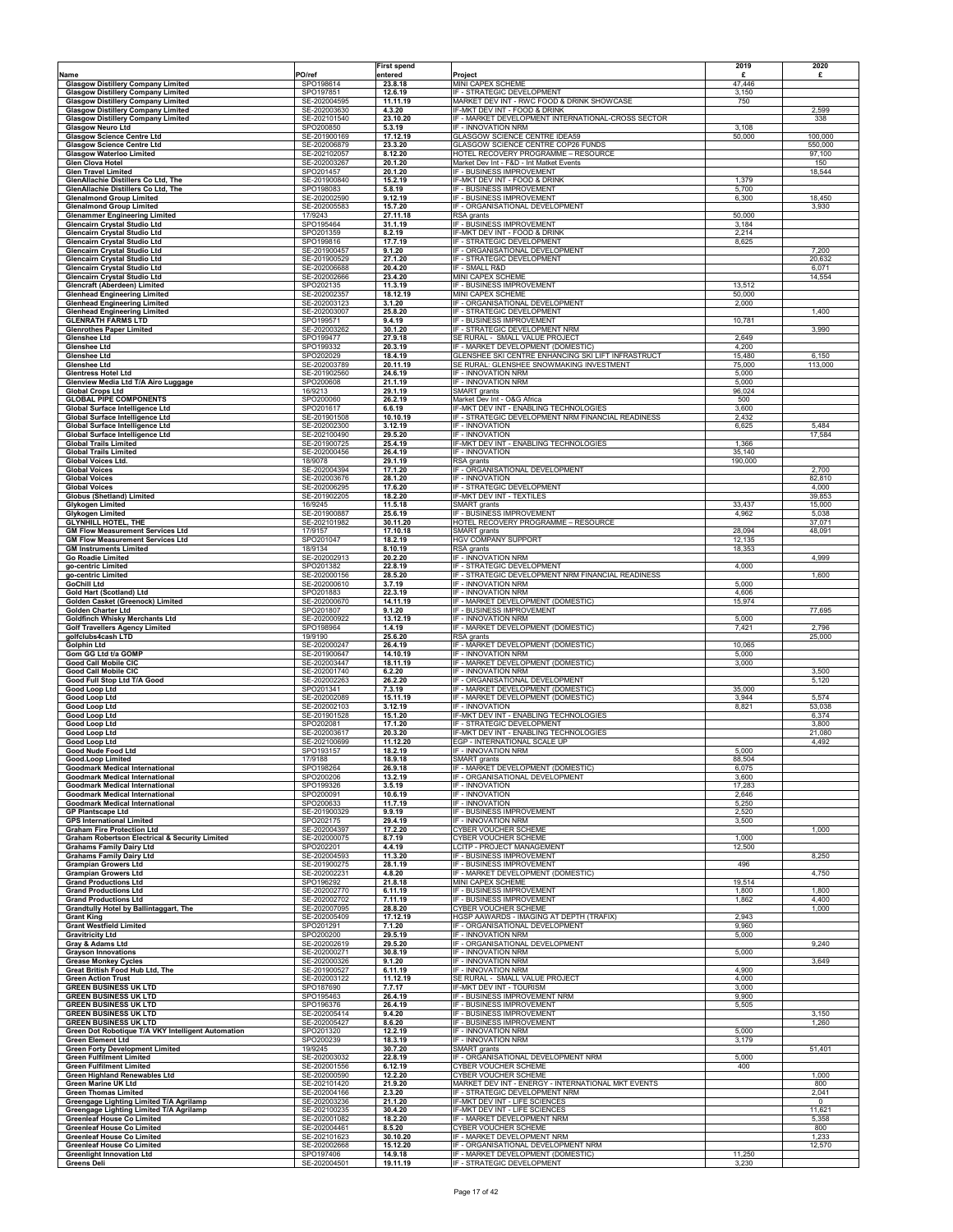|                                                                                                          |                              | <b>First spend</b>  |                                                                                       | 2019              | 2020              |
|----------------------------------------------------------------------------------------------------------|------------------------------|---------------------|---------------------------------------------------------------------------------------|-------------------|-------------------|
| Name                                                                                                     | PO/ref                       | entered             | Project                                                                               | £                 | £                 |
| <b>Greenwich Mean Time Productions Ltd</b>                                                               | SE-202100218                 | 7.12.20             | IF - STRATEGIC DEVELOPMENT NRM                                                        |                   | 4,000             |
| Gretna Green Ltd<br>Gretna Green Ltd                                                                     | SPO201362<br>SE-202004860    | 29.3.19<br>20.11.19 | IF - BUSINESS IMPROVEMENT<br>IF - BUSINESS IMPROVEMENT                                | 4,774<br>501      |                   |
| <b>Gretna Green Ltd</b>                                                                                  | SE-201902605                 | 3.12.19             | IF - BUSINESS IMPROVEMENT                                                             | 2.910             |                   |
| <b>Gretna Green Ltd</b>                                                                                  | SE-202001167                 | 3.12.19             | IF - MARKET DEVELOPMENT (DOMESTIC)                                                    | 12,800            | 6,400             |
| Gretna Green Ltd<br><b>GRM Bodycraft Limited</b>                                                         | SE-202005242<br>SE-202000089 | 20.5.20<br>20.8.19  | IF - BUSINESS IMPROVEMENT<br>CYBER VOUCHER SCHEME                                     | 1,000             | 6,180             |
| <b>Grossart Associates</b>                                                                               | SE-201901348                 | 27.7.20             | IF - INNOVATION NRM                                                                   |                   | 7,515             |
| <b>Grow Communication Limited</b>                                                                        | SE-202002785                 | 6.11.19             | <b>CYBER VOUCHER SCHEME</b>                                                           | 450               |                   |
| <b>Grow Sales Ltd</b>                                                                                    | SE-202003736                 | 25.9.19             | Foreign Direct Investment Support                                                     | 3,000             |                   |
| <b>GrowBiz Scotland</b><br><b>Growers Garden Limited</b>                                                 | SE-202002950<br>SPO198345    | 12.12.19<br>28.8.18 | SE RURAL - LEADER PROGRAMME SUPPORT 2016 - 2021<br>IF - MARKET DEVELOPMENT (DOMESTIC) | 25,000<br>12,929  |                   |
| <b>Growers Garden Limited</b>                                                                            | SPO199947                    | 15.4.19             | IF - BUSINESS IMPROVEMENT                                                             | 782               | 2,599             |
| <b>Growers Garden Limited</b>                                                                            | SPO201485                    | 15.4.19             | IF - INNOVATION                                                                       | 1,445             | 641               |
| <b>Growers Garden Limited</b><br><b>GS Biotech Ltd</b>                                                   | SE-202005355<br>SE-202100736 | 2.12.20<br>1.7.20   | MINI CAPEX SCHEME<br>IF-MKT DEV INT - LIFE SCIENCES                                   |                   | 22,500<br>2,577   |
| <b>GTS Solutions CIC</b>                                                                                 | SE-202005697                 | 1.6.20              | IF - STRATEGIC DEVELOPMENT NRM                                                        |                   | 4,000             |
| <b>Guard Archaeology Ltd</b>                                                                             | SE-202002367                 | 20.4.20             | IF - INNOVATION NRM                                                                   |                   | 6,614             |
| <b>Guthrie Group Ltd</b>                                                                                 | SE-201902014<br>SE-201902618 | 19.3.19             | IF - BUSINESS IMPROVEMENT<br>IF - BUSINESS IMPROVEMENT                                | 1,375             | 3,920             |
| <b>Guthrie Group Ltd</b><br><b>Guthrie Group Ltd</b>                                                     | SE-202005632                 | 14.1.20<br>24.1.20  | IF - STRATEGIC DEVELOPMENT                                                            |                   | 3,000             |
| Guy & Co Ltd                                                                                             | SPO197284                    | 5.7.18              | IF - MARKET DEVELOPMENT (DOMESTIC)                                                    | 5,400             |                   |
| Guy & Co Ltd                                                                                             | SE-202002513                 | 4.3.20              | IF-MKT DEV INT - ENABLING TECHNOLOGIES                                                |                   | 9,600             |
| <b>GWF Power Gener8 Limited</b><br><b>Gymetrix Limited</b>                                               | 18/9114<br>SPO192765         | 11.4.19<br>2.10.17  | RSA grants<br>IF - INNOVATION NRM                                                     | 155,000<br>49,051 |                   |
| H & K Farms                                                                                              | SE-202006190                 | 26.11.20            | IF - STRATEGIC DEVELOPMENT NRM                                                        |                   | 4,000             |
| <b>H&amp;I Adventures Ltd</b>                                                                            | SE-202003006                 | 3.1.20              | IF-MKT DEV INT - TOURISM                                                              | 2,985             | 2,889             |
| H.I.E. Ltd.<br><b>Hadden Construction Limited</b>                                                        | 18/9092<br>SE-202000726      | 21.11.18<br>11.3.20 | RSA grants<br><b>CYBER VOUCHER SCHEME</b>                                             | 50,000            | 1,000             |
| <b>Had-Fab Ltd</b>                                                                                       | SE-201901663                 | 21.10.19            | IF - INNOVATION                                                                       | 44,424            |                   |
| <b>Haelo Consulting Ltd</b>                                                                              | SE-201900654                 | 19.7.19             | IF - INNOVATION NRM                                                                   | 10,984            |                   |
| <b>HALDANE (UK) LTD</b><br>Halley Stevenson (Dyers and Finishers) Ltd                                    | SPO200832<br>SPO192613       | 25.2.19<br>25.7.18  | MINI CAPEX SCHEME<br>IF-MKT DEV INT - TEXTILES                                        | 18,500<br>5,970   |                   |
| Halley Stevenson (Dyers and Finishers) Ltd                                                               | SPO197765                    | 6.11.18             | <b>IF-MKT DEV INT - TEXTILES</b>                                                      | 3,762             |                   |
| Halley Stevenson (Dyers and Finishers) Ltd                                                               | SPO195772                    | 28.11.18            | IF - BUSINESS IMPROVEMENT                                                             | 1,584             |                   |
| Halley Stevenson (Dyers and Finishers) Ltd                                                               | SPO190380                    | 25.2.19             | IF - SMALL R&D<br>MINI CAPEX SCHEME                                                   | 34,688            |                   |
| Halley Stevenson (Dyers and Finishers) Ltd<br>Halley Stevenson (Dyers and Finishers) Ltd                 | SE-201901815<br>SE-202100937 | 13.9.19<br>9.12.20  | IF-MKT DEV INT - TEXTILES                                                             | 52,400            | 9,623             |
| Halley Stevensons (Dyers & Finishers) Ltd                                                                | 19/9236                      | 15.7.20             | RSA grants                                                                            |                   | 30,000            |
| <b>Halspan Limited</b>                                                                                   | SE-202002252                 | 18.12.19            | IF-MKT DEV INT - ENABLING TECHNOLOGIES                                                | 7,926             | 5,468             |
| <b>Halspan Limited</b><br><b>Hamill Decorating Services</b>                                              | SE-202001714<br>SPO197309    | 29.7.20<br>21.4.19  | IF - STRATEGIC DEVELOPMENT NRM<br>IF - ORGANISATIONAL DEVELOPMENT NRM                 | 5,000             | 3,600             |
| Hamilton Waste & Recycling Ltd                                                                           | SPO201969                    | 23.5.19             | IF - ORGANISATIONAL DEVELOPMENT NRM                                                   | 5,000             |                   |
| Hampden & Co                                                                                             | SE-202001361                 | 6.9.19              | CYBER VOUCHER SCHEME                                                                  | 995               |                   |
| Hannah'S Whisky Merchant Ltd<br><b>Harbro Ltd</b>                                                        | SE-202005724<br>SPO200979    | 15.4.20<br>28.5.19  | IF - BUSINESS IMPROVEMENT NRM<br>IF - BUSINESS IMPROVEMENT                            | 4,750             | 6,000             |
| <b>Harry Maiden Ltd</b>                                                                                  | SE-202000559                 | 26.3.20             | <b>CYBER VOUCHER SCHEME</b>                                                           |                   | 820               |
| <b>Hart Lifts Limited</b>                                                                                | SE-202000059                 | 27.9.19             | IF - INNOVATION NRM                                                                   | 5,000             |                   |
| <b>Harviestoun Brewery Limited</b><br><b>Harviestoun Brewery Limited</b>                                 | SE-202003957<br>SE-202100255 | 24.3.20<br>12.11.20 | IF-MKT DEV INT - FOOD & DRINK<br>IF-MKT DEV INT - FOOD & DRINK                        |                   | 5,100<br>1,000    |
| <b>HAS Technology Limited</b>                                                                            | SE-202006205                 | 14.2.20             | IF - SMALL R&D                                                                        |                   | 55,669            |
| <b>HAS Technology Limited</b>                                                                            | SE-202001786                 | 27.11.20            | IF - MARKET DEVELOPMENT (DOMESTIC)                                                    |                   | 5,420             |
| Hayward Tyler Fluid Handling Ltd T/A Hayward Tyler<br>Hayward Tyler Fluid Handling Ltd T/A Hayward Tyler | SPO197062<br>SE-202002725    | 25.10.18<br>11.3.20 | IF - BUSINESS IMPROVEMENT<br>IF - BUSINESS IMPROVEMENT                                | 7,961             | 6,400             |
| <b>HCS Control Systems Ltd</b>                                                                           | SPO197789                    | 18.4.19             | IF - BUSINESS IMPROVEMENT                                                             | 3,000             |                   |
| <b>Headspace Design International Ltd</b>                                                                | SE-201901247                 | 28.6.19             | IF - INNOVATION NRM                                                                   | 3,500             |                   |
| <b>Heal Physiotherapy Limited</b><br>Healthcare Consultancy (Uk) Ltd , The                               | SE-202005922<br>SE-202004579 | 30.9.20<br>19.3.20  | IF - INNOVATION NRM<br>CYBER VOUCHER SCHEME                                           |                   | 3,500<br>800      |
| <b>Healthy Nibbles</b>                                                                                   | SE-201900594                 | 13.3.19             | IF - INNOVATION NRM                                                                   | 20,950            | 1,187             |
| <b>Healthy Nibbles</b>                                                                                   | SE-202001642                 | 28.1.20             | IF - BUSINESS IMPROVEMENT                                                             |                   | 3,674             |
| <b>Hearing Diagnostics Limited</b>                                                                       | SE-202001209                 | 31.5.19             | IF - SMALL R&D                                                                        | 3,500             |                   |
| <b>Hearing Diagnostics Limited</b><br><b>Hebridean Contemporary Homes Limited</b>                        | 19/9062<br>SE-202005730      | 8.7.19<br>15.1.20   | SMART grants<br>IF - BUSINESS IMPROVEMENT NRM                                         | 46,728            | 51,372<br>5,382   |
| <b>Hebridean Contemporary Homes Limited</b>                                                              | SE-202004907                 | 16.1.20             | IF - BUSINESS IMPROVEMENT NRM                                                         |                   | 2,590             |
| <b>Hebridean Contemporary Homes Limited</b>                                                              | SE-202004717                 | 5.2.20              | IF - STRATEGIC DEVELOPMENT NRM                                                        |                   | 4,000             |
| <b>Heidi Beers Limited</b><br><b>Heidi Beers Limited</b>                                                 | SPO192185<br>SPO198481       | 11.10.17<br>31.1.19 | IF - BUSINESS IMPROVEMENT<br>IF - MARKET DEVELOPMENT (DOMESTIC)                       | 7,931<br>7,500    |                   |
| <b>Heidi Beers Limited</b>                                                                               | SE-201900088                 | 24.4.19             | IF - MARKET DEVELOPMENT (DOMESTIC)                                                    | 9,600             | 9,600             |
| <b>Heidi Beers Limited</b>                                                                               | SPO200328                    | 31.7.19             | IF - BUSINESS IMPROVEMENT                                                             | 4,110             |                   |
| <b>Heidi Beers Limited</b>                                                                               | SE-202100088                 | 23.4.20             | IF - INNOVATION                                                                       |                   | 2,800             |
| <b>Heliex Power Ltd</b><br><b>Heliex Power Ltd</b>                                                       | SE-202000107<br>SE-202003348 | 18.11.19<br>9.3.20  | IF - STRATEGIC DEVELOPMENT<br>IF - BUSINESS IMPROVEMENT                               | 3,175             | 16,320            |
| <b>Helix Oilfield Services Limited</b>                                                                   | SPO196934                    | 10.10.18            | IF-MKT DEV INT - ENERGY O&G                                                           | 17,541            |                   |
| <b>Helix Oilfield Services Limited</b>                                                                   | SPO197715                    | 4.7.19              | IF-MKT DEV INT - ENERGY O&G                                                           | 1,707             |                   |
| <b>Helix Oilfield Services Limited</b><br><b>Helix Oilfield Services Limited</b>                         | SE-201902554<br>SPO201288    | 28.8.19<br>23.9.19  | IF - MARKET DEVELOPMENT (DOMESTIC)<br>IF - STRATEGIC DEVELOPMENT                      | 5,677<br>5,040    | 18,323            |
| Helmet Integrated Systems Ltd T/A Gentex Europe                                                          | SPO180628                    | 21.12.16            | LARGE R&D INTERNATIONAL                                                               | 165,546           |                   |
| <b>Helpful Clothing Co Ltd</b>                                                                           | SPO197766                    | 1.5.19              | IF - INNOVATION NRM                                                                   | 3,537             |                   |
| Helson & Jackets LLP<br><b>Helson &amp; Jackets LLP</b>                                                  | SPO199797<br>SPO200064       | 11.3.19<br>28.3.19  | IF - INNOVATION<br>IF - INNOVATION                                                    | 4,863<br>2,381    |                   |
| Helson & Jackets Technology Ltd                                                                          | SE-202004190                 | 11.10.19            | IF - INNOVATION                                                                       | 1,056             |                   |
| Henderson Electrical Services T/A Jumpstart                                                              | SPO201928                    | 4.2.19              | IF - INNOVATION NRM                                                                   | 2,520             |                   |
| <b>Henderson Loggie</b><br>Henderson Stone & Co Ltd                                                      | SPO202107<br>SE-202003684    | 16.12.19<br>27.2.20 | CYBER VOUCHER SCHEME<br><b>CYBER VOUCHER SCHEME</b>                                   | 995               | 700               |
| <b>Herd Advance Limited</b>                                                                              | SE-202004985                 | 30.3.20             | IF - INNOVATION NRM                                                                   |                   | 5,000             |
| <b>Herd Advance Limited</b>                                                                              | SE-202101068                 | 11.8.20             | HGV COMPANY - COVID PRESEED                                                           |                   | 36,500            |
| <b>HERIOT WATT UNIVERSITY</b><br><b>HERIOT WATT UNIVERSITY</b>                                           | SPO192927<br>SPO195495       | 13.2.18<br>5.4.18   | WHOLE BLOOD SAMPLE PREPARATION<br>BUSINESS DEVELOPMENT EXECUTIVE - DUBAI              | 45,542<br>31,440  | 95,700            |
| <b>HERIOT WATT UNIVERSITY</b>                                                                            | SPO195590                    | 27.7.18             | STRTUP INNOVATION POC AWARDS - BRICKS                                                 | 269,125           |                   |
| <b>HERIOT WATT UNIVERSITY</b>                                                                            | SPO199268                    | 17.4.19             | ANTENNA (CAPITAL)                                                                     | 146,056           | 44,341            |
| HERIOT WATT UNIVERSITY<br><b>HERIOT WATT UNIVERSITY</b>                                                  | SPO201673<br>SE-202100365    | 5.7.19<br>2.7.20    | WHOLE BLOOD SAMPLE PREPARATION<br><b>ANTENNA (CAPITAL)</b>                            | 222,648           | 140,546<br>99,844 |
| <b>HERIOT WATT UNIVERSITY</b>                                                                            | SE-202100031                 | 28.8.20             | AMCF - CHALLENGE FUND CALLS                                                           |                   | 79,278            |
| <b>HERIOT WATT UNIVERSITY</b>                                                                            | SE-202100032                 | 17.12.20            | SPRITE: AMCF - CAPITAL                                                                |                   | 57,382            |
| Hermes Apps Ltd T/A Beezer.com<br>Hermes Apps Ltd T/A Beezer.com                                         | SPO195349<br>SPO198140       | 12.4.19<br>4.12.19  | IF - INNOVATION<br>IF - MARKET DEVELOPMENT (DOMESTIC)                                 | 5,000<br>17,435   |                   |
| <b>Hermitage Holdings Ltd</b>                                                                            | SE-202003636                 | 10.2.20             | IF - BUSINESS IMPROVEMENT                                                             |                   | 8,000             |
| <b>Hermitage Holdings Ltd</b>                                                                            | SE-202001269                 | 26.5.20             | IF - BUSINESS IMPROVEMENT                                                             |                   | 6,480             |
| <b>Hey Girls CIC</b><br><b>Hey Girls CIC</b>                                                             | SPO202002<br>SE-201900205    | 21.1.19<br>23.5.19  | <b>UNLOCKING AMBITION</b><br>IF - MARKET DEVELOPMENT (DOMESTIC)                       | 35,000<br>9,000   | 3,000             |
| <b>Hey Girls CIC</b>                                                                                     | SE-202004247                 | 23.10.19            | UNLOCKING AMBITION - AMBASSADORS PILOT                                                | 25,000            |                   |
| <b>Hey Girls CIC</b>                                                                                     | SE-202000216                 | 7.5.20              | IF - MARKET DEVELOPMENT (DOMESTIC)                                                    |                   | 13,664            |
| <b>Hey Girls CIC</b><br><b>HGM Consultants Limited</b>                                                   | SE-202003985<br>SE-202005607 | 1.6.20<br>8.4.20    | IF - MARKET DEVELOPMENT (DOMESTIC)<br><b>CYBER VOUCHER SCHEME</b>                     |                   | 10,120<br>899     |
| <b>Hgs Consulting Limited</b>                                                                            | SE-202002155                 | 23.10.19            | <b>CYBER VOUCHER SCHEME</b>                                                           | 995               |                   |
| <b>Highland Adventure Safaris Ltd</b>                                                                    | SPO197331                    | 31.8.18             | IF-MKT DEV INT - TOURISM                                                              | 2,475             |                   |
| <b>Highland Adventure Safaris Ltd</b><br><b>Highland Chocolatier Limited</b>                             | SE-202000672<br>SE-202003334 | 15.10.19<br>17.1.20 | IF - STRATEGIC DEVELOPMENT NRM<br>Market Dev Int - F&D - Int Matket Events            | 3,150             | 150               |
| <b>Highland Chocolatier Limited</b>                                                                      | SE-202004739                 | 3.2.20              | IF - STRATEGIC DEVELOPMENT NRM                                                        |                   | 3,976             |
| Highland Design Engineering Ltd T/A 4C Engineering                                                       | SE-201902165                 | 17.12.19            | CYBER VOUCHER SCHEME                                                                  | 1,000             |                   |
| <b>Highland Distillers Ltd</b>                                                                           | SPO201561                    | 30.5.19             | IF - ORGANISATIONAL DEVELOPMENT                                                       | 16,000            |                   |
| <b>HIGHLAND GAME LTD</b><br><b>HIGHLAND GAME LTD</b>                                                     | SE-201900507<br>SE-202001750 | 12.2.19<br>11.12.19 | IF - ORGANISATIONAL DEVELOPMENT<br>IF - MARKET DEVELOPMENT (DOMESTIC)                 | 9,626<br>9,673    | 7,661             |
| <b>HIGHLAND GAME LTD</b>                                                                                 | SE-202002960                 | 3.1.20              | IF - MARKET DEVELOPMENT (DOMESTIC)                                                    | 2,484             |                   |
| <b>HIGHLAND GAME LTD</b>                                                                                 | SE-202004360                 | 20.5.20             | CYBER VOUCHER SCHEME                                                                  |                   | 1,000             |
| Highland Soap Co. Ltd, The<br><b>Highland Spring Ltd</b>                                                 | SE-202005207<br>SPO202132    | 11.3.20<br>12.9.19  | IF - STRATEGIC DEVELOPMENT NRM<br>IF - ORGANISATIONAL DEVELOPMENT                     | 18,720            | 3,869<br>11,280   |
| <b>Highland Spring Ltd</b>                                                                               | SE-202005547                 | 13.11.20            | IF - BUSINESS IMPROVEMENT                                                             |                   | 4,350             |
| <b>Highlander International Recycling Ltd</b>                                                            | SE-202003758                 | 10.12.19            | IF - BUSINESS IMPROVEMENT                                                             | 3,616             |                   |
| HIGHLANDER SCOTLAND LTD<br><b>HIGHLANDER SCOTLAND LTD</b>                                                | SPO195706<br>SPO197063       | 4.7.18<br>15.5.19   | IF-MKT DEV INT - TEXTILES<br>IF - SMALL R&D                                           | 453<br>52,890     |                   |
| <b>Highlands And Islands Enterprise</b>                                                                  | SPO202003                    | 21.1.19             | <b>UNLOCKING AMBITION</b>                                                             | 18,000            |                   |
| <b>Highlands And Islands Enterprise</b>                                                                  | SE-201901971                 | 26.3.19             | SCOTLAND CAN DO SCALE DEVELOPMENT & PILOT                                             | 6,208             |                   |
| <b>Highlands And Islands Enterprise</b>                                                                  | SE-202002986                 | 27.8.19             | SCOTLAND CAN DO SCALE DEVELOPMENT & PILOT                                             | 8,868             |                   |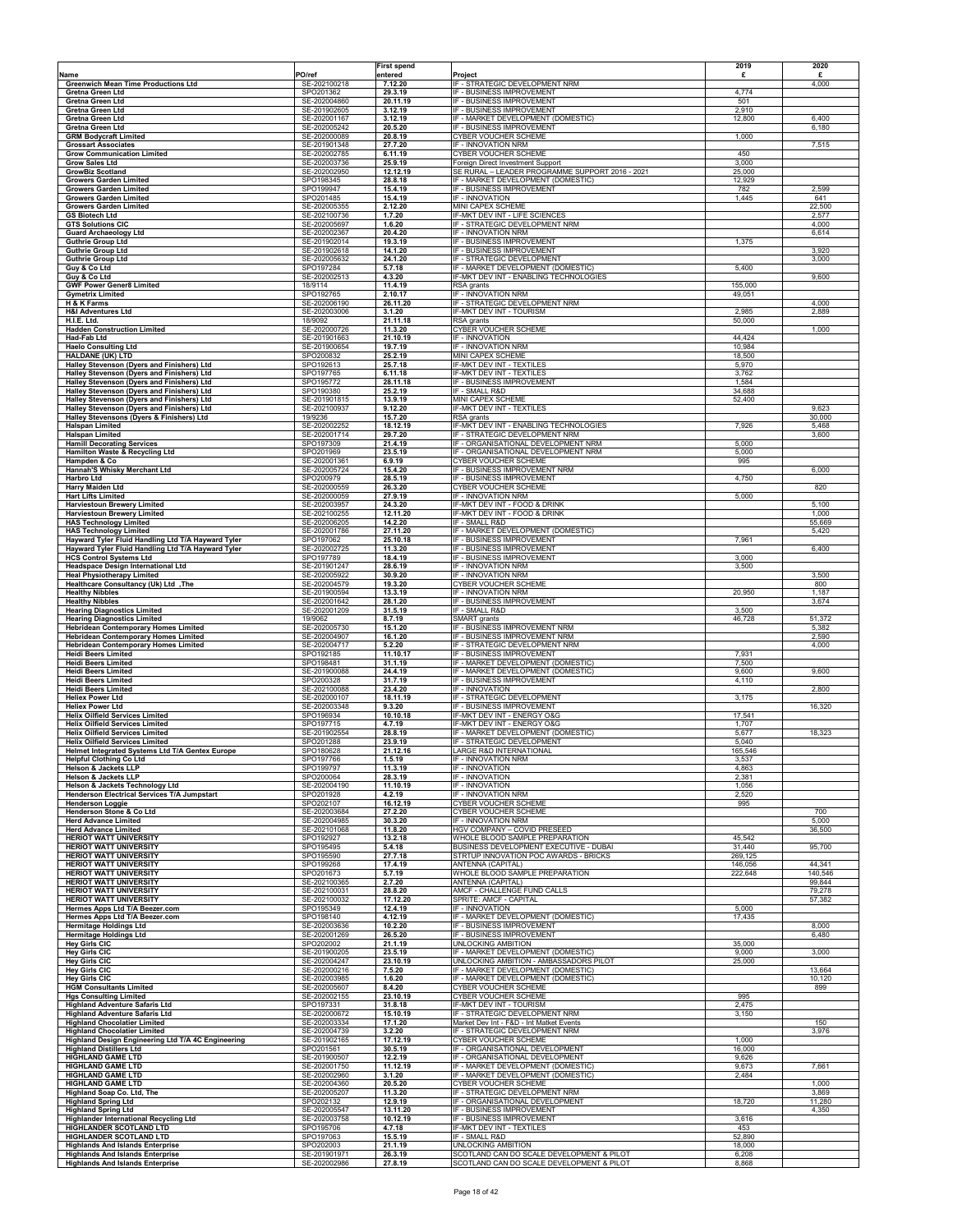|                                                                              |                              | First spend          |                                                                                          | 2019              | 2020            |
|------------------------------------------------------------------------------|------------------------------|----------------------|------------------------------------------------------------------------------------------|-------------------|-----------------|
| Name<br><b>Highlands Hospitality Ltd</b>                                     | PO/ref<br>SPO197540          | entered<br>22.5.19   | Project<br>IF - MARKET DEVELOPMENT (DOMESTIC)                                            | £<br>40,088       | £               |
| <b>Highlands Hospitality Ltd</b>                                             | SPO197683                    | 12.12.19             | IF - MARKET DEVELOPMENT (DOMESTIC)                                                       | 6,313             |                 |
| <b>Hilary Jane Keyes Ltd</b><br><b>Hilltop Leaf Ltd</b>                      | SPO201027<br>SE-202101071    | 20.8.19<br>13.8.20   | IF - INNOVATION NRM<br>HGV COMPANY - COVID PRESEED                                       | 5,000             | 45,000          |
| Hinduja Global Solutions UK Limited                                          | SPO201184                    | 22.7.19              | HGS DE MINIMIS CONTRIBUTION TO DRAINAGE WORKS                                            | 35,000            |                 |
| Hippo & Hedgehog Ltd<br>Hippo & Hedgehog Ltd                                 | SPO202004<br>SE-201902201    | 21.1.19<br>1.4.19    | UNLOCKING AMBITION<br><b>UNLOCKING AMBITION</b>                                          | 40,000<br>6,080   |                 |
| Hippo & Hedgehog Ltd<br>Hippo & Hedgehog Ltd                                 | SE-202005859<br>SE-202006522 | 13.1.20<br>24.6.20   | UNLOCKING AMBITION - AMBASSADORS PILOT<br>IF - SMALL R&D                                 |                   | 2,296<br>4,283  |
| <b>Hiretech Ltd</b>                                                          | SPO195835                    | 16.5.18              | IF - BUSINESS IMPROVEMENT                                                                | 1,500             |                 |
| <b>Hiretech Ltd</b><br><b>Hisark Limited</b>                                 | SE-202000766<br>SE-202001027 | 10.5.19<br>27.3.20   | IF-MKT DEV INT - ENERGY O&G<br>IF - INNOVATION NRM                                       | 1,672             | 5,000           |
| <b>Holland &amp; Sherry Ltd</b>                                              | SE-201900889                 | 26.7.19              | IF-MKT DEV INT - TEXTILES                                                                | 2,400             |                 |
| <b>Holyrood Distillery</b><br>Homefinders (Inverclyde) Limited               | SE-202003269<br>SE-202000076 | 17.1.20<br>19.6.19   | Market Dev Int - F&D - Int Matket Events<br><b>CYBER VOUCHER SCHEME</b>                  | 1,000             | 150             |
| <b>HomePointr CIC</b><br><b>HOOK MARINE LTD</b>                              | SE-202002129<br>SE-202000716 | 9.1.20               | IF - INNOVATION NRM<br>IF - MARKET DEVELOPMENT INTERNATIONAL-CROSS SECTOR                | 200               | 5,000           |
| <b>HOOK MARINE LTD</b>                                                       | SE-202003809                 | 4.6.19<br>6.1.20     | IF-MKT DEV INT - ENABLING TECHNOLOGIES                                                   | 817               |                 |
| <b>HOOK MARINE LTD</b><br><b>Hoot Telecom Ltd</b>                            | SE-202003658<br>SE-202004800 | 30.3.20<br>9.3.20    | IF - STRATEGIC DEVELOPMENT NRM<br>CYBER VOUCHER SCHEME                                   |                   | 3,934<br>960    |
| <b>Hope CBD Limited</b>                                                      | SE-202005240                 | 23.1.20              | <b>CYBER VOUCHER SCHEME</b>                                                              |                   | 800             |
| <b>Hope Sisters Limited</b><br><b>Hoplex Ltd</b>                             | SE-201901632<br>SPO200767    | 10.4.19<br>12.2.19   | IF - MARKET DEVELOPMENT (DOMESTIC)<br>IF - INNOVATION NRM                                | 12,555<br>6,735   |                 |
| Horsebuy<br><b>Hosie Electrical Contracting Ltd</b>                          | SE-202005740<br>SE-201902166 | 16.9.20<br>30.7.19   | IF - INNOVATION NRM<br><b>CYBER VOUCHER SCHEME</b>                                       | 950               | 4,515           |
| Hot Tin Roof Public Relations Ltd                                            | SE-202000863                 | 19.11.19             | IF - ORGANISATIONAL DEVELOPMENT NRM                                                      | 5,000             |                 |
| <b>Hotel Corporation Of Edinburgh Ltd</b><br><b>Hothouse Medical Ltd</b>     | SE-202102055<br>18/9090      | 10.12.20<br>12.10.18 | HOTEL RECOVERY PROGRAMME - RESOURCE<br>SMART grants                                      | 56,894            | 38,664          |
| <b>House of Balmoral Ltd</b>                                                 | SPO200371                    | 8.5.19               | IF - INNOVATION NRM                                                                      | 4,375             |                 |
| House of Caledonia Ltd t/a Rocio<br><b>House Of Solace Spices</b>            | SE-20200295<br>SE-202005213  | 20.3.20<br>22.9.20   | IF - BUSINESS IMPROVEMENT<br>IF - INNOVATION NRM                                         |                   | 1,099<br>2,725  |
| Houston Bottling & Co-Pack Ltd                                               | SPO199507                    | 22.1.19              | IF - BUSINESS IMPROVEMENT<br><b>CYBER VOUCHER SCHEME</b>                                 | 16,600            |                 |
| <b>Howden Blacksmiths Limited</b><br><b>Howden Compressors</b>               | SE-202004353<br>SPO184184    | 14.11.19<br>8.3.17   | LARGE R&D INTERNATIONAL                                                                  | 1,000<br>75,000   | 206,653         |
| <b>HR Hub Plus Limited</b><br><b>HRH Limited</b>                             | SE-202004475<br>SE-202000635 | 9.3.20<br>10.9.20    | CYBER VOUCHER SCHEME<br>IF-MKT DEV INT - ENERGY O&G                                      |                   | 1,000<br>29,254 |
| <b>HS Vision Ltd</b>                                                         | SE-201902594                 | 7.1.20               | IF - INNOVATION NRM                                                                      | 4,148             |                 |
| Human Resources Intelligence Limited<br>Human Resources Intelligence Limited | SPO199689<br>SE-202000592    | 21.3.19<br>15.8.19   | IF - INNOVATION NRM<br>CYBER VOUCHER SCHEME                                              | 10,655<br>1,000   |                 |
| Hunter Laing & Co Ltd<br>Hunter Laing & Co Ltd                               | SPO200886<br>SE-201901917    | 22.5.19<br>25.8.20   | IF - BUSINESS IMPROVEMENT<br>IF - BUSINESS IMPROVEMENT                                   | 5,156             | 63,364          |
| <b>Hutchinson Networks Ltd</b>                                               | SPO196648                    | 7.2.19               | IF - INNOVATION                                                                          | 4,500             |                 |
| <b>Hutchinson Networks Ltd</b><br><b>Hutchinson Networks Ltd</b>             | SE-201901228<br>SPO200380    | 28.2.19<br>6.3.19    | IF - SMALL R&D<br>IF - SMALL R&D                                                         | 15,647<br>36,218  |                 |
| <b>Hutchinson Networks Ltd</b>                                               | SPO198746                    | 7.3.19               | IF - BUSINESS IMPROVEMENT                                                                | 3,000             |                 |
| <b>Hutchison Technologies Limited</b><br><b>Hutchison Technologies Ltd</b>   | 16/9201<br>SPO179747         | 29.3.18<br>30.6.16   | RSA grants<br>IF - BUSINESS IMPROVEMENT                                                  | 90,000<br>16,088  |                 |
| <b>HV Systems Ltd</b><br><b>HVAC &amp; REFRIGERATION ENG. LTD</b>            | SPO201581<br>SE-202002461    | 23.1.19<br>13.2.20   | IF - INNOVATION NRM<br>IF-MKT DEV INT - ENERGY O&G                                       | 4,340             | 2,034           |
| HVAC & REFRIGERATION ENG. LTD                                                | SE-202007154                 | 22.4.20              | MARKET DEV INT - AOG 2020 TRADE MISSION                                                  |                   | 800             |
| <b>Hybridge Marine Limited</b><br><b>Hydrafact Limited</b>                   | SE-202006216<br>SPO200396    | 7.7.20<br>4.6.19     | IF - INNOVATION NRM<br>IF - INNOVATION                                                   | 10,035            | 896             |
| <b>Hydrason Solutions Limited</b>                                            | SPO200463                    | 11.6.19              | <b>LARGE R&amp;D GROWTH</b>                                                              | 16,512            | 12,000          |
| <b>Hydrason Solutions Limited</b><br><b>Hydrasun Ltd</b>                     | SPO200461<br>SPO196705       | 17.6.19<br>20.11.18  | LARGE R&D GROWTH<br>IF-MKT DEV INT - ENERGY O&G                                          | 21,718<br>15,000  | 20,000          |
| <b>Hydrasun Ltd</b><br><b>Hydrasun Ltd</b>                                   | SPO202142<br>SPO200789       | 26.2.19<br>2.10.19   | Market Dev Int - O&G Africa<br>IF - SMALL R&D                                            | 500<br>22,400     | 17,364          |
| <b>Hydro Group Plc</b>                                                       | SE-201900965                 | 26.2.19              | MARKET DEV INT - O&G NORTH AMERICA - 1                                                   | 500               |                 |
| <b>Hydro Group Plc</b><br><b>Hydrogen Universe Ltd</b>                       | SPO201594<br>SPO199096       | 24.9.19<br>24.7.19   | MARKET DEV INT - RENEWABLE ENERGY<br>IF - INNOVATION NRM                                 | 625<br>5,000      |                 |
| <b>Hydroscot Energies Ltd</b>                                                | SE-202000877                 | 20.5.20              | IF - STRATEGIC DEVELOPMENT NRM                                                           |                   | 1,815           |
| <b>Hydrosense Limited</b><br><b>Hypervine Ltd</b>                            | SE-202000455<br>SE-202002237 | 14.4.20<br>28.11.19  | IF-MKT DEV INT - CHEMICALS<br>IF - INNOVATION NRM                                        | 5,000             | 7,461           |
| <b>Hypervine Ltd</b><br><b>HYSPEC ENGINEERING LTD</b>                        | SE-202005613<br>SPO198665    | 13.3.20<br>4.2.19    | IF - STRATEGIC DEVELOPMENT NRM<br>IF - BUSINESS IMPROVEMENT                              | 10,965            | 3,700           |
| <b>HYSPEC ENGINEERING LTD</b>                                                | SE-201900512                 | 7.2.19               | IF - MARKET DEVELOPMENT (DOMESTIC)                                                       | 4,173             |                 |
| <b>HYSPEC ENGINEERING LTD</b><br><b>HYSPEC ENGINEERING LTD</b>               | SE-202000765<br>SE-202001154 | 16.5.19<br>22.10.19  | IF - MARKET DEVELOPMENT (DOMESTIC)<br>IF - ORGANISATIONAL DEVELOPMENT                    | 11,327<br>49,271  | 8,834           |
| <b>HYSPEC ENGINEERING LTD</b><br>I. Fratelli Limited                         | SE-202004522<br>SE-202001695 | 8.6.20<br>7.1.20     | IF - MARKET DEVELOPMENT (DOMESTIC)<br>IF-MKT DEV INT - TEXTILES                          | 1,825             | 1,879           |
| <b>IOT Ltd</b>                                                               | SE-202002472                 | 23.4.20              | IF - INNOVATION NRM                                                                      |                   | 4,221           |
| 14 Product Design Limited<br>14 Product Design Ltd                           | 20/9022<br>SE-202000591      | 8.7.20<br>11.9.19    | SMART grants<br><b>CYBER VOUCHER SCHEME</b>                                              | 995               | 33,333          |
| 14 Product Design Ltd<br>14 Product Design Ltd                               | SPO201342<br>SE-202003750    | 23.10.19<br>16.12.19 | IF - BUSINESS IMPROVEMENT<br>IF - STRATEGIC DEVELOPMENT                                  | 8,976<br>2,750    |                 |
| 14 Product Design Ltd                                                        | SE-202001633                 | 28.1.20              | IF - MARKET DEVELOPMENT (DOMESTIC)                                                       |                   | 3,360           |
| 14 Product Design Ltd<br><b>Iberico Foods Limited</b>                        | SE-202004040<br>SE-202004152 | 4.5.20<br>15.6.20    | IF - MARKET DEVELOPMENT (DOMESTIC)<br>IF - STRATEGIC DEVELOPMENT NRM                     |                   | 9,210<br>2.788  |
| <b>Ibisvision Ltd</b><br><b>IceRobotics Ltd</b>                              | SE-202003648                 | 19.2.20              | LARGE R&D GROWTH<br>IF - BUSINESS IMPROVEMENT                                            | 3,150             | 50,000          |
| <b>IceRobotics Ltd</b>                                                       | SPO195110<br>SE-202000372    | 26.7.18<br>4.5.20    | IF - ORGANISATIONAL DEVELOPMENT                                                          |                   | 1,650           |
| <b>Ichor Systems Ltd</b><br><b>iCoaching Ltd</b>                             | SE-201902401<br>SE-202004281 | 10.6.20<br>11.2.20   | IF - STRATEGIC DEVELOPMENT<br>IF - INNOVATION NRM                                        |                   | 3,000<br>4,900  |
| <b>ICR Integrity Limited</b>                                                 | SPO189933                    | 22.11.17             | IF-MKT DEV INT - ENERGY O&G                                                              | 6,783             |                 |
| <b>ICR Integrity Limited</b><br><b>ICR Integrity Limited</b>                 | SPO198991<br>SE-202007178    | 1.11.19<br>8.5.20    | IF - BUSINESS IMPROVEMENT<br>IF - SMALL R&D                                              | 38,644            | 95,824          |
| <b>ID Systems UK Ltd</b><br><b>ID Systems UK Ltd</b>                         | SE-202000476<br>SE-202000624 | 15.5.19<br>29.6.20   | IF - STRATEGIC DEVELOPMENT NRM FINANCIAL READINESS<br>CYBER VOUCHER SCHEME               | 4,000             | 1,000           |
| IDCO. Limited, The                                                           | SPO200683                    | 7.2.19               | IF - SMALL R&D                                                                           | 97,255            |                 |
| <b>IDCO.</b> Limited, The<br>If Only Holidays Limited                        | SE-202000401<br>17/9167      | 5.9.19<br>29.3.18    | IF - BUSINESS IMPROVEMENT<br>RSA grants                                                  | 12,688<br>117,500 | 26,667          |
| iHandover Ltd<br>IHF Ltd T/A Integrated Human Factors                        | SPO201166<br>SPO194526       | 25.4.19<br>1.6.18    | IF - STRATEGIC DEVELOPMENT NRM FINANCIAL READINESS<br>IF - MARKET DEVELOPMENT (DOMESTIC) | 4,200<br>3,540    |                 |
| <b>IHTTP</b>                                                                 | SE-202004355                 | 17.4.20              | <b>CYBER VOUCHER SCHEME</b>                                                              |                   | 300             |
| <b>IKM Consulting Limited</b><br><b>IKM Consulting Limited</b>               | SE-202000490<br>SE-202004662 | 11.3.20<br>23.12.20  | IF - ORGANISATIONAL DEVELOPMENT NRM<br><b>CYBER VOUCHER SCHEME</b>                       |                   | 6,200<br>995    |
| <b>IKM Testing UK Ltd</b><br><b>Ilka Design Limited</b>                      | SE-202002755<br>SE-202004140 | 3.2.20               | IF-MKT DEV INT - ENERGY O&G<br>IF - INNOVATION NRM                                       | 2,964             | 7,200           |
| Imate Development Ltd                                                        | SPO199334                    | 11.12.19<br>18.7.19  | IF - INNOVATION NRM                                                                      | 1,669             |                 |
| <b>IMES International Ltd</b><br>Imet Alloys Group Limited                   | SE-202004881<br>SE-202004341 | 23.3.20<br>19.8.20   | IF-MKT DEV INT - ENERGY O&G<br><b>CYBER VOUCHER SCHEME</b>                               |                   | 1,333<br>995    |
| <b>Impact Laboratories Limited</b>                                           | 17/9065                      | 15.6.17              | SMART grants<br>IF - BUSINESS IMPROVEMENT                                                | 16,131            |                 |
| <b>Impact Laboratories Limited</b><br><b>Impact Laboratories Limited</b>     | SPO197413<br>SE-202005166    | 12.3.19<br>11.3.20   | IF - INNOVATION                                                                          | 5,095             | 2,275           |
| <b>Impact Laboratories Limited</b><br><b>Impact Laboratories Limited</b>     | SE-202004918<br>SE-201900966 | 23.3.20<br>22.4.20   | IF - BUSINESS IMPROVEMENT<br>IF-MKT DEV INT - CHEMICALS                                  |                   | 5,949<br>12,000 |
| <b>Impact Laboratories Limited</b>                                           | SE-202100847                 | 10.7.20              | IF - BUSINESS IMPROVEMENT                                                                |                   | 2,051           |
| <b>Impact Laboratories Limited</b><br><b>Impact Selector Ltd</b>             | SE-202007302<br>SPO196446    | 16.9.20<br>4.6.19    | IF - STRATEGIC DEVELOPMENT<br>IF-MKT DEV INT - ENERGY O&G                                | 1,575             | 3,900           |
| <b>Impact Subsea Ltd</b><br><b>Impact Subsea Ltd</b>                         | SPO191519<br>SPO191931       | 8.12.17<br>10.4.18   | IF-MKT DEV INT - ENERGY O&G<br>IF - SMALL R&D                                            | 3,392<br>7,080    |                 |
| <b>Impact Subsea Ltd</b>                                                     | SPO195549                    | 17.8.18              | IF - STRATEGIC DEVELOPMENT                                                               | 6,300             |                 |
| <b>Impact Subsea Ltd</b><br><b>IMRANDD Ltd</b>                               | SE-202001257<br>SPO196979    | 31.10.19<br>15.2.19  | IF - INNOVATION<br>IF-MKT DEV INT - ENERGY O&G                                           | 5,000<br>2,971    | 15,000          |
| <b>IMRANDD Ltd</b><br><b>IMRANDD Ltd</b>                                     | SE-201901766<br>SE-201901767 | 11.3.19<br>11.3.19   | IF - BUSINESS IMPROVEMENT<br>IF - MARKET DEVELOPMENT (DOMESTIC)                          | 1,245<br>12,715   |                 |
| In Conference Ltd                                                            | SE-202100637                 | 16.6.20              | CYBER VOUCHER SCHEME                                                                     |                   | 995             |
| In4Derm Ltd<br><b>Incentive Games Ltd</b>                                    | SE-202101075<br>SE-201900451 | 11.8.20<br>25.2.19   | HGV COMPANY - COVID PRESEED<br>IF - MARKET DEVELOPMENT (DOMESTIC)                        | 6,145             | 43,057          |
| <b>Incentive Games Ltd</b><br><b>Incentive Games Ltd</b>                     | SPO201681<br>SE-201901042    | 15.4.19<br>15.7.19   | IF - STRATEGIC DEVELOPMENT<br>IF - INNOVATION                                            | 25,413<br>26,256  | 8,500<br>11,119 |
| <b>Incentive Games Ltd</b>                                                   | SE-201900554                 | 8.8.19               | IF - INNOVATION                                                                          | 626               | 496             |
| <b>Incentive Games Ltd</b><br><b>Incentive Games Ltd</b>                     | SE-202001420<br>SPO201713    | 7.11.19<br>4.5.20    | IF - MARKET DEVELOPMENT (DOMESTIC)<br>IF - STRATEGIC DEVELOPMENT                         | 5,950             | 6,050<br>2,619  |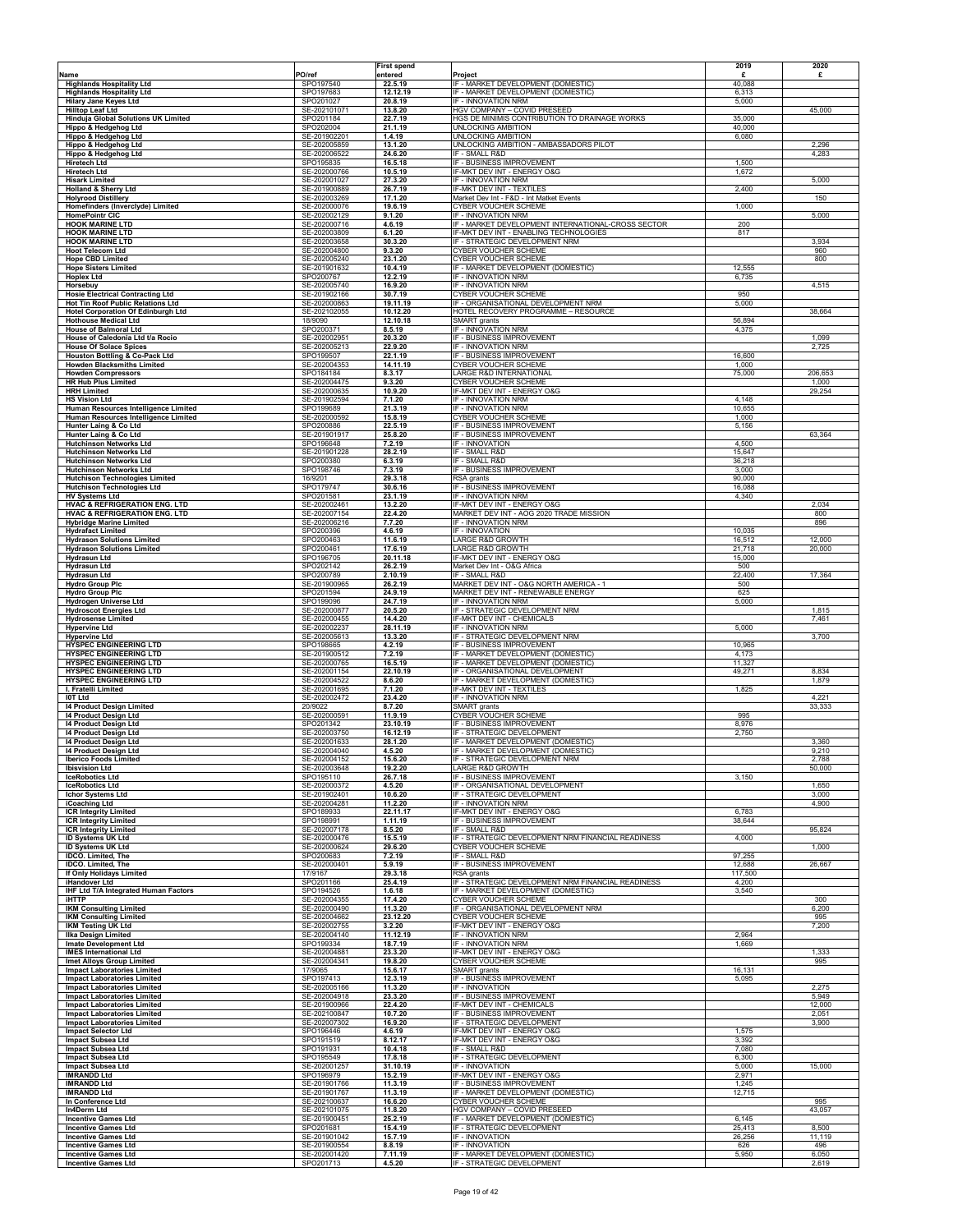|                                                                                                              |                              | <b>First spend</b>   |                                                                          | 2019              | 2020             |
|--------------------------------------------------------------------------------------------------------------|------------------------------|----------------------|--------------------------------------------------------------------------|-------------------|------------------|
| Name                                                                                                         | PO/ref                       | entered              | Project                                                                  | £                 | £                |
| InclusIQ Institute Ltd<br><b>Inclusig Ltd</b>                                                                | SE-202005531<br>16/9239      | 6.10.20<br>26.10.17  | IF - STRATEGIC DEVELOPMENT NRM<br>SMART grants                           | 54,169            | 4,000<br>24,864  |
| <b>Inclusive Play Ltd</b>                                                                                    | SPO201234                    | 19.3.19              | IF-MKT DEV INT - ENABLING TECHNOLOGIES                                   | 1,286             |                  |
| <b>Incremental Group Limited</b><br><b>Incremental Group Limited</b>                                         | 18/9168<br>SPO199512         | 18.7.19<br>31.7.19   | RSA grants<br>IF - MARKET DEVELOPMENT (DOMESTIC)                         | 164,000<br>10,272 |                  |
| <b>Incremental Group Limited</b>                                                                             | SPO198031                    | 13.8.19              | IF-MKT DEV INT - ENABLING TECHNOLOGIES                                   | 4,783             |                  |
| <b>Indez Ltd</b><br>Indigo Childcare Group, The                                                              | SE-202004013<br>SE-202000819 | 21.11.19<br>19.8.19  | IF - STRATEGIC DEVELOPMENT NRM<br>IF - ORGANISATIONAL DEVELOPMENT        | 3,860<br>730      | 4,623            |
| <b>IndigoVision Limited</b>                                                                                  | SPO197285                    | 26.4.19              | IF - BUSINESS IMPROVEMENT                                                | 26,880            |                  |
| <b>IndigoVision Limited</b><br>Indomitable Leaders Ltd T/A Martial Arts Heroes                               | SE-201901762<br>SPO201402    | 20.1.20<br>24.4.19   | IF - INNOVATION<br>IF - INNOVATION NRM                                   | 3,992             | 8,100            |
| Indomitable Leaders Ltd T/A Martial Arts Heroes                                                              | SE-202000719                 | 15.10.19             | IF-MARKET DEVELOPMENT INTERNATIONAL-NON-SECTOR                           | 2,797             |                  |
| <b>Industrial Floor Treatments</b>                                                                           | SPO194491<br>SPO196239       | 15.11.18             | IF - MARKET DEVELOPMENT (DOMESTIC)                                       | 510<br>7,506      |                  |
| <b>Industrial Floor Treatments</b><br><b>Industrial Nature Ltd</b>                                           | SPO197831                    | 1.2.19<br>30.4.19    | IF - BUSINESS IMPROVEMENT<br>IF - INNOVATION NRM                         | 4,887             |                  |
| <b>Industrial Nature Ltd</b>                                                                                 | SE-202004865                 | 30.6.20              | IF - INNOVATION                                                          |                   | 3,255            |
| <b>Infiniti Properties Management Ltd</b><br><b>Infinity Oilfield Services Ltd</b>                           | SE-202004789<br>SPO196830    | 7.1.20<br>17.8.18    | CYBER VOUCHER SCHEME<br>IF - STRATEGIC DEVELOPMENT                       | 1,000<br>7,875    |                  |
| <b>Infinity Oilfield Services Ltd</b>                                                                        | SPO193921                    | 29.1.19              | IF-MKT DEV INT - ENERGY O&G                                              | 565               |                  |
| <b>Infinity Oilfield Services Ltd</b><br><b>Infinity Oilfield Services Ltd</b>                               | SE-201901748<br>SPO201790    | 18.3.19<br>2.4.19    | IF - STRATEGIC DEVELOPMENT<br>IF - INNOVATION                            | 3,591<br>4,795    |                  |
| Infinityblu Dental Care & Implant Clinic                                                                     | SE-202003222                 | 12.2.20              | CYBER VOUCHER SCHEME                                                     |                   | 1,000            |
| <b>Infix Support Limited</b>                                                                                 | 20/9098<br>SPO198975         | 14.12.20<br>26.6.19  | SMART grants<br>IF - MARKET DEVELOPMENT (DOMESTIC)                       | 8,504             | 28,333           |
| Information Apps Ltd T/A Criton<br><b>Ingenico UK Limited</b>                                                | SPO189632                    | 8.7.19               | PROPERTY REFURB PROJECT INGENICO (UK)LIMITED                             | 153,134           |                  |
| <b>Ingenious Audio Limited</b>                                                                               | SE-201900202<br>SPO197072    | 1.4.19               | IF - INNOVATION<br>LARGE R&D INTERNATIONAL                               | 9,333<br>130,000  | 2,849<br>345,000 |
| Ingenza Ltd<br>Innis & Gunn Brewing Company Ltd, The                                                         | SPO187144                    | 12.12.19<br>7.9.17   | IF - SMALL R&D                                                           | 47,797            |                  |
| Innis & Gunn Brewing Company Ltd, The                                                                        | SPO196347                    | 1.5.19               | IF - BUSINESS IMPROVEMENT                                                | 10,583            |                  |
| Innis & Gunn Brewing Company Ltd, The<br>Innis & Gunn Brewing Company Ltd, The                               | SPO196631<br>SE-202001134    | 22.5.19<br>2.7.19    | IF - STRATEGIC DEVELOPMENT<br>IF - INNOVATION                            | 3,010<br>2,015    |                  |
| Innis & Gunn Brewing Company Ltd, The                                                                        | SE-202001377                 | 12.8.19              | IF - INNOVATION                                                          | 15,156            |                  |
| Innis & Gunn Brewing Company Ltd, The<br>Innis & Gunn Brewing Company Ltd, The                               | SE-201900843<br>SE-202000771 | 30.10.19<br>2.12.19  | IF - INNOVATION<br>IF - INNOVATION                                       | 34,139<br>6,720   |                  |
| Innis & Gunn Brewing Company Ltd, The                                                                        | SE-201901393                 | 9.3.20               | IF - STRATEGIC DEVELOPMENT                                               |                   | 10,000           |
| Innis & Gunn Brewing Company Ltd, The<br>Innis & Gunn Brewing Company Ltd, The                               | SE-201902610<br>SE-202006171 | 20.5.20<br>20.5.20   | IF - BUSINESS IMPROVEMENT<br>IF - SMALL R&D                              |                   | 17,398<br>11,387 |
| Innosea                                                                                                      | SPO179880                    | 19.12.16             | OCEAN ENERGY ERA-NET JOINT CALLS                                         | 8,416             | 12,616           |
| <b>Innospection Ltd</b><br>Innov8 Surgical Ltd                                                               | SPO198720<br>SE-202001851    | 18.11.19<br>17.4.20  | IF - STRATEGIC DEVELOPMENT<br>IF - INNOVATION NRM                        | 10,800            | 4,821            |
| <b>Innovair Limited</b>                                                                                      | 19/9146                      | 12.12.19             | SMART grants                                                             | 29,671            | 40,429           |
| <b>Innovair Ltd</b><br><b>Innovair Ltd</b>                                                                   | SPO199552<br>SE-201900728    | 23.1.19<br>10.6.19   | IF - BUSINESS IMPROVEMENT NRM<br>IF - BUSINESS IMPROVEMENT NRM           | 2,069<br>7,800    | 2,600            |
| <b>Innovair Ltd</b>                                                                                          | SE-202004370                 | 30.1.20              | <b>CYBER VOUCHER SCHEME</b>                                              |                   | 1,000            |
| <b>Innovatium Group Limited</b><br><b>Innovative Ash Solutions Ltd</b>                                       | SE-202101076<br>SE-202003689 | 11.8.20              | HGV COMPANY - COVID PRESEED<br>IF - INNOVATION NRM                       |                   | 34,000           |
| <b>Innovative Drilling Systems Ltd</b>                                                                       | SE-202000350                 | 20.5.20<br>10.12.19  | IF - INNOVATION NRM                                                      | 4,200             | 5,000            |
| <b>Innovative Drilling Systems Ltd</b>                                                                       | SE-202004309                 | 10.11.20             | IF-MKT DEV INT - ENERGY O&G                                              |                   | 1,662            |
| <b>Inside Secure UK Ltd</b><br>Insight Software Development LIp                                              | SPO192664<br>SE-202006598    | 27.11.17<br>12.2.20  | IF - SMALL R&D<br>IF - MARKET DEVELOPMENT INTERNATIONAL-CROSS SECTOR     | 52,124            | 200              |
| Insight Software Development Llp                                                                             | SE-202007076                 | 20.5.20              | IF - MARKET DEVELOPMENT INTERNATIONAL-CROSS SECTOR                       |                   | 200              |
| Insights Learning & Development Ltd<br>Insights Learning & Development Ltd                                   | SPO197769<br>SPO200335       | 22.1.19<br>24.7.19   | IF - BUSINESS IMPROVEMENT<br>IF - BUSINESS IMPROVEMENT                   | 10,123<br>73,424  |                  |
| Insignia Technologies Limited                                                                                | SPO197311                    | 6.6.18               | IF - BUSINESS IMPROVEMENT                                                | 1,569             |                  |
| <b>Insignia Technologies Limited</b><br>Insignia Technologies Limited                                        | SPO201957<br>SPO202192       | 9.4.19<br>1.5.19     | IF - INNOVATION<br>IF - BUSINESS IMPROVEMENT                             | 2,472<br>12,613   | 4,400            |
| Insignia Technologies Limited                                                                                | SPO201799                    | 4.6.19               | IF - INNOVATION                                                          | 1,523             |                  |
| <b>Insite Specialist Services Ltd</b><br><b>Insolvency Support Services Limited</b>                          | SE-202004933<br>SE-202005660 | 8.10.20<br>10.8.20   | IF - INNOVATION NRM<br>CYBER VOUCHER SCHEME                              |                   | 4,448<br>1,000   |
| <b>Instastock Limited</b>                                                                                    | SPO197583                    | 17.8.18              | IF - SMALL R&D                                                           | 17,142            |                  |
| <b>Instastock Limited</b><br><b>Instastock Limited</b>                                                       | SPO199312<br>SE-202005031    | 27.3.19<br>13.3.20   | HGV COMPANY SUPPORT<br>IF - INNOVATION                                   | 36,717            | 7,776            |
| <b>Institute of Occupational Medicine</b>                                                                    | SPO195186                    | 21.12.18             | IF - INNOVATION                                                          | 10,885            |                  |
| <b>Institute of Occupational Medicine</b><br>Institute of Occupational Medicine                              | SPO199232<br>SE-202004220    | 19.7.19<br>11.10.19  | IF - ORGANISATIONAL DEVELOPMENT<br>IF - INNOVATION                       | 7,995<br>4,472    |                  |
| Institute of Occupational Medicine                                                                           | SE-202003988                 | 17.6.20              | IF - ORGANISATIONAL DEVELOPMENT                                          |                   | 4,160            |
| <b>Instrmnt Ltd</b>                                                                                          | SE-202000365                 | 18.9.19              | IF - STRATEGIC DEVELOPMENT NRM<br>UNLOCKING AMBITION - AMBASSADORS PILOT | 3,368             |                  |
| <b>Intebloc Ltd</b><br><b>Intebloc Ltd</b>                                                                   | SE-202002806<br>SE-202005851 | 19.8.19<br>17.1.20   | UNLOCKING AMBITION - AMBASSADORS PILOT                                   | 6,000             | 22,000           |
| <b>Integrated Graphene Limited</b>                                                                           | SPO200288                    | 14.2.19              | <b>HGV COMPANY SUPPORT</b>                                               | 3,750             |                  |
| <b>Integrated Graphene Limited</b><br><b>Integrated Graphene Limited</b>                                     | 19/9003<br>SE-202000534      | 26.9.19<br>18.11.19  | SMART grants<br>IF - SMALL R&D                                           | 56,510<br>12,748  | 25,490<br>8,901  |
| <b>Integrated Graphene Limited</b>                                                                           | SE-202101452                 | 22.9.20              | IF - SMALL R&D                                                           |                   | 25,087           |
| <b>Integrated Project Solutions Group Limited</b><br><b>Integrated Project Solutions Group Limited</b>       | SPO195396<br>SE-202000464    | 14.6.18<br>7.8.19    | IF - MARKET DEVELOPMENT (DOMESTIC)<br>MINI CAPEX SCHEME                  | 5,769<br>9,080    |                  |
| <b>Integrated Project Solutions Group Limited</b>                                                            | SE-202001131                 | 5.12.19              | IF - MARKET DEVELOPMENT (DOMESTIC)                                       | 6,000             | 14,800           |
| <b>Integrity International Events Ltd</b><br><b>Intellemetrics Global Ltd</b>                                | SE-202001461<br>SPO181485    | 23.1.20<br>19.10.16  | <b>CYBER VOUCHER SCHEME</b><br>LARGE R&D GROWTH                          | 17,000            | 800              |
| <b>IntelliDigest Limited</b>                                                                                 | SE-201901822                 | 15.10.19             | IF - INNOVATION NRM                                                      | 1,838             |                  |
| <b>IntelliDigest Limited</b><br><b>IntelliDigest Limited</b>                                                 | SPO202082<br>SE-202006996    | 16.10.19<br>31.7.20  | IF - STRATEGIC DEVELOPMENT NRM FINANCIAL READINESS<br>IF - SMALL R&D     | 2,575             | 9,882            |
| <b>Intelligent Facade Engineering Limited</b>                                                                | 19/9141                      | 25.6.20              | <b>SMART</b> grants                                                      |                   | 43,054           |
| Intelligent Facade Engineering Ltd<br><b>Intelligent Growth Solutions Ltd</b>                                | SPO201383<br>SE-202005778    | 17.7.19<br>5.5.20    | IF - INNOVATION NRM<br>IF - MARKET DEVELOPMENT (DOMESTIC)                | 5,000             | 6,000            |
| <b>Intelligent Plant Ltd</b>                                                                                 | SE-202000324                 | 4.7.19               | IF-MKT DEV INT - ENABLING TECHNOLOGIES                                   | 6,471             |                  |
| <b>Intelligent Plant Ltd</b><br><b>Intelligent Storage Solutions Ltd</b>                                     | SE-202004532<br>SE-202004198 | 6.5.20<br>7.9.20     | IF - STRATEGIC DEVELOPMENT<br>CYBER VOUCHER SCHEME                       |                   | 1,406<br>750     |
| <b>IntelliPalp Dx Ltd</b>                                                                                    | SE-202101095                 | 11.8.20              | HGV COMPANY - COVID PRESEED                                              |                   | 46,000           |
| Interactive Design Institute Ltd, The<br>Interactive Design Institute Ltd, The                               | SPO191325<br>SPO195707       | 14.8.17<br>13.7.18   | IF - SMALL R&D<br>IF - INNOVATION                                        | 14,524<br>5,220   |                  |
| Interactive Design Institute Ltd, The                                                                        | SE-201901060                 | 8.3.19               | IF - BUSINESS IMPROVEMENT                                                | 6,087             |                  |
| <b>Interactive Health Limited</b><br>Interference Pattern Ltd                                                | 19/9004<br>SPO198002         | 30.5.19<br>21.1.19   | SMART grants<br>IF - INNOVATION NRM                                      | 51,953<br>5,000   | 14,993           |
| <b>International Associates Limited</b>                                                                      | SE-202002556                 | 15.11.19             | CYBER VOUCHER SCHEME                                                     | 650               |                  |
| <b>International Centre For The Environment, Resource</b><br><b>International Correspondence Schools Ltd</b> | SE-202001472<br>SE-202002639 | 7.11.19<br>29.8.19   | IF - STRATEGIC DEVELOPMENT NRM<br>IF - BUSINESS IMPROVEMENT              | 1,850<br>42,782   | 21,603           |
| <b>International Correspondence Schools Ltd</b>                                                              | SE-202001346                 | 17.2.20              | IF - BUSINESS IMPROVEMENT                                                |                   | 23,040           |
| <b>Interplex PMP Ltd</b><br><b>Interplex PMP Ltd</b>                                                         | SPO202206<br>SE-201902048    | 18.4.19<br>1.11.19   | IF - ORGANISATIONAL DEVELOPMENT<br>IF - ORGANISATIONAL DEVELOPMENT       | 4,400<br>13,200   |                  |
| <b>Interpret App Ltd</b>                                                                                     | SE-202000313                 | 12.8.19              | IF - INNOVATION NRM                                                      | 8,632             | 8,632            |
| <b>Inter-Tec Services Ltd</b><br>InterTradeIreland                                                           | SPO200017<br>SPO199719       | 20.3.19<br>9.10.18   | IF - BUSINESS IMPROVEMENT<br>INTERREG IVA - INTERTRADE IRELAND           | 6,075<br>26,045   | 2,025            |
| <b>Intervention Rentals UK Ltd</b>                                                                           | SE-201902013                 | 2.12.19              | IF - INNOVATION                                                          | 26,242            |                  |
| <b>Intervention Rentals UK Ltd</b><br><b>Intra Drive Ltd</b>                                                 | SE-202000831<br>17/9070      | 16.12.19<br>28.11.17 | IF - MARKET DEVELOPMENT (DOMESTIC)<br>SMART grants                       | 6,333<br>19,993   | 8,577            |
| <b>Intra Drive Ltd</b>                                                                                       | SE-202101606                 | 27.11.20             | MICHELIN ACCELERATOR                                                     |                   | 750              |
| <b>Intrallect Ltd</b><br><b>Inver House Distillers Ltd</b>                                                   | SPO199695<br>SPO194965       | 2.11.18              | IF - INNOVATION NRM<br>IF - BUSINESS IMPROVEMENT                         | 44,243<br>11,442  |                  |
| <b>Inver House Distillers Ltd</b>                                                                            | SPO197407                    | 18.3.19<br>8.5.19    | IF - MARKET DEVELOPMENT (DOMESTIC)                                       | 4,800             |                  |
| <b>Inver House Distillers Ltd</b>                                                                            | SE-202000770                 | 14.5.19              | IF - ORGANISATIONAL DEVELOPMENT                                          | 3,385             |                  |
| <b>Inver House Distillers Ltd</b><br><b>Invercauld Estates</b>                                               | SE-202000482<br>SPO195236    | 9.6.20<br>17.4.19    | IF - ORGANISATIONAL DEVELOPMENT<br>IF - STRATEGIC DEVELOPMENT            | 12,000            | 10,044           |
| <b>Inverness Chamber Of Commerce</b>                                                                         | SE-201902391                 | 15.4.19              | COLLABORATION FRAMEWORK                                                  | 30,600            | 20,400           |
| <b>Investing Women Angels Ltd</b><br><b>Investment Solver Limited</b>                                        | SE-202005659<br>17/9036      | 20.12.19<br>24.5.17  | PRINCIPALLY WOMEN<br>SMART grants                                        | 10,000<br>15,000  |                  |
| Investment Solver Ltd T/A Inbest                                                                             | SE-202000539                 | 9.9.19               | IF - INNOVATION NRM                                                      | 4,061             | 15,939           |
| <b>Invizius Limited</b><br><b>Invizius Limited</b>                                                           | SE-201902636<br>SE-202001271 | 31.7.19<br>31.7.19   | IF - INNOVATION NRM<br>IF - INNOVATION NRM                               | 2,100<br>2,850    |                  |
| <b>IODS</b>                                                                                                  | SPO195470                    | 23.1.19              | IF - BUSINESS IMPROVEMENT NRM                                            | 16,500            |                  |
| Iona Bruce Ltd<br>Iona Crawford Ltd                                                                          | SPO201194<br>SE-202005956    | 30.10.19<br>27.2.20  | IF - INNOVATION NRM<br>IF - STRATEGIC DEVELOPMENT NRM                    | 4,655             | 4,000            |
| Ionia Espresso Limited                                                                                       | SE-202007031                 | 27.4.20              | IF - STRATEGIC DEVELOPMENT NRM                                           |                   | 4,000            |
| <b>IOPT Ltd</b><br><b>IOTech Systems Ltd</b>                                                                 | SE-202000979<br>SE-202002763 | 11.7.19<br>6.3.20    | IF - SMALL R&D<br>IF-MKT DEV INT - ENABLING TECHNOLOGIES                 | 14,686            | 19,809<br>55,537 |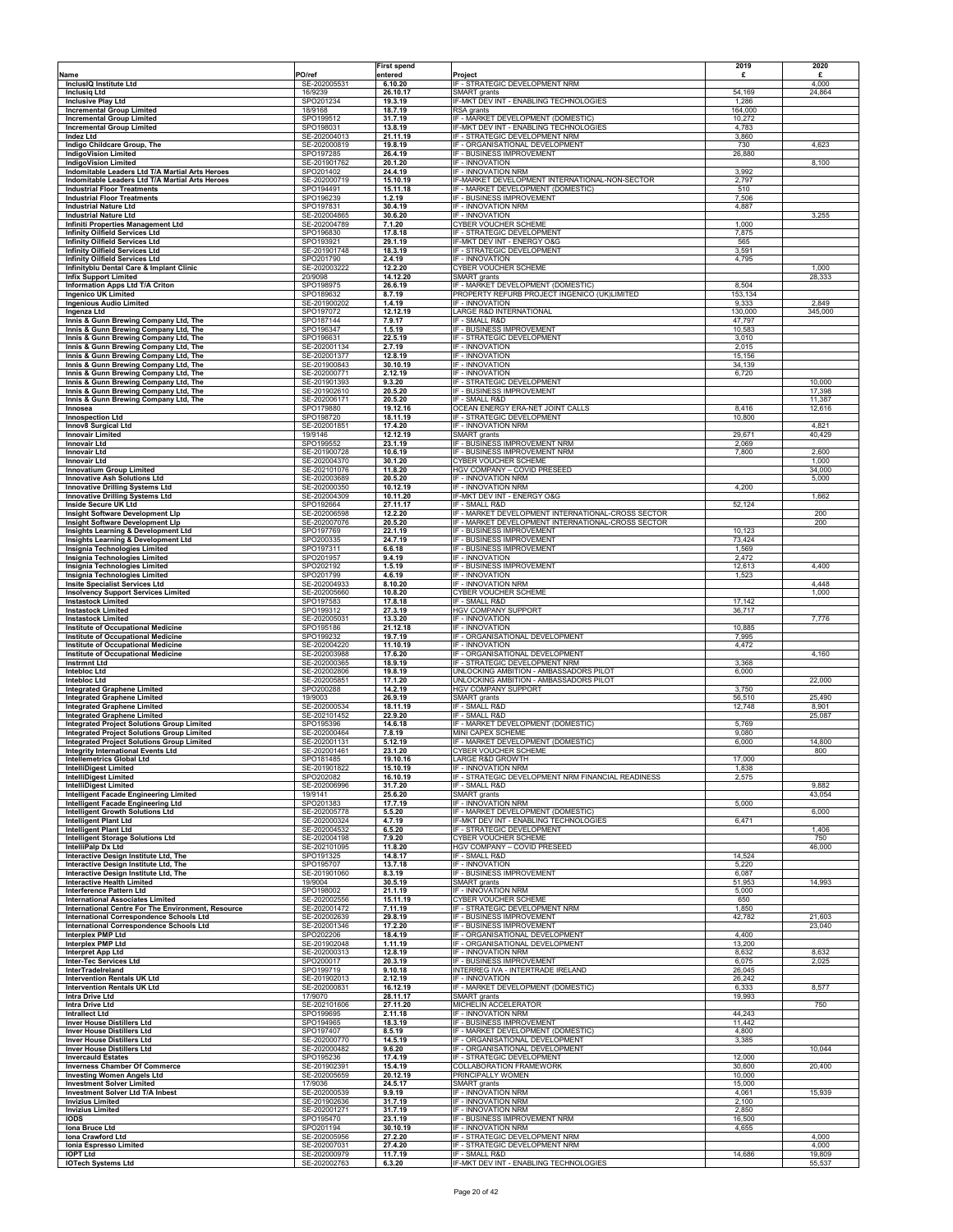|                                                                                        |                              | First spend         |                                                                                    | 2019              | 2020<br>£           |
|----------------------------------------------------------------------------------------|------------------------------|---------------------|------------------------------------------------------------------------------------|-------------------|---------------------|
| Name<br><b>IOTech Systems Ltd</b>                                                      | PO/ref<br>19/9166            | entered<br>13.8.20  | Project<br>RSA grants                                                              | £                 | 50,000              |
| iPower Energy Ltd<br><b>IPrep Limited</b>                                              | SE-202003525<br>SPO201964    | 13.11.19<br>10.4.19 | IF - STRATEGIC DEVELOPMENT NRM<br>IF - INNOVATION NRM                              | 3,250<br>7,308    |                     |
| <b>IPrep Limited</b><br><b>IQ Integrity Ltd</b>                                        | SE-202001868<br>SPO199974    | 28.6.19<br>26.7.19  | IF - INNOVATION<br>IF-MKT DEV INT - ENERGY O&G                                     | 12,180<br>4,922   |                     |
| <b>IRELAND ALLOYS LIMITED</b><br><b>IRELAND ALLOYS LIMITED</b>                         | SE-201900054<br>SE-201902559 | 20.2.19<br>4.4.19   | MINI CAPEX SCHEME<br>IF-MKT DEV INT - ENERGY RENEWABLES                            | 63,965<br>2,000   |                     |
| <b>IRELAND ALLOYS LIMITED</b>                                                          | SPO197550                    | 4.4.19              | IF-MKT DEV INT - ENERGY RENEWABLES                                                 | 9,990             |                     |
| <b>IRELAND ALLOYS LIMITED</b><br><b>Irish At Heart Limited</b>                         | SPO202066<br>SE-202004649    | 4.4.19<br>7.2.20    | IF-MKT DEV INT - ENERGY RENEWABLES<br>IF - INNOVATION NRM                          | 8,353             | 2,982               |
| <b>Irregular Sleep Pattern</b><br>Isle of Arran Distillers Ltd                         | SE-201900822<br>SPO196191    | 4.10.19<br>13.3.19  | IF - INNOVATION NRM<br>IF - BUSINESS IMPROVEMENT                                   | 2,497<br>5,800    |                     |
| Isle of Arran Distillers Ltd<br>Isle of Arran Distillers Ltd                           | SPO200116<br>SPO199284       | 29.3.19<br>24.4.19  | IF - INNOVATION<br>IF - INNOVATION                                                 | 22,500<br>14,640  |                     |
| <b>Isle of Harris Distillers Limited</b>                                               | SE-202005378<br>SE-202005734 | 15.4.20             | IF - STRATEGIC DEVELOPMENT NRM<br>IF - INNOVATION NRM                              |                   | 4,000<br>2,800      |
| <b>Isle Of Kintyre Ltd</b><br><b>Isle Of Kintyre Ltd</b>                               | SE-202000950                 | 29.1.20<br>16.3.20  | IF - STRATEGIC DEVELOPMENT NRM                                                     |                   | 4,000               |
| Isle Of Skye Candle Company Ltd<br>Isle Of Skye Candle Company Ltd                     | SE-202000320<br>SE-202005061 | 1.11.19<br>21.5.20  | IF - STRATEGIC DEVELOPMENT NRM<br>IF-MKT DEV INT - TEXTILES                        | 3,900             | 6,750               |
| <b>Isol8 Limited</b><br>It Insight Coporation Limited                                  | SE-202101096<br>SE-202005039 | 11.8.20<br>30.1.20  | HGV COMPANY - COVID PRESEED<br>CYBER VOUCHER SCHEME                                |                   | 46,000<br>500       |
| It Is On Ltd<br>It Is On Ltd                                                           | SPO198942<br>SE-202000548    | 13.9.18<br>4.11.19  | IF - SMALL R&D<br>IF - ORGANISATIONAL DEVELOPMENT                                  | 65,573<br>6,000   | 18,000              |
| It Is On Ltd                                                                           | SE-202003940<br>SE-202001360 | 15.6.20             | IF - ORGANISATIONAL DEVELOPMENT<br>IF - INNOVATION NRM                             | 7,500             | 6,409               |
| Its An App Ltd T/A Ottopoint<br><b>IT-Worx Solutions Ltd</b>                           | SPO202093                    | 20.9.19<br>30.5.19  | IF - BUSINESS IMPROVEMENT NRM                                                      | 3,766             | 3,434               |
| <b>IT-Worx Solutions Ltd</b><br><b>IT-Worx Solutions Ltd</b>                           | SE-201901619<br>SE-202000981 | 15.8.19<br>20.9.19  | CYBER VOUCHER SCHEME<br>IF - BUSINESS IMPROVEMENT NRM                              | 1,000<br>1,615    | 5,585               |
| <b>Iyasu Limited</b><br>J & D Wilkie Ltd                                               | SE-202001621<br>SE-202001224 | 21.5.20<br>1.4.20   | IF - INNOVATION NRM<br>IF - BUSINESS IMPROVEMENT                                   |                   | 5,000<br>10,952     |
| J & J Perry Limited<br>J & Mj Hamilton                                                 | SE-202003920<br>SE-202002014 | 2.4.20<br>20.5.20   | CYBER VOUCHER SCHEME<br>IF - STRATEGIC DEVELOPMENT NRM                             |                   | 660<br>4,000        |
| J C Peacock & Co. Ltd.                                                                 | SPO200063                    | 18.6.19             | IF - INNOVATION                                                                    | 9,069             |                     |
| J Thomson Colour Printers Limited<br>J W Filshill International Ltd                    | SPO201777<br>SE-202003306    | 23.4.19<br>15.1.20  | CYBER VOUCHER SCHEME<br>IF-MKT DEV INT - FOOD & DRINK                              | 1,000             | 1,100               |
| J. Thomson Colour Printers Limited<br>Jac Vapour Ltd                                   | 16/9113<br>SPO193873         | 19.12.16<br>19.7.18 | RSA grants<br>IF - SMALL R&D                                                       | 135,000<br>50,796 |                     |
| <b>Jackson Distillers Ltd</b><br>James Alexander t/a Hilton Estates                    | SE-202003514<br>SE-201901878 | 8.10.20<br>30.3.20  | IF - STRATEGIC DEVELOPMENT NRM FINANCIAL READINESS<br>SE RURAL LEADER - BLUE SKIES |                   | 10,000<br>50,000    |
| James Barclay Carpets & Furnishings Ltd                                                | SE-202000883<br>19/9050      | 27.6.19<br>21.1.20  | CYBER VOUCHER SCHEME                                                               | 820               |                     |
| James Boylan Safety (NI) Ltd<br>James Donaldson & Sons Limited                         | SPO191784                    | 27.6.18             | RSA grants<br>IF - BUSINESS IMPROVEMENT                                            | 5,663             | 155,000             |
| James Donaldson & Sons Limited<br>James Donaldson & Sons Limited                       | SPO197735<br>SPO199508       | 29.10.18<br>29.1.19 | IF - BUSINESS IMPROVEMENT<br>IF - BUSINESS IMPROVEMENT                             | 9,375<br>12,500   |                     |
| James Donaldson & Sons Limited<br>James Donaldson & Sons Limited                       | SPO197304<br>SE-201902640    | 20.3.19<br>11.2.20  | IF - STRATEGIC DEVELOPMENT<br>IF - ORGANISATIONAL DEVELOPMENT                      | 20,000            | 8,101               |
| James Donaldson & Sons Limited<br>James Hutton Institute, The                          | SE-202007149<br>SPO200076    | 31.3.20<br>21.3.19  | IF - BUSINESS IMPROVEMENT<br>IF - BUSINESS IMPROVEMENT                             | 4,815             | 29,661              |
| James Hutton Institute, The                                                            | SPO200723                    | 27.3.19             | IF - ORGANISATIONAL DEVELOPMENT                                                    | 2,034             |                     |
| James Hutton Institute, The<br>James Hutton Institute, The                             | SE-201902258<br>SE-202001302 | 10.4.19<br>12.11.19 | TAY CITIES DEAL FEASABILITY<br>IF - BUSINESS IMPROVEMENT                           | 8,000<br>1,988    | 6,856               |
| James Hutton Institute, The<br>James Johnston + Co of Elgin Ltd                        | SE-201901904<br>SPO198470    | 8.6.20<br>7.11.18   | IF - ORGANISATIONAL DEVELOPMENT<br>IF-MKT DEV INT - TEXTILES                       | 15,000            | 7,440               |
| James Johnston + Co of Elgin Ltd<br>James Johnston + Co of Elgin Ltd                   | SPO199301<br>SPO196913       | 30.1.19<br>4.2.19   | BPS M2 JAMES JOHNSTON & CO HAWICK<br>IF - BUSINESS IMPROVEMENT                     | 13,380<br>3,930   |                     |
| James Johnston + Co of Elgin Ltd<br>James M Anderson Limited                           | SE-201901355                 | 16.9.19<br>20.2.20  | LARGE R&D GROWTH<br>IF - MARKET DEVELOPMENT (DOMESTIC)                             | 45,000            | 135,000<br>7,316    |
| James Millar (Kilduff) Ltd                                                             | SE-201902209<br>SPO200851    | 1.10.19             | IF - INNOVATION NRM                                                                | 4,900             |                     |
| James Oswald<br>James Young Engineering Ltd                                            | SE-202001715<br>SPO199272    | 18.12.19<br>11.9.18 | IF - STRATEGIC DEVELOPMENT NRM<br>MINI CAPEX SCHEME                                | 3,000<br>20,566   |                     |
| <b>James Young Engineering Ltd</b><br><b>James Young Engineering Ltd</b>               | SE-202002368<br>SPO201268    | 4.10.19<br>19.2.20  | MINI CAPEX SCHEME<br>IF - BUSINESS IMPROVEMENT                                     | 20,394            | 4,800               |
| James Young Engineering Ltd<br>January & Rose Limited                                  | SE-202001941<br>SE-202001527 | 5.3.20<br>5.12.19   | IF - ORGANISATIONAL DEVELOPMENT<br>IF - INNOVATION NRM                             | 5,000             | 1,620               |
| Jas P Wilson                                                                           | SPO196541                    | 27.3.19             | BPS M3 JAS P WILSON PROPERTY EXPANSION PROJECT                                     | 180,000           | 60,000              |
| <b>JBS Fabrication Ltd</b><br><b>JBS Fabrication Ltd</b>                               | SPO200670<br>SPO200671       | 27.3.19<br>29.3.19  | IF-MKT DEV INT - ENERGY O&G<br>IF-MKT DEV INT - ENERGY O&G                         | 13,200<br>2,710   | 1,200<br>1,168      |
| JDB Decorating & Property Services Ltd<br>Jearni Ltd                                   | SE-202005747<br>SE-202000063 | 27.2.20<br>18.8.19  | CYBER VOUCHER SCHEME<br>IF - MARKET DEVELOPMENT (DOMESTIC)                         | 4,820             | 1,000<br>5,920      |
| Jearni Ltd<br>Jearni Ltd                                                               | SE-202004995<br>19/9249      | 7.1.20<br>19.5.20   | HGV COMPANY SUPPORT<br>SMART grants                                                | 7,500             | 65,081              |
| <b>Jeffery Associates LLP</b><br>Jenier Ltd t/a Jennier World of Teas                  | SE-201901843<br>SE-201900412 | 18.6.19<br>19.2.20  | CYBER VOUCHER SCHEME<br>IF - STRATEGIC DEVELOPMENT NRM FINANCIAL READINESS         | 995               | 3,000               |
| Jenier Ltd t/a Jennier World of Teas                                                   | SE-202005078                 | 12.6.20             | IF - STRATEGIC DEVELOPMENT                                                         |                   | 4,000               |
| Jepuson UK Ltd T/A Snow Paw UK<br>JetCut Ltd.                                          | SE-201902305<br>17/9255      | 27.3.19<br>21.11.18 | IF-MKT DEV INT - TEXTILES<br>RSA grants                                            | 904<br>26,250     | 15,000              |
| <b>JFD Limited</b><br><b>JFD Limited</b>                                               | SPO190060<br>SPO198521       | 1.11.18<br>21.7.20  | IF - INNOVATION<br>IF - SMALL R&D                                                  | 23,190            | 26,754              |
| <b>Jgm Consulting Limited</b><br>Jim & Sheila Ltd T/A SkinLikes                        | SE-202004269<br>SPO201195    | 23.1.20<br>1.5.19   | CYBER VOUCHER SCHEME<br>IF - INNOVATION NRM                                        | 4,231             | 1,000               |
| JIQ Manufacturing Limited<br>JIQ Manufacturing Limited                                 | SPO201465<br>SE-202002616    | 5.9.19<br>4.5.20    | IF - INNOVATION NRM<br>IF - MARKET DEVELOPMENT (DOMESTIC)                          | 5,000             | 14,346              |
| <b>Jml Contracts Ltd</b>                                                               | SE-202004544                 | 20.5.20             | IF - BUSINESS IMPROVEMENT                                                          |                   | 5,672               |
| Jodani Services Ltd<br>John A Russell (Joinery) Limited                                | SE-202003782<br>15/9041      | 28.10.19<br>30.8.16 | MARKET DEV INT - GHANA & NIGERIA TRADE MISSION<br>RSA grants                       | 1,000             | 100,000             |
| John Bell Pipeline Equipment Company Ltd<br>John Bell Pipeline Equipment Company Ltd   | SPO199564<br>SE-202000150    | 4.3.19<br>10.12.19  | IF - MARKET DEVELOPMENT (DOMESTIC)<br>IF - MARKET DEVELOPMENT (DOMESTIC)           | 8,506<br>6,936    |                     |
| John Crabbie & Company Ltd<br>John Crabbie & Company Ltd                               | SE-201901039<br>SE-202000034 | 16.3.20<br>17.3.20  | IF - MARKET DEVELOPMENT (DOMESTIC)<br>IF-MKT DEV INT - FOOD & DRINK                |                   | 8,238<br>3,051      |
| John G Russell (Transport) Limited<br>John G Russell (Transport) Limited               | SPO194000<br>SPO201090       | 5.9.18              | IF - BUSINESS IMPROVEMENT<br>IF - BUSINESS IMPROVEMENT                             | 6,875<br>4,240    |                     |
| John Hunter and Sons                                                                   | SE-202007229                 | 5.3.19<br>20.5.20   | IF - STRATEGIC DEVELOPMENT NRM                                                     |                   | 2,600               |
| John Mackie Automatic Transmissions Ltd<br><b>JOHN MCGAVIGAN LTD</b>                   | SE-202003794<br>SE-201901352 | 22.10.20<br>2.11.20 | IF - BUSINESS IMPROVEMENT NRM<br>IF - ORGANISATIONAL DEVELOPMENT                   |                   | 7,160<br>10,766     |
| John Mcleod Principal Contractors Ltd<br>John Mcleod Principal Contractors Ltd         | 17/9183<br>SPO199713         | 12.4.18<br>17.4.19  | RSA grants<br>IF - ORGANISATIONAL DEVELOPMENT NRM                                  | 35,000<br>4,375   |                     |
| John Mitchell (Grangemouth) Ltd<br>John O'Groats Leisure Limited                       | SPO202108<br>SE-202005561    | 15.4.19<br>24.1.20  | CYBER VOUCHER SCHEME<br>IF - STRATEGIC DEVELOPMENT NRM                             | 1,000             | 2,900               |
| John Robertson & Sons Hamcurers Limited<br>John Robertson & Sons Hamcurers Limited     | SPO198132<br>SPO199837       | 13.9.18             | IF - INNOVATION<br>IF - STRATEGIC DEVELOPMENT                                      | 7,500             |                     |
| John Robertson & Sons Hamcurers Limited                                                | SPO199859                    | 22.1.19<br>7.2.19   | IF - BUSINESS IMPROVEMENT                                                          | 20,000<br>23,800  |                     |
| John Robertson & Sons Hamcurers Limited<br>Johnson Matthey T/A MacFarlan Smith Ltd     | SE-202000294<br>SPO199048    | 20.11.19<br>2.5.19  | IF - MARKET DEVELOPMENT (DOMESTIC)<br>IF - ORGANISATIONAL DEVELOPMENT              | 4,500<br>4,463    | 10,765              |
| Johnson Matthey T/A MacFarlan Smith Ltd<br>Johnston Fuels Ltd                          | SE-202003536<br>SPO193996    | 16.9.19<br>14.2.19  | <b>LARGE R&amp;D INTERNATIONAL</b><br>IF - INNOVATION                              | 55,000<br>1,315   | 180,000             |
| <b>Johnston Fuels Ltd</b><br><b>Johnstones Food Services Ltd</b>                       | SPO187736<br>SPO199505       | 6.3.19<br>6.3.19    | IF - BUSINESS IMPROVEMENT<br>MINI CAPEX SCHEME                                     | 7,988<br>95,000   |                     |
| Johnstones Food Services Ltd                                                           | SPO198648                    | 11.12.19            | IF - MARKET DEVELOPMENT (DOMESTIC)                                                 | 26,250            |                     |
| <b>Johnstones Food Services Ltd</b><br>Jomarg Innovation Ltd                           | SE-202000584<br>SE-202004527 | 20.8.20<br>30.11.20 | IF - ORGANISATIONAL DEVELOPMENT<br>IF - INNOVATION NRM                             |                   | 13,083<br>2,215     |
| JOSEPH ROBERTSON (ABERDEEN) LT<br>JP Morgan Chase Bank NA                              | SE-201900487<br>SPO178624    | 23.4.20<br>16.10.18 | IF - MARKET DEVELOPMENT (DOMESTIC)<br>TRAINING AID INTERNATIONAL                   |                   | 12,749<br>1,049,723 |
| Jump Marketing Services Ltd<br>Jump Ship Brewing Ltd                                   | SE-201901765<br>SE-202000705 | 24.4.19<br>15.8.19  | IF - INNOVATION NRM<br>IF - INNOVATION NRM                                         | 5,000<br>5,000    |                     |
| Jumpalagi Ltd<br><b>JWF Process Solutions Ltd</b>                                      | SE-202004147<br>SPO195174    | 27.2.20<br>6.3.19   | IF - INNOVATION NRM<br>IF-MKT DEV INT - ENERGY O&G                                 | 4,547             | 0                   |
| <b>JWF Process Solutions Ltd</b>                                                       | SE-202000882                 | 26.2.20             | IF - BUSINESS IMPROVEMENT<br>IF - INNOVATION NRM                                   | 5,000             | 7,752               |
| <b>K Risk Limited</b><br><b>K Risk Limited</b>                                         |                              |                     |                                                                                    |                   |                     |
|                                                                                        | SE-202002204<br>SE-202003052 | 20.8.19<br>29.10.19 | IF - STRATEGIC DEVELOPMENT NRM                                                     | 4,000             |                     |
| K Two Products (Design) Ltd T/A Busy Bees<br>K Two Products (Design) Ltd T/A Busy Bees | SPO195354<br>SE-201901357    | 1.5.18<br>19.9.19   | IF - ORGANISATIONAL DEVELOPMENT<br>IF - INNOVATION                                 | 2,592<br>5,000    |                     |
| K Two Products (Design) Ltd T/A Busy Bees<br>K Two Products (Design) Ltd T/A Busy Bees | SE-202006787<br>SE-202004372 | 28.2.20<br>11.3.20  | IF - ORGANISATIONAL DEVELOPMENT<br>IF - MARKET DEVELOPMENT (DOMESTIC)              |                   | 684<br>11,996       |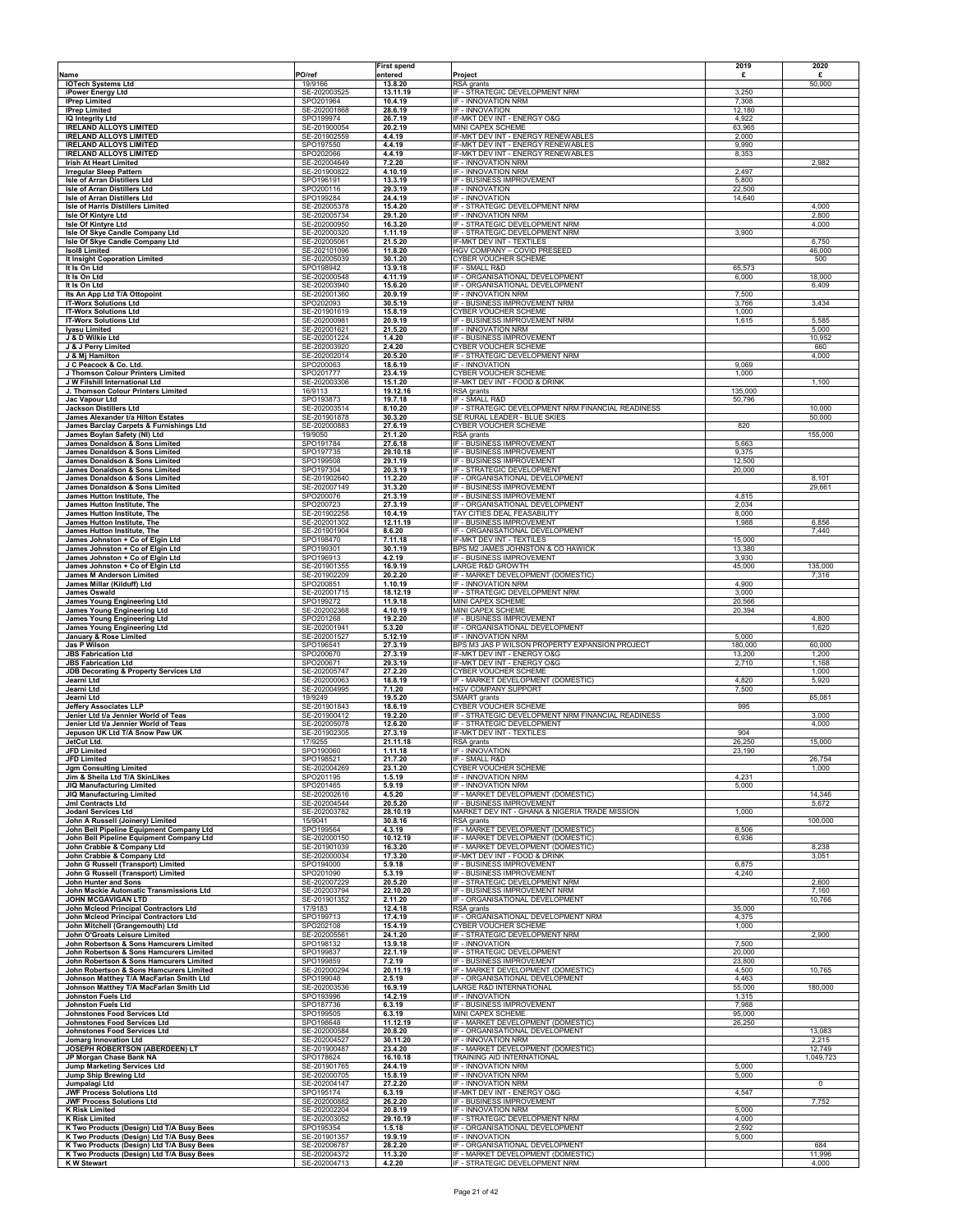|                                                                                            |                              | <b>First spend</b>   |                                                                                  | 2019              | 2020             |
|--------------------------------------------------------------------------------------------|------------------------------|----------------------|----------------------------------------------------------------------------------|-------------------|------------------|
| Name                                                                                       | PO/ref                       | entered              | Project                                                                          | £                 | £                |
| <b>K&amp;N Travel Associates Ltd</b><br>K9 Active                                          | SPO196362<br>SE-202005284    | 20.3.19<br>25.2.20   | IF-MKT DEV INT - TOURISM<br>IF - STRATEGIC DEVELOPMENT NRM                       | 2,778             | 3,650            |
| Kajeka Limited                                                                             | 19/9058                      | 8.10.19              | <b>SMART</b> grants                                                              | 33,333            |                  |
| Kalitasha Limited<br>Kanso Ltd                                                             | SPO198523<br>SE-202000713    | 2.4.19<br>17.6.19    | IF - INNOVATION NRM<br>IF - MARKET DEVELOPMENT INTERNATIONAL-CROSS SECTOR        | 1,999<br>200      |                  |
| <b>Kanso Ltd</b>                                                                           | SE-202000668                 | 18.12.19             | IF - INNOVATION NRM                                                              | 4,533             |                  |
| <b>Kanso Ltd</b><br><b>KARE Ltd</b>                                                        | SE-202001756<br>SPO200564    | 22.4.20<br>26.2.19   | IF - INNOVATION NRM<br>MARKET DEV INT LS - EUROPE/SCOT EVENTS                    | 2,000             | 4,741            |
| <b>KARE Ltd</b>                                                                            | SPO195865                    | 26.3.19              | IF-MKT DEV INT - LIFE SCIENCES                                                   | 2,699             |                  |
| <b>KARE Ltd</b><br><b>Kaseum Technology Limited</b>                                        | SE-202002402<br>SPO201834    | 3.6.20<br>22.5.19    | IF-MKT DEV INT - LIFE SCIENCES<br>IF - SMALL R&D                                 | 7,499             | 2,866<br>32,516  |
| <b>Kaseum Technology Limited</b>                                                           | SE-202000197                 | 9.4.20               | IF - INNOVATION                                                                  |                   | 5,000            |
| Katoni Engineering Ltd                                                                     | SPO200532<br>SPO200237       | 15.4.19<br>10.7.19   | IF-MKT DEV INT - ENERGY O&G<br>IF-MKT DEV INT - ENERGY O&G                       | 9,000<br>1,633    | 9,000            |
| Katoni Engineering Ltd<br>Katoni Engineering Ltd                                           | SE-202000835                 | 6.11.19              | IF - BUSINESS IMPROVEMENT                                                        | 5,560             |                  |
| Katoni Engineering Ltd<br>Katoni Engineering Ltd                                           | SE-202000356<br>SE-202007020 | 12.2.20<br>20.4.20   | IF - BUSINESS IMPROVEMENT<br>IF - STRATEGIC DEVELOPMENT                          |                   | 8,908<br>3,000   |
| <b>Katrick Technologies Ltd</b>                                                            | SE-202000462                 | 6.11.19              | IF - INNOVATION NRM                                                              | 2,800             |                  |
| Kbm Resourcing Ltd                                                                         | SE-202003753<br>SE-202003192 | 7.5.20               | IF - STRATEGIC DEVELOPMENT NRM<br>IF - ORGANISATIONAL DEVELOPMENT                | 2,079             | 3,602            |
| Keenan (Recycling) Ltd<br>Keenan (Recycling) Ltd                                           | SE-202001345                 | 5.11.19<br>11.2.20   | IF - MARKET DEVELOPMENT (DOMESTIC)                                               |                   | 15,600           |
| Keep Right Traffic Management Consultants                                                  | SE-202000958<br>SE-202006529 | 15.8.19              | CYBER VOUCHER SCHEME                                                             | 1,000             |                  |
| Kelso Races Ltd<br><b>Kelton Engineering Ltd</b>                                           | SE-201901995                 | 13.2.20<br>20.3.19   | IF - INNOVATION NRM<br>IF-MKT DEV INT - ENERGY O&G                               | 1,174             | 8,088            |
| <b>Kelton Engineering Ltd</b>                                                              | SE-202003009                 | 17.2.20              | IF-MKT DEV INT - ENERGY O&G                                                      |                   | 8,905            |
| <b>Kelton Engineering Ltd</b><br><b>Kelvin KBB Ltd</b>                                     | SE-202007155<br>SPO197952    | 3.4.20<br>13.9.18    | MARKET DEV INT - AOG 2020 TRADE MISSION<br>IF - BUSINESS IMPROVEMENT             | 12,615            | 800<br>2,153     |
| Kelvinside Electronics Ltd                                                                 | SE-202005678                 | 27.2.20              | CYBER VOUCHER SCHEME                                                             |                   | 1,000            |
| <b>KENNEDYSMITH (PRESS) LTD</b><br><b>Kepi Products Ltd</b>                                | SE-202004989<br>SE-202001157 | 11.6.20<br>3.3.20    | MINI CAPEX SCHEME<br>IF - INNOVATION NRM                                         |                   | 35,213<br>5,000  |
| <b>Kerry Ingredients And Flavours</b>                                                      | SPO193385                    | 1.8.18               | IF - SMALL R&D                                                                   |                   | 42,647           |
| Kesero Ltd<br><b>Kestin Hare Ltd - IN LIQUIDATION</b>                                      | SPO200233<br>SE-202002079    | 21.1.19<br>10.9.19   | IF - INNOVATION NRM<br><b>F-MKT DEV INT - TEXTILES</b>                           | 3,500<br>1,721    | 1,103            |
| Key Facilities Management International Ltd                                                | SE-202006847                 | 27.2.20              | IF - BUSINESS IMPROVEMENT                                                        |                   | 9,000            |
| Key Facilities Management International Ltd<br>Key Facilities Management International Ltd | SE-202006880<br>SE-202004149 | 4.3.20<br>9.4.20     | IF - SMALL R&D<br>IF - STRATEGIC DEVELOPMENT                                     |                   | 49,000<br>25,002 |
| Key Facilities Management International Ltd                                                | SE-202004137                 | 30.4.20              | IF-MKT DEV INT - ENABLING TECHNOLOGIES                                           |                   | 7,648            |
| <b>KEY FACILITIES MANAGEMENT LTD</b><br><b>KEY FACILITIES MANAGEMENT LTD</b>               | SPO197067<br>SPO198535       | 15.11.18<br>7.12.18  | IF-MKT DEV INT - ENABLING TECHNOLOGIES<br>IF - SMALL R&D                         | 11,250<br>10,303  |                  |
| Key Health Café Limited, The                                                               | SE-202006074                 | 18.2.20              | IF - INNOVATION NRM                                                              |                   | 4,641            |
| <b>KeylnsightsAI Limited</b><br>Kibble Education & Care Centre                             | 19/9099<br>SPO202051         | 12.12.19<br>5.6.19   | <b>SMART</b> grants<br>IF - MARKET DEVELOPMENT (DOMESTIC)                        | 33,241<br>8,000   | 51,523           |
| <b>Kigtek Solutions Ltd</b>                                                                | SPO200957                    | 25.3.19              | IF - BUSINESS IMPROVEMENT                                                        | 11,923            |                  |
| <b>Kigtek Solutions Ltd</b><br>Kilco (International) Ltd                                   | SPO200956<br>16/9125         | 27.1.20<br>13.11.17  | IF - BUSINESS IMPROVEMENT<br>RSA grants                                          |                   | 6,332<br>150,000 |
| Killin Hotel Ltd                                                                           | SE-202007059                 | 27.4.20              | IF - STRATEGIC DEVELOPMENT NRM                                                   |                   | 4,000            |
| <b>Kilted Drinks Ltd</b><br><b>Kinesys Consulting Limited</b>                              | SE-202001184<br>SE-202000631 | 4.10.19<br>3.12.19   | IF - INNOVATION NRM<br>IF - STRATEGIC DEVELOPMENT NRM                            | 19,564<br>3,643   |                  |
| Kinetic Machine Tool Service and Repair Ltd                                                | SE-202004431                 | 18.3.20              | IF - INNOVATION NRM                                                              |                   | 2,030            |
| Kinetic Renewable Services Ltd<br>Kingdom Technologies Ltd                                 | SE-202000499<br>SE-202000602 | 4.2.20<br>8.5.19     | IF - BUSINESS IMPROVEMENT NRM<br>IF - INNOVATION NRM                             | 4,541             | 5,000            |
| Kingdom Technologies Ltd                                                                   | SE-202003718                 | 31.1.20              | IF - INNOVATION NRM                                                              |                   | 19,899           |
| Kingdom Technologies Ltd<br><b>Kingsbarns Golf Links</b>                                   | 20/9101<br>SPO201513         | 7.12.20<br>14.5.19   | <b>SMART</b> grants<br>IF-MKT DEV INT - TOURISM                                  | 2,100             | 28,333           |
| Kinloch Anderson Ltd                                                                       | SE-201902601                 | 3.4.20               | IF-MKT DEV INT - FOOD & DRINK                                                    |                   | 1,000            |
| Kinross Accountants Ltd<br>Kinross Brewery Ltd T/A Loch Leven Brewery                      | SE-202001059<br>SE-202006562 | 8.10.19<br>19.3.20   | CYBER VOUCHER SCHEME<br>IF - MARKET DEVELOPMENT INTERNATIONAL-CROSS SECTOR       | 1,000             | 89               |
| <b>Kirkton Ins Brokers</b>                                                                 | SE-202005402                 | 25.2.20              | CYBER VOUCHER SCHEME                                                             |                   | 650              |
| <b>Kissing With Confidence</b><br><b>Kite Group Ltd</b>                                    | SE-202001708<br>SPO201579    | 9.7.19<br>26.6.19    | IF - MARKET DEVELOPMENT INTERNATIONAL-CROSS SECTOR<br>IF - INNOVATION NRM        | 200<br>5,000      |                  |
| Kite Power Systems Ltd                                                                     | SPO193920                    | 30.8.18              | IF - SMALL R&D                                                                   | 55,796            |                  |
| Klik2Learn Limited<br>Klik2Learn Limited                                                   | SE-202002703<br>SE-202006064 | 30.10.19<br>17.8.20  | IF - STRATEGIC DEVELOPMENT NRM<br>IF - MKT DEV INT - EDUCATION (TRADE)           | 4,000             | 3,600            |
| <b>Kmsoft Ltd</b>                                                                          | SE-202006127                 | 28.10.20             | IF - INNOVATION NRM                                                              |                   | 4,900            |
| <b>Knowledge Bomb</b><br><b>Krotos Ltd</b>                                                 | SPO198993<br>SPO192327       | 12.2.19<br>29.6.18   | IF - INNOVATION NRM<br>F - MARKET DEVELOPMENT (DOMESTIC)                         | 4,288<br>1,125    |                  |
| Krotos Ltd                                                                                 | 18/9167                      | 29.3.19              | <b>SMART</b> grants                                                              | 85,000            | 15,000           |
| <b>Krotos Ltd</b><br><b>KTSU limited</b>                                                   | SE-202002517<br>SE-202003062 | 7.1.20<br>24.6.20    | IF-MKT DEV INT - ENABLING TECHNOLOGIES<br>IF - INNOVATION NRM                    | 3,018             | 2,422            |
| Kube Networks Ltd<br><b>Kube Networks Ltd</b>                                              | SPO200737<br>SPO200785       | 6.1.20<br>20.5.20    | IF - BUSINESS IMPROVEMENT<br>IF - BUSINESS IMPROVEMENT                           | 6,000             | 1,738            |
| Kujoch Ltd                                                                                 | SE-202007174                 | 30.3.20              | MARKET DEV INT - AOG 2020 TRADE MISSION                                          |                   | 800              |
| KVC (UK) Ltd<br><b>L S STARRETT COMPANY LTD, THE</b>                                       | SE-202007185                 | 29.4.20              | MARKET DEV INT - AOG 2020 TRADE MISSION                                          |                   | 800              |
| La Fetiche Ltd                                                                             | SPO183081<br>SE-202100370    | 22.2.17<br>30.11.20  | IF - ORGANISATIONAL DEVELOPMENT<br>IF - STRATEGIC DEVELOPMENT NRM                | 3,348             | 3,673            |
| <b>LAING TRADITIONAL MASONRY LTD</b>                                                       | SPO199690                    | 29.3.19              | IF - BUSINESS IMPROVEMENT                                                        | 2,925             |                  |
| Lakemere Global Hold Ltd T/A AGO Outsourcing<br>Lamellar Biomedical Ltd                    | 18/9197<br>SPO200070         | 29.7.19<br>26.3.19   | RSA grants<br>F - MARKET DEVELOPMENT (DOMESTIC)                                  | 155,000<br>31,005 |                  |
| <b>Lamellar Biomedical Ltd</b>                                                             | SE-201900427                 | 15.4.19              | IF - MARKET DEVELOPMENT (DOMESTIC)                                               | 15,860            |                  |
| <b>LANARKSHIRE ENTERPRISE SERVICES LTD</b><br><b>Land Energy Girvan Ltd</b>                | SE-201901720<br>SE-202000391 | 25.3.19<br>25.4.19   | Partnership Working<br>IF - MARKET DEVELOPMENT (DOMESTIC)                        | 60,000<br>5,063   |                  |
| <b>Landee Limited</b><br><b>Lanfine Limited</b>                                            | SE-202003040<br>SE-201902015 | 28.8.19              | <b>IF - INNOVATION NRM</b><br>IF - MARKET DEVELOPMENT (DOMESTIC)                 | 4,690             |                  |
| <b>Lanfine Limited</b>                                                                     | SE-201902018                 | 17.12.19<br>24.1.20  | IF - BUSINESS IMPROVEMENT                                                        | 5,360             | 21,998           |
| Langstane Liquor Company t/a Porters Gin                                                   | SE-201900729<br>SE-202000268 | 27.6.19              | IF-MKT DEV INT - FOOD & DRINK<br>IF-MKT DEV INT - FOOD & DRINK                   | 1,000             | 2,940            |
| Langstane Liquor Company t/a Porters Gin<br>Langstane Liquor Company t/a Porters Gin       | SE-202000537                 | 29.1.20<br>29.7.20   | IF-MKT DEV INT - FOOD & DRINK                                                    |                   | 5,754            |
| Language Room, The<br><b>Laplace Electrical Limited</b>                                    | SE-202000551<br>SE-202006770 | 19.12.19<br>24.2.20  | CYBER VOUCHER SCHEME<br>IF - BUSINESS IMPROVEMENT                                | 995               | 18,000           |
| <b>Laplace Solutions Ltd</b>                                                               | SE-202003910                 | 9.10.19              | IF - ORGANISATIONAL DEVELOPMENT                                                  | 1,800             |                  |
| Lawrie & Symington Ltd<br><b>Laver Systems Limited</b>                                     | SPO200506<br>SE-202004179    | 7.2.19<br>10.6.20    | IF - ORGANISATIONAL DEVELOPMENT NRM<br>IF - BUSINESS IMPROVEMENT                 | 4,410             | 13,000           |
| <b>Layer Systems Limited</b>                                                               | SE-202004178                 | 22.6.20              | IF - INNOVATION                                                                  |                   | 15,600           |
| <b>Lazy Day Foods Limited</b><br>LDC Scotland Limited t/a Crucial Drinks                   | SPO197427<br>SPO200083       | 15.5.19<br>13.2.19   | IF - MARKET DEVELOPMENT (DOMESTIC)<br>IF - BUSINESS IMPROVEMENT                  | 15,600<br>26,538  | 1,625<br>5,000   |
| LDC Scotland Limited t/a Crucial Drinks                                                    | SE-201900107                 | 14.6.19              | IF - MARKET DEVELOPMENT (DOMESTIC)                                               | 2,100             |                  |
| LDC Scotland Limited t/a Crucial Drinks<br>LDC Scotland Limited t/a Crucial Drinks         | SE-201901596<br>SPO200929    | 21.6.19<br>27.8.19   | IF-MKT DEV INT - FOOD & DRINK<br>IF - BUSINESS IMPROVEMENT                       | 4,713<br>4,074    | 2,400            |
| LDC Scotland Limited t/a Crucial Drinks                                                    | SPO201360                    | 24.3.20              | <b>IF-MKT DEV INT - FOOD &amp; DRINK</b>                                         |                   | 2,047            |
| LDC Scotland Limited t/a Crucial Drinks<br><b>Learning Emergence Partners LLP</b>          | SE-202005930<br>SPO200859    | 4.9.20<br>25.1.19    | IF - BUSINESS IMPROVEMENT<br>IF - INNOVATION NRM                                 | 14,797            | 3,045            |
| LearnPro Ltd                                                                               | SE-202007270                 | 3.4.20               | MARKET DEV INT - UAE DIGITAL HEALTH MISSION                                      |                   | 550              |
| Leaseloco Ltd<br>Leaseloco Ltd                                                             | SE-202000019<br>SE-201901338 | 13.8.19<br>8.10.19   | IF - MARKET DEVELOPMENT NRM<br>IF - INNOVATION NRM                               | 1,270<br>4,268    | 10,532           |
| Leaseloco Ltd                                                                              | SE-202003927                 | 9.4.20               | IF - INNOVATION NRM                                                              |                   | 12,800           |
| <b>Leask Marine Limited</b><br>LEE BOYD LTD                                                | 18/9016<br>SE-202001724      | 22.3.19<br>8.4.20    | SMART grants<br>CYBER VOUCHER SCHEME                                             | 451,993           | 1,000            |
| <b>Lees of Scotland Limited</b>                                                            | SPO200437                    | 30.4.19              | IF - BUSINESS IMPROVEMENT                                                        | 3,151             |                  |
| <b>Lees of Scotland Limited</b><br>Left Field Kombucha                                     | SE-202005023<br>SE-202005189 | 15.4.20<br>20.5.20   | IF - BUSINESS IMPROVEMENT<br>IF - INNOVATION NRM                                 |                   | 10,080<br>4,778  |
| <b>Legendary Distillers</b>                                                                | SE-202001531                 | 1.4.20               | IF - INNOVATION NRM<br>IF - STRATEGIC DEVELOPMENT NRM                            |                   | 5,000            |
| Lenz Ltd<br><b>Leonardo MW Ltd</b>                                                         | SE-202100299<br>SPO191207    | 17.8.20<br>30.11.17  | LARGE R&D INTERNATIONAL                                                          | 1,335,000         | 4,000            |
| Leonardo MW Ltd<br>Leslie Huckfield Research (Lhr)                                         | SPO199626<br>SE-202006317    | 22.7.20<br>29.10.20  | IF - ORGANISATIONAL DEVELOPMENT<br>IF - INNOVATION NRM                           |                   | 20,940<br>4,004  |
| Lessons2Go Ltd                                                                             | 16/9254                      | 27.9.17              | <b>SMART</b> grants                                                              |                   | 28,425           |
| <b>Level E Research Limited</b><br>Level Up (Scotland) Ltd T/A Level Up                    | 19/9139<br>SE-202000620      | 31.10.19<br>22.10.19 | SMART grants<br>IF - INNOVATION NRM                                              | 33,333<br>2,100   | 65,392           |
| <b>Levenseat Ltd</b>                                                                       | 17/9194                      | 19.7.18              | RSA grants                                                                       | 75,000            |                  |
| <b>Levima Limited</b><br><b>Lfh Engineering Limited</b>                                    | 19/9057<br>SPO197844         | 30.8.19<br>29.10.18  | <b>SMART</b> grants<br>IF - BUSINESS IMPROVEMENT                                 | 60,555<br>12,003  | 24,445           |
| <b>Libereat Ltd</b>                                                                        | SE-201900562                 | 9.7.19               | IF - INNOVATION NRM                                                              | 6,487             | 2,276            |
| <b>Libereat Ltd</b><br><b>Libereat Ltd</b>                                                 | SE-202002787<br>SE-202005853 | 19.8.19<br>10.1.20   | UNLOCKING AMBITION - AMBASSADORS PILOT<br>UNLOCKING AMBITION - AMBASSADORS PILOT | 6,000             | 25,000           |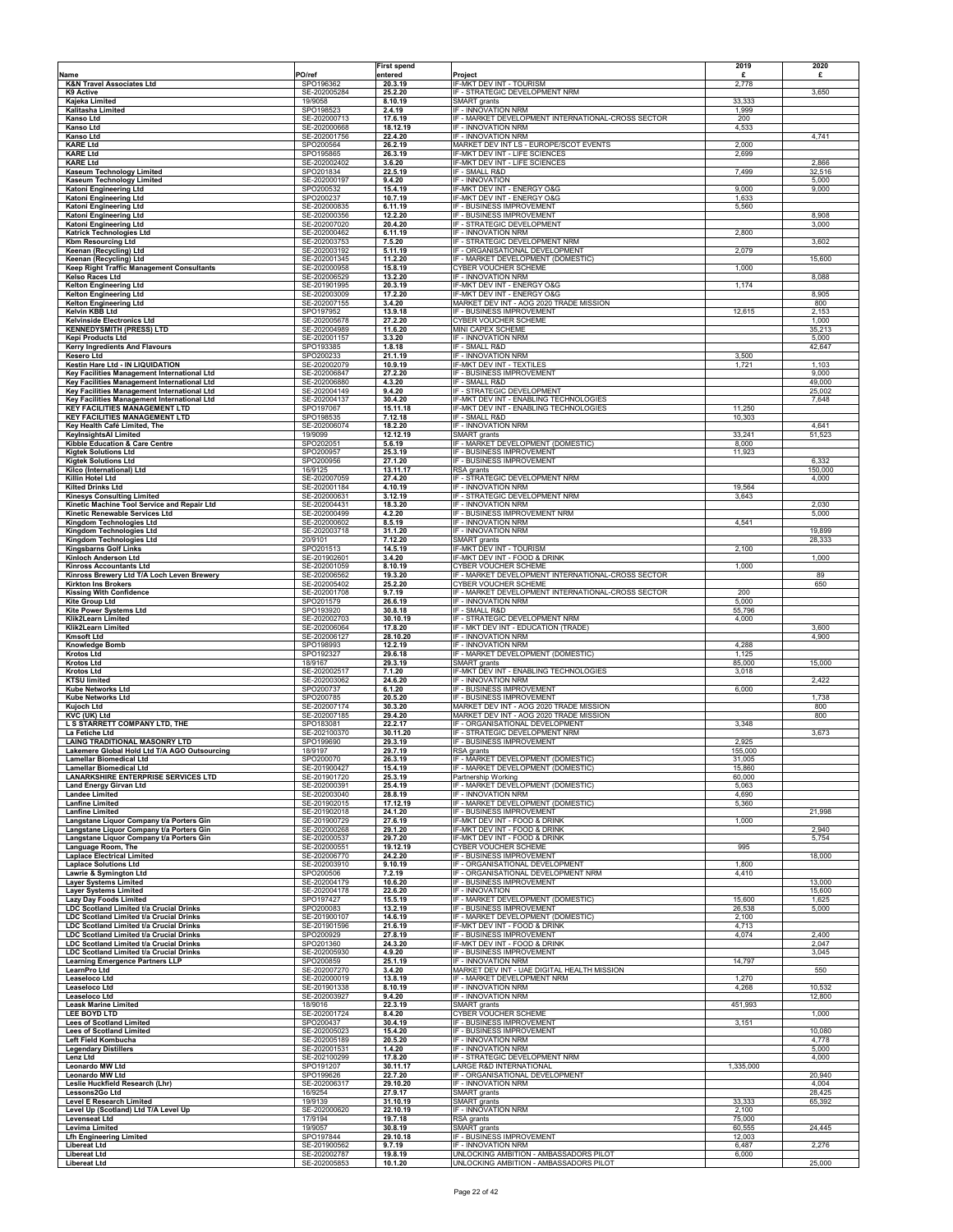|                                                                                        |                              | <b>First spend</b>   |                                                                                 | 2019             | 2020             |
|----------------------------------------------------------------------------------------|------------------------------|----------------------|---------------------------------------------------------------------------------|------------------|------------------|
| Name                                                                                   | PO/ref                       | entered              | Project                                                                         | £                | £                |
| <b>Libereat Ltd</b><br><b>Libereat Ltd</b>                                             | SE-202006520<br>SE-202101097 | 15.4.20<br>11.8.20   | <b>HGV COMPANY SUPPORT</b><br>HGV COMPANY - COVID PRESEED                       |                  | 11,550<br>50,000 |
| <b>Liberty Steel Dalzell Ltd</b>                                                       | SE-202005349                 | 19.10.20             | IF - ORGANISATIONAL DEVELOPMENT                                                 |                  | 71,879           |
| <b>Libris Group Ltd</b>                                                                | SE-202002682                 | 11.10.19             | IF - INNOVATION NRM                                                             | 4,550            |                  |
| <b>Lifeium Ltd</b>                                                                     | SE-202002641                 | 27.4.20              | IF - INNOVATION NRM                                                             |                  | 5,000            |
| <b>LifeTech Engineering</b>                                                            | SE-202002730<br>SPO193832    | 15.4.20<br>28.2.19   | IF-MKT DEV INT - ENERGY O&G<br>IF - BUSINESS IMPROVEMENT                        |                  | 14,224           |
| <b>Lightbody of Hamilton</b><br><b>Lightbody of Hamilton</b>                           | SE-202000852                 | 31.8.20              | IF - ORGANISATIONAL DEVELOPMENT                                                 | 15,550           | 8,935            |
| <b>Limits Technology Ltd</b>                                                           | SE-202004701                 | 10.4.20              | IF - INNOVATION NRM                                                             |                  | 5,000            |
| <b>Limpet Technology Limited</b>                                                       | SE-201901336                 | 6.3.19               | IF - MARKET DEVELOPMENT (DOMESTIC)                                              | 13,500           |                  |
| <b>LINC SCOTLAND</b>                                                                   | SPO189466                    | 4.4.17               | SCOTTISH ANGEL CAPITAL PROGRAMME                                                | 40,000           |                  |
| <b>LIND Limited</b><br>Lingo 24 Limited                                                | SE-202101608<br>SPO198937    | 13.11.20<br>25.4.19  | MICHELIN ACCELERATOR<br>IF - MARKET DEVELOPMENT (DOMESTIC)                      | 18,000           | 3,150            |
| <b>Linguatext Ltd</b>                                                                  | SE-201901568                 | 27.9.19              | CYBER VOUCHER SCHEME                                                            | 900              |                  |
| Linian Supply T/A Linian Supply Co Ltd                                                 | SPO196010                    | 18.6.18              | IF - INNOVATION NRM                                                             | 4,273            |                  |
| Linian Supply T/A Linian Supply Co Ltd                                                 | SPO193908                    | 25.10.18             | IF - INNOVATION NRM                                                             | (22              |                  |
| Linian Supply T/A Linian Supply Co Ltd<br>Linian Supply T/A Linian Supply Co Ltd       | SPO202005<br>SE-201900935    | 21.1.19<br>27.3.19   | UNLOCKING AMBITION<br>MINI CAPEX SCHEME                                         | 30,000<br>21,216 |                  |
| Linian Supply T/A Linian Supply Co Ltd                                                 | SE-202002780                 | 19.8.19              | UNLOCKING AMBITION - AMBASSADORS PILOT                                          | 6,000            |                  |
| Linian Supply T/A Linian Supply Co Ltd                                                 | SE-202004555                 | 4.11.19              | UNLOCKING AMBITION - AMBASSADORS PILOT                                          | 25,000           |                  |
| Linian Supply T/A Linian Supply Co Ltd                                                 | SE-202005519                 | 18.12.19             | UNLOCKING AMBITION - AMBASSADORS PILOT                                          | 2,140            |                  |
| <b>Links Hospitality Ltd</b>                                                           | SE-202005533                 | 14.2.20              | IF - INNOVATION NRM                                                             |                  | 4,900            |
| <b>Linlithgow Distillery Limited</b><br><b>Linn Products Ltd</b>                       | SE-202007109<br>SE-202002015 | 1.4.20<br>2.12.19    | IF - MARKET DEVELOPMENT INTERNATIONAL-CROSS SECTOR<br>IF - BUSINESS IMPROVEMENT | 9,000            | 200<br>25,200    |
| Linn-Tech Scotland Ltd                                                                 | SE-202002332                 | 22.4.20              | CYBER VOUCHER SCHEME                                                            |                  | 950              |
| <b>Lion Safety</b>                                                                     | SE-202004130                 | 12.2.20              | CYBER VOUCHER SCHEME                                                            |                  | 450              |
| <b>Lions Speciality Foods Ltd</b>                                                      | SPO196366                    | 20.3.19              | IF-MKT DEV INT - FOOD & DRINK                                                   | 990              |                  |
| List Ltd, The                                                                          | SE-202002696                 | 18.12.19             | IF - BUSINESS IMPROVEMENT                                                       | 5,897            | 8,565            |
| List Ltd, The<br><b>Listings Ledger Plc</b>                                            | SE-202002811<br>SE-202002238 | 18.12.19<br>28.11.19 | IF - MARKET DEVELOPMENT (DOMESTIC)<br>IF - INNOVATION NRM                       | 1,772<br>3,150   | 1,989            |
| Little Art School Ltd, The                                                             | SE-202005074                 | 2.11.20              | IF - INNOVATION NRM                                                             |                  | 4,550            |
| <b>Little Letters Limited</b>                                                          | SE-201900703                 | 3.5.19               | IF - INNOVATION NRM                                                             | 5,000            |                  |
| <b>Little Lunches Ltd</b>                                                              | SE-202000272                 | 8.5.20               | IF - INNOVATION NRM                                                             |                  | 2,631            |
| Little's Chauffeur Drive Ltd                                                           | SE-202003417                 | 17.1.20              | Market Dev Int - F&D - Int Matket Events                                        |                  | 500              |
| <b>Live Borders</b><br><b>Live Borders</b>                                             | SPO193572<br>SPO199085       | 20.9.18<br>2.4.19    | IF - BUSINESS IMPROVEMENT<br>IF - BUSINESS IMPROVEMENT                          | 13,319<br>13,275 |                  |
| <b>LiveCode Limited</b>                                                                | SPO199858                    | 12.2.19              | IF - INNOVATION                                                                 | 74,500           |                  |
| <b>Livingreen Design Limited</b>                                                       | SPO193610                    | 30.7.18              | IF - BUSINESS IMPROVEMENT NRM                                                   | 3,000            |                  |
| <b>Lloyd Technology Ltd</b>                                                            | SE-201900506                 | 6.11.19              | CYBER VOUCHER SCHEME                                                            | 1,000            |                  |
| <b>LMB</b> Enterprises Limited<br><b>LMB Enterprises Limited</b>                       | SE-201902057<br>SE-201900747 | 13.8.19<br>24.10.19  | IF-MKT DEV INT - TEXTILES<br>IF-MKT DEV INT - TEXTILES                          | 2,565<br>14,683  |                  |
| <b>LNX Designs Ltd</b>                                                                 | SE-201901751                 | 10.6.19              | IF - INNOVATION NRM                                                             | 4,452            |                  |
| <b>Load Monitoring Systems Ltd</b>                                                     | SE-201900469                 | 11.2.19              | IF - BUSINESS IMPROVEMENT                                                       | 1,136            |                  |
| <b>Load Monitoring Systems Ltd</b>                                                     | SE-202002498                 | 31.7.19              | IF-MKT DEV INT - ENERGY O&G                                                     | 8,746            |                  |
| <b>Load Monitoring Systems Ltd</b>                                                     | SE-202003580                 | 28.10.19             | MARKET DEV INT - GHANA & NIGERIA TRADE MISSION                                  | 1,000            |                  |
| <b>Load Monitoring Systems Ltd</b><br>Local Farm Co Ltd                                | SE-202004674<br>SE-202005253 | 12.11.19<br>17.7.20  | IF - INNOVATION<br>IF - INNOVATION NRM                                          | 26,260           | 22,509<br>4,900  |
| <b>Local Guide, The</b>                                                                | SE-201900982                 | 10.5.19              | IF - INNOVATION NRM                                                             | 4,900            |                  |
| <b>Location Scotland Limited</b>                                                       | SPO200960                    | 4.4.19               | IF - MARKET DEVELOPMENT (DOMESTIC)                                              | 2,490            |                  |
| <b>Location Scotland Limited</b>                                                       | SE-202005773                 | 20.5.20              | IF - STRATEGIC DEVELOPMENT                                                      |                  | 7,615            |
| <b>Location Scotland Limited</b><br><b>Loch Chocolate Ltd</b>                          | SE-202002377<br>SE-202004875 | 14.12.20             | IF - ORGANISATIONAL DEVELOPMENT                                                 |                  | 3,980<br>4,000   |
| <b>Loch Chocolate Ltd</b>                                                              | SE-202005736                 | 29.4.20<br>30.4.20   | IF - STRATEGIC DEVELOPMENT NRM<br>IF - INNOVATION NRM                           |                  | 5,000            |
| <b>Loch Fyne Seafarms Limited</b>                                                      | SE-202006229                 | 7.4.20               | IF - STRATEGIC DEVELOPMENT NRM                                                  |                  | 4,000            |
| <b>Loch Lomond Brewery Ltd</b>                                                         | SE-201900228                 | 12.12.19             | IF - MARKET DEVELOPMENT (DOMESTIC)                                              | 7,200            |                  |
| <b>Loch Lomond Brewery Ltd</b>                                                         | SE-201902568<br>SPO197659    | 9.4.20               | IF - MARKET DEVELOPMENT (DOMESTIC)<br>SE RURAL LEADER : MAID OF THE LOCH        | 39,539           | 6,336<br>4,212   |
| <b>Loch Lomond Steamship Company</b><br><b>Loch Ness Spirits Limited</b>               | SE-202006353                 | 21.2.19<br>18.3.20   | IF - STRATEGIC DEVELOPMENT NRM                                                  |                  | 3,915            |
| <b>Lochaven International Limited</b>                                                  | 19/9105                      | 25.3.20              | RSA grants                                                                      |                  | 75,000           |
| Lochcarron John Buchan Limited                                                         | SPO199196                    | 8.4.19               | MINI CAPEX SCHEME                                                               | 50,000           |                  |
| Lochcarron John Buchan Limited                                                         | SE-202002544                 | 7.10.19              | IF - INNOVATION                                                                 | 1,327            | 3,587            |
| Lochcarron John Buchan Limited<br><b>Lochlie Construction Ltd</b>                      | SE-202003332<br>SE-201900689 | 13.2.20<br>12.8.19   | IF - BUSINESS IMPROVEMENT<br>IF - ORGANISATIONAL DEVELOPMENT NRM                | 5,000            | 17,231           |
| <b>Locogen Limited</b>                                                                 | SPO200597                    | 28.1.19              | IF - ORGANISATIONAL DEVELOPMENT                                                 | 14,400           |                  |
| <b>Locogen Limited</b>                                                                 | SE-201900069                 | 24.4.19              | CYBER VOUCHER SCHEME                                                            | 1,000            |                  |
| <b>Locogen Limited</b>                                                                 | SPO196388                    | 16.10.19             | IF - BUSINESS IMPROVEMENT                                                       | 10,605           |                  |
| <b>Locogen Limited</b>                                                                 | SE-202001254                 | 11.11.19             | IF - STRATEGIC DEVELOPMENT                                                      | 3,887            | 17,733           |
| <b>Locogen Limited</b><br><b>Logan Energy Limited</b>                                  | SE-202003541<br>18/9203      | 9.3.20<br>19.11.20   | IF - INNOVATION<br>RSA grants                                                   |                  | 6,000<br>50,000  |
| Logan Energy Ltd                                                                       | SPO196214                    | 24.7.18              | IF - SMALL R&D                                                                  | 50,299           |                  |
| Logan Energy Ltd                                                                       | SPO195851                    | 15.10.18             | IF-MKT DEV INT - ENERGY RENEWABLES                                              | 390              |                  |
| <b>Logan Energy Ltd</b><br><b>Logic Energy Ltd</b>                                     | SPO199668<br>SE-202005344    | 15.4.19<br>26.5.20   | IF - STRATEGIC DEVELOPMENT<br>IF - SMALL R&D                                    | 5,000            | 25,981           |
| <b>Logos Logistics LTD</b>                                                             | 19/9010                      | 17.1.20              | RSA grants                                                                      |                  | 200,000          |
| <b>Lomond Developments Ltd</b>                                                         | SE-202001019                 | 17.12.19             | IF - INNOVATION NRM                                                             | 4,550            |                  |
| <b>Looklook Ltd</b>                                                                    | SE-202003213                 | 29.10.19             | IF - INNOVATION NRM                                                             | 5,000            |                  |
| Loopereye Ltd                                                                          | SE-202006126<br>SE-201900713 | 4.12.20<br>10.4.19   | IF - INNOVATION NRM<br>IF - MARKET DEVELOPMENT NRM                              | 40,323           | 5,000            |
| Lou's Pet Food Limited T/A itsdogfood.com<br>Lou's Pet Food Limited T/A itsdogfood.com | SE-201900766                 | 16.4.19              | IF - BUSINESS IMPROVEMENT NRM                                                   | 12,940           |                  |
| Lovat Loch Ness Limited, The                                                           | SE-202003259                 | 17.1.20              | Market Dev Int - F&D - Int Matket Events                                        |                  | 150              |
| Love & Hugs Limited                                                                    | SE-202001563                 | 20.8.19              | IF - STRATEGIC DEVELOPMENT NRM                                                  | 2,786            |                  |
| <b>Love Rose Lingerie</b><br><b>Love Rose Lingerie</b>                                 | SPO199223<br>SE-202003678    | 6.3.19<br>20.11.19   | IF - INNOVATION NRM<br>IF - INNOVATION NRM                                      | 5,000<br>9,427   | 9,107            |
| <b>Love Rose Lingerie</b>                                                              | SE-202003194                 | 6.2.20               | IF - BUSINESS IMPROVEMENT NRM                                                   |                  | 3,605            |
| <b>Love Rose Lingerie</b>                                                              | SE-202006184                 | 25.5.20              | IF - STRATEGIC DEVELOPMENT NRM                                                  |                  | 2,918            |
| Love2Teach Limited                                                                     | SPO198641                    | 18.3.19              | IF - INNOVATION NRM                                                             | 5,000            |                  |
| Low Emissions Resources Global Ltd<br>Low Emissions Resources Global Ltd               | SE-202101286<br>SE-202101587 | 29.9.20<br>21.10.20  | LARGE R&D GROWTH<br>LERG R&D GRANT (MSIP)                                       |                  | 0<br>352,500     |
| Lower Dens Hotel Services Dundee Ltd                                                   | SE-202101974                 | 1.12.20              | HOTEL RECOVERY PROGRAMME - RESOURCE                                             |                  | 43,700           |
| Loyd & Townsend-Rose Ltd                                                               | SPO191641                    | 22.8.17              | IF-MKT DEV INT - TOURISM                                                        | 1,057            |                  |
| Loyd & Townsend-Rose Ltd                                                               | SPO199468                    | 19.2.19              | IF - BUSINESS IMPROVEMENT                                                       | 8,162            |                  |
| Loyd & Townsend-Rose Ltd<br>Loyd & Townsend-Rose Ltd                                   | SE-201900196<br>SE-202003931 | 20.5.19<br>26.2.20   | IF-MKT DEV INT - TOURISM<br>IF - BUSINESS IMPROVEMENT                           | 5,774            | 9,003            |
| Loyd & Townsend-Rose Ltd                                                               | SE-202006901                 | 27.4.20              | IF - STRATEGIC DEVELOPMENT NRM                                                  |                  | 4,000            |
| <b>LR Trading Enterprises Ltd</b>                                                      | SE-202004537                 | 7.1.20               | IF - INNOVATION NRM                                                             | 2,450            |                  |
| Lrng.lo Ltd                                                                            | SE-202002681                 | 23.10.19             | IF - INNOVATION NRM                                                             | 5,000            |                  |
| Lrng.lo Ltd<br><b>Luddon Construction Ltd</b>                                          | SE-202002708<br>SPO199763    | 28.10.19             | IF - STRATEGIC DEVELOPMENT NRM<br>IF - BUSINESS IMPROVEMENT                     | 4,000            |                  |
| <b>Luddon Construction Ltd</b>                                                         | SE-201901958                 | 20.12.18<br>14.1.20  | IF - BUSINESS IMPROVEMENT                                                       | 10,350           | 3,150            |
| <b>Luddon Construction Ltd</b>                                                         | SE-202004087                 | 21.5.20              | IF - MARKET DEVELOPMENT (DOMESTIC)                                              |                  | 62,087           |
| <b>Lugo Limited</b>                                                                    | SPO202110                    | 2.4.19               | CYBER VOUCHER SCHEME                                                            | 450              |                  |
| <b>Lumacron Technology Ltd</b>                                                         | SPO192545                    | 22.12.17             | LARGE R&D GROWTH                                                                | 234,249          |                  |
| Lunaria Ltd<br><b>Lux Assure Limited</b>                                               | SE-202005219<br>SE-202000980 | 27.4.20<br>30.7.19   | <b>CYBER VOUCHER SCHEME</b><br>CYBER VOUCHER SCHEME                             | 995              | 950              |
| <b>Lux Assure Limited</b>                                                              | SE-201900630                 | 17.9.19              | IF-MKT DEV INT - ENERGY O&G                                                     | 1,325            |                  |
| <b>Lux Assure Limited</b>                                                              | SE-202000800                 | 4.10.19              | IF - STRATEGIC DEVELOPMENT NRM                                                  | 3,331            |                  |
| LW Haddow Plumbing, Heating & Electrical                                               | SE-202002634                 | 24.6.20              | CYBER VOUCHER SCHEME                                                            |                  | 950              |
| Lyle & Scott Ltd                                                                       | SE-202003026                 | 14.4.20<br>24.7.18   | IF - MARKET DEVELOPMENT (DOMESTIC)                                              | 28,040           | 5,600            |
| <b>Lyles Sutherland Limited</b><br><b>Lyles Sutherland Limited</b>                     | SPO195488<br>SPO196185       | 31.8.18              | IF - INNOVATION<br>IF - MARKET DEVELOPMENT (DOMESTIC)                           | 4,275            |                  |
| <b>Lyles Sutherland Limited</b>                                                        | 17/9222                      | 29.1.19              | RSA grants                                                                      | 75,000           |                  |
| <b>Lynkeos Technology Ltd</b>                                                          | SE-202001502                 | 3.2.20               | HGV COMPANY SUPPORT                                                             |                  | 5,856            |
| <b>Lynkeos Technology Ltd</b>                                                          | SE-202000614                 | 5.5.20               | IF - BUSINESS IMPROVEMENT                                                       |                  | 1,407            |
| Lynn's Country Foods Ltd<br>M K Site Services Ltd                                      | SPO200652<br>SE-202005634    | 9.5.19<br>15.9.20    | Foreign Direct Investment Support<br><b>CYBER VOUCHER SCHEME</b>                | 2,000            | 975              |
| <b>M</b> Squared Lasers Limited                                                        | SPO201980                    | 24.5.19              | LARGE R&D GROWTH                                                                | 1,175,000        | 1,025,000        |
| <b>M Squared Lasers Limited</b>                                                        | SE-201900695                 | 3.6.19               | IF - ORGANISATIONAL DEVELOPMENT                                                 | 72,162           | 22,829           |
| <b>M2 Technical Services Limited</b>                                                   | SE-202004802                 | 21.1.20              | CYBER VOUCHER SCHEME                                                            |                  | 1,000            |
| Mabbett & Associates Ltd.<br>Mabbett & Associates Ltd.                                 | SPO193701<br>SPO199638       | 3.8.18<br>14.5.19    | IF - BUSINESS IMPROVEMENT<br>IF - BUSINESS IMPROVEMENT                          | 1,750<br>8,213   |                  |
| Mabbett & Associates Ltd.                                                              | SPO199639                    | 30.5.19              | IF - BUSINESS IMPROVEMENT                                                       | 1,500            |                  |
| Mabbett & Associates Ltd.                                                              | SE-202000017                 | 26.3.20              | IF - MARKET DEVELOPMENT (DOMESTIC)                                              |                  | 14,026           |
| Mabbett & Associates Ltd.                                                              | SE-202001856                 | 2.4.20               | IF - BUSINESS IMPROVEMENT                                                       |                  | 6,154            |
| Mabbett & Associates Ltd.                                                              | SE-202000699                 | 3.4.20               | IF - BUSINESS IMPROVEMENT                                                       |                  | 8,800            |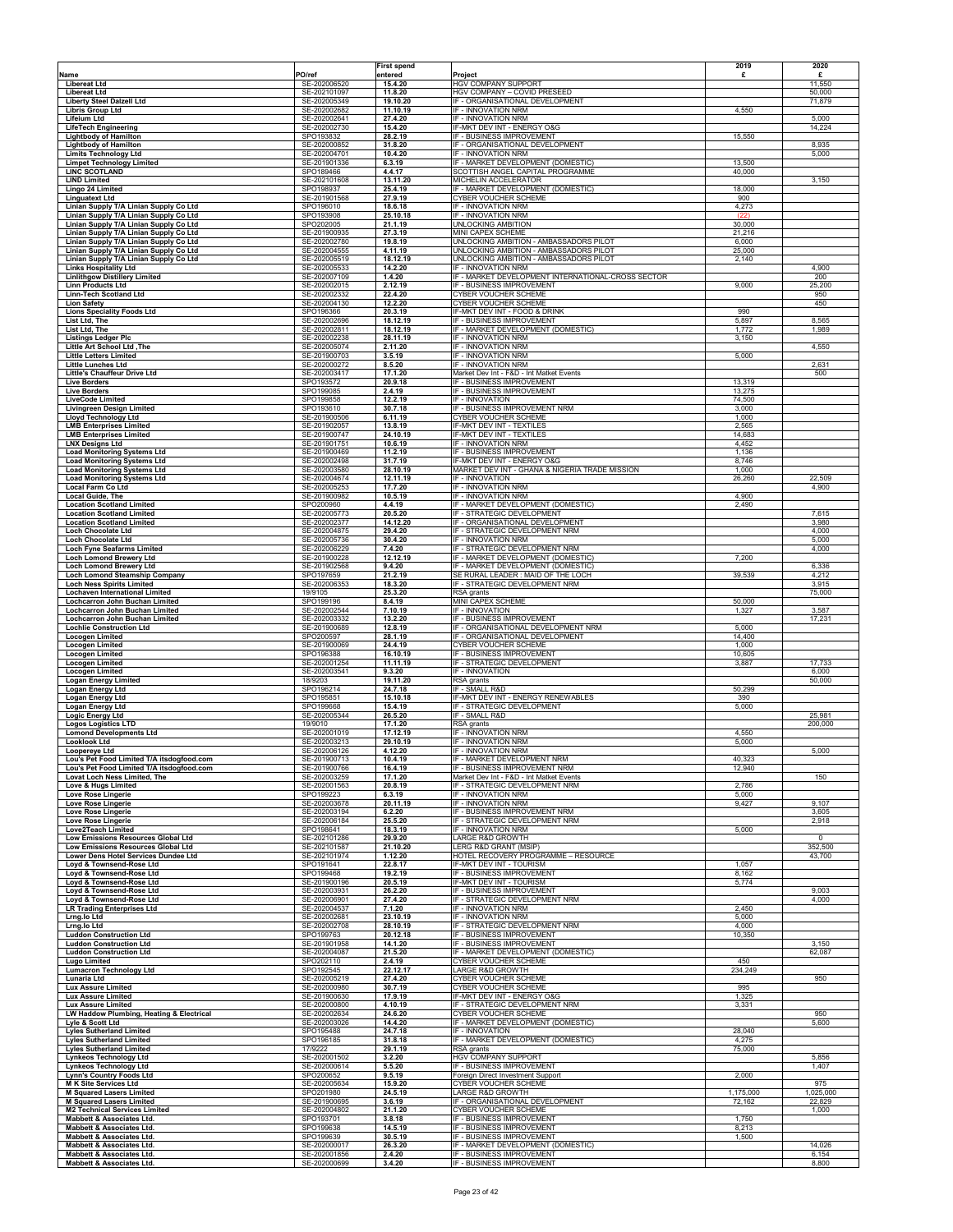|                                                                                           |                              | <b>First spend</b>   |                                                                                          | 2019             | 2020             |
|-------------------------------------------------------------------------------------------|------------------------------|----------------------|------------------------------------------------------------------------------------------|------------------|------------------|
| Name                                                                                      | PO/ref                       | entered              | Project                                                                                  | £                | £                |
| Mabbett & Associates Ltd.<br><b>MacArthur Green Limited</b>                               | SE-202101715<br>SPO202021    | 29.10.20<br>8.8.19   | IF - MARKET DEVELOPMENT (DOMESTIC)<br>CYBER VOUCHER SCHEME                               | 1,000            | 4,333            |
| <b>Macdeck Landscaping Limited</b>                                                        | SPO201959                    | 15.7.19              | IF - INNOVATION NRM                                                                      | 2,660            |                  |
| MacDonald & Muir T/A Glenmorangie<br>MacDonald & Muir T/A Glenmorangie                    | SPO197055<br>SPO201127       | 23.10.18<br>23.7.19  | IF - BUSINESS IMPROVEMENT<br>IF - SMALL R&D                                              | 15,290           | 23,994<br>35,799 |
| MacDonald & Muir T/A Glenmorangie                                                         | SPO199300                    | 1.8.19               | IF - BUSINESS IMPROVEMENT                                                                | 59,677           |                  |
| MacDonald & Muir T/A Glenmorangie<br><b>Macdonald Accountancy Services</b>                | SE-202000475<br>SE-202002561 | 16.9.19<br>19.3.20   | Foreign Direct Investment Support<br>CYBER VOUCHER SCHEME                                | 15,000           | 500              |
| <b>Macdonald Hotels Limited</b>                                                           | SE-202102035                 | 15.12.20             | HOTEL RECOVERY PROGRAMME - RESOURCE                                                      |                  | 200,000          |
| <b>Machine Labs Ltd</b><br><b>Machine Labs Ltd</b>                                        | SE-202000867<br>SE-202001259 | 4.10.19<br>7.10.19   | IF - BUSINESS IMPROVEMENT<br>IF - INNOVATION                                             | 4,908<br>25,530  | 3,892<br>63,957  |
| <b>Machine Labs Ltd</b>                                                                   | SE-202002251                 | 16.12.19             | IF - MARKET DEVELOPMENT (DOMESTIC)                                                       | 5,298            | 11,902           |
| <b>Machine Labs Ltd</b>                                                                   | SE-202005651                 | 4.5.20               | IF-MKT DEV INT - ENABLING TECHNOLOGIES                                                   |                  | 10,554           |
| <b>Machines With Vision Limited</b><br><b>Machines With Vision Limited</b>                | SPO196880<br>SPO199221       | 22.8.18<br>7.11.18   | HGV COMPANY SUPPORT<br>HGV COMPANY SUPPORT                                               | 7,597<br>7,182   |                  |
| <b>Machines With Vision Limited</b>                                                       | 18/9153                      | 29.3.19              | SMART grants                                                                             | 82,279           | 16,599           |
| <b>Machines With Vision Limited</b><br>Machrie Hotel & Golf Links, The                    | SE-202003936<br>SE-202003283 | 23.3.20<br>17.1.20   | IF - MARKET DEVELOPMENT (DOMESTIC)<br>Market Dev Int - F&D - Int Matket Events           |                  | 21,840<br>200    |
| Machrie Hotel & Golf Links, The                                                           | SE-202003441                 | 17.1.20              | Market Dev Int - F&D - Int Matket Events                                                 |                  | 500              |
| MacIntyre Chocolate Systems Limited<br><b>MacIntyre Chocolate Systems Limited</b>         | SE-201900643<br>SE-202003751 | 21.8.19<br>2.12.19   | IF - BUSINESS IMPROVEMENT<br>MINI CAPEX SCHEME                                           | 5,564<br>8,462   | 14,970<br>14,538 |
| <b>MacIntyre Chocolate Systems Limited</b>                                                | SE-202004783                 | 30.11.20             | IF - SMALL R&D                                                                           |                  | 4,560            |
| <b>MacIntyre Memorials Limited</b>                                                        | 17/9273                      | 23.10.18             | RSA grants<br>IF - ORGANISATIONAL DEVELOPMENT                                            | 37,300           |                  |
| <b>Mackays Limited</b><br><b>Mackays Limited</b>                                          | SPO193816<br>SPO193967       | 13.3.19<br>25.3.19   | IF-MKT DEV INT - FOOD & DRINK                                                            | 1,023<br>1,198   |                  |
| <b>Mackenzie Construction Ltd</b>                                                         | SPO194096                    | 9.4.19               | IF - BUSINESS IMPROVEMENT NRM                                                            | 46,522           |                  |
| <b>Mackenzie Construction Ltd</b><br>Mackenzie Leather Edinburgh Ltd                      | SE-202001497<br>SE-202006890 | 26.6.19<br>25.11.20  | IF - MARKET DEVELOPMENT (DOMESTIC)<br>IF - STRATEGIC DEVELOPMENT NRM                     | 7,288            | 3,800            |
| <b>Mackies of Scotland</b>                                                                | SE-201902617                 | 29.7.20              | IF - MARKET DEVELOPMENT (DOMESTIC)                                                       |                  | 12,369           |
| <b>Mackies of Scotland</b><br><b>Mackies of Scotland</b>                                  | SE-202002293<br>SE-202101114 | 12.8.20<br>12.8.20   | IF - MARKET DEVELOPMENT (DOMESTIC)<br>MINI CAPEX SCHEME                                  |                  | 11,308<br>26,160 |
| Mackintosh At The Willow Ltd                                                              | SE-202002996                 | 9.9.20               | IF - MARKET DEVELOPMENT NRM                                                              |                  | 6,290            |
| <b>Macnaughton Holdings Ltd</b><br><b>Macnaughton Holdings Ltd</b>                        | SPO192214<br>SPO195140       | 16.5.18<br>8.8.18    | IF - STRATEGIC DEVELOPMENT<br>IF - BUSINESS IMPROVEMENT                                  | 4,000<br>4,224   |                  |
| <b>Macnaughton Holdings Ltd</b>                                                           | SPO195777                    | 17.10.18             | IF - BUSINESS IMPROVEMENT                                                                | 1,170            |                  |
| <b>Macnaughton Holdings Ltd</b>                                                           | SPO199930                    | 29.3.19              | IF - BUSINESS IMPROVEMENT                                                                | 4,995            |                  |
| <b>Macnaughton Holdings Ltd</b><br><b>Macnaughton Holdings Ltd</b>                        | SPO201706<br>SPO201960       | 8.5.19<br>28.5.19    | IF-MKT DEV INT - TEXTILES<br>IF-MKT DEV INT - TEXTILES                                   | 1,069<br>6,100   | 1,900            |
| <b>Macnaughton Holdings Ltd</b>                                                           | SE-201901356                 | 28.8.19              | IF - STRATEGIC DEVELOPMENT                                                               | 4,000            |                  |
| <b>Macnaughton Holdings Ltd</b><br><b>Macnaughton Holdings Ltd</b>                        | SE-201901831<br>SE-202003637 | 28.8.19<br>6.4.20    | IF-MKT DEV INT - TEXTILES<br>IF - BUSINESS IMPROVEMENT                                   | 4,000            | 9,732            |
| <b>MacNeil Shellfish Ltd</b>                                                              | SPO198818                    | 5.2.19               | IF - STRATEGIC DEVELOPMENT NRM FINANCIAL READINESS                                       | 2,940            |                  |
| <b>MacRebur Ltd</b><br><b>MacRebur Ltd</b>                                                | SPO201154<br>SPO199943       | 25.4.19<br>10.5.19   | IF - BUSINESS IMPROVEMENT<br>IF-MKT DEV INT - ENABLING TECHNOLOGIES                      | 5,625<br>1,229   | 1,875            |
| <b>MacRebur Ltd</b>                                                                       | SE-202003406                 | 7.5.20               | IF - BUSINESS IMPROVEMENT                                                                |                  | 4,502            |
| <b>MacRebur Ltd</b>                                                                       | SE-202005382                 | 20.5.20              | IF-MKT DEV INT - ENABLING TECHNOLOGIES<br>IF - INNOVATION NRM                            | 4,900            | 7,000            |
| <b>Macscot Ltd</b><br><b>Macsween of Edinburgh</b>                                        | SE-202002674<br>SPO199747    | 14.11.19<br>19.3.19  | IF-MKT DEV INT - FOOD & DRINK                                                            | 1,935            |                  |
| Macsween of Edinburgh                                                                     | SE-202001274                 | 19.2.20              | IF - MARKET DEVELOPMENT (DOMESTIC)                                                       |                  | 10,599           |
| <b>Macsween of Edinburgh</b><br><b>Macsween of Edinburgh</b>                              | SE-201900848<br>SE-202007144 | 23.3.20<br>23.6.20   | IF-MKT DEV INT - FOOD & DRINK<br>IF - STRATEGIC DEVELOPMENT                              |                  | 3,187<br>4,000   |
| <b>MADD Stoves Ltd</b>                                                                    | SE-202000143                 | 9.8.19               | IF - INNOVATION NRM                                                                      | 2,111            |                  |
| <b>Made Brave Ltd</b><br>Made On Our Farm                                                 | 19/9136<br>SPO200634         | 20.2.20<br>25.4.19   | RSA grants<br>IF - INNOVATION NRM                                                        | 3,272            | 35,000           |
| <b>MadeBrave Ltd</b>                                                                      | SE-202001697                 | 26.6.19              | IF - MARKET DEVELOPMENT INTERNATIONAL-CROSS SECTOR                                       | 200              |                  |
| <b>Mademoiselle Macaron Ltd</b><br><b>Mage Control Systems Ltd</b>                        | SE-202000273<br>SPO197230    | 21.10.19<br>24.10.18 | IF - INNOVATION NRM<br>IF - MARKET DEVELOPMENT (DOMESTIC)                                | 3,773<br>6,375   |                  |
| <b>Mage Control Systems Ltd</b>                                                           | SPO198676                    | 4.2.19               | IF - INNOVATION NRM                                                                      | 8,008            |                  |
| <b>Mage Control Systems Ltd</b>                                                           | SE-202001667                 | 13.11.19             | IF - INNOVATION<br>RSA grants                                                            | 4,000            | 12,000           |
| <b>Mage Control Systems Ltd</b><br><b>Mage Control Systems Ltd</b>                        | 19/9096<br>SE-202006663      | 19.12.19<br>24.2.20  | IF - MARKET DEVELOPMENT INTERNATIONAL-CROSS SECTOR                                       | 28,000           | 28,000<br>135    |
| <b>Mage Control Systems Ltd</b>                                                           | SE-202003908                 | 25.3.20              | IF - INNOVATION                                                                          |                  | 14,123           |
| <b>Magnus Enterprises Ltd</b><br><b>MAHLE Engine Systems UK Ltd</b>                       | SE-202006122<br>SPO199545    | 8.10.20<br>6.4.20    | IF - STRATEGIC DEVELOPMENT NRM FINANCIAL READINESS<br>IF - ORGANISATIONAL DEVELOPMENT    |                  | 3,000<br>5,475   |
| <b>MAHLE Engine Systems UK Ltd</b>                                                        | SPO201466                    | 16.6.20              | IF - BUSINESS IMPROVEMENT                                                                |                  | 10,038           |
| <b>Main Tool Company Ltd</b><br>Mairi Helena Ltd                                          | SE-202004186<br>SE-202000508 | 11.3.20<br>6.1.20    | IF-MKT DEV INT - ENABLING TECHNOLOGIES<br>IF - MARKET DEVELOPMENT (DOMESTIC)             | 2,136            | 1,434            |
| <b>Malcolm Allan Ltd</b>                                                                  | SPO201486                    | 16.10.19             | IF - BUSINESS IMPROVEMENT                                                                | 32,108           |                  |
| <b>Malcolm Allan Ltd</b><br><b>Malin Group Limited</b>                                    | SE-202002375<br>SE-201902373 | 3.6.20<br>14.11.19   | MINI CAPEX SCHEME<br>IF - STRATEGIC DEVELOPMENT                                          | 5,500            | 79,759<br>9,167  |
| <b>Malin Group Limited</b>                                                                | SE-202004592                 | 8.6.20               | IF - BUSINESS IMPROVEMENT                                                                |                  | 8,990            |
| <b>Malin Group Limited</b>                                                                | SE-202006036<br>SE-201900424 | 6.10.20<br>30.5.19   | IF - STRATEGIC DEVELOPMENT NRM FINANCIAL READINESS<br>IF - MARKET DEVELOPMENT (DOMESTIC) | 19,000           | 3,075<br>13,869  |
| <b>Malin Marine Limited</b><br><b>Mallzee Ltd</b>                                         | SPO192291                    | 30.1.18              | IF - ORGANISATIONAL DEVELOPMENT                                                          | 2,700            |                  |
| <b>MAM Contracting Limited</b>                                                            | SE-202000549                 | 9.7.19               | <b>CYBER VOUCHER SCHEME</b>                                                              | 885              |                  |
| <b>Managed IT Experts Ltd</b><br><b>Managed IT Experts Ltd</b>                            | SE-202000702<br>SE-202000570 | 9.5.19<br>20.8.19    | IF - INNOVATION NRM<br>IF - INNOVATION NRM                                               | 4,997<br>5,000   |                  |
| <b>Managed IT Experts Ltd</b>                                                             | SE-202004061                 | 30.3.20              | IF - INNOVATION NRM                                                                      |                  | 13,252           |
| <b>Mantra Copywriting Ltd T/A Mantra</b><br><b>Manus Neurodynamica Ltd</b>                | SPO200604<br>18/9069         | 17.6.19<br>29.3.19   | IF - INNOVATION NRM<br>SMART grants                                                      | 4,725<br>77,809  | 7,191            |
| <b>Mapix Technologies Limited</b>                                                         | SE-202001186                 | 7.6.19               | IF - INNOVATION                                                                          | 9,906            |                  |
| <b>Mapix Technologies Limited</b><br><b>Mapix Technologies Limited</b>                    | SPO199049<br>SE-202001899    | 2.10.19<br>12.2.20   | IF - ORGANISATIONAL DEVELOPMENT<br>CYBER VOUCHER SCHEME                                  | 2,700            | 1,000            |
| <b>Maprint T/A Bellows Sealants &amp; Valves</b>                                          | SPO195304                    | 21.8.18              | IF-MKT DEV INT - ENERGY O&G                                                              | 234              |                  |
| <b>Mar Hall Hotel</b><br><b>Marble Fashion Designs Distribution Ltd</b>                   | SPO199691<br>SPO200931       | 9.10.19<br>21.2.19   | IF - MARKET DEVELOPMENT (DOMESTIC)<br>IF - BUSINESS IMPROVEMENT                          | 17,982<br>9,000  | 8,991            |
| <b>Marble Fashion Designs Distribution Ltd</b>                                            | SPO200780                    | 28.2.19              | IF-MKT DEV INT - TEXTILES                                                                | 10,905           |                  |
| Marble Fashion Designs Distribution Ltd<br>Marble Fashion Designs Distribution Ltd        | SE-201902740<br>SE-202000733 | 15.4.19<br>7.8.19    | IF-MKT DEV INT - TEXTILES<br>IF - MARKET DEVELOPMENT (DOMESTIC)                          | 4,000<br>3,756   |                  |
| Marble Fashion Designs Distribution Ltd                                                   | SE-202004124                 | 5.5.20               | IF - BUSINESS IMPROVEMENT                                                                |                  | 32,000           |
| <b>Marble Fashion Designs Distribution Ltd</b><br>Marble Fashion Designs Distribution Ltd | SE-202004062<br>SE-202003905 | 24.6.20<br>18.8.20   | IF - BUSINESS IMPROVEMENT<br>IF - INNOVATION                                             |                  | 32,460<br>5,000  |
| Marble Fashion Designs Distribution Ltd                                                   | SE-202005849                 | 18.11.20             | IF-MKT DEV INT - TEXTILES                                                                |                  | 13,558           |
| <b>Marchmont Dental Care Ltd</b><br><b>Marine Flow Ltd</b>                                | SE-202002649<br>SE-202002401 | 26.5.20<br>27.5.20   | CYBER VOUCHER SCHEME<br>IF - INNOVATION NRM                                              |                  | 820<br>3,752     |
| <b>Marinical Limited</b>                                                                  | SPO201403                    | 14.5.19              | IF - INNOVATION NRM                                                                      | 5,000            |                  |
| Maritime Craft Services (Clyde) Limited                                                   | SE-202003041                 | 27.1.20              | IF - BUSINESS IMPROVEMENT                                                                |                  | 10,800           |
| <b>Mark Robertson Drilling Services Ltd</b><br><b>Marktomarket Valuations Ltd</b>         | SE-202003562<br>SE-202002200 | 18.3.20<br>12.12.19  | IF-MKT DEV INT - ENERGY O&G<br>HGV COMPANY SUPPORT                                       | 9.800            | 8,145<br>9,100   |
| <b>Martin Precision Ltd</b>                                                               | SPO195577                    | 12.4.18              | IF - BUSINESS IMPROVEMENT                                                                | 5,421            |                  |
| <b>Martin Precision Ltd</b><br><b>Martin Precision Ltd</b>                                | SPO196441<br>SE-201902096    | 29.10.18<br>20.3.19  | IF - BUSINESS IMPROVEMENT<br>IF - INNOVATION                                             | 10,000<br>2,912  |                  |
| <b>Martin Precision Ltd</b>                                                               | SPO200864                    | 14.5.19              | MINI CAPEX SCHEME                                                                        | 21,790           |                  |
| <b>Martin Precision Ltd</b><br><b>Martin Precision Ltd</b>                                | SE-201902525<br>SE-202002464 | 22.7.19<br>30.7.19   | IF - ORGANISATIONAL DEVELOPMENT<br>IF - BUSINESS IMPROVEMENT                             | 12,320<br>12,453 |                  |
| <b>Martin Precision Ltd</b>                                                               | SPO190049                    | 9.8.19               | IF - ORGANISATIONAL DEVELOPMENT                                                          | 6,916            |                  |
| <b>Martin Precision Ltd</b><br><b>Maryculter House Limited</b>                            | SE-202001146<br>SE-202003278 | 26.9.19<br>17.1.20   | MINI CAPEX SCHEME<br>Market Dev Int - F&D - Int Matket Events                            | 19,176           | 150              |
| Materials Consultancy Services t/a MCS Ltd                                                | SPO197947                    | 29.1.19              | IF - BUSINESS IMPROVEMENT NRM                                                            | 7,800            |                  |
| <b>Mathiesons Bakery Ltd</b><br><b>Matic Media Services Ltd</b>                           | SPO200720<br>SE-202003402    | 24.7.19<br>15.6.20   | IF - MARKET DEVELOPMENT (DOMESTIC)<br>IF - STRATEGIC DEVELOPMENT                         | 17,340           | 3,900            |
| <b>Matter Of Focus Limited</b>                                                            | SPO199804                    | 10.10.19             | IF - BUSINESS IMPROVEMENT                                                                | 6,000            |                  |
| <b>Matter Of Focus Limited</b>                                                            | SE-201902359                 | 21.10.19             | IF - INNOVATION NRM<br>IF - MARKET DEVELOPMENT (DOMESTIC)                                | 14,751           | 37,989           |
| <b>Matter Of Focus Limited</b><br>Matthew Algie & Co Ltd                                  | SE-202005394<br>SPO201242    | 15.6.20<br>6.2.20    | IF - BUSINESS IMPROVEMENT                                                                |                  | 2,294<br>61,214  |
| Matthew W Jack & Partners                                                                 | SE-202005705<br>SE-202002382 | 12.3.20              | IF - INNOVATION NRM<br>IF - INNOVATION NRM                                               | 5,874            | 2,800            |
| <b>Matugga Distillers Ltd</b><br><b>Matugga Distillers Ltd</b>                            | SE-202003892                 | 23.8.19<br>11.3.20   | IF - BUSINESS IMPROVEMENT                                                                |                  | 8,628<br>3,230   |
| <b>Maven Family Ltd</b>                                                                   | SPO201185                    | 21.2.19              | IF - INNOVATION NRM                                                                      | 5,000            |                  |
| <b>Maxcap Consultants Ltd</b><br><b>Mayfield Flowers</b>                                  | SE-202001475<br>SE-202006714 | 1.8.19<br>9.3.20     | CYBER VOUCHER SCHEME<br>SE RURAL: PLANNING TO SUCCEED - SCOTTISH FLOWERS C               | 995              | 988              |
| <b>MB AEROSPACE LTD</b>                                                                   | SE-201900767                 | 14.1.20              | IF - ORGANISATIONAL DEVELOPMENT                                                          |                  | 5,720            |
| <b>MBM Print SCS Ltd</b><br><b>McAlpine &amp; Company Ltd</b>                             | SPO201961<br>SE-202000153    | 12.3.19<br>24.10.19  | IF - BUSINESS IMPROVEMENT<br>IF - BUSINESS IMPROVEMENT                                   | 2,000<br>5,000   |                  |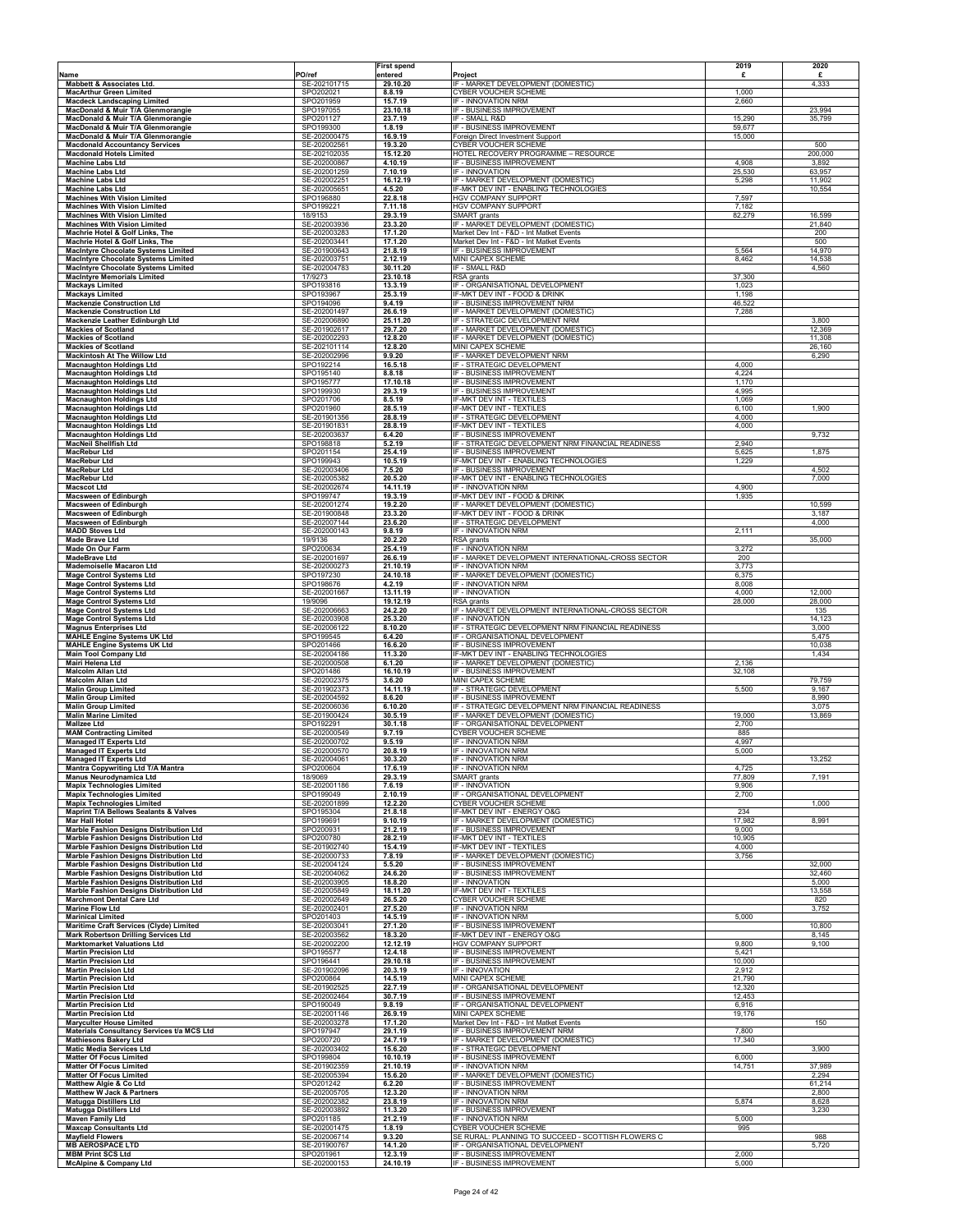|                                                                                                          |                              | First spend          |                                                                                          | 2019             | 2020             |
|----------------------------------------------------------------------------------------------------------|------------------------------|----------------------|------------------------------------------------------------------------------------------|------------------|------------------|
| Name                                                                                                     | PO/ref                       | entered              | Project                                                                                  | £                | £                |
| <b>McCallum Bagpipes</b><br>McDade Enterprises t/a Scottish Stove Centre                                 | SE-202002156<br>SE-202003688 | 16.12.19<br>25.2.20  | <b>CYBER VOUCHER SCHEME</b><br>CYBER VOUCHER SCHEME                                      | 600              | 1,000            |
| <b>MCEVOY ENGINEERING LTD</b>                                                                            | SPO197639                    | 3.9.18               | IF - MARKET DEVELOPMENT (DOMESTIC)                                                       | 6,748            |                  |
| <b>MCEVOY ENGINEERING LTD</b><br><b>MCEVOY ENGINEERING LTD</b>                                           | SE-202000358<br>SE-202005546 | 22.11.19<br>2.7.20   | IF - BUSINESS IMPROVEMENT<br>IF - BUSINESS IMPROVEMENT                                   | 5,190            | 5,200<br>6,750   |
| <b>Mckinlay Kidd Ltd</b>                                                                                 | SE-201900121                 | 10.6.19              | IF-MKT DEV INT - TOURISM                                                                 | 12,107           |                  |
| <b>Mckinlay Kidd Ltd</b>                                                                                 | SE-202000022                 | 4.10.19              | IF-MKT DEV INT - TOURISM<br><b>IF-MKT DEV INT - TOURISM</b>                              | 3,029            | 7,427            |
| <b>Mckinlay Kidd Ltd</b><br><b>McLaggan Smith Mugs Ltd</b>                                               | SE-202003346<br>SPO198225    | 27.1.20<br>20.8.18   | IF - INNOVATION NRM                                                                      | 12,671           | 7,430            |
| <b>McLaren Packaging Limited</b>                                                                         | 16/9229                      | 20.12.18             | RSA grants                                                                               | 250,000          | 130,000          |
| <b>McLaughlin &amp; Harvey Construction Ltd</b><br><b>McLaughlin &amp; Harvey Construction Ltd</b>       | SPO181314<br>SPO199696       | 2.7.18<br>20.2.19    | IF - ORGANISATIONAL DEVELOPMENT<br>IF - BUSINESS IMPROVEMENT                             | 3,369<br>20,700  |                  |
| <b>McLaughlin &amp; Harvey Construction Ltd</b>                                                          | SPO195108                    | 17.4.19              | IF - BUSINESS IMPROVEMENT                                                                | 5,067            |                  |
| <b>McLaughlin &amp; Harvey Construction Ltd</b>                                                          | SPO196730<br>SE-202000606    | 17.4.19<br>1.4.20    | IF - BUSINESS IMPROVEMENT<br>IF - BUSINESS IMPROVEMENT                                   | 16,388           | 17,093           |
| <b>McLaughlin &amp; Harvey Construction Ltd</b><br><b>McLaughlin &amp; Harvey Construction Ltd</b>       | SE-202005352                 | 25.5.20              | IF - BUSINESS IMPROVEMENT                                                                |                  | 14,190           |
| <b>McLaughlin &amp; Harvey Construction Ltd</b>                                                          | SPO200775                    | 23.9.20              | IF - ORGANISATIONAL DEVELOPMENT                                                          |                  | 16,591           |
| <b>McLaughlin &amp; Harvey Construction Ltd</b><br><b>Mcmillan Macraild Ltd</b>                          | SE-202001162<br>SE-202002269 | 28.10.20<br>27.1.20  | IF - ORGANISATIONAL DEVELOPMENT<br>IF - INNOVATION NRM                                   |                  | 5,160<br>3,600   |
| <b>McPhee Bros Blantyre Ltd</b>                                                                          | SE-202005193                 | 5.3.20               | MINI CAPEX SCHEME                                                                        |                  | 30,000           |
| <b>McPhee Bros Blantyre Ltd</b><br><b>McQueens Dairies Ltd</b>                                           | SE-202005261<br>SPO196172    | 23.3.20<br>30.5.19   | IF - SMALL R&D<br>IF - BUSINESS IMPROVEMENT                                              | 14,449           | 22,254           |
| <b>McQueens Dairies Ltd</b>                                                                              | SE-201901633                 | 7.2.20               | IF - MARKET DEVELOPMENT (DOMESTIC)                                                       |                  | 34,000           |
| <b>McQueens Dairies Ltd</b><br><b>McQueens Dairies Ltd</b>                                               | SE-201901637<br>SE-202001568 | 19.2.20<br>6.3.20    | IF - BUSINESS IMPROVEMENT<br>IF - BUSINESS IMPROVEMENT                                   |                  | 9,600<br>14,158  |
| <b>McQueens Dairies Ltd</b>                                                                              | SE-202005308                 | 7.10.20              | IF - BUSINESS IMPROVEMENT                                                                |                  | 31,500           |
| <b>Mcsence Communication Ltd</b>                                                                         | SE-202005466                 | 10.6.20              | IF - STRATEGIC DEVELOPMENT NRM                                                           |                  | 4,000            |
| <b>MDG Group Business Energy Ltd</b><br>Meandr Ltd T/A Meander                                           | SE-202001477<br>SE-201900481 | 22.10.19<br>20.5.19  | <b>CYBER VOUCHER SCHEME</b><br>IF - INNOVATION NRM                                       | 1,000<br>27,390  | 24,583           |
| <b>Mearns &amp; Company</b>                                                                              | SE-202001525                 | 2.8.19               | CYBER VOUCHER SCHEME                                                                     | 950              |                  |
| <b>MedAnnex Limited</b><br><b>Mediacorp Online Ltd</b>                                                   | 17/9137<br>SE-202002921      | 15.10.18<br>23.9.19  | SMART grants<br>IF - INNOVATION NRM                                                      | 69,134<br>12,878 | 337,587          |
| <b>Medica CPD</b>                                                                                        | SE-202004268                 | 12.12.19             | CYBER VOUCHER SCHEME                                                                     | 900              |                  |
| <b>Medicine Collection Ltd</b>                                                                           | SE-202003039                 | 2.12.19              | IF - INNOVATION NRM                                                                      | 4,760            |                  |
| MedReach<br><b>Medusa Software Ltd</b>                                                                   | SPO198567<br>SPO201083       | 21.2.19<br>15.3.19   | IF - INNOVATION NRM<br>IF - INNOVATION NRM                                               | 3,196<br>5,000   |                  |
| <b>Meldrum House Estates Ltd</b>                                                                         | SE-202101983                 | 7.12.20              | HOTEL RECOVERY PROGRAMME - CAPITAL                                                       |                  | 82,041           |
| <b>Meldrum House Estates Ltd</b><br><b>Melton Plastics Ltd</b>                                           | SE-202101983<br>SPO201707    | 7.12.20<br>3.7.19    | HOTEL RECOVERY PROGRAMME - RESOURCE<br>IF - INNOVATION NRM                               | 5,000            | 58,250           |
| <b>Mercat Tours Limited</b>                                                                              | SE-202003226                 | 4.2.20               | Market Dev Int - F&D - Int Matket Events                                                 |                  | 150              |
| <b>Mercat Tours Limited</b><br><b>Mercat Tours Limited</b>                                               | SE-202003233<br>SE-202002366 | 17.2.20<br>27.4.20   | Market Dev Int - F&D - Int Matket Events<br>IF - INNOVATION                              |                  | 200<br>3,437     |
| Merchant City Distributors Ltd t/a MCD                                                                   | SPO189153                    | 16.10.17             | IF - ORGANISATIONAL DEVELOPMENT                                                          | 8,297            |                  |
| Merchant City Distributors Ltd t/a MCD<br>Merchant City Distributors Ltd t/a MCD                         | SPO201202<br>SPO201971       | 29.3.19              | IF - STRATEGIC DEVELOPMENT NRM FINANCIAL READINESS<br>IF - BUSINESS IMPROVEMENT          | 8,900<br>9,190   |                  |
| Merchant City Distributors Ltd t/a MCD                                                                   | SE-202006486                 | 24.4.19<br>5.2.20    | IF - BUSINESS IMPROVEMENT                                                                |                  | 4,810            |
| <b>Mercuna Developments Ltd</b>                                                                          | SE-202000983                 | 15.10.19             | IF - INNOVATION NRM                                                                      | 13,745           | 13,886           |
| <b>Merit Tartan Limited</b><br><b>Merlin ERD Ltd</b>                                                     | SE-202005517<br>SPO200252    | 11.11.20<br>22.1.19  | IF - STRATEGIC DEVELOPMENT NRM FINANCIAL READINESS<br>IF - MARKET DEVELOPMENT (DOMESTIC) | 3,614            | 2,400            |
| <b>Merry Go Round</b>                                                                                    | SE-202003925                 | 6.8.20               | IF - INNOVATION NRM                                                                      |                  | 4,256            |
| <b>Merson Signs Ltd</b><br><b>Merson Signs Ltd</b>                                                       | SPO202136<br>SE-201901954    | 9.4.19<br>13.5.19    | IF - STRATEGIC DEVELOPMENT<br>IF - STRATEGIC DEVELOPMENT                                 | 4,930<br>3,000   |                  |
| <b>Merson Signs Ltd</b>                                                                                  | SE-201900920                 | 14.5.19              | IF - MARKET DEVELOPMENT (DOMESTIC)                                                       | 9,404            |                  |
| <b>Messrs S &amp; A Campbell</b><br><b>Metaflake Limited</b>                                             | SE-202007013<br>16/9124      | 30.7.20<br>8.5.18    | IF - STRATEGIC DEVELOPMENT NRM<br>RSA grants                                             | 20,000           | 4,000            |
| <b>Metaflake Ltd</b>                                                                                     | SE-201900854                 | 1.7.19               | IF - STRATEGIC DEVELOPMENT                                                               | 3,060            | 2,700            |
| <b>Metaltech UK Ltd</b><br><b>Metaltech UK Ltd</b>                                                       | SPO202186<br>SE-202003437    | 26.3.19<br>21.1.20   | IF - BUSINESS IMPROVEMENT<br>IF - STRATEGIC DEVELOPMENT                                  | 2,462            | 4,000            |
| <b>Metaltech UK Ltd</b>                                                                                  | SE-202000669                 | 24.6.20              | IF - MARKET DEVELOPMENT (DOMESTIC)                                                       |                  | 9,477            |
| <b>Metix Limited</b>                                                                                     | 16/9241                      | 9.10.17              | SMART grants                                                                             | 55,641           |                  |
| <b>Metix Limited</b><br><b>Metix Limited</b>                                                             | SPO201243<br>SPO201471       | 17.4.19<br>25.4.19   | IF - STRATEGIC DEVELOPMENT<br>IF-MKT DEV INT - LIFE SCIENCES                             | 510<br>2,009     |                  |
| <b>Metix Limited</b>                                                                                     | SE-202001138                 | 20.4.20              | IF - INNOVATION                                                                          |                  | 10,890           |
| <b>Metix Limited</b><br><b>Mharsanta Ltd</b>                                                             | SE-202005728<br>SE-202003260 | 12.6.20<br>17.1.20   | LARGE R&D INTERNATIONAL<br>Market Dev Int - F&D - Int Matket Events                      |                  | 416,676<br>200   |
| <b>Mharsanta Ltd</b>                                                                                     | SE-202003438                 | 4.2.20               | IF - INNOVATION NRM                                                                      |                  | 1,975            |
| <b>MiAlgae Ltd</b>                                                                                       | 17/9006                      | 28.7.17              | <b>SMART</b> grants<br>HGV COMPANY SUPPORT                                               | 21,119           |                  |
| <b>MiAlgae Ltd</b><br><b>MiAlgae Ltd</b>                                                                 | SPO201556<br>SE-202004553    | 29.5.19<br>7.11.19   | UNLOCKING AMBITION - AMBASSADORS PILOT                                                   | 15,145<br>25,000 | 12,355           |
| <b>MiAlgae Ltd</b>                                                                                       | 19/9150                      | 12.12.19             | SMART grants<br>IF - MARKET DEVELOPMENT (DOMESTIC)                                       | 33,307           | 45,578           |
| <b>MiAlgae Ltd</b><br>Michelin Scotland Innovation Parc Ltd                                              | SE-202100807<br>SE-202007091 | 1.7.20<br>1.4.20     | MICHELIN SCOTLAND INNOVATION PARC ENABLING INFRAST                                       |                  | 563<br>4,499,500 |
| <b>Miconex Ltd</b>                                                                                       | SPO197982                    | 27.11.18             | IF - INNOVATION                                                                          | 5,596            |                  |
| <b>Miconex Ltd</b><br><b>Miconex Ltd</b>                                                                 | SE-202004889<br>SE-202003795 | 13.11.19<br>14.5.20  | IF - INNOVATION<br>IF - INNOVATION                                                       | 2,376            | 9,163            |
| Micrea                                                                                                   | SE-202003215                 | 21.1.20              | IF - INNOVATION NRM                                                                      |                  | 4,653            |
| <b>Micro Technology Consultants</b><br><b>MicroMatrices Associates Ltd</b>                               | SPO196363<br>SPO200030       | 6.8.18<br>22.11.18   | IF - STRATEGIC DEVELOPMENT<br>IF - INNOVATION                                            | 4,638<br>1,060   |                  |
| <b>MicroMatrices Associates Ltd</b>                                                                      | SPO201118                    | 8.2.19               | IF-MKT DEV INT - LIFE SCIENCES                                                           | 2,082            |                  |
| <b>MicroMatrices Associates Ltd</b><br>Micropack (Engineering) Ltd                                       | SPO199213<br>SPO199372       | 26.9.19<br>21.5.20   | IF - BUSINESS IMPROVEMENT<br>IF - INNOVATION                                             | 9,000            | 36,180           |
| Micropack (Engineering) Ltd                                                                              | SE-202005286                 | 2.9.20               | IF-MKT DEV INT - ENERGY O&G                                                              |                  | 18,000           |
| <b>Microtech Support Ltd</b>                                                                             | SE-201900525                 | 13.8.19              | IF - SMALL R&D                                                                           | 47,532           | 43,516           |
| Middleton of Rora Dairy Produce Ltd T/A Rora Dairy<br>Middleton of Rora Dairy Produce Ltd T/A Rora Dairy | SPO201024<br>SE-202000798    | 5.2.19<br>4.8.20     | IF - MARKET DEVELOPMENT (DOMESTIC)<br>IF - MARKET DEVELOPMENT NRM                        | 3,271            | 4,517            |
| Midlothian And Borders Tourism Forum                                                                     | SPO187877                    | 27.1.17              | TOURISM DESTINATIONS - COMPETITIVE FUND                                                  | 10,676           |                  |
| Midlothian And Borders Tourism Forum<br><b>Mighty Productions Ltd</b>                                    | SE-201900118<br>SE-201902489 | 9.7.19<br>27.8.19    | MPDDP (PHASE 2)<br>IF - MARKET DEVELOPMENT NRM                                           | 4,000<br>6,105   | 21,000<br>7,095  |
| MiiGen (UK) Ltd                                                                                          | SPO200718                    | 28.2.19              | IF - SMALL R&D                                                                           | 42,525           |                  |
| MiiGen (UK) Ltd<br><b>Mike Stoane Lighting Ltd</b>                                                       | SE-202005751<br>SE-201902502 | 20.5.20<br>6.4.20    | <b>CYBER VOUCHER SCHEME</b><br>CYBER VOUCHER SCHEME                                      |                  | 1,000<br>995     |
| <b>Millar Feeds Ltd</b>                                                                                  | SE-202006327                 | 6.3.20               | IF - INNOVATION NRM                                                                      |                  | 2,186            |
| Millipore (UK) Ltd<br><b>MIME Technologies Limited</b>                                                   | SE-201901541<br>19/9054      | 16.10.19<br>10.10.19 | <b>LARGE R&amp;D INTERNATIONAL</b><br>SMART grants                                       | 30,000<br>23,719 | 85,000<br>28,791 |
| <b>MIME Technologies Ltd</b>                                                                             | SE-202000090                 | 30.7.19              | IF-MKT DEV INT - LIFE SCIENCES                                                           | 2,310            | 1,889            |
| <b>MindGenius Limited</b>                                                                                | SPO195520<br>SPO198943       | 10.5.18              | IF - BUSINESS IMPROVEMENT NRM                                                            | 2,182            |                  |
| <b>MindGenius Limited</b><br>MindMate Ltd.                                                               | 18/9119                      | 21.1.19<br>27.3.19   | IF - BUSINESS IMPROVEMENT<br>SMART grants                                                | 5,550<br>81,417  | 98,565           |
| <b>Minerva IAM Ltd</b>                                                                                   | SPO200038                    | 29.1.19              | IF-MKT DEV INT - ENERGY RENEWABLES                                                       | 3,103            |                  |
| <b>Minerva IAM Ltd</b><br>Minerva IAM Ltd                                                                | SE-202002515<br>SE-202004536 | 18.12.19<br>28.2.20  | IF-MKT DEV INT - ENERGY O&G<br>IF - STRATEGIC DEVELOPMENT NRM                            | 1,536            | 3,585            |
| Mini Languages T/A Mini French                                                                           | SPO201188                    | 20.8.19              | IF - INNOVATION NRM                                                                      | 5,000            |                  |
| <b>Minto Branding Ltd</b><br><b>Mintra Ltd</b>                                                           | SPO197187<br>SE-202006786    | 25.5.18<br>20.3.20   | IF - BUSINESS IMPROVEMENT<br><b>CYBER VOUCHER SCHEME</b>                                 | 1,471            | 1,000            |
| <b>Mipropit.Com Limited</b>                                                                              | SE-202001701                 | 16.10.19             | IF - INNOVATION NRM                                                                      | 13,500           | 6,500            |
| <b>Mironid Limited</b><br><b>Mishn Ltd</b>                                                               | 19/9035<br>SE-202002896      | 14.11.19<br>14.10.19 | SMART grants<br>IF - INNOVATION NRM                                                      | 80,430<br>5,000  | 318,212          |
| <b>Mister Antony Ltd</b>                                                                                 | SE-202006125                 | 29.10.20             | IF - INNOVATION NRM                                                                      |                  | 5,000            |
| Mitsubishi Electric Air Con Systems Europe Ltd                                                           | SPO202170                    | 31.7.19              | Foreign Direct Investment Support                                                        | 16,000           |                  |
| Mitsubishi Electric Air Con Systems Europe Ltd<br><b>ML Direct Limited</b>                               | SE-201902588<br>SE-202004604 | 24.1.20<br>7.4.20    | IF - BUSINESS IMPROVEMENT<br>IF - STRATEGIC DEVELOPMENT NRM                              |                  | 19,600<br>2,317  |
| <b>MMR Limited</b>                                                                                       | 17/9197                      | 24.5.18              | RSA grants                                                                               | 90,000           | 15,000           |
| <b>Mocean Energy LTD</b><br><b>Modo Systems Limited</b>                                                  | 18/9093<br>17/9154           | 1.3.19<br>30.8.18    | SMART grants<br>SMART grants                                                             | 83,238<br>22,660 | 16,762           |
| <b>Molke Ltd</b>                                                                                         | SE-202001969                 | 23.3.20              | IF - INNOVATION                                                                          |                  | 4,288            |
| <b>Momentpin Ltd</b><br><b>Momentpin Ltd</b>                                                             | SE-202000121<br>SE-202000084 | 4.10.19<br>7.10.19   | IF - BUSINESS IMPROVEMENT NRM<br>IF - INNOVATION NRM                                     | 5,134<br>10,385  |                  |
| <b>Momentpin Ltd</b>                                                                                     | SE-202001486                 | 25.10.19             | IF - STRATEGIC DEVELOPMENT NRM FINANCIAL READINESS                                       | 2,600            |                  |
| <b>Momentpin Ltd</b><br><b>Momentpin Ltd</b>                                                             | SE-202007077<br>SE-202006173 | 23.3.20<br>27.5.20   | MARKET DEV INT - UAE DIGITAL HEALTH MISSION<br>IF - SMALL R&D                            |                  | 550<br>84,819    |
| <b>Moness Group Ltd</b>                                                                                  | SE-202002647                 | 11.11.19             | <b>CYBER VOUCHER SCHEME</b>                                                              | 1,000            |                  |
| <b>MoneyMatix Ltd</b>                                                                                    | SE-202002243                 | 24.4.20              | IF - INNOVATION NRM                                                                      |                  | 5,000            |
| Moni.ly<br><b>Moni.ly</b>                                                                                | SE-201900987<br>SE-202003760 | 15.2.19<br>23.9.19   | IF - INNOVATION NRM<br><b>HGV COMPANY SUPPORT</b>                                        | 13,393<br>4,183  |                  |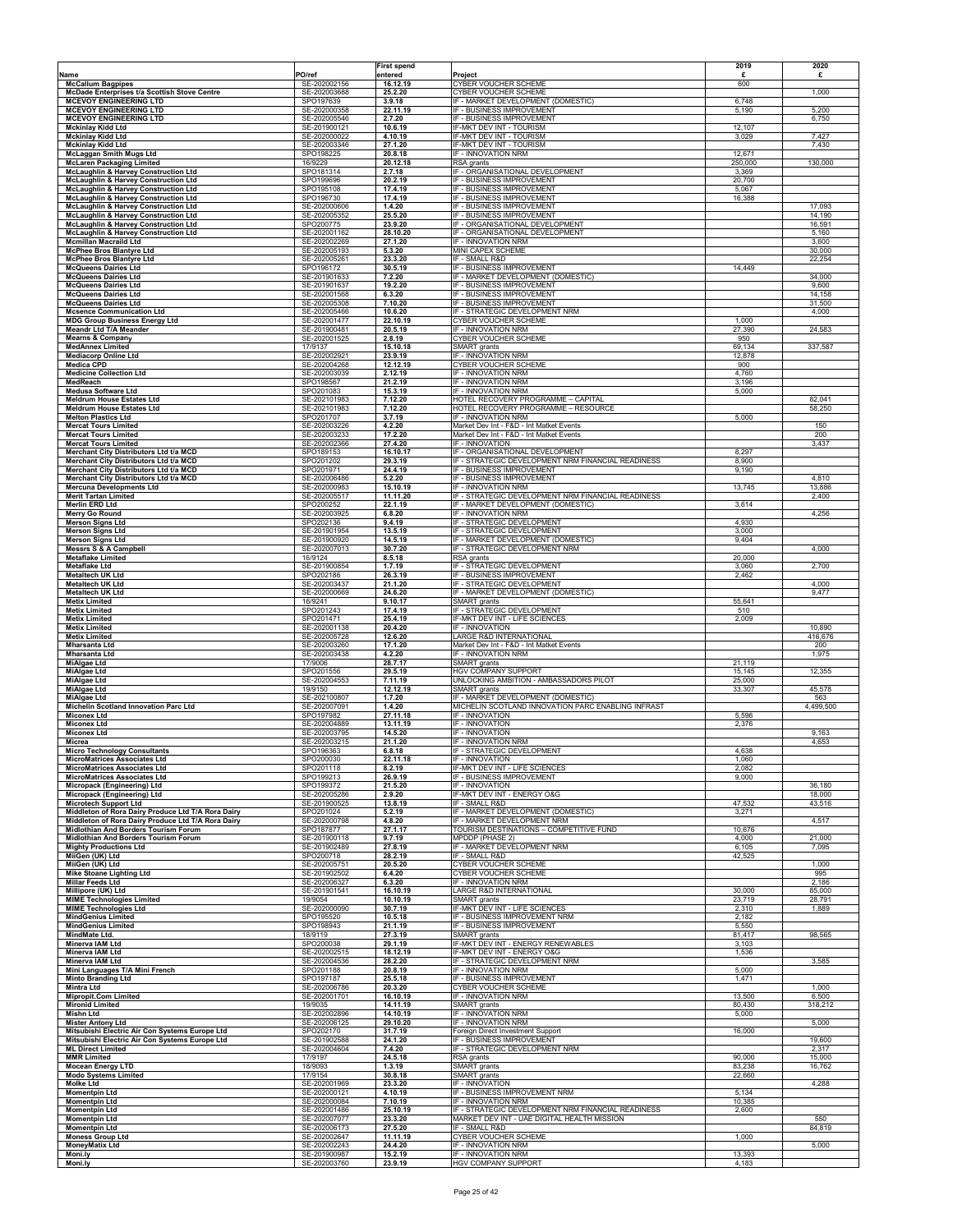|                                                                                        |                              | <b>First spend</b>   |                                                                                         | 2019             | 2020              |
|----------------------------------------------------------------------------------------|------------------------------|----------------------|-----------------------------------------------------------------------------------------|------------------|-------------------|
| Name<br><b>Monily SC Ltd</b>                                                           | PO/ref<br>SE-202004547       | entered<br>5.2.20    | Project<br>IF - STRATEGIC DEVELOPMENT NRM                                               | £                | £<br>3,900        |
| <b>Monily SC Ltd</b><br><b>Monitor Systems Scotland Ltd</b>                            | SE-202003866<br>SE-202003199 | 18.3.20<br>29.1.20   | <b>HGV COMPANY SUPPORT</b><br>IF-MKT DEV INT - ENERGY O&G                               |                  | 4,200<br>12,185   |
| Monterey Jacks Glasgow (Central) Ltd                                                   | SE-202000959                 | 20.11.19             | IF - STRATEGIC DEVELOPMENT NRM                                                          | 3,500            |                   |
| <b>Montrose Port Authority</b><br>Montrose Rope & Sail Company Ltd                     | SPO198684<br>SPO201393       | 5.4.19<br>19.6.19    | IF - BUSINESS IMPROVEMENT NRM<br>IF - MARKET DEVELOPMENT (DOMESTIC)                     | 1,259<br>11,408  | 4,000             |
| Montrose Rope & Sail Company Ltd                                                       | SE-202001768                 | 26.11.19             | IF - BUSINESS IMPROVEMENT                                                               | 1,680            | 2,220             |
| Montrose Rope & Sail Company Ltd<br><b>Moon Collider Limited</b>                       | SE-202004071<br>SPO196555    | 4.3.20<br>19.12.18   | IF - MARKET DEVELOPMENT (DOMESTIC)<br>IF - STRATEGIC DEVELOPMENT                        | 720              | 2,152             |
| <b>Moon Collider Limited</b>                                                           | SPO198568                    | 19.12.18             | IF - STRATEGIC DEVELOPMENT                                                              | 375              |                   |
| <b>Moon Collider Limited</b><br><b>Moorbrook Textiles Ltd</b>                          | SE-202000196<br>SPO202052    | 21.2.20<br>3.3.20    | IF - INNOVATION<br>IF - INNOVATION                                                      |                  | 50,713<br>9,231   |
| Moore Legal Technology Limited                                                         | SE-201901781                 | 13.12.19             | IF - INNOVATION NRM                                                                     | 4,568            |                   |
| <b>MOREDUN SCIENTIFIC LTD</b><br><b>MOREDUN SCIENTIFIC LTD</b>                         | SPO200588<br>SE-202000763    | 10.5.19<br>9.10.19   | IF - INNOVATION<br>IF - SMALL R&D                                                       | 7,800<br>4,584   | 13,170            |
| <b>MOREDUN SCIENTIFIC LTD</b>                                                          | SE-202001655                 | 27.3.20              | IF-MKT DEV INT - LIFE SCIENCES                                                          |                  | 3,030             |
| <b>Morgenstern Energy Ltd</b><br><b>Morningside Associates</b>                         | SE-202003466<br>SPO195116    | 27.1.20<br>15.2.19   | IF-MKT DEV INT - ENERGY O&G<br>IF - INNOVATION NRM                                      | 2,860            | 8,000             |
| Morris & Spottiswood Ltd                                                               | SE-202002690                 | 4.12.19              | IF - BUSINESS IMPROVEMENT<br>IF - BUSINESS IMPROVEMENT                                  | 1,800            | 2,250             |
| Morris & Spottiswood Ltd<br>Morris & Spottiswood Ltd                                   | SE-202003670<br>SE-202003677 | 16.1.20<br>16.1.20   | IF - BUSINESS IMPROVEMENT                                                               |                  | 7,200<br>7,707    |
| Morris & Spottiswood Ltd                                                               | SE-202003698<br>SE-202002688 | 16.1.20<br>9.4.20    | IF - BUSINESS IMPROVEMENT<br>IF - MARKET DEVELOPMENT (DOMESTIC)                         |                  | 24,000<br>10,957  |
| Morris & Spottiswood Ltd<br><b>Morrison Glasgow Distillers Ltd</b>                     | SE-202001199                 | 9.10.19              | IF - BUSINESS IMPROVEMENT                                                               | 2,000            | 6,000             |
| <b>Morrison Glasgow Distillers Ltd</b>                                                 | SE-202003418<br>SE-202003979 | 17.1.20<br>21.1.20   | Market Dev Int - F&D - Int Matket Events<br>IF - STRATEGIC DEVELOPMENT NRM              |                  | 500<br>4,000      |
| <b>Morrison Glasgow Distillers Ltd</b><br><b>Morrison Glasgow Distillers Ltd</b>       | SE-202002672                 | 30.1.20              | IF - INNOVATION                                                                         |                  | 30,927            |
| <b>Morrison Glasgow Distillers Ltd</b><br><b>Morrison Glasgow Distillers Ltd</b>       | SE-202003889<br>SE-202005388 | 5.3.20<br>25.8.20    | IF - BUSINESS IMPROVEMENT<br>CYBER VOUCHER SCHEME                                       |                  | 16,960<br>300     |
| Morrison Scotch Whisky Distillers Limited                                              | SE-202001068                 | 15.8.19              | CYBER VOUCHER SCHEME                                                                    | 950              |                   |
| Morrison Scotch Whisky Distillers Limited<br>Morrison Scotch Whisky Distillers Limited | SE-202001018<br>SE-202005066 | 19.11.19<br>28.4.20  | IF - MARKET DEVELOPMENT (DOMESTIC)<br>IF - MARKET DEVELOPMENT (DOMESTIC)                | 2,820            | 5,697<br>25,680   |
| Mortgage Lender Limited (The)                                                          | 15/9066                      | 1.11.16              | RSA grants                                                                              | 470,000          |                   |
| <b>Motion Software Limited</b><br><b>Motion Software Limited</b>                       | SPO192097<br>SPO192731       | 23.11.17<br>4.6.18   | IF - MARKET DEVELOPMENT (DOMESTIC)<br>IF - BUSINESS IMPROVEMENT                         | 3,750<br>7,875   |                   |
| <b>Motive Rentals Ltd</b>                                                              | SE-201902402                 | 29.3.19              | IF - ORGANISATIONAL DEVELOPMENT                                                         | 5,184            |                   |
| <b>Motive Rentals Ltd</b><br><b>Mount Plant Group</b>                                  | SPO199482<br>SPO187626       | 22.5.19<br>13.3.17   | IF - SMALL R&D<br>IF - BUSINESS IMPROVEMENT                                             | 26,809<br>2,709  |                   |
| <b>MOV8 Real Estate Ltd</b>                                                            | SE-202006117                 | 26.2.20              | IF - INNOVATION NRM                                                                     |                  | 5,000             |
| <b>Mowi Scotland Limited</b><br>Moxie PI Ltd                                           | SE-202004631<br>SE-202004704 | 14.11.19<br>24.6.20  | MARKET DEV INT - RWC FOOD & DRINK SHOWCASE<br>IF - INNOVATION NRM                       | 750              | 4,900             |
| <b>MPMH Construction Ltd</b>                                                           | SE-202000222                 | 9.9.19               | IF - STRATEGIC DEVELOPMENT                                                              | 3,520            | 4,800             |
| <b>MRM Global Ltd</b><br><b>MRM Global Ltd</b>                                         | SPO191061<br>SPO200828       | 12.3.19<br>18.4.19   | IF - SMALL R&D<br>IF-MKT DEV INT - ENABLING TECHNOLOGIES                                | 95,681<br>2,250  |                   |
| <b>MRM Global Ltd</b>                                                                  | SE-202002135                 | 21.8.19              | IF-MKT DEV INT - ENABLING TECHNOLOGIES                                                  | 736              |                   |
| <b>MRM Global Ltd</b><br><b>MRM Global Ltd</b>                                         | SE-202002136<br>SE-202003950 | 27.2.20<br>1.6.20    | IF - STRATEGIC DEVELOPMENT<br>F-MKT DEV INT - ENABLING TECHNOLOGIES                     |                  | 15,346<br>688     |
| <b>MRM Global Ltd</b>                                                                  | SE-202004322                 | 25.6.20              | IF - STRATEGIC DEVELOPMENT                                                              |                  | 3,524             |
| <b>MRM Global Ltd</b><br><b>MTBcut Productions t/a Cut Media</b>                       | SE-202100710<br>SPO201281    | 15.12.20<br>28.1.19  | EGP - INTERNATIONAL SCALE UP<br>IF - INNOVATION                                         | 2,947            | 6,003             |
| <b>MTBcut Productions t/a Cut Media</b>                                                | SE-201900740                 | 27.8.19              | IF - BUSINESS IMPROVEMENT                                                               | 2,100            | 6,300             |
| <b>MTK IP Ltd</b><br>Mubasher Choudry Family Law Solutions                             | SPO183521<br>SE-202005749    | 31.10.16<br>6.4.20   | <b>LARGE R&amp;D INTERNATIONAL</b><br>CYBER VOUCHER SCHEME                              | 809,570          | 800               |
| <b>Muckle Media</b>                                                                    | SE-202004888                 | 20.4.20              | IF - STRATEGIC DEVELOPMENT NRM                                                          |                  | 3,780             |
| <b>Mudano Ltd</b><br><b>Muir Slicer Limited</b>                                        | SPO193928<br>SE-202001901    | 25.4.18<br>26.5.20   | LARGE R&D INTERNATIONAL<br>CYBER VOUCHER SCHEME                                         | 405,234          | 593,251<br>1,000  |
| Multi Packaging Solutions Arbroath Limited                                             | SE-202002983                 | 21.8.19              | MINI CAPEX SCHEME                                                                       | 99,049           |                   |
| Multi Packaging Solutions Arbroath Limited<br>Multi Packaging Solutions UK Limited     | SE-202006010<br>14/9090      | 13.1.20<br>2.8.16    | IF - ORGANISATIONAL DEVELOPMENT<br>RSA grants                                           |                  | 21,070<br>100,000 |
| Multi-Color Clydebank Scotland Limited                                                 | SPO199840                    | 20.6.19              | IF - MARKET DEVELOPMENT (DOMESTIC)                                                      | 11,700           |                   |
| Multi-Color Clydebank Scotland Limited<br>Multi-Color Clydebank Scotland Limited       | SE-202001754<br>SPO194435    | 2.7.19<br>4.12.19    | IF - ORGANISATIONAL DEVELOPMENT<br>IF - INNOVATION                                      | 7,067<br>21,779  |                   |
| Multi-Color Clydebank Scotland Limited                                                 | SPO201946                    | 4.5.20               | MULTI-COLOUR CLYDEBANK - SITE INVESTMENT 2019                                           |                  | 165,733           |
| Murphy Engineering (Scotland) Ltd<br><b>Murphys Waves Ltd</b>                          | 18/9205<br>SE-202000106      | 11.6.19<br>15.4.19   | RSA grants<br>IF - INNOVATION                                                           | 70,000<br>6,750  | 20,000            |
| Murray and McGregor Stoves and Fireplaces                                              | SE-202100065                 | 25.11.20             | IF - STRATEGIC DEVELOPMENT NRM                                                          |                  | 3,650             |
| <b>Murray Farmcare</b><br><b>Murray Farmcare</b>                                       | SPO195643<br>SE-202000714    | 27.9.18<br>14.1.20   | IF - STRATEGIC DEVELOPMENT<br>IF - BUSINESS IMPROVEMENT                                 | 2,655            | 11,308            |
| <b>Murray Farmcare</b>                                                                 | SE-202004391                 | 2.9.20               | IF - BUSINESS IMPROVEMENT                                                               |                  | 3,750             |
| <b>Musselburgh Joint Racing Committee</b><br>My Corporate Network Ltd                  | SPO195441<br>SPO202224       | 2.8.18<br>30.5.19    | IF - BUSINESS IMPROVEMENT<br>CYBER VOUCHER SCHEME                                       | 3,000<br>1,000   |                   |
| My1Login Ltd                                                                           | SPO201077                    | 23.4.19              | IF - MARKET DEVELOPMENT (DOMESTIC)                                                      | 6,974            | 18,482            |
| My1Login Ltd<br><b>MyConsult Ltd</b>                                                   | SE-202004078<br>SE-202006750 | 17.2.20<br>19.2.20   | IF - BUSINESS IMPROVEMENT<br>MARKET DEV INT - UAE DIGITAL HEALTH MISSION                |                  | 6,677<br>550      |
| <b>Mypro Golf Ltd</b>                                                                  | SE-202002058                 | 3.3.20               | IF - INNOVATION NRM                                                                     |                  | 4,900             |
| <b>Myrtle Coffee Services Limited</b><br><b>MyWay Digital Health</b>                   | SPO201235<br>SPO202006       | 9.9.19<br>21.1.19    | IF - INNOVATION NRM<br><b>UNLOCKING AMBITION</b>                                        | 1,330<br>40,000  |                   |
| <b>MyWay Digital Health</b>                                                            | SPO201091                    | 3.5.19               | IF-MKT DEV INT - LIFE SCIENCES                                                          | 442              |                   |
| MyWay Digital Health<br>MyWay Digital Health                                           | SPO201329<br>SE-202002782    | 1.8.19<br>26.8.19    | IF - MARKET DEVELOPMENT (DOMESTIC)<br>UNLOCKING AMBITION - AMBASSADORS PILOT            | 14,432<br>4,200  | 15,000            |
| <b>MyWay Digital Health</b>                                                            | SE-202004248                 | 11.11.19             | UNLOCKING AMBITION - AMBASSADORS PILOT                                                  | 25,000           |                   |
| <b>MyWay Digital Health</b><br><b>MyWay Digital Health</b>                             | SE-202004954<br>SE-202001584 | 19.12.19<br>23.12.19 | <b>HGV COMPANY SUPPORT</b><br>IF - STRATEGIC DEVELOPMENT NRM FINANCIAL READINESS        | 7,389<br>3,720   |                   |
| MyWay Digital Health                                                                   | SE-202005860                 | 10.1.20              | UNLOCKING AMBITION - AMBASSADORS PILOT                                                  |                  | 1,554             |
| MyWay Digital Health<br>MyWay Digital Health                                           | SE-202007010<br>SE-202007078 | 17.3.20<br>20.3.20   | MARKET DEV INT - UAE DIGITAL HEALTH MISSION<br>MARKET DEV INT - NORDICS DIGITAL MISSION |                  | 550<br>200        |
| N2 Pharmaceuticals LTD                                                                 | 18/9051                      | 21.4.19              | SMART grants                                                                            | 64,821           | 35,179            |
| <b>Naebother Limited</b><br><b>NAF! Stuff Limited</b>                                  | SE-202004581<br>SE-201901083 | 28.4.20<br>20.1.20   | IF - INNOVATION NRM<br>IF - INNOVATION NRM                                              |                  | 3,619<br>4,488    |
| <b>Nagne Ltd</b>                                                                       | SE-202006325                 | 9.7.20               | IF - INNOVATION NRM<br>IF - STRATEGIC DEVELOPMENT NRM FINANCIAL READINESS               |                  | 5,000             |
| Nail & Beauty Zone Ltd, The t/a Pure Spa<br>Nail & Beauty Zone Ltd, The t/a Pure Spa   | SPO201330<br>SE-201900271    | 29.3.19<br>24.10.19  | IF - BUSINESS IMPROVEMENT                                                               | 3,492<br>3,700   | 3,816             |
| Nail & Beauty Zone Ltd, The t/a Pure Spa<br><b>Nairns Oatcakes Limited</b>             | SE-202001147                 | 24.10.19<br>29.4.20  | IF - BUSINESS IMPROVEMENT<br>IF - MARKET DEVELOPMENT (DOMESTIC)                         | 3,300            | 5,927             |
| <b>Nairns Oatcakes Limited</b>                                                         | SE-202003355<br>SE-202100380 | 8.6.20               | IF-MKT DEV INT - FOOD & DRINK                                                           |                  | 5,000<br>6,080    |
| <b>Nalanda Technology</b><br>Nalanda Technology                                        | SPO193909<br>SPO199942       | 28.8.18              | IF - BUSINESS IMPROVEMENT NRM                                                           | 2,313<br>22,500  |                   |
| National Heritage Memorial Fund                                                        | SPO178898                    | 4.4.19<br>1.4.16     | F-MKT DEV INT - ENABLING TECHNOLOGIES<br>MAJOR INFRASTRUCTURE PROJECTS ENHANCED M&E     | 5,534            |                   |
| National Oilwell Varco UK Ltd<br><b>National Waiting Times Centre Board</b>            | SPO186374<br>SE-202006819    | 19.7.17<br>16.3.20   | IF - INNOVATION<br>CAN DO ICF - NHSH - AUTOMATION OF PRE-CLEANING OF                    | 17,532           | 140,000           |
| <b>National Waiting Times Centre Board</b>                                             | SE-202004708                 | 16.3.20              | CAN DO ICF NHS SCOTLAND - VOLUNTEER PLATFORM                                            |                  | 150,000           |
| Natural Fruit & Beverage Co Ltd, The<br>Natural Fruit & Beverage Co Ltd, The           | SE-201900471<br>SE-202006465 | 18.6.19<br>15.7.20   | IF - BUSINESS IMPROVEMENT<br>MINI CAPEX SCHEME                                          | 9,600            | 94,306            |
| Natural Fruit & Beverage Co Ltd, The                                                   | SE-202002922                 | 1.9.20               | IF - MARKET DEVELOPMENT (DOMESTIC)                                                      |                  | 2,858             |
| <b>Natural Power Consultants Ltd</b><br><b>Natural Power Consultants Ltd</b>           | SPO193516<br>SPO188757       | 7.6.18<br>7.8.18     | IF - INNOVATION<br>IF - SMALL R&D                                                       | 28,157<br>23,701 |                   |
| <b>Natural Power Consultants Ltd</b>                                                   | SPO189888                    | 9.8.18               | IF - INNOVATION                                                                         | 16,092           |                   |
| <b>Natural Wraps Limited</b><br><b>Nautricity Ltd</b>                                  | 19/9247<br>SE-202003143      | 24.2.20<br>17.2.20   | RSA grants<br>IF - MARKET DEVELOPMENT (DOMESTIC)                                        |                  | 25,000<br>668     |
| <b>NCIMB Ltd</b>                                                                       | SE-202001770                 | 22.4.20              | IF - MARKET DEVELOPMENT (DOMESTIC)                                                      |                  | 7,103             |
| <b>NCIMB Ltd</b><br><b>NCR Financial Solutions Group Ltd</b>                           | SE-202005787<br>SPO194220    | 22.4.20<br>14.3.18   | IF - MARKET DEVELOPMENT (DOMESTIC)<br><b>LARGE R&amp;D INTERNATIONAL</b>                | 732,990          | 1,650             |
| <b>NCR Financial Solutions Group Ltd</b>                                               | SPO193410                    | 9.10.18              | IF - BUSINESS IMPROVEMENT                                                               | 2,309            |                   |
| <b>NCR Financial Solutions Group Ltd</b><br><b>NCR Financial Solutions Group Ltd</b>   | SPO194327<br>SPO195284       | 9.10.18<br>9.10.18   | <b>F - BUSINESS IMPROVEMENT</b><br>IF - BUSINESS IMPROVEMENT                            | 3,325<br>3,947   |                   |
| <b>NCR Financial Solutions Group Ltd</b>                                               | SE-201902300                 | 26.4.19              | IF - BUSINESS IMPROVEMENT                                                               | 2,178            |                   |
| <b>NCR Financial Solutions Group Ltd</b><br><b>NCTech Ltd</b>                          | SPO197460<br>SPO201155       | 30.4.19<br>19.6.19   | IF - BUSINESS IMPROVEMENT<br>IF - INNOVATION                                            | 3,320<br>5,902   | 2,339<br>15,093   |
| <b>NCTech Ltd</b>                                                                      | SE-201902493                 | 26.2.20              | IF-MKT DEV INT - ENABLING TECHNOLOGIES                                                  |                  | 3,277             |
| NDCC Ltd t/a Next Day Coffee                                                           | SPO201331<br>SE-202002067    | 4.7.19<br>26.8.20    | IF - INNOVATION NRM<br>IF - INNOVATION NRM                                              | 3,061            | 5,000             |
| <b>Near Time Reporting Ltd</b><br>Neat (UK) Ltd t/a Neat Living                        | SE-202002399                 | 2.3.20               | IF - INNOVATION NRM                                                                     |                  | 2,852             |
| <b>Neatebox Ltd</b><br><b>Neccus</b>                                                   | SE-202005416<br>SE-202006608 | 26.5.20<br>11.2.20   | CYBER VOUCHER SCHEME<br>CCUS - DEVELOPING THE SCOTTISH CLUSTER                          |                  | 1,000<br>20,000   |
|                                                                                        |                              |                      |                                                                                         |                  |                   |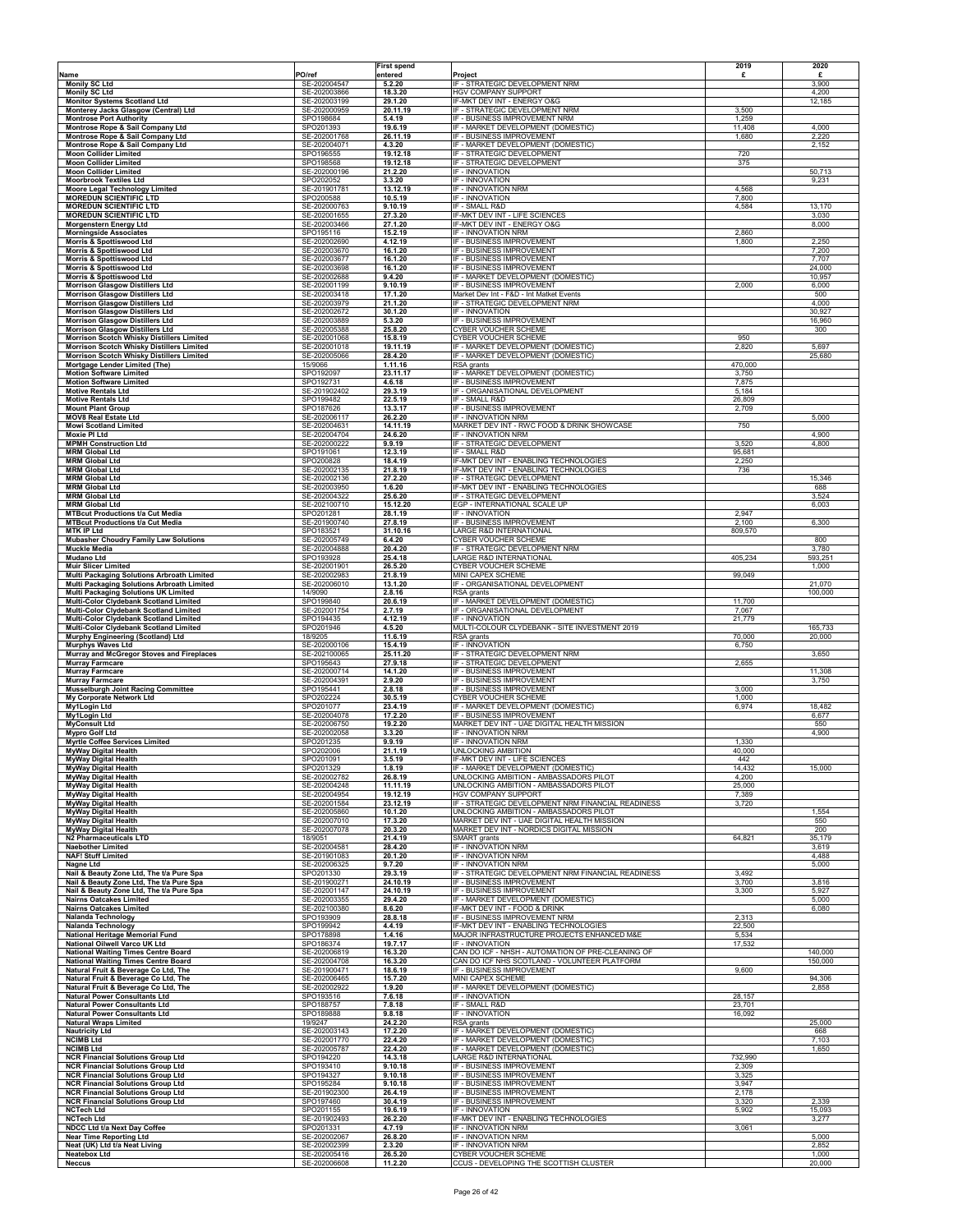|                                                                                                  |                              | <b>First spend</b>   |                                                                                         | 2019              | 2020                 |
|--------------------------------------------------------------------------------------------------|------------------------------|----------------------|-----------------------------------------------------------------------------------------|-------------------|----------------------|
| Name<br><b>Nectis Limited</b>                                                                    | PO/ref<br>SE-202005857       | entered<br>15.1.20   | Project<br>UNLOCKING AMBITION - AMBASSADORS PILOT                                       | £                 | £<br>2,470           |
| <b>Nectre Ltd</b><br><b>NeemCo Ltd</b>                                                           | SPO201196<br>SPO195982       | 13.9.19<br>18.6.18   | IF - INNOVATION NRM<br>IF - BUSINESS IMPROVEMENT NRM                                    | 4,900<br>5,598    |                      |
| <b>NeemCo Ltd</b>                                                                                | SE-202004973                 | 29.6.20              | IF - STRATEGIC DEVELOPMENT NRM                                                          |                   | 4,000                |
| Neilson Laurence & Neil<br>Neilwilliams. Biz t/a Tilix Smart Energy                              | SE-202005222<br>SE-202000803 | 30.1.20<br>26.5.20   | <b>CYBER VOUCHER SCHEME</b><br>CYBER VOUCHER SCHEME                                     |                   | 1,000<br>300         |
| Neogen Europe Ltd                                                                                | SPO194273<br>SPO194294       | 29.11.18             | IF-MKT DEV INT - LIFE SCIENCES                                                          | 7,610             |                      |
| <b>Neogen Europe Ltd</b><br>Netli Ltd                                                            | 19/9243                      | 26.11.19<br>2.7.20   | IF-MKT DEV INT - LIFE SCIENCES<br>SMART grants                                          | 2,326             | 56,195               |
| Network Roi Ltd<br>Network Roi Ltd                                                               | SPO192435<br>SPO191689       | 1.12.17<br>1.12.17   | IF - ORGANISATIONAL DEVELOPMENT<br>IF - STRATEGIC DEVELOPMENT                           | 903<br>1,619      |                      |
| Network Roi Ltd                                                                                  | SE-202004155                 | 24.6.20              | IF - MARKET DEVELOPMENT (DOMESTIC)                                                      |                   | 12,347               |
| Network Roi Ltd<br><b>NEU Creative Ltd</b>                                                       | SE-202004126<br>SE-201901552 | 20.8.20<br>18.9.19   | IF - BUSINESS IMPROVEMENT<br>IF - ORGANISATIONAL DEVELOPMENT NRM                        | 5,000             | 4,400                |
| <b>NEU Creative Ltd</b>                                                                          | SE-202003331                 | 1.4.20               | IF - STRATEGIC DEVELOPMENT NRM                                                          |                   | 3,369                |
| <b>NeuroBright Ltd</b><br><b>New College Lanarkshire</b>                                         | SE-202002054<br>SPO198435    | 27.5.20<br>5.8.19    | IF - INNOVATION NRM<br>IF - MKT DEV INT - EDUCATION (TRADE)                             | 2,265             | 5,000                |
| New Healthcare Solutions Ltd t/a Novacare<br>New Healthcare Solutions Ltd t/a Novacare           | SE-201900534<br>SE-201900636 | 14.6.19<br>18.6.19   | IF - INNOVATION NRM<br>IF - INNOVATION NRM                                              | 3,682<br>55,922   | 25,372               |
| New Healthcare Solutions Ltd t/a Novacare                                                        | SE-201900924                 | 5.7.19               | IF - MARKET DEVELOPMENT (DOMESTIC)                                                      | 6,480             | 2,160                |
| New Healthcare Solutions Ltd t/a Novacare<br><b>New Intelligence Limited</b>                     | SE-202005861<br>SE-202002914 | 5.2.20<br>18.8.19    | IF - STRATEGIC DEVELOPMENT NRM<br>IF - INNOVATION                                       | 8,219             | 3,000                |
| <b>New Lanark Trust</b>                                                                          | SPO200434                    | 28.3.19              | IF - BUSINESS IMPROVEMENT                                                               | 5,507             |                      |
| <b>New Lanark Trust</b><br><b>New Lanark Trust</b>                                               | SPO200949<br>SE-202006827    | 23.4.19<br>3.3.20    | IF - MARKET DEVELOPMENT (DOMESTIC)<br>IF - BUSINESS IMPROVEMENT NRM                     | 8,954             | 5,446<br>5,848       |
| <b>New Lanark Trust</b><br><b>NewbyCore Consulting Limited</b>                                   | SE-202000897<br>SPO198346    | 23.4.20<br>14.5.19   | IF - BUSINESS IMPROVEMENT<br>IF - INNOVATION NRM                                        | 5,000             | 17,308               |
| <b>Newhall Farms Partnership</b>                                                                 | SE-202002360                 | 6.5.20               | IF - STRATEGIC DEVELOPMENT NRM                                                          |                   | 4,000                |
| Newmetrica Ltd<br>Newmetrica Ltd                                                                 | SPO200819<br>SE-202000777    | 15.4.19<br>18.12.19  | IF-MKT DEV INT - LIFE SCIENCES<br>IF-MKT DEV INT - LIFE SCIENCES                        | 3,548<br>2,044    |                      |
| Nexus Packaging Ltd.                                                                             | 17/9075                      | 31.1.18              | SMART grants                                                                            | 27,598            |                      |
| <b>Nexus Packaging Ltd</b><br><b>Nexus Packaging Ltd</b>                                         | SPO201609<br>SE-201900219    | 9.5.19<br>23.5.19    | IF - INNOVATION<br>IF - INNOVATION                                                      | 19,714<br>2,912   | 8,360                |
| <b>Nexus Packaging Ltd</b>                                                                       | SE-202003327                 | 8.6.20               | IF - MARKET DEVELOPMENT (DOMESTIC)                                                      |                   | 14,000               |
| <b>Nexus Packaging Ltd</b><br><b>NHS Lothian</b>                                                 | SE-202003251<br>SPO179219    | 29.6.20<br>12.12.16  | LARGE R&D GROWTH<br>Stimulating A Step Change In Demand For Innovation                  | 92,685            | 93,000               |
| <b>Nichol McKay Ltd</b><br>Nicol & Andrew (MSPE) Ltd                                             | SPO201778<br>SE-202003221    | 15.11.19<br>12.2.20  | CYBER VOUCHER SCHEME<br>CYBER VOUCHER SCHEME                                            | 600               | 760                  |
| <b>Nightingale Security</b>                                                                      | SE-201901797                 | 20.6.19              | SDI T&I INWARD VISITS - CROSS SECTOR                                                    | 3,000             |                      |
| Nile HQ Ltd<br><b>NiTech Solutions Limited</b>                                                   | SE-201901592<br>SE-202000460 | 21.1.20<br>2.12.19   | CYBER VOUCHER SCHEME<br>IF - STRATEGIC DEVELOPMENT NRM                                  | 898               | 995                  |
| <b>NMBRS LLP</b>                                                                                 | SE-202001634                 | 21.8.19              | IF - STRATEGIC DEVELOPMENT NRM                                                          | 3,820             |                      |
| No Logo Media Limited<br>No Logo Media Limited                                                   | SE-202002069<br>SE-202005406 | 29.1.20<br>23.6.20   | IF - INNOVATION NRM<br>IF - STRATEGIC DEVELOPMENT NRM                                   |                   | 4,900<br>3,150       |
| No Logo Media Limited<br>No. 1 Travel Ltd                                                        | SE-202005327<br>SPO194449    | 3.7.20<br>11.7.19    | IF - INNOVATION NRM<br>IF-MKT DEV INT - TOURISM                                         | 492               | 578                  |
| No.1 Travel Ltd                                                                                  | SE-202003464                 | 23.1.20              | Market Dev Int - F&D - Int Matket Events                                                |                   | 500                  |
| <b>Nomad Engineers Limited</b><br>Nomadix Media Ltd                                              | 19/9040<br>SE-202005093      | 26.9.19<br>8.4.20    | SMART grants<br>IF - MARKET DEVELOPMENT (DOMESTIC)                                      | 54,183            | 25,915<br>960        |
| Nomadix Media Ltd                                                                                | SE-202004970                 | 29.4.20              | IF-MKT DEV INT - ENABLING TECHNOLOGIES                                                  |                   | 761                  |
| Norco Group Ltd<br>Nordan UK Limited                                                             | SE-202007187<br>SPO200980    | 8.4.20<br>20.3.19    | MARKET DEV INT - AOG 2020 TRADE MISSION<br>IF - ORGANISATIONAL DEVELOPMENT              | 9,693             | 800                  |
| <b>North Ayrshire Council</b><br><b>North Ayrshire Council</b>                                   | SPO176047<br>SPO197812       | 10.5.17<br>16.5.18   | NAC Site Servicing Irvine EA.<br>LOCHSHORE, GLENGARNOCK - PREP OF MASTERPLAN            | 182,924<br>15,765 |                      |
| <b>North Ayrshire Council</b>                                                                    | SPO197812                    | 16.5.18              | LOCHSHORE, GLENGARNOCK - REGENERATION OFFICER                                           | 6,722             |                      |
| <b>North Ayrshire Council</b><br>North British Distillery Company Limited                        | SE-201902091<br>SPO199693    | 27.3.19<br>18.3.19   | LOCHSHORE, GLENGARNOCK - PREP OF MASTERPLAN<br>IF - BUSINESS IMPROVEMENT                | 49,227<br>14,465  |                      |
| North British Distillery Company Limited                                                         | SPO201070                    | 2.10.19              | IF - BUSINESS IMPROVEMENT                                                               | 9,250             |                      |
| North British Distillery Company Limited<br>North British Distillery Company Limited             | SPO199328<br>SPO202168       | 4.10.19<br>13.11.19  | IF - BUSINESS IMPROVEMENT<br>IF - INNOVATION                                            | 69,750<br>28,472  |                      |
| North British Distillery Company Limited<br>North British Distillery Company Limited             | SPO202198<br>SE-202002558    | 20.11.19<br>24.6.20  | IF - ORGANISATIONAL DEVELOPMENT<br>IF - BUSINESS IMPROVEMENT                            | 33,600            | 4,600                |
| North British Distillery Company Limited                                                         | SE-202005899                 | 17.12.20             | Foreign Direct Investment Support                                                       |                   | 3,600                |
| North Central Office Ltd<br><b>North Property Advisors Ltd</b>                                   | SPO198721<br>SE-202005201    | 12.8.19<br>29.1.20   | IF - ORGANISATIONAL DEVELOPMENT NRM<br>IF - INNOVATION NRM                              | 1,250             | 3,636                |
| North Sea Well Engineering Ltd                                                                   | SPO199173                    | 20.5.19              | IF-MKT DEV INT - ENERGY O&G                                                             | 1,500             |                      |
| North Sea Well Engineering Ltd<br>North SV Ltd                                                   | SPO199172<br>SPO193751       | 14.10.19<br>19.9.18  | IF-MKT DEV INT - ENERGY O&G<br>IF - MARKET DEVELOPMENT (DOMESTIC)                       | 4,199<br>4,500    |                      |
| North SV Ltd                                                                                     | SPO200697                    | 1.11.18              | Data - Internet of Things: Scottish LoRa Network                                        | 449,471           | 654,055              |
| North Swell Technologies Limited<br><b>North Swell Technologies Limited</b>                      | 17/9224<br>SE-201900157      | 20.2.18<br>25.6.19   | SMART grants<br>IF - BUSINESS IMPROVEMENT NRM                                           | 11,697<br>26,680  | 11,160               |
| North Swell Technologies Limited<br>North Swell Technologies Limited                             | SE-202001362<br>SE-202005243 | 12.11.19<br>17.2.20  | IF - MARKET DEVELOPMENT NRM<br>IF - BUSINESS IMPROVEMENT NRM                            | 2,610             | 5,220<br>2,100       |
| North Swell Technologies Limited                                                                 | SE-202100869                 | 9.7.20               | IF - BUSINESS IMPROVEMENT NRM                                                           |                   | 18,065               |
| North Swell Technologies Limited<br>Northern Engineering & Welding Company                       | SE-202004067<br>SE-201900505 | 18.12.20<br>19.11.20 | IF - ORGANISATIONAL DEVELOPMENT NRM<br>CYBER VOUCHER SCHEME                             |                   | 2,880<br>495         |
| Northern Offshore UK Limited                                                                     | SE-202001960                 | 28.10.19             | MARKET DEV INT - ANGOLA TRADE MISSION                                                   | 500               |                      |
| Northern Products (Scotland) Ltd t/a Scottish Comm<br><b>Northside Precision Tooling Limited</b> | SE-202002553<br>19/9137      | 21.11.19<br>22.12.20 | CYBER VOUCHER SCHEME<br>RSA grants                                                      | 950               | 33,000               |
| NORTHSIDE PRECISION TOOLING LTD<br><b>Nova Innovation Ltd</b>                                    | 17/9162<br>SPO196169         | 5.12.18<br>12.7.18   | SMART grants<br>IF-MKT DEV INT - ENERGY RENEWABLES                                      | 52,896<br>4,311   | 15,000               |
| <b>Nova Innovation Ltd</b>                                                                       | SPO197046                    | 7.3.19               | IF-MKT DEV INT - ENERGY RENEWABLES                                                      | 2,194             |                      |
| <b>Nova Innovation Ltd</b><br><b>Novabiotics Ltd</b>                                             | SE-202100881<br>SPO201249    | 16.7.20<br>25.3.19   | IF-MKT DEV INT - ENERGY RENEWABLES<br>IF - INNOVATION                                   | 85,423            | 34,390               |
| <b>Novel Technologies Holdings Ltd</b>                                                           | SE-202000925                 | 10.9.19              | IF-MKT DEV INT - TEXTILES<br>IF - INNOVATION NRM                                        | 5,107             | 34,893               |
| <b>Novellus Solutions Ltd</b><br><b>Novograf Limited</b>                                         | SE-202002593<br>SPO195708    | 5.2.20<br>3.8.18     | IF - MARKET DEVELOPMENT (DOMESTIC)                                                      | 31,396            | 3,201                |
| <b>Novograf Limited</b><br><b>Novograf Limited</b>                                               | SE-202000069<br>SE-202003042 | 14.4.20<br>15.4.20   | IF - INNOVATION<br>MINI CAPEX SCHEME                                                    |                   | 8,330<br>51,425      |
| Novograf Limited                                                                                 | SE-201901931                 | 23.4.20              | IF - INNOVATION                                                                         |                   | 13,667               |
| <b>Novosound Ltd</b><br><b>Novosound Ltd</b>                                                     | 18/9088<br>SE-202000845      | 7.11.18<br>11.10.19  | SMART grants<br>IF - BUSINESS IMPROVEMENT                                               | 40,918<br>2,350   |                      |
| <b>Novosound Ltd</b><br>NP Hire & Construction Services Ltd                                      | SE-202001038<br>SE-202001084 | 21.5.20              | LARGE R&D GROWTH<br>IF - STRATEGIC DEVELOPMENT NRM                                      | 3,938             | 156,344              |
| <b>NRG Collective</b>                                                                            | SE-202002460                 | 26.8.19<br>16.1.20   | IF-MKT DEV INT - LIFE SCIENCES                                                          |                   | 1,884                |
| NSRI. The<br>Nubis Aviation Ltd t/a Nubis Aviation Training                                      | SE-201901216<br>SE-202000192 | 29.3.19<br>19.8.19   | National Subsea Research Initiative - SE Support<br>IF - ORGANISATIONAL DEVELOPMENT NRM | 30,000<br>3,500   | 30,000               |
| Nubis Aviation Ltd t/a Nubis Aviation Training                                                   | SE-202002652                 | 2.12.19              | IF - INNOVATION NRM                                                                     | 2.362             |                      |
| <b>Nude Finance Limited</b><br><b>Nude Finance Limited</b>                                       | SE-201900552<br>SE-202000060 | 4.4.19<br>11.4.19    | <b>HGV COMPANY SUPPORT</b><br><b>HGV COMPANY SUPPORT</b>                                | 4,781<br>13,300   |                      |
| <b>Nude Finance Limited</b><br><b>Nude Finance Limited</b>                                       | SE-202001041<br>19/9124      | 25.11.19<br>30.3.20  | HGV COMPANY SUPPORT<br>SMART grants                                                     | 17,020            | 128,908              |
| <b>Nudge Exchange Ltd</b>                                                                        | SE-202000924                 | 22.10.19             | IF - INNOVATION NRM                                                                     | 5,000             |                      |
| Nuline Ltd t/a Nuline Medical<br>Nuline Ltd t/a Nuline Medical                                   | SPO200323<br>SPO200565       | 25.2.19<br>23.4.19   | IF - BUSINESS IMPROVEMENT<br>MARKET DEV INT LS - EUROPE/SCOT EVENTS                     | 5,616<br>2,000    |                      |
| Nuline Ltd t/a Nuline Medical                                                                    | SPO198775                    | 26.4.19              | IF - BUSINESS IMPROVEMENT                                                               | 10,250            |                      |
| Nuline Ltd t/a Nuline Medical<br><b>NullMighty Ltd</b>                                           | SE-202005933<br>SPO196018    | 10.7.20<br>15.5.18   | IF-MKT DEV INT - LIFE SCIENCES<br>IF - INNOVATION NRM                                   | 27,150            | 385                  |
| <b>Nuvven Ltd</b><br><b>Nuvven Ltd</b>                                                           | SE-202003472<br>20/9020      | 3.1.20<br>6.7.20     | IF - STRATEGIC DEVELOPMENT NRM FINANCIAL READINESS<br>SMART grants                      | 3,579             | 33,333               |
| <b>NVT Group Ltd</b>                                                                             | SE-202000666                 | 23.6.20              | IF - INNOVATION                                                                         |                   | 10,376               |
| <b>NWH Construction Services Limited</b><br><b>NWH Group, The</b>                                | SE-202100265<br>SPO199163    | 1.5.20<br>25.3.19    | IF - SMALL R&D<br>IF - MARKET DEVELOPMENT (DOMESTIC)                                    | 5,538             | 25,665<br>4,615      |
| <b>NWH Group, The</b>                                                                            | SPO201472                    | 29.3.19              | IF - BUSINESS IMPROVEMENT                                                               | 4,050             |                      |
| <b>NWH Group, The</b><br><b>NWH Group, The</b>                                                   | SPO201860<br>SPO201414       | 4.4.19<br>21.1.20    | IF - STRATEGIC DEVELOPMENT<br>IF - ORGANISATIONAL DEVELOPMENT                           | 3,300             | 2,180                |
| <b>NWH Group, The</b><br>Oak Tree Loch Lomond Limited                                            | SE-202006174<br>SE-202101980 | 24.4.20<br>16.12.20  | IF - SMALL R&D<br>HOTEL RECOVERY PROGRAMME - RESOURCE                                   |                   | $^{\circ}$<br>18,000 |
| Oakwood Cooperage Limited                                                                        | 18/9215                      | 7.4.20               | RSA grants                                                                              |                   | 42,204               |
| Oakwood Cooperage Ltd<br>Oakwood Cooperage Ltd                                                   | SE-202001631<br>SE-202001168 | 22.8.19<br>18.3.20   | IF - STRATEGIC DEVELOPMENT<br>IF - BUSINESS IMPROVEMENT                                 | 2,192             | 2,550                |
| Oat Company Scotland Ltd                                                                         | SE-202005117                 | 24.7.20              | IF - STRATEGIC DEVELOPMENT NRM                                                          |                   | 4,000                |
| Oatmeal Of Alford, The<br><b>OBASHI Technology Limited</b>                                       | SE-201900199-1<br>SPO198337  | 1.7.19<br>18.9.18    | IF - INNOVATION NRM<br>IF - SMALL R&D                                                   | 3,296<br>26,329   |                      |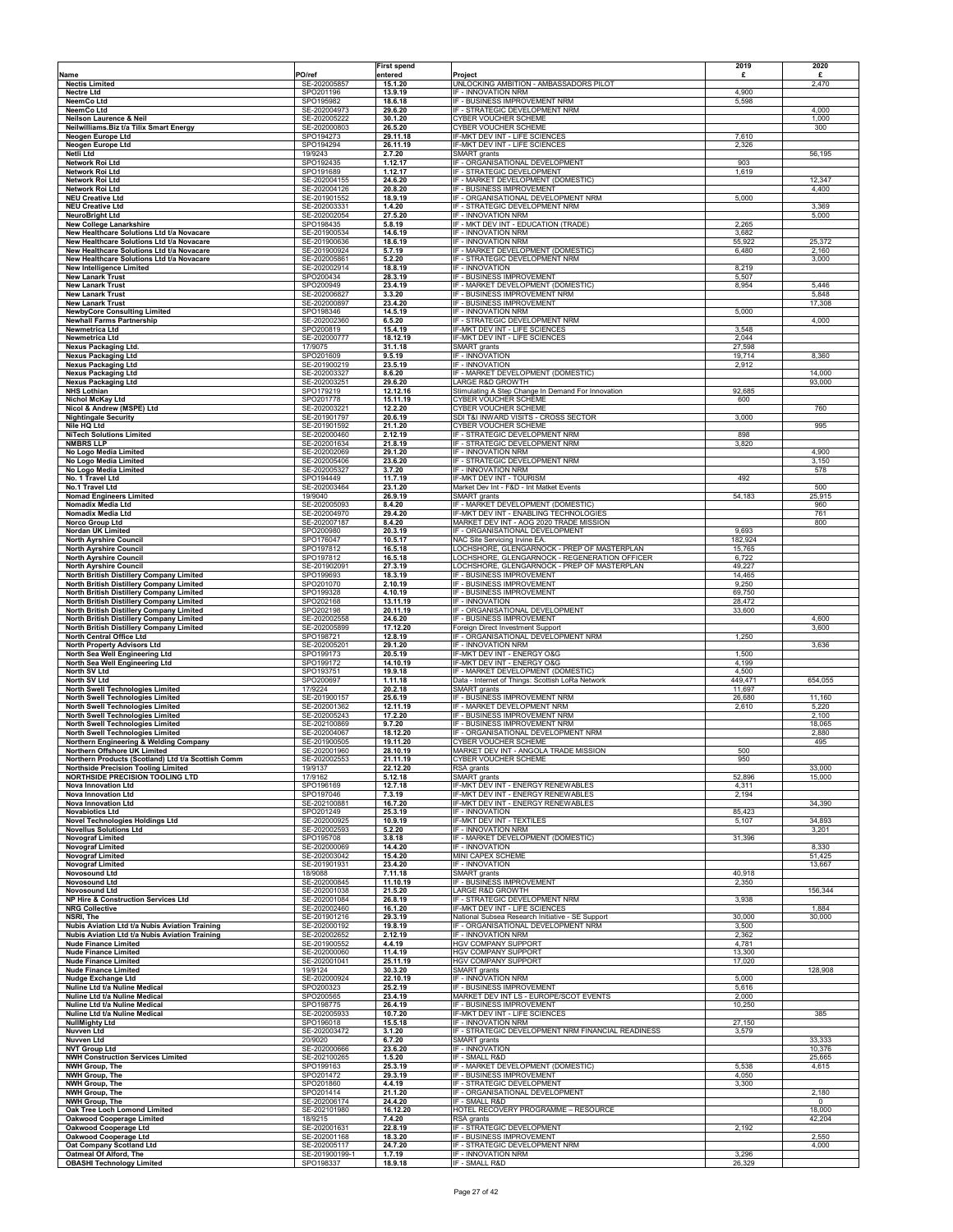|                                                                                        |                              | <b>First spend</b>  |                                                                                                  | 2019              | 2020              |
|----------------------------------------------------------------------------------------|------------------------------|---------------------|--------------------------------------------------------------------------------------------------|-------------------|-------------------|
| Name                                                                                   | PO/ref<br>SPO198715          | entered             | Project                                                                                          | £                 | £                 |
| <b>OBASHI Technology Limited</b><br><b>OBASHI Technology Limited</b>                   | SPO199800                    | 12.12.18<br>16.5.19 | IF - BUSINESS IMPROVEMENT<br>IF - MARKET DEVELOPMENT (DOMESTIC)                                  | 6,188<br>4,203    |                   |
| <b>OBASHI Technology Limited</b>                                                       | SE-201900517                 | 17.5.19             | IF - MARKET DEVELOPMENT (DOMESTIC)                                                               | 13,800            | 9,720             |
| <b>OBASHI Technology Limited</b><br><b>OBASHI Technology Limited</b>                   | SE-201900762<br>SPO201055    | 20.5.19<br>22.5.19  | IF - STRATEGIC DEVELOPMENT<br>IF - INNOVATION                                                    | 22,050<br>3,575   |                   |
| <b>OBASHI Technology Limited</b>                                                       | SPO199558                    | 5.12.19             | IF - INNOVATION                                                                                  | 1,200             |                   |
| Obashi Technology Ltd<br><b>Occupyd Limited</b>                                        | 19/9073<br>SE-202001029      | 20.9.19<br>20.8.19  | SMART grants<br>IF - INNOVATION NRM                                                              | 80,940<br>5,000   | 26,943            |
| <b>Occupyd Limited</b>                                                                 | SE-202006414                 | 20.5.20             | IF - SMALL R&D                                                                                   |                   | 50,968            |
| Occutrace Ltd<br><b>Ocean Energy Europe</b>                                            | SPO188901<br>SE-202003703    | 31.10.17<br>1.10.19 | IF - INNOVATION<br>SDI T&I SCIENCE, ENERGY & TECH TRADE RUNNING COSTS                            | 1,154<br>4,512    |                   |
| Oceana Subsea Ltd                                                                      | SPO193185                    | 8.2.19              | IF-MKT DEV INT - ENERGY O&G                                                                      | 18,000            |                   |
| Oceana Subsea Ltd<br>Ochil Fudge Ltd t/a The Ochil Fudge Pantry                        | SE-201902486<br>SPO197258    | 3.4.19<br>21.1.19   | IF-MKT DEV INT - ENERGY O&G<br>IF - INNOVATION NRM                                               | 4,066<br>3,500    |                   |
| Ochil Fudge Ltd t/a The Ochil Fudge Pantry                                             | SPO201345                    | 13.5.19             | IF - ORGANISATIONAL DEVELOPMENT NRM                                                              | 5,000             |                   |
| <b>Ochil Timber Products Limited</b><br>Ocutec Ltd                                     | 19/9047<br>SPO193746         | 4.10.19<br>30.7.19  | RSA grants<br>IF - BUSINESS IMPROVEMENT                                                          | 40,000<br>846     |                   |
| <b>Ocyan Cloud Technology Limited</b>                                                  | SE-202004996                 | 18.12.19            | HGV COMPANY SUPPORT                                                                              | 7,242             |                   |
| <b>Odro Limited</b><br>Odro Ltd                                                        | SPO201987<br>16/9169         | 22.5.19<br>16.11.17 | IF - INNOVATION<br>RSA grants                                                                    | 54,950<br>120,000 | 9,074<br>40,000   |
| OECD                                                                                   | SPO195803                    | 23.3.18             | SE RURAL - OECD RURAL EVENT                                                                      | 12,500            |                   |
| <b>OECD</b><br>Offshore Water Management Ltd                                           | SE-202007165<br>SE-201901198 | 30.3.20<br>5.8.19   | SE RURAL - GROWING THE RURAL ECONOMY OECD<br>IF - BUSINESS IMPROVEMENT                           | 12,000            | 65,000<br>12,000  |
| <b>Ogilvy Spirits Ltd</b>                                                              | SE-202000936                 | 19.9.19             | IF-MKT DEV INT - FOOD & DRINK                                                                    | 2,000             | 4,000             |
| OGV Energy (Scotland) Limited<br>OGV Energy (Scotland) Limited                         | SE-202002958<br>SE-202004627 | 18.12.19<br>8.6.20  | IF - STRATEGIC DEVELOPMENT NRM<br>IF - MARKET DEVELOPMENT (DOMESTIC)                             | 4,000             | 4,392             |
| <b>Ohmedics Limited</b>                                                                | 19/9037                      | 26.9.19             | SMART grants                                                                                     | 32,190            | 49,895            |
| O-I Manufacturing UK Limited<br>Oil & Gas Technology Centre, The                       | 13/9157<br>SPO200552         | 29.4.14<br>19.3.19  | RSA grants<br>TECHX INTERNATIONAL VISA SUPPORT                                                   | 665,000<br>50,000 |                   |
| Oil States Industries (UK) Ltd                                                         | SPO169913                    | 22.11.16            | LARGE R&D INTERNATIONAL                                                                          | 123,000           |                   |
| <b>Oil Technics Ltd</b><br><b>Oil Technics Ltd</b>                                     | SPO193549<br>SPO193603       | 26.3.19<br>16.4.19  | IF-MKT DEV INT - CHEMICALS<br>IF-MKT DEV INT - CHEMICALS                                         | 732<br>1,469      |                   |
| Oil Tools Teq Ltd                                                                      | SE-202006689                 | 6.10.20             | IF - SMALL R&D                                                                                   |                   | 11,631            |
| <b>Oilfield Machinery Limited</b>                                                      | 19/9049<br>SE-202001737      | 6.8.19              | RSA grants<br>IF - MARKET DEVELOPMENT (DOMESTIC)                                                 | 31,000<br>1,820   | 31,000            |
| Oilfield Machinery Ltd t/a Oilmac<br><b>Omega Diagnostics Limited</b>                  | SPO182422                    | 20.9.19<br>13.12.16 | LARGE R&D INTERNATIONAL                                                                          | 435,000           | 145,000           |
| <b>Omega Lift Services Ltd</b><br>OmniRisk (UK) Ltd                                    | SE-202000289<br>SPO198279    | 18.2.20<br>15.3.19  | CYBER VOUCHER SCHEME<br>IF - INNOVATION NRM                                                      | 5,000             | 500               |
| <b>Omniscient Safety Innovations Ltd</b>                                               | 18/9163                      | 31.5.19             | SMART grants                                                                                     | 59,907            | 26,116            |
| <b>Omnitool Ltd</b><br><b>OnceOk Limited</b>                                           | SPO197085<br>SE-202000923    | 21.1.19<br>7.4.20   | IF - BUSINESS IMPROVEMENT<br>IF - INNOVATION NRM                                                 | 10,717            | 4,737             |
| <b>Online Valves Ltd</b>                                                               | SPO196443                    | 2.11.18             | IF-MKT DEV INT - ENERGY O&G                                                                      | 8,297             |                   |
| <b>Online Valves Ltd</b><br><b>Online Valves Ltd</b>                                   | SPO198796<br>SE-202001602    | 8.2.19<br>18.7.19   | IF-MKT DEV INT - ENERGY O&G<br>MARKET DEV INT - ANGOLA TRADE MISSION                             | 12,712<br>500     |                   |
| Onorach Ltd t/a Onorach Clinical                                                       | SE-202000037                 | 9.7.19              | IF - STRATEGIC DEVELOPMENT                                                                       | 4,000             |                   |
| <b>OnScale Ltd</b><br>Ooni Limited                                                     | 18/9150<br>SPO189969         | 15.7.20<br>8.11.17  | RSA grants<br>IF - BUSINESS IMPROVEMENT                                                          | 7,085             | 50,000            |
| Ooni Limited<br><b>Ooni Limited</b>                                                    | SE-201901998                 | 18.3.19             | IF - BUSINESS IMPROVEMENT NRM                                                                    | 3,681             |                   |
| Ooni Limited                                                                           | SE-201900693<br>SPO200467    | 14.8.19<br>6.9.19   | IF-MKT DEV INT - FOOD & DRINK<br>IF - BUSINESS IMPROVEMENT                                       | 15,760<br>16,725  | 15,695            |
| Ooni Limited<br>Ooni Limited                                                           | SE-202001930<br>SE-202000974 | 7.2.20<br>17.3.20   | IF - BUSINESS IMPROVEMENT<br>IF - SMALL R&D                                                      |                   | 7,746<br>15,809   |
| Ooni Limited                                                                           | SE-202002319                 | 1.6.20              | IF - ORGANISATIONAL DEVELOPMENT                                                                  |                   | 12,218            |
| <b>OOVIRT Limited</b><br><b>Opal Access Ltd</b>                                        | SPO200601<br>SE-202006600    | 23.9.19<br>24.2.20  | IF - INNOVATION NRM<br>IF - MARKET DEVELOPMENT INTERNATIONAL-CROSS SECTOR                        | 5,000             | 200               |
| <b>Opalone Ltd</b>                                                                     | SE-202101973                 | 18.12.20            | HOTEL RECOVERY PROGRAMME - CAPITAL                                                               |                   | 22,291            |
| <b>Opalone Ltd</b><br><b>Openkast Ltd</b>                                              | SE-202101973<br>SE-202000822 | 18.12.20<br>26.2.20 | HOTEL RECOVERY PROGRAMME - RESOURCE<br>CYBER VOUCHER SCHEME                                      |                   | 75,628<br>1,000   |
| <b>Opinew Limited</b>                                                                  | SE-202001325                 | 5.8.19              | IF-MKT DEV INT - ENABLING TECHNOLOGIES                                                           | 709               |                   |
| <b>Opinew Limited</b><br><b>Opos Limited</b>                                           | SE-202002248<br>SPO196503    | 15.10.19<br>22.1.19 | IF - INNOVATION NRM<br>IF - MARKET DEVELOPMENT (DOMESTIC)                                        | 20,000<br>7,542   |                   |
| <b>Opos Limited</b>                                                                    | SE-201901752                 | 12.3.19             | IF - MARKET DEVELOPMENT (DOMESTIC)                                                               | 5,250             |                   |
| <b>Opos Limited</b><br><b>Opos Limited</b>                                             | SPO196992<br>SPO199388       | 1.5.19<br>1.5.19    | IF - BUSINESS IMPROVEMENT<br>IF - BUSINESS IMPROVEMENT                                           | 2,400<br>2,649    |                   |
| <b>Opos Limited</b>                                                                    | SE-202004856                 | 25.11.19            | IF - BUSINESS IMPROVEMENT                                                                        | 2,032             |                   |
| <b>Opos Limited</b><br><b>Opos Limited</b>                                             | SE-202000700<br>SE-202005191 | 27.11.19<br>3.12.19 | IF - BUSINESS IMPROVEMENT<br>IF - BUSINESS IMPROVEMENT                                           | 9,385<br>2,109    | 14,615            |
| <b>Opos Limited</b>                                                                    | SE-202002721                 | 23.3.20             | IF - BUSINESS IMPROVEMENT                                                                        |                   | 2,135             |
| <b>Opportunity North East Limited</b><br><b>Opportunity North East Limited</b>         | SPO193757<br>SPO194776       | 19.1.18<br>1.2.18   | DECOMMISSIONING BUSINESS SUPPORT PROGRAMME<br>DIVERSIFICATION SUPPORT FOR OIL & GAS SUPPLY CHAIN | 78,250<br>52,339  | 70,085<br>50,730  |
| <b>Opportunity North East Limited</b>                                                  | SPO199000                    | 13.9.18             | LS BIOTHERAPEUTIC HUB BUSINESS SUPPORT PROGRAMME                                                 | 3,032             |                   |
| <b>Opportunity North East Limited</b><br><b>Opportunity North East Limited</b>         | SE-201901947<br>SE-201902257 | 26.3.19<br>4.4.19   | SDI T&I RUNNING COSTS - OIL & GAS<br>Destination Aberdeenshire 2016-2019                         | 52,000<br>12,000  |                   |
| <b>Opportunity North East Limited</b>                                                  | SE-202002697                 | 27.11.19            | Destination Aberdeenshire 2016-2019                                                              | 22,128            | 602               |
| <b>Opportunity North East Limited</b><br><b>Opportunity North East Limited</b>         | SE-202005680<br>SE-202005718 | 20.12.19<br>28.2.20 | SUBSEA COE/ NATIONAL UNDERWATER INNOVATION HUB<br>Destination Aberdeenshire 2016-2019            | 4,500             | 25,500<br>8,350   |
| <b>Opportunity North East Limited</b>                                                  | SE-202101289<br>SE-201901122 | 2.10.20<br>4.3.19   | SDI T&I RUNNING COSTS - OIL & GAS<br>IF-MKT DEV INT - ENERGY O&G                                 | 9,519             | 13,262<br>3,981   |
| <b>Optima Asset Maintenance Solutions</b><br><b>Optima Asset Maintenance Solutions</b> | SPO199762                    | 15.4.19             | IF-MKT DEV INT - ENERGY O&G                                                                      | 734               |                   |
| <b>Optimum PPS Limited</b><br><b>Optimum PPS Limited</b>                               | SE-202000544<br>SE-202004405 | 21.10.19<br>13.8.20 | IF - BUSINESS IMPROVEMENT<br>IF - MARKET DEVELOPMENT NRM                                         | 2,100             | 5,013             |
| <b>Optoscribe Limited</b>                                                              | 19/9008                      | 12.3.20             | RSA grants                                                                                       |                   | 1,339<br>50,000   |
| <b>Optoscribe Ltd</b><br><b>Optoscribe Ltd</b>                                         | SPO197086<br>SPO201255       | 21.1.19<br>23.5.19  | IF-MKT DEV INT - ENABLING TECHNOLOGIES<br>IF - MARKET DEVELOPMENT (DOMESTIC)                     | 563<br>6,783      | 10,000            |
| <b>OracleBio Limited</b>                                                               | SE-201900490                 | 15.4.20             | IF-MKT DEV INT - LIFE SCIENCES                                                                   |                   | 13,787            |
| <b>ORB International KMS Ltd</b><br><b>ORB International KMS Ltd</b>                   | SE-201900278<br>SE-202001506 | 22.5.19<br>19.11.19 | IF - MARKET DEVELOPMENT (DOMESTIC)<br>IF - STRATEGIC DEVELOPMENT                                 | 23,467<br>4,004   | 11,733<br>9,600   |
| <b>ORB International KMS Ltd</b>                                                       | SE-202003478                 | 3.2.20              | IF - BUSINESS IMPROVEMENT                                                                        |                   | 16,184            |
| Orbital Marine Power Ltd.<br><b>Orcades Marine Management Consultants Limited</b>      | SE-202002137<br>SE-202004379 | 29.1.20<br>20.1.20  | OCEANERA-NET COFUND TOPFLOTE<br>IF - STRATEGIC DEVELOPMENT NRM                                   |                   | 525,000<br>2,799  |
| <b>Orcades Marine Management Consultants Limited</b>                                   | SE-202002331                 | 12.2.20             | CYBER VOUCHER SCHEME                                                                             |                   | 1,000             |
| <b>Ordered Company Limited</b><br><b>Organic Innovative Solutions Ltd</b>              | SE-201901582<br>SPO200932    | 18.6.19<br>11.3.19  | CYBER VOUCHER SCHEME<br>IF - INNOVATION NRM                                                      | 1,000<br>3,500    |                   |
| <b>Origin North Ltd</b><br><b>Origin North Ltd</b>                                     | SPO199291<br>SE-201900533    | 28.1.19<br>25.4.19  | IF - SMALL R&D<br>IF - INNOVATION                                                                | 80,013<br>36,180  | 8,820             |
| Origin North Ltd                                                                       | SPO202226                    | 25.4.19             | IF - STRATEGIC DEVELOPMENT                                                                       | 8,600             |                   |
| <b>Origin North Ltd</b><br><b>Origin North Ltd</b>                                     | SE-202003377<br>SE-202100808 | 14.1.20<br>14.12.20 | IF-MKT DEV INT - ENABLING TECHNOLOGIES<br>LARGE R&D GROWTH                                       |                   | 21,047<br>212,310 |
| <b>Origin Peptides Limited</b>                                                         | SE-202004736                 | 17.3.20             | IF - INNOVATION NRM                                                                              |                   | 1,670             |
| <b>Origin Peptides Limited</b><br><b>Origo Services Limited</b>                        | SE-202101143<br>19/9164      | 13.8.20<br>24.12.20 | HGV COMPANY - COVID PRESEED<br>SMART grants                                                      |                   | 50,000<br>65,380  |
| <b>Oscha Slings Ltd</b>                                                                | SPO195773                    | 25.4.18             | IF - BUSINESS IMPROVEMENT                                                                        | 1,123             |                   |
| <b>Oscha Slings Ltd</b><br><b>Oscha Slings Ltd</b>                                     | SPO198923<br>SE-201901819    | 2.11.18<br>17.6.19  | IF - STRATEGIC DEVELOPMENT<br>IF - BUSINESS IMPROVEMENT                                          | 1,800<br>3,116    |                   |
| <b>Oscha Slings Ltd</b>                                                                | SE-202000035                 | 10.12.19            | IF - BUSINESS IMPROVEMENT                                                                        | 2,100             | 5,905             |
| <b>Oscha Slings Ltd</b><br><b>Oteac Limited</b>                                        | SE-202000773<br>SE-202004045 | 19.3.20<br>3.2.20   | IF - BUSINESS IMPROVEMENT<br>IF - STRATEGIC DEVELOPMENT                                          |                   | 1,054<br>10,300   |
| Otter Ferry Seafish Ltd                                                                | SE-202005637                 | 18.12.20            | IF - STRATEGIC DEVELOPMENT NRM<br>IF - INNOVATION NRM                                            | 5,000             | 3,844             |
| Out Of Print Ltd<br>Outlaw Rum Company Limited, The                                    | SPO201085<br>SE-202000270    | 18.3.19<br>8.8.19   | IF - INNOVATION NRM                                                                              | 2,905             |                   |
| Ovens Retail Ltd<br><b>Oxford Cancer Biomarkers Ltd</b>                                | SE-202005593                 | 17.6.20             | IF - BUSINESS IMPROVEMENT NRM<br>SCOTTISH GENOME SEQUENCING CENTRE                               |                   | 6,000<br>2,409    |
| <b>Oxy-Gen Combustion Ltd</b>                                                          | SE-202004123<br>SE-202000598 | 1.5.20<br>22.5.19   | IF - INNOVATION NRM                                                                              | 5,000             |                   |
| P A Ballantyne t/a Poutcha<br>P3 Business Care Limited                                 | SE-202000913<br>SPO200015    | 17.7.19<br>22.5.19  | IF - INNOVATION NRM<br>IF - INNOVATION NRM                                                       | 4,182<br>4,998    |                   |
| <b>Pacific Building Limited</b>                                                        | SPO193833                    | 2.4.19              | IF - STRATEGIC DEVELOPMENT                                                                       | 4,200             |                   |
| <b>Pacific Building Limited</b><br><b>Pacific Building Limited</b>                     | SE-201902574<br>SE-202002883 | 4.4.19<br>3.11.20   | IF - INNOVATION<br>IF - MARKET DEVELOPMENT (DOMESTIC)                                            | 7,950             | 5,614             |
| <b>Packaging Solutions Scotland Ltd</b>                                                | SE-202002891                 | 22.5.20             | IF - INNOVATION NRM                                                                              |                   | 5,000             |
| <b>Pacla Medical Limited</b><br><b>Pacla Medical Limited</b>                           | SPO200381<br>SE-202003218    | 11.4.19<br>14.2.20  | IF - SMALL R&D<br>IF - INNOVATION                                                                | 69,722            | 10,478            |
| <b>Pacla Medical Limited</b>                                                           | SE-202002532                 | 11.3.20             | IF-MKT DEV INT - LIFE SCIENCES                                                                   |                   | 10,353            |
| Page \ Park Limited<br>Paint Shed, The                                                 | SE-201902498<br>SPO193913    | 19.12.19<br>9.1.18  | CYBER VOUCHER SCHEME<br>IF - BUSINESS IMPROVEMENT NRM                                            | 1,000<br>714      |                   |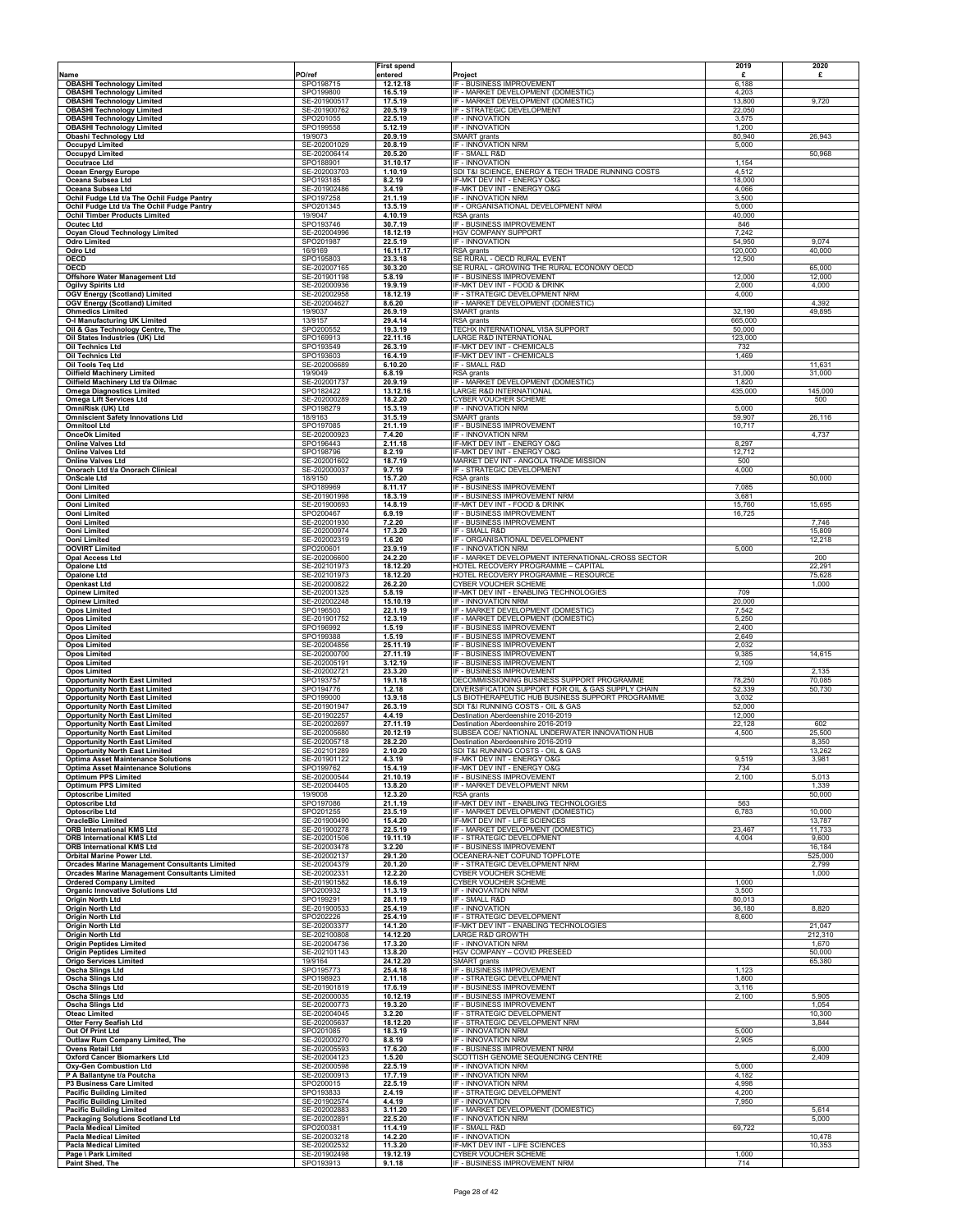|                                                                              |                              | First spend          |                                                                                       | 2019             | 2020             |
|------------------------------------------------------------------------------|------------------------------|----------------------|---------------------------------------------------------------------------------------|------------------|------------------|
| Name                                                                         | PO/ref                       | entered              | Project                                                                               | £                | £                |
| Paisley Drinks Co Ltd<br><b>Palimpsest Book Production Ltd</b>               | SE-202007247<br>SE-202004611 | 2.9.20<br>10.1.20    | IF - STRATEGIC DEVELOPMENT NRM<br>IF - STRATEGIC DEVELOPMENT NRM                      |                  | 4,000<br>3,870   |
| <b>Palmerston House Educational Services</b>                                 | SE-202001759                 | 10.7.19              | MARKET DEV INT - ANGOLA TRADE MISSION                                                 | 229              |                  |
| PanGeo Subsea Scotland Ltd                                                   | SE-202002052                 | 19.12.19             | IF - INNOVATION NRM                                                                   | 5,000            |                  |
| <b>Panton McLeod Ltd</b>                                                     | SPO201712                    | 9.4.19               | IF - MARKET DEVELOPMENT (DOMESTIC)                                                    | 18,600           |                  |
| Panton McLeod Ltd<br><b>Panton McLeod Ltd</b>                                | SE-201900726<br>SE-202001040 | 8.8.19<br>1.11.19    | IF - MARKET DEVELOPMENT (DOMESTIC)<br>IF - BUSINESS IMPROVEMENT                       | 12,862<br>7,427  | 3,138<br>7,605   |
| <b>Panton McLeod Ltd</b>                                                     | SE-202005647                 | 12.12.19             | IF - MARKET DEVELOPMENT (DOMESTIC)                                                    | 6,200            |                  |
| <b>Panton McLeod Ltd</b>                                                     | SE-202003386                 | 27.1.20              | IF - BUSINESS IMPROVEMENT                                                             |                  | 2,600            |
| Panton McLeod Ltd<br><b>Paragon Freight Management Limited</b>               | SE-202005929<br>SE-202006568 | 11.3.20<br>20.5.20   | IF - BUSINESS IMPROVEMENT<br>IF - STRATEGIC DEVELOPMENT NRM                           |                  | 3,500<br>4,000   |
| <b>Paragon Inspection Solutions Limited</b>                                  | 20/9096                      | 24.12.20             | SMART grants                                                                          |                  | 28,101           |
| <b>Paragon Inspection Solutions Ltd</b>                                      | SE-202004809                 | 2.12.19              | IF - MARKET DEVELOPMENT (DOMESTIC)                                                    | 3,920            | 1,995            |
| <b>Paragon Inspection Solutions Ltd</b><br>Paragon Products (UK) Ltd         | SE-202101098<br>SE-201902662 | 11.8.20<br>5.9.19    | HGV COMPANY - COVID PRESEED<br>IF - INNOVATION NRM                                    | 3,323            | 41,500<br>8,677  |
| Parkburn Precision Handling Systems Ltd                                      | SPO199636                    | 13.3.19              | <b>IF - BUSINESS IMPROVEMENT</b>                                                      | 3,404            |                  |
| Parkburn Precision Handling Systems Ltd                                      | SPO199470                    | 27.11.19             | IF - BUSINESS IMPROVEMENT                                                             | 6,000            |                  |
| Parker Flynn Ltd                                                             | SPO198455<br>SE-201901350    | 18.1.19              | IF - INNOVATION NRM<br>IF - INNOVATION                                                | 5,000<br>5,000   |                  |
| <b>Parsley Box Limited</b><br><b>Particle Analytics Ltd</b>                  | SE-201900108                 | 5.8.19<br>3.6.19     | IF - MARKET DEVELOPMENT (DOMESTIC)                                                    | 30,240           |                  |
| <b>Particle Analytics Ltd</b>                                                | SE-201902543                 | 19.7.19              | IF - BUSINESS IMPROVEMENT                                                             | 16,149           |                  |
| <b>Partnership Of Wark Farm</b><br>Partrac Ltd                               | SE-202001181                 | 11.9.19              | MINI CAPEX SCHEME<br>IF-MKT DEV INT - ENERGY RENEWABLES                               | 17,507           | 16,936           |
| <b>Passion4Fusion Ltd</b>                                                    | SPO194150<br>SPO199648       | 8.5.18<br>15.2.19    | IF - INNOVATION NRM                                                                   | 10,921<br>5,000  |                  |
| <b>Paulin Watches Ltd</b>                                                    | SPO198492                    | 26.3.19              | IF - INNOVATION NRM                                                                   | 4,690            |                  |
| <b>Paywizard Group PLC</b><br><b>Paywizard Group PLC</b>                     | SPO194051<br>SE-201901639    | 13.9.18<br>2.7.19    | IF - SMALL R&D<br>IF - INNOVATION                                                     | 37,430<br>25,130 |                  |
| <b>P-Block Ltd</b>                                                           | 17/9093                      | 11.1.18              | SMART grants                                                                          | 21,575           |                  |
| <b>PCT Group Sales Ltd</b>                                                   | SPO198924                    | 6.2.19               | IF - BUSINESS IMPROVEMENT                                                             | 17,671           |                  |
| <b>PCT Group Sales Ltd</b>                                                   | SE-202000546                 | 22.7.19              | IF - BUSINESS IMPROVEMENT<br>IF - MARKET DEVELOPMENT (DOMESTIC)                       | 12,000<br>9,307  | 16,613           |
| PCT Group Sales Ltd<br><b>Peachy Mondays Ltd</b>                             | SE-202000359<br>SPO198929    | 5.9.19<br>4.10.18    | IF - INNOVATION NRM                                                                   | 72,004           |                  |
| Peacock Technology Ltd                                                       | SE-202002213                 | 24.1.20              | IF-MKT DEV INT - ENABLING TECHNOLOGIES                                                |                  | 29,689           |
| <b>Peacock Technology Ltd</b>                                                | SE-202006681                 | 22.5.20              | IF - SMALL R&D                                                                        |                  | 26,227           |
| <b>Peacock Technology Ltd</b><br><b>Peak Access Services Limited</b>         | SE-202004617<br>SE-202001114 | 8.6.20<br>10.9.19    | IF - STRATEGIC DEVELOPMENT<br>IF-MKT DEV INT - ENERGY O&G                             | 448              | 4,000            |
| <b>Peak Access Services Limited</b>                                          | SE-202003211                 | 8.1.20               | IF-MKT DEV INT - ENERGY O&G                                                           |                  | 314              |
| <b>Peak Scientific Instruments Ltd</b>                                       | SPO193605                    | 21.2.19              | IF-MKT DEV INT - CHEMICALS                                                            | 10,422           |                  |
| Peak Scientific Instruments Ltd<br><b>Peatreekers Limited</b>                | SE-202001519<br>SE-202000712 | 17.6.19<br>16.5.19   | IF - ORGANISATIONAL DEVELOPMENT<br>IF - MARKET DEVELOPMENT INTERNATIONAL-CROSS SECTOR | 9,600<br>200     | 9,869            |
| <b>Peatreekers Limited</b>                                                   | SE-202002884                 | 8.6.20               | IF - BUSINESS IMPROVEMENT                                                             |                  | 3,333            |
| <b>PeddleSMART Limited</b>                                                   | SE-202005793                 | 23.12.19             | IF - MARKET DEVELOPMENT INTERNATIONAL-CROSS SECTOR                                    | 200              |                  |
| <b>PeddleSMART Limited</b><br><b>PeddleSMART Limited</b>                     | SE-202002507<br>SE-202004890 | 12.3.20<br>1.6.20    | IF - STRATEGIC DEVELOPMENT<br>IF - MARKET DEVELOPMENT (DOMESTIC)                      |                  | 22,726<br>14,191 |
| <b>PeddleSMART Limited</b>                                                   | SE-202006347                 | 25.8.20              | Aid for Start up - Consolidation                                                      |                  | 50,000           |
| Pekoe Tea Edinburgh Ltd                                                      | SE-202003000                 | 6.11.19              | IF - INNOVATION NRM                                                                   | 5,000            |                  |
| Penman MW Ltd<br><b>Pennsutt Limited</b>                                     | SPO197825<br>SE-202001544    | 3.10.18<br>17.7.19   | IF - BUSINESS IMPROVEMENT<br>IF - INNOVATION NRM                                      | 10,425<br>16,893 | 5,434            |
| <b>Pentland Kitchens Limited</b>                                             | SE-202002589                 | 3.1.20               | IF - STRATEGIC DEVELOPMENT NRM                                                        | 4,000            |                  |
| <b>Pentland Precision Ltd</b>                                                | SPO199829                    | 12.2.19              | IF - STRATEGIC DEVELOPMENT                                                            | 13,500           |                  |
| Pentland Still Ltd, The<br><b>People Traction</b>                            | SE-202000261<br>SPO200092    | 21.6.19<br>7.3.19    | IF - INNOVATION NRM<br>IF - INNOVATION NRM                                            | 5,000<br>5,856   |                  |
| <b>Perfect Service Solutions Ltd</b>                                         | 16/9210                      | 27.11.17             | RSA grants                                                                            |                  | 20,000           |
| <b>Perfect Service Solutions Ltd</b>                                         | SPO191903                    | 27.6.18              | IF - MARKET DEVELOPMENT (DOMESTIC)                                                    | 2,789            |                  |
| <b>Perfect Service Solutions Ltd</b>                                         | SPO194035                    | 20.9.18              | IF - BUSINESS IMPROVEMENT<br>IF - MARKET DEVELOPMENT (DOMESTIC)                       | 1,723            |                  |
| <b>Perfect Service Solutions Ltd</b><br><b>Perfect Service Solutions Ltd</b> | SPO202035<br>SE-202003560    | 14.11.19<br>20.5.20  | IF - INNOVATION                                                                       | 2,880            | 7,085            |
| <b>Performance Innovation</b>                                                | SE-202003313                 | 24.10.19             | IF-MKT DEV INT - ENABLING TECHNOLOGIES                                                | 550              | 860              |
| <b>Personal &amp; Corporate Transformation Consulting Ltd</b>                | SPO199082                    | 20.3.19              | IF - INNOVATION NRM                                                                   | 5,000            |                  |
| <b>Perspectiva Consultants Limited</b><br>Perth & Kinross Council            | SE-202000783<br>SE-201900240 | 28.10.19<br>11.2.19  | IF - STRATEGIC DEVELOPMENT NRM<br>CAN DO INNOVATION CHALLENGE FUND - CAPITAL          | 4,000<br>150,000 |                  |
| Perth & Kinross Council                                                      | SE-202007007                 | 18.3.20              | CAN DO PERTH AND KINROSS SEN PHASE 2                                                  |                  | 150,000          |
| <b>Petalpads Scotland Ltd</b>                                                | SE-201901255                 | 6.12.19              | IF - INNOVATION NRM                                                                   | 4,354            |                  |
| Peter Equi & Sons Limited<br>Peter Equi & Sons Ltd                           | 19/9027<br>SPO199146         | 10.12.20<br>28.11.18 | RSA grants<br>IF - MARKET DEVELOPMENT (DOMESTIC)                                      | 8,458            | 100,000          |
| Peter Equi & Sons Ltd                                                        | SPO201049                    | 30.4.19              | IF - BUSINESS IMPROVEMENT                                                             | 9,688            |                  |
| Peter Equi & Sons Ltd                                                        | SPO201390                    | 30.4.19              | IF - STRATEGIC DEVELOPMENT                                                            | 4,445            |                  |
| Peter Equi & Sons Ltd<br>Peter Pan Moat Brae Trust                           | SE-202003710<br>SPO188389    | 4.2.20<br>1.9.17     | IF - STRATEGIC DEVELOPMENT<br>SE RURAL - PETER PAN MOAT BRAE TRUST PROJECT CONTR      | 10,000           | 4,000            |
| Peter Pan Moat Brae Trust                                                    | SE-201902532                 | 5.4.19               | SE RURAL - PETER PAN MOAT BRAE TRUST PROJECT CONTR                                    | 40,000           |                  |
| Peter Pan Moat Brae Trust                                                    | SE-201900627                 | 11.4.19              | IF - INNOVATION NRM                                                                   | 5,000            |                  |
| Peterson (United Kingdom) Limited<br><b>Petroleumsoft Limited</b>            | SE-201901158<br>17/9206      | 16.5.19<br>18.6.19   | IF - ORGANISATIONAL DEVELOPMENT<br>SMART grants                                       | 7,500<br>47,748  | 19,934           |
| <b>Pexel Limited</b>                                                         | SE-202000073                 | 13.7.20              | CYBER VOUCHER SCHEME                                                                  |                  | 995              |
| <b>Pfaudler Limited</b>                                                      | SPO199892                    | 30.10.19             | IF - ORGANISATIONAL DEVELOPMENT                                                       | 1,467            |                  |
| PG Paper Company Ltd<br><b>PG Paper Company Ltd</b>                          | SPO198949<br>SPO200724       | 12.12.18<br>29.5.19  | IF-MKT DEV INT - ENABLING TECHNOLOGIES<br>IF-MKT DEV INT - ENABLING TECHNOLOGIES      | 5,404<br>950     |                  |
| PG Paper Company Ltd                                                         | SE-201902577                 | 19.3.20              | <b>F - STRATEGIC DEVELOPMENT</b>                                                      |                  | 2,047            |
| PG Paper Company Ltd                                                         | SE-202001824                 | 23.3.20              | IF-MKT DEV INT - ENABLING TECHNOLOGIES                                                |                  | 1,778            |
| PG Paper Company Ltd<br>PharmaKrysto Ltd                                     | SE-202004068<br>SE-202000879 | 15.4.20<br>24.9.19   | IF - BUSINESS IMPROVEMENT<br>HGV COMPANY SUPPORT                                      | 21,000           | 14,096           |
| <b>Pharmatics Limited</b>                                                    | SE-202006758                 | 20.2.20              | MARKET DEV INT - UAE DIGITAL HEALTH MISSION                                           |                  | 550              |
| <b>Pharmatics Limited</b>                                                    | SE-202007106                 | 24.3.20              | MARKET DEV INT - NORDICS DIGITAL MISSION                                              |                  | 200              |
| <b>PHG Solutions Ltd</b><br><b>Phil Macan Limited</b>                        | SE-201900968<br>SE-202004056 | 15.2.19<br>30.1.20   | IF - INNOVATION NRM<br>IF - STRATEGIC DEVELOPMENT NRM FINANCIAL READINESS             | 4,585            | 2,400            |
| <b>Phillip Townsend Associates Limited</b>                                   | SPO187430                    | 7.6.17               | IF - MARKET DEVELOPMENT (DOMESTIC)                                                    | 12,491           |                  |
| <b>Phoenix Equipment Ltd</b>                                                 | SE-202006288                 | 26.10.20             | IF - MARKET DEVELOPMENT (DOMESTIC)                                                    |                  | 3,188            |
| <b>Phoenix Instinct Limited</b><br><b>Photon Force Ltd</b>                   | 19/9064<br>SE-202002419      | 25.9.19<br>23.4.20   | SMART grants<br>IF-MKT DEV INT - ENABLING TECHNOLOGIES                                | 39,133           | 72,151<br>2,305  |
| <b>Phox Water Ltd</b>                                                        | SE-201902587                 | 6.9.19               | IF - INNOVATION                                                                       | 24,979           |                  |
| <b>Phox Water Ltd</b>                                                        | SE-202004554                 | 4.11.19              | UNLOCKING AMBITION - AMBASSADORS PILOT                                                | 25,000           |                  |
| <b>Phox Water Ltd</b><br><b>Phox Water Ltd</b>                               | SE-202005444<br>SE-202001516 | 18.12.19<br>10.9.20  | UNLOCKING AMBITION - AMBASSADORS PILOT<br>IF - INNOVATION                             | 2,299            | 2,143            |
| Physioflex (West Lothian) Ltd t/a Physioflex                                 | SE-202000051                 | 18.6.19              | IF - ORGANISATIONAL DEVELOPMENT NRM                                                   | 5,000            |                  |
| <b>Physiomedics Ltd</b><br><b>Pick Protection Ltd</b>                        | SPO200318<br>SE-201902717    | 25.3.19<br>22.8.19   | IF-MKT DEV INT - LIFE SCIENCES<br>IF - STRATEGIC DEVELOPMENT NRM                      | 959<br>3,200     |                  |
| <b>Pict Offshore Limited</b>                                                 | SE-202005608                 | 26.3.20              | CYBER VOUCHER SCHEME                                                                  |                  | 500              |
| Pikrevni Investments Limited                                                 | SPO196504                    | 28.1.19              | IF - BUSINESS IMPROVEMENT                                                             | 8,968            |                  |
| <b>Pillow Property Partners Ltd</b><br><b>Pillow Property Partners Ltd</b>   | SPO202008<br>SE-201902210    | 28.1.19<br>1.4.19    | <b>UNLOCKING AMBITION</b><br>UNLOCKING AMBITION                                       | 20,000<br>6,080  |                  |
| <b>Pillow Property Partners Ltd</b>                                          | SE-202002783                 | 26.8.19              | UNLOCKING AMBITION - AMBASSADORS PILOT                                                | 6,000            |                  |
| <b>Pillow Property Partners Ltd</b>                                          | SE-202005107                 | 3.12.19              | UNLOCKING AMBITION - AMBASSADORS PILOT                                                | 25,000           |                  |
| <b>Pillow Property Partners Ltd</b><br><b>Pillow Property Partners Ltd</b>   | SE-202005502<br>SE-202006017 | 18.12.19<br>27.1.20  | UNLOCKING AMBITION - AMBASSADORS PILOT<br>UNLOCKING AMBITION - AMBASSADORS PILOT      | 2,470            | 350              |
| <b>Pilot Beer Limited</b>                                                    | SPO195533                    | 18.5.18              | IF - BUSINESS IMPROVEMENT                                                             | 2,250            |                  |
| <b>Pilot Beer Limited</b>                                                    | SPO201204                    | $8.\overline{3.19}$  | IF - MARKET DEVELOPMENT (DOMESTIC)                                                    | 10,000           |                  |
| Pilot Fish Media Ltd<br>Pilot Fish Media Ltd                                 | SPO200950<br>SE-201901422    | 16.11.18<br>13.5.19  | IF - INNOVATION NRM<br>IF - INNOVATION NRM                                            | 19,384<br>75,600 |                  |
| <b>Ping Network Solutions Ltd</b>                                            | 19/9079                      | 19.2.20              | RSA grants                                                                            |                  | 335,000          |
| <b>Ping Network Solutions</b>                                                | SE-201900010                 | 12.4.19              | CYBER VOUCHER SCHEME                                                                  | 1,000            |                  |
| <b>Ping Online Communications Limited</b>                                    | SE-202004524<br>SE-201901260 | 27.2.20<br>15.5.19   | IF - BUSINESS IMPROVEMENT NRM<br>IF - INNOVATION NRM                                  | 5,000            | 5,700            |
| <b>Pintxos Brothers Limited</b><br><b>Pintxos Brothers Limited</b>           | SE-202003887                 | 5.2.20               | IF - INNOVATION NRM                                                                   |                  | 15,038           |
| Pinup Hair Ltd                                                               | SE-202006118                 | 4.11.20              | IF - INNOVATION NRM                                                                   |                  | 4,368            |
| PIP Publications Ltd (Taste n Tell)<br>PIP Publications Ltd (Taste n Tell)   | SPO189386<br>SE-202003586    | 12.6.17<br>12.12.19  | IF - INNOVATION NRM<br>IF - INNOVATION NRM                                            | 4,109<br>18,500  | 41,100           |
| <b>Pipedream Cycles Ltd</b>                                                  | SE-202001388                 | 18.12.19             | IF - INNOVATION NRM                                                                   | 5,000            |                  |
| <b>Pipelines 2 Data</b>                                                      | SPO200669                    | 17.2.20              | IF-MKT DEV INT - ENERGY O&G                                                           |                  | 22,202           |
| <b>Pisys Ltd</b><br><b>Pitchbooking Ltd</b>                                  | SE-202100758<br>SE-201902226 | 23.6.20<br>17.6.19   | IF - STRATEGIC DEVELOPMENT NRM<br>IF - INNOVATION NRM                                 | 4,823            | 4,000            |
| <b>Pitchlife Development Ltd</b>                                             | SE-202000032                 | 21.6.19              | IF - INNOVATION NRM                                                                   | 51,717           | 44,233           |
| <b>Pitchlife Development Ltd</b>                                             | SE-202000398                 | 15.10.19             | IF - BUSINESS IMPROVEMENT NRM                                                         | 2,808            |                  |
| <b>Pitchlife Development Ltd</b><br><b>Pitlochry Festival Theatre</b>        | SE-202006947<br>SE-202002982 | 18.3.20<br>25.9.19   | IF - BUSINESS IMPROVEMENT NRM<br>TAY CITIES DEAL PROGRAMME                            | 6,000            | 4,212            |
|                                                                              |                              |                      |                                                                                       |                  |                  |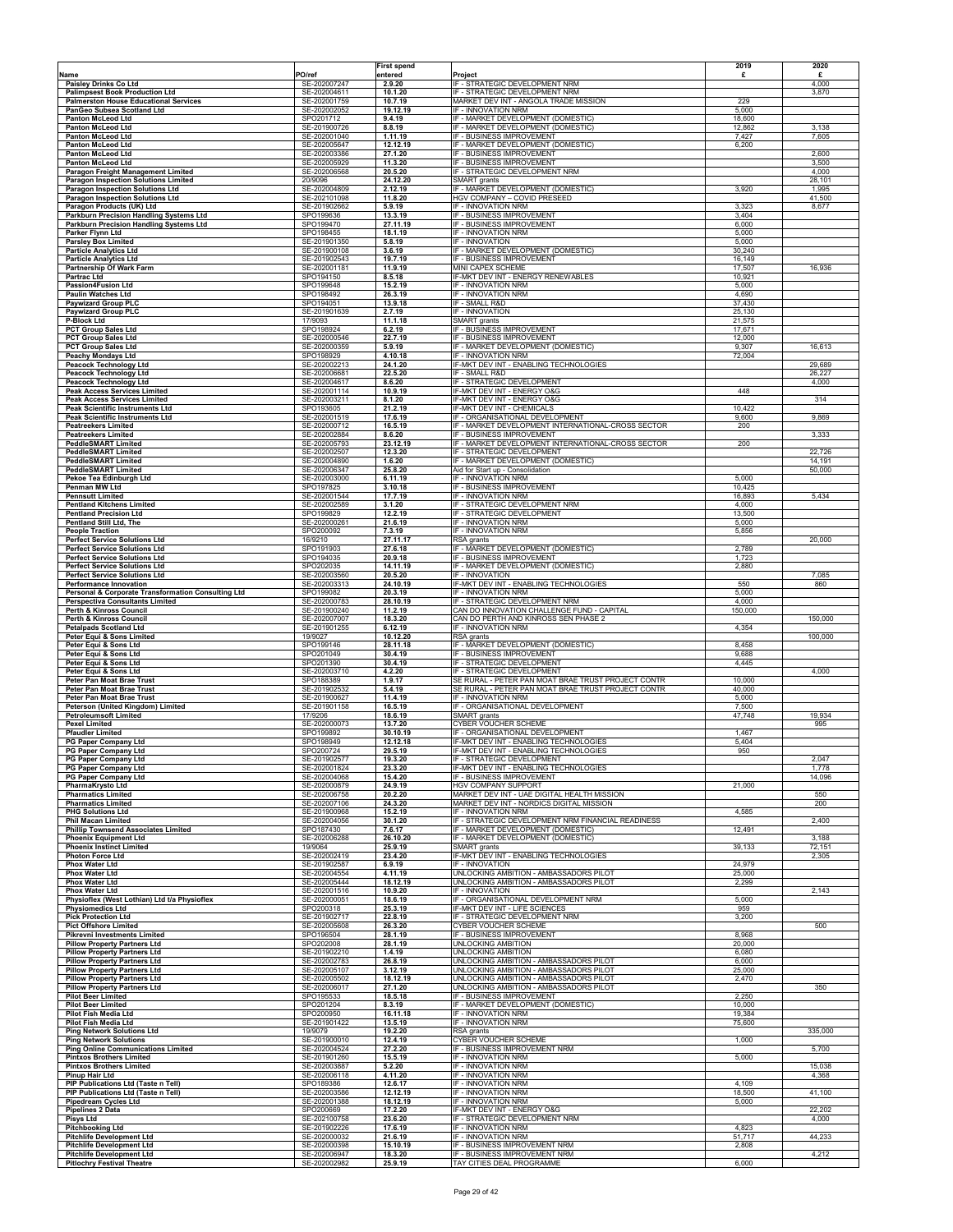|                                                                                               |                              | <b>First spend</b>   |                                                                                  | 2019             | 2020            |
|-----------------------------------------------------------------------------------------------|------------------------------|----------------------|----------------------------------------------------------------------------------|------------------|-----------------|
| Name                                                                                          | PO/ref                       | entered              | Project                                                                          | £                | £               |
| <b>Pitlochry Festival Theatre</b><br><b>Pitlochry Festival Theatre</b>                        | SE-202006617<br>SE-202003881 | 19.3.20<br>7.5.20    | TAY CITIES DEAL PROGRAMME<br>IF - BUSINESS IMPROVEMENT                           |                  | 9,000<br>23,048 |
| Pitreavie Group Limited, The                                                                  | SE-202000348                 | 23.10.19             | IF - MARKET DEVELOPMENT (DOMESTIC)                                               | 6,441            | 8,000           |
| <b>Pivoke Limited</b><br>PK Foods (Glasgow) Limited                                           | SPO199490<br>SE-202001639    | 8.2.19<br>9.10.19    | IF - INNOVATION NRM<br>IF - BUSINESS IMPROVEMENT                                 | 5,000<br>5,760   |                 |
| PK Foods (Glasgow) Limited                                                                    | SE-202002667                 | 25.11.19             | IF - STRATEGIC DEVELOPMENT                                                       | 2,000            |                 |
| <b>Planet Heat Ltd</b>                                                                        | SE-202005772                 | 28.4.20              | IF - INNOVATION NRM                                                              |                  | 3,353           |
| <b>Plastic Recycling Technology Limited</b><br><b>Platinum Informatics Limited</b>            | 19/9173<br>17/9153           | 9.2.20<br>24.10.18   | RSA grants<br>SMART grants                                                       | 46,445           | 175,000         |
| Playerdata Ltd                                                                                | SPO201738                    | 11.3.19              | HGV COMPANY SUPPORT                                                              | 7,721            |                 |
| Playerdata Ltd                                                                                | SE-201900343                 | 3.7.19               | HGV COMPANY SUPPORT                                                              | 6,993            | 1,661           |
| Playerdata Ltd                                                                                | SE-202000593                 | 17.7.19<br>17.7.19   | HGV COMPANY SUPPORT<br>IF - INNOVATION NRM                                       | 20,160           |                 |
| Playerdata Ltd<br>Playerdata Ltd                                                              | SE-201902066<br>SE-202005695 | 1.6.20               | HGV COMPANY SUPPORT                                                              | 24,514           | 16,119          |
| Playerdata Ltd                                                                                | SE-202006664                 | 11.6.20              | IF - SMALL R&D                                                                   |                  | 21,002          |
| <b>Plexus Corp UK Ltd</b>                                                                     | SPO199651                    | 30.1.19              | LARGE R&D INTERNATIONAL                                                          | 357,938          | 409,276         |
| <b>PMG Innovations Ltd</b><br><b>Pneumagen Ltd</b>                                            | SE-202004702<br>18/9188      | 18.8.20<br>25.4.19   | IF - INNOVATION NRM<br>SMART grants                                              | 53,219           | 4,970<br>46,781 |
| <b>PODFather Ltd</b>                                                                          | SPO192197                    | 22.12.17             | IF - SMALL R&D                                                                   | 40,003           |                 |
| <b>PODFather Ltd</b>                                                                          | SE-201901761                 | 17.7.19              | IF - INNOVATION                                                                  | 9,617            | 7,015           |
| <b>PODFather Ltd</b><br>Pogo Studio Limited                                                   | SE-202005316<br>SE-202002421 | 18.3.20<br>11.10.19  | IF - INNOVATION<br>IF - INNOVATION NRM                                           | 1,960            | 5,000           |
| Pogo Studio Limited                                                                           | SE-202004182                 | 31.1.20              | IF - INNOVATION NRM                                                              |                  | 9,510           |
| <b>Pommelhorse Ltd</b>                                                                        | 20/9083                      | 14.12.20             | SMART grants                                                                     |                  | 26,336          |
| <b>Portolio Ltd</b><br><b>Pourit Ltd</b>                                                      | SE-202002404<br>SE-202004681 | 18.11.19<br>17.1.20  | IF - INNOVATION NRM<br>IF - INNOVATION NRM                                       | 3,080            | 5,000           |
| Powder Design Ltd                                                                             | SE-202004710                 | 2.4.20               | IF - STRATEGIC DEVELOPMENT                                                       |                  | 4,000           |
| <b>Powder Design Ltd</b>                                                                      | SE-202004821                 | 5.5.20               | IF-MKT DEV INT - TEXTILES                                                        |                  | 13,260          |
| <b>Power Circle Projects Limited</b><br><b>Power Enable Solutions Limited</b>                 | SE-202101609<br>SE-202000351 | 4.12.20<br>9.10.19   | MICHELIN ACCELERATOR<br>HGV COMPANY SUPPORT                                      | 3,094            | 750             |
| <b>Power Enable Solutions Limited</b>                                                         | SE-202005186                 | 23.4.20              | HGV COMPANY SUPPORT                                                              |                  | 4,921           |
| <b>Power Enable Solutions Limited</b>                                                         | SE-202101099                 | 11.8.20              | HGV COMPANY - COVID PRESEED                                                      |                  | 43,500          |
| Power Enable Solutions T/A REOptimize Systems                                                 | 19/9211                      | 6.7.20<br>5.9.19     | SMART grants                                                                     | 9,000            | 32,955          |
| <b>Power Migration Partners Ltd</b><br><b>Power Migration Partners Ltd</b>                    | SE-201900839<br>SE-202002276 | 25.2.20              | IF - STRATEGIC DEVELOPMENT<br>IF - STRATEGIC DEVELOPMENT                         |                  | 9,000<br>3,759  |
| <b>Power Migration Partners Ltd</b>                                                           | SE-202000488                 | 26.2.20              | IF - BUSINESS IMPROVEMENT                                                        |                  | 10,800          |
| Power To Go Hydro Ltd                                                                         | SE-202101610                 | 13.11.20             | MICHELIN ACCELERATOR                                                             |                  | 3,203           |
| <b>PowerPhotonic Limited</b><br><b>PowerPhotonic Ltd</b>                                      | 17/9020<br>SPO198347         | 14.3.18<br>21.1.19   | RSA grants<br>IF-MKT DEV INT - ENABLING TECHNOLOGIES                             | 13,421           | 100,000         |
| <b>PowerPhotonic Ltd</b>                                                                      | SPO197192                    | 20.3.19              | IF - BUSINESS IMPROVEMENT                                                        | 5,438            |                 |
| <b>PowerPhotonic Ltd</b>                                                                      | SE-202001053                 | 27.5.19              | IF - INNOVATION                                                                  | 39,505           |                 |
| PPS U.K. Limited<br>PR Machine Ltd t/a PingGo                                                 | 16/9194<br>SE-202004453      | 6.6.17<br>17.12.19   | SMART grants<br>IF - STRATEGIC DEVELOPMENT                                       | 89,543<br>4,000  | 73,255          |
| <b>Precise Communications</b>                                                                 | SE-202003249                 | 15.4.20              | CYBER VOUCHER SCHEME                                                             |                  | 1,000           |
| <b>Precision Oiltools Limited</b>                                                             | SPO187914                    | 4.4.17               | IF-MKT DEV INT - ENERGY O&G                                                      | 2,297            |                 |
| <b>Precision Oiltools Limited</b><br><b>Precision Oiltools Limited</b>                        | SPO194082<br>SPO196590       | 25.5.18<br>5.2.19    | IF - STRATEGIC DEVELOPMENT<br>IF - SMALL R&D                                     | 6,250<br>12,083  |                 |
| <b>Precision Oiltools Limited</b>                                                             | SE-201900560                 | 20.2.20              | IF - SMALL R&D                                                                   |                  | 25,196          |
| <b>Precision Pumping &amp; Metering Ltd</b>                                                   | SE-202001467                 | 29.1.20              | IF-MKT DEV INT - ENERGY O&G                                                      |                  | 12,250          |
| <b>Precision Tooling Services Limited</b>                                                     | SE-202007019                 | 9.4.20               | IF - INNOVATION                                                                  |                  | 5,000           |
| Premier Hytemp Ltd<br><b>Premier Hytemp Ltd</b>                                               | SE-202004144<br>SE-202004142 | 19.3.20<br>23.3.20   | IF - BUSINESS IMPROVEMENT<br>IF - BUSINESS IMPROVEMENT                           |                  | 13,435<br>8,935 |
| <b>Premiership Experience</b>                                                                 | SPO201650                    | 4.3.19               | IF-MKT DEV INT - TOURISM                                                         | 2,222            |                 |
| <b>Premiership Experience</b>                                                                 | SE-201901069                 | 1.4.19               | IF-MKT DEV INT - TOURISM                                                         | 627              |                 |
| <b>Premiership Experience</b><br><b>Premiership Experience</b>                                | SPO202099<br>SE-202000021    | 1.4.19<br>9.7.19     | IF-MKT DEV INT - TOURISM<br>IF-MKT DEV INT - TOURISM                             | 1,451<br>1,981   |                 |
| <b>Premiership Experience</b>                                                                 | SE-202003450                 | 6.2.20               | IF - BUSINESS IMPROVEMENT                                                        |                  | 7,600           |
| <b>Premiership Experience</b>                                                                 | SE-202003625                 | 20.2.20              | IF-MKT DEV INT - TOURISM                                                         |                  | 3,733           |
| <b>Premiership Experience</b>                                                                 | SE-202002788                 | 25.2.20              | IF - BUSINESS IMPROVEMENT                                                        |                  | 5,952           |
| Prestwick Aircraft Maintenance Ltd<br>Prestwick Aircraft Maintenance Ltd                      | SPO193498<br>SPO199083       | 4.4.19<br>17.4.19    | IF - BUSINESS IMPROVEMENT<br>IF - ORGANISATIONAL DEVELOPMENT                     | 12,654<br>97,438 |                 |
| <b>Previse Limited</b>                                                                        | SPO198504                    | 1.4.19               | Aid for Start up - Consolidation                                                 | 0                |                 |
| <b>Primary Mandarin Ltd</b>                                                                   | SE-202007045                 | 19.3.20              | IF - INNOVATION NRM                                                              |                  | 3,507           |
| <b>Prism Energy Ltd</b><br><b>Probe Test Solutions Ltd</b>                                    | SE-202000319<br>SPO193714    | 13.9.19<br>10.5.18   | IF - INNOVATION NRM<br>IF - INNOVATION                                           | 5,000<br>2,500   |                 |
| <b>Probe Test Solutions Ltd</b>                                                               | SPO193849                    | 18.5.18              | IF-MKT DEV INT - ENABLING TECHNOLOGIES                                           | 2,778            |                 |
| <b>Probe Test Solutions Ltd</b>                                                               | SE-201901953                 | 12.11.19             | IF - BUSINESS IMPROVEMENT                                                        | 9,257            | 10,300          |
| <b>Probe Test Solutions Ltd</b><br><b>Probe Test Solutions Ltd</b>                            | SE-202000374<br>SE-202001641 | 14.11.19<br>5.12.19  | IF - ORGANISATIONAL DEVELOPMENT<br>IF - INNOVATION                               | 2,042<br>4,200   |                 |
| <b>Probe Test Solutions Ltd</b>                                                               | SE-202002470                 | 6.3.20               | IF - BUSINESS IMPROVEMENT                                                        |                  | 32,000          |
| <b>Probe Test Solutions Ltd</b>                                                               | SE-202004437                 | 1.5.20               | IF - ORGANISATIONAL DEVELOPMENT                                                  |                  | 2,417           |
| <b>Probe Test Solutions Ltd</b>                                                               | SE-202100964                 | 23.7.20              | IF - BUSINESS IMPROVEMENT                                                        |                  | 1,043           |
| Process Technology Strategic Consultancy Ltd<br>Process Technology Strategic Consultancy Ltd  | 17/9185<br>SE-202002579      | 22.6.18<br>17.7.20   | SMART grants<br>IF - INNOVATION NRM                                              | 35,707           | 9,120           |
| <b>Prodrill Engineering Ltd</b>                                                               | SPO188561                    | 25.10.18             | IF - MARKET DEVELOPMENT (DOMESTIC)                                               | 10,878           | 1,213           |
| <b>Product Guru Ltd</b>                                                                       | SPO201520                    | 18.3.19              | IF - MARKET DEVELOPMENT (DOMESTIC)                                               | 5,250            | 5,250           |
| <b>Product Guru Ltd</b><br>Product Insight Ltd t/a Prodsight                                  | SE-202000503<br>SE-202000105 | 16.8.19<br>6.8.19    | IF - INNOVATION NRM<br>IF - BUSINESS IMPROVEMENT NRM                             | 15,361<br>2,194  | 26,328          |
| Product Insight Ltd t/a Prodsight                                                             | SE-201902490                 | 13.8.19              | IF - INNOVATION NRM                                                              | 16,895           | 24,657          |
| Product Insight Ltd t/a Prodsight                                                             | SE-202002794                 | 19.8.19              | UNLOCKING AMBITION - AMBASSADORS PILOT                                           | 6,000            |                 |
| Product Insight Ltd t/a Prodsight<br>Product Insight Ltd t/a Prodsight                        | SE-202005446<br>SE-202006350 | 17.12.19<br>29.1.20  | UNLOCKING AMBITION - AMBASSADORS PILOT<br>UNLOCKING AMBITION - AMBASSADORS PILOT | 2,364            | 25,000          |
| <b>Professional Beauty Systems Limited</b>                                                    | SE-202001515                 | 22.10.20             | IF - INNOVATION                                                                  |                  | 5,600           |
| Professional Data Management Services (UK) Ltd                                                | SE-201900147                 | 12.11.19             | IF - INNOVATION                                                                  | 10,455           |                 |
| Professional Data Management Services (UK) Ltd<br><b>Professional Direct Logistics UK Ltd</b> | SE-201902242<br>SE-202004797 | 12.11.19<br>19.2.20  | IF - INNOVATION<br>CYBER VOUCHER SCHEME                                          | 8,864            | 7,043<br>1,000  |
| Project Development International Ltd                                                         | SE-201901723                 | 30.10.19             | IF-MKT DEV INT - ENERGY O&G                                                      | 7,308            | 23,466          |
| <b>Promedics Orthopaedics Ltd</b>                                                             | SPO195098                    | 31.5.18              | IF - INNOVATION                                                                  | 23,250           | 29,967          |
| <b>Promedics Orthopaedics Ltd</b><br><b>Prontoport Ltd</b>                                    | SPO196183<br>SPO193752       | 25.6.18<br>5.2.19    | IF - SMALL R&D<br>IF - MARKET DEVELOPMENT (DOMESTIC)                             | 47,721<br>29,867 | 24,932          |
| Pro-Sapien Software Ltd                                                                       | SE-202002531                 | 25.10.19             | IF-MKT DEV INT - ENABLING TECHNOLOGIES                                           | 844              |                 |
| <b>Proserv UK Ltd</b>                                                                         | SE-202001495                 | 28.10.19             | IF-MKT DEV INT - ENERGY O&G                                                      | 7,165            | 30,462          |
| <b>Proteus Hamilton</b><br><b>Proteus Hamilton</b>                                            | SPO202171<br>SE-201902087    | 14.3.19<br>20.6.19   | SDI T&I INWARD VISITS - CROSS SECTOR<br>SDI T&I INWARD VISITS - CROSS SECTOR     | 332<br>292       |                 |
| <b>Proto Digital Ltd</b>                                                                      | SE-202002320                 | 16.7.20              | IF - INNOVATION NRM                                                              |                  | 4,970           |
| <b>Provan Sports Ltd</b>                                                                      | SE-202002224                 | 18.11.19             | IF - BUSINESS IMPROVEMENT                                                        | 3,000            |                 |
| Provista UK Ltd                                                                               | SE-201900678<br>SE-202003272 | 12.2.19              | IF - BUSINESS IMPROVEMENT<br>IF - STRATEGIC DEVELOPMENT                          | 14,752           |                 |
| <b>PRTN Company Limited</b><br><b>PRTN Company Limited</b>                                    | SE-202002539                 | 31.10.19<br>6.2.20   | IF - INNOVATION                                                                  | 4,000            | 17,500          |
| <b>Pufferfish Limited</b>                                                                     | SPO195655                    | 30.4.18              | IF - MARKET DEVELOPMENT (DOMESTIC)                                               | 7,942            |                 |
| <b>Pufferfish Limited</b>                                                                     | SPO198138                    | 17.5.19              | IF - INNOVATION                                                                  | 2,117            |                 |
| <b>Pulp-Tec Ltd</b><br><b>Pulp-Tec Ltd</b>                                                    | SE-201902430<br>SE-201901203 | 22.10.19<br>6.11.19  | IF-MKT DEV INT - ENABLING TECHNOLOGIES<br>IF - MARKET DEVELOPMENT (DOMESTIC)     | 4,400<br>3,800   | 2,200<br>585    |
| <b>Punk Creative Ltd</b>                                                                      | SE-202004317                 | 21.2.20              | IF - INNOVATION NRM                                                              |                  | 2,517           |
| <b>Pure Lubrication Ltd</b>                                                                   | SE-202004231                 | 19.2.20              | IF - MARKET DEVELOPMENT NRM                                                      |                  | 3,123           |
| <b>Pure Lubrication Ltd</b><br><b>Pure Malt Products Ltd</b>                                  | SE-201901597<br>SE-202003044 | 27.2.20<br>23.9.20   | CYBER VOUCHER SCHEME<br>IF - STRATEGIC DEVELOPMENT                               |                  | 995<br>2,257    |
| PureLiFi Ltd                                                                                  | SPO182423                    | 18.5.17              | LARGE R&D GROWTH                                                                 |                  | 173,983         |
| PureLiFi Ltd                                                                                  | SPO192577                    | 23.11.17             | IF - BUSINESS IMPROVEMENT                                                        | 12,000           |                 |
| <b>Purely Scottish (Bottlers) Limited</b>                                                     | 19/9125<br>SE-202003361      | 7.9.20               | RSA grants<br>IF - INNOVATION NRM                                                |                  | 136,000         |
| <b>Purple Squid Software Limited</b><br>Purpose (HR & Coaching) Limited                       | SPO202009                    | 10.10.19<br>24.1.19  | <b>UNLOCKING AMBITION</b>                                                        | 3,244<br>20,000  |                 |
| Purpose (HR & Coaching) Limited                                                               | SE-201902208                 | 29.3.19              | UNLOCKING AMBITION                                                               | 6,080            |                 |
| Purpose (HR & Coaching) Limited                                                               | SPO201285                    | 5.4.19               | IF - STRATEGIC DEVELOPMENT<br>UNLOCKING AMBITION - AMBASSADORS PILOT             | 1,041            |                 |
| Purpose (HR & Coaching) Limited<br>Purpose (HR & Coaching) Limited                            | SE-202004556<br>SPO201376    | 15.11.19<br>18.12.19 | IF - STRATEGIC DEVELOPMENT                                                       | 25,000<br>5,400  | 5,400           |
| <b>PWR Pack Ltd</b>                                                                           | SE-202002535                 | 4.5.20               | IF - MARKET DEVELOPMENT (DOMESTIC)                                               |                  | 15,467          |
| <b>PXYL Limited</b>                                                                           | 18/9156                      | 29.11.18             | SMART grants                                                                     | 66,185           |                 |
| <b>PXYL Limited</b><br><b>PXYL Limited</b>                                                    | SE-201901302<br>19/9206      | 24.9.19<br>13.2.20   | IF - INNOVATION<br>SMART grants                                                  | 2,780            | 69,969          |
| <b>Pyreos Limited</b>                                                                         | 17/9251                      | 16.10.18             | SMART grants                                                                     | 63,953           |                 |
| <b>Pyrus Flowers Ltd</b>                                                                      | SE-202006707                 | 4.3.20               | SE RURAL: PLANNING TO SUCCEED - SCOTTISH FLOWERS C                               |                  | 2,049           |
| QikServe Limited                                                                              | SPO192410                    | 9.1.18               | IF - MARKET DEVELOPMENT (DOMESTIC)                                               | 3,490            |                 |
| <b>QikServe Limited</b>                                                                       | SPO197370                    | 28.3.19              | IF - SMALL R&D                                                                   | 70,795           |                 |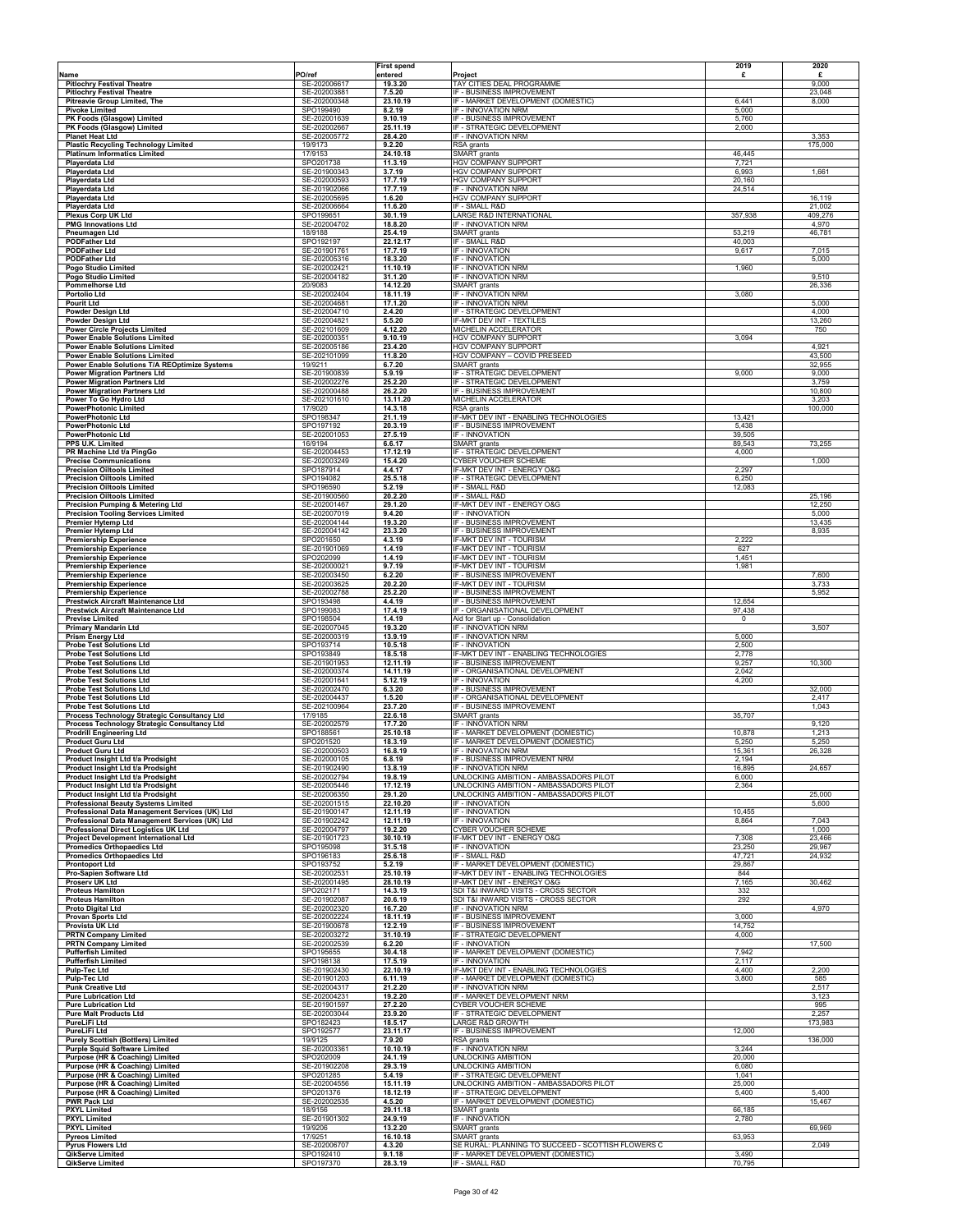|                                                                                                                          |                                      | <b>First spend</b>           |                                                                                   | 2019                     | 2020             |
|--------------------------------------------------------------------------------------------------------------------------|--------------------------------------|------------------------------|-----------------------------------------------------------------------------------|--------------------------|------------------|
| Name<br>QikServe Limited                                                                                                 | PO/ref<br>SPO201794                  | entered<br>15.4.19           | Project<br>IF - STRATEGIC DEVELOPMENT                                             | £<br>16,000              | £                |
| <b>Qmulus Limited</b>                                                                                                    | SE-202002086                         | 17.2.20                      | <b>CYBER VOUCHER SCHEME</b>                                                       |                          | 825              |
| Qpal<br><b>Quantum Aviation Ltd</b>                                                                                      | SE-202004347<br>SPO201289            | 16.12.19<br>8.4.19           | IF - STRATEGIC DEVELOPMENT NRM<br>IF-MKT DEV INT - ENABLING TECHNOLOGIES          | 1,520<br>569             |                  |
| Quantum Packaging Limited                                                                                                | 18/9035                              | 29.1.19                      | RSA grants                                                                        | 120,000                  | 30,000           |
| Quartztec Europe Limited<br>Quartztec Europe Ltd                                                                         | 18/9125<br>SPO196331                 | 18.6.19<br>11.9.18           | RSA grants<br>IF-MKT DEV INT - ENABLING TECHNOLOGIES                              | 50,000<br>7,497          | 50,000           |
| Quartztec Europe Ltd                                                                                                     | SE-202001155                         | 6.9.19                       | IF - ORGANISATIONAL DEVELOPMENT                                                   | 2,160                    |                  |
| Queen's House (Kelso) Ltd<br>Quenchable                                                                                  | SPO199164<br>SE-202000436            | 11.3.19<br>6.8.19            | IF - ORGANISATIONAL DEVELOPMENT NRM<br>IF - INNOVATION NRM                        | 2,602<br>7,767           |                  |
| <b>Query Click Limited</b>                                                                                               | SPO198305                            | 15.2.19                      | IF - STRATEGIC DEVELOPMENT                                                        | 2,760                    |                  |
| <b>Query Click Limited</b><br><b>Query Click Limited</b>                                                                 | SPO199497<br>SPO200438               | 22.2.19<br>22.2.19           | IF - MARKET DEVELOPMENT (DOMESTIC)<br>IF - ORGANISATIONAL DEVELOPMENT             | 50,000<br>6,291          |                  |
| <b>Query Click Limited</b>                                                                                               | SE-201902046                         | 10.7.19                      | IF - ORGANISATIONAL DEVELOPMENT                                                   | 1,400                    |                  |
| Quest (Scotland) Ltd<br><b>Quick Block Limited</b>                                                                       | SE-202006514<br>16/9119              | 12.2.20<br>29.3.17           | IF - INNOVATION NRM<br><b>SMART</b> grants                                        | 35,936                   | 5,000            |
| <b>Quick Block Limited</b>                                                                                               | SE-201900369                         | 17.7.19                      | IF - MARKET DEVELOPMENT (DOMESTIC)                                                | 3,420                    |                  |
| <b>Quick Block Limited</b>                                                                                               | SE-202001164                         | 4.10.19                      | IF - INNOVATION NRM<br>CYBER VOUCHER SCHEME                                       | 10,436                   | 16,759<br>1,000  |
| <b>Quigley Architects</b><br>Quin Global (UK) Ltd.                                                                       | SE-202006135<br>18/9077              | 25.2.20<br>1.5.19            | RSA grants                                                                        | 100,000                  |                  |
| Quinta Essenza                                                                                                           | SE-201900972                         | 28.2.19                      | IF - MARKET DEVELOPMENT INTERNATIONAL-CROSS SECTOR                                | 200                      |                  |
| Quipu TV Limited t/a QTV Sports<br>Quipu TV Limited t/a QTV Sports                                                       | SE-201900468<br>SE-202000999         | 1.10.19<br>23.10.19          | IF - ORGANISATIONAL DEVELOPMENT NRM<br>IF - STRATEGIC DEVELOPMENT                 | 3,227<br>6,000           | 6,000            |
| Quipu TV Limited t/a QTV Sports                                                                                          | SPO200599                            | 20.11.19                     | IF-MKT DEV INT - ENABLING TECHNOLOGIES                                            | 1,100                    |                  |
| Quipu TV Limited t/a QTV Sports<br>Quosient Ltd                                                                          | SE-202005951<br>SE-202101058         | 15.9.20<br>11.8.20           | IF - STRATEGIC DEVELOPMENT NRM FINANCIAL READINESS<br>HGV COMPANY - COVID PRESEED |                          | 2,920<br>38,000  |
| <b>QWallets Limited</b>                                                                                                  | SE-201902357                         | 6.8.19                       | IF - INNOVATION NRM                                                               | 5,000                    |                  |
| <b>QWallets Limited</b><br>R & K Drysdale Ltd                                                                            | SE-202001738<br>SE-202001520         | 9.12.19<br>12.9.19           | IF - INNOVATION NRM<br>IF - INNOVATION NRM                                        | 7,279<br>4,253           | 9,388            |
| <b>R&amp;B Distillers Limited</b>                                                                                        | SE-202004594                         | 26.3.20                      | MARKET DEV INT - RWC FOOD & DRINK SHOWCASE                                        |                          | 750              |
| R.W. Bell (Electrical) Pitlochry Limited<br>R3 IOT Limited                                                               | SE-202002550<br>SPO201767            | 11.11.19<br>22.2.19          | CYBER VOUCHER SCHEME<br><b>HGV COMPANY SUPPORT</b>                                | 1,000<br>11,700          |                  |
| R3 IOT Limited                                                                                                           | 18/9173                              | 29.3.19                      | SMART grants                                                                      | 84,327                   | 14,881           |
| R3 IOT Limited<br>R3 IOT Limited                                                                                         | SE-202002163<br>SE-202005192         | 3.1.20<br>21.4.20            | HGV COMPANY SUPPORT<br>IF - INNOVATION                                            | 5,940                    | 2,450            |
| RAB Microfluidics Research & Dev Co Ltd                                                                                  | 17/9178                              | 26.9.18                      | SMART grants                                                                      | 81,654                   | 13,985           |
| RAB Microfluidics Research & Development Co Ltd<br>RAB Microfluidics Research & Development Co Ltd                       | SPO200966<br>SPO201719               | 24.1.19<br>5.2.19            | HGV COMPANY SUPPORT<br>HGV COMPANY SUPPORT                                        | 13,143<br>8,000          |                  |
| RAB Microfluidics Research & Development Co Ltd                                                                          | SE-202002477                         | 31.7.19                      | HGV COMPANY SUPPORT                                                               | 5,906                    |                  |
| RAB Microfluidics Research & Development Co Ltd<br>RAB Microfluidics Research & Development Co Ltd                       | SE-202001545<br>SE-202001144         | 26.8.19<br>23.9.19           | HGV COMPANY SUPPORT<br>IF - SMALL R&D                                             | 21,521<br>23,772         | 4,099            |
| RAB Microfluidics Research & Development Co Ltd                                                                          | SE-202005460                         | 6.12.19                      | UNLOCKING AMBITION - AMBASSADORS PILOT                                            | 24,377                   |                  |
| <b>Rabbies Trail Burners</b><br><b>Rabbies Trail Burners</b>                                                             | SPO197771<br>SPO199068               | 14.12.18<br>15.4.19          | IF - BUSINESS IMPROVEMENT<br>IF-MKT DEV INT - TOURISM                             | 19,949<br>5,607          | 737              |
| <b>Rackit Ltd</b>                                                                                                        | SPO200232                            | 6.5.19                       | IF - BUSINESS IMPROVEMENT                                                         | 3,000                    |                  |
| <b>Rackit Ltd</b><br><b>RAD Ltd</b>                                                                                      | SE-202003247<br>SE-202101987         | 27.3.20<br>27.11.20          | <b>CYBER VOUCHER SCHEME</b><br>HOTEL RECOVERY PROGRAMME - CAPITAL                 |                          | 600<br>57,102    |
| <b>RAD Ltd</b>                                                                                                           | SE-202101987                         | 27.11.20                     | HOTEL RECOVERY PROGRAMME - RESOURCE                                               |                          | 22,500           |
| Radiator (UK) Ltd<br>Raeburn Drilling & Geotechnical                                                                     | SE-202004509<br>SPO195849            | 11.3.20<br>25.1.19           | <b>CYBER VOUCHER SCHEME</b><br>IF - BUSINESS IMPROVEMENT                          | 16,705                   | 850              |
| <b>RAGM PIC</b>                                                                                                          | SPO200954                            | 24.5.19                      | IF-MKT DEV INT - TEXTILES                                                         | 9,613                    |                  |
| <b>Rainbow Technology Systems Ltd</b><br>Raise The Roof Productions Limited                                              | SE-201901073<br>SPO180855            | 18.6.19<br>15.9.16           | IF - INNOVATION<br>IF - INNOVATION                                                | 48,637<br>2,578          | 7,398            |
| Ramsay of Carluke Ltd                                                                                                    | SPO200534                            | 30.10.18                     | MINI CAPEX SCHEME                                                                 | 7,943                    |                  |
| <b>Rapscallionetc Limited</b><br><b>Raven Controls Ltd</b>                                                               | SE-201902142<br>SPO201197            | 10.5.19<br>14.2.19           | IF - INNOVATION NRM<br><b>HGV COMPANY SUPPORT</b>                                 | 2,174<br>30,000          |                  |
| <b>Raven Controls Ltd</b>                                                                                                | SPO200982                            | 4.3.19                       | <b>HGV COMPANY SUPPORT</b>                                                        | 2,700                    |                  |
| Raven Controls Ltd<br><b>Raven Controls Ltd</b>                                                                          | SPO201837<br>SPO201718               | 9.5.19<br>27.5.19            | IF - INNOVATION NRM<br>HGV COMPANY SUPPORT                                        | 35,952<br>7,556          | 62,000           |
| Raven Controls Ltd                                                                                                       | SE-202002425                         | 20.3.20                      | HGV COMPANY SUPPORT                                                               |                          | 5,180            |
| <b>Raven Spirits</b>                                                                                                     | SE-202000354                         | 27.8.19                      | IF - INNOVATION NRM                                                               | 8,591                    |                  |
|                                                                                                                          |                                      |                              |                                                                                   |                          |                  |
| <b>Raven Spirits</b><br><b>Ravenscraig Ltd</b>                                                                           | SE-202005623<br>SPO192887            | 18.12.19<br>5.12.17          | IF - MARKET DEVELOPMENT INTERNATIONAL-CROSS SECTOR<br>RAVENSCRAIG MASTERPLAN      | 188<br>126,462           |                  |
| Ravenscraig Ltd                                                                                                          | SE-202101340                         | 4.11.20                      | RAVENSCRAIG - SPINE ROAD                                                          |                          | 541,901          |
| <b>Razorbill Instruments Limited</b><br><b>R-Biopharm Rhone Ltd</b>                                                      | 17/9209<br>SPO191490                 | 26.7.18<br>5.3.18            | <b>SMART</b> grants<br>IF - MARKET DEVELOPMENT (DOMESTIC)                         | 61.044<br>2,600          |                  |
| R-Biopharm Rhone Ltd                                                                                                     | SPO199092                            | 1.5.19                       | LARGE R&D INTERNATIONAL                                                           | 90,000                   | 95,000           |
| <b>RD Graphene Limited</b><br>React2 Ltd                                                                                 | 17/9172<br>SPO200719                 | 10.4.18<br>26.4.19           | SMART grants<br>IF-MKT DEV INT - ENABLING TECHNOLOGIES                            | 24,471<br>510            |                  |
| React2 Ltd                                                                                                               | SE-202004418                         | 7.11.19                      | IF - INNOVATION                                                                   | 9,959                    | 5,364            |
| <b>Reactec Ltd</b><br><b>Reactive Downhole Tools</b>                                                                     | SE-202000429<br>SE-201900961         | 9.12.19<br>19.2.19           | CYBER VOUCHER SCHEME<br>MARKET DEV INT - O&G NORTH AMERICA - 1                    | 1,000<br>500             |                  |
| Read Cased Hole Ltd                                                                                                      | SE-201901330                         | 26.5.20                      | IF - ORGANISATIONAL DEVELOPMENT                                                   |                          | 3,960            |
| Real Food Source Ltd<br>Real Food Source Ltd                                                                             | SPO195702<br>SPO197024               | 17.8.18<br>5.9.18            | IF - MARKET DEVELOPMENT (DOMESTIC)<br>IF - BUSINESS IMPROVEMENT                   | 2,145<br>3,976           |                  |
| <b>Real Food Source Ltd</b>                                                                                              | SPO201121                            | 11.4.19                      | IF - INNOVATION                                                                   | 19,647                   | 35,478           |
| Real Food Source Ltd<br>Real Food Source Ltd                                                                             | SE-202000708<br>SE-201901733         | 24.9.19<br>24.10.19          | IF - BUSINESS IMPROVEMENT<br>IF - BUSINESS IMPROVEMENT                            | 6,000<br>2,726           | 5,533<br>4,485   |
| Real Food Source Ltd                                                                                                     | SE-202000079                         | 2.12.19                      | IF - BUSINESS IMPROVEMENT                                                         | 3,158                    | 4,306            |
| Realfoodsource Ltd.<br><b>Rearo Laminates Limited</b>                                                                    | 16/9238<br>17/9148                   | 17.8.17<br>16.11.18          | RSA grants<br>RSA grants                                                          | 40,000<br>20,000         |                  |
| <b>Rearo Laminates Ltd</b>                                                                                               | SPO197820                            | 9.10.18                      | IF - MARKET DEVELOPMENT (DOMESTIC)                                                | 8,000                    |                  |
| Rearo Laminates Ltd<br><b>Rearo Laminates Ltd</b>                                                                        | SE-202003106<br>SE-202004709         | 7.8.20<br>6.10.20            | IF - ORGANISATIONAL DEVELOPMENT<br>IF - ORGANISATIONAL DEVELOPMENT                |                          | 3,480<br>4,403   |
| <b>Reath Technology Limited</b>                                                                                          | SE-202006217                         | 20.5.20                      | IF - INNOVATION NRM                                                               |                          | 4,851            |
| Rebecchi Architectural Services<br><b>Recycl8 Limited</b>                                                                | SE-202004788<br>SE-202101060         | 20.5.20<br>11.8.20           | CYBER VOUCHER SCHEME<br>HGV COMPANY - COVID PRESEED                               |                          | 1,000<br>42,000  |
| <b>Red Broomstick Ltd</b>                                                                                                | SE-202006220                         | 24.6.20                      | IF - INNOVATION NRM                                                               |                          | 3,497            |
| Red Kite Oilfield Services Ltd<br><b>Red Rooster Lifting Limited</b>                                                     | SE-202000938<br>SE-202007188         | 19.9.19<br>30.3.20           | IF-MKT DEV INT - ENERGY O&G<br>MARKET DEV INT - AOG 2020 TRADE MISSION            | 11,000                   | 7,756<br>800     |
| <b>Red Star Al Limited</b>                                                                                               | SE-202006756                         | 19.2.20                      | MARKET DEV INT - UAE DIGITAL HEALTH MISSION                                       |                          | 550              |
| Red61<br><b>Redcastle Spirits Limited</b>                                                                                | SPO197894<br>SPO199224               | 28.8.18<br>18.3.19           | IF - INNOVATION<br>IF - INNOVATION NRM                                            | 16,458<br>1,943          |                  |
| <b>Redeem UK Limited</b>                                                                                                 | SE-202100010                         | 30.4.20                      | IF - SMALL R&D                                                                    |                          | 32,543           |
| Redspire<br>Redspire                                                                                                     | SPO196750<br>SE-202002448            | 28.1.19<br>21.8.19           | IF - MARKET DEVELOPMENT (DOMESTIC)<br>IF - STRATEGIC DEVELOPMENT                  | 18,000<br>27,600         | 9,200            |
|                                                                                                                          | 15/9198                              | 8.11.17                      | RSA grants                                                                        | 70,000                   |                  |
| REDT Energy (UK) Limited<br>REDWELLS JOINERY LTD<br><b>REIP UK Ltd</b>                                                   | 19/9006<br>SE-202002892              | 24.7.19<br>15.10.19          | RSA grants<br>IF - INNOVATION NRM                                                 | 33,000<br>4,816          |                  |
| <b>RelaxSol Ltd</b>                                                                                                      | SE-201900059                         | 5.2.19                       | IF - INNOVATION NRM                                                               | 4,055                    |                  |
| <b>RelocateGuru Ltd</b><br><b>Relume Optics Limited</b>                                                                  | SPO195906<br>17/9221                 | 8.2.19<br>12.9.18            | IF-MKT DEV INT - ENABLING TECHNOLOGIES<br>SMART grants                            | 653<br>65,940            |                  |
| <b>Relyon Nutec Digital Limited</b>                                                                                      | SPO192983                            | 19.1.18                      | IF - SMALL R&D                                                                    | 41,673                   |                  |
| <b>Relyon Nutec Digital Limited</b><br>Remarkable Energy Ltd                                                             | SE-202005354<br>19/9013              | 22.5.20<br>31.7.19           | IF - SMALL R&D<br>SMART grants                                                    | 43,198                   | 20,003<br>52,795 |
| Remix Hair Ltd t/a Remix Hairdessing                                                                                     | SE-202000303                         | 19.6.19                      | <b>CYBER VOUCHER SCHEME</b>                                                       | 1,000                    |                  |
| <b>Render Studio Ltd</b><br><b>Renewable UK Association</b>                                                              | SE-202006323<br>SE-202004484         | 18.9.20<br>7.11.19           | IF - INNOVATION NRM<br>MARKET DEV INT - WINDEUROPE COPENHAGEN                     | 63,500                   | 3,463            |
| <b>Renewable UK Association</b>                                                                                          | SE-202006289                         | 27.1.20                      | MARKET DEV INT - WINDEUROPE COPENHAGEN                                            |                          | 12,500           |
| <b>Renfrewshire Chamber of Commerce</b><br><b>Renfrewshire Council</b>                                                   | SE-201902160<br>SPO201737            | 15.4.19<br>6.2.19            | COLLABORATION FRAMEWORK<br>AMIDS - DF                                             | 75,150<br>50,000         | 50,100           |
| <b>Renfrewshire Council</b>                                                                                              | SE-201902238                         | 27.3.19                      | AMIDS                                                                             | 4,950,000                |                  |
| <b>Renfrewshire Council</b><br><b>Rennie Engineering Limited</b>                                                         | SE-201901484<br>18/9040              | 1.4.19<br>4.10.18            | RENFREWSHIRE COUNCIL SENSORS IN SOCIAL HOUSING PCP<br>RSA grants                  | 150,000<br>12,500        | 13,500           |
| <b>Renovite Technologies Limited</b>                                                                                     | 17/9257                              | 28.2.19                      | RSA grants                                                                        | 80,000                   | 50,000           |
| <b>Replicade Ltd</b><br><b>Replicade Ltd</b>                                                                             | SPO199327<br>SE-201900542            | 3.5.19<br>24.5.19            | IF - STRATEGIC DEVELOPMENT NRM<br>IF - INNOVATION NRM                             | 2,751<br>33,039          | 13,988           |
| <b>Replicade Ltd</b>                                                                                                     | SPO200739                            | 4.6.19                       | IF - INNOVATION NRM                                                               | 5,855                    |                  |
| <b>Represent Comms Ltd</b><br><b>ReproCell Europe Limited</b>                                                            | SE-201901840<br>16/9226              | 11.10.19<br>27.3.18          | CYBER VOUCHER SCHEME<br>RSA grants                                                | 500<br>30,000            |                  |
| <b>ReproCELL Europe Ltd</b>                                                                                              | SPO196866                            | 6.3.19                       | IF - INNOVATION                                                                   | 3,357                    |                  |
| Republic of Munchery Limited T/A Wilsons<br>Republic of Munchery Ltd t/a Wilsons<br>Republic of Munchery Ltd t/a Wilsons | 18/9076<br>SE-201901223<br>SPO200456 | 22.3.19<br>4.3.19<br>16.4.19 | RSA grants<br>IF - INNOVATION NRM<br>IF - MARKET DEVELOPMENT NRM                  | 25,000<br>5,330<br>2,403 | 25,000           |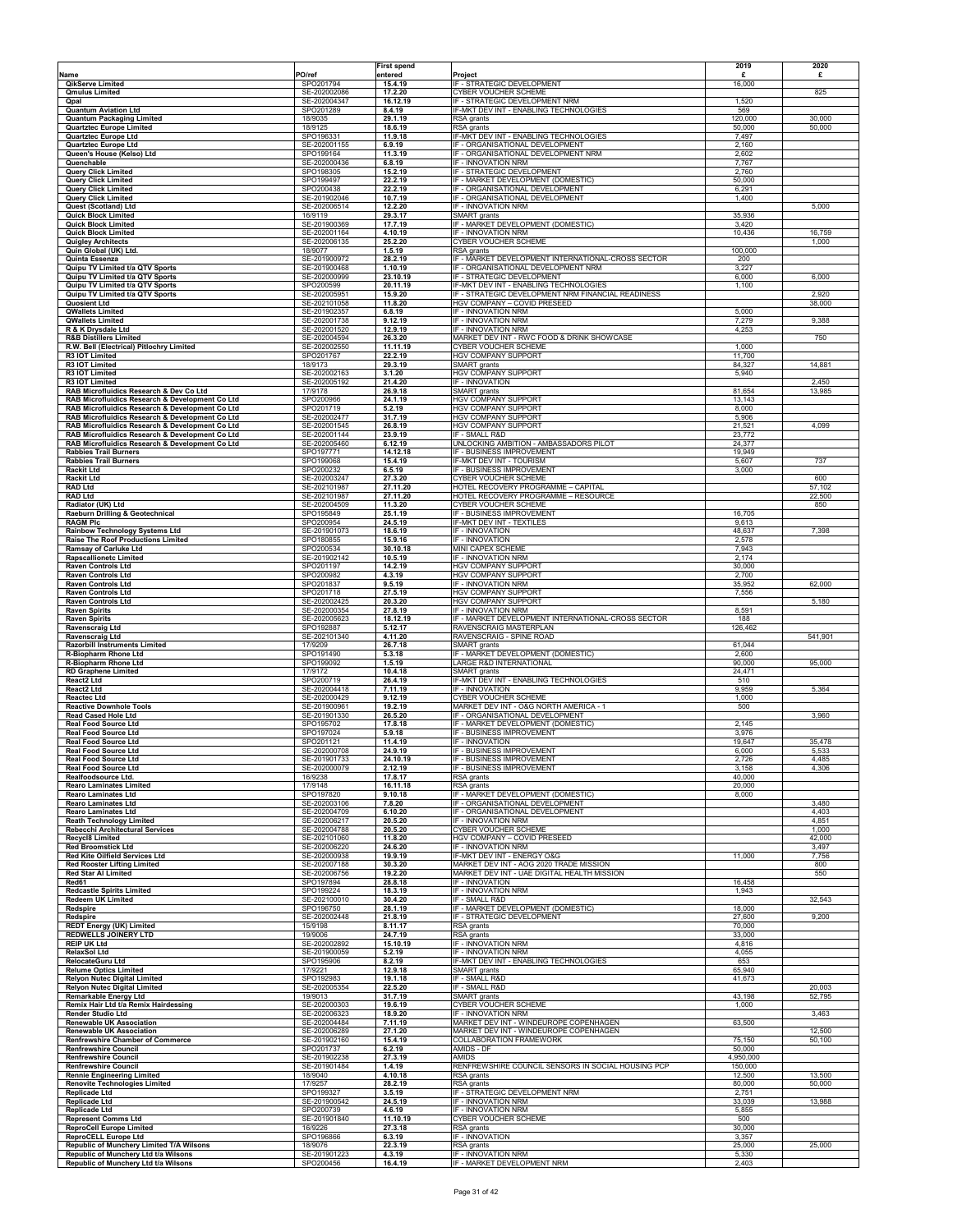|                                                                                |                              | <b>First spend</b>   |                                                                                  | 2019              | 2020             |
|--------------------------------------------------------------------------------|------------------------------|----------------------|----------------------------------------------------------------------------------|-------------------|------------------|
| Name<br>Research Centre, The t/a TRC                                           | PO/ref<br>SPO195069          | entered<br>7.2.18    | Project<br>Digital economy growth programme                                      | £<br>113,422      | £<br>58,666      |
| <b>Reshape Technology Ltd</b>                                                  | SE-202005260                 | 7.4.20               | IF - INNOVATION NRM                                                              |                   | 5,000            |
| <b>Reshape Technology Ltd</b>                                                  | 19/9160                      | 28.4.20              | SMART grants                                                                     |                   | 59,079           |
| <b>Resilience Engine Limited</b><br><b>Resolute Energy Solutions Ltd</b>       | SPO196557<br>SPO201463       | 8.6.18<br>17.4.19    | IF - INNOVATION<br><b>HGV COMPANY SUPPORT</b>                                    | 2,760<br>4,872    |                  |
| <b>Resolute Energy Solutions Ltd</b>                                           | SE-202007157                 | 2.4.20               | MARKET DEV INT - AOG 2020 TRADE MISSION                                          |                   | 800              |
| Resolve Medicolegal Ltd<br>Re-Tek (UK) Limited                                 | SE-202001064<br>15/9079      | 18.2.20<br>16.8.16   | CYBER VOUCHER SCHEME<br>RSA grants                                               |                   | 825<br>50,000    |
| <b>Re-Tek UK Ltd</b>                                                           | SE-202000108                 | 3.6.19               | IF - BUSINESS IMPROVEMENT                                                        | 7,326             |                  |
| <b>Retronix Limited</b><br><b>Retronix Limited</b>                             | SPO201157<br>SPO200581       | 6.3.19<br>29.3.19    | IF - BUSINESS IMPROVEMENT<br>IF - BUSINESS IMPROVEMENT                           | 20,200<br>7,840   |                  |
| <b>Retronix Limited</b>                                                        | SPO195099                    | 12.4.19              | IF - SMALL R&D                                                                   | 37,755            |                  |
| <b>Retronix Limited</b>                                                        | SE-202000111                 | 16.12.19             | IF-MKT DEV INT - ENABLING TECHNOLOGIES                                           | 5,500             | 19,784           |
| <b>Retronix Limited</b><br><b>Retronix Limited</b>                             | SE-202004244<br>SE-202005557 | 22.1.20<br>12.3.20   | IF - ORGANISATIONAL DEVELOPMENT<br>IF - BUSINESS IMPROVEMENT                     |                   | 8,620<br>3,060   |
| <b>Retronix Limited</b>                                                        | SE-202001823                 | 9.4.20               | IF - STRATEGIC DEVELOPMENT                                                       |                   | 21,218           |
| Return 2 Scene Ltd (R2S)<br><b>Revive Eco Ltd</b>                              | SPO197262<br>SE-202003424    | 5.8.19<br>2.4.20     | IF-MKT DEV INT - ENERGY O&G<br>IF - STRATEGIC DEVELOPMENT NRM                    | 768               | 3,405            |
| <b>RF Global Solutions Ltd</b>                                                 | SE-201900425                 | 1.4.19               | IF-MKT DEV INT - ENABLING TECHNOLOGIES                                           | 4,000             |                  |
| <b>RF Global Solutions Ltd</b><br><b>RF Global Solutions Ltd</b>               | SE-201901386<br>SE-201900962 | 5.9.19<br>16.10.19   | IF - BUSINESS IMPROVEMENT<br>IF - BUSINESS IMPROVEMENT                           | 2,000<br>6,830    | 6,000<br>6,830   |
| <b>RF Global Solutions Ltd</b>                                                 | SE-201901538                 | 24.10.19             | IF-MKT DEV INT - ENABLING TECHNOLOGIES                                           | 4,000             |                  |
| <b>RGDP LLP</b>                                                                | SE-202002284                 | 2.10.19              | CYBER VOUCHER SCHEME                                                             | 1,000             |                  |
| <b>Rhinowash Ltd</b><br><b>Rhinowash Ltd</b>                                   | SPO200466<br>SE-202006206    | 14.5.19<br>24.2.20   | IF - BUSINESS IMPROVEMENT<br>IF - SMALL R&D                                      | 3,450             | 30,994           |
| <b>RHV Consulting Limited</b>                                                  | SE-202002669                 | 6.11.19              | <b>CYBER VOUCHER SCHEME</b>                                                      | 1,000             |                  |
| <b>Richmond Containers CTP Ltd</b><br><b>Richmond Containers CTP Ltd</b>       | 18/9038<br>SPO197498         | 12.3.19<br>20.3.19   | RSA grants<br>IF - BUSINESS IMPROVEMENT NRM                                      | 50,000<br>3,984   | 50,000           |
| Rico Developments Ltd t/a Adimo                                                | SPO200987                    | 12.6.19              | IF-MKT DEV INT - ENABLING TECHNOLOGIES                                           | 4,007             |                  |
| Rico Developments Ltd t/a Adimo<br>Rico Developments Ltd t/a Adimo             | SE-202002274<br>SE-201901627 | 20.11.19<br>16.12.19 | IF-MKT DEV INT - ENABLING TECHNOLOGIES<br>IF - MARKET DEVELOPMENT (DOMESTIC)     | 2,372<br>5,400    |                  |
| <b>Rico Developments Ltd</b>                                                   | 14/9036                      | 30.7.15              | RSA grants                                                                       | 40,000            |                  |
| <b>Rig Control Products Ltd</b>                                                | SPO197334                    | 15.11.18             | IF-MKT DEV INT - ENERGY O&G<br>IF-MKT DEV INT - ENERGY O&G                       | 5,700             |                  |
| <b>Rig Control Products Ltd</b><br><b>Rigloo Ltd</b>                           | SPO197314<br>SE-202001179    | 17.12.18<br>16.7.19  | IF - INNOVATION NRM                                                              | 4,120<br>4,029    |                  |
| <b>Rigloo Ltd</b>                                                              | SE-202003557                 | 24.2.20              | IF - STRATEGIC DEVELOPMENT NRM                                                   |                   | 4,000            |
| <b>RIGOCAL Engineering Limited</b><br><b>RigQuip Drilling Services Limited</b> | SE-202004098<br>SPO202146    | 6.1.20<br>15.4.19    | IF - STRATEGIC DEVELOPMENT NRM<br>IF-MKT DEV INT - ENERGY O&G                    | 4,000<br>12,670   |                  |
| <b>RigQuip Drilling Services Limited</b>                                       | SE-202004824                 | 13.8.20              | IF - MARKET DEVELOPMENT NRM                                                      |                   | 13,500           |
| <b>Rigquip International Ltd</b><br><b>Riixo Ltd</b>                           | SE-202100947<br>SE-202004994 | 21.7.20<br>13.2.20   | IF-MKT DEV INT - ENERGY O&G<br>IF - INNOVATION NRM                               |                   | 3,039<br>2,800   |
| <b>Riixo Ltd</b>                                                               | SE-202005771                 | 4.3.20               | IF - STRATEGIC DEVELOPMENT NRM FINANCIAL READINESS                               |                   | 2,692            |
| <b>Rivalkit Ltd</b><br>Riverside Music College Limited                         | SE-202006116<br>SE-202006111 | 5.6.20<br>9.4.20     | IF - INNOVATION NRM<br>IF - BUSINESS IMPROVEMENT NRM                             |                   | 5,000<br>3,390   |
| <b>Riverside Music College Limited</b>                                         | 20/9072                      | 16.11.20             | RSA grants                                                                       |                   | 60,000           |
| <b>Rivet Games Limited</b>                                                     | SE-202001712<br>SE-202001827 | 11.7.19<br>17.10.19  | IF - MARKET DEVELOPMENT INTERNATIONAL-CROSS SECTOR<br>IF - INNOVATION            | 200               | 11,330           |
| <b>Rivet Games Limited</b><br><b>Rivet Games Limited</b>                       | SE-202000873                 | 28.10.19             | IF - STRATEGIC DEVELOPMENT                                                       | 4,350<br>3,448    |                  |
| RJ Groat & Sons Ltd                                                            | SPO200455                    | 28.3.19              | IF - MARKET DEVELOPMENT (DOMESTIC)                                               | 1,531             |                  |
| RJ Groat & Sons Ltd<br>RJ Groat & Sons Ltd                                     | SPO200260<br>SPO200259       | 22.5.19<br>24.5.19   | IF - MARKET DEVELOPMENT (DOMESTIC)<br>IF - BUSINESS IMPROVEMENT                  | 2,852<br>6,346    |                  |
| Robb Abercrombie Simpson                                                       | SPO199491                    | 29.5.19              | IF - INNOVATION NRM                                                              | 2,481             |                  |
| <b>Robert Forrest Ltd</b><br><b>Robert Gordon University</b>                   | SPO199582<br>SPO199967       | 27.3.19<br>1.2.19    | SE RURAL - SMALL VALUE PROJECT<br>SUBSEA COE/ NATIONAL UNDERWATER INNOVATION HUB | 1,724<br>46,819   |                  |
| <b>Robert Mackie of Scotland Ltd</b>                                           | SE-201901824                 | 29.3.19              | MINI CAPEX SCHEME                                                                | 50,000            |                  |
| Robert Mackie of Scotland Ltd<br>Robert Mackie of Scotland Ltd                 | SE-201900159<br>SE-202005994 | 7.5.19<br>23.3.20    | IF - MARKET DEVELOPMENT (DOMESTIC)<br>MINI CAPEX SCHEME                          | 11,966            | 19,800           |
| Robert Mackie of Scotland Ltd                                                  | SE-202100720                 | 24.11.20             | EGP - INTERNATIONAL SCALE UP                                                     |                   | 9,000            |
| Robert P. Slight & Sons Limited                                                | 18/9164                      | 28.11.18             | RSA grants                                                                       | 25,000            |                  |
| Robert Purvis Plant Hire Ltd<br><b>Robertson Construction Group Ltd</b>        | SE-202004818<br>SPO179066    | 20.5.20<br>7.2.17    | IF - BUSINESS IMPROVEMENT<br>IF - MARKET DEVELOPMENT (DOMESTIC)                  | 2,042             | 13,500           |
| <b>Robertson Construction Group Ltd</b>                                        | SE-201901892                 | 2.9.19               | IF - BUSINESS IMPROVEMENT                                                        | 21,641            |                  |
| <b>Robertson Facilities Management Ltd</b><br><b>Robertson Group</b>           | SE-202001217<br>SE-201900749 | 3.6.19<br>9.5.19     | IF - BUSINESS IMPROVEMENT<br>IF - ORGANISATIONAL DEVELOPMENT                     | 3,670<br>2,587    |                  |
| <b>Robertson Group</b>                                                         | SPO198352                    | 25.6.19              | IF - INNOVATION                                                                  | 5,990             |                  |
| <b>Robertson Group</b>                                                         | SPO201582                    | 25.6.19              | IF - ORGANISATIONAL DEVELOPMENT                                                  | 26,646            | 3,150            |
| <b>Robertson Group</b><br><b>Robertson Group</b>                               | SPO196549<br>SPO199117       | 28.6.19<br>18.2.20   | IF - ORGANISATIONAL DEVELOPMENT<br>IF - SMALL R&D                                | 27,944            | 38,809           |
| Robertson Timber Engineering Ltd                                               | SE-201902413                 | 4.4.19               | IF - INNOVATION                                                                  | 12,434            |                  |
| <b>Robertson Timber Engineering Ltd</b><br><b>Robertson Training Ltd</b>       | SE-202000142<br>SE-202004329 | 16.4.19<br>2.12.19   | MINI CAPEX SCHEME<br>IF - ORGANISATIONAL DEVELOPMENT NRM                         | 33,896<br>5,000   |                  |
| <b>Robertsons of Scotland Ltd</b>                                              | SE-202005431                 | 21.2.20              | IF - INNOVATION NRM                                                              |                   | 3,523            |
| Robertsons of Scotland Ltd<br><b>Robotical Ltd</b>                             | SE-202007114<br>SPO199474    | 30.9.20<br>21.1.19   | IF - STRATEGIC DEVELOPMENT NRM<br>IF - SMALL R&D                                 | 39,145            | 3,648            |
| <b>Robotical Ltd</b>                                                           | SE-202100721                 | 19.8.20              | EGP - INTERNATIONAL SCALE UP                                                     |                   | 9,000            |
| Rockifi Ltd<br><b>Rockspin Limited</b>                                         | SE-202001944<br>SE-201900727 | 4.11.19<br>9.4.19    | IF - INNOVATION NRM<br>IF - INNOVATION NRM                                       | 7,051<br>5,000    | 18,029           |
| <b>Roemex Limited</b>                                                          | SE-202001848                 | 21.1.20              | IF - INNOVATION NRM                                                              |                   | 4,184            |
| <b>Roemex Limited</b><br><b>Roemex Limited</b>                                 | SE-202003277<br>SE-202003581 | 13.2.20<br>25.5.20   | IF - INNOVATION NRM<br>IF - STRATEGIC DEVELOPMENT NRM                            |                   | 4,141<br>4,000   |
| <b>Roemex Limited</b>                                                          | SE-202002351                 | 16.11.20             | IF-MKT DEV INT - ENERGY O&G                                                      |                   | 808              |
| <b>Rohallion Limited</b>                                                       | SE-202005748<br>SE-201901262 | 25.2.20              | <b>CYBER VOUCHER SCHEME</b>                                                      |                   | 995              |
| <b>ROHR Aero Services Ltd</b><br><b>ROHR Aero Services Ltd</b>                 | SE-201900873                 | 11.9.19<br>20.5.20   | IF - SMALL R&D<br>IF - SMALL R&D                                                 | 8,929             | 14,391           |
| <b>Rolls Royce PLC</b>                                                         | SPO166684<br>SPO191395       | 17.2.16<br>5.2.19    | TRAINING AID INTERNATIONAL<br>TRAINING AID INTERNATIONAL                         | 375,000<br>62,945 | 357,011          |
| <b>Rolls Royce PLC</b><br>Rolls-Royce plc                                      | 13/9007                      | 17.2.16              | RSA grants                                                                       | 865,000           | 125,000          |
| <b>Rollstud Ltd</b>                                                            | SPO194547<br>SPO198977       | 4.3.19               | IF-MKT DEV INT - ENERGY O&G                                                      | 3,703             |                  |
| <b>Roof Profiles Limited</b><br><b>Rookums Ltd</b>                             | SE-202001820                 | 20.11.18<br>3.7.19   | IF - BUSINESS IMPROVEMENT<br>IF - MARKET DEVELOPMENT INTERNATIONAL-CROSS SECTOR  | 9,000<br>200      |                  |
| <b>Rookums Ltd</b>                                                             | SE-202004877                 | 6.4.20               | IF - STRATEGIC DEVELOPMENT NRM                                                   |                   | 2,900            |
| Roslin Cell Therapies Ltd<br>Roslin Cell Therapies Ltd                         | SPO196227<br>SPO199733       | 31.1.19<br>4.2.19    | IF - STRATEGIC DEVELOPMENT NRM FINANCIAL READINESS<br>IF - BUSINESS IMPROVEMENT  | 1,638<br>5,679    |                  |
| <b>Roslin Cell Therapies Ltd</b>                                               | SPO200230                    | 25.11.19             | IF-MKT DEV INT - LIFE SCIENCES                                                   | 5,909             |                  |
| <b>Roslin Cell Therapies Ltd</b><br><b>Roslin Technologies Limited</b>         | SE-202002588<br>18/9157      | 30.3.20<br>29.3.19   | IF - ORGANISATIONAL DEVELOPMENT<br>SMART grants                                  | 68,143            | 24,179<br>31,277 |
| <b>Roslin Technologies</b>                                                     | SPO200894                    | 8.2.19               | IF-MKT DEV INT - LIFE SCIENCES                                                   | 2,783             | 2,617            |
| Ross Safety and Survival Ltd<br><b>Ross Safety and Survival Ltd</b>            | SPO194932<br>SE-201902272    | 26.6.18<br>2.12.19   | IF - BUSINESS IMPROVEMENT<br>IF - STRATEGIC DEVELOPMENT                          | 900<br>14,000     |                  |
| Ross Safety and Survival Ltd                                                   | SE-202101051                 | 24.8.20              | IF - STRATEGIC DEVELOPMENT                                                       |                   | 14,000           |
| Rossmuir Ltd<br>Ross's of Edinburgh Ltd                                        | SE-202002508<br>16/9143      | 22.4.20<br>9.7.19    | IF - INNOVATION NRM<br>RSA grants                                                | 95,000            | 1,225            |
| Rosti Automotive Larkhall Ltd                                                  | SPO177081                    | 29.9.16              | TRAINING AID INTERNATIONAL                                                       | 75,000            |                  |
| Rosti Automotive Larkhall Ltd                                                  | SPO177189<br>SE-201900909    | 9.2.17               | AID FOR ENVIRONMENTAL PROTECTION INTERNATIONAL<br>IF - BUSINESS IMPROVEMENT      | 77,000            |                  |
| Rosti Automotive Larkhall Ltd<br><b>Rotawave Scotland Ltd</b>                  | SPO197073                    | 16.4.19<br>5.3.19    | LARGE R&D GROWTH                                                                 | 7,200<br>376,787  |                  |
| <b>Rotech Subsea Limited</b>                                                   | SPO201619                    | 5.9.19               | IF-MKT DEV INT - ENERGY O&G                                                      | 527               |                  |
| <b>Rotojar Limited</b><br>Rough Castle Experiences Ltd                         | 17/9203<br>SE-202004319      | 6.8.18<br>18.12.19   | SMART grants<br>IF - STRATEGIC DEVELOPMENT NRM                                   | 273,294<br>1,000  | 91,590<br>3,000  |
| <b>Rovop Ltd</b>                                                               | SE-202001266                 | 21.4.20              | IF-MKT DEV INT - ENERGY O&G                                                      |                   | 37,258           |
| Rowan Manufacturing Ltd<br>Rowan Timber Supplies (Scotland) Ltd                | SE-202001045<br>SPO200829    | 24.5.19<br>12.3.19   | IF - INNOVATION<br>IF - INNOVATION                                               | 29,243<br>4,208   | 29,066           |
| Rowan Timber Supplies (Scotland) Ltd                                           | SPO196641                    | 7.9.20               | IF - BUSINESS IMPROVEMENT                                                        |                   | 8,640            |
| Roxburghe Hotel Edinburgh Opco Ltd, The<br>Royal Scottish National Orchestra   | SE-202006130<br>SE-202003484 | 27.1.20<br>1.7.20    | Market Dev Int - F&D - Int Matket Events<br>CYBER VOUCHER SCHEME                 |                   | 500<br>1,000     |
| Royal Society of Edinburgh                                                     | SPO186201                    | 30.3.17              | ENTERPRISE FELLOWSHIPS PHASE V                                                   | 470,462           | 47,147           |
| Royal Society of Edinburgh                                                     | SE-202002462<br>SE-202005481 | 19.12.19<br>9.7.20   | ENTERPRISE FELLOWSHIPS PHASE V<br>ENTERPRISE FELLOWSHIPS PHASE V                 | 82,284            | 73,464           |
| Royal Society of Edinburgh<br><b>Royal Yacht Enterprises Limited</b>           | SPO200658                    | 19.2.19              | IF-MKT DEV INT - TOURISM                                                         | 1,720             |                  |
| Royal Zoological Society of Scotland                                           | SPO195142                    | 2.11.18              | IF - BUSINESS IMPROVEMENT                                                        | 7,125             |                  |
| Royal Zoological Society of Scotland<br><b>RR Whisky Ltd</b>                   | SPO199483<br>SE-202004386    | 17.4.20<br>29.10.20  | IF - BUSINESS IMPROVEMENT<br>IF - INNOVATION NRM                                 |                   | 26,880<br>5,000  |
| Rs Creative Signs & Exhibitions Ltd                                            | SE-202003682                 | 29.11.19             | CYBER VOUCHER SCHEME                                                             | 1,000             |                  |
| RS McAdam Technology Ltd                                                       | SE-201902306                 | 16.4.19              | IF - INNOVATION                                                                  | 4,200             |                  |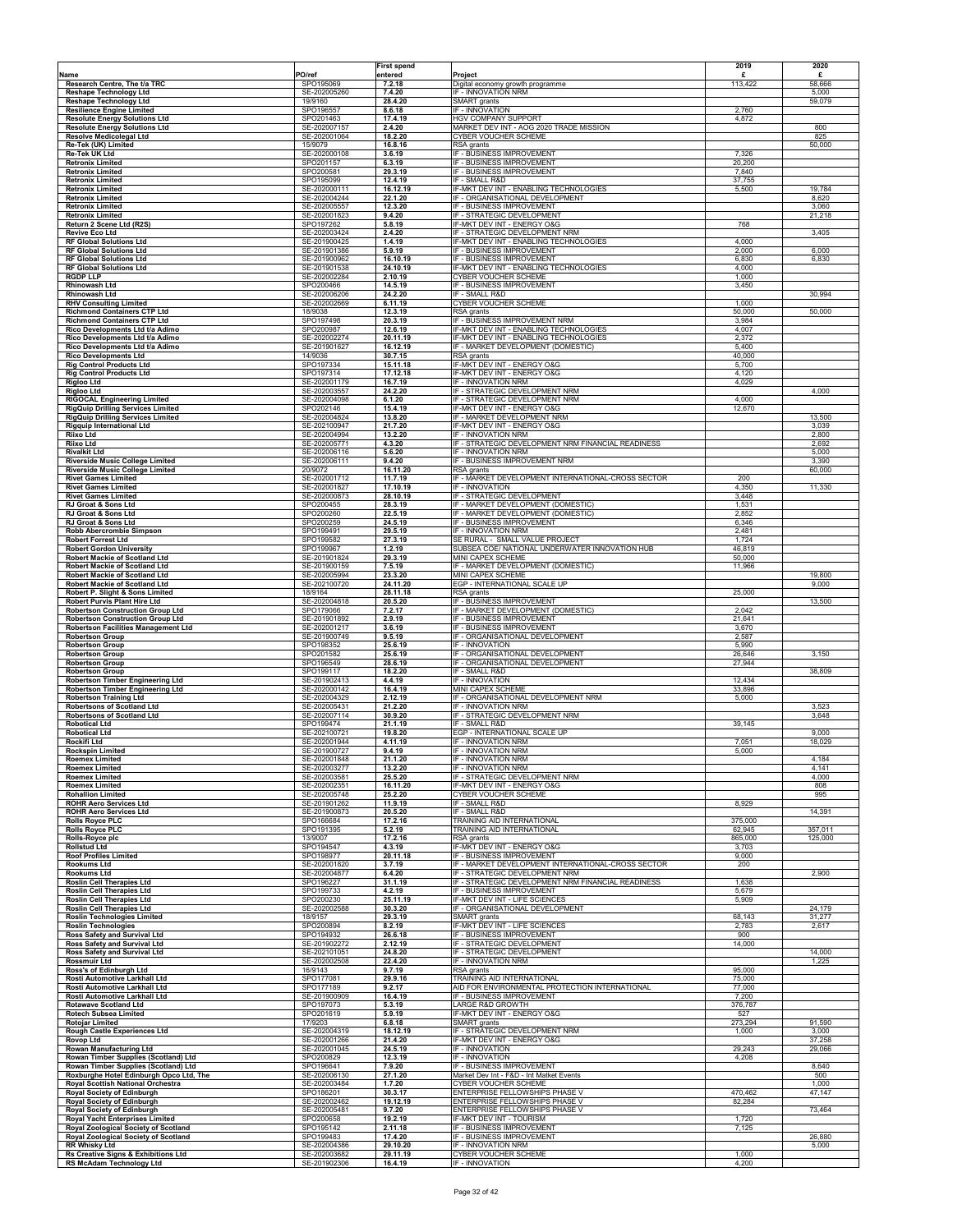|                                                                                                              |                              | <b>First spend</b>   |                                                                                     | 2019              | 2020             |
|--------------------------------------------------------------------------------------------------------------|------------------------------|----------------------|-------------------------------------------------------------------------------------|-------------------|------------------|
| Name<br><b>RUA Medical Devices Limited</b>                                                                   | PO/ref<br>SE-202001730       | entered<br>7.1.20    | Project<br>IF - INNOVATION                                                          | £<br>3,250        | £<br>9,750       |
| <b>RUA Medical Devices Limited</b>                                                                           | SE-202003587                 | 9.1.20               | IF - STRATEGIC DEVELOPMENT                                                          |                   | 3,170            |
| <b>RUA Medical Devices Limited</b>                                                                           | 18/9214                      | 19.3.20              | RSA grants                                                                          |                   | 100,000          |
| <b>RUA Medical Devices Limited</b><br><b>Rubberatkins Ltd</b>                                                | SE-202003328<br>SPO197656    | 14.12.20<br>6.6.19   | IF - ORGANISATIONAL DEVELOPMENT<br>IF - BUSINESS IMPROVEMENT                        | 2,671             | 6,698            |
| <b>Rubberatkins Ltd</b>                                                                                      | SE-202001943                 | 5.11.19              | IF - ORGANISATIONAL DEVELOPMENT                                                     | 6,400             |                  |
| <b>Rubric Europe Ltd</b><br><b>Rumbol Products Ltd</b>                                                       | SE-202002660<br>SE-201901089 | 20.5.20<br>20.2.19   | <b>CYBER VOUCHER SCHEME</b><br>IF - INNOVATION NRM                                  | 2,912             | 950              |
| <b>Rural Youth Project</b>                                                                                   | SE-201902301                 | 25.4.19              | SE RURAL LEADER - RURAL YOUTH PROJECT                                               | 35,000            |                  |
| Russell Gibson Financial Management Ltd<br><b>Ryboquin Company Limited</b>                                   | SE-202004511<br>SPO201143    | 20.5.20<br>8.2.19    | CYBER VOUCHER SCHEME<br>IF-MKT DEV INT - LIFE SCIENCES                              | 13,254            | 1,000            |
| <b>Ryboquin Company Ltd</b>                                                                                  | 15/9133                      | 4.9.17               | SMART grants                                                                        | 17,701            | 28,714           |
| S Luca of Musselburgh Ltd<br>S Luca of Musselburgh Ltd                                                       | SPO198102<br>SPO201736       | 18.3.19<br>26.3.19   | MINI CAPEX SCHEME<br>IF - ORGANISATIONAL DEVELOPMENT                                | 40,000<br>2,560   |                  |
| S Mistry Designs Ltd t/a Shweta Mistry                                                                       | SPO200988                    | 18.4.19              | IF - INNOVATION NRM                                                                 | 4,338             |                  |
| <b>SA Equipment Ltd</b><br>Sa Scurr Enterprises Limited                                                      | SE-202000245<br>SE-202002866 | 24.10.19<br>13.9.19  | IF - SMALL R&D<br>IF - INNOVATION NRM                                               | 16,693<br>3,465   |                  |
| Sabre Advanced 3D Surveying Systems Ltd                                                                      | SE-201902589                 | 25.4.19              | IF-MKT DEV INT - ENERGY O&G                                                         | 633               | 644              |
| Sabre Advanced 3D Surveying Systems Ltd<br>Sabre Systems (UK) Ltd                                            | SE-202001784<br>SE-202000728 | 18.2.20<br>20.6.19   | IF-MKT DEV INT - ENERGY O&G<br><b>CYBER VOUCHER SCHEME</b>                          | 450               |                  |
| Safedem                                                                                                      | SE-202002701                 | 21.11.19             | IF - INNOVATION NRM                                                                 | 11,400            |                  |
| SafeHinge Ltd<br>SafeHinge Ltd                                                                               | SPO197726<br>SPO196678       | 17.8.18<br>27.3.19   | IF - BUSINESS IMPROVEMENT<br>IF - BUSINESS IMPROVEMENT                              | 7,563<br>8,289    |                  |
| SafeHinge Ltd                                                                                                | SE-202000896                 | 9.12.19              | IF - BUSINESS IMPROVEMENT                                                           | 4,385             | 13,615           |
| SafeHinge Ltd<br>Safehouse Habitats (Scotland) Ltd                                                           | SE-202003627<br>SPO192083    | 15.6.20<br>7.2.19    | IF - STRATEGIC DEVELOPMENT<br>IF - ORGANISATIONAL DEVELOPMENT                       | 1,580             | 3,510            |
| Safehouse Habitats (Scotland) Ltd                                                                            | SPO194456                    | 8.2.19               | IF - ORGANISATIONAL DEVELOPMENT                                                     | 10,640            |                  |
| Safehouse Habitats (Scotland) Ltd<br>Safehouse Habitats (Scotland) Ltd                                       | SPO201504<br>SE-202001603    | 17.6.19<br>13.8.19   | IF - BUSINESS IMPROVEMENT<br>MARKET DEV INT - ANGOLA TRADE MISSION                  | 2,431<br>500      |                  |
| Safequip Ltd                                                                                                 | SPO192683                    | 22.12.17             | IF-MKT DEV INT - TEXTILES                                                           | 2,072             |                  |
| Safequip Ltd<br>Safer Training (Scotland) Ltd                                                                | SE-202006207<br>SPO195525    | 25.2.20<br>29.6.18   | IF - SMALL R&D<br>IF-MKT DEV INT - ENERGY O&G                                       | 5,252             | 41,913           |
| Safetray Products Ltd t/a G-Hold                                                                             | SPO198990                    | 12.2.19              | IF-MKT DEV INT - ENABLING TECHNOLOGIES                                              | 3,515             |                  |
| Safetray Products Ltd t/a G-Hold<br>Safetray Products Ltd t/a G-Hold                                         | SE-202002370<br>SE-202001438 | 4.12.19<br>17.12.19  | IF - INNOVATION<br>IF - INNOVATION                                                  | 9,768<br>4,090    | 8,142            |
| <b>Safety Training Scotland Ltd</b>                                                                          | SE-202004992                 | 13.2.20              | IF - ORGANISATIONAL DEVELOPMENT NRM                                                 |                   | 5,000            |
| <b>Safewell Solutions Ltd</b><br><b>Sail Scotland</b>                                                        | SE-201902713<br>SPO195827    | 18.10.19<br>8.8.18   | IF-MKT DEV INT - ENERGY O&G<br>IF-MKT DEV INT - TOURISM                             | 11,912<br>4,084   |                  |
| <b>Sail Scotland</b>                                                                                         | SE-202004059                 | 27.8.20              | IF-MKT DEV INT - TOURISM                                                            |                   | 2,067            |
| <b>Salar Pursuits Limited</b><br><b>Salesagility Ltd</b>                                                     | SE-201901551<br>SPO201107    | 16.3.20<br>29.3.19   | IF - INNOVATION NRM<br>IF - SMALL R&D                                               | 41,149            | 4,725<br>51,951  |
| Saloca Ltd t/a Appointedd                                                                                    | SPO192979                    | 23.11.17             | IF - SMALL R&D                                                                      | 40,567            |                  |
| Saloca Ltd t/a Appointedd<br>Saloca Ltd t/a Appointedd                                                       | SPO197690<br>SE-202002082    | 29.1.19<br>7.10.19   | IF-MKT DEV INT - ENABLING TECHNOLOGIES<br>IF - BUSINESS IMPROVEMENT                 | 10,401<br>2,197   |                  |
| Saloca Ltd t/a Appointedd                                                                                    | SE-202002584                 | 11.10.19             | IF - MARKET DEVELOPMENT (DOMESTIC)                                                  | 13,634            |                  |
| Saloca Ltd t/a Appointedd<br>Saloca Ltd t/a Appointedd                                                       | SE-202004439<br>SE-202002585 | 29.10.19<br>21.11.19 | IF - SMALL R&D<br>IF - MARKET DEVELOPMENT (DOMESTIC)                                | 2,656<br>9,500    |                  |
| <b>Sand Monitoring Services Ltd</b>                                                                          | SPO175424                    | 19.4.16              | IF - BUSINESS IMPROVEMENT                                                           | 2,348             |                  |
| <b>Sand Monitoring Services Ltd</b><br><b>Sand Monitoring Services Ltd</b>                                   | SPO194479<br>SPO200554       | 6.4.18<br>8.4.19     | IF-MKT DEV INT - ENERGY O&G<br>LARGE R&D GROWTH                                     | 2,694<br>54,000   | 154,425          |
| <b>Sand Monitoring Services Ltd</b>                                                                          | SE-202002325                 | 18.12.19             | IF - INNOVATION                                                                     | 12,332            |                  |
| <b>Sand Monitoring Services Ltd</b><br><b>Sandoa Limited</b>                                                 | SE-202005645<br>SPO202183    | 20.5.20<br>5.9.19    | IF - STRATEGIC DEVELOPMENT<br>IF - INNOVATION NRM                                   | 1,998             | 11,556           |
| Sandrachair Covers Limited                                                                                   | SE-202006960                 | 27.4.20              | <b>CYBER VOUCHER SCHEME</b>                                                         |                   | 1,000            |
| Sandvik Ltd T/A Sandvik Heating Technology UK<br>Sandvik Ltd T/A Sandvik Heating Technology UK               | SPO181616<br>SPO199529       | 21.12.17<br>15.11.19 | <b>LARGE R&amp;D INTERNATIONAL</b><br>IF - ORGANISATIONAL DEVELOPMENT               | 65,991<br>2,700   | 45,663           |
| Sansible Wearables Ltd                                                                                       | SPO201450                    | 23.5.19              | IF - INNOVATION NRM                                                                 | 4,599             |                  |
| Sansible Wearables Ltd<br>Santane Ltd                                                                        | SE-202003635<br>SPO193625    | 20.3.20<br>20.3.19   | IF - INNOVATION NRM<br>IF-MKT DEV INT - ENERGY O&G                                  | 650               | 8,035            |
| Santane Ltd                                                                                                  | SPO193384                    | 25.4.19              | IF-MKT DEV INT - ENERGY O&G                                                         | 1,300             |                  |
|                                                                                                              |                              |                      |                                                                                     |                   |                  |
| Santane Ltd                                                                                                  | SPO197263                    | 31.5.19              | IF-MKT DEV INT - CHEMICALS                                                          | 567               |                  |
| Sapphire Print & Presentation (SPP)<br>Sapphire Print & Presentation (SPP)                                   | SPO197798<br>SPO197799       | 26.6.18<br>14.11.18  | IF - MARKET DEVELOPMENT NRM<br>IF - MARKET DEVELOPMENT NRM                          | 3,623<br>5,370    |                  |
| Sappi Rockwell Solutions Limited                                                                             | SPO196253                    | 14.9.18              | IF - BUSINESS IMPROVEMENT                                                           | 88,840            |                  |
| Sappi Rockwell Solutions Limited<br><b>Sappi Rockwell Solutions Limited</b>                                  | SPO197580<br>SPO202204       | 29.3.19<br>25.7.19   | IF - INNOVATION<br>IF - ORGANISATIONAL DEVELOPMENT                                  | 17,512<br>3,400   |                  |
| Sara Robertson t/a Scottish Beer Tours                                                                       | SPO193644                    | 8.2.19               | IF-MKT DEV INT - TOURISM                                                            | 399               |                  |
| Sarah Haran Accessories Ltd                                                                                  | SE-202004931<br>SPO196769    | 1.4.20<br>2.10.18    | IF - STRATEGIC DEVELOPMENT NRM                                                      | 6,131             | 4,000            |
| <b>Sarco Stopper Ltd</b><br><b>Sarco Stopper Ltd</b>                                                         | SE-202003559                 | 18.11.19             | IF - MARKET DEVELOPMENT (DOMESTIC)<br>IF - STRATEGIC DEVELOPMENT                    | 2,500             |                  |
| <b>Sarco Stopper Ltd</b>                                                                                     | SE-202003956<br>SE-202002743 | 9.1.20<br>16.11.20   | IF - BUSINESS IMPROVEMENT<br>IF-MKT DEV INT - ENERGY O&G                            |                   | 2,339<br>4,510   |
| <b>SAS Environmental Services Ltd</b><br>Saturn Fluid Engineering Ltd                                        | SE-202007199                 | 22.4.20              | MARKET DEV INT - AOG 2020 TRADE MISSION                                             |                   | 800              |
| Saw DX Ltd                                                                                                   | SE-201900182                 | 23.5.19              | IF - STRATEGIC DEVELOPMENT                                                          | 4,000             |                  |
| <b>SB Drug Discovery</b><br><b>Scaled Solutions Limited</b>                                                  | SPO196279<br>SPO189090       | 21.1.19<br>4.8.17    | IF-MKT DEV INT - LIFE SCIENCES<br><b>LARGE R&amp;D GROWTH</b>                       | 2,861<br>740,000  | 300,000          |
| <b>Scaled Solutions Limited</b><br><b>Scaled Solutions Limited</b>                                           | SE-201900339<br>SPO199084    | 27.8.19<br>12.3.20   | IF - BUSINESS IMPROVEMENT<br>IF-MKT DEV INT - ENERGY O&G                            | 3,679             | 3,679<br>13,500  |
| <b>Scaled Solutions Limited</b>                                                                              | SPO201509                    | 23.3.20              | IF-MKT DEV INT - ENERGY O&G                                                         |                   | 994              |
| <b>Scaled Solutions Limited</b><br><b>Scene Connect Ltd</b>                                                  | SE-201900815<br>SE-202101611 | 18.6.20<br>2.11.20   | IF - MARKET DEVELOPMENT (DOMESTIC)<br>MICHELIN ACCELERATOR                          |                   | 2,580<br>3,150   |
| <b>SCF Stone Cladding Facades Ltd</b>                                                                        | 17/9235                      | 24.7.19              | RSA grants                                                                          | 30,000            | 30,000           |
| <b>SCG Supplies Ltd</b><br><b>School Cloud Systems Ltd</b>                                                   | SE-202005393<br>SE-202101103 | 24.6.20<br>14.9.20   | CYBER VOUCHER SCHEME<br>CYBER VOUCHER SCHEME                                        |                   | 1,000<br>595     |
| <b>Sciencesoft Limited</b>                                                                                   | 19/9029                      | 27.6.19              | SMART grants                                                                        | 70,686            | 28,637           |
| <b>Sciencesoft Limited</b><br><b>Sciencesoft Ltd</b>                                                         | 19/9034<br>SPO180038         | 16.12.19<br>24.8.16  | SMART grants<br><b>LARGE R&amp;D GROWTH</b>                                         | 34,197<br>397,000 | 140,617          |
| <b>Sciencesoft Ltd</b>                                                                                       | SE-202002671                 | 9.4.20               | IF - STRATEGIC DEVELOPMENT                                                          |                   | 4,000            |
| <b>Scientific Writers Ltd</b>                                                                                | SE-202002057<br>SE-202006701 | 31.3.20<br>28.2.20   | IF - INNOVATION NRM<br>SCOTTISH EDGE 2 - R (GRANT)                                  |                   | 5,000<br>200,000 |
| <b>Scot Edge Limited</b><br><b>Scot Seat Direct Ltd</b>                                                      | 17/9039                      | 28.6.18              | RSA grants                                                                          | 92,000            |                  |
| <b>Scot Seats Direct Ltd</b><br><b>Scot Seats Direct Ltd</b>                                                 | SPO197653<br>SE-202002947    | 4.4.19<br>3.12.19    | IF-MKT DEV INT - ENABLING TECHNOLOGIES<br>IF - STRATEGIC DEVELOPMENT                | 2,745<br>2,710    |                  |
| <b>Scotbeef Limited</b>                                                                                      | SPO198565                    | 25.5.20              | IF - BUSINESS IMPROVEMENT                                                           |                   | 25,675           |
| <b>Scotch Frost of Glasgow Ltd</b><br><b>Scotch Frost of Glasgow Ltd</b>                                     | SPO196670<br>SPO199956       | 20.12.18<br>31.7.19  | IF - BUSINESS IMPROVEMENT<br>IF - BUSINESS IMPROVEMENT                              | 9,750<br>12,000   |                  |
| <b>Scotch Frost of Glasgow Ltd</b>                                                                           | SPO199889                    | 5.9.19               | IF - ORGANISATIONAL DEVELOPMENT                                                     | 2,400             |                  |
| Scotch Frost of Glasgow Ltd<br>Scotch Frost of Glasgow Ltd                                                   | SE-201900765<br>SE-201900442 | 23.4.20<br>9.6.20    | IF - BUSINESS IMPROVEMENT<br>IF - BUSINESS IMPROVEMENT                              |                   | 4,610<br>16,838  |
| <b>Scotch Frost of Glasgow Ltd</b>                                                                           | SE-202003577                 | 2.7.20               | IF - BUSINESS IMPROVEMENT                                                           |                   | 6,799            |
| ScotChildcare<br>Scotdor t/a DorSuite                                                                        | SPO202120<br>SPO200903       | 17.1.20<br>21.3.19   | IF - INNOVATION NRM<br>IF - STRATEGIC DEVELOPMENT                                   | 5,625             | 5,000            |
| Scotdor t/a DorSuite                                                                                         | SE-202006208                 | 17.2.20              | IF - SMALL R&D                                                                      |                   | 11,791           |
| Scotdor<br>Scotdor                                                                                           | 16/9204<br>19/9121           | 18.8.17<br>5.8.20    | RSA grants<br>RSA grants                                                            | 50,000            | 75,000           |
| <b>Scotia Cabins Ltd</b>                                                                                     | SE-202004513                 | 21.1.20              | <b>CYBER VOUCHER SCHEME</b>                                                         |                   | 1,000            |
| <b>Scotia Double Glazing Limited</b><br><b>Scotia Safes Ltd</b>                                              | 17/9133<br>SPO200803         | 5.10.18<br>24.10.19  | RSA grants<br>IF - BUSINESS IMPROVEMENT                                             | 80,000<br>14,858  |                  |
| <b>Scotia World Limited</b>                                                                                  | SE-202000141                 | 17.7.19              | IF - INNOVATION NRM                                                                 | 3,360             |                  |
| <b>Scotland Food &amp; Drink</b>                                                                             | SE-202000627                 | 28.1.20<br>1.3.19    | IF - BUSINESS IMPROVEMENT NRM                                                       |                   | 4,643            |
| Scotland Japanese School, The<br>Scotland Japanese School, The                                               | SE-201901423<br>SE-201901428 | 14.3.19              | Foreign Direct Investment Support<br>Foreign Direct Investment Support              | 12,500<br>12,500  |                  |
| <b>ScotlandIS</b>                                                                                            | SE-201900229                 | 1.2.19               | DIGITAL CLUSTER DEVELOPMENT                                                         | 30,000<br>40,000  |                  |
| <b>ScotlandIS</b><br><b>ScotlandIS</b>                                                                       | SE-201902320<br>SE-202001080 | 1.4.19<br>11.6.19    | DIGITAL CLUSTER DEVELOPMENT<br>DIGITAL CLUSTER DEVELOPMENT                          | 15,000            |                  |
| <b>ScotlandIS</b>                                                                                            | SE-202001319                 | 8.8.19               | DIGITAL CLUSTER DEVELOPMENT                                                         | 125,000           | 145,000          |
| <b>Scotmas Limited</b><br><b>Scotmas Limited</b>                                                             | SPO201615<br>SE-202007254    | 7.2.19<br>28.4.20    | IF - MARKET DEVELOPMENT INTERNATIONAL-CROSS SECTOR<br>IF - STRATEGIC DEVELOPMENT    | 200               | 68,950           |
| <b>Scotstream Generation Ltd</b>                                                                             | SE-201900413                 | 22.2.19              | HYDRO NATION CLEAN GANGES                                                           | 1,000             |                  |
| <b>Scott Country International Limited</b><br><b>Scott Group (Investments) Limited</b>                       | SE-202003590<br>SE-202002873 | 2.12.20<br>27.8.20   | IF - STRATEGIC DEVELOPMENT NRM<br>IF - ORGANISATIONAL DEVELOPMENT                   |                   | 2,400<br>10,300  |
| <b>Scottish Association of Citizens Advice Bureaux</b><br><b>Scottish Association of Young Farmers Clubs</b> | SE-201901463<br>SPO199478    | 26.3.19<br>13.2.19   | CITIZEN ADVICE SCOTLAND SBRI PHASE I KEEPING PACE<br>SE RURAL - SMALL VALUE PROJECT | 150,000<br>2,298  |                  |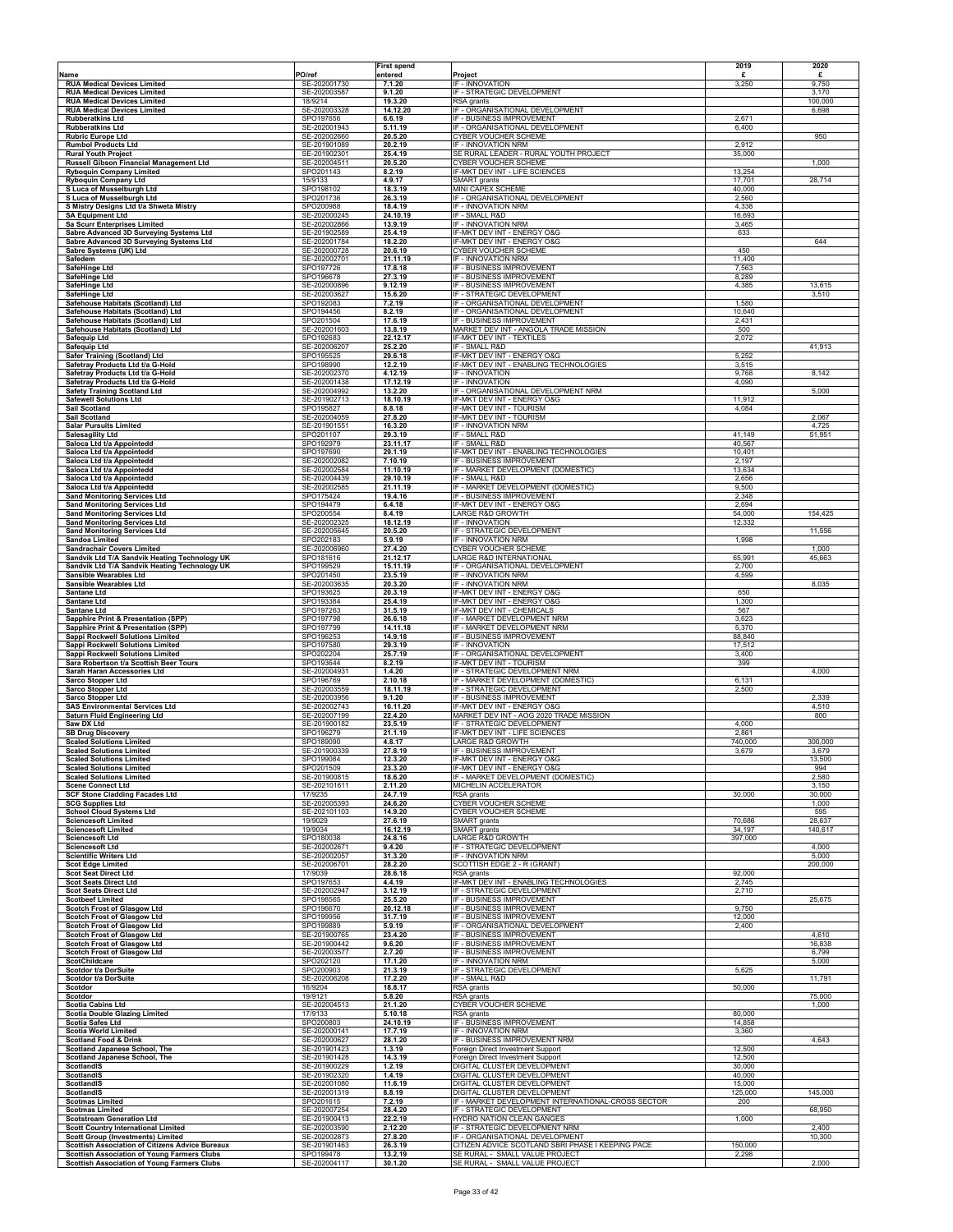|                                                                                                          |                              | <b>First spend</b>   |                                                                                                    | 2019              | 2020               |
|----------------------------------------------------------------------------------------------------------|------------------------------|----------------------|----------------------------------------------------------------------------------------------------|-------------------|--------------------|
| Name<br>Scottish Ballet Limited, The                                                                     | PO/ref<br>SE-202005978       | entered<br>7.10.20   | Project<br>IF - STRATEGIC DEVELOPMENT NRM                                                          | £                 | £<br>1,183         |
| <b>Scottish Borders Brewery Ltd</b>                                                                      | SPO199879                    | 31.7.19              | IF - BUSINESS IMPROVEMENT                                                                          | 6,000             |                    |
| <b>Scottish Borders Council</b><br><b>Scottish Borders Council</b>                                       | SE-201902093<br>SE-202004715 | 27.3.19<br>7.4.20    | Partnership Working<br>SENIOR PROJECT MANAGER BORDERLANDS MOUNTAIN BIKING                          | 12,436            | 16,000             |
| <b>Scottish Borders Council</b>                                                                          | SE-202100635                 | 14.9.20              | SENIOR PROJECT MANAGER BORDERLANDS MOUNTAIN BIKING                                                 |                   | 16,000             |
| <b>Scottish Borders Housing Association</b><br><b>Scottish Borders Housing Association</b>               | SPO190712<br>SE-202002011    | 22.6.18<br>3.7.19    | IF - BUSINESS IMPROVEMENT<br>IF - BUSINESS IMPROVEMENT                                             | 24,670<br>22,549  |                    |
| <b>Scottish Business Resilience Centre Ltd</b>                                                           | SPO202080                    | 2.5.19               | TECHNOLOGY, ENGINEERING & CI STRATEGY DEV 2016-19                                                  | 9,932             |                    |
| <b>Scottish Business Resilience Centre Ltd</b><br><b>Scottish Canals</b>                                 | SE-202006192<br>SPO190225    | 3.2.20<br>6.4.17     | DIGITAL ECONOMY STRATEGY DEVELOPMENT 19-22<br>TOURISM DESTINATIONS - COMPETITIVE FUND              | 25,053            | 20,000<br>17,576   |
| <b>Scottish Canals</b>                                                                                   | SE-201901540                 | 19.3.19              | SCOTTISH CANALS SBRI PHASE I NZ PIGMY WEED CONTROL                                                 | 150,000           |                    |
| <b>Scottish Chambers of Commerce</b><br>Scottish Council for Voluntary Organisations (SCVO               | SE-202006148<br>SE-201901472 | 16.4.20<br>12.3.19   | CYBER VOUCHER SCHEME<br>CYBER VOUCHER SCHEME                                                       | 17,000            | 1,000              |
| Scottish Council for Voluntary Organisations (SCVO<br>Scottish Council for Voluntary Organisations (SCVO | SE-201902214<br>SE-202007111 | 3.4.19<br>1.4.20     | CYBER VOUCHER SCHEME<br>CYBER VOUCHER SCHEME                                                       | 67,000            | 15,000             |
| <b>Scottish Cycling</b>                                                                                  | SPO188922                    | 23.11.17             | SE Rural - LEADER Tweed Valley                                                                     | 24,570            | 10,371             |
| <b>Scottish Cycling</b><br><b>Scottish Cycling</b>                                                       | SPO197746<br>SPO200480       | 3.9.18<br>20.12.18   | SE RURAL: LEADER MOUNTAIN BIKE ABERDEENSHIRE<br>SE Rural - Mountain Biking - Adding Value to DMBiS | 23,717<br>9,563   | 8,976              |
| <b>Scottish EDGE CIC</b>                                                                                 | SPO201989                    | 18.12.18             | SCOTTISH EDGE FUND [R]                                                                             | 250,000           |                    |
| <b>Scottish Environment Protection Agency</b><br><b>Scottish Event Campus</b>                            | SE-202006973<br>SE-202005015 | 19.3.20<br>31.3.20   | CAN DO ICF- SEPA - RECYLED PLASTIC CHALLENGE<br>IF - MARKET DEVELOPMENT (DOMESTIC)                 |                   | 150,000<br>12,568  |
| <b>Scottish Financial Enterprise</b>                                                                     | SE-202005741                 | 20.12.19             | DIGITAL ECONOMY STRATEGY DEVELOPMENT 19-22                                                         | 9,644             |                    |
| <b>Scottish Fine Soaps Limited</b><br><b>Scottish Fire and Rescue Service</b>                            | SE-202004406<br>SE-201901859 | 1.7.20<br>27.3.19    | IF - STRATEGIC DEVELOPMENT NRM<br>SFRS SBRI PHASE 1: COMMS BEARERS RESILIENCE                      | 120,000           | 2,590              |
| <b>Scottish Funding Council</b>                                                                          | SPO202230                    | 22.1.19              | CCUS - DEVELOPING THE SCOTTISH CLUSTER                                                             | 50,000            |                    |
| <b>Scottish Funding Council</b><br><b>Scottish Funding Council</b>                                       | SE-201902025<br>SE-201901688 | 19.3.19<br>29.3.19   | IF - INNOVATION<br>EIT DIGITAL SCOTTISH SATELLITE OFFICE                                           | 17,220<br>23,185  | 56,307             |
| <b>Scottish Funding Council</b><br><b>Scottish Funding Council</b>                                       | SE-202004612<br>SE-202006321 | 4.11.19<br>30.1.20   | CCUS - DEVELOPING THE SCOTTISH CLUSTER<br>IF - SMALL R&D                                           | 5,000             | 19,960             |
| <b>Scottish Funding Council</b>                                                                          | SE-202007021                 | 27.3.20              | IF - SMALL R&D                                                                                     |                   | 18,474             |
| <b>Scottish Funding Council</b><br><b>Scottish Funding Council</b>                                       | SE-202101534<br>SE-202101574 | 21.10.20<br>21.10.20 | IF - SMALL R&D<br>IF - SMALL R&D                                                                   |                   | 9,976<br>9,500     |
| <b>Scottish Funding Council</b>                                                                          | SE-202101575                 | 21.10.20             | IF - SMALL R&D                                                                                     |                   | 9,200              |
| <b>Scottish Funding Council</b><br><b>Scottish Gamekeepers Association</b>                               | SE-202101576<br>SE-202000074 | 22.10.20<br>10.6.19  | IF - SMALL R&D<br>CYBER VOUCHER SCHEME                                                             | 755               | 20,000             |
| <b>Scottish Government</b>                                                                               | SE-201901893                 | 30.4.19              | AVIATION DEVELOPMENT TEAM 2018/19                                                                  | 4,500             |                    |
| <b>Scottish Government</b><br><b>Scottish Leather Group Limited</b>                                      | SE-202005422<br>SPO188482    | 4.3.20<br>14.7.17    | CAN DO ICF - TS LOW EMMISION ZONE CHALLENGE<br>IF - ORGANISATIONAL DEVELOPMENT                     | 1,620             | 31,200             |
| <b>Scottish Maritime Cluster Limited</b>                                                                 | SE-202001688                 | 7.1.20               | NETWORK INTEGRATION SUPPORT FOR MARITIME                                                           | 27,000            | 73,000             |
| <b>Scottish Natural Heritage</b><br><b>Scottish Pig Producers Ltd</b>                                    | SE-202001987<br>SE-202005114 | 26.9.19<br>16.9.20   | CAN DO ICF SNH PHASE 2 ITS IN OUR NATURE<br><b>IF - INNOVATION NRM</b>                             | 179,892           | 5,000              |
| <b>Scottish Police Authority</b><br><b>SCOTTISH SEA FARMS LTD</b>                                        | SE-201901156                 | 27.3.19              | POLICE SERVICE OF SCOTLAND SBRI PHASE I: CUSTODY                                                   | 150,000           |                    |
| <b>Scottish Seabird Centre, The</b>                                                                      | SPO194706<br>SPO200959       | 24.1.19<br>21.2.19   | LARGE R&D INTERNATIONAL<br>IF - MARKET DEVELOPMENT (DOMESTIC)                                      | 152,918<br>24,701 | 793,111<br>4,407   |
| Scottish Shellfish Marketing Group Ltd<br>Scottish Shellfish Marketing Group Ltd                         | SE-202000881<br>SE-202003405 | 2.12.19<br>18.3.20   | IF - INNOVATION<br>IF - SMALL R&D                                                                  | 1,176             | 74,353             |
| <b>Scottish Shellfish Marketing Group Ltd</b>                                                            | SE-202004905                 | 10.9.20              | IF - BUSINESS IMPROVEMENT                                                                          |                   | 9,397              |
| Scottish Sirens Limited t/a Sirens Netball<br><b>Scottish Tourism Alliance</b>                           | SE-201901345<br>SPO187607    | 26.3.20<br>10.5.17   | IF - ORGANISATIONAL DEVELOPMENT NRM<br>FOURISM INDUSTRY LEADERSHIP GROUP 2017-2019                 | 38,604            | 2,500              |
| <b>Scottish Water</b>                                                                                    | SE-202007067                 | 23.3.20              | CAN DO ICF SCOTTISH WATER POU SBRI PHASE 2                                                         |                   | 268,000            |
| Scottoiler (Scotland) Ltd<br><b>Scratch Design Systems Ltd</b>                                           | SE-202000794<br>SE-202001896 | 20.5.20<br>18.7.19   | IF - STRATEGIC DEVELOPMENT<br>IF - INNOVATION NRM                                                  | 5,000             | 3,500              |
| <b>Screenin3D Limited</b>                                                                                | 18/9102                      | 1.3.19               | SMART grants                                                                                       | 71,277            | 27,716             |
| <b>Screenin3D Limited</b><br><b>Screenmedia Design Ltd</b>                                               | SE-202101106<br>SE-201901146 | 12.8.20<br>22.7.19   | HGV COMPANY - COVID PRESEED<br>IF - STRATEGIC DEVELOPMENT                                          | 15,000            | 10,000<br>15,000   |
| Screenmedia Design Ltd                                                                                   | SE-202001493                 | 21.10.19             | IF - INNOVATION                                                                                    | 24,786            |                    |
| Screenmedia Design Ltd<br>Screenmedia Design Ltd                                                         | SE-201901142<br>SE-202006676 | 16.1.20<br>15.6.20   | IF - MARKET DEVELOPMENT (DOMESTIC)<br>IF - SMALL R&D                                               |                   | 6,250<br>48,440    |
| <b>ScribePro Ltd</b>                                                                                     | 20/9116                      | 18.9.20              | SMART grants                                                                                       |                   | 32,530             |
| <b>SD Wind Energy Ltd</b><br><b>SD Wind Energy Ltd</b>                                                   | SE-202000984<br>SE-201900774 | 22.5.19<br>13.1.20   | IF - BUSINESS IMPROVEMENT NRM<br>IF-MKT DEV INT - ENERGY RENEWABLES                                | 2,886             | 6,310              |
| <b>SDC Industries Limited</b><br>Sea Spider Ltd                                                          | SE-202004084<br>SE-202003592 | 6.8.20<br>26.11.19   | IF - ORGANISATIONAL DEVELOPMENT<br>IF - INNOVATION NRM                                             | 5,000             | 560                |
| <b>Seafood Scotland</b>                                                                                  | SE-202004602                 | 14.11.19             | MARKET DEV INT - RWC FOOD & DRINK SHOWCASE                                                         | 750               |                    |
| <b>Seafood Sourcing Ltd</b><br>Seashell 1 Limited                                                        | SE-202004952<br>SE-202005283 | 10.1.20<br>7.9.20    | IF - STRATEGIC DEVELOPMENT NRM<br>IF - STRATEGIC DEVELOPMENT NRM FINANCIAL READINESS               |                   | 3,900<br>4,500     |
| <b>Seatronics Pte Ltd</b>                                                                                | SE-201902103                 | 24.6.19              | Market Dev Int - O&G China and India                                                               | 1,000             |                    |
| <b>Seawater Solutions Ltd</b><br>Sebastian Kobelt Chocolatier                                            | SE-202101107<br>SE-202004723 | 11.8.20<br>16.4.20   | HGV COMPANY - COVID PRESEED<br>IF - INNOVATION NRM                                                 |                   | 13,400<br>1,050    |
| <b>Second Nature Online Limited</b>                                                                      | SE-202002602                 | 28.11.19             | IF - STRATEGIC DEVELOPMENT NRM                                                                     | 2,417             |                    |
| SecondPerspective Ltd t/a SUJI BFR<br>SecondPerspective Ltd t/a SUJI BFR                                 | SE-201901440<br>SE-202001871 | 8.4.19<br>7.11.19    | IF - INNOVATION NRM<br>HGV COMPANY SUPPORT                                                         | 13,722<br>7,616   |                    |
| SecondPerspective Ltd t/a SUJI BFR<br>SecondPerspective Ltd t/a SUJI BFR                                 | SE-202002227<br>SE-202101062 | 14.11.19<br>11.8.20  | IF - INNOVATION<br><b>HGV COMPANY - COVID PRESEED</b>                                              | 6,708             | 6,849<br>35,000    |
| <b>Secret Garden Distillery Ltd</b>                                                                      | SE-202002839                 | 21.1.20              | IF - MARKET DEVELOPMENT (DOMESTIC)                                                                 |                   | 26,928             |
| Secret Garden Distillery Ltd<br>Secret Garden Distillery Ltd                                             | SE-202002119<br>SE-202004882 | 17.4.20<br>27.4.20   | IF - BUSINESS IMPROVEMENT<br>IF - INNOVATION                                                       |                   | 2,000<br>3,400     |
| Secret Garden Distillery Ltd                                                                             | SE-202100492                 | 3.6.20               | F-MKT DEV INT - FOOD & DRINK                                                                       |                   | 12,560             |
| <b>Secret Menu Scotland</b><br><b>Secure Play Ltd</b>                                                    | SE-202005251<br>SPO198179    | 27.5.20<br>30.10.18  | IF - INNOVATION NRM<br>IF - BUSINESS IMPROVEMENT                                                   | 3,763             | 4,445              |
| <b>Secure Play Ltd</b>                                                                                   | SE-201901388                 | 18.6.19              | IF - INNOVATION<br>IF - MARKET DEVELOPMENT (DOMESTIC)                                              | 34,956            |                    |
| <b>Secure Play Ltd</b><br><b>SecureTheFile Limited</b>                                                   | SE-202001548<br>SE-202003593 | 7.11.19<br>16.1.20   | IF - INNOVATION NRM                                                                                | 2,104             | 4,998              |
| Securigroup Ltd<br>Securigroup Ltd                                                                       | SPO201312<br>SE-202006175    | 30.4.19<br>30.3.20   | IF - BUSINESS IMPROVEMENT<br>IF - SMALL R&D                                                        | 11,100            | 35,577             |
| SeeByte Ltd                                                                                              | SPO191673                    | 5.1.18               | IF - ORGANISATIONAL DEVELOPMENT                                                                    | 3,347             |                    |
| <b>Sekers Fabrics Ltd</b><br><b>Sekers Fabrics Ltd</b>                                                   | SPO199681<br>SE-202003345    | 26.6.19<br>12.2.20   | IF-MKT DEV INT - TEXTILES<br>IF - STRATEGIC DEVELOPMENT                                            | 1,119             | 6,259<br>557       |
| <b>Sekers Fabrics Ltd</b>                                                                                | SE-202003083                 | 11.12.20             | IF - BUSINESS IMPROVEMENT                                                                          |                   | 5,223              |
| <b>Sekers Fabrics Ltd</b><br><b>Select Contract Furniture Limited</b>                                    | SE-202000185<br>SE-202003634 | 18.12.20<br>12.12.19 | IF - BUSINESS IMPROVEMENT<br>IF - STRATEGIC DEVELOPMENT NRM                                        | 4,000             | 7,921              |
| <b>SEM Energy Limited</b>                                                                                | SE-202000342                 | 5.9.19               | <b>IF - STRATEGIC DEVELOPMENT</b>                                                                  | 2,600             |                    |
| <b>SEM Energy Limited</b><br><b>SEM Energy Limited</b>                                                   | SE-201900750<br>SE-201900532 | 4.10.19<br>23.10.19  | IF - INNOVATION<br>IF - BUSINESS IMPROVEMENT                                                       | 14,000<br>17,600  | 10,733             |
| <b>SEM Energy Limited</b><br><b>SEM Energy Limited</b>                                                   | SE-202000880<br>SE-202001301 | 21.1.20<br>22.6.20   | IF - MARKET DEVELOPMENT (DOMESTIC)<br>IF - INNOVATION                                              |                   | 4,800<br>4,690     |
| Senscot                                                                                                  | SPO202216                    | 8.4.19               | COLLABORATIVE INNOVATION CDS                                                                       | 6,000             |                    |
| <b>Sense Photonics Ltd</b><br><b>SENSEcity Ltd</b>                                                       | SE-201901419<br>SE-202006225 | 5.9.19<br>20.5.20    | LARGE R&D INTERNATIONAL<br>IF - INNOVATION NRM                                                     | 75,000            | 355,000<br>4,986   |
| <b>Sentinel Biosensor Ltd</b>                                                                            | SE-202101064                 | 12.8.20              | HGV COMPANY - COVID PRESEED                                                                        |                   | 50,000             |
| Sentinel Subsea Ltd<br>Sentinel Subsea Ltd                                                               | SPO201086<br>SE-202006416    | 14.2.19<br>30.4.20   | HGV COMPANY SUPPORT<br>HGV COMPANY SUPPORT                                                         | 7,860             | 3,500              |
| Sentinel Subsea Ltd                                                                                      | SE-202101133                 | 18.8.20              | HGV COMPANY - COVID PRESEED                                                                        |                   | 44,800             |
| <b>Septillion Technologies Limited</b><br><b>Septillion Technologies Limited</b>                         | SE-201900195<br>SPO199628    | 25.4.19<br>17.6.19   | IF-MKT DEV INT - ENABLING TECHNOLOGIES<br>IF-MKT DEV INT - ENABLING TECHNOLOGIES                   | 414<br>2,040      |                    |
| <b>Septillion Technologies Limited</b><br>Serious Facilities Ltd                                         | SE-202005708<br>19/9089      | 22.4.20<br>16.10.19  | IF - SMALL R&D                                                                                     | 30,000            | 65,496<br>70,000   |
| <b>Serracon Ltd</b>                                                                                      | SE-202003821                 | 23.6.20              | RSA grants<br>IF-MKT DEV INT - ENABLING TECHNOLOGIES                                               |                   | 4,888              |
| Seventh Element Limited t/a Blockit<br><b>SFB Consulting Group</b>                                       | SPO201087<br>SE-202000802    | 31.5.19<br>23.9.20   | IF - INNOVATION NRM<br>CYBER VOUCHER SCHEME                                                        | 5,000             | 1,000              |
| SFS Investments Ltd t/a Southern Financial Service                                                       | SPO202225                    | 5.9.19               | CYBER VOUCHER SCHEME                                                                               | 1,000             |                    |
| <b>Sgaia Foods Limited</b><br><b>SGS Vitrology Ltd</b>                                                   | SE-202005111<br>SPO192210    | 18.6.20<br>18.5.18   | IF - BUSINESS IMPROVEMENT<br>LARGE R&D INTERNATIONAL                                               |                   | 8,100<br>1,020,000 |
| <b>SGS Vitrology Ltd</b>                                                                                 | SE-201901205                 | 7.2.20               | IF-MKT DEV INT - LIFE SCIENCES                                                                     |                   | 6,243              |
| <b>SGZ Cononish Limited</b><br><b>Shadow Detect Ltd</b>                                                  | 18/9112<br>SE-202003001      | 6.8.19<br>8.11.19    | RSA grants<br><b>IF - INNOVATION NRM</b>                                                           | 50,000<br>5,000   | 150,000            |
| <b>Shadow Detect Ltd</b>                                                                                 | SE-202004331                 | 24.8.20              | CYBER VOUCHER SCHEME                                                                               |                   | 1,000              |
| Share In Ltd<br>Share In Ltd                                                                             | SPO191297<br>SPO200951       | 12.4.18<br>25.4.19   | IF - BUSINESS IMPROVEMENT<br>IF - MARKET DEVELOPMENT (DOMESTIC)                                    | 2,290<br>22,236   | 7,280              |
| Share In Ltd                                                                                             | SE-201901821<br>SE-202003819 | 3.6.19<br>23.10.19   | IF - SMALL R&D<br>LARGE R&D GROWTH                                                                 | 67,418<br>116,000 | 360,000            |
| Share In Ltd<br><b>Shark B Limited</b>                                                                   | SE-202001623                 | 14.11.19             | IF - INNOVATION NRM                                                                                | 5,000             |                    |
| <b>SHE Software Ltd</b><br><b>SHE Software Ltd</b>                                                       | SPO186851<br>SPO198019       | 31.3.17<br>25.9.18   | IF - ORGANISATIONAL DEVELOPMENT<br>IF - BUSINESS IMPROVEMENT                                       | 5,885<br>3,300    |                    |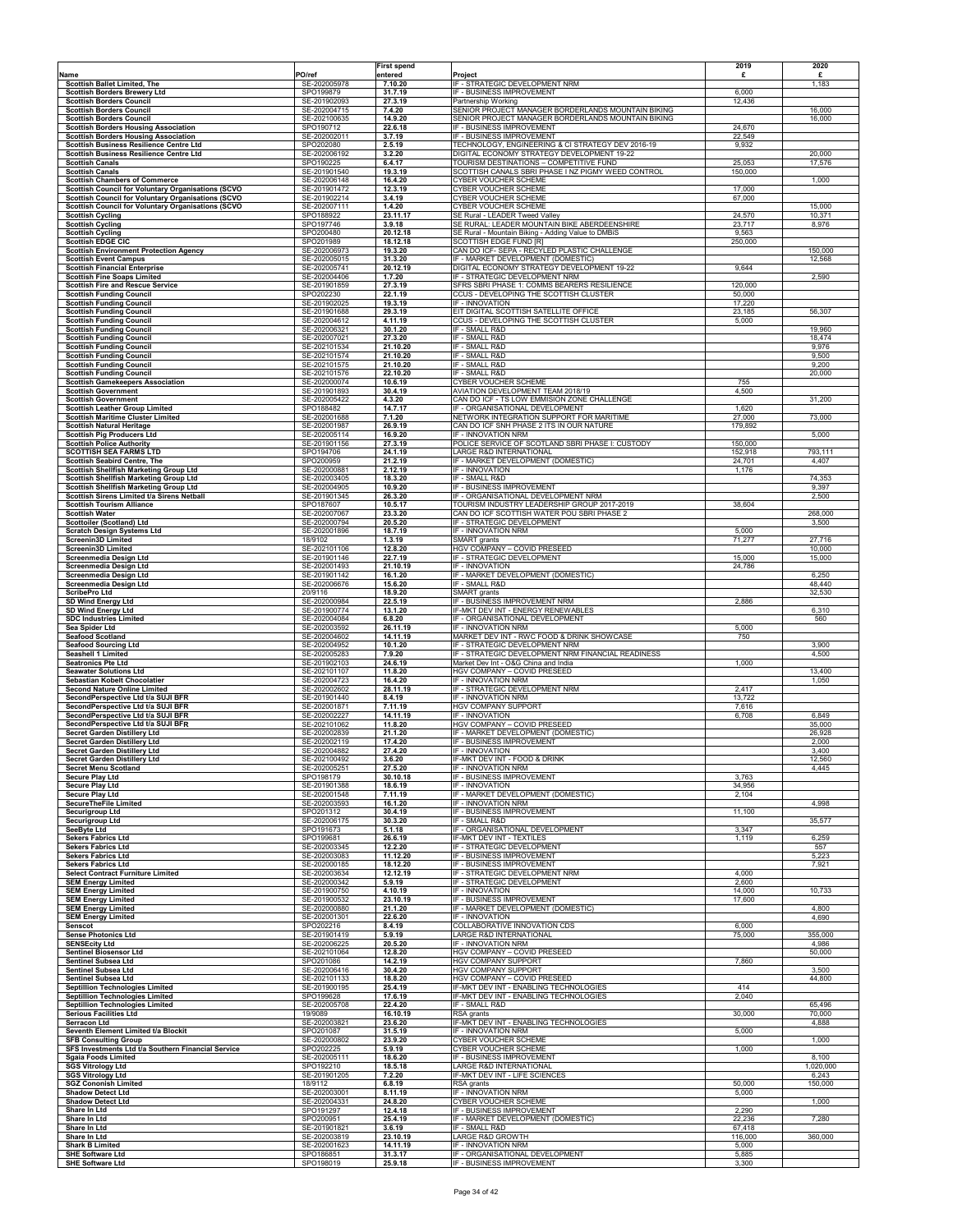|                                                                                     |                              | <b>First spend</b>   |                                                                                      | 2019             | 2020               |
|-------------------------------------------------------------------------------------|------------------------------|----------------------|--------------------------------------------------------------------------------------|------------------|--------------------|
| Name                                                                                | PO/ref                       | entered              | Project                                                                              | £                | £                  |
| <b>SHE Software Ltd</b><br><b>SHE Software Ltd</b>                                  | SPO197949<br>SPO196735       | 5.12.18<br>4.3.19    | <b>F - BUSINESS IMPROVEMENT</b><br>IF-MKT DEV INT - ENABLING TECHNOLOGIES            | 1,100<br>15,750  |                    |
| <b>SHE Software Ltd</b>                                                             | SE-201901795                 | 11.3.19              | IF - BUSINESS IMPROVEMENT                                                            | 2,450            |                    |
| <b>SHE Software Ltd</b>                                                             | SE-202002893                 | 11.12.19             | LARGE R&D INTERNATIONAL                                                              | 124,000          | 496,000            |
| <b>SHE Software Ltd</b><br><b>SHE Software Ltd</b>                                  | SE-202003944<br>SE-202003947 | 20.3.20<br>23.3.20   | IF - BUSINESS IMPROVEMENT<br>IF - BUSINESS IMPROVEMENT                               |                  | 7,600<br>7,200     |
| <b>SHE Software Ltd</b>                                                             | SE-202001372                 | 1.6.20               | IF - ORGANISATIONAL DEVELOPMENT                                                      |                  | 19,983             |
| <b>Shelnvests Ltd</b>                                                               | SE-202003921                 | 12.8.20              | IF - INNOVATION NRM                                                                  |                  | 5,000              |
| Shetland Distillery Company Limited, The<br><b>Shetland Fish Limited</b>            | SE-202006601<br>SE-202004899 | 19.2.20<br>26.2.20   | IF - MARKET DEVELOPMENT INTERNATIONAL-CROSS SECTOR<br>IF - STRATEGIC DEVELOPMENT NRM |                  | 200<br>4,000       |
| <b>Shock Innovations Ltd</b>                                                        | SPO197066                    | 18.9.18              | IF - INNOVATION NRM                                                                  | 50,303           |                    |
| <b>Shock Innovations Ltd</b>                                                        | SE-202000158                 | 6.8.19               | IF - BUSINESS IMPROVEMENT NRM                                                        | 21,720           | 15,755             |
| <b>Shock Innovations Ltd</b><br><b>Shock Innovations Ltd</b>                        | SPO199264<br>SE-202005896    | 25.10.19<br>26.2.20  | IF - BUSINESS IMPROVEMENT<br>IF - BUSINESS IMPROVEMENT NRM                           | 8,503            | 2,000<br>16,300    |
| <b>Shock Innovations Ltd</b>                                                        | SE-202003370                 | 26.2.20              | IF - INNOVATION NRM                                                                  |                  | 2,815              |
| <b>Shonsys Limited</b>                                                              | SE-202000071                 | 26.8.19              | CYBER VOUCHER SCHEME                                                                 | 600              |                    |
| <b>Shore Design Consultancy</b><br>Shortbread House of Edinburgh                    | SE-202004081<br>SE-202003410 | 7.5.20<br>3.4.20     | IF - INNOVATION<br><b>MINI CAPEX SCHEME</b>                                          |                  | 5,280<br>6,431     |
| <b>Shot Scope Technologies</b>                                                      | SPO196293                    | 1.6.18               | IF - MARKET DEVELOPMENT (DOMESTIC)                                                   | 14,100           |                    |
| <b>Shot Scope Technologies</b><br>Shredall (East Midland) Limited                   | SPO201943<br>19/9080         | 30.5.19<br>19.2.20   | LARGE R&D GROWTH                                                                     | 335,000          | 159,064<br>150,000 |
| <b>Sibbald Digital Ltd</b>                                                          | SE-202006329                 | 6.10.20              | RSA grants<br><b>IF - INNOVATION NRM</b>                                             |                  | 4,536              |
| <b>Sidey Manufacturing Ltd</b>                                                      | SPO198952                    | 23.5.19              | IF - BUSINESS IMPROVEMENT                                                            | 2,600            |                    |
| <b>Sidey Manufacturing Ltd</b><br><b>Sidey Solutions Ltd</b>                        | SE-202000432<br>SPO199791    | 20.5.20              | IF - BUSINESS IMPROVEMENT                                                            | 4,041            | 22,870             |
| <b>Sidey Solutions Ltd</b>                                                          | SPO199790                    | 6.11.18<br>6.3.19    | IF - BUSINESS IMPROVEMENT<br>IF - BUSINESS IMPROVEMENT                               | 14,631           |                    |
| <b>Sidey Solutions Ltd</b>                                                          | SPO200439                    | 25.4.19              | IF - BUSINESS IMPROVEMENT                                                            | 4,320            |                    |
| <b>Sidey Solutions Ltd</b>                                                          | SE-202000472                 | 20.5.20              | IF - BUSINESS IMPROVEMENT<br>HGV COMPANY - COVID PRESEED                             |                  | 5,263<br>50,000    |
| Sidon Water Ltd<br><b>Silver Cloud Telecom Ltd</b>                                  | SE-202101065<br>SE-202000380 | 11.8.20<br>5.5.20    | IF - BUSINESS IMPROVEMENT                                                            |                  | 7,811              |
| Simon Howie Foods Ltd                                                               | SE-201900561                 | 9.10.19              | IF - BUSINESS IMPROVEMENT                                                            | 15,172           |                    |
| Simon Howie Foods Ltd                                                               | SPO199466                    | 9.10.19              | IF - BUSINESS IMPROVEMENT                                                            | 3,420            |                    |
| <b>Simple Things Fermentation</b><br><b>Simply Cashflow Limited</b>                 | SE-202004388<br>17/9099      | 20.7.20<br>26.6.18   | IF - INNOVATION NRM<br>SMART grants                                                  | 48,627           | 2,730              |
| <b>Simpsinns</b>                                                                    | SE-202003300                 | 17.1.20              | Market Dev Int - F&D - Int Matket Events                                             |                  | 150                |
| Simpson Donald & Co Ltd                                                             | SE-201901594                 | 3.7.20               | CYBER VOUCHER SCHEME                                                                 |                  | 1,000              |
| <b>Simpsons Golf Shop Ltd</b><br><b>Simul8 Corporation Ltd</b>                      | SE-202000013<br>SE-202004542 | 10.4.19<br>3.2.20    | IF - INNOVATION NRM<br>IF - ORGANISATIONAL DEVELOPMENT                               | 700              | 12,720             |
| <b>Simulators For Teaching Ltd</b>                                                  | SE-202005663                 | 17.1.20              | IF - MARKET DEVELOPMENT INTERNATIONAL-CROSS SECTOR                                   |                  | 200                |
| Sips ECO Panel Systems Limited                                                      | 18/9089                      | 24.7.19              | RSA grants                                                                           | 80,000           | 70,000             |
| <b>Sislynx Limited</b>                                                              | SE-202006291                 | 20.8.20<br>19.2.20   | CYBER VOUCHER SCHEME<br>MARKET DEV INT - UAE DIGITAL HEALTH MISSION                  |                  | 1,000              |
| <b>Sitekit Applications Ltd</b><br><b>Size Me Up Limited</b>                        | SE-202006755<br>18/9111      | 29.1.19              | SMART grants                                                                         | 52,307           | 550                |
| SKF (UK) Ltd                                                                        | SPO194969                    | 13.6.18              | IF - INNOVATION                                                                      | 56,286           |                    |
| <b>Skillfluence Ltd</b>                                                             | SPO199067                    | 26.3.19              | IF - INNOVATION NRM                                                                  | 5,000            |                    |
| <b>Skillfluence Ltd</b><br><b>Skillz Miner Limited</b>                              | SE-202002853<br>SE-202006458 | 13.2.20<br>1.5.20    | IF - STRATEGIC DEVELOPMENT NRM<br>IF - STRATEGIC DEVELOPMENT NRM                     |                  | 3,850<br>4,000     |
| <b>Skirlie Castle Limited</b>                                                       | SE-202101976                 | 1.12.20              | HOTEL RECOVERY PROGRAMME - RESOURCE                                                  |                  | 58,250             |
| <b>Skoogmusic Ltd</b>                                                               | SPO194677                    | 22.5.18              | IF - MARKET DEVELOPMENT (DOMESTIC)                                                   | 11,925           |                    |
| <b>Skoogmusic Ltd</b><br><b>Skoogmusic Ltd</b>                                      | SPO198996<br>SE-202001598    | 30.10.18<br>3.7.19   | IF-MKT DEV INT - ENABLING TECHNOLOGIES<br>IF - MARKET DEVELOPMENT (DOMESTIC)         | 13,878<br>875    |                    |
| <b>Skoogmusic Ltd</b>                                                               | SE-202002418                 | 22.10.19             | IF - INNOVATION                                                                      | 16,142           | 41,340             |
| <b>Skoogmusic Ltd</b>                                                               | SE-201901446                 | 14.2.20              | IF - INNOVATION                                                                      |                  | 3,150              |
| <b>Skoogmusic Ltd</b><br><b>Skyrora Limited</b>                                     | SE-202000340<br>SE-202000948 | 7.4.20<br>25.9.19    | IF-MKT DEV INT - ENABLING TECHNOLOGIES<br>IF - MARKET DEVELOPMENT (DOMESTIC)         | 4,000            | 862                |
| <b>Skyrora Limited</b>                                                              | SE-202001088                 | 18.6.20              | IF-MKT DEV INT - ENABLING TECHNOLOGIES                                               |                  | 8,522              |
| <b>SLG Technology Ltd</b>                                                           | SPO190730                    | 8.4.19               | AID FOR ENVIRONMENTAL PROTECTION GROWTH                                              | 174,000          | 174,000            |
| Slikk7 Ltd                                                                          | SPO201816<br>SPO191141       | 12.3.19<br>11.10.17  | CYBER VOUCHER SCHEME<br>IF - INNOVATION                                              | 300<br>22,034    |                    |
| <b>Smart Compliance Ltd</b><br><b>Smart Systems Scotland Ltd</b>                    | SE-202000792                 | 12.9.19              | IF - STRATEGIC DEVELOPMENT NRM                                                       | 3,000            |                    |
| <b>Smarter Grid Solutions Ltd</b>                                                   | SPO181247                    |                      |                                                                                      |                  |                    |
|                                                                                     |                              | 24.1.17              | SMART GRIDS ERA-NET COFUND                                                           | 19,096           |                    |
| SmartPA Global Ltd                                                                  | SE-202007014                 | 3.6.20               | IF - STRATEGIC DEVELOPMENT NRM                                                       |                  | 3,000              |
| Smith & McLaurin                                                                    | SPO199506                    | 9.4.19               | MINI CAPEX SCHEME                                                                    | 50,000           |                    |
| <b>Smith Anderson Group Limited</b><br>Smith Anderson Group Ltd                     | 19/9007<br>SPO198704         | 26.2.20<br>5.10.18   | RSA grants<br>IF - ORGANISATIONAL DEVELOPMENT                                        | 30,960           | 450,000<br>5,040   |
| Smith Anderson Group Ltd                                                            | SPO192007                    | 23.11.18             | IF - ORGANISATIONAL DEVELOPMENT                                                      | 2,875            |                    |
| Smith Anderson Group Ltd                                                            | SE-201902727                 | 21.7.20              | IF - ORGANISATIONAL DEVELOPMENT                                                      |                  | 23,280             |
| Smoother Spirits Ltd.<br>Smoother Spirits Ltd.                                      | SPO197768<br>SPO194500       | 7.8.18<br>11.10.18   | IF - BUSINESS IMPROVEMENT<br>IF - MARKET DEVELOPMENT (DOMESTIC)                      | 9,170<br>2,500   |                    |
| Smoother Spirits Ltd.                                                               | SE-201900038                 | 14.2.19              | IF - MARKET DEVELOPMENT (DOMESTIC)                                                   | 3,200            |                    |
| Smoother Spirits Ltd.                                                               | SE-201900068                 | 16.4.19              | IF - MARKET DEVELOPMENT (DOMESTIC)                                                   | 1,900            |                    |
| Smoother Spirits Ltd.<br><b>Snag Group Limited</b>                                  | SE-202005309<br>SE-202002216 | 22.5.20<br>6.5.20    | IF - STRATEGIC DEVELOPMENT<br>IF - INNOVATION NRM                                    |                  | 4,000<br>4,659     |
| <b>SnapDragon Monitoring Ltd</b>                                                    | SPO196569                    | 23.8.18              | IF - INNOVATION                                                                      | 55,691           |                    |
| <b>SnapDragon Monitoring Ltd</b>                                                    | SPO199853                    | 21.1.19              | IF-MKT DEV INT - ENABLING TECHNOLOGIES                                               | 562              |                    |
| <b>SnapDragon Monitoring Ltd</b><br><b>SnapDragon Monitoring Ltd</b>                | SPO200319<br>SPO200376       | 21.1.19<br>12.3.19   | IF-MKT DEV INT - ENABLING TECHNOLOGIES<br>HGV COMPANY SUPPORT                        | 600<br>15,435    |                    |
| <b>SnapDragon Monitoring Ltd</b>                                                    | SPO201954                    | 9.8.19               | IF - MARKET DEVELOPMENT (DOMESTIC)                                                   | 7,000            |                    |
| <b>SnapDragon Monitoring Ltd</b>                                                    | SE-202004997                 | 26.2.20              | IF - ORGANISATIONAL DEVELOPMENT                                                      |                  | 5,880              |
| <b>SnapDragon Monitoring Ltd</b><br><b>SnapDragon Monitoring Ltd</b>                | SE-202005979<br>SE-202005527 | 6.4.20<br>22.5.20    | <b>CYBER VOUCHER SCHEME</b><br>IF - SMALL R&D                                        |                  | 950<br>30,888      |
| <b>SnapDragon Monitoring Ltd</b>                                                    | SE-202006918                 | 13.8.20              | IF - STRATEGIC DEVELOPMENT                                                           |                  | 4,000              |
| So Alert Ltd                                                                        | SE-202005964                 | 17.4.20              | IF - INNOVATION NRM                                                                  |                  | 5,000              |
| So Connect Ltd<br><b>Soapworks Limited</b>                                          | SPO197189<br>SPO198183       | 17.10.18<br>20.11.18 | IF - BUSINESS IMPROVEMENT<br>IF - BUSINESS IMPROVEMENT                               | 5,625<br>4,242   |                    |
| <b>Soapworks Limited</b>                                                            | SPO201119                    | 25.11.19             | IF-MKT DEV INT - CHEMICALS                                                           | 2,109            |                    |
| <b>Soapworks Limited</b>                                                            | SE-202003767                 | 15.4.20              | IF - BUSINESS IMPROVEMENT                                                            |                  | 4,761              |
| <b>Soapworks Limited</b><br>Soccer PDP Ltd                                          | SE-202003974<br>SE-202001780 | 15.4.20<br>28.8.19   | IF - MARKET DEVELOPMENT (DOMESTIC)<br>IF - INNOVATION NRM                            | 4,900            | 9,846              |
| Social Enterprise Academy (Scotland)                                                | SE-202000832                 | 14.6.19              | IF - MKT DEV INT - EDUCATION (TRADE)                                                 | 4,000            |                    |
| Social Enterprise Academy International CIC                                         | SE-201902518                 | 1.4.19               | IF - MKT DEV INT - EDUCATION (TRADE)                                                 | 10,272           |                    |
| <b>Social Good Connect CIC</b><br><b>Social Good Connect CIC</b>                    | SE-202001850<br>SE-202003805 | 21.10.19<br>9.1.20   | IF - INNOVATION NRM<br>IF - MARKET DEVELOPMENT NRM                                   | 5,000            | $\mathbf 0$        |
| <b>Social Good Connect CIC</b>                                                      | SE-202006287                 | 24.1.20              | IF - MARKET DEVELOPMENT NRM                                                          |                  | 879                |
| <b>Social Good Connect CIC</b>                                                      | SE-202007241                 | 1.4.20               | IF - INNOVATION NRM                                                                  |                  | 4,760              |
| <b>Social Good Connect CIC</b><br>Sociovestix Labs Ltd.                             | SE-202007272                 | 3.4.20               | IF - INNOVATION NRM                                                                  |                  | 5,203              |
| <b>Softcell Medical Limited</b>                                                     | 19/9097<br>18/9132           | 13.2.20<br>16.5.19   | SMART grants<br>SMART grants                                                         | 46,677           | 118,830<br>28,610  |
| <b>Softcell Medical Ltd</b>                                                         | SPO198663                    | 5.4.19               | IF - INNOVATION NRM                                                                  | 5,000            |                    |
| <b>Softcell Medical Ltd</b>                                                         | SE-201902107                 | 7.11.19              | IF-MKT DEV INT - LIFE SCIENCES                                                       | 2,880            | 5,520              |
| <b>Softcell Medical Ltd</b><br><b>Softplanet Ltd</b>                                | SE-201902051<br>SE-202006224 | 20.4.20<br>9.7.20    | HGV COMPANY SUPPORT<br>IF - INNOVATION NRM                                           |                  | 2,660<br>4,536     |
| <b>Software Advisory Service Ltd</b>                                                | SPO198594                    | 9.7.18               | IF - BUSINESS IMPROVEMENT                                                            | 17,450           | 45,588             |
| <b>Soilessentials Limited</b>                                                       | SPO199329                    | 6.11.19              | IF - BUSINESS IMPROVEMENT                                                            | 13,260           |                    |
| <b>Soilutions Ltd</b><br><b>Soilutions Ltd</b>                                      | SPO169276<br>SPO201103       | 12.1.16<br>31.8.20   | IF - INNOVATION NRM<br>IF - MARKET DEVELOPMENT (DOMESTIC)                            | 7,972            | 1,347              |
| SolarisKit Limited                                                                  | SE-202003439                 | 11.12.19             | IF - INNOVATION NRM                                                                  | 5,000            |                    |
| SolarisKit Limited                                                                  | SE-202101067                 | 11.8.20              | HGV COMPANY - COVID PRESEED                                                          |                  | 39,200             |
| <b>SolarisKit Limited</b>                                                           | SE-202101612                 | 17.11.20             | MICHELIN ACCELERATOR                                                                 |                  | 3,150              |
| <b>Solids Removal Technology Ltd</b><br><b>Soluis Group Limited</b>                 | 17/9061<br>SPO199748         | 12.6.17<br>14.3.19   | SMART grants<br>IF-MKT DEV INT - ENABLING TECHNOLOGIES                               | 4,124<br>4,274   |                    |
| <b>Soluis Group Limited</b>                                                         | SPO200740                    | 15.3.19              | IF - BUSINESS IMPROVEMENT                                                            | 1,592            |                    |
| <b>Soluis Group Limited</b>                                                         | SE-201901400                 | 5.9.19               | IF-MKT DEV INT - ENABLING TECHNOLOGIES                                               | 1,034            |                    |
| <b>Solus Scientific Solutions Ltd</b><br><b>Solus UK Ltd</b>                        | SPO195663<br>SPO200337       | 21.6.19<br>14.2.19   | IF - SMALL R&D<br>IF-MKT DEV INT - ENABLING TECHNOLOGIES                             | 21,154<br>14,327 | 19,981             |
| <b>Solutions Driven Limited</b>                                                     | SE-202002648                 | 11.11.19             | CYBER VOUCHER SCHEME                                                                 | 500              |                    |
| <b>Solutions Driven Limited</b>                                                     | SE-202005055                 | 17.7.20              | IF - STRATEGIC DEVELOPMENT                                                           |                  | 2,097              |
| Solvebrand Ltd T/A Mee Two Travel Limited<br><b>SONAS - Behavioural Science Ltd</b> | SPO197023<br>SE-202001156    | 7.2.19<br>19.12.19   | IF - INNOVATION NRM<br>IF - INNOVATION NRM                                           | 2,715<br>4,851   |                    |
| <b>Sonas Systems Limited</b>                                                        | 18/9207                      | 21.4.19              | SMART grants                                                                         | 85,000           | 15,000             |
| <b>Sonik Pocket Ltd</b>                                                             | 19/9093                      | 6.9.19               | SMART grants                                                                         | 33,333           | 63,420             |
| Sonik Pocket Ltd<br>Sophisa Ltd t/a Wallace White Accountants                       | SE-202005858<br>SE-202002143 | 10.1.20<br>9.3.20    | UNLOCKING AMBITION - AMBASSADORS PILOT<br>CYBER VOUCHER SCHEME                       |                  | 2,444<br>1,000     |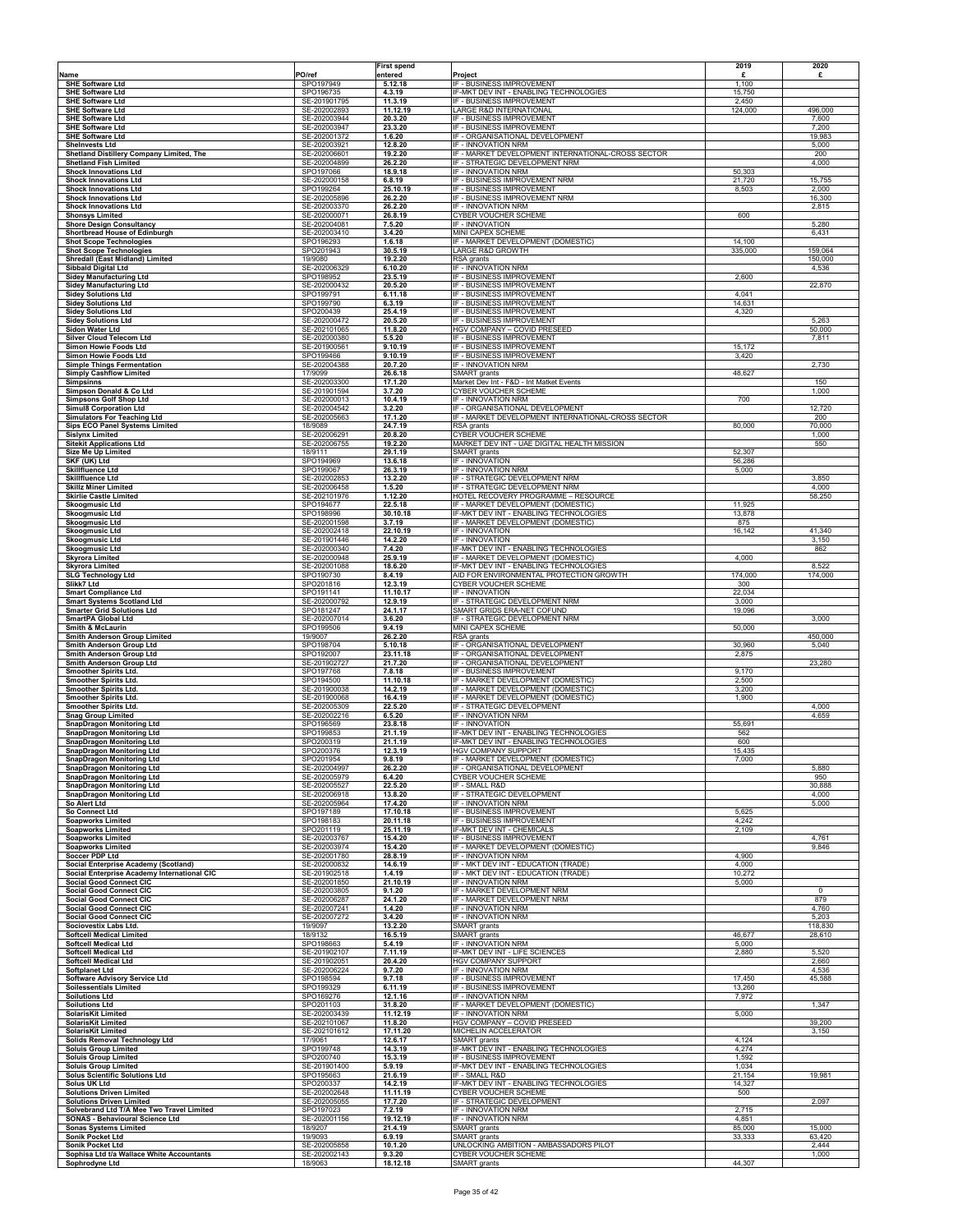|                                                                                   |                              | <b>First spend</b>   |                                                                                               | 2019             | 2020             |
|-----------------------------------------------------------------------------------|------------------------------|----------------------|-----------------------------------------------------------------------------------------------|------------------|------------------|
| Name<br><b>SOS Fitness Solutions Ltd</b>                                          | PO/ref<br>SE-202006221       | entered<br>3.3.20    | Project<br>IF - INNOVATION NRM                                                                | £                | £<br>5,000       |
| South Ayrshire Council                                                            | SPO196254                    | 8.3.18               | SPACEPORT AND AEROSPACE DEVELOPMENTS (PROG MAN)                                               | 60,000           |                  |
| South Ayrshire Council                                                            | SE-202006545                 | 22.3.20              | HVM&HEALTH OPERATIONAL RESEARCH & FORESIGHTING                                                |                  | 20,000           |
| South Ayrshire Council<br><b>South Ayrshire Council</b>                           | SE-202007065<br>SE-202100038 | 30.3.20<br>17.12.20  | HVM&HEALTH OPERATIONAL RESEARCH & FORESIGHTING<br>AMCF - CHALLENGE FUND CALLS                 |                  | 40,000<br>7,758  |
| South East of Scotland Transport Partnership                                      | SE-201901466                 | 17.4.19              | THISTLE ASSISTANCE JOURNEY PLANNER SBRI PHASE I                                               | 150,000          |                  |
| South Florida Bone Marrow and Stem Cell Institute<br>Southern Uplands Partnership | SPO196519                    | 9.4.19<br>23.9.19    | SDI T&I INWARD VISITS - CROSS SECTOR<br>SE RURAL - LEADER RIDE SCOTLANDS HORSE COUNTRY        | 3,000<br>15,000  |                  |
| <b>SP PowerSystems Limited</b>                                                    | SE-202002967<br>SPO179218    | 17.2.17              | Stimulating A Step Change In Demand For Innovation                                            | 82,000           |                  |
| <b>SP Technology Limited</b>                                                      | SE-202003877                 | 30.4.20              | IF - MARKET DEVELOPMENT (DOMESTIC)                                                            |                  | 20,285           |
| Space Solutions (Scotland) Ltd                                                    | SE-202006815                 | 4.3.20<br>7.12.18    | IF - INNOVATION<br>IF - BUSINESS IMPROVEMENT                                                  | 5,833            | 7,549            |
| <b>Spaceright Europe Ltd</b><br><b>Spaceright Europe Ltd</b>                      | SPO196345<br>SPO201158       | 22.5.19              | IF - BUSINESS IMPROVEMENT                                                                     | 3,703            |                  |
| <b>Spaceright Europe Ltd</b>                                                      | SPO199147                    | 22.5.19              | IF - INNOVATION                                                                               | 4,900            |                  |
| <b>Spaceright Europe Ltd</b><br><b>Span Access Solutions Limited</b>              | SPO201583<br>SE-201901802    | 22.5.19<br>26.5.20   | IF - SMALL R&D<br>IF - INNOVATION NRM                                                         | 33,939           | 29,246           |
| <b>Spark And Rocket Ltd</b>                                                       | SE-202003787                 | 18.12.19             | IF - INNOVATION NRM                                                                           | 13,623           |                  |
| <b>Spark And Rocket Ltd</b>                                                       | SE-202004134                 | 6.1.20               | IF - STRATEGIC DEVELOPMENT NRM                                                                | 4,000            |                  |
| <b>Spark Energy Ltd</b><br><b>Spartan Solutions Ltd</b>                           | SPO200258<br>SPO202177       | 11.4.19<br>1.5.19    | IF - ORGANISATIONAL DEVELOPMENT<br>IF - INNOVATION                                            | 10,000<br>3,367  |                  |
| <b>Spartan Solutions Ltd</b>                                                      | SE-202004075                 | 18.6.20              | IF - INNOVATION                                                                               |                  | 8,167            |
| <b>Specialist Ducting Supplies Limited</b>                                        | SE-201901361                 | 30.9.19              | MINI CAPEX SCHEME                                                                             | 45,727           |                  |
| <b>Specialist Ducting Supplies Limited</b><br><b>Spectis Robotics Ltd</b>         | SE-202004699<br>SE-202006528 | 26.10.20<br>4.11.20  | IF - BUSINESS IMPROVEMENT<br>IF - SMALL R&D                                                   |                  | 8,740<br>8,733   |
| <b>Spectrolytic Ltd</b>                                                           | SE-202002710                 | 20.5.20              | <b>LARGE R&amp;D GROWTH</b>                                                                   |                  | 56,000           |
| <b>Speech Graphics Ltd</b>                                                        | 18/9219                      | 1.5.19               | SMART grants                                                                                  | 76,265           | 23,735           |
| <b>Speech Graphics</b><br><b>Speech Graphics</b>                                  | SPO196802<br>SE-202000824    | 2.8.18<br>20.5.19    | IF - BUSINESS IMPROVEMENT<br>IF - SMALL R&D                                                   | 2,000<br>7,847   |                  |
| Speed Mill Services t/a Drumoak Kitchens                                          | SE-202000297                 | 28.10.19             | CYBER VOUCHER SCHEME                                                                          | 750              |                  |
| <b>Spex Corporate Holdings Limited</b>                                            | SPO195428                    | 13.12.17             | LARGE R&D GROWTH                                                                              | 410,929          |                  |
| <b>Spex Group Holdings Limited</b><br><b>Spex Group Holdings Limited</b>          | SE-202004858<br>SE-202004857 | 14.11.19<br>2.12.19  | IF - STRATEGIC DEVELOPMENT<br>IF - MARKET DEVELOPMENT (DOMESTIC)                              | 9,000<br>6,000   | 27,000<br>12,000 |
| <b>Spex Group Holdings Limited</b>                                                | SE-202005812                 | 18.9.20              | IF - STRATEGIC DEVELOPMENT                                                                    |                  | 13,500           |
| <b>Spire Global UK Limited</b>                                                    | 19/9145                      | 13.10.20             | RSA grants                                                                                    |                  | 150,000          |
| Spire Global UK Ltd<br>Spire Global UK Ltd                                        | SE-202001898<br>SE-202003384 | 15.4.20<br>5.11.20   | IF - BUSINESS IMPROVEMENT<br>IF - ORGANISATIONAL DEVELOPMENT                                  |                  | 25,583<br>11,388 |
| Spirit AeroSystems (Europe) Ltd                                                   | SPO192458                    | 28.11.18             | LARGE R&D INTERNATIONAL                                                                       | 400,000          |                  |
| Spirit AeroSystems (Europe) Ltd                                                   | SPO192458                    | 28.11.18             | TRAINING AID INTERNATIONAL                                                                    | 550,000          | 500,000          |
| Spirit AeroSystems (Europe) Ltd<br><b>Spirit of Glasgow Ltd</b>                   | SPO201539<br>SE-201901120    | 10.2.20<br>2.12.19   | SPIRIT ADVANCED ENGINEERING CENTRE<br>IF - INNOVATION NRM                                     | 2,462            | 3,030,272        |
| <b>Spiritmedia Scotland Limited</b>                                               | SE-202002291                 | 23.9.20              | CYBER VOUCHER SCHEME                                                                          |                  | 1,000            |
| <b>Spktral Limited</b>                                                            | SE-202006319                 | 6.8.20               | IF - INNOVATION NRM                                                                           |                  | 4,900            |
| <b>Splatform Ltd T/A Stems</b><br><b>Splatform Ltd T/A Stems</b>                  | SPO195209<br>SE-202006114    | 20.6.19<br>10.9.20   | IF - INNOVATION NRM<br>IF - INNOVATION NRM                                                    | 3,150            | 4,945            |
| <b>Spoonzy Ltd</b>                                                                | SE-202004141                 | 18.11.19             | IF - INNOVATION NRM                                                                           | 5,000            |                  |
| <b>Sport Link Ltd</b>                                                             | SE-202004730                 | 11.8.20              | IF - INNOVATION NRM                                                                           |                  | 5,000            |
| Sportswise (Borders) Ltd<br><b>Spraydown Solutions Ltd</b>                        | SPO200990<br>SE-201900384    | 14.2.19<br>22.8.19   | IF - STRATEGIC DEVELOPMENT<br>IF - INNOVATION NRM                                             | 28,733<br>3,290  |                  |
| <b>Square Book Ltd</b>                                                            | SPO196860                    | 8.8.18               | IF - INNOVATION NRM                                                                           | 22,120           |                  |
| <b>Square Book Ltd</b>                                                            | SPO201773                    | 20.3.19              | <b>HGV COMPANY SUPPORT</b>                                                                    | 11,973           |                  |
| <b>Square Book Ltd</b><br><b>Square Book Ltd</b>                                  | SE-202001233<br>SE-202006994 | 12.9.19<br>23.3.20   | <b>HGV COMPANY SUPPORT</b><br>IF - INNOVATION NRM                                             | 8,190            | 4,500            |
| Square Peg Spirits Company Ltd, The                                               | SPO201023                    | 21.2.19              | IF - INNOVATION NRM                                                                           | 5,000            |                  |
| <b>Square Slice Studios Ltd</b>                                                   | SPO201036                    | 9.10.19              | <b>HGV COMPANY SUPPORT</b>                                                                    | 5,950            |                  |
| <b>SRS Hotels Aberdeen Limited</b><br><b>SRUC</b>                                 | SE-202003241<br>SPO189511    | 17.1.20<br>27.6.17   | Market Dev Int - F&D - Int Matket Events<br>SE RURAL-IMPACT OF CAP ON RURAL(NON-AGRI)BUSINESS | 11,500           | 150<br>13,800    |
| St Andrews Bay Development Ltd                                                    | SPO195518                    | 8.5.19               | IF-MKT DEV INT - TOURISM                                                                      | 4,505            |                  |
| St Andrews Bay Development Ltd                                                    | SE-201902059                 | 3.2.20               | IF-MKT DEV INT - TOURISM                                                                      |                  | 8,659            |
| St Andrews Bay Development Ltd<br><b>St Andrews Brewers Limited</b>               | SE-202101970<br>SE-201900582 | 17.12.20<br>29.1.20  | HOTEL RECOVERY PROGRAMME - CAPITAL<br>IF - BUSINESS IMPROVEMENT                               |                  | 63,010<br>7,088  |
| <b>St Andrews Brewers Limited</b>                                                 | SE-202000269                 | 28.10.20             | IF - MARKET DEVELOPMENT (DOMESTIC)                                                            |                  | 16,000           |
| St Andrew's College Language Schools Limited                                      | SE-202003445                 | 22.1.20              | IF - STRATEGIC DEVELOPMENT NRM                                                                |                  | 2,138            |
| <b>St Mary's Music School</b><br><b>Staels Design Ltd</b>                         | SE-202003205<br>SPO197677    | 23.6.20<br>25.9.18   | IF - INNOVATION NRM<br>IF - INNOVATION NRM                                                    | 56,853           | 4,244            |
| <b>Staels Design Ltd</b>                                                          | SPO201065                    | 4.3.19               | IF - STRATEGIC DEVELOPMENT                                                                    | 6,590            |                  |
| <b>Staels Design Ltd</b><br><b>Staels Design Ltd</b>                              | SE-202002205<br>SE-202001069 | 19.11.19<br>20.5.20  | IF - MARKET DEVELOPMENT (DOMESTIC)<br>IF-MKT DEV INT - LIFE SCIENCES                          | 19,328           | 6,992<br>4,042   |
| <b>Staels Design Ltd</b>                                                          | SE-202006296                 | 1.7.20               | IF - STRATEGIC DEVELOPMENT                                                                    |                  | 3,825            |
| <b>Staffscanner Limited</b>                                                       | SE-202004685                 | 19.12.19             | IF - INNOVATION NRM                                                                           | 5,000            |                  |
| <b>Stage Window Ltd</b><br><b>Stamp Free Limited</b>                              | SE-202006316<br>SE-201901774 | 27.3.20<br>20.5.19   | IF - INNOVATION NRM<br>IF - INNOVATION NRM                                                    | 4,252            | 4,900            |
| <b>Stamp Free Limited</b>                                                         | SE-202101069                 | 11.8.20              | HGV COMPANY - COVID PRESEED                                                                   |                  | 30,000           |
| <b>Stampede Al Ltd</b>                                                            | SPO201717<br>SPO201469       | 29.1.19              | HGV COMPANY SUPPORT                                                                           | 7,840            |                  |
| <b>Stampede AI Ltd</b><br><b>Stampede Al Ltd</b>                                  | SE-201901621                 | 18.2.19<br>6.3.19    | <b>HGV COMPANY SUPPORT</b><br>IF - INNOVATION NRM                                             | 27,060<br>7,580  |                  |
| <b>Stampede Al Ltd</b>                                                            | SE-202000421                 | 26.4.19              | IF - INNOVATION NRM                                                                           | 17,972           |                  |
| <b>Stampede Al Ltd</b>                                                            | SE-201900458<br>SE-202000809 | 7.8.19               | HGV COMPANY SUPPORT                                                                           | 18,945<br>4,200  | 22,686           |
| <b>Stampede Al Ltd</b><br><b>StariMedical Limited</b>                             | 17/9037                      | 23.9.19<br>12.7.17   | <b>HGV COMPANY SUPPORT</b><br>SMART grants                                                    |                  | 15,000           |
| Start Up Drinks Lab Limited, The                                                  | SPO202010                    | 24.1.19              | <b>UNLOCKING AMBITION</b>                                                                     | 35,000           |                  |
| Start Up Drinks Lab Limited, The<br>Start Up Drinks Lab Limited, The              | SE-202005108<br>SE-202006777 | 17.12.19<br>4.3.20   | UNLOCKING AMBITION - AMBASSADORS PILOT<br>UNLOCKING AMBITION - AMBASSADORS PILOT              | 12,000           | 13,000           |
| STC Global Ltd t/a Scottish Training Consultants                                  | SPO197823                    | 20.9.18              | IF-MKT DEV INT - ENERGY O&G                                                                   | 4,971            |                  |
| STC Global Ltd t/a Scottish Training Consultants                                  | SE-201902603                 | 26.8.19              | <b>IF-MKT DEV INT - ENERGY O&amp;G</b>                                                        | 4,960            | 9,958            |
| <b>Steadvale Air Systems Limited</b><br>Steminic Limited t/a MSIS                 | 18/9174<br>SPO195226         | 12.6.19<br>3.8.18    | RSA grants<br>IF - MARKET DEVELOPMENT (DOMESTIC)                                              | 44,000<br>4,548  | 46,000           |
| Steminic Limited t/a MSIS                                                         | SPO198059                    | 20.11.18             | IF-MKT DEV INT - ENERGY O&G                                                                   | 5,551            |                  |
| <b>Stena Line Limited</b><br><b>Stericlean Ltd</b>                                | SPO178625<br>SE-202006687    | 2.12.16              | Stimulating A Step Change In Demand For Innovation<br>IF - SMALL R&D                          | 20,358           | 4,384            |
| Stevenson Astrosat Ltd t/a Astrosat                                               | SE-202004332                 | 18.9.20<br>12.11.19  | LARGE R&D GROWTH                                                                              | 225,000          | 899,446          |
| <b>Stewart Brewing Ltd</b>                                                        | SPO199957                    | 26.6.19              | IF - STRATEGIC DEVELOPMENT                                                                    | 3,000            |                  |
| <b>SThree Management Services Limited</b>                                         | 17/9216                      | 16.11.18             | RSA grants<br>IF - ORGANISATIONAL DEVELOPMENT                                                 | 1,000,000        | 500,000          |
| <b>SThree Management Services Limited</b><br><b>Stickr Limited</b>                | SPO198612<br>SE-202000963    | 7.6.19<br>9.10.19    | IF - INNOVATION NRM                                                                           | 40,199<br>5,000  | 1,831            |
| <b>Stiffys Shots Limited/Vc2 Brands</b>                                           | SE-202002230                 | 19.7.19              | IF - STRATEGIC DEVELOPMENT                                                                    | 11,925           |                  |
| <b>Stiffys Shots Limited/Vc2 Brands</b><br><b>Stirling Distillery Company Ltd</b> | SE-202002566<br>SE-201900324 | 29.7.19<br>7.3.19    | IF - INNOVATION<br>IF - INNOVATION NRM                                                        | 75,880<br>3,778  |                  |
| <b>Stirling Gin Ltd</b>                                                           | 17/9151                      | 21.4.19              | RSA grants                                                                                    | 50,000           |                  |
| <b>Stirling Gin Ltd</b>                                                           | SPO201793                    | 4.7.19               | IF - INNOVATION NRM                                                                           | 4,697            |                  |
| <b>Stirling Gin Ltd</b><br><b>Stirling Gin Ltd</b>                                | SPO201983<br>SPO200523       | 17.7.19<br>15.4.20   | IF - BUSINESS IMPROVEMENT<br>IF - MARKET DEVELOPMENT NRM                                      | 1,656            | 7,200            |
| <b>Stoats Porridge Bars Limited</b>                                               | 16/9237                      | 7.9.17               | RSA grants                                                                                    | 140,000          |                  |
| Stoats Porridge Bars Ltd t/a Stoats                                               | SPO200667<br>SE-201900847    | 14.2.19              | IF-MKT DEV INT - FOOD & DRINK<br>IF - INNOVATION                                              | 3,510            | 9,377            |
| Stoats Porridge Bars Ltd t/a Stoats<br>Stoats Porridge Bars Ltd t/a Stoats        | SE-202003404                 | 23.10.19<br>12.11.19 | IF - INNOVATION                                                                               | 13,070<br>4,666  |                  |
| <b>Stone Marine Services Limited</b>                                              | SE-202004971                 | 20.5.20              | IF-MKT DEV INT - ENERGY O&G                                                                   |                  | 2,625            |
| <b>Stone Spark Ltd</b>                                                            | SE-201901887<br>19/9059      | 23.10.19<br>6.2.20   | IF - INNOVATION NRM                                                                           | 3,150            |                  |
| Stonecare (UK) Limited<br><b>Stonehigh Solutions Ltd</b>                          | SPO201396                    | 18.9.19              | RSA grants<br>IF - INNOVATION NRM                                                             | 5,000            | 57,500           |
| Storm ID Ltd                                                                      | SPO200649                    | 4.4.19               | IF-MKT DEV INT - ENABLING TECHNOLOGIES                                                        | 816              |                  |
| Storm ID Ltd                                                                      | SE-202001638                 | 20.9.19              | IF-MKT DEV INT - ENABLING TECHNOLOGIES                                                        | 940              | 550              |
| Storm ID Ltd<br>Storm ID Ltd                                                      | SE-202006748<br>SE-202007260 | 19.2.20<br>2.4.20    | MARKET DEV INT - UAE DIGITAL HEALTH MISSION<br>MARKET DEV INT - NORDICS DIGITAL MISSION       |                  | 200              |
| <b>Stormont Trading</b>                                                           | SE-202004982                 | 19.3.20              | CYBER VOUCHER SCHEME                                                                          |                  | 950              |
| StorTera Ltd                                                                      | 19/9134<br>18/9139           | 26.5.20              | SMART grants                                                                                  |                  | 263,590          |
| <b>Strathberry Limited</b><br><b>Strathberry Ltd</b>                              | SPO199766                    | 30.4.20<br>8.2.19    | RSA grants<br>F-MKT DEV INT - TEXTILES                                                        | 4.000            | 80,000           |
| <b>Strathberry Ltd</b>                                                            | SPO200117                    | 27.3.19              | IF - MARKET DEVELOPMENT (DOMESTIC)                                                            | 5,277            |                  |
| <b>Strathberry Ltd</b><br><b>Strathberry Ltd</b>                                  | SPO198166<br>SE-202000517    | 29.4.19<br>17.9.19   | <b>IF-MKT DEV INT - TEXTILES</b><br>IF-MKT DEV INT - TEXTILES                                 | 4,197<br>3,373   |                  |
| <b>Strathberry Ltd</b>                                                            | SE-201900718                 | 22.1.20              | IF-MKT DEV INT - TEXTILES                                                                     |                  | 22,400           |
| <b>Strathberry Ltd</b>                                                            | SE-202101828                 | 23.12.20             | EGP - INTERNATIONAL SCALE UP                                                                  |                  | 4,500            |
| <b>Strathclyde University</b><br><b>Strathclyde University</b>                    | SPO191201<br>SPO195206       | 19.9.17<br>24.5.18   | STRTUP INNOVATION POC AWARDS BLOOD TEST FOR CANCER<br>THIN FILM DRUG DELIVERY (CAPITAL COSTS) | 104,879<br>2,499 |                  |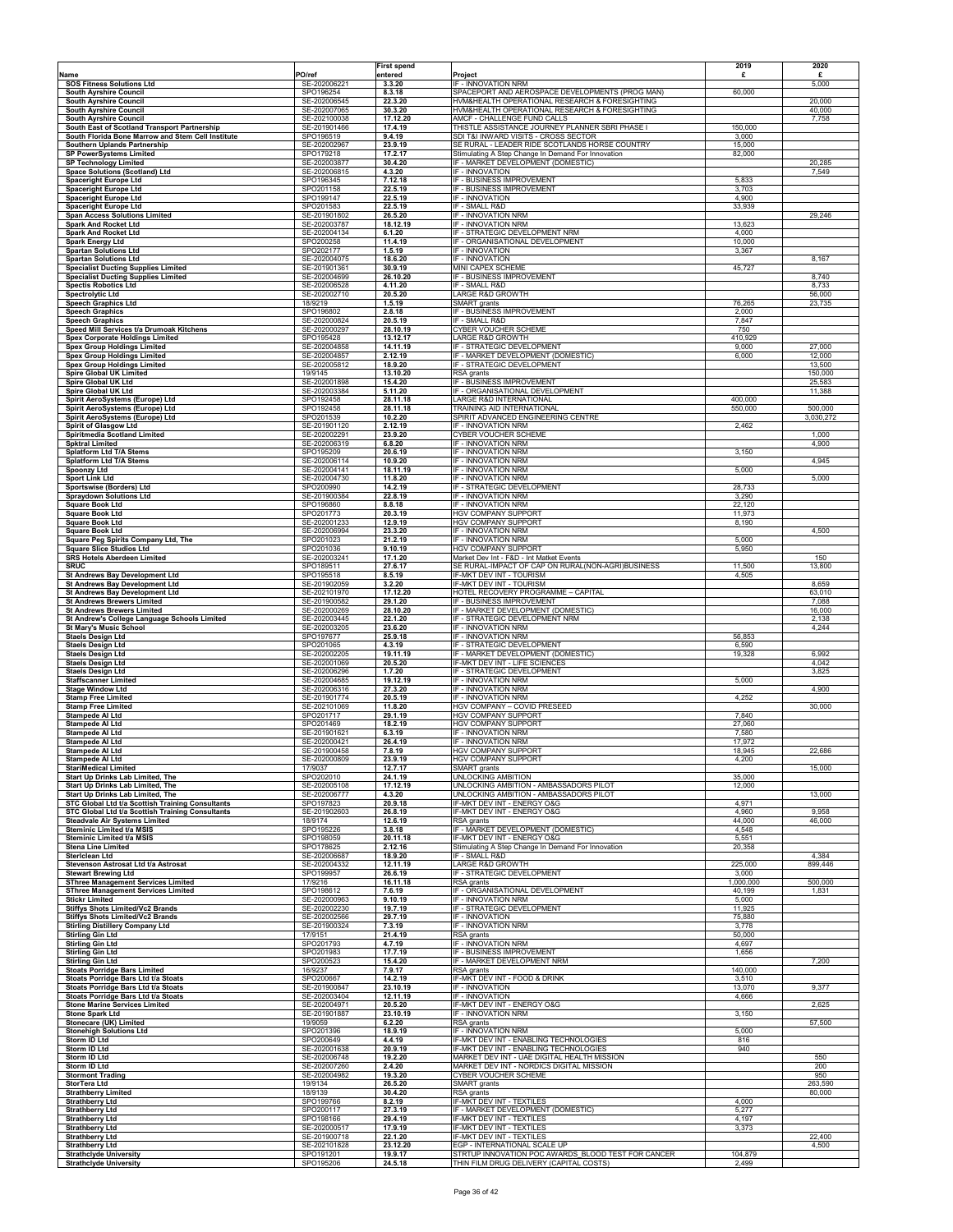|                                                                                                                    |                                      | <b>First spend</b>           |                                                                                  | 2019                   | 2020            |
|--------------------------------------------------------------------------------------------------------------------|--------------------------------------|------------------------------|----------------------------------------------------------------------------------|------------------------|-----------------|
| Name                                                                                                               | PO/ref                               | entered                      | Project                                                                          | £                      | £               |
| Strathkelvin Instruments Ltd<br><b>Strathmore Foods Ltd</b>                                                        | SE-201900422<br>SE-201902570         | 17.7.19<br>3.7.19            | IF - MARKET DEVELOPMENT (DOMESTIC)<br>IF - MARKET DEVELOPMENT (DOMESTIC)         | 8,769<br>3,920         | 3,231           |
| <b>Strathmore Foods Ltd</b>                                                                                        | SE-202001201                         | 27.5.20                      | IF - MARKET DEVELOPMENT (DOMESTIC)                                               |                        | 2,526           |
| <b>Stream Marine Training Group Limited</b>                                                                        | SE-202001198                         | 27.1.20                      | IF - STRATEGIC DEVELOPMENT                                                       |                        | 1,811           |
| <b>Stream Marine Training Group Limited</b><br><b>Stream Scotland Limited</b>                                      | SE-202006685<br>SE-202000191         | 21.7.20<br>17.4.19           | IF - SMALL R&D<br>IF - MARKET DEVELOPMENT (DOMESTIC)                             | 10,710                 | 11,408          |
| <b>Stream Scotland Limited</b>                                                                                     | SE-202000189                         | 17.4.19                      | IF - STRATEGIC DEVELOPMENT                                                       | 4,200                  |                 |
| <b>Stream Scotland Limited</b><br><b>StrEAT Events Ltd</b>                                                         | SE-202000190<br>SE-202003584         | 17.4.19<br>19.2.20           | IF - STRATEGIC DEVELOPMENT<br>IF - INNOVATION NRM                                | 9,750                  | 5,000           |
| <b>Streetwise Services Limited</b>                                                                                 | SE-202005706                         | 17.9.20                      | IF - INNOVATION NRM                                                              |                        | 3,500           |
| <b>Studentplus Technologies Limited</b>                                                                            | SE-202006080                         | 10.4.20                      | IF - INNOVATION NRM                                                              |                        | 4,900           |
| Studiosal<br><b>Sub-Drill Supply Ltd</b>                                                                           | SE-202004991<br>SPO185547            | 23.1.20<br>3.7.18            | IF - INNOVATION NRM<br>IF - SMALL R&D                                            | 60,486                 | 5,000           |
| <b>Sublime Digital Ltd</b>                                                                                         | SE-201901415                         | 17.7.19                      | IF - INNOVATION                                                                  | 4,800                  | 14,399          |
| <b>Subsea Engenuity Limited</b>                                                                                    | SE-201900591                         | 20.6.19                      | IF - INNOVATION NRM<br>IF - MARKET DEVELOPMENT (DOMESTIC)                        | 3,858                  |                 |
| Subsea Engineering & Technical Services Ltd<br>Subsea Technologies Ltd                                             | SPO188529<br>SPO194040               | 31.3.17<br>8.8.18            | IF - MARKET DEVELOPMENT (DOMESTIC)                                               | 7,733<br>10,022        |                 |
| Subsea Technologies Ltd                                                                                            | SPO192763                            | 4.12.18                      | IF - INNOVATION                                                                  | 13,234                 |                 |
| Subsea Technologies Ltd<br>Subsea Technologies Ltd                                                                 | SPO191891<br>SPO198097               | 4.2.19<br>8.2.19             | IF - INNOVATION<br>IF-MKT DEV INT - ENERGY O&G                                   | 7,500<br>$\Omega$      |                 |
| Subsea Technology & Rentals Ltd t/a STR                                                                            | SE-201902369                         | 27.3.19                      | IF-MKT DEV INT - ENERGY O&G                                                      | 41,454                 |                 |
| Subsea Technology & Rentals Ltd t/a STR                                                                            | SPO200454                            | 23.5.19                      | IF - INNOVATION NRM                                                              | 4,762                  |                 |
| <b>Subsea Tooling Services UK Ltd</b><br>Subsea UK                                                                 | SPO196435<br>SPO200817               | 27.3.19<br>20.12.18          | IF - INNOVATION<br>SUBSEA COE/ NATIONAL UNDERWATER INNOVATION HUB                | 4,900<br>5,949         |                 |
| Subsea UK                                                                                                          | SE-202002683                         | 21.11.19                     | SUBSEA ENGINEERING OPPORTUNITY                                                   | 30,000                 |                 |
| <b>Succulento Ltd</b>                                                                                              | SE-202005218                         | 2.12.19                      | IF - MARKET DEVELOPMENT NRM                                                      | 1,313                  |                 |
| <b>Sumdog Ltd</b><br>Summerhall Distillery Ltd t/a Pickering's Gin                                                 | SE-202003307<br>SPO199518            | 10.10.19<br>17.4.19          | IF - INNOVATION<br>IF-MKT DEV INT - FOOD & DRINK                                 | 5,161<br>1,498         | 4,787           |
| Summerhall Distillery Ltd t/a Pickering's Gin                                                                      | SE-201900430                         | 20.11.19                     | IF - MARKET DEVELOPMENT (DOMESTIC)                                               | 4,667                  | 3,333           |
| Summerhall Distillery Ltd t/a Pickering's Gin                                                                      | SPO196649                            | 3.12.19                      | IF - INNOVATION NRM                                                              | 6,980                  |                 |
| <b>Summerhouse Drinks Limited</b><br>Sun Harvester Ltd                                                             | SPO198231<br>SE-201901220            | 7.2.19<br>14.5.19            | IF - MARKET DEVELOPMENT (DOMESTIC)<br>IF - INNOVATION NRM                        | 5,580<br>4,851         |                 |
| Sun Invest International Limited                                                                                   | SE-202100284                         | 6.10.20                      | IF - STRATEGIC DEVELOPMENT NRM                                                   |                        | 2,000           |
| <b>Sunamp Ltd</b>                                                                                                  | SE-201901644                         | 26.3.19                      | IF - ORGANISATIONAL DEVELOPMENT                                                  | 8,000                  |                 |
| <b>Sunshine Digital Communications Ltd</b><br><b>Sunstore Technologies Ltd</b>                                     | SE-202001466<br>SE-201901295         | 27.11.19<br>21.6.19          | IF - ORGANISATIONAL DEVELOPMENT NRM<br>IF-MKT DEV INT - ENERGY RENEWABLES        | 5,000<br>1,627         |                 |
| SunTech UK Ltd                                                                                                     | SE-202003184                         | 28.8.19                      | IF - INNOVATION NRM                                                              | 20,000                 |                 |
| <b>Supagard Ltd</b>                                                                                                | SPO198550                            | 11.10.18                     | IF - BUSINESS IMPROVEMENT                                                        | 13,320                 |                 |
| <b>Supagard Ltd</b><br>Superglass Insulation Ltd.                                                                  | SPO197975<br>SPO194957               | 1.2.19<br>14.5.19            | IF - BUSINESS IMPROVEMENT<br>AID FOR ENVIRONMENTAL PROTECTION INTERNATIONAL      | 17,510<br>132,000      | 331,678         |
| SuperRational Ltd t/a Delic.network                                                                                | SPO201451                            | 3.5.19                       | IF - INNOVATION NRM                                                              | 4,900                  |                 |
| Surelift (UK) Ltd                                                                                                  | SPO199844                            | 7.2.19                       | IF - STRATEGIC DEVELOPMENT<br>IF - MARKET DEVELOPMENT (DOMESTIC)                 | 10,500                 |                 |
| Surelift (UK) Ltd<br>Surelift (UK) Ltd                                                                             | SPO200032<br>SPO199669               | 4.3.19<br>7.6.19             | IF - ORGANISATIONAL DEVELOPMENT                                                  | 5,000<br>3,640         |                 |
| Surelift (UK) Ltd                                                                                                  | SPO200958                            | 27.9.19                      | IF - STRATEGIC DEVELOPMENT                                                       | 1,799                  |                 |
| <b>SussMyBike Ltd</b><br>Sustain (Scotland) Ltd                                                                    | SPO196987<br>SE-201900272            | 13.7.18<br>10.7.19           | IF - INNOVATION NRM<br>IF - INNOVATION NRM                                       | 35,137<br>5,000        |                 |
| Sustainable Development Enterprises Limited                                                                        | SE-202003137                         | 17.1.20                      | IF - STRATEGIC DEVELOPMENT NRM                                                   |                        | 2,164           |
| <b>Sustainable Marine Energy Limited</b>                                                                           | SPO197811                            | 17.6.19                      | IF-MKT DEV INT - ENERGY RENEWABLES                                               | 1,599                  |                 |
| Sustainable Marine Energy Limited                                                                                  | SE-202006652                         | 18.2.20                      | IF - SMALL R&D                                                                   |                        | 68,633          |
| <b>Sustainable Marine Energy Limited</b><br><b>Sustainable Marine Energy Limited</b>                               | SE-202002196<br>SE-202001281         | 27.2.20<br>20.5.20           | IF - INNOVATION<br>OCEANERA-NET COFUND - UMACK                                   |                        | 5,000<br>78,460 |
| Sustainable Seafoods Peterhead Limited                                                                             | SE-202002085                         | 2.3.20                       | CYBER VOUCHER SCHEME                                                             |                        | 960             |
| Sustainable Urban Energy Ltd                                                                                       | SE-201902463                         | 24.10.19                     | IF - INNOVATION NRM                                                              | 3,325                  |                 |
| Sustainably Ltd.<br>Sustainably Ltd.                                                                               | SPO202011<br>SE-201902204            | 21.1.19<br>10.4.19           | UNLOCKING AMBITION<br><b>UNLOCKING AMBITION</b>                                  | 20,000<br>6,080        |                 |
| Sustainably Ltd.                                                                                                   | SE-201900264                         | 23.5.19                      | IF - BUSINESS IMPROVEMENT                                                        | 3,513                  | 9,087           |
| Sustainably Ltd.                                                                                                   | SE-202000906                         | 19.6.19                      | IF - MARKET DEVELOPMENT (DOMESTIC)                                               | 2,142                  |                 |
| Sustainably Ltd.<br>Sustainably Ltd.                                                                               | SE-202003720<br>SE-202000110         | 30.9.19<br>7.9.20            | UNLOCKING AMBITION - AMBASSADORS PILOT<br>IF - STRATEGIC DEVELOPMENT             | 25,000                 | 16,000          |
|                                                                                                                    |                                      |                              |                                                                                  |                        |                 |
|                                                                                                                    |                                      |                              |                                                                                  |                        |                 |
| Suum.Studio Ltd<br><b>Swan Engineering Limited</b>                                                                 | SE-202006331<br>19/9052              | 27.11.20<br>6.2.20           | IF - INNOVATION NRM<br>RSA grants                                                |                        | 5,000<br>24,000 |
| <b>Swarmonline Ltd</b>                                                                                             | SPO190593                            | 16.5.18                      | IF - BUSINESS IMPROVEMENT                                                        | 6,562                  |                 |
| <b>Swarmonline Ltd</b><br><b>Swarmonline Ltd</b>                                                                   | SPO199148<br>SE-202000921            | 28.2.19<br>23.5.19           | IF-MKT DEV INT - ENABLING TECHNOLOGIES<br>IF - INNOVATION                        | 874<br>22,443          |                 |
| <b>Swarmonline Ltd</b>                                                                                             | SE-201902249                         | 5.9.19                       | IF - BUSINESS IMPROVEMENT                                                        | 5,000                  | 5,000           |
| <b>Swarnaspice Ltd</b>                                                                                             | SE-202003146                         | 3.2.20                       | IF - INNOVATION NRM                                                              |                        | 2,161           |
| <b>Sweetdram Limited</b><br>Swellfix UK Ltd t/a Tendeka                                                            | SPO197015<br>SPO198671               | 28.8.18<br>20.11.18          | IF - BUSINESS IMPROVEMENT<br>IF-MKT DEV INT - ENERGY O&G                         | 6,000<br>5,400         | 10,800          |
| Swellfix UK Ltd t/a Tendeka                                                                                        | SPO202144                            | 26.2.19                      | Market Dev Int - O&G Africa                                                      | 500                    |                 |
| Swellfix UK Ltd t/a Tendeka                                                                                        | SE-202002975                         | 24.3.20                      | IF-MKT DEV INT - ENERGY O&G                                                      |                        | 1,750           |
| SWG3 Ltd<br>Swipii Labs Ltd                                                                                        | SE-202003963<br>SE-202000989         | 8.6.20<br>20.6.19            | IF - STRATEGIC DEVELOPMENT<br>IF - INNOVATION                                    | 11,000                 | 7,850           |
| <b>SWORDFISH SIGNS Limited</b>                                                                                     | SE-202003958                         | 23.1.20                      | CYBER VOUCHER SCHEME                                                             |                        | 1,000           |
| <b>SXP Ltd</b>                                                                                                     | SE-202004387                         | 12.2.20                      | IF - INNOVATION NRM                                                              |                        | 4,165           |
| SymbaSync Ltd<br>Symbiosis Pharma Services Limited                                                                 | 18/9041<br>SPO188260                 | 17.12.18<br>1.9.17           | SMART grants<br>IF - ORGANISATIONAL DEVELOPMENT                                  | 79,489<br>2,550        |                 |
| <b>Symetize Ltd</b>                                                                                                | SE-202005681                         | 17.2.20                      | <b>CYBER VOUCHER SCHEME</b>                                                      |                        | 1,000           |
| Symphonic Software Ltd<br>Symphonic Software Ltd                                                                   | SE-201902718<br>SE-201902720         | 14.8.19<br>14.8.19           | IF-MKT DEV INT - ENABLING TECHNOLOGIES<br>IF-MKT DEV INT - ENABLING TECHNOLOGIES | 1,864<br>5,940         |                 |
| Symphonic Software Ltd                                                                                             | SE-202004192                         | 8.7.20                       | IF-MKT DEV INT - ENABLING TECHNOLOGIES                                           |                        | 9,075           |
| Symphonic Software Ltd                                                                                             | SE-202004207                         | 16.7.20                      | IF-MKT DEV INT - ENABLING TECHNOLOGIES                                           |                        | 810             |
| <b>Synaptec Ltd</b><br><b>Synaptec Ltd</b>                                                                         | 17/9056<br>SE-201900140              | 26.5.17<br>13.2.19           | <b>SMART</b> grants<br>IF-MKT DEV INT - ENERGY RENEWABLES                        | 13,386<br>880          |                 |
| <b>Synaptec Ltd</b>                                                                                                | SE-201900141                         | 13.2.19                      | IF-MKT DEV INT - ENERGY RENEWABLES                                               | 620                    |                 |
| <b>Synaptec Ltd</b>                                                                                                | SE-201902022                         | 4.3.20                       | IF-MKT DEV INT - ENERGY RENEWABLES                                               |                        | 5,702           |
| <b>Synaptec Ltd</b><br><b>Synchronicity Films Ltd</b>                                                              | SE-201901981<br>SPO199567            | 22.4.20<br>19.12.18          | IF-MKT DEV INT - ENERGY RENEWABLES<br>IF-MKT DEV INT - ENABLING TECHNOLOGIES     | 9,415                  | 6.707           |
| <b>Synpromics Ltd</b>                                                                                              | SPO197420                            | 8.8.18                       | LARGE R&D GROWTH                                                                 | 755,000                | 610,000         |
| <b>Synpromics Ltd</b>                                                                                              | SPO195779                            | 5.10.18                      | IF-MKT DEV INT - LIFE SCIENCES                                                   | 28,019                 |                 |
| Syntropharma Limited<br>Syntropharma Limited                                                                       | SPO200584<br>SPO197691               | 21.1.19<br>8.3.19            | IF - INNOVATION<br>IF - STRATEGIC DEVELOPMENT                                    | 641<br>2,625           |                 |
| <b>Systal Technology Solutions</b>                                                                                 | SPO197624                            | 27.3.19                      | IF - BUSINESS IMPROVEMENT                                                        | 5,490                  |                 |
| <b>Systal Technology Solutions</b>                                                                                 | SE-201900541                         | 15.4.20                      | IF - ORGANISATIONAL DEVELOPMENT                                                  |                        | 28,490          |
| T A Scotland Ltd<br><b>T Fleming Homes Ltd</b>                                                                     | SE-202005610<br>SPO197410            | 8.4.20<br>3.1.19             | <b>CYBER VOUCHER SCHEME</b><br>IF - MARKET DEVELOPMENT (DOMESTIC)                | 4,747                  | 995             |
| <b>T Fleming Homes Ltd</b>                                                                                         | SPO201072                            | 13.2.20                      | IF - ORGANISATIONAL DEVELOPMENT                                                  |                        | 3,489           |
| T I Tiles International Ltd<br>T I Tiles International Ltd                                                         | SPO187821                            | 23.8.17                      | IF - BUSINESS IMPROVEMENT                                                        | 1,750<br>5,038         |                 |
| T.J. Matthews (Tailors) Limited                                                                                    | SPO194576<br>19/9030                 | 13.3.19<br>10.12.19          | IF - BUSINESS IMPROVEMENT<br>RSA grants                                          | 36,000                 |                 |
| Tactran                                                                                                            | SE-201901448                         | 1.4.19                       | BUSINESS INFRASTRUCTURE STUDIES BUDGET                                           | 7,000                  |                 |
| <b>Tag Digital Ltd</b>                                                                                             | SPO198502<br>SE-201902076            | 6.3.19<br>21.6.19            | IF-MKT DEV INT - ENABLING TECHNOLOGIES<br>IF-MKT DEV INT - ENABLING TECHNOLOGIES | 3,134<br>9,535         | 7,543           |
| <b>Tag Digital Ltd</b><br><b>Tag Games</b>                                                                         | SE-202000345                         | 22.11.19                     | IF - BUSINESS IMPROVEMENT                                                        | 2,400                  | 12,000          |
| <b>Tailwind Solutions Limited</b>                                                                                  | SE-201900941                         | 29.4.20                      | IF - MARKET DEVELOPMENT (DOMESTIC)                                               |                        | 17,067          |
| <b>Talisker Bay International Ltd</b><br><b>Talking Mats Ltd</b>                                                   | SPO196186<br>SPO198308               | 11.3.19<br>19.2.19           | IF - INNOVATION<br>IF - BUSINESS IMPROVEMENT                                     | 17,130<br>2,503        |                 |
| <b>Talking Mats Ltd</b>                                                                                            | SE-202000468                         | 4.11.19                      | IF - BUSINESS IMPROVEMENT                                                        | 2,400                  |                 |
| <b>Talking Medicines Ltd</b>                                                                                       | SPO194374                            | 22.11.17                     | IF - INNOVATION                                                                  | 18,398                 |                 |
| <b>Talking Medicines Ltd</b><br><b>Talking Medicines Ltd</b>                                                       | SPO196966<br>SPO197657               | 9.7.18<br>17.8.18            | IF - MARKET DEVELOPMENT (DOMESTIC)<br>IF - STRATEGIC DEVELOPMENT                 | 16,047<br>3,780        |                 |
| <b>Talking Medicines Ltd</b>                                                                                       | SPO201714                            | 29.1.19                      | <b>HGV COMPANY SUPPORT</b>                                                       | 7,626                  |                 |
| <b>Talking Medicines Ltd</b>                                                                                       | SPO201514                            | 26.7.19                      | IF - BUSINESS IMPROVEMENT                                                        | 32,515                 | 1,385           |
| <b>Talking Medicines Ltd</b><br><b>Talking Medicines Ltd</b>                                                       | SE-202004250<br>SE-202002723         | 23.10.19<br>14.1.20          | UNLOCKING AMBITION - AMBASSADORS PILOT<br>IF - ORGANISATIONAL DEVELOPMENT        | 25,000                 | 12,365          |
| <b>Tantallon Systems Ltd</b>                                                                                       | 17/9260                              | 29.1.19                      | SMART grants                                                                     | 71,306                 | 19,247          |
| <b>Task Products Limited</b>                                                                                       | SE-202002413                         | 13.11.19                     | IF-MKT DEV INT - ENERGY O&G                                                      | 3,000                  | 6,000           |
| <b>Taste of Kintyre Ltd</b><br><b>Taxi Game Ltd</b>                                                                | SE-201901725<br>SE-202000484         | 10.6.19<br>26.2.20           | IF - INNOVATION NRM<br>IF - INNOVATION NRM                                       | 5,000                  | 1,670           |
| <b>Taxi Game Ltd</b>                                                                                               | SE-202100741                         | 22.7.20                      | <b>CYBER VOUCHER SCHEME</b>                                                      |                        | 995             |
| <b>Taygrow Limited</b>                                                                                             | SE-202006292                         | 15.4.20                      | <b>CYBER VOUCHER SCHEME</b>                                                      |                        | 1,000           |
| <b>Tayside Aviation Limited</b><br><b>Tayside Diesel Engineering Ltd</b><br><b>Taytech Environmental Solutions</b> | 18/9026<br>SE-202000888<br>SPO198672 | 26.6.18<br>27.9.19<br>4.2.19 | RSA grants<br><b>CYBER VOUCHER SCHEME</b><br>IF - INNOVATION                     | 40,000<br>885<br>5,252 |                 |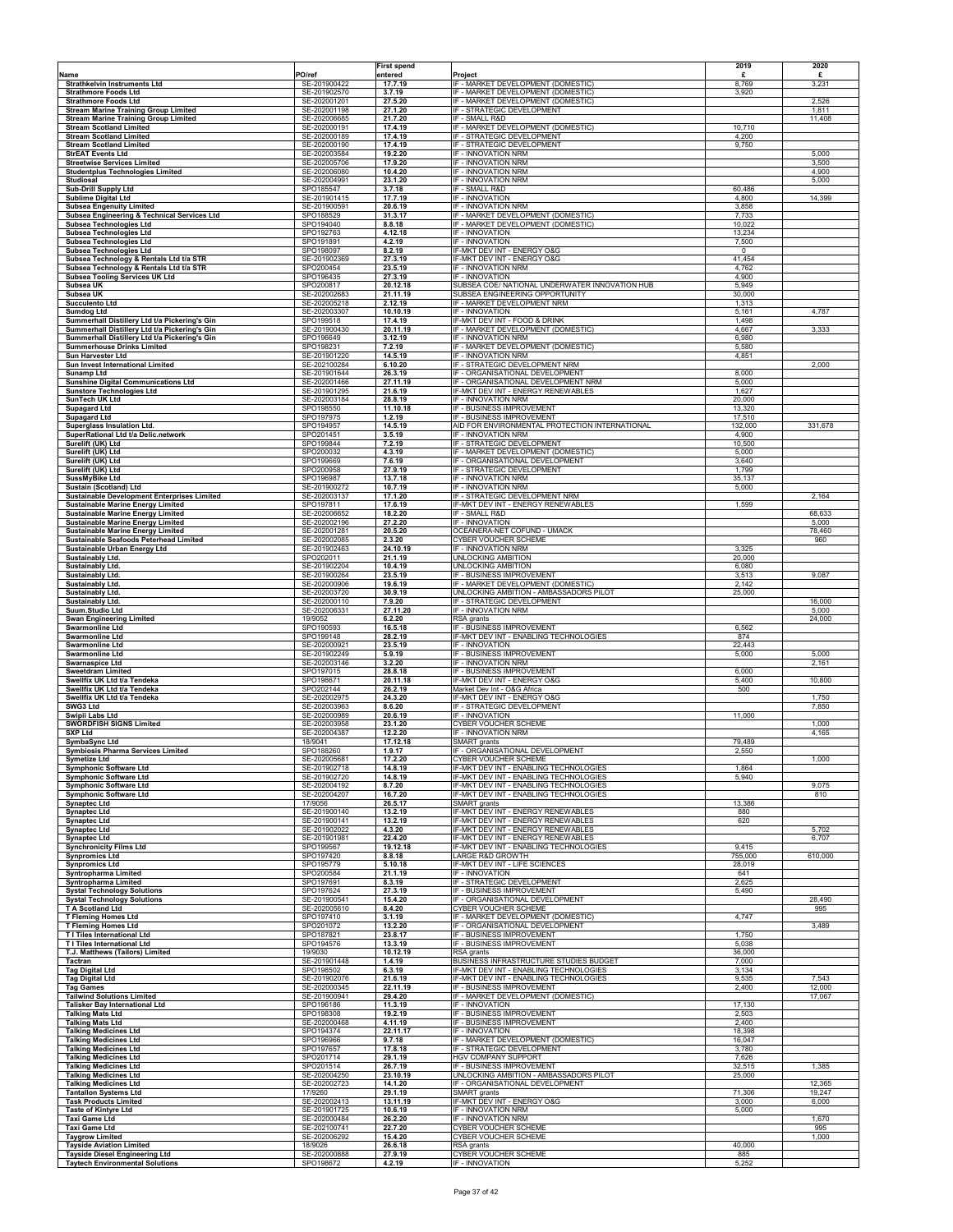|                                                                                                |                              | First spend          |                                                                                                    | 2019             | 2020             |
|------------------------------------------------------------------------------------------------|------------------------------|----------------------|----------------------------------------------------------------------------------------------------|------------------|------------------|
| Name<br><b>TBR Global Limited</b>                                                              | PO/ref<br>SPO202037          | entered<br>25.6.19   | Project<br>IF - MARKET DEVELOPMENT (DOMESTIC)                                                      | £<br>7,500       | £                |
| <b>TBR Global Limited</b><br><b>TBR Global Limited</b>                                         | SE-201901407<br>SE-202004678 | 1.11.19<br>26.11.19  | IF-MKT DEV INT - TOURISM<br>IF - MARKET DEVELOPMENT (DOMESTIC)                                     | 16,000<br>3,750  | 32,000           |
| <b>TBR Global Limited</b>                                                                      | SE-201901667                 | 5.5.20               | IF - STRATEGIC DEVELOPMENT                                                                         |                  | 4,684            |
| <b>TC Biopharm Limited</b><br><b>Team Magnus Ltd</b>                                           | SPO191003<br>SPO196479       | 29.11.17<br>26.2.19  | LARGE R&D GROWTH<br>IF-MKT DEV INT - TOURISM                                                       | 111,317<br>1,236 | 421,632          |
| <b>Team Magnus Ltd</b><br>Teasmith Spirit Company Ltd, The                                     | SE-202004479<br>SE-202000704 | 20.2.20<br>4.2.20    | IF-MKT DEV INT - TEXTILES<br>IF - INNOVATION NRM                                                   |                  | 5,000<br>3,815   |
| <b>Technical Academy Scotland</b>                                                              | SE-202002549                 | 8.12.20              | <b>CYBER VOUCHER SCHEME</b>                                                                        |                  | 995              |
| <b>Technology Scotland Ltd</b><br><b>Technology Scotland Ltd</b>                               | SE-201900226<br>SE-202001235 | 11.3.19<br>3.6.19    | CLUSTER DEVELOPMENT IN THE TECHNOLOGY SECTOR<br>CLUSTER DEVELOPMENT IN THE TECHNOLOGY SECTOR       | 22,000<br>22,000 |                  |
| <b>Technology Scotland Ltd</b><br><b>Technology Scotland Ltd</b>                               | SE-202001296<br>SE-202001297 | 5.7.19<br>14.11.19   | CLUSTER DEVELOPMENT IN THE TECHNOLOGY SECTOR<br>CLUSTER DEVELOPMENT IN THE TECHNOLOGY SECTOR       | 50,000<br>50,000 |                  |
| <b>Technology Scotland Ltd</b>                                                                 | SE-202001298                 | 12.2.20              | CLUSTER DEVELOPMENT IN THE TECHNOLOGY SECTOR                                                       |                  | 22,000           |
| <b>Technology Scotland Ltd</b><br><b>Technology Scotland Ltd</b>                               | SE-202001314<br>SE-202001315 | 9.6.20<br>22.9.20    | CLUSTER DEVELOPMENT IN THE TECHNOLOGY SECTOR<br>CLUSTER DEVELOPMENT IN THE TECHNOLOGY SECTOR       |                  | 22,000<br>50,000 |
| <b>Technology Scotland Ltd</b><br><b>Teed Business Continuity Limited</b>                      | SE-202001316<br>SE-202001066 | 15.12.20<br>30.7.19  | CLUSTER DEVELOPMENT IN THE TECHNOLOGY SECTOR<br><b>CYBER VOUCHER SCHEME</b>                        | 1,000            | 50,000           |
| <b>Tektup Limited</b>                                                                          | SE-202003227                 | 6.4.20               | CYBER VOUCHER SCHEME                                                                               |                  | 450              |
| <b>Tempest Brewing Co</b><br><b>Tempest Brewing Co</b>                                         | SE-201902073<br>SE-202001258 | 14.11.19<br>18.11.19 | IF - BUSINESS IMPROVEMENT<br>IF - BUSINESS IMPROVEMENT                                             | 2,710<br>12,173  | 8,761<br>2,717   |
| <b>Tempest Brewing Co</b><br><b>Tempest Brewing Co</b>                                         | SPO201984<br>SPO202149       | 25.11.19<br>25.11.19 | IF - BUSINESS IMPROVEMENT<br>IF - STRATEGIC DEVELOPMENT                                            | 3,624<br>6,200   |                  |
| <b>Tempest Brewing Co</b>                                                                      | SE-201901312                 | 29.4.20              | BPS M2 TEMPEST BREWERY                                                                             |                  | 14,334           |
| <b>Tempus IME</b><br><b>Tempus IME</b>                                                         | SPO195184<br>SE-202004150    | 9.7.18<br>26.2.20    | IF - MARKET DEVELOPMENT (DOMESTIC)<br>IF - BUSINESS IMPROVEMENT                                    | 2,700            | 3,450            |
| <b>Ten Bio Limited</b><br>Tensarc                                                              | SE-202101070<br>SPO197095    | 11.8.20<br>5.3.19    | HGV COMPANY - COVID PRESEED<br>IF - BUSINESS IMPROVEMENT NRM                                       | 4,950            | 45,000           |
| Tensarc                                                                                        | SE-201901700                 | 8.3.19               | IF-MKT DEV INT - TEXTILES                                                                          | 2,253            |                  |
| <b>Tenzor Geo</b><br><b>Terapro Limited</b>                                                    | SE-202007189<br>SE-202001478 | 1.4.20<br>5.12.19    | MARKET DEV INT - AOG 2020 TRADE MISSION<br>IF - INNOVATION NRM                                     | 3,290            | 800              |
| <b>Tern Television Productions Limited</b><br><b>Thales UK Limited</b>                         | 19/9094<br>SPO192994         | 17.1.20<br>27.11.18  | RSA grants<br>LARGE R&D INTERNATIONAL                                                              | 2,021,000        | 30,000<br>98,000 |
| Thank Evans Childcare Agency Ltd                                                               | SE-202001365                 | 29.7.20              | <b>CYBER VOUCHER SCHEME</b>                                                                        |                  | 740              |
| The Chamber of Shipping Ltd<br>The Chamber of Shipping Ltd                                     | SE-201902221<br>SE-201902222 | 5.4.19<br>8.4.19     | HVM and Health Operational Research & Foresighting<br>High-Value Manufacturing and Health Strategy | 23,000<br>2,000  |                  |
| The East Africa Sisal Company Ltd<br>The Edinburgh Beer Factory Limited                        | 18/9094<br>17/9160           | 29.1.19<br>26.3.18   | SMART grants<br>RSA grants                                                                         | 98,435<br>36,000 |                  |
| The GT4 Group Limited                                                                          | 17/9138                      | 4.4.18               | RSA grants                                                                                         |                  | 14,000           |
| The Innis & Gunn Brewing Company Limited<br>The Kitchen Depot Holdings Ltd                     | 16/9167<br>19/9023           | 8.8.18<br>19.4.20    | RSA grants<br>RSA grants                                                                           | 20,000           | 125,000          |
| The One Place Capital Ltd t/a Money Dashboard<br>The One Place Capital Ltd t/a Money Dashboard | SPO184724<br>SPO194950       | 13.3.17<br>14.5.18   | IF - MARKET DEVELOPMENT (DOMESTIC)<br>IF - SMALL R&D                                               | 9,000<br>11,948  | 27,948           |
| The One Place Capital Ltd t/a Money Dashboard                                                  | SPO198482                    | 23.11.18             | IF - BUSINESS IMPROVEMENT                                                                          | 11,364           |                  |
| The One Place Capital Ltd t/a Money Dashboard<br>The One Place Capital Ltd t/a Money Dashboard | SE-201900282<br>SPO202018    | 16.9.19<br>27.9.19   | IF - STRATEGIC DEVELOPMENT<br>IF - ORGANISATIONAL DEVELOPMENT                                      | 11,061<br>6,238  | 26,667<br>4,162  |
| The Streaming Audio Company Limited<br>The Tartan Blanket Co Ltd                               | 19/9142<br>SE-202003980      | 23.1.20<br>7.2.20    | <b>SMART</b> grants<br>IF - STRATEGIC DEVELOPMENT                                                  |                  | 37,864<br>2,230  |
| The Tartan Blanket Co Ltd                                                                      | SE-202004454                 | 5.8.20               | IF - BUSINESS IMPROVEMENT                                                                          |                  | 1,235            |
| The Tontine Hotel Ltd<br>The Victor Pizza Co. LTD                                              | SE-202102061<br>19/9009      | 8.12.20<br>11.9.19   | HOTEL RECOVERY PROGRAMME - RESOURCE<br>RSA grants                                                  | 75,000           | 41,275<br>34,292 |
| <b>The Voice Distillery</b><br><b>Thebookingroom Group Ltd</b>                                 | 19/9168<br>SE-202002842      | 10.6.20<br>12.8.19   | SMART grants<br>IF - STRATEGIC DEVELOPMENT                                                         | 10,000           | 29,609<br>5,000  |
| Therma-Chem International Limited                                                              | SE-202002691                 | 7.8.19               | MARKET DEV INT - OIL & GAS ASIA                                                                    | 1,000            |                  |
| <b>Thinjack Ltd</b><br><b>Thinjack Ltd</b>                                                     | SPO193787<br>SE-202002908    | 4.4.19<br>15.8.19    | IF - INNOVATION NRM<br>IF-MKT DEV INT - ENERGY O&G                                                 | 5,000<br>12,847  |                  |
| <b>ThinkAnalytics Ltd.</b><br>Thirdspace Studio Limited t/a Thirdspace                         | 15/9166<br>SE-201901886      | 15.7.16<br>2.4.19    | RSA grants<br>IF - INNOVATION NRM                                                                  | 2,212            | 100,000          |
| <b>Thirlestane Castle Trust</b>                                                                | SE-202003234                 | 17.1.20              | Market Dev Int - F&D - Int Matket Events                                                           |                  | 200              |
| <b>Thirst Craft Ltd</b><br>This Is Alice, Inc.                                                 | SE-201901490<br>SE-201900989 | 21.3.19<br>20.6.19   | IF - INNOVATION NRM<br>SDI T&I INWARD VISITS - CROSS SECTOR                                        | 5,944<br>2,519   |                  |
| <b>Thisthat Limited</b><br><b>Thistle Occupational Health Ltd</b>                              | SPO201708<br>SE-202004798    | 18.1.19<br>19.3.20   | IF - INNOVATION NRM<br>CYBER VOUCHER SCHEME                                                        | 5,000            | 850              |
| <b>Thistle Steel International Ltd</b>                                                         | SE-202004787                 | 2.4.20               | CYBER VOUCHER SCHEME                                                                               |                  | 1,000            |
| <b>Thistle Storage Equipment Limited</b><br><b>Thistle Storage Equipment Limited</b>           | SPO196125<br>SPO197087       | 5.6.18<br>17.7.19    | IF - MARKET DEVELOPMENT (DOMESTIC)<br>IF - BUSINESS IMPROVEMENT                                    | 8,370<br>9,000   |                  |
| Thistly Cross Cider Co Limited<br><b>Thistly Cross Cider Co Limited</b>                        | SPO196780<br>SE-201901209    | 27.2.19<br>6.3.19    | IF - BUSINESS IMPROVEMENT<br>IF - MARKET DEVELOPMENT (DOMESTIC)                                    | 18,443<br>3,000  |                  |
| <b>Thistly Cross Cider Co Limited</b>                                                          | SE-201901746                 | 18.3.19              | IF - BUSINESS IMPROVEMENT                                                                          | 11,000           |                  |
| <b>Thistly Cross Cider Co Limited</b><br><b>Thistly Cross Cider Co Limited</b>                 | SPO194224<br>SE-201901757    | 29.3.19<br>13.5.19   | IF-MKT DEV INT - FOOD & DRINK<br>IF-MKT DEV INT - FOOD & DRINK                                     | 7,356<br>1,000   |                  |
| Thistly Cross Cider Co Limited<br>Thistly Cross Cider Co Limited                               | SE-201902641<br>SE-202001178 | 24.5.19<br>30.5.19   | MINI CAPEX SCHEME<br>IF - MARKET DEVELOPMENT (DOMESTIC)                                            | 2,775<br>15,687  |                  |
| <b>Thistly Cross Cider Co Limited</b>                                                          | SE-201902084                 | 29.7.19              | IF - MARKET DEVELOPMENT (DOMESTIC)                                                                 | 7,200            | 5,220            |
| <b>Thistly Cross Cider Co Limited</b><br><b>Thistly Cross Cider Co Limited</b>                 | SE-202002864<br>SE-202100067 | 13.1.20<br>4.5.20    | IF - INNOVATION<br>IF-MKT DEV INT - FOOD & DRINK                                                   |                  | 44,863<br>1,650  |
| Thistly Cross Cider Co Limited<br>Thomas Young & Sons                                          | SE-202005536<br>SE-202005398 | 22.7.20<br>28.4.20   | IF - BUSINESS IMPROVEMENT<br>IF - STRATEGIC DEVELOPMENT NRM                                        |                  | 2,670<br>3,500   |
| <b>Thomson Gray Limited</b>                                                                    | SE-201900824                 | 19.3.20              | CYBER VOUCHER SCHEME                                                                               |                  | 975              |
| <b>Thomson Pettie Limited</b><br><b>Thomson Pettie Limited</b>                                 | SPO187820<br>SPO201848       | 12.11.18<br>2.10.19  | IF - BUSINESS IMPROVEMENT<br>IF - ORGANISATIONAL DEVELOPMENT                                       | 20,250<br>2,516  |                  |
| <b>Thorburn Wealth Management Limited</b><br><b>Thorne Travel</b>                              | SE-202006961<br>SE-201900051 | 3.6.20<br>21.1.19    | CYBER VOUCHER SCHEME<br>IF - BUSINESS IMPROVEMENT                                                  | 2,500            | 449              |
| <b>Thorne Travel</b>                                                                           | SPO200619                    | 8.2.19               | IF-MKT DEV INT - TOURISM                                                                           | 5,765            |                  |
| <b>Thorntons Investment Management Limited</b><br>Three Sisters Bake LLP                       | SPO194944<br>SE-202000316    | 4.6.19<br>15.10.19   | IF - ORGANISATIONAL DEVELOPMENT<br>IF - STRATEGIC DEVELOPMENT NRM                                  | 1,680<br>4,000   |                  |
| <b>Thrifty App</b><br><b>Tidytown Limited</b>                                                  | SE-202001852<br>SE-202000140 | 23.4.20<br>15.4.20   | IF - INNOVATION NRM<br>IF - INNOVATION NRM                                                         |                  | 2,450<br>5,000   |
| Tilly Confectionery t/a Mrs Tillys                                                             | SE-201900675                 | 12.2.19              | MINI CAPEX SCHEME                                                                                  | 47,569           |                  |
| <b>Tinto Architecture Limited</b><br><b>Tipple Box</b>                                         | SPO202111<br>SE-202003120    | 14.3.19<br>11.3.20   | CYBER VOUCHER SCHEME<br>IF - MARKET DEVELOPMENT NRM                                                | 1,000            | 1,080            |
| <b>Tissue Solutions Ltd</b><br><b>Titan Tools Services Ltd</b>                                 | SPO193950<br>SPO202167       | 18.5.18<br>26.2.19   | IF - BUSINESS IMPROVEMENT<br>Market Dev Int - O&G Africa                                           | 2,750<br>500     |                  |
| TKM Consulting (Craigellachie) Ltd                                                             | SPO201817                    | 27.6.19              | CYBER VOUCHER SCHEME                                                                               | 1,000            |                  |
| <b>Tog Tailor Ltd, The</b><br><b>Together Energy Limited</b>                                   | SE-202001534<br>17/9246      | 20.11.19<br>29.1.19  | IF - INNOVATION NRM<br><b>RSA</b> grants                                                           | 2.646<br>220,000 |                  |
| Tomnah'a Market Garden Ltd<br>Tongue In Peat Ltd                                               | SE-202006759<br>SE-202002599 | 6.4.20<br>19.12.19   | SE RURAL: PLANNING TO SUCCEED - SCOTTISH FLOWERS C<br>IF - STRATEGIC DEVELOPMENT NRM               | 4,000            | 1,450            |
| <b>Top Box Self Storage Ltd</b>                                                                | SE-202001310<br>SE-201901694 | 17.7.19<br>21.5.20   | IF - INNOVATION NRM<br>BPS M3 TORISHIMA SERVICE SOLUTIONS EU LTD                                   | 5,000            | 150,000          |
| Torishima Service Solutions (Europe) Ltd<br><b>Tot Technologies Ltd</b>                        | SE-202004646                 | 7.2.20               | IF - INNOVATION NRM                                                                                |                  | 5,000            |
| <b>Total Accounting Ltd</b><br><b>Toto Sleep Ltd</b>                                           | SE-202006859<br>SE-202000318 | 14.9.20<br>20.2.20   | CYBER VOUCHER SCHEME<br>IF - INNOVATION NRM                                                        |                  | 1,000<br>5,000   |
| <b>Toto Sleep Ltd</b><br><b>Tots Bots Ltd</b>                                                  | SE-202007242<br>SPO194038    | 8.9.20<br>19.10.18   | IF - SMALL R&D<br>IF - MARKET DEVELOPMENT (DOMESTIC)                                               | 2,700            | 1,289            |
| <b>Tots Bots Ltd</b>                                                                           | SPO200981                    | 18.4.19              | IF - STRATEGIC DEVELOPMENT                                                                         | 11,700           | 3,880            |
| <b>Totseat Limited</b><br><b>Touch Bionics Ltd</b>                                             | SE-202006921<br>SPO195596    | 31.7.20<br>17.9.18   | IF - STRATEGIC DEVELOPMENT NRM<br>LARGE R&D INTERNATIONAL                                          | 142,700          | 2,000<br>117,000 |
| <b>Tour Tag Ltd</b>                                                                            | SPO200933                    | 21.1.19              | IF - INNOVATION NRM                                                                                | 5,000            |                  |
| <b>TownRock Energy Limited</b><br><b>TPS WeldTech Ltd</b>                                      | SPO198997<br>SE-202005167    | 4.2.19<br>5.5.20     | IF - INNOVATION NRM<br>IF - BUSINESS IMPROVEMENT                                                   | 4,823            | 10,173           |
| <b>TPS WeldTech Ltd</b><br>Trac Oil & Gas Limited                                              | SE-202007267<br>SE-202004940 | 20.5.20<br>15.11.19  | IF - SMALL R&D<br>SDI T&I SCIENCE, ENERGY & TECH TRADE RUNNING COSTS                               | 500              | 48,085           |
| <b>Trace Data Limited</b>                                                                      | SE-201901343                 | 7.10.19              | IF - INNOVATION NRM                                                                                | 5,000            |                  |
| <b>Trace Data Limited</b><br><b>Tracker Cabs Limited</b>                                       | SE-202006146<br>SPO200905    | 29.6.20<br>7.6.19    | CYBER VOUCHER SCHEME<br>HGV COMPANY SUPPORT                                                        | 7,800            | 750              |
| <b>Tracker Cabs Limited</b><br><b>TRACS Assets Ltd</b>                                         | SE-202000186<br>SPO199543    | 4.3.20<br>15.11.18   | <b>HGV COMPANY SUPPORT</b><br>IF-MKT DEV INT - ENERGY O&G                                          | 1,022            | 15,120           |
| <b>TRACS Assets Ltd</b>                                                                        | SPO199472<br>SE-202002916    | 7.12.18              | IF-MKT DEV INT - ENERGY O&G<br>IF-MKT DEV INT - ENERGY O&G                                         | 11,425           |                  |
| <b>TRACS Assets Ltd</b><br><b>Trade In Space Limited</b>                                       | SE-202001637                 | 21.8.19<br>2.12.19   | IF - STRATEGIC DEVELOPMENT NRM                                                                     | 839<br>3,299     |                  |
| <b>Trade In Space Limited</b><br><b>Trade In Space Limited</b>                                 | SE-202101073<br>SE-202004641 | 11.8.20<br>2.9.20    | HGV COMPANY - COVID PRESEED<br>IF - INNOVATION NRM                                                 |                  | 45,578<br>4,900  |
| <b>Trade Right International CIC</b>                                                           | SE-202004111                 | 23.3.20              | IF - INNOVATION                                                                                    |                  | 14,945           |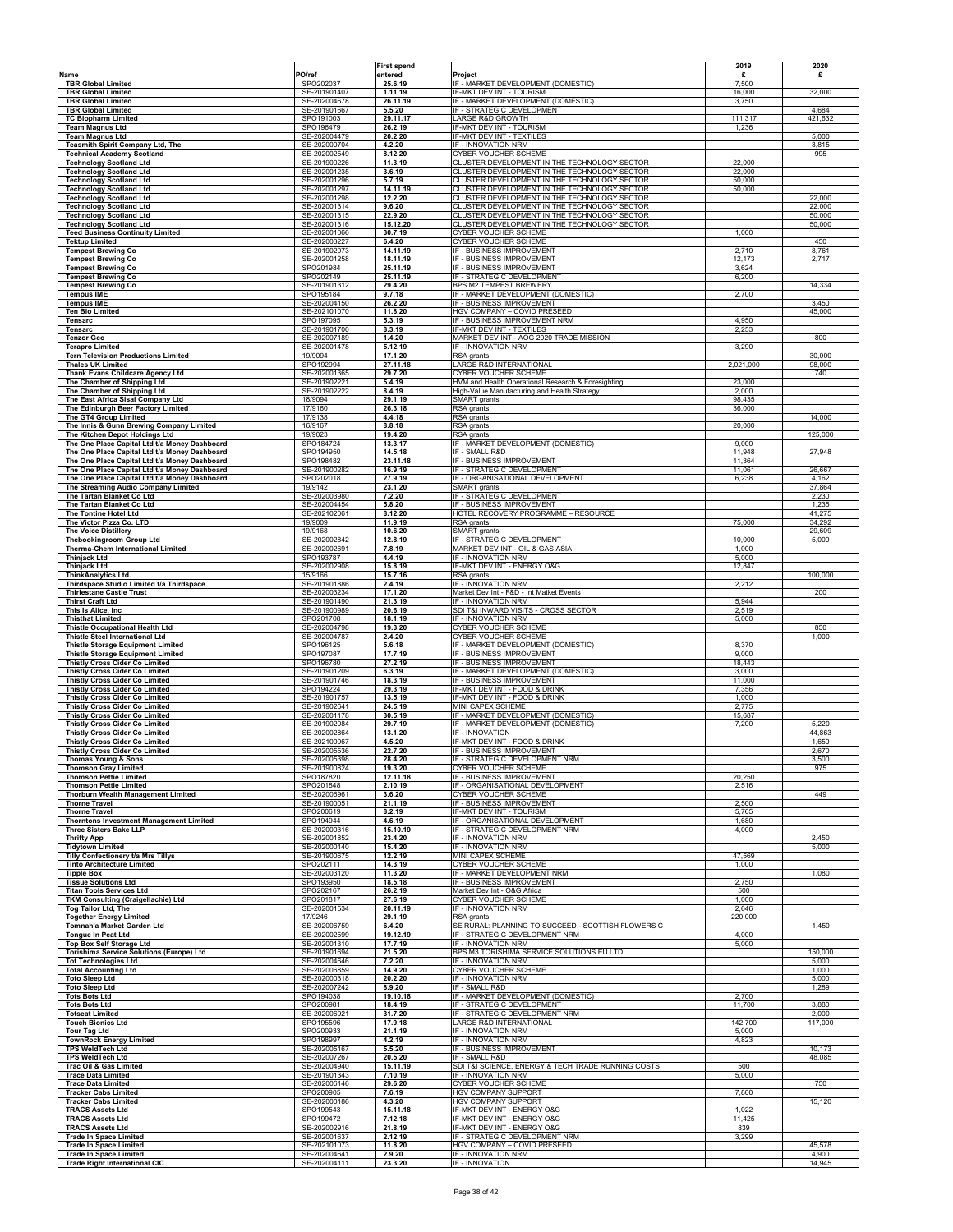|                                                                                                      |                              | <b>First spend</b>   |                                                                                            | 2019                 | 2020               |
|------------------------------------------------------------------------------------------------------|------------------------------|----------------------|--------------------------------------------------------------------------------------------|----------------------|--------------------|
| Name<br><b>Tradeprint (Distribution) Limited</b>                                                     | PO/ref<br>SE-201902397       | entered<br>30.4.19   | Project<br>MINI CAPEX SCHEME                                                               | £<br>50,000          | £                  |
| <b>Traill Packs Ltd</b>                                                                              | SE-202000583                 | 13.9.19              | IF - INNOVATION NRM                                                                        | 5,000                |                    |
| <b>Trans World Educational Experiences Ltd</b><br><b>Transcal Ltd</b>                                | SPO201205<br>SPO195709       | 23.7.19<br>16.11.18  | IF - BUSINESS IMPROVEMENT<br>IF-MKT DEV INT - TEXTILES                                     | 8,750<br>9,188       |                    |
| <b>Transiris Scotland Ltd</b>                                                                        | 18/9030                      | 1.5.19               | RSA grants                                                                                 | 30,000               | 155,000            |
| <b>Transport for Edinburgh Limited</b><br><b>Transport for Edinburgh Limited</b>                     | SE-202001900<br>SE-201902392 | 31.7.19<br>2.9.19    | TRAVEL TECH RESEARCH<br>EDINBURGH WAYFINDING DIGITAL DEVELOPMENT                           | 15,000<br>30,000     |                    |
| <b>Traquair House Brewery Ltd</b>                                                                    | SPO201351                    | 23.9.19              | IF - INNOVATION NRM                                                                        | 5,000                |                    |
| <b>Travelnest Limited</b><br><b>TravelNest Ltd</b>                                                   | 17/9242<br>SPO197802         | 25.2.19<br>15.8.18   | RSA grants<br>LARGE R&D GROWTH                                                             | 250,000<br>1,023,000 | 185,000            |
| <b>Trickle Data Insights Ltd</b>                                                                     | SE-202000563                 | 5.12.19              | <b>IF - MARKET DEVELOPMENT (DOMESTIC)</b>                                                  | 2,400                |                    |
| <b>Trickle Data Insights Ltd</b>                                                                     | SE-202001867                 | 10.8.20              | IF - MARKET DEVELOPMENT (DOMESTIC)                                                         |                      | 24,000             |
| <b>Tricore Ltd</b><br><b>Tricres LLP</b>                                                             | SE-201902113<br>SPO200635    | 30.3.20<br>6.2.19    | IF - INNOVATION NRM<br>IF - INNOVATION NRM                                                 | 4,900                | 7,240              |
| <b>Tricres LLP</b>                                                                                   | SE-201901897                 | 8.4.19               | IF - INNOVATION NRM                                                                        | 12,247               |                    |
| <b>Trig Avionics Ltd</b><br><b>Trig Avionics Ltd</b>                                                 | SPO194566<br>SE-201902666    | 22.1.19<br>15.4.19   | IF - STRATEGIC DEVELOPMENT<br>IF-MKT DEV INT - ENABLING TECHNOLOGIES                       | 13,791<br>1,865      |                    |
| <b>Trig Avionics Ltd</b>                                                                             | SE-202001285                 | 25.11.19             | IF - INNOVATION                                                                            | 18,022               | 33,380             |
| <b>Tripsology Limited</b><br><b>Trisaas Group Ltd, The</b>                                           | SE-202005529<br>SPO201380    | 9.4.20<br>24.5.19    | IF - INNOVATION NRM<br>IF - MARKET DEVELOPMENT (DOMESTIC)                                  | 4,800                | 4,238              |
| <b>Trisaas Group Ltd, The</b>                                                                        | SPO201379                    | 19.6.19              | IF - MARKET DEVELOPMENT (DOMESTIC)                                                         | 8,368                | 4,532              |
| <b>Triscribe Ltd</b>                                                                                 | SE-201901925                 | 23.7.19              | <b>IF - INNOVATION</b>                                                                     | 7,775                | 9,046              |
| <b>Triscribe Ltd</b><br><b>Triscribe Ltd</b>                                                         | SE-202007244<br>SE-202005005 | 2.4.20<br>27.4.20    | MARKET DEV INT - NORDICS DIGITAL MISSION<br>IF - STRATEGIC DEVELOPMENT                     |                      | 200<br>4,000       |
| <b>Tritec Marine Ltd</b>                                                                             | SPO200559                    | 13.12.19             | IF - INNOVATION                                                                            | 21,815               |                    |
| <b>Tritech International Limited</b><br><b>Triton Marine and Engineering Consultants Ltd</b>         | SPO200365<br>SE-202003589    | 23.8.19<br>5.11.19   | <b>LARGE R&amp;D INTERNATIONAL</b><br>MARKET DEV INT - GHANA & NIGERIA TRADE MISSION       | 21,452<br>1,000      | 49,657             |
| <b>Triyit Ltd</b>                                                                                    | SPO201929                    | 8.4.19               | IF - INNOVATION NRM                                                                        | 5,000                |                    |
| <b>Triyit Ltd</b>                                                                                    | SE-201901989                 | 18.9.19              | IF - MARKET DEVELOPMENT NRM                                                                | 780                  | 200                |
| <b>Triyit Ltd</b><br><b>Triyit Ltd</b>                                                               | SE-202006563<br>SE-202003696 | 19.2.20<br>5.5.20    | IF - MARKET DEVELOPMENT INTERNATIONAL-CROSS SECTOR<br>IF - MARKET DEVELOPMENT NRM          |                      | 1,920              |
| <b>Trojan Energy Limited</b>                                                                         | SE-201901826                 | 3.7.19               | HGV COMPANY SUPPORT                                                                        | 5,250                |                    |
| <b>Trossachs Area Community Transport</b><br><b>Trossachs Distillery Limited</b>                     | SE-201902254<br>18/9048      | 29.3.19<br>8.7.19    | SE RURAL - PETROL STATION GRANT SCHEME<br>RSA grants                                       | 15,500<br>50,000     |                    |
| <b>Trossachs Distillery Limited</b>                                                                  | SE-201900597                 | 10.7.19              | IF - BUSINESS IMPROVEMENT                                                                  | 8,000                | 8,000              |
| <b>Trossachs Distillery Limited</b><br><b>Trossachs Distillery Limited</b>                           | SE-202001924<br>SE-202003297 | 6.3.20<br>3.4.20     | MINI CAPEX SCHEME<br>IF - ORGANISATIONAL DEVELOPMENT                                       |                      | 98,344<br>7,200    |
| <b>Trossachs Distillery Limited</b>                                                                  | SE-202003385                 | 6.4.20               | IF - INNOVATION                                                                            |                      | 3,570              |
| <b>Trossachs Distillery Limited</b>                                                                  | SE-202005369<br>SE-202007054 | 8.4.20               | IF - INNOVATION<br>IF - SMALL R&D                                                          |                      | 5,000<br>25,041    |
| <b>Trossachs Distillery Limited</b><br><b>Turnbull &amp; Scott (Engineers) Ltd</b>                   | SPO198541                    | 20.5.20<br>16.11.18  | IF - BUSINESS IMPROVEMENT                                                                  | 7,158                |                    |
| <b>Turnbull Design Engineering Ltd</b>                                                               | SE-202006119                 | 12.3.20              | IF - INNOVATION NRM                                                                        |                      | 2,550              |
| <b>Turner Iceni Ltd</b><br>Turnils (UK) Ltd T/A Eclipse Blind Systems Ltd                            | SE-202002198<br>SPO192419    | 22.1.20<br>17.10.18  | IF - BUSINESS IMPROVEMENT<br>IF - BUSINESS IMPROVEMENT                                     | 2,893                | 12,000             |
| Turnils (UK) Ltd T/A Eclipse Blind Systems Ltd                                                       | SPO197836                    | 6.11.18              | IF - BUSINESS IMPROVEMENT                                                                  | 4,500                |                    |
| Turnils (UK) Ltd T/A Eclipse Blind Systems Ltd<br>Turnils (UK) Ltd T/A Eclipse Blind Systems Ltd     | SE-201900099<br>SPO199361    | 23.1.19<br>31.1.19   | IF - BUSINESS IMPROVEMENT<br>IF - BUSINESS IMPROVEMENT                                     | 8,000<br>8,125       |                    |
| Turnils (UK) Ltd T/A Eclipse Blind Systems Ltd                                                       | SE-202006176                 | 13.3.20              | IF - SMALL R&D                                                                             |                      | 55,786             |
| Turnils (UK) Ltd T/A Eclipse Blind Systems Ltd                                                       | SE-202001000                 | 18.11.20             | IF - ORGANISATIONAL DEVELOPMENT                                                            |                      | 2,920              |
| <b>Turnkey Environmental Management Services</b><br><b>Turnkey Environmental Management Services</b> | SE-201902729<br>SE-202001219 | 15.4.19<br>3.6.19    | IF-MKT DEV INT - ENERGY O&G<br>IF-MKT DEV INT - ENERGY O&G                                 | 3,567<br>4,000       |                    |
| <b>Turtle Pack Ltd</b>                                                                               | SPO196736                    | 6.8.18               | IF - INNOVATION NRM                                                                        | 4,646                |                    |
| <b>Turtle Pack Ltd</b><br><b>Turtle Pack Ltd</b>                                                     | SPO195117<br>SE-202005542    | 17.10.19<br>17.1.20  | IF - INNOVATION NRM<br>IF - MARKET DEVELOPMENT INTERNATIONAL-CROSS SECTOR                  | 5,883                | 183                |
| <b>Turtle Pack Ltd</b>                                                                               | SE-202003893                 | 29.10.20             | IF - INNOVATION NRM                                                                        |                      | 2,605              |
| TUV SUD Ltd t/a NEL<br>TUV SUD Ltd t/a NEL                                                           | SPO189388<br>SPO199204       | 1.8.17<br>4.4.19     | Subsea Flow Measurement & Fluid Mechanics (NEL)<br>IF - BUSINESS IMPROVEMENT               | 2,450,000<br>16,097  | 110,500            |
| TUV SUD Ltd t/a NEL                                                                                  | SE-202007158                 | 21.5.20              | MARKET DEV INT - AOG 2020 TRADE MISSION                                                    |                      | 800                |
| TUV SUD Ltd t/a NEL                                                                                  | SE-202101836                 | 15.12.20             | IF - BUSINESS IMPROVEMENT                                                                  |                      | 29,884             |
| Twenty-Five Ten Group Ltd t/a UWA Tequila<br>Twenty-Five Ten Group Ltd t/a UWA Tequila               | SE-202000895<br>SE-202002222 | 2.4.20<br>2.4.20     | IF - MARKET DEVELOPMENT NRM<br>IF - MARKET DEVELOPMENT NRM                                 |                      | 7,602<br>3,332     |
| Two Rivers Media Ltd                                                                                 | SPO201206                    | 4.3.19               | IF - STRATEGIC DEVELOPMENT NRM FINANCIAL READINESS                                         | 8,125                |                    |
| Two Rivers Media Ltd<br>Two Rivers Media Ltd                                                         | SPO201207<br>SE-202002733    | 8.5.19<br>4.3.20     | IF - MARKET DEVELOPMENT NRM<br>IF - INNOVATION NRM                                         | 13,500               | 4,500<br>11,733    |
| Two Rivers Media Ltd                                                                                 | SE-202002586                 | 26.5.20              | IF - MARKET DEVELOPMENT NRM                                                                |                      | 2,500              |
| Two Rivers Media Ltd                                                                                 | SE-202003095                 | 20.11.20             | IF-MKT DEV INT - ENABLING TECHNOLOGIES                                                     |                      | 1,065              |
| <b>Tymor Marine Ltd</b><br><b>Tyrescanner.Com Limited</b>                                            | SE-202001380<br>SE-202002259 | 28.11.19<br>10.12.19 | IF - INNOVATION<br>IF - STRATEGIC DEVELOPMENT                                              | 24,164<br>3,900      | 10,745<br>9,900    |
| <b>Tyrescanner.Com Limited</b>                                                                       | SE-202002290                 | 10.12.19             | IF - STRATEGIC DEVELOPMENT                                                                 | 4,000                | 8,000              |
| <b>Tyrescanner.Com Limited</b><br><b>U Save Utility Contracts Limited</b>                            | SE-202006063<br>SE-202003801 | 20.5.20<br>5.12.19   | IF - INNOVATION<br>IF - INNOVATION NRM                                                     | 5,000                | 19,879             |
| <b>Udrafter Ltd</b>                                                                                  | SE-202001385                 | 7.10.19              | IF - INNOVATION NRM                                                                        | 30,641               | 2,000              |
| <b>Udrafter Ltd</b><br><b>Ufraction8 Limited</b>                                                     | SE-202100295<br>18/9072      | 8.6.20<br>18.12.18   | IF - INNOVATION NRM<br>SMART grants                                                        | 64,554               | 8,081              |
| <b>Ufraction8 Ltd</b>                                                                                | SPO200934                    | 21.2.19              | IF-MKT DEV INT - LIFE SCIENCES                                                             | 459                  |                    |
| <b>Ufraction8 Ltd</b>                                                                                | SE-201902527                 | 26.8.19              | IF-MKT DEV INT - CHEMICALS<br>IF-MKT DEV INT - CHEMICALS                                   | 4,767                | 3,991              |
| <b>Ufraction8 Ltd</b><br>Uin Foods Ltd                                                               | SE-202003618<br>SPO192465    | 1.4.20<br>7.12.18    | IF - BUSINESS IMPROVEMENT                                                                  | 9.975                |                    |
| UK Fashion and Textile Association Ltd                                                               | SE-201902260                 | 1.4.19               | UKFT (SCOTLAND) LTD                                                                        | 10,000               | 20,000             |
| <b>Ulpian Systems Ltd</b><br><b>Ulpian Systems Ltd</b>                                               | SPO194976<br>SPO201122       | 17.7.18<br>9.5.19    | IF - INNOVATION NRM<br>IF - SMALL R&D                                                      | 12,688<br>32,801     | 17,452             |
| <b>Ulpian Systems Ltd</b>                                                                            | SPO202211                    | 13.5.19              | CYBER VOUCHER SCHEME                                                                       | 1,000                |                    |
| <b>Ulpian Systems Ltd</b><br><b>Umega Limited</b>                                                    | SE-202101492<br>SE-201900437 | 30.9.20<br>12.9.19   | IF - INNOVATION NRM<br>IF - ORGANISATIONAL DEVELOPMENT NRM                                 | 5,000                | 3,416              |
| <b>UMS Flowell UK Limited</b>                                                                        | SPO196409                    | 10.7.18              | IF-MKT DEV INT - ENERGY O&G                                                                | 9,000                |                    |
| <b>Undaunted Ltd</b><br><b>Uniklasers Ltd</b>                                                        | SE-201901200<br>SPO195246    | 22.1.20<br>22.5.18   | IF - INNOVATION NRM<br>IF - MARKET DEVELOPMENT (DOMESTIC)                                  | 4,500                | 6,106              |
| <b>Uniklasers Ltd</b>                                                                                | SE-202005855                 | 2.7.20               | IF - STRATEGIC DEVELOPMENT                                                                 |                      | 3,700              |
| Unity Well Integrity UK Limited<br><b>University Of Aberdeen</b>                                     | SE-202002456<br>SPO199561    | 4.5.20<br>26.11.18   | IF - BUSINESS IMPROVEMENT<br>ANTIFUNGAL THERAPEUTICS                                       | 211,732              | 26,447<br>172,098  |
| <b>University Of Aberdeen</b>                                                                        | SE-201900091                 | 6.3.19               | E&LCT FORESIGHTING AND OPERATIONAL SUPPORT 2018-21                                         | 10,000               |                    |
| <b>University of Dundee</b>                                                                          | SPO197093<br>SPO201284       | 27.7.18              | HGSP AWARDS - IN4DERM (CAPITAL)                                                            | 105,959              |                    |
| <b>University of Dundee</b><br><b>University of Dundee</b>                                           | SPO200992                    | 28.1.19<br>27.2.19   | DUNDEE CLINICAL SKILLS CENTRE EXPANSION<br>High-Value Manufacturing and Health Strategy    | 73,270<br>5,000      | 15,000             |
| <b>University of Dundee</b>                                                                          | SE-201901539                 | 19.7.19              | HGSP AWARDS - IN4DERM (CAPITAL)                                                            | 136,195              | 192,727            |
| <b>University of Dundee</b><br><b>University of Dundee</b>                                           | SE-202003803<br>SE-202007261 | 19.12.19<br>2.4.20   | TAY CITIES DEAL PROGRAMME<br>MARKET DEV INT - NORDICS DIGITAL MISSION                      | 4,290                | 200                |
| <b>University of Edinburgh</b>                                                                       | SPO183287                    | 9.5.18               | DATA - Code optimisation pilots                                                            | 34,040               | 36,246             |
| <b>University of Edinburgh</b><br><b>University of Edinburgh</b>                                     | SPO196643<br>SPO195789       | 18.6.18<br>30.8.18   | STRTUP INNOVATION POC AWARDS_DNA CAPTURE<br>Bayes Innovation Programme - Project A         | 135,761<br>714,753   |                    |
| <b>University of Edinburgh</b>                                                                       | SE-201900829                 | 25.3.19              | EBQ - BIOQUARTER SPV ASSESSMENT                                                            | 135,284              | 104,027            |
| <b>University of Edinburgh</b>                                                                       | SE-201902315                 | 26.4.19              | EBQ - JV DEVELOPMENT - FINANCIAL ADVISERS                                                  | 3,113                |                    |
| <b>University of Edinburgh</b><br><b>University of Edinburgh</b>                                     | SPO195791<br>SPO200284       | 30.4.19<br>8.10.19   | Bayes Innovation Programme - Project A<br>DATA - The Data Lab Phase 2                      | 394,052<br>116,667   | 178,983<br>372,746 |
| <b>University of Edinburgh</b>                                                                       | SE-202005174                 | 31.1.20              | Bayes Innovation Programme - Project A                                                     |                      | 309,492            |
| <b>University of Edinburgh</b><br><b>University of Edinburgh</b>                                     | SE-202004515<br>SE-202005197 | 5.2.20<br>4.3.20     | GLOBAL OPEN FINANCE CENTRE OF EXCELLENCE<br>THE LAB @ THE DATA LAB                         |                      | 37,500<br>309,832  |
| <b>University of Edinburgh</b>                                                                       | SE-202000821                 | 6.4.20               | OCEANERA-NET COFUND - UMACK                                                                |                      | 5,513              |
| <b>University of Edinburgh</b><br><b>University of Edinburgh</b>                                     | SE-202002192<br>SE-201901402 | 10.4.20<br>6.8.20    | OCEANERA-NET COFUND - RESOURCECODE<br>Bayes Innovation Programme - Project A               |                      | 5,338<br>308,648   |
| <b>University of Edinburgh</b>                                                                       | SE-202101724                 | 16.12.20             | HGSP - COVID RESPONSE - WOBBLE                                                             |                      | 19,176             |
| <b>University of Edinburgh</b>                                                                       | SE-202101722                 | 16.12.20             | HGSP AWARDS - RETINAL IMAGE SCREENING                                                      |                      | 48,418             |
| <b>University of Glasgow</b><br><b>University of Glasgow</b>                                         | SPO189131<br>SPO186981       | 16.8.17<br>6.11.17   | STRTUP INNOVATION POC AWARDS - CROHNS DISEASE<br>PM ECOSYSTEM - DEMONSTRATING CAPABILITIES | 134,289<br>21,156    |                    |
| <b>University of Glasgow</b>                                                                         | SPO198750                    | 19.12.18             | <b>CENSIS PHASE 2</b>                                                                      | 350,717              | 362,868            |
| <b>University of Glasgow</b><br><b>University of Glasgow</b>                                         | SE-201900313<br>SE-201901469 | 5.2.19<br>15.3.19    | SUPPORT FOR THE SCOTTISH EDUCATION SECTOR<br><b>BIOPESTICIDE DISCOVERY</b>                 | 400<br>15,000        |                    |
| <b>University of Glasgow</b>                                                                         | SPO201512                    | 2.4.19               | High-Growth Spinout Programme- Adminstration Costs                                         | 3,600                |                    |
| <b>University of Glasgow</b><br><b>University of Glasgow</b>                                         | SE-202000162<br>SE-201900111 | 7.6.19<br>24.6.19    | Partnership Working<br>HGSP AWARDS - NANOPROBES - PS730571R                                | 9,000<br>10,000      |                    |
| <b>University of Glasgow</b>                                                                         | SE-202000688                 | 18.9.19              | HGSP AWARDS - BIOPESTICIDE DISCOVERY                                                       | 18,692               | 94,660             |
| <b>University of Glasgow</b>                                                                         | SE-202002621                 | 20.12.19             | HGSP AWARDS - NANOPROBES (CAPITAL)                                                         | 8,865                | 34,486             |
| <b>University of Glasgow</b><br><b>University of Glasgow</b>                                         | SE-202005780<br>SE-202003538 | 28.2.20<br>24.6.20   | CENSIS CYBER CHALLENGE<br>SMS-IC PHASE 2 - MULTIPARTNER APPRAISAL BUS. CASE                |                      | 129,000<br>234,377 |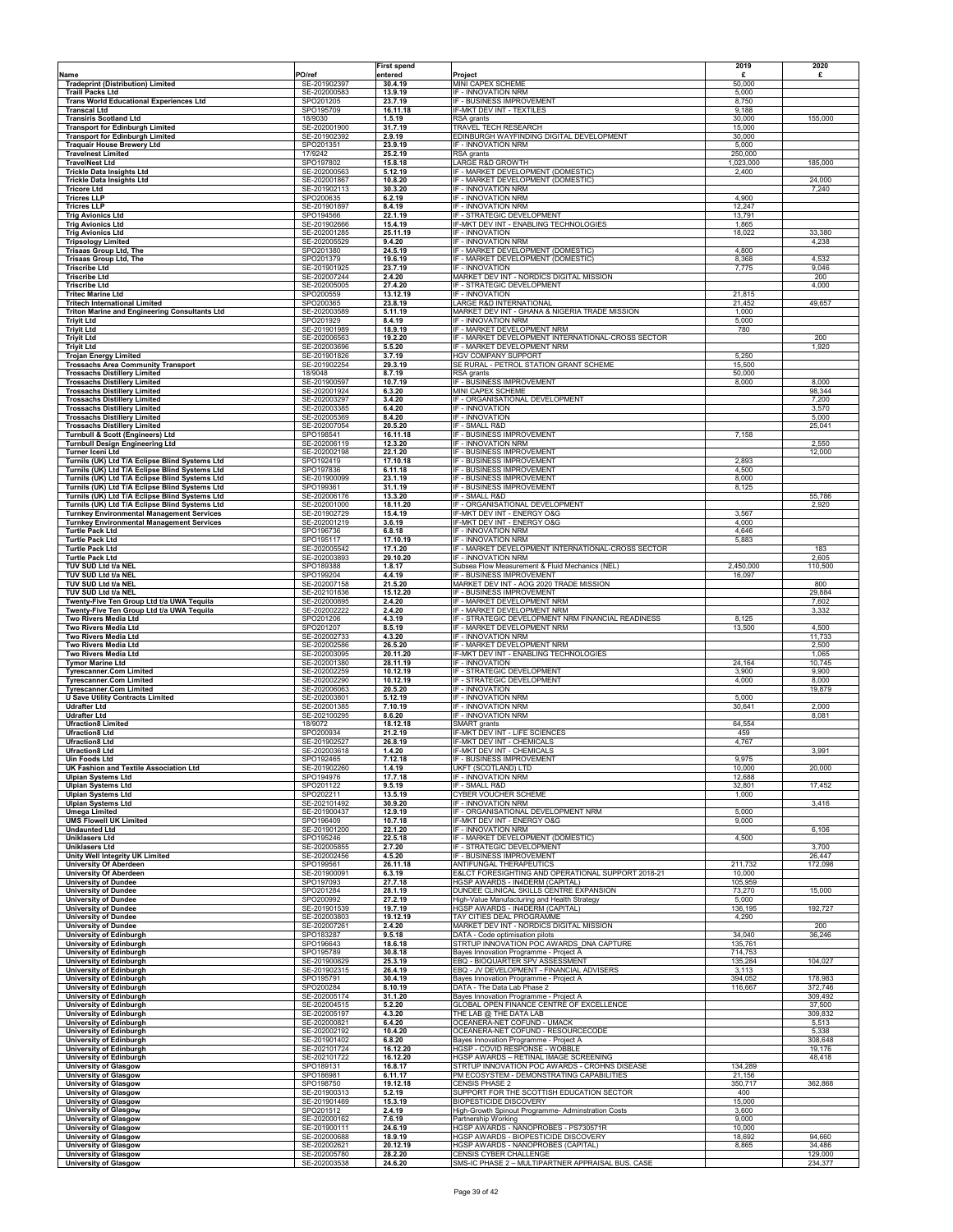|                                                                                  |                                              | <b>First spend</b>             |                                                                                                  | 2019                 | 2020               |
|----------------------------------------------------------------------------------|----------------------------------------------|--------------------------------|--------------------------------------------------------------------------------------------------|----------------------|--------------------|
| Name<br><b>University of St Andrews</b>                                          | PO/ref<br>SPO193123                          | entered<br>27.9.17             | Project<br>STRTUP INNOVATION POW AWARDS LS DIAGNOSTICS                                           | £<br>133,744         | £                  |
| <b>University of St Andrews</b>                                                  | SE-202100039                                 | 18.9.20                        | AMCF - CHALLENGE FUND CALLS                                                                      |                      | 1,127              |
| <b>University Of Strathclyde</b><br><b>University Of Strathclyde</b>             | SPO183901<br>SPO183900                       | 2.12.16<br>24.2.17             | Energy Sector - Knowledge Exchange 2016-19<br>Energy Sector - Knowledge Exchange 2016-19         | 366,310<br>81,195    |                    |
| <b>University Of Strathclyde</b>                                                 | SPO191410                                    | 15.11.17                       | Light-Weighting Centre                                                                           | 2,439,045            |                    |
| <b>University Of Strathclyde</b><br><b>University Of Strathclyde</b>             | SPO191411<br>SPO191731                       | 15.11.17<br>29.11.17           | <b>Light-Weighting Centre</b><br>AFRC- NEW FORGING CAPABILITY                                    | 1,144,881<br>520,875 | 577,184<br>330,125 |
| <b>University Of Strathclyde</b><br><b>University Of Strathclyde</b>             | SPO198779<br>SPO200202                       | 30.11.18<br>7.12.18            | IBIOIC BUSINESS PLANNING SUPPORT - PHASE 2<br>PNDC - Operations                                  | 478,793<br>5,208     | 367,326            |
| <b>University Of Strathclyde</b>                                                 | SPO199236                                    | 12.2.19                        | HGSP AWARDS - Intelligent Drill System                                                           | 100,884              |                    |
| <b>University Of Strathclyde</b><br><b>University Of Strathclyde</b>             | SE-201900341<br>SPO201724                    | 10.4.19<br>11.6.19             | NEW MECHANISMS CO-CREATED WITH TONTINE<br>NMIS CAPITAL SPEND                                     | 30,000<br>887,753    | 475,447            |
| <b>University Of Strathclyde</b>                                                 | SE-202000580                                 | 6.9.19                         | ETP KNOWLEDGE EXCHANGE NETWORK PHASE 3                                                           | 94,964               | 187,727            |
| <b>University Of Strathclyde</b><br><b>University Of Strathclyde</b>             | SE-202000578<br>SE-202004492                 | 27.9.19<br>13.1.20             | ETP KNOWLEDGE EXCHANGE NETWORK PHASE 3<br>DIGITAL ECONOMY STRATEGY DEVELOPMENT 19-22             | 53,837               | 122,046<br>49,500  |
| <b>University Of Strathclyde</b>                                                 | SE-202006076                                 | 21.1.20                        | HGSP AWARDS - Intelligent Drill System                                                           |                      | 83,964             |
| <b>University Of Strathclyde</b><br><b>University Of Strathclyde</b>             | SE-202006760<br>SE-201902600                 | 24.2.20<br>31.3.20             | HVM&HEALTH OPERATIONAL RESEARCH & FORESIGHTING<br>GCID CO-FUNDING MARKETING AND PROJECT DIRECTOR |                      | 10,000<br>40,000   |
| <b>University Of Strathclyde</b><br><b>University Of Strathclyde</b>             | SE-202003068<br>SE-202100041                 | 24.4.20<br>17.12.20            | NMIS CAPITAL SPEND<br>AMCF - CHALLENGE FUND CALLS                                                |                      | 196,258<br>16,022  |
| <b>University Of Strathclyde</b>                                                 | SE-202100042                                 | 17.12.20                       | AMCF - CHALLENGE FUND CALLS                                                                      |                      | 28,235             |
| University of the West of Scotland<br><b>Unversity of Stirling</b>               | SE-202005487<br>SE-202002255                 | 27.2.20<br>18.11.20            | <b>AQUACULTURE</b><br>SAIC PHASE 2                                                               |                      | 177,381<br>3,744   |
| <b>Updatalent Ltd</b>                                                            | SPO199271                                    | 5.3.19                         | IF - INNOVATION NRM                                                                              | 2,100                |                    |
| Urban Fit Company, The<br><b>Urban Foresight Limited</b>                         | SE-202001062<br>17/9274                      | 8.7.19<br>21.2.19              | <b>CYBER VOUCHER SCHEME</b><br>RSA grants                                                        | 1,000<br>25,000      | 92,500             |
| <b>Urban Tide</b>                                                                | SPO198934                                    | 25.1.19                        | IF - INNOVATION NRM                                                                              | 5,695                |                    |
| Urbanfurbabies<br><b>User Testing Limited</b>                                    | SE-202002414<br>SE-202100452                 | 4.3.20<br>24.11.20             | IF - INNOVATION NRM<br>LARGE R&D INTERNATIONAL                                                   |                      | 4,780<br>290,000   |
| <b>Uteach Ltd</b>                                                                | SE-201901760                                 | 11.3.19                        | IF - INNOVATION                                                                                  | 13,431               |                    |
| Uteach Ltd<br>Utopi Ltd                                                          | SE-201900603<br>SE-202005065                 | 18.6.19<br>11.3.20             | IF - MARKET DEVELOPMENT (DOMESTIC)<br>IF - BUSINESS IMPROVEMENT NRM                              | 7,128                | 2,872<br>13,500    |
| <b>Utopia Computers Ltd</b><br><b>Utopia Computers Ltd</b>                       | SPO198711<br>SE-202004478                    | 20.5.19<br>27.4.20             | IF - MARKET DEVELOPMENT NRM<br>IF - INNOVATION                                                   | 1,875                | 9,333              |
| <b>Valneva Scotland Ltd</b>                                                      | SPO198552                                    | 19.3.19                        | IF - ORGANISATIONAL DEVELOPMENT                                                                  | 5,700                |                    |
| <b>Valtti Limited</b><br><b>Valve Components Ltd</b>                             | SE-202004735<br>SE-202006505                 | 20.5.20<br>9.6.20              | IF - STRATEGIC DEVELOPMENT NRM<br>MINI CAPEX SCHEME                                              |                      | 4,000<br>27,908    |
| Valvona & Crolla Limited                                                         | SE-202004151                                 | 21.2.20                        | IF - STRATEGIC DEVELOPMENT NRM                                                                   |                      | 3,100              |
| Van Sales Direct Limited<br><b>Vance Precision Engineering Ltd</b>               | SE-202004883<br>SPO202176                    | 21.2.20<br>3.2.20              | IF - STRATEGIC DEVELOPMENT NRM<br>IF - MARKET DEVELOPMENT (DOMESTIC)                             |                      | 3,950<br>2,160     |
| Vanilla Square Sales Ltd                                                         | SE-202005397                                 | 12.2.20                        | <b>CYBER VOUCHER SCHEME</b>                                                                      |                      | 1,000              |
| Vascular Flow Technologies Ltd<br><b>Vascutek Ltd</b>                            | SPO186657<br>SPO193749                       | 15.1.18<br>26.9.18             | IF - INNOVATION<br>IF - BUSINESS IMPROVEMENT                                                     | 27,736<br>5,119      |                    |
| <b>Vascutek Ltd</b>                                                              | SE-201901192                                 | 18.3.19                        | IF - ORGANISATIONAL DEVELOPMENT                                                                  | 23,572               |                    |
| <b>Vc2 Brands Ltd</b><br><b>Vegware Ltd</b>                                      | SPO199629<br>SE-201902492                    | 29.3.19<br>8.11.19             | IF - STRATEGIC DEVELOPMENT<br>IF - STRATEGIC DEVELOPMENT                                         | 6,075<br>4,000       |                    |
| Velo Tech Systems Ltd<br><b>Veloeye Ltd</b>                                      | SPO201693<br>SPO197937                       | 3.6.19<br>19.3.19              | IF-MKT DEV INT - ENERGY O&G<br>IF - INNOVATION NRM                                               | 661<br>4,900         |                    |
| Ventilation & Maintenance Solutions Ltd                                          | SE-202002051                                 | 24.7.20                        | IF - MARKET DEVELOPMENT (DOMESTIC)                                                               |                      | 4,253              |
| <b>Vericall Ltd</b><br>Vert Rotors UK Ltd                                        | 19/9033<br>SPO190897                         | 27.3.20<br>12.12.17            | RSA grants<br>IF - SMALL R&D                                                                     | 6,367                | 200,000            |
| Vert Rotors UK Ltd                                                               | SPO196357                                    | 13.9.18                        | IF - SMALL R&D                                                                                   | 5,720                |                    |
| Vert Rotors UK Ltd<br>Vert Rotors UK Ltd                                         | SE-201900936<br>SE-202005147                 | 8.5.19<br>22.4.20              | IF - STRATEGIC DEVELOPMENT<br>IF - STRATEGIC DEVELOPMENT                                         | 11,025               | 5,879<br>3,000     |
| Very Nice TV                                                                     | SE-202003643                                 | 11.11.20                       | IF - STRATEGIC DEVELOPMENT                                                                       |                      | 4,000              |
| <b>VH Innovation Ltd</b><br><b>VH Innovation Ltd</b>                             | SE-201901138<br>SPO201009                    | 28.2.19<br>7.10.19             | IF - MARKET DEVELOPMENT INTERNATIONAL-CROSS SECTOR<br>IF - INNOVATION NRM                        | 200<br>2,752         |                    |
| <b>VH Innovation Ltd</b>                                                         | SE-202006392                                 | 29.1.20                        | IF - INNOVATION NRM<br>IF - STRATEGIC DEVELOPMENT COMPANIES OF SCALE                             |                      | 2,248<br>4,000     |
| <b>VH Innovation Ltd</b><br><b>VH Innovation Ltd</b>                             | SE-202005124<br>SE-202000695                 | 9.4.20<br>16.6.20              | IF - INNOVATION NRM                                                                              |                      | 2,300              |
| Viapontica Ltd<br><b>Vibes Solutions Ltd</b>                                     | SE-202004878<br>SE-202006318                 | 1.10.20<br>2.11.20             | IF - INNOVATION NRM<br>IF - INNOVATION NRM                                                       |                      | 5,000<br>5,000     |
| Vicarey Davidson & Co                                                            | SE-202005029                                 | 1.4.20                         | CYBER VOUCHER SCHEME                                                                             |                      | 1,000              |
| <b>Vidatec Ltd</b><br><b>Vidatec Ltd</b>                                         | SPO197688<br>SPO197402                       | 26.9.18<br>2.10.18             | IF - STRATEGIC DEVELOPMENT<br>IF - MARKET DEVELOPMENT (DOMESTIC)                                 | 12,375<br>9,000      |                    |
|                                                                                  |                                              |                                |                                                                                                  |                      |                    |
| <b>Vidatec Ltd</b>                                                               | SPO198239                                    | 18.1.19                        | IF - STRATEGIC DEVELOPMENT                                                                       | 18,000               |                    |
| <b>Vidatec Ltd</b>                                                               | SE-202000479                                 | 17.9.19                        | IF - MARKET DEVELOPMENT (DOMESTIC)                                                               | $\Omega$             |                    |
| Viktor and Walker Ltd<br>Vilana NB Ltd                                           | SE-201902248<br>SE-202005661                 | 22.5.19<br>19.12.19            | IF - INNOVATION NRM<br>IF - MARKET DEVELOPMENT INTERNATIONAL-CROSS SECTOR                        | 5,000<br>200         |                    |
| Villa Mastr Ltd<br>Virtual Reality Empathy Platform Ltd                          | SE-202002889<br>SPO197725                    | 31.3.20<br>24.4.19             | IF - INNOVATION NRM<br>IF - INNOVATION NRM                                                       | 2,562                | 2,580              |
| <b>Visible Capital Limited</b>                                                   | 20/9057                                      | 7.12.20                        | SMART grants                                                                                     |                      | 28,333             |
| Vision Ramp Design And Build Ltd<br><b>Visioncall Ltd</b>                        | SE-201900892<br>SPO200907                    | 14.8.19<br>7.2.19              | IF - INNOVATION NRM<br>IF - BUSINESS IMPROVEMENT                                                 | 4,375<br>14,908      |                    |
| <b>Visioncall Ltd</b>                                                            | SE-201901406                                 | 7.5.19                         | IF - BUSINESS IMPROVEMENT                                                                        | 47,054               |                    |
| <b>Visioncall Ltd</b><br><b>Visioncall Ltd</b>                                   | SE-201901935<br>SE-202003008                 | 4.7.19<br>12.9.19              | IF - BUSINESS IMPROVEMENT<br>IF - BUSINESS IMPROVEMENT                                           | 3,534<br>39,411      |                    |
| <b>Visioncall Ltd</b>                                                            | SE-202001719                                 | 11.12.20                       | IF - ORGANISATIONAL DEVELOPMENT                                                                  |                      | 6,100              |
| <b>VisitScotland</b><br><b>VisitScotland</b>                                     | SE-202002070<br>SE-202006993                 | $2.\overline{3}.20$<br>17.3.20 | F&DTT FORESIGHTS AND INSIGHTS BUDGET<br>MARKET DEV INT - SCOTTISH TOURISM WEEK                   |                      | 15,000<br>50,000   |
| <b>Vistalworks Limited</b><br><b>Vistalworks Ltd</b>                             | SE-202005967<br>19/9044                      | 7.4.20<br>27.6.19              | IF - INNOVATION NRM<br>SMART grants                                                              | 58,991               | 5,000<br>41,009    |
| <b>Vistor Centres Ltd</b>                                                        | SPO191584                                    | 12.12.18                       | IF - MARKET DEVELOPMENT (DOMESTIC)                                                               | 3,875                |                    |
| <b>Vistor Centres Ltd</b><br><b>Visual Management Systems Ltd</b>                | SE-202000589<br>SPO195621                    | 29.11.19<br>26.9.18            | <b>CYBER VOUCHER SCHEME</b><br>IF - MARKET DEVELOPMENT (DOMESTIC)                                | 1,000<br>8,831       |                    |
| Visual Management Systems Ltd                                                    | SPO200330<br>SPO201452                       | 14.3.19<br>31.7.19             | IF - INNOVATION<br>IF - BUSINESS IMPROVEMENT                                                     | 40,020<br>5,400      | 5,400              |
| Visual Management Systems Ltd<br><b>Visual Management Systems Ltd</b>            | SE-202004756                                 | 6.11.19                        | IF - INNOVATION                                                                                  | 7,608                |                    |
| <b>Vivace Studios Ltd</b><br><b>Vivomotion Limited</b>                           | SE-201902168<br>SE-202004968                 | 30.1.20<br>15.7.20             | CYBER VOUCHER SCHEME<br>IF - INNOVATION NRM                                                      |                      | 1,000<br>2,030     |
| <b>Vizcareer Digital Ltd</b>                                                     | SPO197679                                    | 17.10.18                       | IF - INNOVATION                                                                                  | 38,337               | 9,438              |
| <b>Vizcareer Digital Ltd</b><br><b>Voice Technologies Ltd</b>                    | SPO201057<br>SE-202002537                    | 8.5.19<br>9.12.19              | IF-MKT DEV INT - ENABLING TECHNOLOGIES<br>IF - INNOVATION                                        | 1,142<br>10,495      | 19,664             |
| <b>Voicekey Ltd</b>                                                              | SE-202000087<br>SPO201248                    | 14.1.20                        | IF - INNOVATION NRM<br>IF - INNOVATION NRM                                                       |                      | 1,995              |
| <b>Volpa Limited</b><br><b>Volpa Limited</b>                                     | SE-202003632                                 | 2.4.19<br>6.2.20               | IF - STRATEGIC DEVELOPMENT NRM                                                                   | 4,148                | 2,500              |
| <b>Volpa Limited</b>                                                             | SE-202005389<br>SE-202004474                 | 19.3.20                        | CYBER VOUCHER SCHEME<br>IF-MKT DEV INT - TEXTILES                                                |                      | 1,000              |
| <b>Voyage Maison Limited</b><br>Voynovsky Ltd t/a TaxOne                         | SPO199480                                    | 15.12.20<br>9.4.19             | IF - INNOVATION NRM                                                                              | 4,893                | 11,659             |
| <b>VSO Models UK</b><br><b>VWS Limited</b>                                       | SE-201900979<br>SE-202004785                 | 5.3.19<br>30.1.20              | IF - MARKET DEVELOPMENT INTERNATIONAL-CROSS SECTOR<br><b>CYBER VOUCHER SCHEME</b>                | 200                  | 1,000              |
| <b>Vyncint Limited</b>                                                           | SE-202003832                                 | 20.7.20                        | IF - INNOVATION NRM                                                                              |                      | 5,000              |
| W & D McCulloch Ltd t/a McCulloch Rail<br>W & D McCulloch Ltd t/a McCulloch Rail | SE-202001953<br>SE-202004278                 | 24.10.19<br>27.2.20            | IF-MKT DEV INT - ENABLING TECHNOLOGIES<br>IF - BUSINESS IMPROVEMENT                              | 2,090                | 2,940<br>17,108    |
| W P Callander & Co<br>W.I.S.H. (Scotland) Ltd                                    | SE-202003011<br>16/9123                      | 27.1.20<br>7.6.17              | IF - STRATEGIC DEVELOPMENT NRM<br>SMART grants                                                   |                      | 4,000<br>5,202     |
| <b>W3G Marine Limited</b>                                                        | SE-202003488                                 | 20.5.20                        | IF - STRATEGIC DEVELOPMENT NRM                                                                   |                      | 3,775              |
| <b>Walker Cladding Limited</b><br><b>Walker Precision Engineering Limited</b>    | 17/9155<br>18/9083                           | 5.3.18<br>21.11.18             | RSA grants<br>RSA grants                                                                         | 20,000<br>100,000    |                    |
| <b>Walker Precision Engineering Ltd</b>                                          | SPO200280                                    | 10.4.19                        | IF - BUSINESS IMPROVEMENT                                                                        | 22,572               |                    |
| <b>Walker Precision Engineering Ltd</b><br><b>Walker Slater</b>                  | SPO201824<br>SPO196412                       | 27.5.19<br>23.11.18            | IF - BUSINESS IMPROVEMENT<br>IF - BUSINESS IMPROVEMENT                                           | 22,176<br>7,500      |                    |
| <b>Walker Slater</b>                                                             | SE-202000097                                 | 28.10.19                       | IF - MARKET DEVELOPMENT (DOMESTIC)                                                               | 3,000                | 2,600              |
| <b>Walkers Club Limited, The</b><br><b>Wallace Marketing Limited</b>             | SE-202006094<br>SE-202001790                 | 6.5.20<br>26.6.19              | IF - INNOVATION NRM<br>IF - MARKET DEVELOPMENT INTERNATIONAL-CROSS SECTOR                        | 200                  | 4,046              |
| <b>Wallace Marketing Limited</b><br><b>Wallace McDowall Ltd</b>                  | SE-202001904<br>SE-202001239                 | 16.9.19<br>3.6.19              | CYBER VOUCHER SCHEME<br>IF - BUSINESS IMPROVEMENT                                                | 930<br>1,000         |                    |
| Wallet.Services (Scotland) Limited                                               | SPO195918                                    | 23.8.18                        | IF - SMALL R&D                                                                                   | 37,862               |                    |
| Wallet.Services (Scotland) Limited<br>Wallet.Services (Scotland) Limited         | SPO200665<br>SE-202002471                    | 25.1.19<br>18.12.19            | IF - STRATEGIC DEVELOPMENT<br>IF - MARKET DEVELOPMENT (DOMESTIC)                                 | 10,550<br>2,895      | 11,723             |
| Wallet.Services (Scotland) Limited                                               | SE-202002772                                 | 4.6.20                         | CYBER VOUCHER SCHEME                                                                             |                      | 1,000              |
| <b>Wallscope Ltd</b><br><b>Wallscope Ltd</b><br><b>Wallscope Ltd</b>             | SE-202000049<br>SE-201901320<br>SE-202001981 | 29.8.19<br>17.10.19<br>22.1.20 | IF - INNOVATION<br>IF - BUSINESS IMPROVEMENT<br>IF - INNOVATION                                  | 25,471<br>4,200      | 68,140<br>2,100    |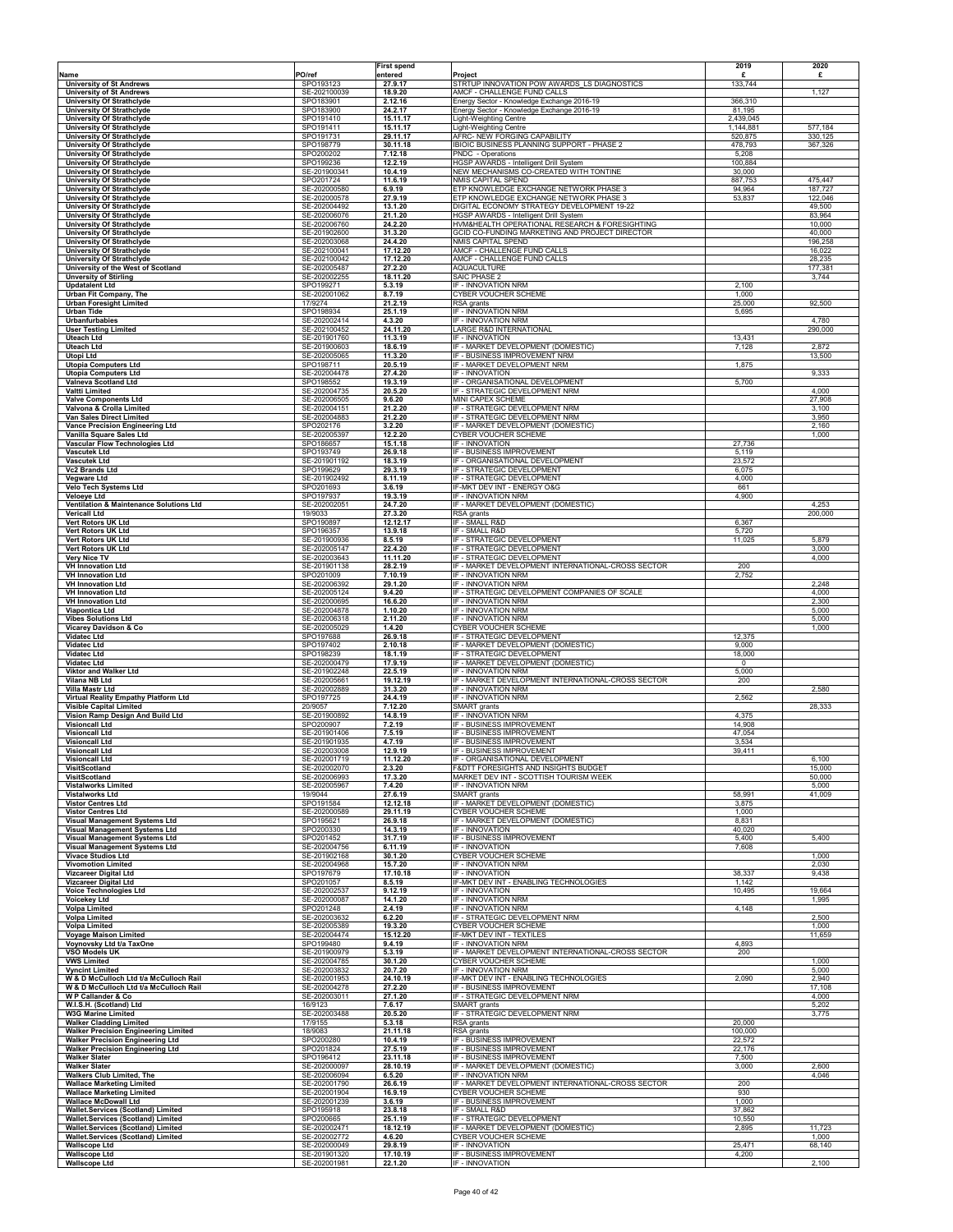|                                                                                        |                              | <b>First spend</b>   |                                                                                | 2019              | 2020             |
|----------------------------------------------------------------------------------------|------------------------------|----------------------|--------------------------------------------------------------------------------|-------------------|------------------|
| Name<br><b>Waracle Ltd</b>                                                             | PO/ref<br>SPO189636          | entered<br>5.12.17   | Project<br>IF - MARKET DEVELOPMENT (DOMESTIC)                                  | £<br>5,850        | £                |
| <b>Waracle Ltd</b>                                                                     | SE-201901396                 | 4.3.19               | IF - MARKET DEVELOPMENT (DOMESTIC)                                             | 3,150             |                  |
| <b>Waracle Ltd</b>                                                                     | SE-202003477                 | 16.3.20              | IF - MARKET DEVELOPMENT (DOMESTIC)                                             |                   | 17,308           |
| <b>Waracle Ltd</b><br><b>WASPS Trust, The</b>                                          | SE-202003323<br>SPO193680    | 1.7.20<br>10.5.18    | IF-MKT DEV INT - ENABLING TECHNOLOGIES<br>IF - MARKET DEVELOPMENT (DOMESTIC)   | 598               | 846              |
| <b>Waste Switch Ltd</b>                                                                | SE-202003462                 | 29.4.20              | IF - STRATEGIC DEVELOPMENT NRM FINANCIAL READINESS                             |                   | 2,080            |
| WasteSupportall.co.uk Limited<br><b>Wastewater Wizard Ltd</b>                          | 19/9067<br>SE-201900423      | 2.8.19<br>27.3.19    | SMART grants<br><b>HYDRO NATION CLEAN GANGES</b>                               | 44,724<br>1,000   | 4,237            |
| <b>Waterfront Fluid Controls</b>                                                       | SE-202002343                 | 30.10.19             | MINI CAPEX SCHEME                                                              | 24,720            |                  |
| <b>Waterfront Fluid Controls</b>                                                       | SE-202004038                 | 9.4.20               | IF - BUSINESS IMPROVEMENT                                                      |                   | 6,544            |
| Waterwhelm Ltd<br>Waterwhelm Ltd                                                       | 19/9066<br>SE-202101074      | 12.12.19<br>11.8.20  | SMART grants<br>HGV COMPANY - COVID PRESEED                                    | 33,333            | 13,144<br>33,500 |
| <b>WB Alloy Welding Products Ltd</b>                                                   | SE-201900281                 | 30.4.19              | IF - MARKET DEVELOPMENT (DOMESTIC)                                             | 13,500            |                  |
| We Are Accountables Ltd<br>We Are Luxe Limited                                         | SE-201900325<br>SPO195531    | 30.7.19<br>22.3.19   | IF - INNOVATION NRM<br>IF - INNOVATION                                         | 4,830<br>26,110   | 51,008           |
| We Are Luxe Limited                                                                    | SPO198553                    | 14.5.19              | IF-MKT DEV INT - TEXTILES                                                      | 16,872            |                  |
| We Are Luxe Limited<br>We Are Pawprint Limited                                         | SPO199426<br>SE-202003764    | 19.9.19<br>12.2.20   | IF-MKT DEV INT - TEXTILES<br>IF - INNOVATION NRM                               | 9,699             | 4,725            |
| We Hae Meat Limited                                                                    | SPO200020                    | 29.1.19              | IF - MARKET DEVELOPMENT (DOMESTIC)                                             | 18,000            |                  |
| We Hae Meat Limited                                                                    | SPO200022                    | 30.1.19              | IF - STRATEGIC DEVELOPMENT NRM FINANCIAL READINESS                             | 2,600             |                  |
| We Hae Meat Limited<br>We Hae Meat Limited                                             | SPO200855<br>SPO201496       | 29.3.19<br>25.4.19   | MINI CAPEX SCHEME<br>IF - MARKET DEVELOPMENT (DOMESTIC)                        | 50,000<br>3,155   |                  |
| We Hae Meat Limited                                                                    | SE-202002250                 | 6.12.19              | MINI CAPEX SCHEME                                                              | 90,013            |                  |
| We Hae Meat Limited<br>We Hae Meat Limited                                             | SE-202003933<br>SE-202002185 | 4.2.20<br>9.3.20     | IF - MARKET DEVELOPMENT (DOMESTIC)<br>IF - SMALL R&D                           |                   | 20,836<br>12,829 |
| <b>Weareshapes Ltd</b>                                                                 | SE-201902133                 | 20.3.19              | IF - INNOVATION NRM                                                            | 9,900             |                  |
| <b>Weatherproofing Advisors Ltd</b>                                                    | SPO198085                    | 2.12.19              | IF - ORGANISATIONAL DEVELOPMENT                                                | 6,572             |                  |
| <b>Weatherproofing Advisors Ltd</b><br><b>Web Rigging Services Ltd</b>                 | SE-201902361<br>SPO194580    | 2.3.20<br>2.4.19     | IF - BUSINESS IMPROVEMENT<br>IF-MKT DEV INT - ENERGY O&G                       | 1,588             | 18,574           |
| Wee Gems Holdings Ltd                                                                  | SE-202004580                 | 20.5.20              | CYBER VOUCHER SCHEME                                                           |                   | 1,000            |
| Wee Heroes Ltd<br>Wee Seeds Ltd                                                        | SPO197079<br>SE-201902145    | 15.2.19<br>21.11.19  | IF - INNOVATION NRM<br>IF - INNOVATION NRM                                     | 4,204<br>5,000    |                  |
| Weee (Scotland) Limited                                                                | 16/9243                      | 16.5.18              | RSA grants                                                                     | 40,000            | 20,000           |
| <b>Weekett Limited</b><br>Weeve Technologies Ltd                                       | SE-202005808<br>SE-201902236 | 8.5.20<br>17.6.19    | IF - INNOVATION NRM<br>IF - INNOVATION NRM                                     | 5,000             | 5,000            |
| <b>Welbot Limited</b>                                                                  | SPO195686                    | 30.7.19              | IF - STRATEGIC DEVELOPMENT NRM FINANCIAL READINESS                             | 4,733             |                  |
| <b>Welgo Office Equipment Ltd</b>                                                      | SE-202005041                 | 13.2.20              | CYBER VOUCHER SCHEME                                                           |                   | 904              |
| Well Accounts Ltd t/a Mackay & Co Ca<br><b>Well Decom Limited</b>                      | SE-202002562<br>SE-201901354 | 15.8.19<br>22.7.19   | CYBER VOUCHER SCHEME<br>IF - INNOVATION NRM                                    | 800<br>4,987      |                  |
| <b>Wellbeing Pharmacies Ltd</b>                                                        | SE-201901324                 | 1.4.19               | <b>IF - INNOVATION NRM</b>                                                     | 4,410             |                  |
| <b>Well-Centric Oilfield Services Ltd</b><br><b>Well-Safe Solutions Limited</b>        | SPO200847<br>17/9058         | 23.11.18<br>5.1.18   | IF - BUSINESS IMPROVEMENT NRM<br>RSA grants                                    | 10,875<br>200,000 | 100,000          |
| <b>Well-Safe Solutions Limited</b>                                                     | SPO197569                    | 2.5.19               | IF - BUSINESS IMPROVEMENT                                                      | 11,800            |                  |
| <b>Well-Safe Solutions Limited</b>                                                     | SE-202000795                 | 10.9.19              | IF - BUSINESS IMPROVEMENT                                                      | 16,066            | 19,371           |
| <b>Well-Safe Solutions Limited</b><br><b>Well-Safe Solutions Limited</b>               | SE-202001139<br>SE-202001571 | 10.10.19<br>21.10.19 | IF - INNOVATION<br>IF - BUSINESS IMPROVEMENT                                   | 1,400<br>5,184    | 24,844<br>16,236 |
| <b>Well-Safe Solutions Limited</b>                                                     | SE-202003603                 | 14.1.20              | IF - BUSINESS IMPROVEMENT NRM                                                  |                   | 40,800           |
| <b>Well-Safe Solutions Limited</b><br><b>Wellwood Communications Ltd</b>               | SE-202002744<br>SE-202000295 | 27.3.20<br>10.9.19   | IF - BUSINESS IMPROVEMENT<br><b>CYBER VOUCHER SCHEME</b>                       | 995               | 37,220           |
| <b>West College Scotland</b>                                                           | SPO195926                    | 28.1.19              | IF - MKT DEV INT - EDUCATION (TRADE)                                           | 10,869            |                  |
| <b>West College Scotland</b><br>West Glen Consult Ltd                                  | SE-202100043<br>SE-201901351 | 22.9.20<br>15.5.19   | AMCF - CHALLENGE FUND CALLS<br>IF - INNOVATION                                 | 63,435            | 16,818<br>28,272 |
| West Granton Housing Co-operative Ltd                                                  | SE-202004381                 | 30.1.20              | <b>CYBER VOUCHER SCHEME</b>                                                    |                   | 1,000            |
| <b>Wester Spirit Co Limited</b>                                                        | SE-202001918                 | 7.11.19              | IF - STRATEGIC DEVELOPMENT NRM FINANCIAL READINESS                             | 1,960             |                  |
| <b>Wester Spirit Co Limited</b><br>Westfield Engineering & Technology Ltd              | SE-202007056<br>SE-202001336 | 1.5.20<br>17.7.19    | IF - SMALL R&D<br>IF - INNOVATION NRM                                          | 4,515             | 9,684            |
| <b>WestGlen Consult LTD</b>                                                            | 17/9259                      | 1.10.18              | SMART grants                                                                   | 33,976            |                  |
| Wesubsea UK Ltd<br><b>WFS Technologies Ltd</b>                                         | SE-202007190<br>SPO200464    | 2.4.20<br>20.9.19    | MARKET DEV INT - AOG 2020 TRADE MISSION<br>LARGE R&D GROWTH                    | 150,000           | 800              |
| <b>WGC (Scotland) Ltd</b>                                                              | SE-202002324                 | 15.4.20              | CYBER VOUCHER SCHEME                                                           |                   | 1,000            |
| <b>Whereverly Ltd</b><br><b>Whereverly Ltd</b>                                         | SPO196465<br>SE-202000194    | 30.8.18<br>17.4.20   | IF - INNOVATION NRM<br>IF - INNOVATION                                         | 41,749            | 4,200            |
| Whisky Cellar Ltd, The                                                                 | SE-201900964                 | 30.5.19              | IF - INNOVATION NRM                                                            | 5,000             |                  |
| <b>Whisky Merchants Trading Ltd</b>                                                    | SE-202005809                 | 5.11.20              | IF - INNOVATION NRM                                                            |                   | 2,834            |
| <b>White Rabbit Skincare</b><br>White Tree Chiropractic Ltd                            | SE-202002398<br>SE-202004452 | 13.9.19<br>7.4.20    | IF - INNOVATION NRM<br>CYBER VOUCHER SCHEME                                    | 4,375             | 995              |
| <b>Whittaker Engineering</b>                                                           | SE-202003948                 | 8.4.20               | IF - MARKET DEVELOPMENT (DOMESTIC)                                             |                   | 19,464           |
| <b>Whittaker Engineering</b><br><b>Whittaker Engineering</b>                           | SE-202001170<br>SPO198017    | 7.5.20<br>21.5.20    | IF - INNOVATION<br>IF-MKT DEV INT - ENERGY O&G                                 |                   | 4,200<br>6,716   |
| <b>Wholehearted Consulting Ltd</b>                                                     | SE-202002773                 | 21.1.20              | <b>CYBER VOUCHER SCHEME</b>                                                    |                   | 995              |
| WHYTE AND MACKAY LTD                                                                   | SPO202209                    | 7.6.19<br>6.11.20    | IF - ORGANISATIONAL DEVELOPMENT                                                | 1,572             | 1,001<br>1,507   |
| <b>Wilderness Scotland Limited</b><br><b>Wildheart Organics Ltd</b>                    | SE-202100730<br>SPO200357    | 15.3.19              | EGP - INTERNATIONAL SCALE UP<br>IF - INNOVATION NRM                            | 4,608             |                  |
| WildHearts Office Ltd                                                                  | SPO199052                    | 15.4.19              | IF - MARKET DEVELOPMENT (DOMESTIC)                                             | 5,663             |                  |
| <b>WildHearts Office Ltd</b><br>Wilkinson & Associates Limited                         | SE-202001855<br>SE-202002323 | 16.7.19<br>26.8.19   | IF - BUSINESS IMPROVEMENT<br>IF - ORGANISATIONAL DEVELOPMENT NRM               | 950<br>5,000      |                  |
| William Curle Developments Limited                                                     | 19/9255                      | 24.12.20             | SMART grants                                                                   |                   | 28,333           |
| William Morton Ltd<br><b>William Morton Ltd</b>                                        | SPO194083<br>SE-201900180    | 24.7.18<br>1.5.19    | IF - BUSINESS IMPROVEMENT<br>IF - BUSINESS IMPROVEMENT                         | 13,644<br>5,173   | 34,459<br>20,267 |
| William Sword Ltd                                                                      | SPO200435                    | 20.11.19             | IF - MARKET DEVELOPMENT (DOMESTIC)                                             | 7,500             |                  |
| William Sword Ltd<br>William Sword Ltd                                                 | SPO201850<br>SE-202002127    | 19.2.20<br>30.4.20   | IF - BUSINESS IMPROVEMENT<br>MINI CAPEX SCHEME                                 |                   | 1,800<br>49,950  |
| William Wilsons FRS Valves Limited                                                     | SE-202002886                 | 13.2.20              | IF - INNOVATION NRM                                                            |                   | 4,200            |
| Willo Technologies Ltd                                                                 | SE-202002435                 | 2.12.19              | IF - INNOVATION NRM                                                            | 6,375             | 5,260            |
| <b>Wilson Machinery Ltd</b><br><b>Wilson Machinery Ltd</b>                             | SE-202002166<br>SE-202003274 | 5.12.19<br>15.1.20   | IF-MKT DEV INT - ENABLING TECHNOLOGIES<br>IF - STRATEGIC DEVELOPMENT           | 3,600             | 10,800<br>17,082 |
| Wind Section Ltd, The                                                                  | SE-202003304                 | 21.1.20              | CYBER VOUCHER SCHEME                                                           |                   | 995              |
| <b>Windhoist Ltd</b><br><b>Windhoist Ltd</b>                                           | SPO198791<br>SPO201459       | 19.10.18<br>21.1.19  | IF - MARKET DEVELOPMENT (DOMESTIC)<br>IF - BUSINESS IMPROVEMENT                | 6,184<br>13,695   |                  |
| <b>Windhoist Ltd</b>                                                                   | SPO198754                    | 1.2.19               | IF - BUSINESS IMPROVEMENT                                                      | 25,193            |                  |
| <b>Windhoist Ltd</b><br>Wingwalker Vodka Limited                                       | SE-202005474<br>SE-202100173 | 6.12.19<br>18.12.20  | MARKET DEV INT - OFFSHORE WIND MISSION (USA)<br>IF - STRATEGIC DEVELOPMENT NRM | 800               | 4,000            |
| Wise Group, The                                                                        | SPO201019                    | 4.3.19               | IF - MARKET DEVELOPMENT (DOMESTIC)                                             | 8,000             |                  |
| Wise Group, The                                                                        | SE-201900888                 | 9.12.19              | IF - BUSINESS IMPROVEMENT                                                      | 8,800             | 8,400            |
| Wise Group, The<br><b>Wise Group, The</b>                                              | SE-202004350<br>SE-202101015 | 20.5.20<br>4.8.20    | IF - ORGANISATIONAL DEVELOPMENT<br>IF - BUSINESS IMPROVEMENT                   |                   | 1,440<br>400     |
| Wise Group, The                                                                        | SE-202101100                 | 11.8.20              | IF - ORGANISATIONAL DEVELOPMENT                                                |                   | 24,734           |
| <b>Witherby Publishing Group Limited</b><br>Wobbegong Technology Ltd t/a WhisperClaims | 16/9144<br>SE-202006411      | 20.3.19<br>15.7.20   | RSA grants<br>IF - SMALL R&D                                                   | 66,000            | 34,000<br>9,430  |
| Women's Business Station C.I.C.                                                        | SE-202005807                 | 5.8.20               | IF - INNOVATION NRM                                                            |                   | 4,900            |
| <b>Women's Enterprise Scotland</b><br><b>Wood Group UK Ltd</b>                         | SE-202001739<br>SE-202001933 | 23.4.20<br>5.8.19    | IF - INNOVATION NRM<br>IF - INNOVATION                                         | 8,399             | 4,986            |
| Wood Leisure Holiday Parks Limited                                                     | SE-202004325                 | 17.10.19             | IF - BUSINESS IMPROVEMENT                                                      | 1,530             |                  |
| <b>Wood Leisure</b>                                                                    | SPO195646                    | 22.4.19              | IF - BUSINESS IMPROVEMENT                                                      | 2,115             |                  |
| <b>WoodBlocX Ltd</b><br>Woodland Solutions (Northern) Ltd t/a ROAVR/UAS                | SE-202004336<br>SE-202002088 | 29.1.20<br>16.6.20   | IF - STRATEGIC DEVELOPMENT NRM<br><b>CYBER VOUCHER SCHEME</b>                  |                   | 3,750<br>800     |
| <b>Woodward Aircraft Engine Systems</b>                                                | SPO181630                    | 21.1.19              | MINI CAPEX SCHEME                                                              | 96,520            |                  |
| <b>WooHa Brewing Company Ltd</b><br>Woolard & Henry Ltd                                | SE-202002202<br>SE-202000377 | 25.2.20<br>24.10.19  | IF-MKT DEV INT - FOOD & DRINK<br>IF-MKT DEV INT - ENERGY O&G                   | 1,754             | 25,504<br>22,510 |
| Woolard & Henry Ltd                                                                    | SE-201902548                 | 5.3.20               | IF - MARKET DEVELOPMENT (DOMESTIC)                                             |                   | 15,600           |
| <b>Worksmart Contracts</b>                                                             | SPO196418                    | 11.7.18              | IF - BUSINESS IMPROVEMENT                                                      | 2,875             |                  |
| <b>Worksmart Contracts</b><br><b>Worksmart Interiors Ltd</b>                           | SE-201901836<br>SE-201901613 | 13.3.19<br>10.7.19   | IF - BUSINESS IMPROVEMENT<br>IF - BUSINESS IMPROVEMENT                         | 2,950<br>11,400   | 11,400           |
| <b>Worksmart Interiors Ltd</b>                                                         | SE-201901973                 | 10.12.19             | IF - BUSINESS IMPROVEMENT                                                      | 2,098             |                  |
| <b>Workspace (Scotland) LLP</b><br><b>Workspace (Scotland) LLP</b>                     | SPO197003<br>SPO197002       | 29.10.18<br>29.10.18 | IF - BUSINESS IMPROVEMENT<br>IF - MARKET DEVELOPMENT (DOMESTIC)                | 4,434<br>571      |                  |
| <b>Workspace (Scotland) LLP</b>                                                        | SE-201901907                 | 14.3.19              | IF - BUSINESS IMPROVEMENT                                                      | 7,144             |                  |
| <b>Workspace (Scotland) LLP</b><br><b>Workspace (Scotland) LLP</b>                     | SE-201902169<br>SE-202003341 | 29.11.19<br>18.2.20  | IF - BUSINESS IMPROVEMENT<br>IF - BUSINESS IMPROVEMENT                         | 5,833             | 8,167<br>18,000  |
| Worldmark UK Ltd T/A CCL Design UK                                                     | SPO198310                    | 8.4.19               | IF - MARKET DEVELOPMENT (DOMESTIC)                                             | 2,439             |                  |
| <b>Worldteachers Recruitment Ltd</b>                                                   | SPO196087                    | 3.5.18               | IF - MKT DEV INT - EDUCATION (TRADE)                                           | 4,500             |                  |
| <b>WOW Scotland Ltd</b><br>Wraithwriters                                               | SE-202003681<br>SE-202005214 | 24.6.20<br>9.3.20    | IF - STRATEGIC DEVELOPMENT NRM<br><b>CYBER VOUCHER SCHEME</b>                  |                   | 3,973<br>1,000   |
| <b>Wrightech Limited</b>                                                               | SE-202002239                 | 20.4.20              | IF - INNOVATION NRM                                                            |                   | 5,000            |